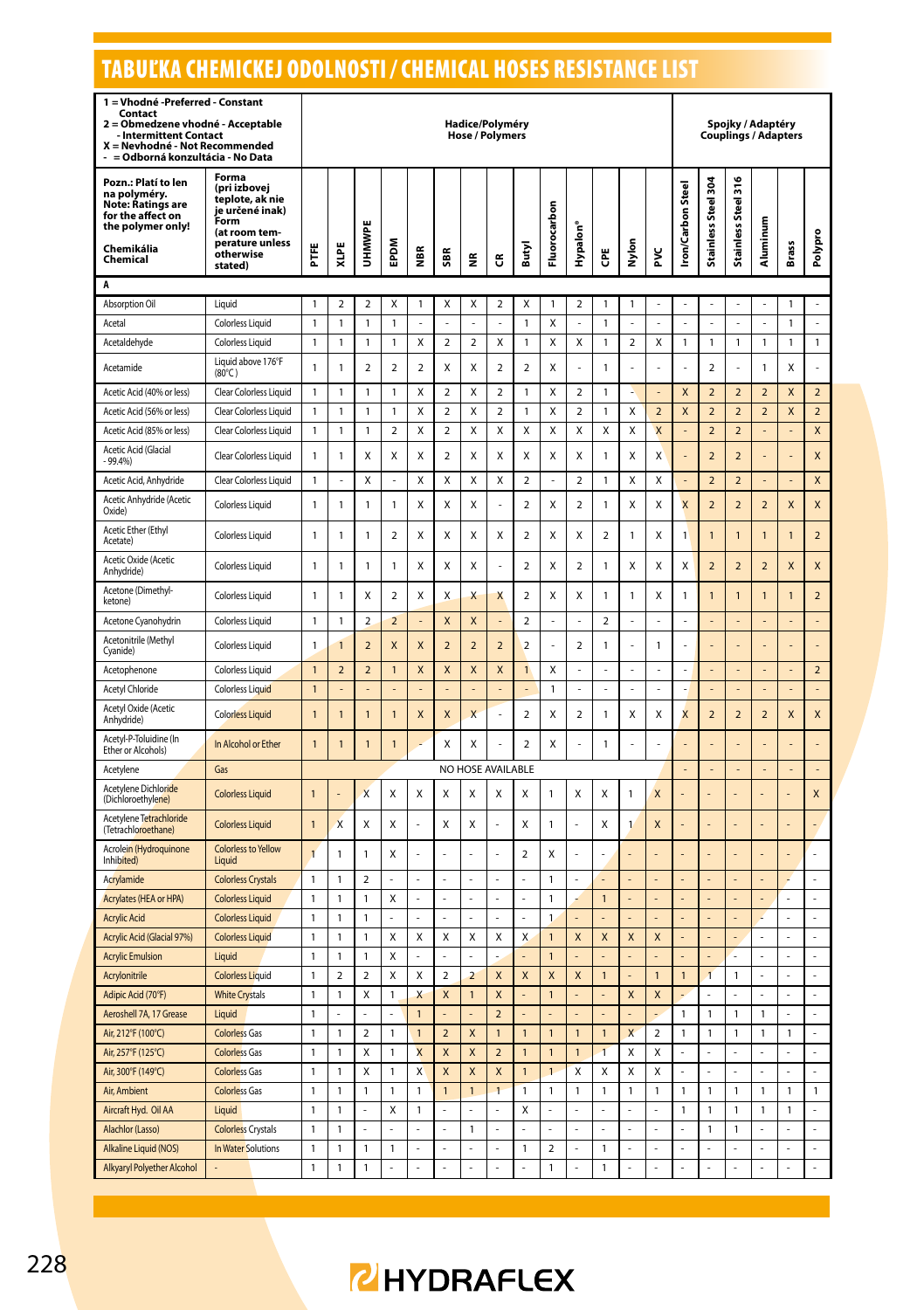| 1 = Vhodné - Preferred - Constant<br>Contact<br>= Obmedzene vhodné - Acceptable<br>$\overline{\mathbf{z}}$<br><b>Intermittent Contact</b><br>X = Nevhodné - Not Recommended<br>= Odborná konzultácia - No Data |                                                                                                                                 |                |                          |                  |                         |                          |                          | Hadice/Polyméry<br><b>Hose / Polymers</b> |                          |                          |                         |                      |                  |               |                  |                          |                               | Spoiky / Adaptéry       |                          | <b>Couplings / Adapters</b> |                      |
|----------------------------------------------------------------------------------------------------------------------------------------------------------------------------------------------------------------|---------------------------------------------------------------------------------------------------------------------------------|----------------|--------------------------|------------------|-------------------------|--------------------------|--------------------------|-------------------------------------------|--------------------------|--------------------------|-------------------------|----------------------|------------------|---------------|------------------|--------------------------|-------------------------------|-------------------------|--------------------------|-----------------------------|----------------------|
| Pozn.: Platí to len<br>na polyméry.<br><b>Note: Ratings are</b><br>for the affect on<br>the polymer only!<br>Chemikália<br>Chemical                                                                            | Forma<br>(pri izbovej<br>teplote, ak nie<br>je určené inak)<br>Form<br>(at room tem-<br>perature unless<br>otherwise<br>stated) | Ë              | XLPE                     | ۳<br><b>WWHO</b> | EPDM                    | 띂                        | SBR                      | ≝                                         | ෪                        | Butyl                    | Fluorocarbon            | Hypalon <sup>®</sup> | Ğ                | Nylon         | ž                | <b>Iron/Carbon Steel</b> | Steel 304<br><b>Stainless</b> | Stainless Steel 316     | Aluminum                 | Brass                       | Polypro              |
| Alkyd Resin (Thermoset-<br>ting Polymer)                                                                                                                                                                       | Varies                                                                                                                          | $\mathbf{1}$   | $\mathbf{1}$             |                  |                         |                          |                          |                                           |                          |                          |                         |                      |                  |               |                  |                          |                               |                         |                          |                             |                      |
| Alkylaryl Sulfonate (Alkyl-<br>benzene Sulfonate)                                                                                                                                                              | Powder                                                                                                                          | $\mathbf{1}$   | $\mathbf{1}$             | $\mathbf{1}$     | L                       | $\mathbf{1}$             |                          | $\mathbf{1}$                              |                          |                          | $\mathbf{1}$            | X                    | $\mathbf{1}$     | L,            | Ļ                | 1                        | $\mathbf{1}$                  | l                       |                          |                             | l,                   |
| Allomalaic Acid (Fumaric<br>Acid) Solution                                                                                                                                                                     | Liquid                                                                                                                          | 1              | 1                        |                  | $\overline{\mathbf{c}}$ | 1                        | $\overline{\mathbf{c}}$  | $\overline{\mathbf{c}}$                   |                          |                          | $\mathbf{1}$            |                      |                  |               | X                |                          | $\mathbf{1}$                  | 1                       |                          |                             |                      |
| Allyl Alcohol                                                                                                                                                                                                  | Colorless Liquid                                                                                                                | 1              | 1                        | 1                | 1                       | 1                        | l,                       | 1                                         | 1                        | 1                        | 1                       | 1                    | 1                | X             | X                | J,                       | L                             | L.                      |                          | L                           | L.                   |
| Allyl Bromide                                                                                                                                                                                                  | Colorless to Yellow<br>Liquid                                                                                                   | 1              |                          |                  |                         |                          |                          |                                           |                          |                          |                         |                      |                  |               |                  |                          |                               |                         |                          |                             | ł,                   |
| Allyl Chloride                                                                                                                                                                                                 | <b>Colorless Liquid</b>                                                                                                         | $\mathbf{1}$   | 1                        | Χ                | Χ                       | Χ                        | X                        | Χ                                         | Χ                        | X                        | $\mathbf{1}$            | ä,                   | $\boldsymbol{2}$ | 1             | X                |                          | 1                             | 1                       |                          |                             | $\mathbf 2$          |
| Alpha Methylstyrene                                                                                                                                                                                            | Colorless Liquid                                                                                                                | $\mathbf{1}$   | $\overline{\mathbf{c}}$  | $\overline{a}$   | Χ                       | Χ                        | X                        | Χ                                         | X                        | X                        | $\mathbf{1}$            |                      | X                | $\mathbbm{1}$ | X                |                          |                               |                         |                          |                             |                      |
| Alpha Olefin Sulfonate                                                                                                                                                                                         | Powder                                                                                                                          | L,             |                          |                  |                         |                          |                          | $\mathbf{1}$                              | L                        |                          | l,                      | Ļ                    |                  | L,            |                  |                          | $\overline{a}$                |                         |                          | $\overline{a}$              | L,                   |
| Alpha Picoline                                                                                                                                                                                                 | <b>Colorless Liquid</b>                                                                                                         | $\mathbf{1}$   | 1                        |                  | ÷,                      | L                        |                          | ÷,                                        | L                        |                          | L                       | l,                   |                  | ÷,            |                  |                          | $\overline{a}$                |                         |                          | $\overline{a}$              | $\overline{a}$       |
| Alum (Aluminum<br>Sulphate or Other)                                                                                                                                                                           | <b>White Crystals</b>                                                                                                           | $\mathbf{1}$   | 1                        |                  | 1                       | 1                        |                          | $\mathbf{1}$                              | $\mathbf{1}$             |                          |                         |                      |                  |               |                  | X                        | X                             | $\overline{\mathbf{c}}$ | X                        | X                           | 1                    |
| Alum, Potash (Aluminum<br>Potassium Sulfate)                                                                                                                                                                   | <b>White Crystals</b>                                                                                                           | $\mathbf{1}$   |                          |                  | L.                      |                          | L.                       | $\mathbf{1}$                              | l,                       | L.                       | L.                      | í.                   | J.               | ÷.            | í.               | $\overline{\mathsf{x}}$  | $\overline{2}$                | $\overline{2}$          | X                        | X                           | $\mathbf{1}$         |
| Alumina - Calcined (Con-<br>veyed Pneumatically)                                                                                                                                                               | Granular                                                                                                                        |                |                          |                  |                         |                          |                          | $\mathbf{1}$                              |                          |                          |                         |                      |                  |               |                  |                          |                               |                         |                          |                             |                      |
| Alumina Trihydrate (Con-<br>veyed Pnuematically)                                                                                                                                                               | <b>White Crystalline</b><br>Powder                                                                                              |                |                          |                  |                         |                          |                          | $\mathbf{1}$                              |                          |                          |                         |                      |                  |               |                  |                          |                               |                         |                          |                             |                      |
| Aluminum Acetate                                                                                                                                                                                               | <b>White Powder</b>                                                                                                             | $\mathbf{1}$   | $\mathbf{1}$             | L                | L                       | L                        | $\mathbf{1}$             | $\mathbf{1}$                              | $\overline{a}$           | L                        | L                       | L                    | l,               | L,            | L                |                          | $\mathbf{1}$                  | $\mathbf{1}$            |                          | X                           | $\overline{a}$       |
| Aluminum Alkyl (ie<br>Triethylaluminum)                                                                                                                                                                        | Colorless Liquid                                                                                                                | Χ              | Χ                        | Χ                | Χ                       | X                        | X                        | X                                         | X                        | X                        | $\mathbf{1}$            | Χ                    | Χ                | X             | Χ                | L                        | L                             |                         |                          | L                           | L                    |
| Aluminum Bromide                                                                                                                                                                                               | White to Yellow<br>Crystals                                                                                                     | 1              | 1                        |                  | $\overline{1}$          | $\overline{1}$           | 1                        | $\overline{1}$                            | $\overline{1}$           | 1                        | $\mathbf{1}$            | 1                    | ä,               | ä,            | J,               | X                        | $\overline{2}$                | $\overline{\mathbf{c}}$ |                          | X                           | ä,                   |
| Aluminum Chloride<br>Solution                                                                                                                                                                                  | White to Yellow<br>Solution                                                                                                     | 1              | 1                        | X                | 1                       | 1                        | 1                        | $\mathbf{1}$                              |                          | 1                        | 1                       | į,                   | 1                | ä,            |                  | Х                        | $\overline{\mathbf{c}}$       | $\overline{\mathbf{c}}$ | X                        | X                           | 1                    |
| Aluminum Chloride,<br>Anhydrous                                                                                                                                                                                | White to Yellow<br>Crystals                                                                                                     |                |                          |                  |                         |                          |                          | $\mathbf{1}$                              |                          |                          |                         | J                    |                  | ä,            | J                |                          | L                             |                         |                          |                             |                      |
| Aluminum Chlorohydrate<br>Solution (Up to 50%)                                                                                                                                                                 | <b>White Solution</b>                                                                                                           | $\mathbf{1}$   | $\overline{1}$           | $\overline{1}$   | $\overline{1}$          | 1                        |                          | ä,                                        | l,                       | $\mathbf{1}$             | $\mathbf{1}$            | í,                   | 1                | ä,            | L                |                          | ä,                            | í,                      |                          |                             | í,                   |
| Aluminum Fluoride                                                                                                                                                                                              | <b>White Crystals</b>                                                                                                           | $\mathbf{1}$   | $\overline{1}$           |                  |                         |                          |                          | $\mathbf{1}$                              | $\mathbf{1}$             |                          |                         |                      |                  |               | 1                | X                        | $\overline{2}$                | $\overline{2}$          | $\overline{a}$           | X                           | $\mathbf{1}$         |
| Aluminum Formate (Di &<br>Tri In Water)                                                                                                                                                                        | In Hot Water                                                                                                                    | $\overline{1}$ | 1                        | $\overline{1}$   | 1                       | 1                        | X                        | X                                         |                          | $\mathbf{1}$             | $\mathbf{1}$            | í.                   | $\mathbf{1}$     |               |                  |                          |                               |                         |                          |                             |                      |
| Aluminum Hydroxide<br>(Alumina Trihydrate)                                                                                                                                                                     | In Mineral Acid or<br><b>Caustic Soda</b>                                                                                       | 1              | 1                        | $\mathbf{1}$     | ÷                       | Χ                        | X                        | Χ                                         | $\mathbf{1}$             | $\mathbf{1}$             | $\mathbf{1}$            | í.                   | 1                | X             | X                |                          | $\overline{1}$                | $\overline{1}$          |                          | $\overline{1}$              | 1                    |
| <b>Aluminum</b> Nitrate                                                                                                                                                                                        | In Cold Water                                                                                                                   | $\mathbf{1}$   | $\overline{1}$           | $\mathbf{1}$     | 1                       | $\mathbf{1}$             | $\overline{1}$           | $\mathbf{1}$                              | $\overline{1}$           | $\mathbf{1}$             | $\mathbf{1}$            | 1                    | 1                |               | $\overline{1}$   | X                        | $\mathbf{1}$                  | $\overline{1}$          | $\overline{a}$           | L                           | $\mathbf{1}$         |
| Aluminum Phosphate<br>Solution                                                                                                                                                                                 | In HCI or HNO3<br>(Slightly Soluble)                                                                                            | $\mathbf{1}$   | 1                        | 1                | L.                      | Χ                        | X                        | X                                         | Χ                        |                          | $\mathbf{1}$            | J                    |                  | X             | X                |                          |                               |                         |                          |                             | L                    |
| <b>Aluminum Salts</b>                                                                                                                                                                                          | Varies                                                                                                                          | 1              | 1                        |                  | 1                       | 1                        | 1                        | 1                                         | 1                        | 1                        |                         | 1                    |                  |               | $\mathbf{1}$     |                          | $\overline{\phantom{a}}$      | $\mathcal{P}$           | $\overline{\phantom{0}}$ |                             | $\mathbf{1}$         |
| <b>Aluminum Sulfate</b>                                                                                                                                                                                        | <b>White Crystals</b>                                                                                                           | 1              | 1                        | $\overline{a}$   | 1                       | 1                        |                          | $\overline{1}$                            | $\mathbf{1}$             |                          | L                       |                      |                  | L,            |                  | $\overline{\mathsf{x}}$  | $\mathsf{x}$                  | $\overline{2}$          | $\overline{\mathsf{x}}$  | X                           | $\mathbf{1}$         |
| <b>Aluminum Sulfate</b><br>Solution                                                                                                                                                                            | In Water                                                                                                                        | 1              | 1                        | 1                | 1                       | 1                        | 1                        | $\mathbf{1}$                              | L                        | 1                        | $\mathbf{1}$            | l,                   | 1                | ÷,            | L                | X                        | X                             | $\overline{2}$          | X                        | X                           | 1                    |
| <b>Aluminum Sulfate</b><br>Solution (49.7% H <sub>2</sub> O)                                                                                                                                                   | Liquid                                                                                                                          | 1              | 1                        | 1                | 1                       | 1                        | 1                        | $\mathbf{1}$                              | 1                        | 1                        | 1                       |                      | $\overline{1}$   | $\mathbf{1}$  | $\overline{1}$   | X                        | X                             | $\overline{a}$          | х                        | Χ                           | 1                    |
| Amines (A class of<br>Organic Compounds)                                                                                                                                                                       | Varies                                                                                                                          | 1              | 1                        | 1                | ÷,                      |                          |                          |                                           |                          |                          |                         |                      |                  | L,            |                  |                          | $\overline{a}$                | $\overline{a}$          |                          | $\overline{a}$              |                      |
| Amines (Aromatic - IE<br>P-Toluidine)                                                                                                                                                                          | <b>White Plates (Solid)</b>                                                                                                     | 1              | L                        | L.               | L.                      |                          |                          | $\overline{1}$                            |                          |                          |                         |                      |                  | L             |                  | L                        | L                             | l,                      |                          | L.                          | l,                   |
| <b>Amines (Mixed)</b>                                                                                                                                                                                          | Varies                                                                                                                          | 1              | $\overline{\phantom{a}}$ |                  | $\mathcal{P}$           | $\overline{\phantom{a}}$ | $\overline{\phantom{0}}$ | $\overline{\phantom{a}}$                  | $\overline{\phantom{0}}$ | $\overline{\phantom{0}}$ | $\overline{\mathsf{x}}$ |                      |                  | ٤             |                  |                          | $\mathbf{1}$                  |                         | X                        | X                           | L                    |
| Amines (Primary, Secon-<br>dary, Tertiary, Etc)                                                                                                                                                                | Varies                                                                                                                          | 1              | $\overline{2}$           |                  | L.                      |                          |                          |                                           |                          |                          | X                       |                      |                  | ä,            | l,               |                          | L.                            | l,                      |                          | L.                          | l,                   |
| Aminodiphenylamine                                                                                                                                                                                             | <b>Purple Powder</b>                                                                                                            | 1              | $\overline{\phantom{a}}$ | ä,               | ÷,                      | í,                       | ä,                       | ä,                                        |                          | ä,                       | ä,                      | í,                   | ä,               | ä,            | ä,               | ä,                       | ä,                            | l,                      | í,                       | ä,                          | ÷,                   |
| Aminoethanol (Etha-<br>nolamine)                                                                                                                                                                               | <b>Colorless Viscous</b><br>Liquid                                                                                              | 1              | $\overline{\mathbf{c}}$  | 1                | $\mathbf 2$             | $\overline{\mathbf{c}}$  | $\overline{\mathbf{c}}$  | $\overline{\mathbf{c}}$                   | $\overline{\mathbf{2}}$  | $\mathbf 2$              | Χ                       | X                    | 1                | $\mathbbm{1}$ | $\boldsymbol{2}$ | 1                        | $\mathbf{1}$                  | 1                       |                          | $\mathbf{1}$                | Ļ                    |
| Aminoethylethanolamine<br>Ammonia (Anhydrous)                                                                                                                                                                  | Liquid<br><b>Gas or liquid</b>                                                                                                  | $\mathbf{1}$   | $\overline{\mathbf{c}}$  | $\mathbf{1}$     | 2                       | l,                       | ä,                       | NO HOSE AVAILABLE                         | í,                       | $\mathbf{1}$             | ä,                      | L                    | 1                | $\mathbf{1}$  | ä,               | í,<br>$\overline{a}$     | ä,<br>L,                      | ÷,<br>$\overline{a}$    | ä,<br>$\overline{a}$     | ä,<br>$\overline{a}$        | ÷,<br>$\overline{a}$ |
|                                                                                                                                                                                                                |                                                                                                                                 |                |                          |                  |                         |                          |                          |                                           |                          |                          |                         |                      |                  |               |                  |                          |                               |                         |                          |                             |                      |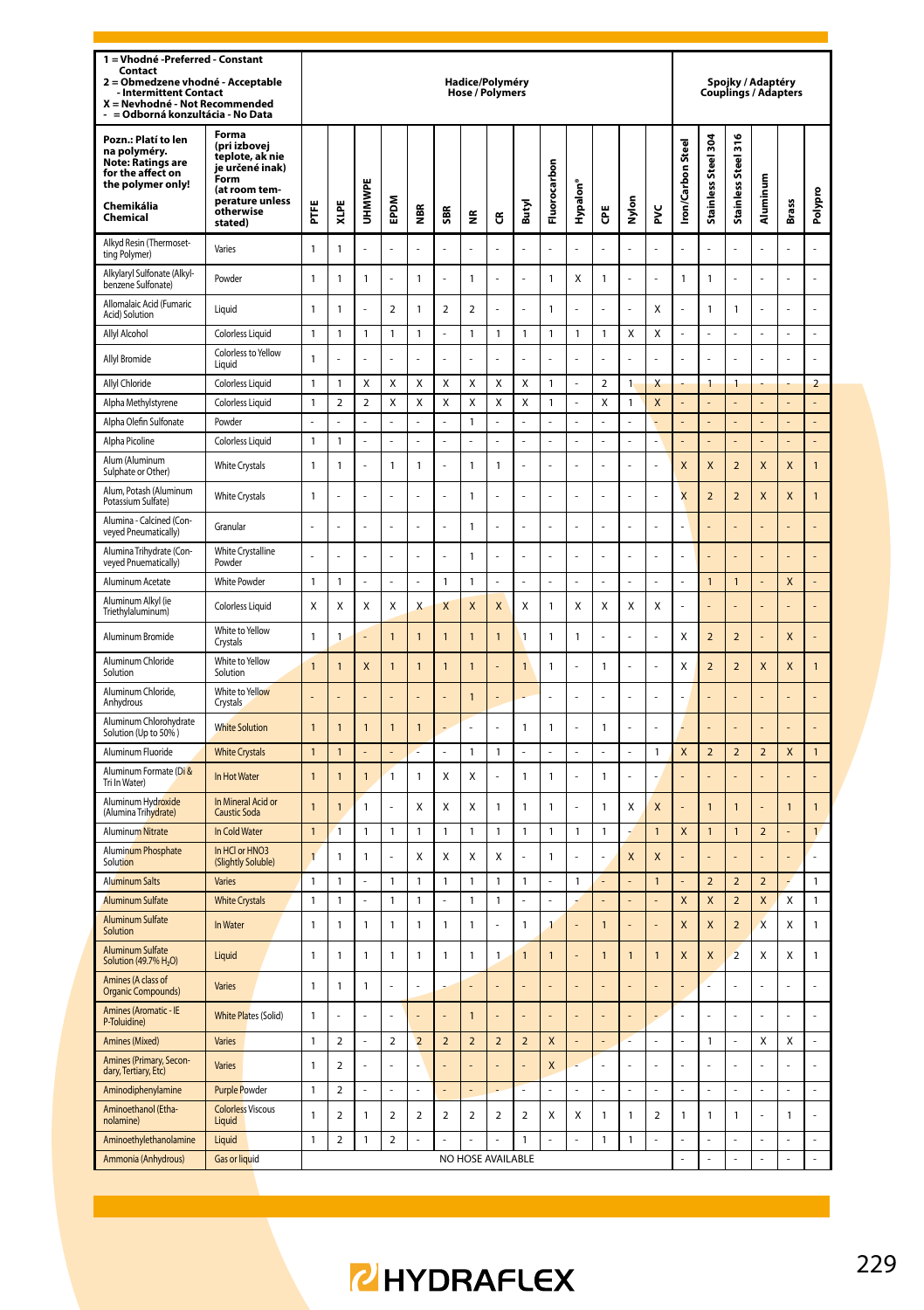| 1 = Vhodné -Preferred - Constant<br>Contact<br>2 = Obmedzene vhodné - Acceptable<br>Intermittent Contact<br>X = Nevhodné - Not Recommended<br>= Odborná konzultácia - No Data |                                                                                                                                 |                   |                                         |                         |                |                              |                  | Hadice/Polyméry<br>Hose / Polymers |                          |                |                         |                         |                         |                |                |                          | Spojky / Adaptéry<br>Couplings / Adapters |                          |                           |                         |                |
|-------------------------------------------------------------------------------------------------------------------------------------------------------------------------------|---------------------------------------------------------------------------------------------------------------------------------|-------------------|-----------------------------------------|-------------------------|----------------|------------------------------|------------------|------------------------------------|--------------------------|----------------|-------------------------|-------------------------|-------------------------|----------------|----------------|--------------------------|-------------------------------------------|--------------------------|---------------------------|-------------------------|----------------|
| Pozn.: Platí to len<br>na polyméry.<br><b>Note: Ratings are</b><br>for the affect on<br>the polymer only!<br>Chemikália<br>Chemical                                           | Forma<br>(pri izbovej<br>teplote, ak nie<br>je určené inak)<br>Form<br>(at room tem-<br>perature unless<br>otherwise<br>stated) | Ë                 | XLPE                                    | UHMWP                   | <b>MGdE</b>    | €                            | SBR              | ž                                  | ű                        | Butyl          | Fluorocarbon            | Hypalon <sup>®</sup>    | Ğ                       | Nylon          | ž              | <b>Iron/Carbon Steel</b> | Stainless Steel 304                       | Stainless Steel 316      | Aluminum                  | Brass                   | Polypro        |
| Ammonia (Aqueous up to<br>30% NH3)                                                                                                                                            | <b>Colorless Liquid</b>                                                                                                         | $\mathbf{1}$      | $\mathbf{1}$                            | $\mathbf{1}$            | $\mathbf{1}$   | 1                            | $\mathbbm{1}$    | $\mathbf{1}$                       | 1                        | $\mathbbm{1}$  | $\mathbf 2$             | $\mathbf{1}$            | 1                       | $\mathbf{1}$   | 1              |                          | $\mathbf{1}$                              | $\mathbf{1}$             |                           | Χ                       | $\mathbf{1}$   |
| Ammonia Liquor                                                                                                                                                                | <b>Colorless Liquid</b>                                                                                                         | $\mathbf{1}$      | L.                                      | $\overline{1}$          | L              | ä,                           | ä,               | ä,                                 | J,                       | ä,             | ÷,                      | ż                       | ä,                      | ä,             | ź              | ä,                       | ä,                                        | ż                        | ä,                        | ÷.                      | ä,             |
| Ammoniated Fatty Acid<br>(ie Ammonium Caprylate)                                                                                                                              | Liquid above 167°F<br>$(75^{\circ}C)$                                                                                           | $\mathbf{1}$      | $\overline{1}$                          | $\overline{1}$          |                |                              |                  |                                    |                          |                | 1                       |                         |                         |                |                |                          |                                           |                          |                           |                         | l,             |
| Ammonium Acetate                                                                                                                                                              | In Water                                                                                                                        | $\overline{1}$    | $\mathbf{1}$                            | $\mathbf{1}$            | $\mathbf{1}$   | 1                            | $\mathbf{1}$     | $\overline{1}$                     | $\overline{\phantom{a}}$ | $\mathbf{1}$   | $\mathbf{1}$            | l,                      | $\mathbf{1}$            | $\mathfrak{p}$ | $\mathbf{1}$   | ä,                       | $\mathbf{1}$                              | $\overline{1}$           | ÷,                        | X                       | $\mathbf{1}$   |
| Ammonium Bicarbonate                                                                                                                                                          | <b>White Crystals</b>                                                                                                           | $\mathbf{1}$      | $\overline{a}$                          | L.                      | $\overline{a}$ | L                            | L.               | $\mathbbm{1}$                      | L                        |                | $\overline{a}$          | L                       | L.                      | $\overline{a}$ | 1              | L.                       | $\overline{a}$                            | L                        | L.                        | L.                      | $\mathbf{1}$   |
| Ammonium Bisulfate<br>(50%)                                                                                                                                                   | <b>Colorless Liquid</b>                                                                                                         | $\mathbf{1}$      | $\mathbf{1}$                            | $\mathbf{1}$            | $\mathbf{1}$   |                              |                  |                                    |                          | $\mathbf{1}$   | $\mathbf{1}$            |                         | $\mathbf{1}$            |                |                |                          |                                           |                          |                           |                         |                |
| Ammonium Carbonate                                                                                                                                                            | Colorless to White<br>Powder                                                                                                    | $\mathbf{1}$      | 1                                       |                         |                | X                            |                  | $\mathbf{1}$                       | $\overline{\mathbf{c}}$  |                |                         |                         |                         |                | 1              | 1                        | $\overline{1}$                            | $\overline{1}$           |                           |                         | $\overline{1}$ |
| Ammonium Chloride                                                                                                                                                             | <b>White Crystals</b>                                                                                                           | $\mathbf{1}$      | L.                                      | $\mathbf{x}$            | L.             | L                            | J.               | $\overline{1}$                     | L                        | L,             | L                       | L                       | L,                      | ÷,             | L              |                          | $\overline{\phantom{a}}$                  | $\overline{\phantom{0}}$ | L.                        | $\overline{\mathsf{x}}$ | $\mathbf{1}$   |
| Ammonium Chloride<br>Solution                                                                                                                                                 | Liquid                                                                                                                          | $\mathbf{1}$      | $\overline{1}$                          | l,                      | $\mathbf{1}$   | $\overline{a}$               | $\mathbbm{1}$    | 1                                  | X                        | $\mathbbm{1}$  | L,                      | $\mathbf{1}$            | 1                       | Χ              | 1              |                          | $\overline{\mathbf{c}}$                   | $\overline{\mathbf{c}}$  |                           | X                       | 1              |
| Ammonium Flouride                                                                                                                                                             | <b>White Crystals</b>                                                                                                           | ä,                | ä,                                      | ä,                      | ä,             | í,                           | ä,               | 1                                  | J,                       | ä,             | ÷,                      | ż                       | ä,                      | ÷              | J,             | ä,                       |                                           |                          |                           |                         | L              |
| Ammonium Hydroxide<br>(16%, 20%, 26%, & 30%)                                                                                                                                  | Colorless Liquid                                                                                                                | $\mathbf{1}$      | $\mathbf{1}$                            | $\mathbf{1}$            |                |                              |                  |                                    |                          |                | $\overline{\mathbf{c}}$ | L                       |                         |                |                | $\overline{2}$           | $\overline{1}$                            | $\overline{1}$           |                           | X                       | $\overline{1}$ |
| Ammonium Hydroxide<br>(up to 30% NH3)                                                                                                                                         | Colorless Liquid                                                                                                                | $\mathbf{1}$      | $\overline{1}$                          | $\overline{1}$          | $\mathbf{1}$   | $\overline{\mathbf{c}}$      | X                | $\mathfrak{p}$                     | $\overline{\mathbf{c}}$  | $\mathfrak{p}$ | $\mathfrak{p}$          | $\mathbf{1}$            | 1                       | X              | Χ              | $\overline{\phantom{a}}$ | $\overline{1}$                            | $\overline{1}$           |                           | $\overline{\mathsf{x}}$ | $\mathbf{1}$   |
| Ammonium Meta-<br>phosphate                                                                                                                                                   | <b>White Powder</b>                                                                                                             | $\mathbf{1}$      | $\overline{1}$                          |                         | $\mathbf{1}$   | $\overline{\mathbf{c}}$      | $\boldsymbol{2}$ | $\mathbf 2$                        | $\overline{\mathbf{c}}$  | 1              |                         | $\overline{\mathbf{c}}$ |                         |                | $\overline{a}$ | $\mathbf{1}$             | $\overline{1}$                            | $\overline{1}$           | X                         |                         | $\overline{1}$ |
| Ammonium Nitrate                                                                                                                                                              | <b>Colorless Crystals</b>                                                                                                       | $\mathbf{1}$      | $\mathbf{1}$                            | ä,                      | $\overline{a}$ | L                            | L.               | $\mathbf{1}$                       | L                        | L.             | ÷,                      | L                       | L.                      | L.             | L              | 1                        | $\overline{1}$                            | $\overline{1}$           | $\overline{\phantom{a}}$  | $\overline{\mathsf{x}}$ | $\overline{1}$ |
| Ammonium Nitrate<br>Fertilizer (20.5% N,or<br>33.5% N)                                                                                                                        | Aggregate                                                                                                                       | $\mathbf{1}$      |                                         |                         |                |                              |                  | $\mathbf{1}$                       |                          |                |                         |                         |                         |                |                | 1                        | $\overline{1}$                            | $\mathbf{1}$             | $\overline{\phantom{a}}$  | $\mathsf{x}$            | $\mathbf{1}$   |
| Ammonium Nitrate Prills<br>and Oil                                                                                                                                            | Aggregate                                                                                                                       | $\mathbf{1}$      |                                         |                         |                | 1                            |                  | $\mathbf{1}$                       |                          |                | L.                      | L                       |                         | L.             | L              | 1                        | $\mathbf{1}$                              | $\overline{1}$           | $\overline{a}$            | X                       | $\overline{1}$ |
| <b>Ammonium Nitrate</b><br>Solution (up to 83%)                                                                                                                               | Liquid                                                                                                                          | $\overline{1}$    | 1                                       | $\overline{1}$          | $\overline{1}$ | 1                            |                  | $\mathbf{1}$                       | $\mathbf{1}$             |                | 1                       | 1                       | 1                       | 1              | L              | 1                        | $\overline{1}$                            | $\overline{1}$           | $\overline{a}$            | X                       | $\overline{1}$ |
| <b>Ammonium Nitrite</b>                                                                                                                                                       | <b>Colorless Crystal</b>                                                                                                        | $\overline{1}$    | $\overline{1}$                          |                         |                | X                            | X                | X                                  | $\overline{\phantom{a}}$ |                |                         |                         | 1                       |                |                |                          | $\overline{1}$                            | $\overline{1}$           |                           |                         | $\overline{1}$ |
| Ammonium Persulfate                                                                                                                                                           | <b>Solution in Water</b>                                                                                                        | $\mathbf{1}$      | $\overline{1}$                          |                         |                | X                            |                  |                                    | Χ                        |                | X                       |                         |                         | ä,             |                |                          | $\overline{1}$                            | $\overline{1}$           |                           | X                       | X              |
| Ammonium Phosphate                                                                                                                                                            | <b>White Crystals or</b><br>Powder                                                                                              | $\mathbf{1}$      |                                         |                         |                |                              | L,               | 1                                  | L                        |                | L                       | L                       |                         | L              | L              | X                        | $\overline{2}$                            | $\overline{1}$           | X                         |                         | $\overline{1}$ |
| Ammonium Phosphate<br>Solutions                                                                                                                                               | Liquid                                                                                                                          | $\mathbf{1}$      | 1                                       | $\overline{1}$          | 1              | 1                            | $\mathbf{1}$     | 1                                  | 1                        | $\mathbf{1}$   | 1                       | 1                       | 1                       | L.             | 1              | X                        | $\overline{2}$                            | $\overline{1}$           | X                         |                         | $\overline{1}$ |
| Ammonium Po <mark>lysulfide</mark><br>Solution                                                                                                                                | <b>Yellow Solution</b>                                                                                                          | $\overline{1}$    | 1                                       | $\mathbf{1}$            |                |                              |                  |                                    |                          |                |                         |                         |                         |                |                |                          |                                           |                          |                           |                         |                |
| Ammonium Sulfate                                                                                                                                                              | Gray to White Crystals                                                                                                          | $\overline{1}$    | $\mathbf{1}$                            |                         |                |                              |                  | 1                                  |                          |                | $\overline{a}$          |                         | $\mathbf{1}$            | z              |                | $\mathbf{1}$             | $\mathbf{1}$                              | $\mathbf{1}$             | $\boldsymbol{\mathsf{x}}$ | X                       | $\mathbf{1}$   |
| Ammonium Sulfide<br>Ammonium Sulfide Solu-                                                                                                                                    | <b>Yellow Crystals</b>                                                                                                          | $\mathbf{1}$      | 1                                       |                         |                |                              |                  | 1                                  |                          |                |                         |                         |                         |                |                | $\mathbf{1}$             | $\mathbf{1}$                              | $\mathbf{1}$             | X                         | X                       | $\mathbf{1}$   |
| tion (40-44% or less)                                                                                                                                                         | Liquid                                                                                                                          | $\mathbf{1}$      | 1                                       | L                       | $\mathbf{1}$   | $\overline{\mathbf{c}}$      | $\mathbf{1}$     | $\mathbf{1}$                       | L                        | $\mathbf{1}$   | 1                       | 1                       | 1                       | L              | 1              | 1                        | $\mathbf{1}$                              | $\overline{1}$           | X                         | X                       | $\mathbf{1}$   |
| Ammonium Thiocyanate<br>(50-60% or less)                                                                                                                                      | In Water                                                                                                                        | 1                 | 1                                       | $\mathbf{1}$            | $\mathbf{1}$   | 1                            | $\mathbf{1}$     | $\mathbf{1}$                       | 1                        |                | 1                       | $\overline{1}$          | $\overline{1}$          |                |                | $\overline{1}$           | $\overline{1}$                            | $\overline{1}$           |                           |                         | 1              |
| Amyl Acetate (Banana or<br>Pearl Oil!                                                                                                                                         | <b>Colorless Liquid</b>                                                                                                         | $\mathbf{1}$      | $\mathbf{1}$                            | $\mathbf{1}$            | $\overline{a}$ | X                            | X                | X                                  | X                        | $\overline{2}$ | X                       | X                       | $\overline{\mathsf{x}}$ | $\overline{1}$ | X              | $\overline{\mathsf{x}}$  | $\overline{1}$                            | $\overline{1}$           | X                         | $\mathbf{1}$            | X              |
| <b>Amyl Alcohol</b>                                                                                                                                                           | <b>Colorless Liquid</b>                                                                                                         | $\mathbf{1}$      | $\overline{2}$                          | $\overline{2}$          | $\overline{2}$ | $\overline{a}$               | $\overline{a}$   | $\overline{a}$                     | $\overline{2}$           | $\overline{a}$ | $\mathbf{1}$            | $\overline{a}$          | $\mathbf{1}$            | $\mathbf{1}$   | $\overline{a}$ | $\overline{1}$           | $\mathbf{1}$                              | $\mathbf{1}$             | $\mathbf{1}$              | $\mathbf{1}$            | $\overline{a}$ |
| Amyl Chloride (Chloro-<br>pentane)                                                                                                                                            | <b>Colorless Liquid</b>                                                                                                         | 1                 |                                         | ÷                       |                |                              |                  |                                    |                          |                |                         |                         |                         |                | X              |                          | 1                                         | 1                        |                           |                         | X              |
| Amyl Chlorides (Mixed)                                                                                                                                                        | <b>Straw to Purple</b><br>Liquid                                                                                                | $\mathbf{1}$      | $\mathbf 2$                             | $\overline{\mathbf{2}}$ | X              | X                            | X                | X                                  | X                        | X              | $\overline{1}$          | X                       | $\overline{\mathbf{c}}$ | $\overline{1}$ | X              |                          | $\mathbf{1}$                              | $\mathbf{1}$             |                           |                         | Χ              |
| Amyl Chloronaphthalene                                                                                                                                                        |                                                                                                                                 | $\mathbf{1}$      | $\mathbf{1}$                            | $\overline{2}$          | X              | X                            | X                | X                                  | X                        | X              | $\mathbf{1}$            | X                       | X                       | $\overline{1}$ |                |                          | $\mathbf{1}$                              | $\mathbf{1}$             |                           |                         |                |
| Amyl Naphthalene<br><b>Amyl Phenol</b>                                                                                                                                        | <b>Clear Straw Colored</b>                                                                                                      | $\mathbf{1}$<br>1 | $\mathbf{1}$<br>$\overline{\mathbf{c}}$ | ä,                      | X<br>ä,        | $\overline{\mathsf{x}}$<br>ı | X                | X<br>ä,                            | X                        | X              | $\mathbf{1}$<br>ä,      | X                       | X                       | ä,             |                |                          | $\mathbf{1}$<br>1                         | $\mathbf{1}$<br>1        |                           | ä,                      | L,<br>ä,       |
|                                                                                                                                                                               | Liquid                                                                                                                          |                   |                                         |                         |                |                              |                  |                                    |                          |                |                         |                         |                         |                |                |                          |                                           |                          |                           |                         |                |
| Amylamine<br>Amylbenzene (Sec                                                                                                                                                 | <b>Colorless Liquid</b>                                                                                                         | $\mathbf{1}$      | X                                       |                         | X              | $\overline{a}$               |                  | X                                  | Χ                        | X              | Χ                       | X                       |                         |                |                |                          |                                           |                          |                           | ÷,                      |                |
| amvlbenzene)                                                                                                                                                                  | <b>Clear Liquid</b>                                                                                                             | $\mathbf{1}$      | $\overline{2}$                          | $\overline{2}$          | X              | $\overline{2}$               | X                | X                                  | $\overline{2}$           | X              | 1                       |                         |                         |                |                |                          | ÷                                         |                          |                           |                         | ı              |
| <b>Anethole (Anise</b><br>Camphor)                                                                                                                                            | <b>White Crystals/Liquid</b><br>$>73^{\circ}$ F (23°C)                                                                          | $\mathbf{1}$      | $\overline{a}$                          |                         |                | X                            | X                | X                                  | X                        | X              | 1                       | X                       | Χ                       | X              |                | $\overline{2}$           | $\mathbf{1}$                              | $\mathbf{1}$             | $\overline{2}$            | Χ                       | $\mathbf{1}$   |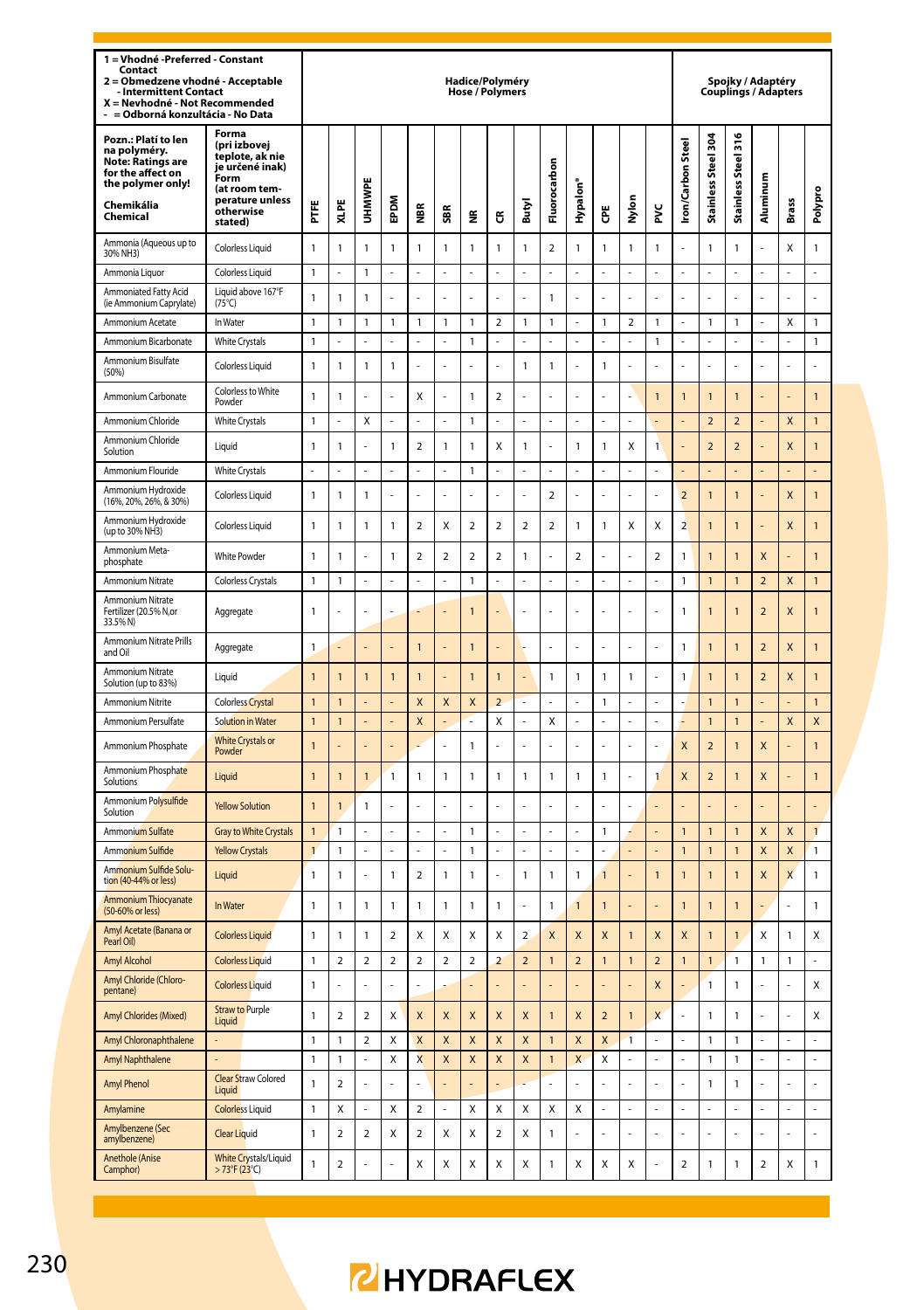| 1 = Vhodné - Preferred - Constant<br>Contact<br>2 = Obmedzene vhodné - Acceptable<br>- Intermittent Contact<br>X = Nevhodné - Not Recommended<br>- = Odborná konzultácia - No Data |                                                                                                                                 |                |                          |                          |                         |                          |                         | Hadice/Polyméry<br><b>Hose / Polymers</b> |                         |                          |                         |                         |                         |                          |                |                          | Spojky / Adaptéry<br>Couplings / Adapters |                               |                          |                         |                         |
|------------------------------------------------------------------------------------------------------------------------------------------------------------------------------------|---------------------------------------------------------------------------------------------------------------------------------|----------------|--------------------------|--------------------------|-------------------------|--------------------------|-------------------------|-------------------------------------------|-------------------------|--------------------------|-------------------------|-------------------------|-------------------------|--------------------------|----------------|--------------------------|-------------------------------------------|-------------------------------|--------------------------|-------------------------|-------------------------|
| Pozn.: Platí to len<br>na polyméry.<br><b>Note: Ratings are</b><br>for the affect on<br>the polymer only!<br>Chemikália<br>Chemical                                                | Forma<br>(pri izbovei<br>teplote, ak nie<br>je určené inak)<br>Form<br>(at room tem-<br>perature unless<br>otherwise<br>stated) | PTFE           | XLPE                     | UHMWP                    | EPDM                    | €                        | ã                       | ž                                         | G                       | Butyl                    | Fluorocarbon            | Hypalon <sup>®</sup>    | Ğ                       | Nylon                    | ž              | <b>Iron/Carbon Steel</b> | Stainless Steel 304                       | Steel 316<br><b>Stainless</b> | Aluminum                 | Brass                   | Polypro                 |
| Anhydrous Ammonia<br>(R717)                                                                                                                                                        | Gas or Liquid                                                                                                                   |                |                          |                          |                         |                          |                         | NO HOSE AVAILABLE                         |                         |                          |                         |                         |                         |                          |                |                          |                                           |                               |                          |                         | L                       |
| Aniline                                                                                                                                                                            | Colorless Oily Liquid                                                                                                           | 1              | $\overline{2}$           | X                        | $\overline{2}$          | X                        | X                       | X                                         | X                       | $\overline{2}$           | 1                       | X                       | $\overline{2}$          | X                        |                | $\overline{\mathbf{c}}$  | 1                                         | 1                             | $\overline{2}$           | X                       | 1                       |
| <b>Aniline Dyes</b>                                                                                                                                                                |                                                                                                                                 | 1              | 1                        |                          | $\overline{2}$          | X                        | X                       | Χ                                         | X                       | $\overline{\mathbf{c}}$  | $\overline{\mathbf{c}}$ | Χ                       | $\overline{\mathbf{c}}$ |                          |                | X                        | $\mathbf{1}$                              | 1                             |                          |                         | $\overline{\mathbf{c}}$ |
| Aniline Hydrochloride                                                                                                                                                              | <b>White Crystals</b>                                                                                                           | 1              | 1                        |                          | $\overline{2}$          | $\overline{2}$           | $\overline{\mathbf{c}}$ | $\overline{a}$                            | X                       | $\overline{\mathbf{c}}$  | L,                      |                         |                         |                          |                |                          | X                                         | Χ                             |                          | X                       | $\overline{2}$          |
| Aniline Oil (Aniline)                                                                                                                                                              | Colorless Oily Liquid                                                                                                           | 1              | $\overline{2}$           | X                        | $\overline{\mathbf{c}}$ | X                        | Χ                       | Χ                                         | Χ                       | $\overline{\mathbf{c}}$  | $\mathbf{1}$            | Χ                       | $\overline{\mathbf{c}}$ | Χ                        |                | $\overline{\mathbf{c}}$  | $\mathbf{1}$                              | 1                             | $\overline{2}$           | Χ                       | 1                       |
| Animal Fat (Lard)                                                                                                                                                                  | White Solid/Liquid ><br>108°F (42°C)                                                                                            | 1              | 1                        | 1                        | X                       | 1                        | X                       | Χ                                         | $\overline{2}$          | X                        | 1                       | X                       | 1                       | 1                        |                | 1                        | 1                                         | 1                             | 1                        | Χ                       |                         |
| Animal Gelatin                                                                                                                                                                     |                                                                                                                                 | $\mathbf{1}$   |                          | $\mathbf{1}$             | i,                      | $\mathbf{1}$             |                         | ÷,                                        | $\overline{1}$          |                          | i,                      |                         |                         | L,                       | 1              |                          | $\mathbf{1}$                              | 1                             |                          |                         |                         |
| Animal Grease, Inedible,<br>Liquid                                                                                                                                                 | Liquid                                                                                                                          | 1              |                          | L                        | Χ                       | 1                        |                         | Χ                                         | $\mathbf 2$             | X                        | $\mathbf{1}$            | $\boldsymbol{2}$        |                         | L                        |                |                          |                                           |                               |                          |                         | L                       |
| Animal Oils                                                                                                                                                                        | Solid to Liquid                                                                                                                 | $\mathbf{1}$   |                          | ä,                       | Į,                      | 1                        |                         | L,                                        | $\overline{2}$          |                          | L,                      |                         | 1                       | 1                        | $\overline{1}$ | $\mathbf{1}$             | $\mathbf{1}$                              | $\overline{1}$                | $\overline{1}$           |                         | L                       |
| Ant Oil (Furfural)                                                                                                                                                                 | Colorless to Reddish<br><b>Brown Liquid</b>                                                                                     | 1              | 1                        | l,                       | Χ                       | Χ                        | X                       | Χ                                         | $\overline{\mathbf{2}}$ | X                        | $\overline{\mathbf{2}}$ | $\boldsymbol{2}$        | 1                       | L                        | Χ              | $\overline{\mathbf{c}}$  | 1                                         | 1                             | 1                        | 1                       | $\overline{\mathbf{c}}$ |
| Antifreeze (Glycol Base)                                                                                                                                                           | Liquid                                                                                                                          | $\mathbf{1}$   | 1                        | $\overline{a}$           | $\mathbf{1}$            | 1                        | $\overline{1}$          | $\mathbf{1}$                              | $\mathbf{1}$            | $\mathbf{1}$             | $\mathbf{1}$            | 1                       | $\overline{1}$          | $\mathbf{1}$             | $\mathbf{1}$   | $\overline{1}$           | $\overline{1}$                            | $\overline{1}$                | $\overline{1}$           | $\overline{1}$          | $\overline{1}$          |
| Antimony Chloride (50%)                                                                                                                                                            | <b>White Powder</b>                                                                                                             | 1              | 1                        | 1                        | L,                      |                          | ä,                      | L                                         | L                       | $\overline{2}$           | 1                       | J,                      |                         | 1                        | 1              | $\overline{\mathsf{x}}$  | X                                         | X                             |                          |                         | $\mathbf{1}$            |
| Antimony Pentachloride                                                                                                                                                             | Reddish-Yellow<br>Liquid                                                                                                        | 1              | 1                        | 1                        |                         |                          |                         |                                           |                         |                          | $\mathbf{1}$            |                         |                         |                          |                |                          |                                           |                               |                          |                         |                         |
| <b>Antimony Salts</b>                                                                                                                                                              | <b>White Crystal</b>                                                                                                            | 1              | 1                        | ÷,                       | 1                       | $\overline{\mathbf{c}}$  | L.                      | L                                         | L.                      | $\mathbf{1}$             | $\mathbf{1}$            | L                       | L.                      | L.                       | 1              | L.                       | L.                                        |                               | L.                       |                         | L                       |
| Aqua Ammonia (Ammo-<br>nium Hydroxide) (30%)                                                                                                                                       | Colorless Liquid                                                                                                                | $\mathbf{1}$   | 1                        | $\mathbf{1}$             | 1                       | $\overline{2}$           | $\overline{2}$          | $\overline{a}$                            | $\overline{a}$          | $\overline{2}$           | $\overline{a}$          | 1                       | $\mathbf{1}$            | X                        | Χ              | $\overline{a}$           | $\mathbf{1}$                              | 1                             |                          | X                       | $\mathbf{1}$            |
| Aqua Regia (Nitrohydro-<br>chloric Acid)                                                                                                                                           | Fuming Yellow Liquid                                                                                                            | 1              | $\overline{\mathbf{c}}$  | Χ                        | Χ                       | X                        | X                       | X                                         | X                       | Χ                        | $\mathbf{1}$            | Χ                       | $\boldsymbol{2}$        | X                        | Χ              |                          | X                                         | X                             |                          |                         | X                       |
| Argon, Compressed                                                                                                                                                                  | <b>Colorless Gas</b>                                                                                                            | 1              | 1                        | 1                        | $\mathbf{1}$            | $\mathbf{1}$             | $\overline{1}$          | $\mathbf{1}$                              | $\overline{1}$          | $\mathbf{1}$             | $\mathbf{1}$            | 1                       | $\mathbf{1}$            | 1                        | 1              | ä,                       | L.                                        | l,                            | ä,                       | L.                      | L                       |
| Aromatic Hydrocarbons                                                                                                                                                              | <b>Typically Colorless</b><br>Liquids                                                                                           | $\mathbf{1}$   | $\overline{\phantom{0}}$ | $\overline{\phantom{0}}$ | X                       | $\overline{\phantom{0}}$ | $\mathsf{x}$            | $\mathsf{x}$                              | $\overline{\mathsf{x}}$ | $\overline{\mathsf{x}}$  | $\mathbf{1}$            | X                       | X                       | $\mathbf{1}$             | X              | $\mathbf{1}$             | $\mathbf{1}$                              | 1                             | $\overline{\phantom{0}}$ | $\overline{\mathbf{c}}$ | Į.                      |
| Arsenic Acid                                                                                                                                                                       | In Water                                                                                                                        | $\mathbf{1}$   | 1                        | $\mathbf{1}$             | $\overline{a}$          |                          | X                       | X                                         |                         | $\overline{\phantom{0}}$ | 1                       | ı                       | $\mathbf{1}$            | $\overline{a}$           | L              | $\overline{\mathbf{c}}$  |                                           | $\overline{1}$                | $\overline{a}$           |                         | $\overline{a}$          |
| Arsenic Trioxide                                                                                                                                                                   | In Acid                                                                                                                         | $\mathbf{1}$   | 1                        | $\mathbf{1}$             | X                       | $\overline{2}$           | X                       | X                                         | $\overline{2}$          | X                        | $\mathbf{1}$            | X                       | ä,                      | L.                       | 1              | ä,                       | L,                                        | L                             |                          |                         | L,                      |
| Askarel (Transformer Oil)                                                                                                                                                          | Varies                                                                                                                          | $\mathbf{1}$   | $\overline{a}$           | $\overline{a}$           | X                       | X                        | X                       | X                                         | Χ                       | X                        | 1                       | X                       | 1                       | 1                        | Χ              | 1                        | $\mathbf{1}$                              | 1                             |                          | $\mathbf{1}$            | $\overline{\mathbf{c}}$ |
| Asphalt                                                                                                                                                                            | <b>Varies</b>                                                                                                                   | $\mathbf{1}$   | $\overline{a}$           | X                        | X                       | $\overline{a}$           | $\overline{\mathsf{x}}$ | Χ                                         |                         | Χ                        | $\mathbf{1}$            |                         |                         | X                        | X              | $\mathbf{1}$             | $\mathbf{1}$                              | $\overline{1}$                |                          | $\mathbf{1}$            |                         |
| Asphalt (Blown)<br>Asphalt (Cut Back)                                                                                                                                              | <b>Black Solid</b><br><b>Black Liquid</b>                                                                                       | $\mathbf{1}$   | X                        | X<br>X                   | X                       | $\overline{2}$           | Χ                       | 1<br>Χ                                    | $\overline{\mathbf{c}}$ | Χ                        | $\mathbf{1}$            | X                       | X                       | $\overline{\mathbf{c}}$  | X              | $\mathbf{1}$             | $\mathbf{1}$                              | $\overline{1}$                |                          | $\mathbf{1}$            | $\overline{a}$          |
| <b>Asphalt Emulsion</b>                                                                                                                                                            | <b>Black Liquid</b>                                                                                                             |                |                          | $\mathbf{x}$             |                         |                          |                         |                                           |                         |                          |                         |                         |                         |                          |                |                          |                                           |                               |                          |                         |                         |
| <b>Asphalt Paint</b>                                                                                                                                                               | <b>Black Liquid</b>                                                                                                             | $\overline{1}$ | $\overline{\phantom{0}}$ | X                        | X                       | $\overline{\phantom{a}}$ | X                       | $\mathsf{x}$                              | $\overline{a}$          | $\mathsf{x}$             | $\mathbf{1}$            | X                       |                         | $\overline{\phantom{a}}$ | $\mathsf{x}$   |                          | L.                                        |                               |                          | L.                      | $\overline{a}$          |
| Asphaltene                                                                                                                                                                         | In Carbon Disulfide                                                                                                             | $\overline{1}$ | $\overline{\phantom{a}}$ | x                        | X                       | $\overline{2}$           | X                       | $\mathsf{x}$                              | $\overline{2}$          | $\mathsf{x}$             | 1                       | X                       | X                       | 1                        |                |                          |                                           |                               |                          |                         | L                       |
| ASTM Oil No. 1                                                                                                                                                                     | <b>Brown Liquid</b>                                                                                                             | $\mathbf{1}$   | 1                        | 1                        | X                       | 1                        | X                       | Χ                                         | 1                       | X                        | 1                       | $\overline{2}$          | 1                       | $\overline{1}$           | $\overline{2}$ | $\overline{1}$           | $\overline{1}$                            | $\overline{1}$                | $\overline{1}$           | $\overline{1}$          | $\overline{\mathbf{c}}$ |
| <b>ASTM Oil No. 2</b>                                                                                                                                                              | <b>Brown Liquid</b>                                                                                                             | 1              | 1                        | 1                        | Χ                       | 1                        | X                       | Χ                                         | $\overline{\mathbf{c}}$ | X                        | $\mathbf{1}$            | $\overline{\mathbf{c}}$ | $\mathbf{1}$            | $\mathbf{1}$             | X              | $\overline{1}$           | $\mathbf{1}$                              | 1                             | $\overline{1}$           | $\mathbf{1}$            | Χ                       |
| <b>ASTM Oil No. 3</b>                                                                                                                                                              | <b>Brown Liquid</b>                                                                                                             | 1              | 1                        | 1                        | X                       | 1                        | $\mathsf{x}$            | Χ                                         | X                       | $\mathsf{x}$             | 1                       | Χ                       | $\overline{1}$          | $\overline{1}$           | X              | $\overline{1}$           | $\mathbf{1}$                              | $\overline{1}$                | $\overline{1}$           | $\mathbf{1}$            | X                       |
| <b>ASTM Reference Fuel A</b>                                                                                                                                                       | Liquid                                                                                                                          | 1              | 1                        | 1                        | Χ                       | 1                        | X                       | Χ                                         | $\overline{1}$          | X                        | 1                       | $\overline{1}$          | $\mathbf{1}$            | $\mathbf{1}$             | $\overline{2}$ | $\mathbf{1}$             | $\mathbf{1}$                              | $\overline{1}$                | $\overline{1}$           | 1                       | Χ                       |
| <b>ASTM Reference Fuel B</b>                                                                                                                                                       | Liquid                                                                                                                          | 1              | $\overline{\mathbf{c}}$  | 1                        | Χ                       | 1                        | X                       | Χ                                         | $\overline{\mathbf{2}}$ | X                        | 1                       | X                       | $\overline{2}$          | $\mathbf{1}$             | X              | 1                        | $\mathbf{1}$                              | 1                             | 1                        | 1                       | Χ                       |
| <b>ASTM Reference Fuel C</b>                                                                                                                                                       | Liquid                                                                                                                          | 1              | $\overline{2}$           | $\overline{2}$           | Χ                       | $\overline{2}$           | X                       | Χ                                         | X                       | X                        | $\mathbf{1}$            | X                       | $\overline{2}$          | $\mathbf{1}$             | X              | 1                        | $\mathbf{1}$                              | 1                             |                          | 1                       | Χ                       |
| ATF (Automatic Transmis-<br>sion Oil)                                                                                                                                              | Liquid                                                                                                                          | 1              | 1                        | 1                        | Χ                       | 1                        | š                       |                                           |                         | X                        | $\overline{1}$          | Ĭ.                      | 1                       |                          |                |                          | L,                                        | ł,                            | ä,                       | J,                      | ł                       |
| B                                                                                                                                                                                  |                                                                                                                                 |                |                          |                          |                         |                          |                         |                                           |                         |                          |                         |                         |                         |                          |                |                          |                                           |                               |                          |                         |                         |
| Baltic Types 100, 150, 200,<br>300, 500                                                                                                                                            | Liquid                                                                                                                          | $\mathbf{1}$   | 1                        | L                        | X                       | 1                        | í.                      |                                           |                         | X                        |                         |                         |                         |                          | $\overline{a}$ |                          |                                           |                               |                          |                         | $\overline{a}$          |
| <b>Banvel (Ag Spray,</b><br>Concentrated)                                                                                                                                          | Liquid                                                                                                                          | 1              | 1                        | L                        | L                       |                          | Í.                      |                                           |                         | Í.                       |                         | L,                      | l,                      | 1                        | J,             |                          | ÷,                                        | 1                             | L.                       | ÷,                      | ä,                      |
| <b>Bardol B</b>                                                                                                                                                                    | Dark Colored Liquid                                                                                                             | 1              | 1                        | L,                       | Χ                       | X                        | X                       | X                                         | X                       | X                        | $\overline{a}$          | X                       | l,                      | L,                       |                | $\mathbf{1}$             | 1                                         | 1                             | $\overline{a}$           | L,                      | l,                      |
| <b>Barite (Natural Barium</b><br>Sulfate)                                                                                                                                          | <b>White to Yellowish</b><br>Powder                                                                                             | L.             |                          |                          |                         |                          |                         | $\overline{1}$                            |                         |                          |                         |                         |                         |                          | J,             | 1                        | 1                                         | 1                             |                          | $\overline{\mathbf{c}}$ | 1                       |
| <b>Barium Carbonate</b>                                                                                                                                                            | <b>White Powder</b>                                                                                                             | 1              | 1                        |                          | Χ                       | 1                        | X                       | 1                                         | 1                       | X                        | $\mathbf{1}$            | X                       | X                       |                          | 1              | $\overline{\mathbf{c}}$  | 1                                         | 1                             |                          | 1                       | 1                       |
| <b>Barium Chloride</b>                                                                                                                                                             | <b>Colorless Crystals</b>                                                                                                       | $\mathbf{1}$   | $\mathbf{1}$             | $\mathbf{1}$             | $\mathbf{1}$            | $\mathbf{1}$             | $\mathbf{1}$            | $\mathbf{1}$                              | $\overline{1}$          | $\mathbf{1}$             | $\mathbf{1}$            | 1                       | 1                       | X                        | 1              | X                        | $\mathbf{1}$                              | $\mathbf{1}$                  |                          | $\overline{\mathbf{c}}$ | $\mathbf{1}$            |
| <b>Barium Hydroxide</b>                                                                                                                                                            | <b>White Powder</b>                                                                                                             | 1              | 1                        | 1                        | 1                       | 1                        | X                       | 1                                         | $\overline{1}$          | $\mathbf{1}$             |                         | 1                       | 1                       |                          | X              | $\mathfrak{p}$           | 1                                         | 1                             |                          |                         | 1                       |

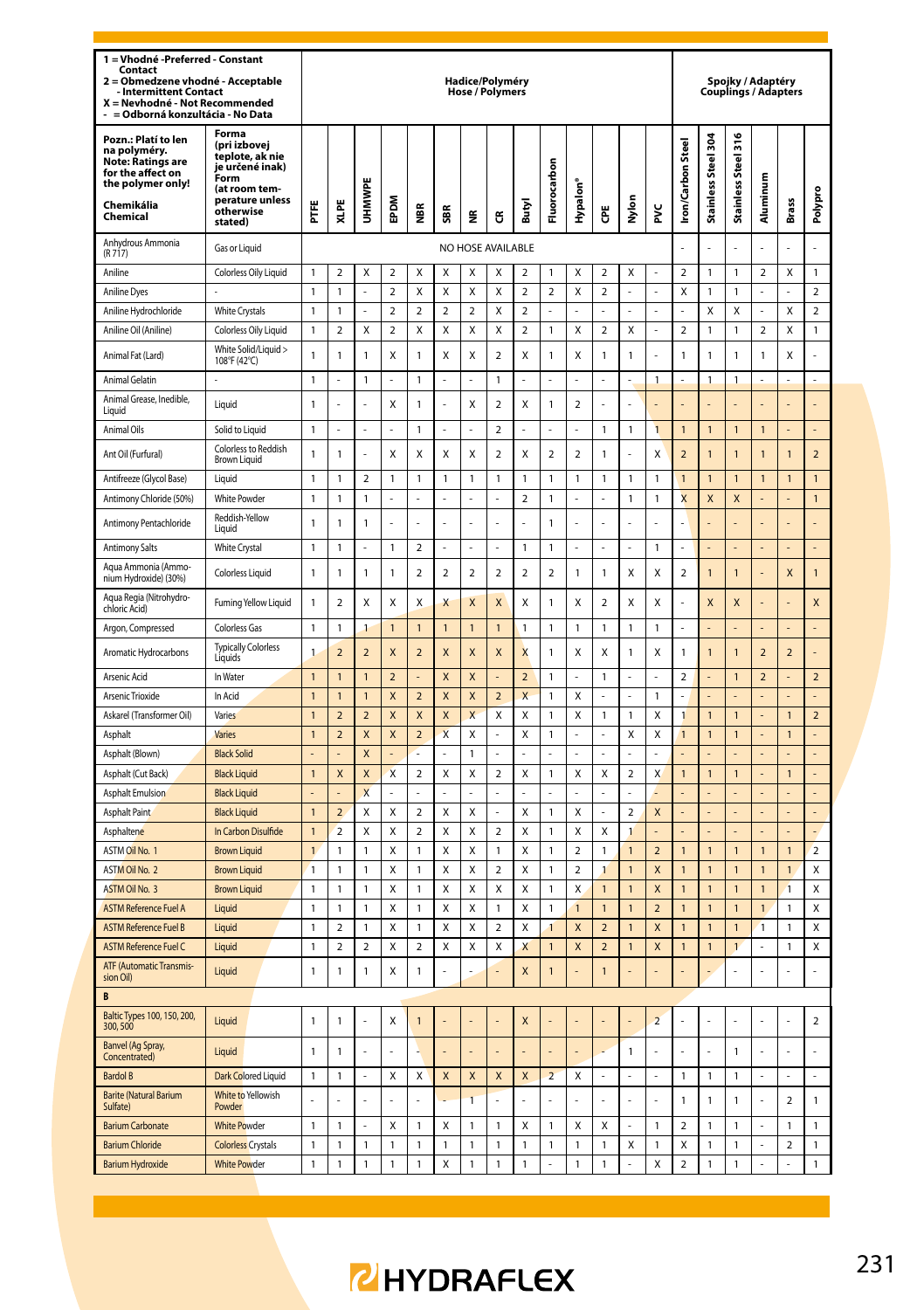| 1 = Vhodné - Preferred - Constant<br>Contact<br>Obmedzene vhodné - Acceptable<br>$\overline{\mathbf{z}}$<br><b>Intermittent Contact</b><br>X = Nevhodné - Not Recommended<br>= Odborná konzultácia - No Data |                                                                                                                                 |                      |                |                |                          |                         |                          | Hadice/Polyméry<br><b>Hose / Polymers</b> |                |                          |                    |                |                          |                         |                         |                          |                     |                     | Spojky / Adaptéry | <b>Couplings / Adapters</b> |                         |
|--------------------------------------------------------------------------------------------------------------------------------------------------------------------------------------------------------------|---------------------------------------------------------------------------------------------------------------------------------|----------------------|----------------|----------------|--------------------------|-------------------------|--------------------------|-------------------------------------------|----------------|--------------------------|--------------------|----------------|--------------------------|-------------------------|-------------------------|--------------------------|---------------------|---------------------|-------------------|-----------------------------|-------------------------|
| Pozn.: Platí to len<br>na polyméry.<br>Note: Ratings are<br>for the affect on<br>the polymer only!<br>Chemikália<br>Chemical                                                                                 | Forma<br>(pri izbovej<br>teplote, ak nie<br>je určené inak)<br>Form<br>(at room tem-<br>perature unless<br>otherwise<br>stated) | Ë                    | XLPE           | UHMWPE         | EPDM                     | Š                       | SBR                      | £                                         | ű              | Butyl                    | Fluorocarbon       | Hypalon'       | Ğ                        | Nylon                   | š                       | ron/Carbon Steel         | Stainless Steel 304 | Stainless Steel 316 | Aluminum          | Brass                       | Polypro                 |
| <b>Barium Sulfate</b>                                                                                                                                                                                        | White to Yellowish<br>Powder                                                                                                    | L.                   |                |                |                          | L                       |                          | $\mathbf{1}$                              | L              |                          |                    | l,             |                          | L,                      | l,                      | 1                        | 1                   | 1                   |                   | $\overline{\mathbf{c}}$     | 1                       |
| Barium Sulfide                                                                                                                                                                                               | Yellowish Green to<br><b>Gray Powder</b>                                                                                        | $\mathbf{1}$         | 1              | 1              |                          | L                       |                          | $\mathbf{1}$                              | L              |                          | $\mathbf{1}$       |                |                          | L,                      | L,                      | X                        | 1                   | 1                   |                   | Χ                           | 1                       |
| <b>Basic Copper Arsenate</b>                                                                                                                                                                                 | Blue to Green Powder                                                                                                            | $\mathbf{1}$         | $\mathbf{1}$   | $\overline{a}$ | $\overline{a}$           | L                       | $\overline{\phantom{a}}$ | $\mathbf{1}$                              | $\overline{a}$ | l,                       | $\mathbf{1}$       | $\mathfrak{p}$ | J,                       | $\overline{a}$          | $\mathbf{1}$            | $\mathbf{1}$             | $\mathbf{1}$        | $\mathbf{1}$        | ż                 | ź                           | L                       |
| <b>BBP</b> (Butyl Benzyl<br>Phthalate)                                                                                                                                                                       | Clear Oily Liquid                                                                                                               | $\mathbf{1}$         |                |                |                          | Χ                       |                          | X                                         |                | $\mathbf{1}$             | X                  | X              |                          |                         |                         |                          |                     |                     |                   |                             | l,                      |
| Reer                                                                                                                                                                                                         | Yellow Liquid                                                                                                                   | ä,                   |                | Î,             | ä,                       | í,                      | l,                       | ä,                                        | í,             |                          | ä,                 | J.             |                          | ä,                      | J.                      |                          | J.                  |                     |                   |                             | ä,                      |
| <b>Beet Sugar Liquors</b>                                                                                                                                                                                    | <b>Colorless Solution</b>                                                                                                       | $\mathbf{1}$         | 1              | 1              | $\mathbf{1}$             | 1                       | 1                        | $\mathbf{1}$                              | $\mathbf{1}$   | $\mathbf{1}$             | $\mathbf{1}$       | $\mathbf{1}$   | $\mathbf{1}$             | $\mathbf{1}$            | $\mathbf{1}$            | X                        | X                   | X                   | X                 | L                           | $\overline{\mathsf{x}}$ |
| Bellows 80-20 Hyd-<br>raulic Oil                                                                                                                                                                             | Liquid                                                                                                                          | $\mathbf{1}$         | 1              |                | Χ                        | 1                       |                          |                                           | ł              | X                        |                    |                |                          |                         | $\overline{2}$          |                          |                     |                     |                   |                             | X                       |
| Benzaldehyde (Benzoic<br>Aldehyde)                                                                                                                                                                           | Colorless to Yellow<br>Liquid                                                                                                   | $\mathbf{1}$         | 1              | $\mathbf{1}$   | $\overline{a}$           | X                       | X                        | X                                         | X              | $\overline{\phantom{a}}$ | X                  | X              | $\overline{\phantom{a}}$ | $\overline{2}$          | $\overline{\mathsf{x}}$ | $\mathbf{1}$             | L                   |                     | $\overline{1}$    | L                           | $\mathbf{1}$            |
| Benzene (Benzol)                                                                                                                                                                                             | Colorless to Yellow<br>Liquid                                                                                                   | $\mathbf{1}$         | $\mathfrak{p}$ | x              | x                        | Χ                       | X                        | X                                         | X              | X                        | $\mathbf{1}$       | X              | X                        | 1                       | X                       | $\mathbf{1}$             | $\overline{1}$      | $\mathbf{1}$        | $\mathbf{1}$      | $\overline{1}$              | X                       |
| Benzenesulfonic Acid                                                                                                                                                                                         | Liquid above 151°F<br>$(66^{\circ}C)$                                                                                           | $\mathbf{1}$         | $\mathbf{1}$   | $\mathbf{1}$   | L,                       | l,                      | $\mathsf{x}$             | X                                         | X              | $\overline{\phantom{a}}$ | $\mathbf{1}$       | $\overline{a}$ |                          | L,                      | X                       | $\overline{\mathsf{x}}$  | l,                  | $\overline{2}$      | $\mathsf{x}$      | Į.                          | $\mathbf{1}$            |
| Benzidine                                                                                                                                                                                                    | Paste                                                                                                                           | $\mathbf{1}$         | $\overline{a}$ | L.             | Χ                        | $\overline{a}$          | X                        | $\mathbf{1}$                              | Χ              | X                        | L.                 | L.             |                          | ä,                      | X                       | 1                        | $\mathbf{1}$        | $\mathbf{1}$        | 1                 | $\mathbf{1}$                | X                       |
| <b>Benzoic Acid</b>                                                                                                                                                                                          | <b>White Crystals</b>                                                                                                           | $\mathbf{1}$         | 1              | 1              | $\overline{2}$           | Χ                       | X                        | X                                         | Χ              | $\overline{a}$           | $\mathbf{1}$       | $\overline{a}$ | 1                        | l,                      | X                       |                          |                     |                     |                   |                             |                         |
| <b>Benzoic Aldehyde</b><br>(Benzaldehyde)                                                                                                                                                                    | Colorless to Yellow<br>Liquid                                                                                                   | $\mathbf{1}$         | 1              | 1              | 2                        | X                       | X                        | X                                         | X              | $\overline{2}$           | X                  | X              | $\overline{2}$           | $\overline{2}$          | X                       | 1                        | Į.                  |                     | $\overline{1}$    |                             | 1                       |
| Benzol (Benzene)                                                                                                                                                                                             | Colorless to Yellow<br>Liquid                                                                                                   | $\mathbf{1}$         | $\mathfrak{p}$ | x              | x                        | x                       | X                        | X                                         | X              | X                        | $\mathbf{1}$       | x              | X                        | $\mathbf{1}$            | X                       | $\mathbf{1}$             | $\overline{1}$      | $\overline{1}$      | $\overline{1}$    | $\overline{1}$              | X                       |
| Benzophenone                                                                                                                                                                                                 | <b>White Powder</b>                                                                                                             | $\mathbf{1}$         | $\mathbf{1}$   | l,             | L,                       |                         |                          | $\overline{1}$                            |                |                          | $\mathbf{1}$       | l,             |                          | l,                      | L,                      |                          | L,                  |                     |                   | L,                          | L,                      |
| Benzotrichloride                                                                                                                                                                                             | Colorless to Yellow<br>Liauid                                                                                                   | $\mathbf{1}$         |                |                | X                        | X                       | X                        | X                                         | X              | X                        | $\mathbf{1}$       | ä,             | X                        | $\overline{\mathbf{2}}$ | Χ                       |                          | í,                  |                     |                   | Į.                          | ä,                      |
| <b>Benzyl Acetate</b>                                                                                                                                                                                        | Water White Liquid                                                                                                              | $\overline{1}$       | $\overline{a}$ | $\overline{a}$ |                          |                         |                          |                                           |                |                          |                    |                |                          |                         |                         |                          |                     |                     |                   |                             | ÷                       |
| Benzyl Alcohol                                                                                                                                                                                               | Water White Liquid                                                                                                              | $\overline{1}$       | $\overline{1}$ | $\overline{1}$ | $\overline{\phantom{0}}$ | X                       | $\overline{\mathsf{x}}$  | $\mathsf{x}$                              | X              | $\overline{1}$           | $\mathbf{1}$       | X              | $\mathbf{1}$             | X                       | $\mathbf{1}$            | l                        | L                   | $\overline{a}$      | L.                | L.                          | L,                      |
| Benzyl Alcohol, Photo<br>Inhibited                                                                                                                                                                           | Water White Liquid                                                                                                              | $\mathbf{1}$         |                |                |                          |                         |                          |                                           |                |                          |                    |                |                          |                         |                         | $\overline{1}$           | $\overline{1}$      | 1                   |                   |                             | $\mathbf{1}$            |
| Benzyl Benzoate                                                                                                                                                                                              | <b>Water White Liquid</b>                                                                                                       | $\mathbf{1}$         | $\overline{1}$ |                | $\overline{2}$           |                         |                          | ÷,                                        | ä,             | $\overline{2}$           | $\mathbf{1}$       | ä,<br>L.       |                          | ä,                      | ä,                      | $\overline{1}$           | $\mathbf{1}$<br>L   | $\mathbf{1}$        |                   | í,                          | ä,                      |
| Benzyl Chloride<br>Bicarbonate Of Soda                                                                                                                                                                       | <b>Colorless Liquid</b><br><b>White Powder</b>                                                                                  | $\overline{1}$<br>ä, | $\overline{a}$ | $\overline{2}$ | X                        | X                       | X<br>L,                  | X<br>$\mathbf{1}$                         | X              | X                        | $\mathbf{1}$<br>ä, | ä,             | X                        | $\overline{2}$<br>ä,    | X                       | $\overline{1}$           | ł,                  |                     |                   | L<br>L,                     | L<br>÷,                 |
| <b>Bismuth Carbonate</b>                                                                                                                                                                                     | <b>White Powder</b>                                                                                                             | $\mathbf{1}$         |                | $\overline{a}$ | ÷,                       | L.                      | l,                       | $\mathbf{1}$                              | Χ              | L.                       | L.                 | L.             | L                        | L.                      | L                       | $\overline{1}$           | $\mathbf{1}$        | $\mathbf{1}$        |                   |                             | $\mathbf{1}$            |
| <b>Bisphenol A</b>                                                                                                                                                                                           | <b>White Flakes</b>                                                                                                             | L,                   | $\overline{a}$ | L              | $\overline{a}$           | l,                      | L                        | $\mathbf{1}$                              | $\overline{a}$ |                          | $\overline{a}$     | l,             |                          | l,                      | L,                      |                          | $\overline{a}$      |                     |                   | L                           | L,                      |
| Bitumastic                                                                                                                                                                                                   | Liquid                                                                                                                          | $\overline{1}$       |                | X              | Χ                        | $\overline{\mathbf{c}}$ | X                        | X                                         | $\mathbf 2$    | X                        | $\mathbf 2$        | X              | $\overline{\mathbf{c}}$  |                         |                         | $\overline{1}$           | $\overline{1}$      | $\overline{1}$      |                   | $\overline{1}$              | L,                      |
| <b>Black Liquor (RXN Product</b><br>Pulpwood+NaOH)                                                                                                                                                           | <b>Black Alkaline Liquid</b>                                                                                                    | $\overline{1}$       | 1              | 1              | $\overline{\phantom{a}}$ | $\mathfrak{p}$          | X                        | X                                         | $\mathbf 2$    | $\overline{\phantom{a}}$ | $\mathbf{1}$       | $\mathfrak{p}$ | $\overline{\mathbf{c}}$  | ÷,                      | $\overline{1}$          | $\overline{1}$           | $\overline{1}$      | $\mathbf{1}$        |                   | L                           | $\mathbf{1}$            |
| <b>Black Sulfate Liquor (See</b><br>"Black Liguor")                                                                                                                                                          | <b>Black Alkaline Liquid</b>                                                                                                    | $\mathbf{1}$         | 1              | 1              | $\overline{2}$           | $\overline{2}$          | X                        | X                                         | $\overline{2}$ | $\overline{2}$           | $\mathbf{1}$       | $\overline{2}$ | $\overline{2}$           | L                       | $\overline{1}$          | $\mathbf{1}$             | $\mathbf{1}$        | 1                   |                   |                             | 1                       |
| <b>Blast Furnace Gas</b><br>(Cooled)                                                                                                                                                                         | Gas                                                                                                                             | $\mathbf{1}$         | 1              |                |                          | X                       | X                        | X                                         | Χ              | X                        | $\mathbf{1}$       | X              |                          | L                       | X                       | $\overline{1}$           | 1                   | 1                   |                   | 1                           | L.                      |
| <b>Bleach (Chlorinated Lime)</b>                                                                                                                                                                             | White Powder (35-<br>37% CI)                                                                                                    | L.                   |                |                | ÷                        | ż                       |                          | $\overline{1}$                            | ż              |                          |                    |                |                          | L                       |                         |                          | l,                  |                     | l,                | ż                           | ä,                      |
| <b>Bleach Liquor (Calcium</b><br>Hypochlorite/H <sub>2</sub> O)                                                                                                                                              | <b>Clear Solution</b>                                                                                                           | $\mathbf{1}$         | $\mathbf{1}$   | 1              | $\overline{2}$           | ż                       |                          |                                           |                |                          | $\overline{1}$     |                | $\overline{1}$           | L                       |                         |                          |                     |                     |                   |                             | ÷                       |
| <b>Borax (Sodium Borate)</b>                                                                                                                                                                                 | <b>White Crystals</b>                                                                                                           | $\mathbf{1}$         | $\mathbf{1}$   | L              | $\mathbf{1}$             | $\blacksquare$          | $\overline{1}$           | $\overline{1}$                            | $\overline{1}$ | $\overline{1}$           | $\overline{1}$     | $\overline{1}$ | $\mathbf{1}$             | $\overline{1}$          | $\overline{1}$          | $\overline{\phantom{a}}$ | $\mathbf{1}$        | $\mathbf{1}$        | l,                | $\overline{2}$              | $\mathbf{1}$            |
| <b>Bordeaux Mixture (Slaked</b><br>Lime & Copper Sulfate)                                                                                                                                                    | In Water                                                                                                                        | $\mathbf{1}$         | 1              | 1              | $\mathbf{1}$             | $\mathbf{1}$            | $\overline{2}$           | $\overline{2}$                            | $\overline{2}$ | 1                        | $\overline{1}$     |                |                          |                         | $\overline{1}$          |                          | 1                   | 1                   |                   |                             | L                       |
| <b>Boric Acid</b>                                                                                                                                                                                            | <b>White Powder or</b><br><b>Colorless Scale</b>                                                                                | $\mathbf{1}$         | 1              | 1              | $\mathbf{1}$             | $\overline{1}$          | $\overline{1}$           | 1                                         | $\overline{1}$ | $\overline{1}$           | $\overline{1}$     | 1              | 1                        | X                       | 1                       | Χ                        | $\overline{a}$      | 1                   | 1                 | X                           | 1                       |
| <b>Boric Oxide</b>                                                                                                                                                                                           | <b>Colorless Powder</b>                                                                                                         | $\mathbf{1}$         | L              | J.             | L.                       | $\overline{a}$          | L                        | $\overline{1}$                            | L,             | $\overline{a}$           | L.                 | ä,             | L                        | J.                      | $\mathbf{1}$            | J                        | L,                  | $\overline{a}$      | L                 | l,                          | $\overline{a}$          |
| <b>Brake Fluid (Petroleum</b><br>Base)                                                                                                                                                                       | Liquid                                                                                                                          | $\mathbf{1}$         | 1              |                | Χ                        | 1                       | X                        | $\overline{\mathsf{x}}$                   | $\mathbf 2$    | X                        | $\mathbf{1}$       | X              | $\mathbf{1}$             | $\mathbbm{1}$           | $\boldsymbol{2}$        | 1                        | 1                   | 1                   |                   | 1                           | Χ                       |
| <b>Brake Fluid (Synthetic</b><br>Base)                                                                                                                                                                       | Liquid                                                                                                                          | $\mathbf{1}$         | 1              |                | $\mathbf{1}$             | Χ                       | X                        | X                                         | Χ              | $\mathbf{1}$             | X                  | X              | $\mathbf{1}$             |                         | $\overline{\mathbf{c}}$ | 1                        | 1                   | 1                   |                   | 1                           |                         |
| <b>Brine (Salt)</b>                                                                                                                                                                                          | Liquid                                                                                                                          | $\mathbf{1}$         | 1              | $\mathbf{1}$   | $\mathbf{1}$             | $\mathbf{1}$            | 1                        | $\mathbf 1$                               | $\mathbf{1}$   | $\mathbf{1}$             | $\mathbf 1$        | $\mathbf{1}$   | $\mathbf{1}$             | $\mathbf 1$             | $\mathbf{1}$            | $\overline{a}$           | $\mathbf{1}$        | $\mathbf{1}$        | L                 | $\overline{a}$              | $\mathbf{1}$            |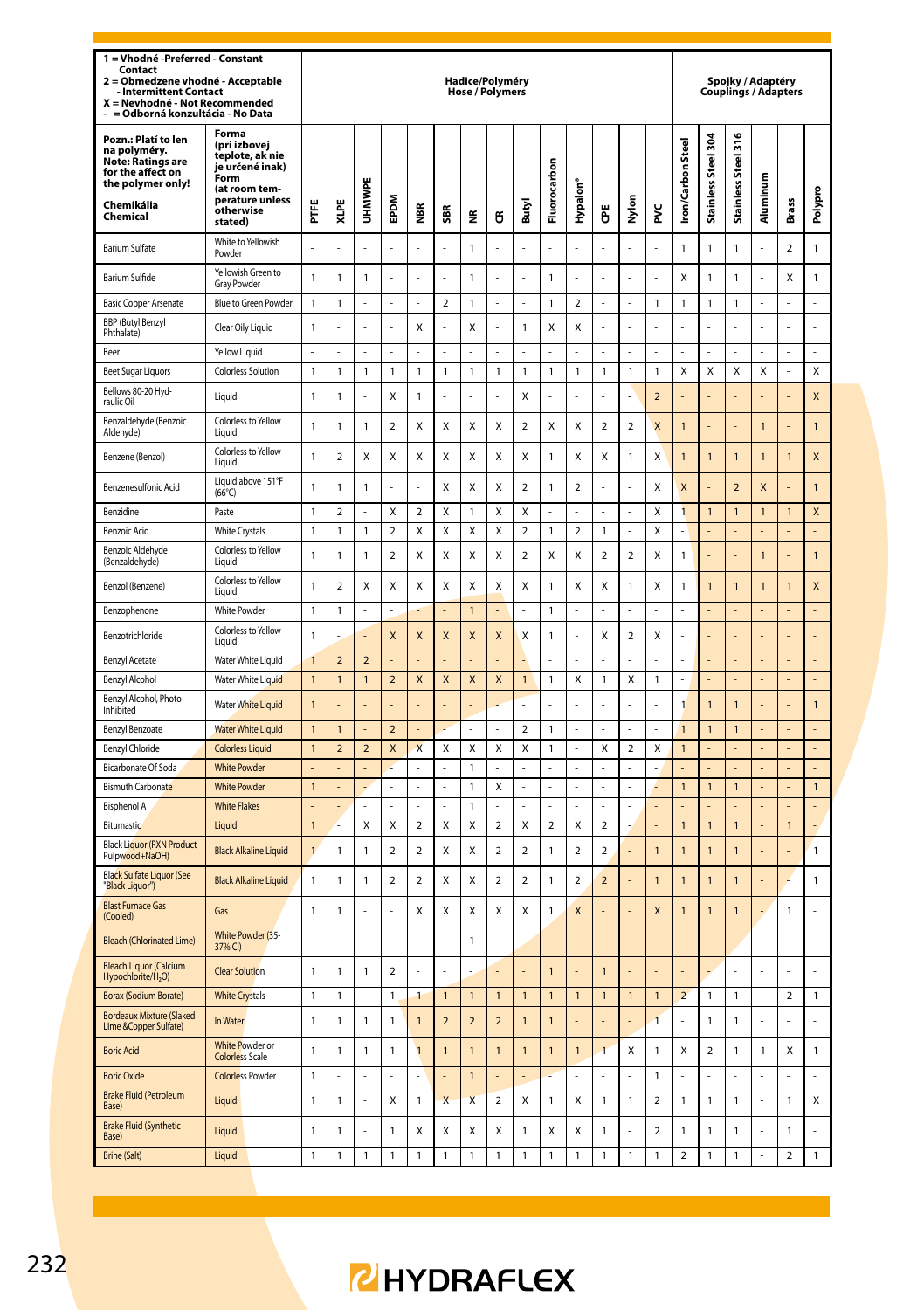| 1 = Vhodné -Preferred - Constant<br>Contact<br>Obmedzene vhodné - Acceptable<br><b>Intermittent Contact</b><br>X = Nevhodné - Not Recommended<br>= Odborná konzultácia - No Data |                                                                                                                                 |                              |                         |                         |                     |                         |                         |                         | Hadice/Polyméry<br>Hose / Polymers |                         |                    |                         |                                                    |             |                |                                |                     |                              | Spojky / Adaptéry       | <b>Couplings / Adapters</b> |                |
|----------------------------------------------------------------------------------------------------------------------------------------------------------------------------------|---------------------------------------------------------------------------------------------------------------------------------|------------------------------|-------------------------|-------------------------|---------------------|-------------------------|-------------------------|-------------------------|------------------------------------|-------------------------|--------------------|-------------------------|----------------------------------------------------|-------------|----------------|--------------------------------|---------------------|------------------------------|-------------------------|-----------------------------|----------------|
| Pozn.: Platí to len<br>na polyméry.<br>Note: Ŕatings are<br>for the affect on<br>the polymer only!<br>Chemikália<br>Chemical                                                     | Forma<br>(pri izbovej<br>teplote, ak nie<br>je určené inak)<br>Form<br>(at room tem-<br>perature unless<br>otherwise<br>stated) | Ë                            | XLPE                    | <b>UHMWPE</b>           | EPDM                | Š                       | SBR                     | ž                       | ű                                  | Butyl                   | Fluorocarbon       | Hypalon'                | ĕ                                                  | 5<br>Σ      | š              | <b>Iron/Carbon Steel</b>       | Stainless Steel 304 | Stainless Steel 316          | Aluminum                | <b>Brass</b>                | Polypro        |
| Bromine                                                                                                                                                                          | Dark Reddish Brown<br>Liquid                                                                                                    | $\mathbf{1}$                 | í.                      | L.                      | X                   | X                       | L                       | L.                      | X                                  | ä,                      | $\overline{1}$     | l,                      |                                                    | x           | X              | $\mathbf{1}$                   | $\mathbf{1}$        | $\overline{1}$               | 1                       | $\mathbf{1}$                | L.             |
| Bromobenzene                                                                                                                                                                     | <b>Colorless Liquid</b>                                                                                                         | $\mathbf{1}$                 |                         |                         | X                   |                         | X                       | X                       |                                    | X                       | $\mathbf{1}$       |                         |                                                    |             | X              |                                |                     |                              |                         |                             | l,             |
| Bromochloroethane                                                                                                                                                                | Colorless Liquid                                                                                                                | l,                           |                         | X                       | Χ                   |                         | X                       | Χ                       |                                    | X                       | Χ                  |                         | Х                                                  | X           |                |                                | ł.                  |                              |                         |                             |                |
| Bromochloromethane<br>(Chlorobromomethane)                                                                                                                                       | Clear Liquid                                                                                                                    | $\mathbf{1}$                 | $\mathfrak{p}$          | X                       | x                   | X                       | Χ                       | X                       | $\mathsf{x}$                       | Χ                       | X                  | x                       | X                                                  | X           | $\mathsf{x}$   | 1                              | 1                   | 1                            |                         | 1                           | $\mathsf{x}$   |
| Bromotoluene                                                                                                                                                                     | Clear Liquid                                                                                                                    | $\mathbf{1}$                 |                         |                         | Χ                   |                         | X                       | X                       |                                    | X                       | $\overline{1}$     |                         | X                                                  | l,          | X              |                                |                     |                              |                         |                             |                |
| <b>Bubble Bath Compounds</b>                                                                                                                                                     | Liquid                                                                                                                          | $\mathbf{1}$                 |                         | 1                       |                     |                         |                         |                         |                                    |                         |                    |                         |                                                    |             |                |                                |                     |                              |                         |                             |                |
| <b>Bunker Oil</b>                                                                                                                                                                | Liquid                                                                                                                          | $\mathbf{1}$                 | $\overline{\mathbf{c}}$ | $\overline{a}$          | Χ                   | 1                       | X                       | X                       | $\mathbf 2$                        | X                       | $\mathbf{1}$       | X                       | L                                                  | 1           | X              | 1                              | $\mathbf{1}$        | $\mathbf{1}$                 | 1                       | $\mathbf{1}$                | ÷,             |
| Butadiene (1,3)                                                                                                                                                                  | Gas                                                                                                                             | $\mathbf{1}$                 | $\mathbf{1}$            |                         | Χ                   | $\overline{\mathbf{c}}$ | X                       | X                       | X                                  | X                       | $\mathbf{1}$       | X                       |                                                    | 1           | X              |                                | $\overline{1}$      | $\mathbf{1}$                 |                         | $\overline{1}$              | $\mathbf{1}$   |
| Butanal (Butyraldehyde)                                                                                                                                                          | Water White Liquid                                                                                                              | $\mathbf{1}$                 | $\overline{2}$          |                         | Χ                   | X                       | X                       | X                       | X                                  | X                       | X                  | X                       | $\overline{a}$                                     |             |                |                                | L                   |                              |                         | $\mathbf{1}$                | $\overline{a}$ |
| <b>Butandiol (Butylene</b><br>Glycol)                                                                                                                                            | Colorless Oily Liquid                                                                                                           | $\mathbf{1}$                 | 1                       | $\overline{\mathbf{2}}$ | ä,                  |                         | L,                      |                         |                                    | í,                      | $\mathbf{1}$       |                         |                                                    | X           | ä,             |                                |                     |                              |                         |                             |                |
| Butane (Gas)                                                                                                                                                                     | Colorless Gas                                                                                                                   |                              |                         |                         |                     |                         |                         |                         | USE LPG HOSE ONLY                  |                         |                    |                         |                                                    |             |                |                                |                     |                              |                         |                             |                |
| Butane (Liquid)                                                                                                                                                                  | Liquid                                                                                                                          |                              |                         |                         |                     |                         |                         |                         | USE LPG HOSE ONLY                  |                         |                    |                         |                                                    |             |                | L,                             | L,                  |                              |                         | $\overline{a}$              | L,             |
| Butanol (Butyl Alcohol)<br>Butter                                                                                                                                                | <b>Colorless Liquid</b><br>Yellow to White Semi-<br>Solid to Liquid                                                             | $\mathbf{1}$                 | $\mathbf{1}$            | 1                       | $\mathbf{1}$        | $\mathbf{1}$            | $\overline{1}$          | $\mathbf{1}$            | $\overline{a}$                     | $\mathbf{1}$            | $\mathbf{1}$       | $\overline{a}$          | 1<br>$\overline{2}$                                | 1<br>L      | $\mathbf{1}$   | 1                              | $\mathbf{1}$        | $\mathbf{1}$                 | $\overline{1}$          | $\mathbf{1}$                | $\mathbf{1}$   |
| Butter Oil (Use FDA Hose)                                                                                                                                                        | Yellow to White<br>Liquid                                                                                                       | $\overline{1}$               | l,                      | L.                      | ÷.                  | ż                       | X                       | X                       | $\overline{2}$                     | ż                       | L.                 | l,                      | í.                                                 | ä,          | J.             | $\mathbf{1}$                   | $\overline{1}$      | 1                            | $\overline{1}$          | $\overline{1}$              | L              |
| <b>Butyl Carbitol (Diethylene</b><br>Glycol Butyl Ether)                                                                                                                         | <b>Colorless Liquid</b>                                                                                                         | $\mathbf{1}$                 | 1                       | J.                      | $\overline{2}$      | $\overline{2}$          | X                       | X                       | $\overline{2}$                     | $\overline{2}$          | $\overline{1}$     | l,                      | $\mathbf{1}$                                       | ä,          | ä,             | $\overline{1}$                 | $\mathbf{1}$        | 1                            | $\overline{1}$          | $\overline{1}$              |                |
| <b>Butyl Cellosolve (EG</b><br>Monobutyl Ether)                                                                                                                                  | <b>Colorless Liquid</b>                                                                                                         | $\mathbf{1}$                 | 1                       | J.                      | $\mathbf{1}$        | í.                      | l,                      | ÷                       | L.                                 | ä,                      | L.                 | Ĭ.                      | $\mathbf{1}$                                       | ÷,          | $\mathbf{1}$   | í.                             | l,                  |                              | í.                      | l,                          | L              |
| Butyl "Oxitol"" for EG<br>Monobutyl Ether                                                                                                                                        | <b>Colorless Liquid</b>                                                                                                         | $\mathbf{1}$                 | 1                       |                         | $\overline{1}$      |                         |                         |                         |                                    |                         |                    |                         | $\mathbf{1}$                                       |             | $\mathbf{1}$   |                                |                     |                              |                         |                             |                |
| <b>Butyl Acetate</b>                                                                                                                                                             | <b>Colorless Liquid</b>                                                                                                         | $\mathbf{1}$                 | $\overline{\mathbf{c}}$ | $\mathbf 2$             | X                   | X                       | $\mathsf X$             | $\pmb{\mathsf{X}}$      | X                                  | $\overline{\mathbf{c}}$ | X                  | Χ                       | $\boldsymbol{2}$                                   | $\mathbf 1$ | $\mathbbm{1}$  | $\mathbf 2$                    | $\mathbf{1}$        | $\mathbf{1}$                 | 1                       | $\mathbf{1}$                | X              |
| <b>Butyl Acrylate</b>                                                                                                                                                            | <b>Colorless Liquid</b>                                                                                                         | $\overline{1}$               |                         |                         |                     |                         |                         |                         |                                    |                         | Χ                  |                         |                                                    |             |                |                                |                     |                              |                         |                             |                |
| Butyl Alcohol (Butanol)                                                                                                                                                          | <b>Colorless Liquid</b>                                                                                                         | $\mathbf{1}$                 | $\mathbf{1}$            | $\mathbf{1}$            | $\mathbf{1}$        | $\mathbf{1}$            | $\mathbf{1}$            | $\mathbf{1}$            | $\boldsymbol{2}$                   | $\mathbf{1}$            | $\mathbf{1}$       | $\overline{\mathbf{c}}$ | 1                                                  | 1           | 1              | 1                              | $\mathbf{1}$        | $\mathbf{1}$                 | 1                       | $\mathbf{1}$                | $\mathbf{1}$   |
| <b>Butyl Aldehyde</b>                                                                                                                                                            | <b>Water White Liquid</b>                                                                                                       | $\mathbf{1}$                 |                         | L                       | $\mathbf 2$         | X                       | ż                       | ä,                      | Χ                                  | L.                      | X                  | X                       | L                                                  | L,          | $\overline{a}$ |                                |                     | $\overline{a}$               |                         |                             | L.             |
| <b>Butyl Benzyl Phthalate</b><br>(BBP)                                                                                                                                           | Clear Oily Liquid                                                                                                               | $\overline{1}$               |                         |                         |                     | X                       |                         | X                       | í,                                 | $\mathbf{1}$            | X                  | X                       |                                                    |             |                |                                |                     |                              |                         |                             |                |
| <b>Butyl Chloride</b>                                                                                                                                                            | <b>Colorless Liquid</b>                                                                                                         | $\mathbf{1}$                 |                         | ÷,                      | ä,                  |                         | L.                      | ä,                      | L.                                 | L.                      | $\mathbf{1}$       | L.                      |                                                    | ÷,          |                |                                | ä,                  |                              |                         | L                           | L,             |
| <b>Butyl Ether</b>                                                                                                                                                               | <b>Colorless Liquid</b>                                                                                                         | $\mathbf{1}$                 | $\overline{1}$          |                         |                     | $\overline{\mathbf{c}}$ | X                       | Χ                       | $\mathbf 2$                        | $\overline{\mathbf{c}}$ | Χ                  |                         | $\mathbf{1}$                                       |             |                | $\overline{1}$                 | $\overline{1}$      | $\mathbf{1}$                 | $\overline{1}$          | $\overline{1}$              | $\overline{a}$ |
| Butyl Ethyl Ether (Ethyl-n-<br><b>Butyl Ether)</b>                                                                                                                               | Liquid                                                                                                                          | $\overline{1}$               |                         |                         | L,                  | $\mathfrak{p}$          |                         | X                       | í,                                 | X                       | L,                 | $\overline{a}$          |                                                    |             |                |                                |                     |                              |                         |                             | L,             |
| <b>Butyl Formate</b>                                                                                                                                                             | <b>Colorless Liquid</b>                                                                                                         | $\overline{1}$               |                         | l,                      |                     | Χ                       | L                       | X                       | X                                  |                         | ä,                 |                         |                                                    | L,          |                |                                | L,                  |                              |                         | L                           | L.             |
| <b>Butyl Mercaptan</b><br>(2-Methyl-2-Butanathiol)                                                                                                                               | Liquid                                                                                                                          | $\overline{1}$               | 1<br>L.                 | $\overline{a}$          | X<br>$\overline{a}$ | L.                      | X<br>$\overline{a}$     | X<br>L.                 | $\overline{a}$                     | $\mathsf{x}$<br>L       | $\mathbf{1}$<br>÷. |                         |                                                    | L.          | $\mathsf{x}$   |                                | $\overline{1}$<br>L | $\overline{1}$<br>L          |                         | L.                          | L.             |
| <b>Butyl Methacrylate</b>                                                                                                                                                        | <b>Colorless Liquid</b>                                                                                                         | $\mathbf{1}$                 |                         | ÷,                      |                     |                         |                         |                         |                                    |                         |                    | ÷,                      |                                                    | ÷,          |                |                                |                     |                              |                         |                             | ÷,             |
| <b>Butyl Stearate</b><br>Butylamine                                                                                                                                              | <b>Colorless Liquid</b><br><b>Colorless Liquid</b>                                                                              | $\mathbf{1}$<br>$\mathbf{1}$ | 1<br>1                  | L.                      | Χ                   | 2<br>Χ                  | X<br>Χ                  | Χ<br>X                  | Χ<br>Χ                             | X<br>X                  | $\mathbf{1}$<br>X  | X                       | $\overline{\mathbf{c}}$<br>$\overline{\mathbf{c}}$ |             | $\mathbf{1}$   | $\overline{1}$<br>$\mathbf{1}$ | $\mathbf{1}$<br>1   | $\mathbf{1}$<br>$\mathbf{1}$ | $\overline{1}$<br>1     | 1<br>1                      | Χ              |
| <b>Butylene Glycol</b><br>(Butandiol)                                                                                                                                            | <b>Colorless Oily Liquid</b>                                                                                                    | $\mathbf{1}$                 | $\mathbf{1}$            | $\overline{2}$          | L,                  |                         |                         |                         |                                    |                         | $\overline{1}$     |                         |                                                    | X           |                |                                | L                   |                              |                         |                             |                |
| Butyraldehyde (Butanal)                                                                                                                                                          | <b>Water White Liquid</b>                                                                                                       | $\mathbf{1}$                 | $\overline{\mathbf{c}}$ | L                       | Χ                   | X                       | X                       | X                       | X                                  | X                       | X                  | X                       | $\overline{\mathbf{c}}$                            | L,          |                |                                | ł                   |                              |                         | 1                           | $\overline{a}$ |
| <b>Butyric Acid</b>                                                                                                                                                              | <b>Colorless Liquid</b>                                                                                                         | $\mathbf{1}$                 | 1                       | $\mathbf{1}$            | $\mathbf 2$         |                         | $\overline{\mathbf{c}}$ | $\overline{\mathbf{2}}$ | X                                  | $\overline{1}$          | $\mathbf{1}$       | X                       | $\mathbf{1}$                                       | ÷,          | $\mathbf{1}$   | X                              | $\mathbf{1}$        | $\mathbf{1}$                 | 1                       | $\overline{a}$              | ÷,             |
| <b>Butyric Anhydride</b>                                                                                                                                                         | <b>Water White Liquid</b>                                                                                                       | $\mathbf{1}$                 | L                       | L                       | L.                  | L                       | $\overline{a}$          | L,                      | L,                                 | L,                      | L.                 | L.                      |                                                    | ÷,          |                |                                | l,                  | L.                           |                         | l,                          | ÷,             |
| $\epsilon$                                                                                                                                                                       |                                                                                                                                 |                              |                         |                         |                     |                         |                         |                         |                                    |                         |                    |                         |                                                    |             |                |                                |                     |                              |                         |                             |                |
| Cadmium Acetate (Solub-<br>le in H <sub>2</sub> O & Alcohols)                                                                                                                    | In Water or Alcohol                                                                                                             | $\mathbf{1}$                 |                         | J.                      | ÷                   | X                       |                         | $\mathbf{x}$            |                                    | $\overline{1}$          | $\mathbf{x}$       | ż                       |                                                    | L           |                |                                | L                   |                              |                         | ź                           |                |
| Cake Alum (Aluminum<br>Sulfate)                                                                                                                                                  | <b>White Crystals</b>                                                                                                           | $\overline{1}$               | 1                       | l,                      | $\overline{1}$      | 1                       |                         | $\overline{1}$          | $\mathbf{1}$                       |                         | L                  | l,                      |                                                    | l,          |                | X                              | X                   | $\overline{\phantom{a}}$     | X                       | X                           | $\mathbf{1}$   |
| <b>Cake Alum Solution (Al</b><br>Sulphate up to 50%)                                                                                                                             | In Water                                                                                                                        | $\mathbf{1}$                 | 1                       | 1                       | $\mathbf{1}$        | 1                       | L                       | l,                      | í,                                 | $\mathbf{1}$            | $\overline{1}$     | l,                      | $\mathbf{1}$                                       | 1           | $\mathbf{1}$   |                                | l,                  |                              |                         |                             |                |
| Calcine Liquor (Radioacti-<br>ve Waste)                                                                                                                                          | In Water Solution                                                                                                               | $\mathbf{1}$                 | $\mathbf{1}$            |                         | $\mathbf{1}$        | $\mathbf{1}$            |                         |                         |                                    | $\mathbf{1}$            | $\mathbf{1}$       |                         |                                                    |             |                | $\mathbf{1}$                   | $\mathbf{1}$        | $\mathbf{1}$                 | $\overline{\mathbf{c}}$ |                             |                |

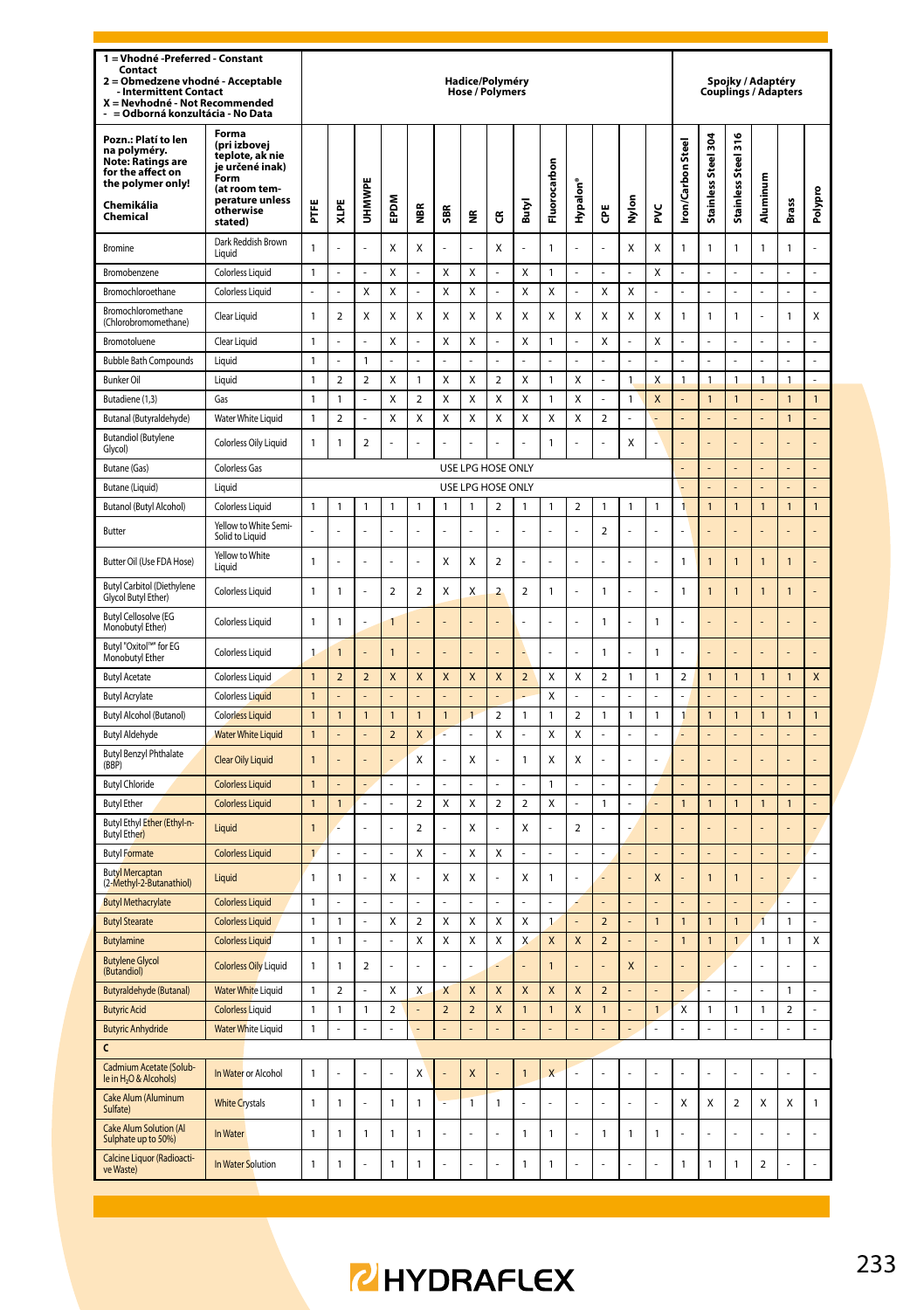| 1 = Vhodné -Preferred - Constant<br>Contact<br>2 = Obmedzene vhodné - Acceptable<br><b>Intermittent Contact</b><br>X = Nevhodné - Not Recommended<br>- = Odborná konzultácia - No Data |                                                                                                                      |                                |                          |                |                     |                          |                              | Hadice/Polyméry<br><b>Hose / Polymers</b> |                          |                                |                                |                      |                |                |                          |                              |                               | Spojky / Adaptéry<br><b>Couplings / Adapters</b> |                          |                               |                   |
|----------------------------------------------------------------------------------------------------------------------------------------------------------------------------------------|----------------------------------------------------------------------------------------------------------------------|--------------------------------|--------------------------|----------------|---------------------|--------------------------|------------------------------|-------------------------------------------|--------------------------|--------------------------------|--------------------------------|----------------------|----------------|----------------|--------------------------|------------------------------|-------------------------------|--------------------------------------------------|--------------------------|-------------------------------|-------------------|
| Pozn.: Platí to len<br>na polyméry.<br><b>Note: Ratings are</b><br>for the affect on<br>the polymer only!<br>Chemikália                                                                | Forma<br>(pri izbovej<br>teplote, ak nie<br>je určené inak)<br>Form<br>(at room tem-<br>perature unless<br>otherwise | FTE                            | XLPE                     | <b>UHMWP</b>   | EPDM                | ã                        | SBR                          |                                           |                          | Butyl                          | Fluorocarbon                   | Hypalon <sup>®</sup> | Ğ              | Nylon          | ž                        | <b>Iron/Carbon Steel</b>     | ğ<br>Stainless Steel          | 316<br>Stainless Steel                           | Aluminum                 | Brass                         | Polypro           |
| Chemical                                                                                                                                                                               | stated)                                                                                                              |                                |                          |                |                     |                          |                              | ž                                         | ෪                        |                                |                                |                      |                | $\overline{a}$ | L                        |                              |                               |                                                  |                          |                               |                   |
| Calcium Acetate<br>Calcium Aluminate                                                                                                                                                   | Powder<br>In Acid                                                                                                    | $\mathbf{1}$<br>$\mathbf{1}$   | 1                        | L,<br>l,       | 1<br>L              | Χ<br>$\mathbf{1}$        | $\overline{\mathbf{c}}$<br>L | $\overline{\mathbf{2}}$<br>$\mathbf{1}$   | Χ<br>$\mathbf{1}$        | $\mathbf{1}$<br>$\overline{1}$ | Χ<br>$\mathbf{1}$              | Χ<br>$\mathbf{1}$    | 1              | l,             | l,                       | 1                            | 1                             | $\mathbf{1}$<br>L,                               | 1<br>l,                  | 1                             | L.<br>L           |
| (Soluble in Acids)<br>Calcium Aluminate<br>(Tricalcium Aluminate)                                                                                                                      | Crystals or Powder                                                                                                   | $\mathbf{1}$                   |                          |                | l,                  |                          |                              | $\mathbf{1}$                              |                          |                                |                                |                      |                |                |                          |                              | l,                            |                                                  |                          |                               | l,                |
| Calcium Arsenate                                                                                                                                                                       | In Dilute Acid                                                                                                       | $\mathbf{1}$                   | 1                        | ä,             | ÷                   |                          | ä,                           | L.                                        |                          | ä,                             | $\mathbf{1}$                   |                      | J,             | ä,             | $\mathbf{1}$             |                              | ä,                            |                                                  | ż                        | ż                             | ä,                |
| Calcium Bisulfide (Cal-<br>cium Hydrosulfide)                                                                                                                                          | In Alcohol or Water                                                                                                  | $\mathbf{1}$                   | 1                        |                | l,                  | 1                        | $\overline{\mathbf{c}}$      | $\overline{\mathbf{2}}$                   | $\overline{1}$           | $\mathbf{1}$                   | $\mathbf{1}$                   | $\mathbf{1}$         | 1              | l,             | $\mathbf 2$              |                              | $\overline{\mathbf{c}}$       | 1                                                |                          | Χ                             | $\mathbf{1}$      |
| Calcium Bisulfite (Calcium<br>Hydrogen Sulfite)                                                                                                                                        | Yellow Liquid                                                                                                        | $\mathbf{1}$                   | 1                        | L.             | L.                  | 1                        | $\overline{\phantom{a}}$     | $\overline{\mathbf{2}}$                   | $\mathbf{1}$             | $\mathbf{1}$                   | $\mathbf{1}$                   | $\mathbf{1}$         | 1              | ÷.             | $\overline{1}$           | ı                            | $\mathbf{1}$                  | $\mathbf{1}$                                     | L                        | L                             | 1                 |
| Calcium Bromide Solution                                                                                                                                                               | In Water or Alcohol                                                                                                  | $\mathbf{1}$                   | $\mathbf{1}$             | $\mathbf{1}$   | $\overline{a}$      |                          |                              |                                           |                          |                                | $\mathbf{1}$                   |                      |                | l,             |                          |                              | $\overline{a}$                | L,                                               |                          |                               | L,                |
| Calcium Carbonate                                                                                                                                                                      | Solid White Powder                                                                                                   | 1                              | 1                        |                | 1                   | 1                        | 1                            | $\mathbf{1}$                              | 1                        | 1                              | $\mathbf{1}$                   | 1                    | 1              | $\mathbf{1}$   | $\mathbf{1}$             | $\mathbf{1}$                 | $\mathbf{1}$                  | $\mathbf{1}$                                     | $\mathbf{1}$             | $\mathbf{1}$                  | $\mathbf{1}$      |
| Calcium Carbonate Slurry                                                                                                                                                               | Solid in H <sub>2</sub> O                                                                                            | $\mathbf{1}$                   | L                        | ä,             | 1                   | $\mathbf{1}$             | $\overline{1}$               | $\overline{1}$                            | $\overline{1}$           | $\mathbf{1}$                   | $\mathbf{1}$                   | $\mathbf{1}$         |                | l,             |                          |                              | L                             | L.                                               |                          |                               | L,                |
| Calcium Chlorate                                                                                                                                                                       | In Water or Alcohol                                                                                                  | $\mathbf{1}$                   | $\mathbf{1}$             |                | $\overline{a}$      | $\mathbf{1}$             | $\overline{2}$               | $\overline{2}$                            | $\mathbf{1}$             | $\overline{a}$                 |                                | $\mathbf{1}$         |                |                | $\mathbf{1}$             |                              | $\overline{a}$                | $\overline{1}$                                   |                          |                               | $\mathbf{1}$      |
| Calcium Chloride, Dry<br>Calcium Chloride, Liquid                                                                                                                                      | <b>White Solid</b><br>In Water or Alcohol                                                                            | $\overline{a}$<br>$\mathbf{1}$ | 1                        | L<br>L.        | $\overline{a}$<br>1 | 1                        | $\overline{1}$               | $\overline{1}$<br>$\mathbf{1}$            | 1                        | 1                              | $\overline{a}$<br>$\mathbf{1}$ | L<br>$\mathbf{1}$    | 1              | L<br>Χ         | L<br>$\mathbf{1}$        | $\overline{\mathbf{x}}$<br>L | $\overline{\phantom{0}}$<br>L | $\overline{1}$                                   |                          | $\overline{\phantom{0}}$<br>L | $\mathbf{1}$<br>L |
| (Not For Food)<br>Calcium Chloride, Liquid,<br>Food Grade 33%                                                                                                                          | In Water                                                                                                             | $\mathbf{1}$                   | ä,                       | ä,             | $\mathbf{1}$        | 1                        | $\mathbf{1}$                 | $\mathbf{1}$                              | $\mathbf{1}$             | $\mathbf{1}$                   | $\mathbf{1}$                   | $\mathbf{1}$         | 1              | $\mathbf{1}$   | $\mathbf{1}$             | ä,                           | L                             |                                                  |                          | L,                            | ÷,                |
| Calcium Hydrogen Sulfite<br>(Calcium Bisulfite)                                                                                                                                        | Yellow Liquid                                                                                                        | $\mathbf{1}$                   | $\mathbf{1}$             | ä,             | L                   | $\mathbf{1}$             | $\overline{2}$               | $\overline{a}$                            | $\mathbf{1}$             | $\mathbf{1}$                   | $\mathbf{1}$                   | $\mathbf{1}$         | 1              | ÷,             | $\mathbf{1}$             | L,                           | $\overline{1}$                | 1                                                | l,                       | L                             | $\mathbf{1}$      |
| Calcium Hydrosulfide<br>(Calcium Bisulfide)                                                                                                                                            | In Alcohol or Water                                                                                                  | $\mathbf{1}$                   | $\mathbf{1}$             | Î,             | ä,                  | $\mathbf{1}$             | $\overline{\phantom{a}}$     | $\overline{2}$                            | 1                        | $\mathbf{1}$                   | $\mathbf{1}$                   | $\mathbf{1}$         | 1              | J.             | $\overline{2}$           |                              | $\overline{\phantom{0}}$      | 1                                                |                          | $\mathsf{x}$                  | $\mathbf{1}$      |
| Calcium Hydroxide (Hyd-<br>rated or Slaked Lime)                                                                                                                                       | Solid White Powder                                                                                                   | $\mathbf{1}$                   | $\mathbf{1}$             |                |                     | $\overline{2}$           | $\overline{1}$               | $\overline{1}$                            | $\overline{1}$           | $\mathbf{1}$                   | X                              | $\mathbf{1}$         | 1              |                | X                        | X                            | X                             | $\mathbf{1}$                                     |                          | $\overline{a}$                | $\mathbf{1}$      |
| Calcium Hydroxide<br>Solutions                                                                                                                                                         | In Glycerol or Acids                                                                                                 | $\overline{1}$                 | 1                        | X              |                     | $\overline{a}$           |                              |                                           |                          |                                |                                |                      |                | X              |                          | $\overline{a}$               | $\overline{1}$                | 1                                                | X                        | X                             |                   |
| Calcium Hypochlorite                                                                                                                                                                   | Solid White Crystals                                                                                                 | $\overline{1}$                 | $\overline{\phantom{0}}$ | $\mathsf{x}$   | L.                  | L                        | $\overline{\mathsf{x}}$      | $\mathbf{x}$                              | $\overline{\mathsf{x}}$  | $\overline{\phantom{0}}$       | L                              | $\mathfrak{p}$       | $\mathbf{1}$   | X              | $\mathfrak{p}$           | í,                           | L                             | L.                                               |                          | L                             | L                 |
| Calcium Hypochlorite<br>Solutions                                                                                                                                                      | In Water or Alcohol                                                                                                  | $\overline{1}$                 | $\overline{1}$           | X              |                     |                          | X                            | $\overline{\mathsf{x}}$                   | $\overline{\mathsf{x}}$  | $\mathbf 2$                    |                                | $\mathbf 2$          | 1              | l,             | $\mathbf{1}$             |                              | X                             | $\mathbf 2$                                      | X                        | X                             | $\mathbf{1}$      |
| Calcium Metasilicate<br>(Calcium Silicate)                                                                                                                                             | <b>White Powder</b>                                                                                                  | $\overline{1}$                 | 1                        |                |                     | $\overline{\mathbf{c}}$  | $\overline{2}$               | $\mathbf{1}$                              |                          | $\overline{\mathbf{c}}$        | $\mathbf{1}$                   | $\mathbf 2$          | 1              | l,             | $\mathbf{1}$             | $\overline{1}$               | $\overline{1}$                | $\overline{1}$                                   | $\overline{1}$           | $\overline{1}$                |                   |
| Calcium Nitrate Solutions                                                                                                                                                              | In Water, Alcohol, or<br>Acetone                                                                                     | $\mathbf{1}$                   | 1                        |                | $\overline{1}$      | 1                        | $\overline{1}$               | $\mathbf{1}$                              | 1                        | 1                              | $\mathbf{1}$                   | $\mathbf{1}$         | 1              | ÷,             | $\mathbf{1}$             | $\overline{1}$               | $\overline{1}$                | 1                                                | $\overline{1}$           | 1                             | $\mathbf{1}$      |
| Calcium Oxide (Lime:<br>Suick, Unslaked)                                                                                                                                               | White to Gray Lumps                                                                                                  |                                |                          | L              | L.                  | L.                       | J.                           | $\mathbf{1}$                              | l,                       | Í,                             | L.                             | í,                   | L,             | ÷,             |                          |                              | L.                            | $\overline{2}$                                   |                          | L                             | ä,                |
| Calcium Silicate (Calcium<br>Metasilicate)                                                                                                                                             | <b>White Powder</b>                                                                                                  | $\overline{1}$                 | $\overline{1}$           | ä,             | L.                  | $\overline{\phantom{0}}$ | $\overline{\phantom{a}}$     | $\mathbf{1}$                              | L                        | $\overline{\phantom{a}}$       | $\mathbf{1}$                   | $\mathbf 2$          | 1              | ä,             | $\mathbf{1}$             | $\overline{1}$               | $\overline{1}$                | 1                                                | $\overline{1}$           | $\overline{1}$                | L.                |
| Calcium Stearate                                                                                                                                                                       | <b>White Powder</b>                                                                                                  |                                | Ļ                        | ÷,             | L,                  | Ļ                        | l,                           | $\mathbf{1}$                              | L,                       | l,                             | l,                             | l,                   | Ļ              |                |                          |                              | $\overline{a}$                |                                                  |                          |                               | ÷,                |
| Calcium Sulfate                                                                                                                                                                        | <b>White Powder or</b><br>Crystals                                                                                   | $\mathbf{1}$                   | 1                        | ä,             | $\mathbf{1}$        | $\mathbf{1}$             | ä,                           | $\overline{1}$                            | $\mathbf{1}$             | $\mathbf{1}$                   | $\mathbf{1}$                   | $\mathbf{1}$         | $\mathbf{1}$   | ä,             | ł,                       | $\mathbf{1}$                 | $\overline{1}$                | $\mathbf{1}$                                     |                          | $\overline{1}$                | $\mathbf{1}$      |
| Calcium Sulfide                                                                                                                                                                        | <b>Yellow to Gray</b><br>Powder                                                                                      | $\mathbf{1}$                   | 1                        | ä,             | L                   | 1                        | $\overline{\phantom{a}}$     | $\overline{1}$                            | $\overline{\phantom{a}}$ | $\mathbf{1}$                   | $\overline{\phantom{a}}$       | $\mathbf{1}$         | $\mathbf{1}$   | ä,             | $\overline{\phantom{a}}$ | $\mathbf{1}$                 | $\overline{1}$                | $\overline{1}$                                   | $\overline{\phantom{0}}$ | l,                            | L,                |
| Calcium Sulfite (Soluble In<br>Sulfurous Acid)                                                                                                                                         | In Acid                                                                                                              | $\mathbf{1}$                   | 1                        | $\mathbf{1}$   | 1                   |                          |                              |                                           |                          | X                              | $\overline{1}$                 |                      | $\overline{1}$ |                |                          |                              |                               |                                                  |                          |                               | l,                |
| Caliche Liquors (Sodium<br>Nitrate)                                                                                                                                                    | In Water                                                                                                             | $\mathbf{1}$                   | $\mathbf{1}$             | ÷,             | ÷,                  | $\mathbf{1}$             | $\mathbf 2$                  | $\overline{\mathbf{c}}$                   |                          | $\mathbf{1}$                   |                                | $\mathbf{1}$         |                | L,             |                          |                              | $\mathbf{1}$                  | 1                                                | $\overline{a}$           | $\overline{a}$                | ÷,                |
| Camphene (Liquid above<br>115°F (46°C)                                                                                                                                                 | Liquid above 115°F<br>$(46^{\circ}C)$                                                                                | $\mathbf{1}$                   |                          |                | X                   |                          |                              |                                           |                          |                                | $\overline{1}$                 | X                    |                |                |                          |                              |                               |                                                  |                          |                               | l,                |
| <b>Cane Sugar Liquors</b>                                                                                                                                                              | In Water                                                                                                             | $\mathbf{1}$                   | 1                        | ä,             | $\overline{2}$      | $\overline{1}$           | $\overline{a}$               | $\overline{a}$                            | $\mathbf{1}$             | $\overline{2}$                 |                                | $\mathbf{1}$         | $\mathbf{1}$   | L,             | $\overline{1}$           | 1                            | 1                             | $\mathbf{1}$                                     | 1                        | $\overline{2}$                | $\mathbf{1}$      |
| Caproic Acid                                                                                                                                                                           | <b>Colorless or Yellow</b><br>Liquid                                                                                 | $\mathbf{1}$                   | 1                        | $\mathbf{1}$   | $\mathbf 2$         | l,                       |                              |                                           |                          |                                | $\overline{1}$                 |                      |                | ÷,             | l,                       |                              | L                             |                                                  |                          | L                             | ċ                 |
| Caprolactam                                                                                                                                                                            | <b>White Flakes</b>                                                                                                  | $\overline{a}$                 | $\overline{a}$           | L,             | $\overline{a}$      | L                        | l.                           | $\mathbf{1}$                              | $\overline{a}$           | l.                             | L,                             | L,                   | L              | L.             | L                        |                              | L,                            | L,                                               | L                        | L,                            | L.                |
| Caprolactam, Molten<br>(above 156°F (69°C)                                                                                                                                             | Liquid                                                                                                               | ä,                             | í,                       | ä,             | ä,                  | í,                       | ÷,                           |                                           |                          | ÷,                             | ä,                             | ä,                   | í,             | X              | ä,                       |                              | ÷,                            | ä,                                               | Į,                       | í,                            | í,                |
| Caprylic Acid (Octanoic<br>Acidi                                                                                                                                                       | <b>Colorless</b> , Oily Liquid                                                                                       | $\mathbf{1}$                   |                          | Î,             | ä,                  |                          |                              | ä,                                        |                          |                                | ä,                             | í,                   | 1              | ä,             | š                        |                              | ä,                            |                                                  | Į,                       | Î,                            | ä,                |
| Carbamates                                                                                                                                                                             | Crystals                                                                                                             | 1                              | 1                        |                | X                   | Χ                        | X                            | X                                         | Χ                        | X                              | $\overline{\mathbf{c}}$        | X                    |                |                |                          |                              | L.                            |                                                  |                          | L.                            | ÷,                |
| Carbolic Acid                                                                                                                                                                          | Liquid above 109°F<br>$(43^{\circ}C)$                                                                                | $\mathbf{1}$                   | $\overline{\mathbf{c}}$  | $\overline{2}$ | $\overline{2}$      | Χ                        | $\mathsf{x}$                 | X                                         | X                        | $\overline{a}$                 | $\mathbf{1}$                   | Χ                    | 1              | X              | Χ                        | Χ                            | $\mathbf{1}$                  | $\mathbf{1}$                                     | $\overline{2}$           | Χ                             |                   |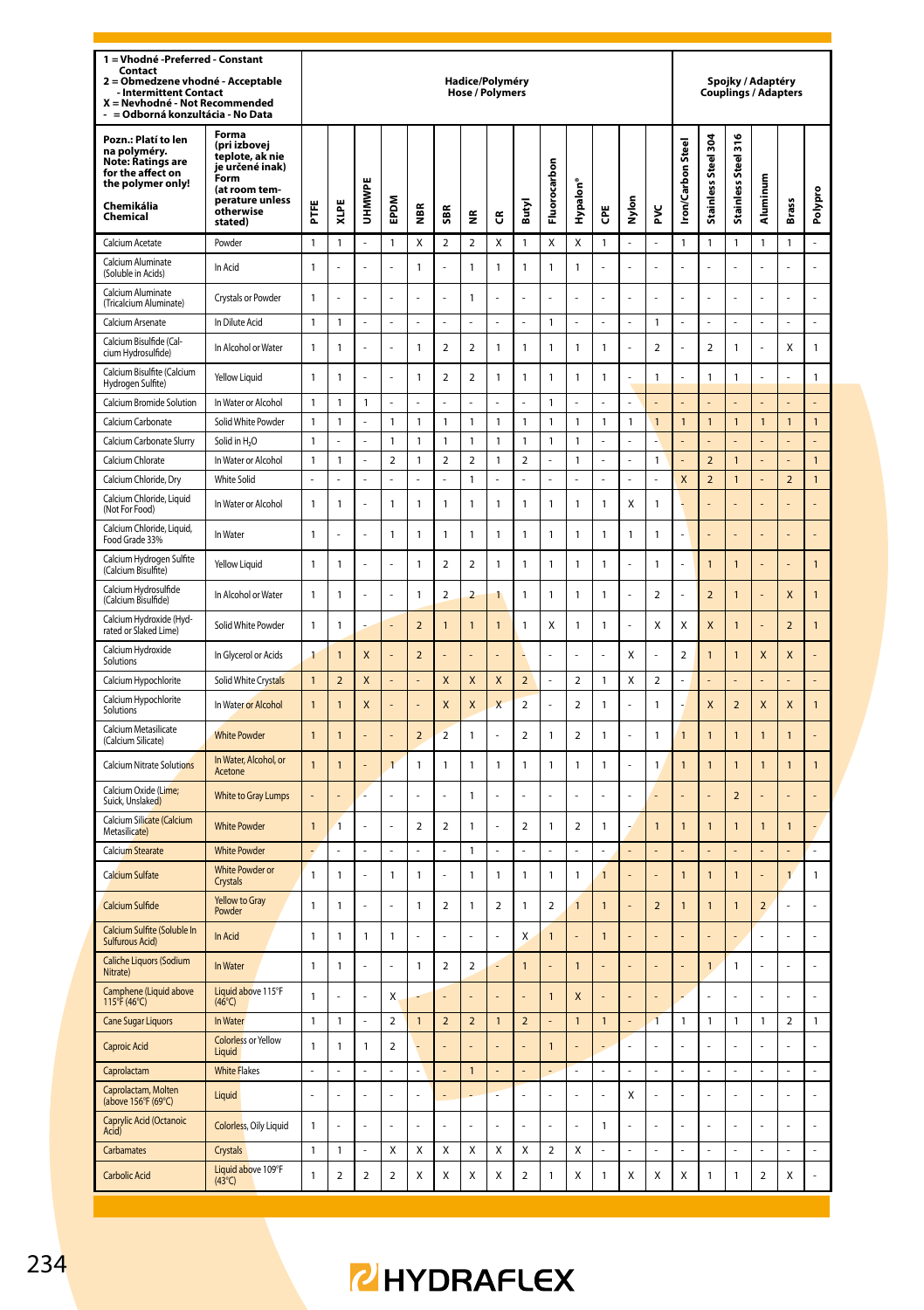| 1 = Vhodné -Preferred - Constant<br>Contact<br>Obmedzene vhodné - Acceptable<br>$\overline{a}$<br><b>Intermittent Contact</b><br>X = Nevhodné - Not Recommended<br>= Odborná konzultácia - No Data |                                                                                                                                 |                |                          |                |                         |                         |                          | Hadice/Polyméry<br><b>Hose / Polymers</b> |                          |                          |                         |                         |                         |                         |                         |                          |                            | Spojky / Adaptéry<br><b>Couplings / Adapters</b> |                          |                         |                |
|----------------------------------------------------------------------------------------------------------------------------------------------------------------------------------------------------|---------------------------------------------------------------------------------------------------------------------------------|----------------|--------------------------|----------------|-------------------------|-------------------------|--------------------------|-------------------------------------------|--------------------------|--------------------------|-------------------------|-------------------------|-------------------------|-------------------------|-------------------------|--------------------------|----------------------------|--------------------------------------------------|--------------------------|-------------------------|----------------|
| Pozn.: Platí to len<br>na polyméry.<br>Note: Ratings are<br>for the affect on<br>the polymer only!<br>Chemikália<br>Chemical                                                                       | Forma<br>(pri izbovej<br>teplote, ak nie<br>je určené inak)<br>Form<br>(at room tem-<br>perature unless<br>otherwise<br>stated) | Ш<br>Ë         | XLPE                     | UHMWPE         | EPDM                    | €                       | SBR                      | 뚣                                         | ű                        | Butyl                    | rbon<br>Fluoroca        | Hypalon'                | Ğ                       | Nylon                   | ž                       | ron/Carbon Stee          | š8<br>less Steel<br>Stainl | Stainless Steel 316                              | Aluminum                 | Brass                   | Polypro        |
| Carbolic Acid (Phenol)                                                                                                                                                                             | White or Pink Crystals                                                                                                          | 1              | $\overline{\mathbf{c}}$  |                | $\mathbf 2$             | Χ                       | X                        | Χ                                         | X                        | $\overline{\mathbf{c}}$  | $\mathbf{1}$            | X                       | 1                       | Χ                       | X                       | X                        | $\mathbf{1}$               | $\mathbf{1}$                                     | $\overline{\mathbf{c}}$  | Χ                       | $\overline{a}$ |
| Carbolic Acid (Phenol,<br>82-95% in Creosols)                                                                                                                                                      | Liquid                                                                                                                          | 1              | $\mathcal{P}$            |                | $\mathcal{P}$           | x                       | X                        | X                                         | x                        | $\overline{2}$           | $\mathcal{P}$           | x                       | 1                       | X                       | X                       | X                        | $\mathbf{1}$               | 1                                                | $\mathcal{P}$            | X                       | L              |
| Carbon Dioxide (Dry)                                                                                                                                                                               | Gas                                                                                                                             | 1              | 1                        |                | 1                       | 1                       | $\mathbf{1}$             | $\mathbf{1}$                              | $\mathbf{1}$             | $\mathbf{1}$             | $\mathbf{1}$            | 1                       |                         | l,                      | 1                       | 1                        | $\mathbf{1}$               | 1                                                | 1                        | $\mathbf{1}$            | 1              |
| Carbon Dioxide (Wet)                                                                                                                                                                               | Gas with Water Vapor                                                                                                            | 1              | 1                        | $\mathbf{1}$   | $\overline{\mathbf{c}}$ | 1                       | $\overline{2}$           | $\overline{2}$                            | 1                        | $\overline{2}$           | $\mathbf{1}$            | 1                       |                         |                         | 1                       | 1                        | $\mathbf{1}$               | 1                                                | 1                        | 1                       | $\mathbf{1}$   |
| Carbon Disulfide                                                                                                                                                                                   | Clear to Faint Yellow<br>Liauid                                                                                                 | 1              | $\overline{\mathbf{c}}$  | 1              | Χ                       | $\overline{\mathbf{c}}$ | X                        | X                                         | Χ                        | X                        | $\mathbf{1}$            | X                       | $\boldsymbol{2}$        | $\mathbf{1}$            | X                       | $\overline{\phantom{a}}$ | $\mathbf{1}$               | 1                                                | $\overline{\phantom{a}}$ | $\overline{\mathbf{c}}$ | Χ              |
| Carbon Monoxide                                                                                                                                                                                    | Gas                                                                                                                             | 1              | $\overline{\phantom{a}}$ | 1              | 1                       | $\overline{a}$          | $\mathsf{x}$             | X                                         | $\overline{a}$           | $\mathsf{x}$             | $\mathbf{1}$            | 1                       | L                       | L,                      | $\mathbf{1}$            | 1                        | $\mathbf{1}$               | 1                                                | 1                        | $\mathbf{1}$            | $\mathbf{1}$   |
| Carbon Tetrachloride<br>(Pyrene)                                                                                                                                                                   | <b>Colorless Liquid</b>                                                                                                         | $\mathbf{1}$   | $\overline{\mathbf{c}}$  | Χ              | Χ                       | Χ                       | X                        | X                                         | X                        | X                        | $\mathbf{1}$            | X                       | $\overline{\mathbf{c}}$ | <sup>1</sup>            | Χ                       | X                        | $\overline{2}$             | $\overline{\mathbf{c}}$                          | X                        | $\overline{2}$          | X              |
| Carbonic Acid                                                                                                                                                                                      | Liquid                                                                                                                          | 1              | 1                        | $\mathbf{1}$   | 1                       | 1                       | $\mathbf{1}$             | $\mathbf{1}$                              | $\mathbf{1}$             | $\mathbf{1}$             | $\mathbf{1}$            | 1                       | 1                       | ä,                      | X                       | X                        | $\mathbf{1}$               | $\mathbf{1}$                                     | $\overline{2}$           | X                       | $\mathbf{1}$   |
| Carbonyl Chloride<br>(Phosgene)                                                                                                                                                                    | Gas/Liguid                                                                                                                      | 1              | Χ                        | X              | Χ                       | Χ                       | X                        | Χ                                         | Χ                        | $\mathbf{1}$             | $\mathbf{1}$            | X                       |                         | $\overline{\mathbf{c}}$ |                         |                          |                            |                                                  |                          |                         |                |
| Casein (White Amorpho-<br>us Solid)                                                                                                                                                                | In Concentrated Acid                                                                                                            | 1              |                          |                | í,                      |                         |                          | ä,                                        |                          |                          | $\mathbf{1}$            |                         |                         | ä,                      | $\mathbf{1}$            |                          |                            |                                                  |                          |                         |                |
| Castor Oil                                                                                                                                                                                         | Pale Yellow or<br><b>Colorless Liquid</b>                                                                                       | 1              | 1                        |                | í,                      | 1                       | X                        | X                                         | $\mathbf{1}$             | $\overline{a}$           | $\mathbf{1}$            | 1                       | 1                       | ä,                      | 1                       | $\overline{1}$           | $\mathbf{1}$               | $\mathbf{1}$                                     | 1                        | 1                       | $\mathbf{1}$   |
| Caustic Potash, Dry<br>(Potassium Hydroxide)                                                                                                                                                       | White Pellets or<br>Flakes                                                                                                      | 1              | 1                        |                | $\mathfrak{p}$          | X                       | $\overline{\phantom{a}}$ | $\mathbf{1}$                              | $\overline{\phantom{a}}$ | 1                        | $\mathbf{1}$            | 1                       | $\mathbf{1}$            | X                       | X                       |                          |                            |                                                  |                          |                         |                |
| Caustic Potash, Liquid (Up<br>to 45 %)                                                                                                                                                             | Solution in Water                                                                                                               | 1              | 1                        | 1              | $\overline{2}$          | $\overline{a}$          | $\overline{2}$           | $\overline{2}$                            | l,                       | 1                        | $\overline{2}$          | í.                      | 1                       | 1                       | 1                       | ä,                       | ÷                          |                                                  |                          |                         | ł,             |
| Caustic Soda, Dry<br>(Sodium Hydroxide)                                                                                                                                                            | White Beads or<br>Pellets                                                                                                       | ÷,             | ź                        | ÷              | ä,                      | ź                       |                          | $\mathbf{1}$                              | į,                       | L.                       | ä,                      | į,                      | ä,                      | ä,                      | J,                      | J,                       |                            |                                                  |                          |                         | í,             |
| Caustic Soda, Liquid (Up<br>to 73%)                                                                                                                                                                | Solution in Water                                                                                                               | $\mathbf{1}$   | $\overline{\phantom{a}}$ | ÷,             | $\overline{2}$          | X                       | $\overline{1}$           | $\overline{1}$                            | $\overline{\phantom{0}}$ | $\overline{\phantom{a}}$ | X                       | 1                       | 1                       | $\mathfrak{p}$          | X                       | Ē,                       | ÷,                         | ł,                                               | í,                       | ä,                      | l,             |
| Cellosolve Acetate (Eg<br>Ethyl Ether Acetate)                                                                                                                                                     | Colorless Liquid                                                                                                                | 1              | 1                        |                | $\overline{2}$          | X                       |                          |                                           |                          |                          | X                       |                         | 1                       | ä,                      | 1                       | 1                        | 1                          | 1                                                |                          |                         | 1              |
| Cellosolve Butyl (Eg<br><b>Butvl Ether)</b>                                                                                                                                                        | Colorless Liquid                                                                                                                | $\mathbf{1}$   | $\overline{1}$           |                | $\overline{\mathbf{c}}$ | X                       |                          | L.                                        |                          |                          | X                       | J                       | 1                       | ä,                      | 1                       | 1                        | $\mathbf{1}$               | 1                                                |                          | L                       | $\mathbf{1}$   |
| Cellulose                                                                                                                                                                                          | Solid, Many Forms                                                                                                               | $\mathbf{1}$   | 1                        | 1              | 1                       | 1                       | 1                        | 1                                         | $\mathbf{1}$             | 1                        | 1                       | 1                       | 1                       |                         |                         |                          |                            |                                                  |                          |                         |                |
| Cement, Portland                                                                                                                                                                                   | <b>Gray Powder</b>                                                                                                              | $\overline{1}$ |                          | $\overline{1}$ |                         |                         |                          | $\overline{1}$                            |                          |                          |                         |                         |                         |                         | l,                      |                          |                            |                                                  |                          |                         |                |
| China-Wood Oil (Tung Oil)                                                                                                                                                                          | <b>Yellow Oil</b>                                                                                                               | $\mathbf{1}$   | $\overline{2}$           | ä,             | X                       | $\overline{2}$          | X                        | X                                         | X                        | X                        | $\mathbf{1}$            | $\overline{2}$          | ä,                      | ä,                      | $\overline{2}$          | $\mathbf{1}$             | $\mathbf{1}$               | 1                                                | $\mathbf{1}$             | $\mathbf{1}$            | ÷.             |
| Chlordane                                                                                                                                                                                          | <b>Colorless Viscous</b><br>Liquid                                                                                              | $\overline{1}$ | 1                        |                | $\mathsf{x}$            | X                       |                          |                                           | X                        |                          | $\mathbf{1}$            | X                       |                         | $\mathbf{1}$            | $\overline{a}$          |                          |                            |                                                  |                          |                         |                |
| Chlorinated Napthalene<br>(Chloronapthalene)                                                                                                                                                       | Oily Liquid to Solid                                                                                                            | $\overline{1}$ |                          |                | X                       | X                       | X                        | X                                         | X                        | X                        | $\mathbf{1}$            | X                       |                         |                         |                         |                          |                            |                                                  |                          |                         |                |
| Chlorinated Solvents (ie<br>Tetrchloroethane)                                                                                                                                                      | <b>Colorless Liquid</b>                                                                                                         | $\mathbf{1}$   | $\overline{\mathbf{x}}$  | X              | Χ                       |                         | $\mathsf{x}$             | X                                         |                          | $\mathsf{x}$             | $\mathbf{1}$            | X                       | X                       | $\mathbf{1}$            | X                       |                          |                            |                                                  |                          |                         | í,             |
| Chlorine                                                                                                                                                                                           | Gas                                                                                                                             |                |                          |                |                         |                         |                          | NO HOSE AVAILABLE                         |                          |                          |                         |                         |                         |                         |                         |                          |                            |                                                  |                          |                         | L              |
| Chlorine Liquid (Liquid @<br>210 PSIG @ 120°F (38°C)                                                                                                                                               | Clear Amber Liquid                                                                                                              | $\mathbf{1}$   | ź                        | ÷              | X                       | ź                       |                          | L.                                        |                          |                          | $\overline{1}$          | í.                      |                         | X                       | $\overline{\mathsf{x}}$ |                          | L                          | l,                                               |                          | L,                      | L              |
| <b>Chlorine Trifluoride</b>                                                                                                                                                                        | Pale Green Liquid                                                                                                               | 1              |                          |                | X                       |                         |                          |                                           |                          |                          | $\mathbf{1}$            |                         |                         |                         | X                       |                          |                            |                                                  |                          |                         |                |
| Chlorine Water (3%<br>Chlorine)                                                                                                                                                                    | Clear, Yellowish<br>Liquid                                                                                                      | 1              | 1                        | 1              | Χ                       |                         |                          |                                           |                          |                          | $\mathbf{1}$            |                         |                         |                         |                         |                          | $\overline{\mathsf{x}}$    | X                                                |                          |                         | 1              |
| Chloroacetic Acid (Mono-<br>chloroacetic Acid)                                                                                                                                                     | Powder or White<br>Crystals                                                                                                     | 1              | 1                        | X              | X                       | Χ                       | X                        | Χ                                         | X                        | X                        | $\mathbf{1}$            | $\overline{2}$          |                         |                         |                         |                          |                            |                                                  | L.                       | ä,                      | ä,             |
| <b>Chloroacetic Acid Under</b><br>100°F (38°C)                                                                                                                                                     | Solid                                                                                                                           | 1              | 1                        | 1              | Χ                       | Χ                       | X                        | X                                         | X                        | X                        | $\mathbf{1}$            | $\overline{\mathbf{c}}$ |                         |                         |                         |                          |                            | L                                                |                          | L.                      | L              |
| Chloroacetic Acid<br>Solution                                                                                                                                                                      | In Water, Alcohol,<br>Fther                                                                                                     | 1              | 1                        | Χ              | $\overline{\mathbf{c}}$ |                         |                          |                                           |                          |                          |                         |                         |                         | X                       |                         | X                        | X                          | X                                                |                          | $\overline{2}$          | 1              |
| Chloroacetone                                                                                                                                                                                      | <b>Colorless Liquid</b>                                                                                                         | L.             |                          | ä,             | 1                       |                         |                          | ÷.                                        |                          |                          | $\overline{\mathsf{x}}$ |                         |                         |                         | í.                      |                          | L.                         | ä,                                               | ź                        | L.                      | L.             |
| <b>Chloroacetyl Chloride</b>                                                                                                                                                                       | <b>Water White Liquid</b>                                                                                                       | 1              | L                        | L,             | L.                      | ź                       | ÷,                       | L.                                        | L                        | L.                       |                         | l,                      | l,                      | ä,                      | $\mathbf{1}$            | L                        | ä,                         | L                                                | L                        | ä,                      | L,             |
| Chloroaniline                                                                                                                                                                                      | <b>Amber Liquid</b>                                                                                                             | 1              | L                        | L              | L.                      | L                       | L,                       |                                           |                          | L,                       |                         |                         | l,                      | ä,                      | L                       |                          | L                          |                                                  | l,                       | L                       | L.             |
| Chlorobenzene (Phenyl<br>Chloride) (Monochloro-<br>benzene)                                                                                                                                        | <b>Clear Liquid</b>                                                                                                             | 1              | $\overline{a}$           |                | Χ                       | X                       | X                        | X                                         | X                        | X                        | $\mathbf{1}$            | Χ                       | X                       | X                       | X                       | 1                        | 1                          | 1                                                | 1                        | 1                       | Χ              |
| Chlorobromomethane<br>(Bromochloromethane)                                                                                                                                                         | <b>Clear Liquid</b>                                                                                                             | 1              | $\mathcal{P}$            | X              | X                       | X                       | X                        | X                                         | X                        | X                        | X                       | X                       | X                       | X                       | Χ                       | 1                        | 1                          | 1                                                |                          | 1                       | X              |

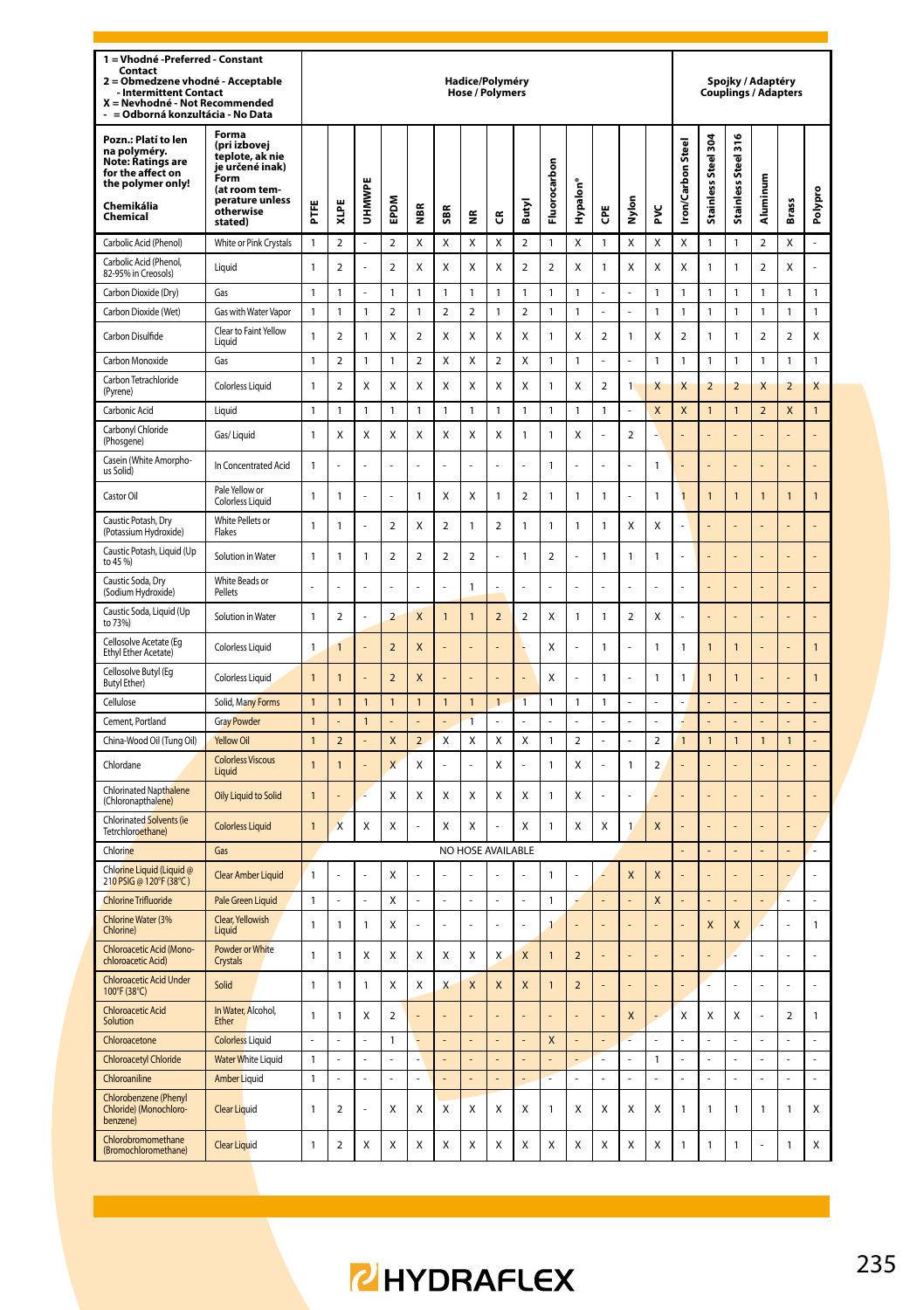| 1 = Vhodné - Preferred - Constant<br>Contact<br>2 = Obmedzene vhodné - Acceptable<br><b>Intermittent Contact</b><br>X = Nevhodné - Not Recommended<br>- = Odborná konzultácia - No Data |                                                                                                                                 | Hadice/Polyméry<br><b>Hose / Polymers</b> |                |                          |                                         |                          |                          |                          |                          |                                |                                |                          |                         |                |                         |                         |                      | Spojky / Adaptéry<br><b>Couplings / Adapters</b> |                         |                |                                  |
|-----------------------------------------------------------------------------------------------------------------------------------------------------------------------------------------|---------------------------------------------------------------------------------------------------------------------------------|-------------------------------------------|----------------|--------------------------|-----------------------------------------|--------------------------|--------------------------|--------------------------|--------------------------|--------------------------------|--------------------------------|--------------------------|-------------------------|----------------|-------------------------|-------------------------|----------------------|--------------------------------------------------|-------------------------|----------------|----------------------------------|
| Pozn.: Platí to len<br>na polyméry.<br>Note: Ratings are<br>for the affect on<br>the polymer only!<br>Chemikália<br>Chemical                                                            | Forma<br>(pri izbovej<br>teplote, ak nie<br>je určené inak)<br>Form<br>(at room tem-<br>perature unless<br>otherwise<br>stated) | Ë                                         | XLPE           | <b>MMHU</b>              | EPDM                                    | ₽                        | SBR                      | ž                        | ũ                        | Butyl                          | Fluorocarbon                   | Hypalon'                 | ĕ                       | Nylon          | ž                       | <b>Iron/Carbon Stee</b> | ğ<br>Stainless Steel | 1316<br>Stainless Steel                          | Aluminum                | <b>Brass</b>   | Polypro                          |
| Chlorodifluoromethane<br>(Freon 22)                                                                                                                                                     | Gas                                                                                                                             |                                           |                |                          |                                         |                          | SPECIAL HOSE REQUIRED    |                          |                          |                                |                                |                          |                         |                |                         |                         | $\overline{a}$       | L.                                               | l,                      |                | l,                               |
| Chloroethane (Ethylene<br>Dichloride)                                                                                                                                                   | Colorless Liquid                                                                                                                | 1                                         | $\overline{2}$ | $\overline{2}$           | Χ                                       | Χ                        | X                        | X                        | Χ                        | X                              | 1                              | X                        | X                       | X              | X                       | ä,                      | L                    |                                                  | ä,                      |                |                                  |
| Chloroform                                                                                                                                                                              | Colorless Liquid                                                                                                                | 1                                         | $\overline{a}$ | $\overline{a}$           | Χ                                       | X                        | X                        | X                        | X                        | X                              | 1                              | X                        | X                       | $\overline{2}$ | X                       | 1                       | 1                    | $\mathbf{1}$                                     | 1                       | 1              | X                                |
| Chloronapthalene (Chlori-<br>nated Napthalene)                                                                                                                                          | Oily Liquid to Solid                                                                                                            | 1                                         |                |                          | X                                       | Χ                        | X                        | X                        | Χ                        | X                              | 1                              | X                        |                         |                |                         |                         |                      |                                                  |                         |                |                                  |
| Chloropentane (N-Amyl<br>Chloride)                                                                                                                                                      | <b>Colorless Liquid</b>                                                                                                         | $\mathbf{1}$                              |                | ż                        |                                         |                          | í,                       |                          |                          | ł.                             |                                |                          |                         |                | X                       | ı                       | 1                    | 1                                                | í,                      |                | Χ                                |
| Chlorophenol                                                                                                                                                                            | In Benzene, Alcohol,<br>Ether                                                                                                   | 1                                         | $\mathbf 2$    | ż                        |                                         |                          |                          |                          |                          | ł.                             |                                |                          |                         |                |                         |                         |                      |                                                  |                         |                |                                  |
| Chloropicrin Mixture                                                                                                                                                                    | <b>Colorless Liquid</b>                                                                                                         | $\mathbf{1}$                              |                | L,                       |                                         |                          | L,                       | L,                       |                          | l,                             |                                |                          | l,                      |                | X                       |                         |                      |                                                  | $\overline{a}$          |                |                                  |
| Chloropropylene Oxide<br>(Epichlorohydrin)                                                                                                                                              | Volatile Liquid                                                                                                                 | 1                                         | $\mathbf 2$    | ÷                        | X                                       |                          | í,                       |                          |                          | í,                             | X                              |                          | ÷,                      | J,             |                         | $\mathbf{1}$            |                      |                                                  |                         |                | 1                                |
| Chlorosulfonic Acid                                                                                                                                                                     | Colorless to Light<br><b>Yellow Liquid</b>                                                                                      |                                           |                |                          |                                         |                          |                          |                          | NO HOSE AVAILABLE        |                                |                                |                          |                         |                |                         |                         | $\overline{a}$       |                                                  | L,                      | L              | l,                               |
| Chlorothene (TM For<br>Chlorinated Solvents)                                                                                                                                            | <b>Colorless Liquid</b>                                                                                                         | $\mathbf{1}$                              | $\mathbf{1}$   | X                        | ÷.                                      | X                        | L                        | L.                       | X                        | L.                             | $\overline{\phantom{a}}$       | J.                       | L.                      |                | L.                      |                         | $\overline{1}$       | $\overline{1}$                                   |                         | $\overline{1}$ | l,                               |
| Chlorotoluene                                                                                                                                                                           | <b>Colorless Liquid</b>                                                                                                         | 1                                         |                |                          | Χ                                       | Χ                        | Χ                        | Χ                        | X                        | Χ                              | 1                              | Χ                        | X                       |                | X                       | 1                       | $\overline{1}$       | 1                                                | $\overline{1}$          | $\overline{1}$ |                                  |
| Chlorox                                                                                                                                                                                 | Colorless Liquid                                                                                                                | $\mathbf{1}$                              | $\overline{a}$ | $\mathbf{1}$             | $\overline{a}$                          |                          | $\mathbf 2$              | $\overline{2}$           | $\overline{a}$           | $\overline{2}$                 | $\overline{a}$                 | $\mathbf 2$              | $\mathbf{1}$            | 1              | $\mathbf{1}$            | L                       | $\overline{a}$       | $\overline{1}$                                   | $\overline{a}$          | $\overline{a}$ | X                                |
| Chocolate Syrup                                                                                                                                                                         | Liquid                                                                                                                          | ÷                                         |                |                          |                                         |                          |                          |                          |                          |                                |                                |                          |                         | 1              | $\mathbf{1}$            |                         |                      |                                                  |                         |                | i,                               |
| Chrome Alum (Chromium<br>Potassium Sulfate)                                                                                                                                             | In Water                                                                                                                        | 1                                         | $\mathbf{1}$   | L                        | 1                                       | $\mathbf{1}$             | $\overline{1}$           | 1                        | $\mathbf{1}$             | $\mathbf{1}$                   | 1                              | $\mathbf{1}$             | L.                      | 1              | $\mathbf{1}$            |                         |                      |                                                  |                         | ٠              | $\mathbf{1}$                     |
| Chromic Acid (100%)                                                                                                                                                                     | Dark Red Crystals                                                                                                               | $\mathbf{1}$                              | X              | $\overline{a}$           |                                         |                          |                          |                          |                          | l,                             | $\mathbf{1}$                   | Ĭ.                       | l,                      | L,             | X                       | X                       | X                    | $\overline{\mathsf{x}}$                          | $\overline{\mathsf{x}}$ | X              | $\overline{a}$                   |
| Chromic Acid (25%<br>Solution or less)                                                                                                                                                  | In Water                                                                                                                        | 1                                         | 1              | $\mathbf{1}$             | $\overline{\mathbf{c}}$                 | X                        | X                        | X                        | X                        | Χ                              | 1                              | $\sqrt{2}$               | $\mathbf{1}$            | Χ              | X                       | X                       | X                    | $\mathbf 2$                                      | X                       | X              | 1                                |
| Chromic Acid (50%<br>Solution with water)                                                                                                                                               | In Water                                                                                                                        | $\mathbf{1}$                              | $\mathbf{1}$   | 1                        | $\overline{\mathbf{c}}$                 | X                        | X                        | X                        | X                        | X                              | 1                              | $\sqrt{2}$               | $\mathbf{1}$            | Χ              | Χ                       | X                       | X                    | $\mathbf 2$                                      | X                       | X              | 1                                |
| Chromic Acid (Chromium<br><b>Trioxide</b>                                                                                                                                               | Purplish-Red Crystals                                                                                                           | $\mathbf{1}$                              | X              | $\overline{2}$           |                                         |                          | Í.                       | L                        |                          | l,                             | 1                              | J.                       | L.                      | L              | X                       | X                       | X                    | $\overline{\mathbf{c}}$                          | X                       | X              | $\mathbf{1}$                     |
| Chromic Chloride                                                                                                                                                                        | In Water                                                                                                                        | $\mathbf{1}$                              |                |                          |                                         |                          |                          | L                        |                          | l,                             |                                |                          | l,                      | L,             | $\mathbf{1}$            |                         |                      |                                                  |                         |                |                                  |
| Chromium Trioxide<br>(Chromic Acid)                                                                                                                                                     | <b>Purplish-Red Crystals</b>                                                                                                    | $\mathbf{1}$                              | X              | $\overline{\phantom{0}}$ |                                         |                          | l,                       | L                        |                          | L.                             | 1                              |                          | L,                      | L              | X                       | X                       | X                    | $\overline{2}$                                   | X                       | X              | $\overline{1}$                   |
| Cider                                                                                                                                                                                   | Liquid                                                                                                                          | $\mathbf{1}$                              |                | $\overline{a}$           |                                         |                          | L,                       | L,                       |                          | L,                             | L,                             | l,                       | l,                      | L,             | $\overline{a}$          |                         | L,                   |                                                  |                         |                | L,                               |
| Cinene (Dipentene)                                                                                                                                                                      | <b>Colorless Liquid</b>                                                                                                         | $\mathbf{1}$                              | $\overline{2}$ |                          | Χ                                       | X                        | X                        | X                        |                          |                                | $\mathbf{1}$                   |                          |                         | ä,             |                         |                         |                      |                                                  |                         |                | l,                               |
| Citgo FR Fuels<br><b>Citric Acid Solution</b>                                                                                                                                           | Liquid<br>In Water                                                                                                              | $\mathbf{1}$<br>$\mathbf{1}$              | 1              | l,<br>$\mathbf{1}$       | $\mathbf{1}$<br>$\overline{\mathbf{c}}$ | X<br>X                   | $\mathbf 2$              | $\overline{2}$           | $\mathbf{1}$             | $\mathbf{1}$<br>$\overline{a}$ | $\overline{a}$<br>$\mathbf{1}$ | 1                        |                         | L<br>X         | $\overline{2}$          |                         | X                    | $\overline{1}$                                   |                         | X              | $\overline{a}$<br>$\overline{a}$ |
|                                                                                                                                                                                         |                                                                                                                                 |                                           | 1              |                          |                                         |                          |                          |                          |                          |                                |                                |                          | ä,                      |                | $\overline{1}$          | X                       |                      |                                                  | $\mathbf{1}$            |                |                                  |
| Coal Gas (Coke Oven Gas,<br>Max 120°F (49°C)                                                                                                                                            | Gas                                                                                                                             | $\overline{1}$                            |                |                          |                                         |                          |                          |                          |                          |                                |                                |                          | $\mathbf{1}$            |                | $\overline{1}$          |                         |                      |                                                  |                         |                |                                  |
| <b>Coal Tar</b>                                                                                                                                                                         | <b>Black, Viscous Liquid</b>                                                                                                    | $\mathbf{1}$                              |                | L,                       | Χ                                       | $\overline{a}$           | X                        | Χ                        | $\overline{a}$           | X                              | $\mathbf{1}$                   | X                        | $\overline{2}$          | X              | X                       | $\overline{1}$          | $\mathbf{1}$         | $\overline{1}$                                   | $\mathbf{1}$            | $\overline{1}$ | l,                               |
| Coal Tar Pitch (Roofing)                                                                                                                                                                | Liquid above 212°F<br>$(100^{\circ}C)$                                                                                          | 1                                         |                | l,                       | X                                       | $\mathbf 2$              | Χ                        | Χ                        | $\mathbf 2$              | Χ                              | 1                              | $\overline{2}$           | $\overline{\mathbf{c}}$ |                | X                       |                         | $\overline{a}$       |                                                  | L                       | L              |                                  |
| <b>Cobalt Nickel Plating</b><br>Solution                                                                                                                                                | Liquid                                                                                                                          | 1                                         | $\mathbf{1}$   | l,                       | L                                       |                          | l,                       | L                        |                          | l,                             |                                |                          |                         | X              |                         |                         | $\overline{a}$       | $\overline{\mathbf{c}}$                          | L                       | L              | l,                               |
| Cocoa Butter (Theob-<br>roma Oil)                                                                                                                                                       | Liquid above 95°F<br>$(35^{\circ}C)$                                                                                            | 1                                         | $\mathbf{1}$   | $\overline{\mathbf{c}}$  | L                                       | $\mathbf 2$              | Χ                        | Χ                        | $\overline{\mathbf{c}}$  | L,                             |                                |                          | l,                      | L              |                         | $\mathbf{1}$            | 1                    | 1                                                | $\overline{a}$          | L              | l,                               |
| Coconut Oil                                                                                                                                                                             | Liquid above 77°F<br>$(25^{\circ}C)$                                                                                            | $\mathbf{1}$                              | J.             | ä,                       | 2                                       | $\mathbf{1}$             | X                        | X                        | 1                        | $\overline{2}$                 | $\overline{1}$                 | $\overline{2}$           | ä,                      | $\mathbf{1}$   | $\overline{\mathbf{c}}$ |                         | L.                   | J.                                               | L                       | L              | Î,                               |
| Cod Liver Oil                                                                                                                                                                           | Pale Yellow Liquid                                                                                                              | 1                                         | 1              |                          | $\overline{2}$                          | X                        | $\mathsf{X}$             | X                        | $\mathsf{X}$             | $\overline{2}$                 | $\mathbf{1}$                   | X                        |                         |                |                         | 1                       | 1                    | 1                                                | 1                       | 1              |                                  |
| Coke Oven Gas (300°F<br>$(149^{\circ}C)$ or less)                                                                                                                                       | Gas                                                                                                                             | 1                                         | $\mathbf{1}$   | l,                       | X                                       | X                        | $\mathsf{x}$             | X                        | X                        | $\mathsf{x}$                   | $\overline{1}$                 | $\overline{2}$           | í,                      | J,             |                         | 1                       | 1                    | 1                                                | $\overline{2}$          | $\overline{a}$ | $\mathbf{1}$                     |
| <b>Copper Arsenate (Cupric</b><br>Arsenate)                                                                                                                                             | In Dilute Acid                                                                                                                  | 1                                         | $\mathbf{1}$   | L                        |                                         |                          | $\overline{\phantom{0}}$ | $\overline{2}$           |                          | í,                             | $\overline{1}$                 | $\overline{2}$           | J.                      |                |                         | 1                       | 1                    | 1                                                | ż                       |                | J.                               |
| Copper Chloride (Cupric<br>Chloride)                                                                                                                                                    | In Water                                                                                                                        | 1                                         | $\mathbf{1}$   |                          |                                         | $\overline{2}$           | $\overline{2}$           | $\overline{a}$           | $\overline{\mathbf{c}}$  | $\overline{2}$                 | 1                              | $\overline{2}$           | $\overline{2}$          | X              | $\mathbf{1}$            | X                       | X                    | 1                                                | l,                      | X              | 1                                |
| Copper Cyanide (Cupric<br>Cyanide)                                                                                                                                                      | In Dilute Acids or<br><b>Alkalies</b>                                                                                           | $\mathbf{1}$                              | $\mathbf{1}$   | í,                       | $\mathfrak{p}$                          | $\overline{\phantom{a}}$ | $\mathcal{P}$            | $\overline{\phantom{a}}$ | $\overline{\phantom{a}}$ | $\overline{\phantom{a}}$       | 1                              | $\overline{\phantom{a}}$ | í,                      |                | 1                       | í,                      | 1                    | 1                                                | í,                      | x              | $\mathbf{1}$                     |
| <b>Copper Nitrate (Cupric</b><br>Nitrate)                                                                                                                                               | In Water                                                                                                                        | $\mathbf{1}$                              | $\mathbf{1}$   | ł,                       | $\mathbf{1}$                            | $\mathbf{1}$             | $\overline{2}$           | $\overline{a}$           | 1                        | $\mathbf{1}$                   | $\overline{1}$                 | 1                        | $\mathbf{1}$            | J,             | 1                       | X                       | $\mathbf{1}$         | $\mathbf{1}$                                     | i,                      | X              | $\mathbf{1}$                     |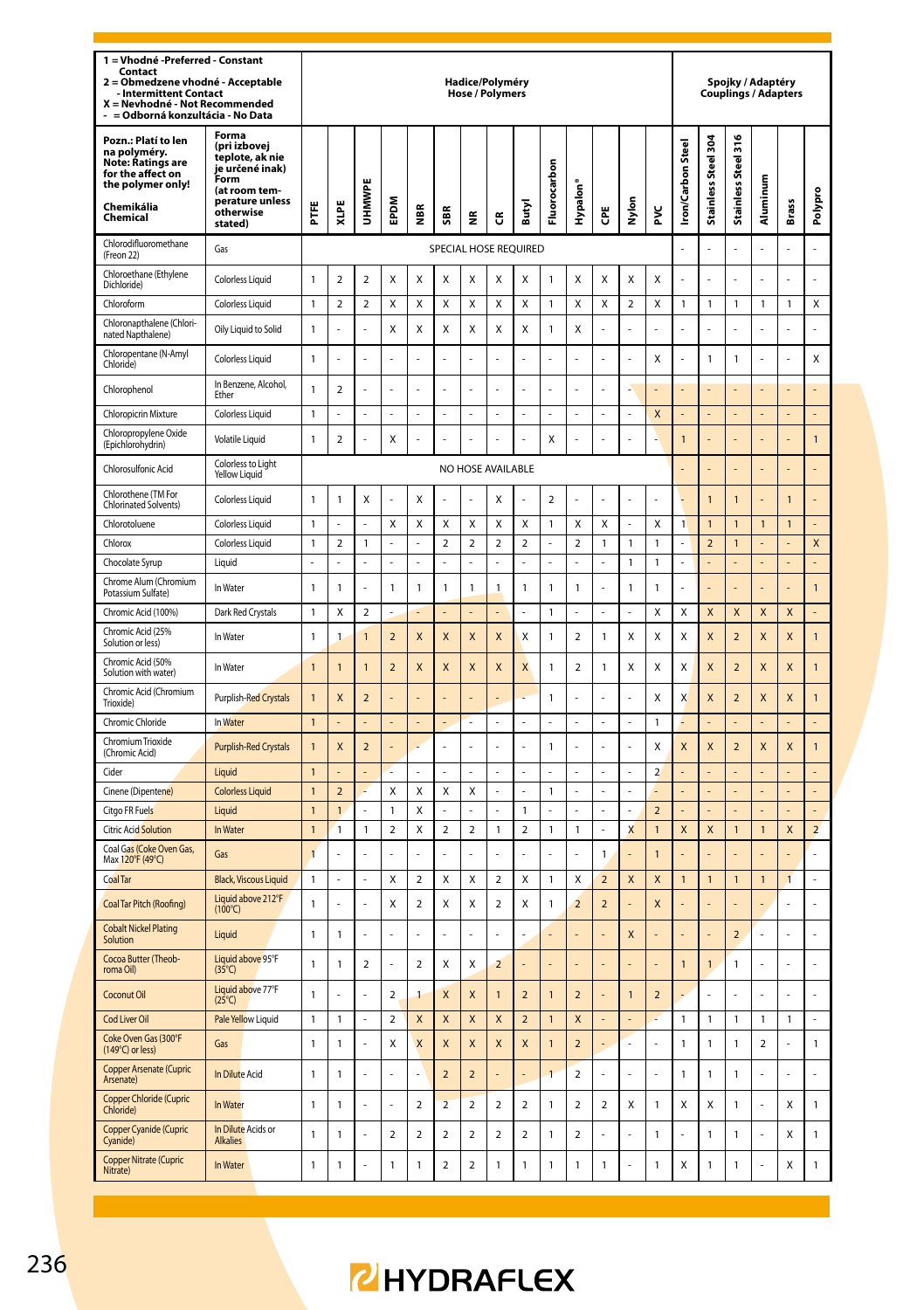| 1 = Vhodné - Preferred - Constant<br>Contact<br>= Obmedzene vhodné - Acceptable<br>$\overline{a}$<br><b>Intermittent Contact</b><br>X = Nevhodné - Not Recommended<br>= Odborná konzultácia - No Data |                                                                                                                                 |                |                         |                |                         |                          |                          | Hadice/Polyméry<br><b>Hose / Polymers</b> |                          |                          |                              |                         |                                  |                      |                     |                         |                                       | Spojky / Adaptéry<br><b>Couplings / Adapters</b> |                         |                         |                         |
|-------------------------------------------------------------------------------------------------------------------------------------------------------------------------------------------------------|---------------------------------------------------------------------------------------------------------------------------------|----------------|-------------------------|----------------|-------------------------|--------------------------|--------------------------|-------------------------------------------|--------------------------|--------------------------|------------------------------|-------------------------|----------------------------------|----------------------|---------------------|-------------------------|---------------------------------------|--------------------------------------------------|-------------------------|-------------------------|-------------------------|
| Pozn.: Platí to len<br>na polyméry.<br>Note: Ratings are<br>for the affect on<br>the polymer only!<br>Chemikália<br>Chemical                                                                          | Forma<br>(pri izbovej<br>teplote, ak nie<br>je určené inak)<br>Form<br>(at room tem-<br>perature unless<br>otherwise<br>stated) | FFE            | XLPE                    | UHMWPI         | EPDM                    | ă                        | ã                        | €                                         | ű                        | Butyl                    | Fluorocarbon                 | Hypalon                 | ĕ                                | Nylon                | ž                   | <b>Iron/Carbon Stee</b> | <b>1304</b><br><b>Stainless Steel</b> | 1316<br>Stainless Steel                          | Aluminum                | Brass                   | Polypro                 |
| Copper Sulfate (Cupric<br>Sulfate)                                                                                                                                                                    | In Water                                                                                                                        | 1              | 1                       | ÷.             | $\mathbf 2$             | 1                        | $\overline{2}$           | $\overline{2}$                            | $\mathbf{1}$             | $\overline{\mathbf{c}}$  | $\mathbf{1}$                 | 1                       | $\mathbf{1}$                     | X                    | 1                   | X                       | $\mathbf{1}$                          | 1                                                | X                       | X                       | 1                       |
| Copper Sulfide (Soluble in<br>Nitric Acid)                                                                                                                                                            | In Nitric Acid                                                                                                                  | 1              |                         |                | ä,                      | 1                        |                          | X                                         | į,                       | $\mathbf{1}$             | $\mathbf{1}$                 | 1                       |                                  |                      | į,                  |                         |                                       | Į,                                               |                         |                         | í,                      |
| Corn Oil                                                                                                                                                                                              | Pale Yellow Liquid                                                                                                              | 1              | 1                       | ÷,             | $\mathbf 2$             | $\overline{\mathbf{c}}$  | X                        | Χ                                         | $\overline{\mathbf{2}}$  | $\overline{\mathbf{2}}$  | $\mathbf{1}$                 | X                       | $\boldsymbol{2}$                 | ÷,                   | $\mathbf{1}$        | 1                       | $\mathbf{1}$                          | 1                                                | 1                       | 1                       | Χ                       |
| Corn Syrup (Glucose<br>Syrup)                                                                                                                                                                         | Clear Liquid                                                                                                                    | $\mathbf{1}$   | $\overline{2}$          |                | $\overline{\mathbf{c}}$ | $\overline{2}$           | $\overline{2}$           | $\overline{2}$                            | $\overline{2}$           | $\overline{2}$           | $\overline{2}$               | $\overline{a}$          |                                  |                      |                     | $\mathbf{1}$            | $\mathbf{1}$                          | $\mathbf{1}$                                     | $\mathbf{1}$            |                         |                         |
| Cottonseed Oil                                                                                                                                                                                        | Liquid, Several Colors                                                                                                          | 1              | 1                       | L,             | 2                       | $\overline{\mathbf{c}}$  | ÷,                       | ä,                                        | $\mathbf{1}$             | l,                       | $\overline{1}$               | $\mathbf 2$             | $\boldsymbol{2}$                 | L,                   | L,                  | 1                       | $\mathbf{1}$                          | 1                                                | 1                       | $\mathbf{1}$            | 1                       |
| Creosote (High Napthale-<br>ne/Anthracene)                                                                                                                                                            | Liquid                                                                                                                          | Χ              | $\overline{\mathbf{c}}$ | Χ              |                         | $\overline{\mathbf{c}}$  | X                        | X                                         | X                        | $\overline{\mathbf{c}}$  | $\mathbf{1}$                 | X                       |                                  |                      | X                   | $\overline{\mathbf{c}}$ | $\mathbf{1}$                          | 1                                                | 1                       | X                       | $\overline{\mathbf{c}}$ |
| Cresol (Methyl Phenol)                                                                                                                                                                                | Liquid above 95°F<br>$(35^{\circ}C)$                                                                                            | $\mathbf{1}$   | $\overline{\mathbf{c}}$ |                | l,                      | X                        | X                        | X                                         | X                        | $\mathbf 2$              | $\mathbf{1}$                 | X                       | 1                                | X                    |                     | $\overline{\mathbf{c}}$ | $\overline{1}$                        | 1                                                | 1                       |                         | $\overline{\mathbf{c}}$ |
| Cresvlic Acid                                                                                                                                                                                         | Liquid                                                                                                                          | 1              |                         |                | $\mathsf{x}$            | X                        | X                        | X                                         | X                        | X                        | $\mathbf{1}$                 | x                       |                                  | $\mathsf{x}$         |                     |                         |                                       |                                                  |                         |                         |                         |
| Crotonic Acid (Methylac-<br>rvlic Acid)                                                                                                                                                               | White Crystalline<br>Solid                                                                                                      | $\mathbf{1}$   | 1                       | 1              | $\mathbf 2$             | $\overline{\mathbf{c}}$  | X                        | Χ                                         | L                        | 1                        | $\mathbf{1}$                 | J                       | 1                                | X                    | J                   | 1                       | X                                     |                                                  |                         |                         | l,                      |
| Crude Oil (Crude<br>Petroleum Oil)                                                                                                                                                                    | Liquid                                                                                                                          | $\mathbf{1}$   | 1                       |                | Χ                       | 1                        | X                        | Χ                                         | $\overline{\mathbf{2}}$  | X                        | $\mathbf{1}$                 | $\mathbf 2$             | $\overline{2}$                   | L.                   | 1                   | $\overline{1}$          | $\mathbf{1}$                          | 1                                                | $\mathbf{1}$            | $\mathbf{1}$            | 1                       |
| Crude Wax                                                                                                                                                                                             | Liquid above 200°F<br>$(93^{\circ}C)$                                                                                           | $\mathbf{1}$   | $\mathcal{P}$           | ÷              | ä,                      | $\overline{\phantom{a}}$ |                          |                                           | J,                       | $\overline{\phantom{a}}$ | $\mathbf{1}$                 | í.                      |                                  | L.                   | 1                   | 1                       | $\overline{1}$                        | $\overline{1}$                                   |                         | $\overline{1}$          | $\overline{1}$          |
| Cryolite (Greeland Spar)                                                                                                                                                                              | In Sulfuric Acid                                                                                                                | 1              | $\overline{a}$          |                | X                       | 1                        | X                        | Χ                                         | $\overline{a}$           | X                        | $\mathbf{1}$                 | X                       |                                  |                      |                     | 1                       | $\mathbf{1}$                          | $\mathbf{1}$                                     |                         | $\mathbf{1}$            | $\mathsf{x}$            |
| Cumene (Isopropyl<br>Benzene)                                                                                                                                                                         | <b>Colorless Liquid</b>                                                                                                         | 1              | $\overline{\mathbf{c}}$ | ä,             | ÷,                      | í,                       | ä,                       | ä,                                        | L                        | ä,                       | $\mathbf{1}$                 | L                       | $\boldsymbol{2}$                 | ä,                   | L                   | ä,                      | ä,                                    | í,                                               | í,                      | ä,                      | ä,                      |
| Cupric Arsenate (Copper<br>Arsenate)                                                                                                                                                                  | In Dilute Acid                                                                                                                  | 1              | $\mathbf{1}$            |                |                         |                          | $\overline{a}$           | $\overline{2}$                            |                          |                          | $\mathbf{1}$                 | $\overline{a}$          |                                  |                      |                     | 1                       | $\mathbf{1}$                          | $\overline{1}$                                   |                         |                         |                         |
| Cupric Chloride (Copper<br>Chloride)                                                                                                                                                                  | In Water                                                                                                                        | 1              | $\mathbf{1}$            |                |                         | $\overline{a}$           | $\overline{2}$           | $\overline{a}$                            | $\overline{a}$           | $\overline{a}$           | $\mathbf{1}$                 | $\overline{a}$          | $\overline{a}$                   | X                    | 1                   | X                       | $\overline{\mathsf{x}}$               | $\overline{1}$                                   |                         | $\overline{\mathsf{x}}$ | $\overline{1}$          |
| Cupric Cyanide (Copper<br>Cyanide)                                                                                                                                                                    | In Dilute Acids or<br>Alkalies                                                                                                  | 1              | $\overline{1}$          |                | $\overline{a}$          | $\overline{a}$           | $\overline{2}$           | $\overline{a}$                            | $\overline{2}$           | $\overline{2}$           | $\mathbf{1}$                 | $\overline{a}$          |                                  |                      | 1                   |                         | 1                                     | 1                                                |                         | X                       | $\mathbf{1}$            |
| Cupric Nitrate (Copper<br>Nitrate)                                                                                                                                                                    | In Water                                                                                                                        | $\mathbf{1}$   | 1                       |                | $\mathbf{1}$            | 1                        | $\overline{a}$           | $\overline{2}$                            | $\overline{1}$           | 1                        | $\mathbf{1}$                 | 1                       | 1                                | L.                   | 1                   | X                       | 1                                     | 1                                                |                         | X                       | $\mathbf{1}$            |
| Cupric Sulfate (Copper<br>Sulfate)                                                                                                                                                                    | In Water                                                                                                                        | 1              | 1                       |                | $\overline{\mathbf{c}}$ | $\overline{1}$           | $\overline{\mathbf{c}}$  | $\overline{a}$                            | $\mathbf{1}$             | $\overline{\mathbf{c}}$  | $\mathbf{1}$                 | 1                       | 1                                | Χ                    | 1                   | X                       | $\mathbf{1}$                          | 1                                                | X                       | X                       | 1                       |
| Cutting Oil (Mineral<br>Oil Base)                                                                                                                                                                     | Liquid                                                                                                                          | 1              | $\overline{a}$          |                | X                       | 1                        | X                        | Χ                                         | $\overline{\mathbf{2}}$  | X                        | $\mathbf{1}$                 | X                       |                                  |                      |                     | 1                       | $\overline{1}$                        | $\overline{1}$                                   |                         | $\overline{1}$          | X                       |
| Cutting Oil, Sulfur Base                                                                                                                                                                              | Liquid                                                                                                                          | $\overline{2}$ |                         |                |                         | $\mathbf{1}$             |                          |                                           | X                        |                          |                              |                         | l,                               | L,                   |                     | $\mathbf{1}$            | $\mathbf{1}$                          | $\mathbf{1}$                                     |                         | $\mathbf{1}$            | $\mathbf{1}$            |
| Cutting Oil, Water Soluble                                                                                                                                                                            | Liquid                                                                                                                          | $\mathbf{1}$   |                         |                |                         | 1                        |                          |                                           | Χ                        |                          |                              |                         |                                  |                      |                     | $\overline{1}$          | Ó                                     | 1                                                |                         | 1                       | $\mathbf{1}$            |
| Cyanide, Copper (Cupric<br>Cyanide)                                                                                                                                                                   | In Dilute Acids or<br><b>Alkalies</b>                                                                                           | $\overline{1}$ | $\overline{1}$          | L.             | $\mathfrak{p}$          | $\overline{\phantom{a}}$ | $\overline{\phantom{a}}$ | $\mathfrak{p}$                            | $\overline{\phantom{a}}$ | $\overline{\phantom{a}}$ | $\mathbf{1}$                 | $\mathfrak{p}$          | L.                               | ä,                   | $\overline{1}$      |                         | $\overline{1}$                        | $\overline{1}$                                   | L                       | $\mathsf{x}$            | $\mathbf{1}$            |
| Cyanide, Mercuric                                                                                                                                                                                     | In Water                                                                                                                        | $\overline{1}$ | 1                       |                | $\overline{\mathbf{c}}$ | $\overline{\mathbf{c}}$  | $\overline{\mathbf{c}}$  | $\overline{\mathbf{2}}$                   | $\overline{1}$           | $\overline{\mathbf{c}}$  |                              | 1                       |                                  | $\overline{a}$       |                     |                         |                                       |                                                  | $\overline{\mathsf{x}}$ |                         | 1                       |
| Cyanide, Potassium                                                                                                                                                                                    | In Water                                                                                                                        | 1              |                         |                | L.                      |                          |                          |                                           |                          |                          | L.                           | L                       | $\mathbf{1}$                     |                      |                     |                         |                                       |                                                  |                         |                         | $\overline{a}$          |
| Cyanide, Silver                                                                                                                                                                                       | In Nitric Acid                                                                                                                  | 1              | 1                       |                | L                       |                          |                          | L                                         | $\overline{1}$           |                          | L                            |                         |                                  |                      | $\overline{1}$      |                         |                                       |                                                  |                         |                         | $\mathbf{1}$            |
| Cyanide, Sodium<br>Cyclohexane                                                                                                                                                                        | In Water<br><b>Colorless Liquid</b>                                                                                             | 1<br>1         | 1<br>$\overline{2}$     | 1              | 1<br>X                  | 1<br>$\overline{2}$      | 1<br>X                   | $\overline{1}$<br>X                       | $\overline{1}$<br>X      | $\overline{1}$<br>X      | $\mathbf{1}$<br>$\mathbf{1}$ | $\mathbf{1}$<br>X       | $\overline{1}$<br>$\overline{1}$ | $\overline{1}$<br>L, | $\overline{1}$<br>X | $\overline{2}$<br>1     | $\overline{1}$<br>$\mathbf{1}$        | 1<br>1                                           | X                       | Χ<br>1                  | Χ                       |
| Cyclohexanol                                                                                                                                                                                          | <b>Colorless, Oily Liquid</b>                                                                                                   | 1              | $\overline{\mathbf{c}}$ |                | Χ                       | 2                        | X                        | Χ                                         | $\overline{\mathbf{2}}$  | X                        | 1                            | $\overline{\mathbf{c}}$ | $\mathbf{1}$                     |                      | X                   |                         |                                       |                                                  |                         |                         | 1                       |
| Cyclohexanone                                                                                                                                                                                         | <b>Colorless to Yellow</b><br>Liquid                                                                                            | $\mathbf{1}$   | 1                       | ÷              | X                       | X                        | X                        | X                                         | X                        | X                        | X                            | X                       | $\overline{2}$                   | ÷,                   | X                   |                         | $\mathbf{1}$                          | $\mathbf{1}$                                     | $\overline{2}$          | ÷,                      | X                       |
| Cyclohexylamine                                                                                                                                                                                       | <b>Colorless Liquid</b>                                                                                                         | ÷,             | L                       | ä,             | 1                       | L                        | X                        |                                           |                          | $\overline{1}$           | X                            |                         |                                  | ÷,                   |                     |                         | L                                     | L                                                |                         | ÷,                      | $\overline{a}$          |
| Cyclopentane                                                                                                                                                                                          | <b>Colorless Liquid</b>                                                                                                         | $\mathbf{1}$   |                         | L.             | Χ                       | $\overline{2}$           |                          | X                                         | $\overline{2}$           | X                        | 1                            | X                       |                                  |                      |                     |                         | L.                                    | L.                                               |                         | L.                      | L.                      |
| Cyclopentanol                                                                                                                                                                                         | <b>Colorless Liquid</b>                                                                                                         | 1              | L                       | ä,             | ÷,                      | $\overline{\mathbf{c}}$  | L,                       | X                                         |                          | X                        | $\overline{\mathbf{c}}$      | X                       | l,                               | ÷,                   |                     |                         | ä,                                    | ÷,                                               | l,                      | ÷,                      | $\overline{a}$          |
| Cyclopentanone                                                                                                                                                                                        | <b>Water White Liquid</b>                                                                                                       | L              |                         | $\overline{a}$ | L                       | X                        |                          | X                                         |                          | X                        | X                            | X                       |                                  | L,                   |                     |                         | L                                     | J.                                               |                         | $\overline{a}$          | $\overline{a}$          |
| Cymene                                                                                                                                                                                                | <b>Colorless Liquids</b>                                                                                                        | 1              | $\overline{2}$          | ä,             | X                       | X                        | X                        | X                                         | X                        | X                        | $\overline{2}$               | X                       | $\overline{\mathbf{c}}$          | $\mathbf{1}$         | X                   | 1                       | $\mathbf{1}$                          | 1                                                | 1                       | 1                       | ÷,                      |
| Cymene (Isopropyl-<br>toluene)                                                                                                                                                                        | <b>Colorless Liquid</b>                                                                                                         | $\mathbf{1}$   | $\overline{2}$          |                | X                       | Χ                        | X                        | X                                         | $\overline{\mathsf{x}}$  | $\overline{\mathbf{x}}$  | $\overline{2}$               | Χ                       | $\overline{a}$                   | $\mathbf{1}$         | X                   | 1                       | $\mathbf{1}$                          | 1                                                | $\mathbf{1}$            | $\mathbf{1}$            | Ļ                       |
| D                                                                                                                                                                                                     |                                                                                                                                 |                |                         |                |                         |                          |                          |                                           |                          |                          |                              |                         |                                  |                      |                     |                         |                                       |                                                  |                         |                         |                         |
| Decalin (TM for decahyd-<br>ronapthalene)                                                                                                                                                             | <b>Colorless Liquid</b>                                                                                                         | $\mathbf{1}$   | $\overline{2}$          | $\overline{2}$ | X                       | $\overline{2}$           | X                        | X                                         |                          | X                        | $\mathbf{1}$                 | X                       | $\overline{a}$                   | 1                    |                     |                         |                                       |                                                  |                         | 1                       | $\mathbf{1}$            |
| Decanal (Decyl Aldehyde)                                                                                                                                                                              | <b>Colorless to Yellow</b><br>Liquid                                                                                            | 1              |                         |                | L,                      | Χ                        |                          | X                                         |                          | Χ                        | Χ                            | Χ                       |                                  |                      |                     |                         |                                       |                                                  |                         |                         |                         |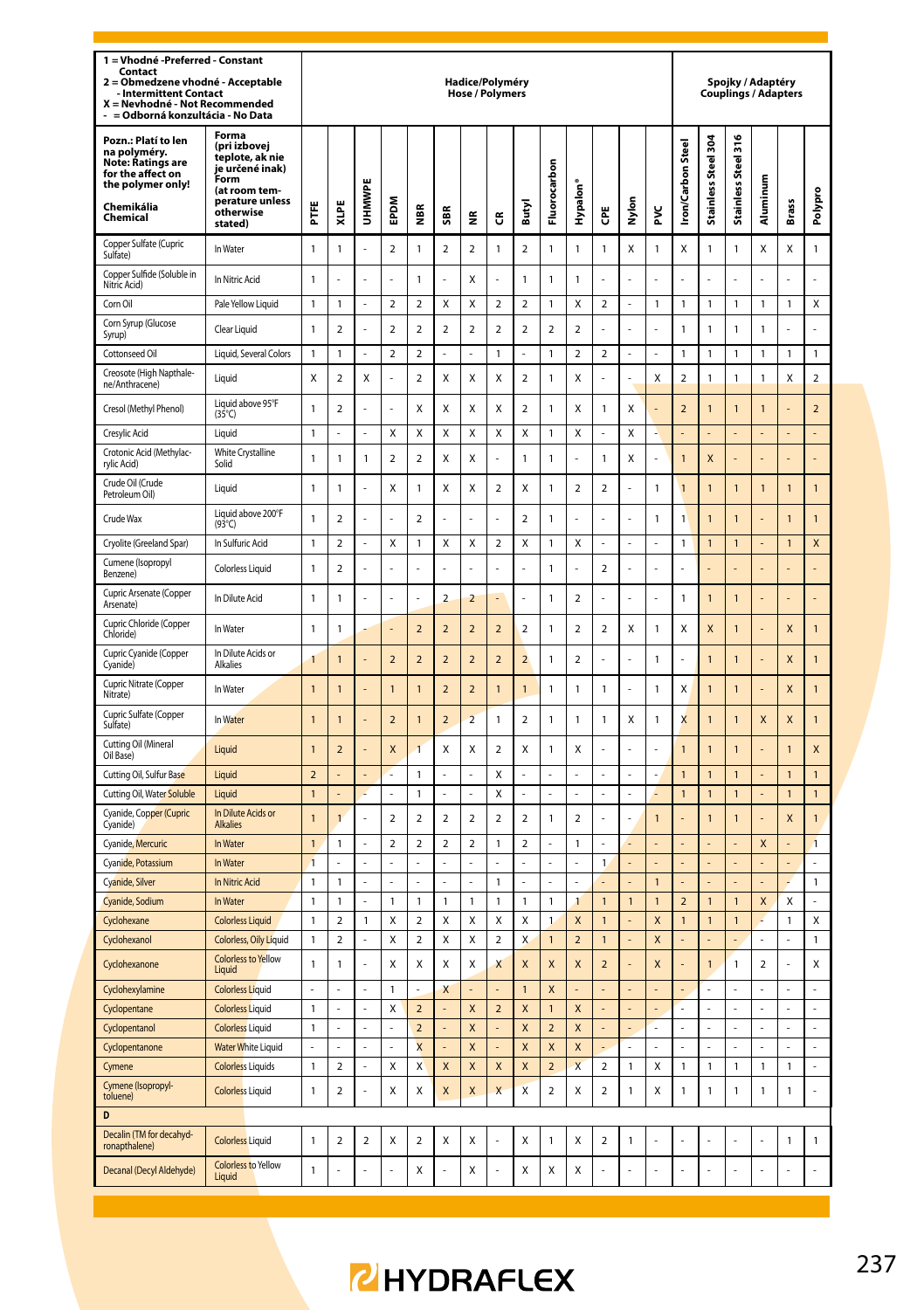| 1 = Vhodné -Preferred - Constant<br>Contact<br>Obmedzene vhodné - Acceptable<br><b>Intermittent Contact</b><br>X = Nevhodné - Not Recommended<br>= Odborná konzultácia - No Data |                                                                                                                                 |              |                         |               |                          |                         |                           | Hadice/Polyméry<br>Hose / Polymers |                |                           |                         |                |                          |                |                |                          |                          |                     | Spojky / Adaptéry<br><b>Couplings / Adapters</b> |                |                |
|----------------------------------------------------------------------------------------------------------------------------------------------------------------------------------|---------------------------------------------------------------------------------------------------------------------------------|--------------|-------------------------|---------------|--------------------------|-------------------------|---------------------------|------------------------------------|----------------|---------------------------|-------------------------|----------------|--------------------------|----------------|----------------|--------------------------|--------------------------|---------------------|--------------------------------------------------|----------------|----------------|
| Pozn.: Platí to len<br>na polyméry.<br><b>Note: Ratings are</b><br>for the affect on<br>the polymer only!<br>Chemikália<br>Chemical                                              | Forma<br>(pri izbovej<br>teplote, ak nie<br>je určené inak)<br>Form<br>(at room tem-<br>perature unless<br>otherwise<br>stated) | FTE          | XLPE                    | <b>UHMWPE</b> | EPDM                     | ã                       | SBR                       | g                                  | ű              | Butyl                     | Fluorocarbon            | Hypalon'       | Ğ                        | Nylon          | ž              | <b>Iron/Carbon Steel</b> | Stainless Steel 304      | Stainless Steel 316 | Aluminum                                         | <b>Brass</b>   | Polypro        |
| Decanol (Decyl Alcohol)                                                                                                                                                          | Colorless, Water<br>White Liquid                                                                                                | $\mathbf{1}$ |                         |               |                          | 1                       |                           | Χ                                  | Χ              | X                         | $\overline{a}$          | $\overline{a}$ |                          |                | X              |                          |                          |                     |                                                  |                |                |
| Decyl Aldehyde<br>(N-Decanal)                                                                                                                                                    | Colorless to Yellow<br>Liauid                                                                                                   | $\mathbf{1}$ | L                       |               | L.                       | Χ                       |                           | Χ                                  | L              | X                         | Χ                       | Χ              |                          | $\overline{a}$ | J              |                          | L.                       | L                   |                                                  | L.             | l,             |
| Deicing Fluid (Ethylene or<br>Propylene Glycol)                                                                                                                                  | Orange Liquid                                                                                                                   | 1            | 1                       | $\mathbf{1}$  | 1                        | 1                       |                           | L.                                 | 1              | $\mathbf{1}$              | $\mathbf{1}$            | 2              | $\mathbf{1}$             | L.             | 1              | $\boldsymbol{2}$         | 1                        | 1                   | 1                                                | 1              | 1              |
| Denatured Alcohol                                                                                                                                                                | <b>Colorless Liquid</b>                                                                                                         | $\mathbf{1}$ | 1                       | $\mathbf{1}$  | $\mathbf{1}$             | $\mathbf{1}$            | $\overline{1}$            | $\mathbf{1}$                       | 1              | $\mathbf{1}$              | $\mathbf{1}$            | $\mathbf{1}$   | $\mathbf{1}$             | $\overline{1}$ | $\mathbf{1}$   | $\mathbf{1}$             | 1                        | 1                   | 1                                                | 1              | L              |
| Detergent Sol. (Sodium<br>Dodcylbenzenesulfonate)                                                                                                                                | In Water                                                                                                                        | 1            | $\overline{\mathbf{c}}$ | $\mathbf{1}$  | 1                        | 1                       | X                         | Χ                                  | 2              | $\mathbf{1}$              | L.                      | 1              |                          | L.             | 1              | $\boldsymbol{2}$         | 1                        | 1                   | 1                                                | 1              | 1              |
| <b>Developing Solutions</b><br>(Hypos)                                                                                                                                           | Liquid                                                                                                                          | 1            | 1                       | ÷.            | L.                       |                         | $\overline{\mathbf{c}}$   | 2                                  | 2              | $\overline{\mathbf{c}}$   | ä,                      | 2              | J.                       | ٠              | 1              |                          | 1                        | 1                   |                                                  |                |                |
| Dextron                                                                                                                                                                          | <b>Brown Liquid</b>                                                                                                             | 1            | Χ                       |               | Χ                        | 1                       |                           |                                    |                | Χ                         |                         |                | 1                        | $\mathbf{1}$   | $\overline{a}$ |                          |                          |                     |                                                  |                |                |
| Dextrin (Starch Gum)                                                                                                                                                             | Yellow or White<br>Powder                                                                                                       | $\mathbf{1}$ | 1                       |               | 1                        | 1                       |                           |                                    | 1              | X                         | $\mathbf{1}$            |                |                          | $\mathbf{1}$   | 1              |                          | $\overline{1}$           | $\overline{1}$      |                                                  |                | $\overline{1}$ |
| Diacetone                                                                                                                                                                        | <b>Colorless Liquid</b>                                                                                                         | $\mathbf{1}$ | $\mathbf{1}$            |               | $\overline{a}$           | X                       | X                         | X                                  | X              | $\overline{a}$            | X                       | X              | $\mathbf{1}$             | $\mathbf{1}$   | X              | $\overline{1}$           | $\mathbf{1}$             | $\overline{1}$      | ł,                                               | $\mathbf{1}$   | $\mathbf{1}$   |
| Diacetone Alcohol                                                                                                                                                                | <b>Colorless Liquid</b>                                                                                                         | 1            | 1                       |               | $\mathfrak{p}$           | X                       | X                         | X                                  | X              | $\overline{\phantom{a}}$  | Χ                       | X              | 1                        | 1              | Χ              | 1                        | $\mathbf{1}$             | 1                   |                                                  | $\mathbf{1}$   | $\overline{1}$ |
| Diammonium Phosphate                                                                                                                                                             | In Water                                                                                                                        | $\mathbf{1}$ | $\mathbf{1}$            | L,            | $\mathbf{1}$             | $\mathbf{1}$            | $\mathbf{1}$              | $\mathbf{1}$                       | $\mathbf{1}$   | $\mathbf{1}$              | L                       | $\mathbf{1}$   | l.                       | L,             | $\mathbf{1}$   | $\overline{\mathsf{x}}$  | $\overline{\phantom{0}}$ | $\overline{1}$      | $\mathsf{x}$                                     |                | $\mathbf{1}$   |
| Diazinon                                                                                                                                                                         | In Petroleum Solvents                                                                                                           | 1            |                         |               | $\mathbf{1}$             |                         | 1                         | $\mathbf{1}$                       |                |                           | $\mathbf{1}$            | L              |                          | ä,             | $\overline{a}$ |                          |                          |                     |                                                  |                | $\overline{2}$ |
| Dibenzyl Ether                                                                                                                                                                   | <b>Colorless Liquid</b>                                                                                                         | $\mathbf{1}$ | $\mathbf{1}$            | L.            | $\overline{\phantom{a}}$ | X                       | $\mathbf{x}$              | X                                  | X              | $\overline{\phantom{a}}$  | $\mathsf{x}$            | X              | $\overline{\phantom{a}}$ | ä,             | L              | $\mathbf{1}$             | $\overline{1}$           | 1                   | $\overline{1}$                                   | $\overline{1}$ | L              |
| Dibutyl Ether                                                                                                                                                                    | <b>Colorless Liquid</b>                                                                                                         | 1            | $\mathbf{1}$            | ä,            | ÷,                       | X                       | X                         | X                                  | X              | $\overline{\phantom{a}}$  | X                       | x              | $\mathbf{1}$             | ä,             | í,             | $\mathbf{1}$             | $\mathbf{1}$             | $\overline{1}$      | $\overline{1}$                                   | $\overline{1}$ | ä,             |
| Dibutyl Phthalate                                                                                                                                                                | Colorless Oily Liquid                                                                                                           | $\mathbf{1}$ | $\mathbf{1}$            | L.            | $\mathbf{1}$             | X                       | $\mathsf{x}$              | X                                  | X              | $\overline{\phantom{a}}$  | $\overline{2}$          | X              | $\mathcal{L}$            | L,             | $\mathbf{1}$   | $\mathbf{1}$             | $\overline{1}$           | $\overline{1}$      | $\mathbf{1}$                                     | $\mathbf{1}$   | $\overline{a}$ |
| Dibutylamine                                                                                                                                                                     | <b>Colorless Liquid</b>                                                                                                         | 1            | L.                      | L.            | Χ                        | Χ                       | X                         | X                                  | X              | Χ                         | X                       | Χ              | X                        | L.             | X              |                          | L                        | L                   | L                                                | L              | $\overline{a}$ |
| Dibutylsebacate                                                                                                                                                                  | Clear Colorless Liquid                                                                                                          | 1            | 1                       | ÷             | X                        | X                       | X                         | X                                  | X              | $\overline{2}$            | $\mathbf{1}$            |                | $\mathbf 2$              | $\overline{a}$ |                |                          |                          |                     |                                                  | 1              | $\overline{a}$ |
| Dichloroacetic Acid                                                                                                                                                              | <b>Colorless Liquid</b>                                                                                                         | 1            |                         | ÷.            | ÷,                       | X                       | $\overline{\phantom{a}}$  | $\mathbf 2$                        |                | Χ                         | Χ                       | Χ              | ÷,                       | ÷,             | í              | ÷.                       | ÷,                       |                     | ÷,                                               | L,             | ÷,             |
| Dichloroaniline                                                                                                                                                                  | In Alcohol or Benzene                                                                                                           | 1            |                         |               | X                        | X                       | $\boldsymbol{\mathsf{x}}$ |                                    | X              | X                         | $\overline{\mathbf{c}}$ | ı              |                          | L              |                |                          |                          |                     |                                                  |                |                |
| Dichlorobenzene (Ortho)                                                                                                                                                          | <b>Colorless Liquid</b>                                                                                                         | $\mathbf{1}$ | $\overline{a}$          |               | X                        | X                       | $\boldsymbol{\mathsf{x}}$ | X                                  | X              | X                         | $\mathbf{1}$            | X              | X                        | $\mathbf{1}$   | X              |                          | $\mathbf{1}$             | 1                   |                                                  | $\mathbf{1}$   | L,             |
| Dichlorobenzene (Para)                                                                                                                                                           | <b>White Crystals</b>                                                                                                           | $\mathbf{1}$ | $\overline{a}$          |               | X                        | X                       | X                         | X                                  | X              | X                         | $\mathbf{1}$            | X              | X                        | $\mathbf{1}$   | X              |                          | $\mathbf{1}$             | $\overline{1}$      |                                                  | $\overline{1}$ |                |
| Dichlorobenzyl Chloride                                                                                                                                                          | <b>Colorless Liquid</b>                                                                                                         | $\mathbf{1}$ | $\overline{a}$          | L,            | X                        | X                       | $\boldsymbol{\mathsf{x}}$ | $\overline{\mathsf{x}}$            | X              | X                         | $\mathbf{1}$            | X              | X                        | ÷,             | X              |                          |                          |                     |                                                  |                |                |
| Dichlorodifluoromethane<br>(Freon 12)                                                                                                                                            | Gas, Liquid @ 140<br><b>PSIG @ 100°F</b>                                                                                        |              |                         |               |                          |                         | SPECIAL HOSE REQUIRED     |                                    |                |                           |                         |                |                          |                |                |                          |                          |                     |                                                  | L.             | L              |
| Dichloroethane (Ethylene<br>Dichloride)                                                                                                                                          | <b>Colorless Oily Liquid</b>                                                                                                    | $\mathbf{1}$ | $\overline{a}$          | $\mathbf 2$   | X                        | X                       | X                         | X                                  | X              | X                         | $\overline{2}$          | X              | X                        | Χ              | X              |                          |                          |                     |                                                  |                |                |
| Dichloroethyl Ether                                                                                                                                                              | <b>Colorless Liquid</b>                                                                                                         | $\mathbf{1}$ |                         |               |                          | X                       |                           | Χ                                  |                | Χ                         |                         | X              |                          |                |                |                          |                          |                     |                                                  |                |                |
| Dichloroethylene                                                                                                                                                                 | <b>Colorless Liquid</b>                                                                                                         | $\mathbf{1}$ |                         | X             | Χ                        | X                       | X                         | Χ                                  | Χ              | Χ                         | $\mathbf{1}$            | X              | Χ                        | $\mathbf{1}$   | X              |                          |                          |                     |                                                  |                | X              |
| Dichloroethylene (Acety-<br>lene Dichloridel                                                                                                                                     | <b>Colorless Liquid</b>                                                                                                         | 1            | ź                       | X             | χ                        | Х                       | X                         | Χ                                  | X              | Χ                         | 1                       | Χ              | X                        | $\mathbf{1}$   | X              |                          | ä,                       |                     |                                                  | ä,             | X              |
| Dichloromethane<br>(Methylene Chloride)                                                                                                                                          | <b>Colorless Liquid</b>                                                                                                         | 1            | 1                       | 2             | χ                        | X                       | X                         | Χ                                  | X              | X                         | 2                       | Χ              | X                        | X              | X              | 1                        | 1                        | 1                   |                                                  | 1              |                |
| Dichloropentane                                                                                                                                                                  | <b>Light Yellow Liquid</b>                                                                                                      | $\mathbf{1}$ |                         |               | Χ                        | X                       | X                         | X                                  | X              | X                         | $\mathbf{1}$            | X              |                          |                |                |                          |                          |                     |                                                  |                |                |
| Dichloropropane (Propy-<br>lene Dichloride)                                                                                                                                      | <b>Colorless Liquid</b>                                                                                                         | $\mathbf{1}$ |                         |               | X                        | X                       | X                         | Χ                                  | X              | X                         | $\overline{a}$          | X              |                          | i.             |                |                          |                          |                     |                                                  | $\overline{a}$ |                |
| Dicyclohexylamine                                                                                                                                                                | <b>Colorless Liquid</b>                                                                                                         | $\mathbf{1}$ |                         | L,            | Χ                        |                         | X                         | X                                  | X              | $\boldsymbol{\mathsf{X}}$ | X                       | X              |                          |                |                |                          |                          |                     | l,                                               | $\overline{a}$ | Ļ              |
| <b>DIDA</b> (Diisodecyl Adipate)                                                                                                                                                 | <b>Light Colored Oily</b><br>Liquid                                                                                             | $\mathbf{1}$ |                         |               |                          | Χ                       |                           | Χ                                  |                | $\overline{1}$            | X                       | X              |                          |                |                |                          |                          |                     |                                                  |                |                |
| <b>Diesel Fuel</b>                                                                                                                                                               | Liquid                                                                                                                          | $\mathbf{1}$ | $\mathbf{1}$            | $\mathbf{1}$  | Χ                        | $\mathbf{1}$            | X                         | X                                  | $\overline{2}$ | $\mathsf{x}$              |                         | X              |                          | $\mathbf{1}$   |                | $\overline{1}$           | $\mathbf{1}$             | $\mathbf{1}$        | $\mathbf{1}$                                     | $\mathbf{1}$   | $\overline{a}$ |
| Diethanolamine (20%)                                                                                                                                                             | In Water or Alcohol                                                                                                             | $\mathbf{1}$ |                         |               | $\overline{\mathbf{c}}$  | $\overline{a}$          | $\overline{2}$            | $\overline{a}$                     | X              | $\overline{1}$            | $\overline{a}$          | $\overline{a}$ | $\mathbf{1}$             | $\overline{a}$ | $\overline{a}$ | $\mathbf{1}$             | $\mathbf{1}$             | $\mathbf{1}$        | $\mathbf{1}$                                     | X              | $\overline{a}$ |
| Diethanolamine                                                                                                                                                                   | Liquid above 83°F<br>$(29^{\circ}C)$                                                                                            | $\mathbf{1}$ |                         |               | ÷                        |                         |                           |                                    |                |                           | ÷.                      |                |                          | ı.             |                | $\mathbf{1}$             | 1                        | 1                   | 1                                                | Χ              | L              |
| Diethyl Ether (Ethyl Ether)                                                                                                                                                      | <b>Colorless Liquid</b>                                                                                                         | $\mathbf{1}$ | $\overline{2}$          |               | Χ                        | $\overline{\mathsf{x}}$ | $\overline{\mathsf{x}}$   | $\overline{\mathsf{x}}$            | X              | $\overline{2}$            | $\overline{\mathsf{x}}$ | X              | $\mathbf{1}$             |                | $\overline{2}$ | $\overline{a}$           | $\mathbf{1}$             | 1                   | 1                                                | $\mathbf{1}$   | $\mathbf{1}$   |
| <b>Diethyl Ketone</b>                                                                                                                                                            | <b>Colorless Liquid</b>                                                                                                         | $\mathbf{1}$ |                         |               | $\overline{\mathbf{c}}$  | X                       |                           | X                                  | X              | $\overline{2}$            | $\overline{\mathsf{x}}$ | X              |                          | l,             | X              |                          |                          |                     |                                                  |                |                |
| <b>Diethyl Oxalate</b>                                                                                                                                                           | <b>Colorless Oily Liquid</b>                                                                                                    | 1            |                         |               | χ                        | X                       |                           | X                                  | X              | X                         | ä,                      | Χ              |                          | ÷,             | X              |                          |                          |                     |                                                  | ä,             |                |
| Diethyl Phthalate (Ethyl<br>Phthalate)                                                                                                                                           | <b>Water White Liquid</b>                                                                                                       | 1            | 1                       |               |                          | X                       | X                         | X                                  |                | $\overline{a}$            |                         |                | $\overline{2}$           |                |                |                          | $\mathbf{1}$             | 1                   |                                                  | $\mathbf{1}$   |                |
| <b>Diethyl Sebacate</b>                                                                                                                                                          |                                                                                                                                 | $\mathbf{1}$ | $\mathbf{1}$            | ä,            | $\overline{a}$           | X                       | X                         | X                                  | X              | $\mathfrak{p}$            | $\overline{2}$          | X              | $\overline{\phantom{a}}$ | L              |                | í,                       | 1                        | 1                   | L                                                | $\mathbf{1}$   |                |
| <b>Diethyl Sulfate</b>                                                                                                                                                           | <b>Colorless Liquid</b>                                                                                                         | $\mathbf{1}$ |                         |               | $\mathbf{1}$             | $\mathsf{x}$            | $\overline{1}$            | X                                  | $\overline{1}$ | $\overline{a}$            | X                       | X              |                          |                |                |                          |                          |                     |                                                  |                |                |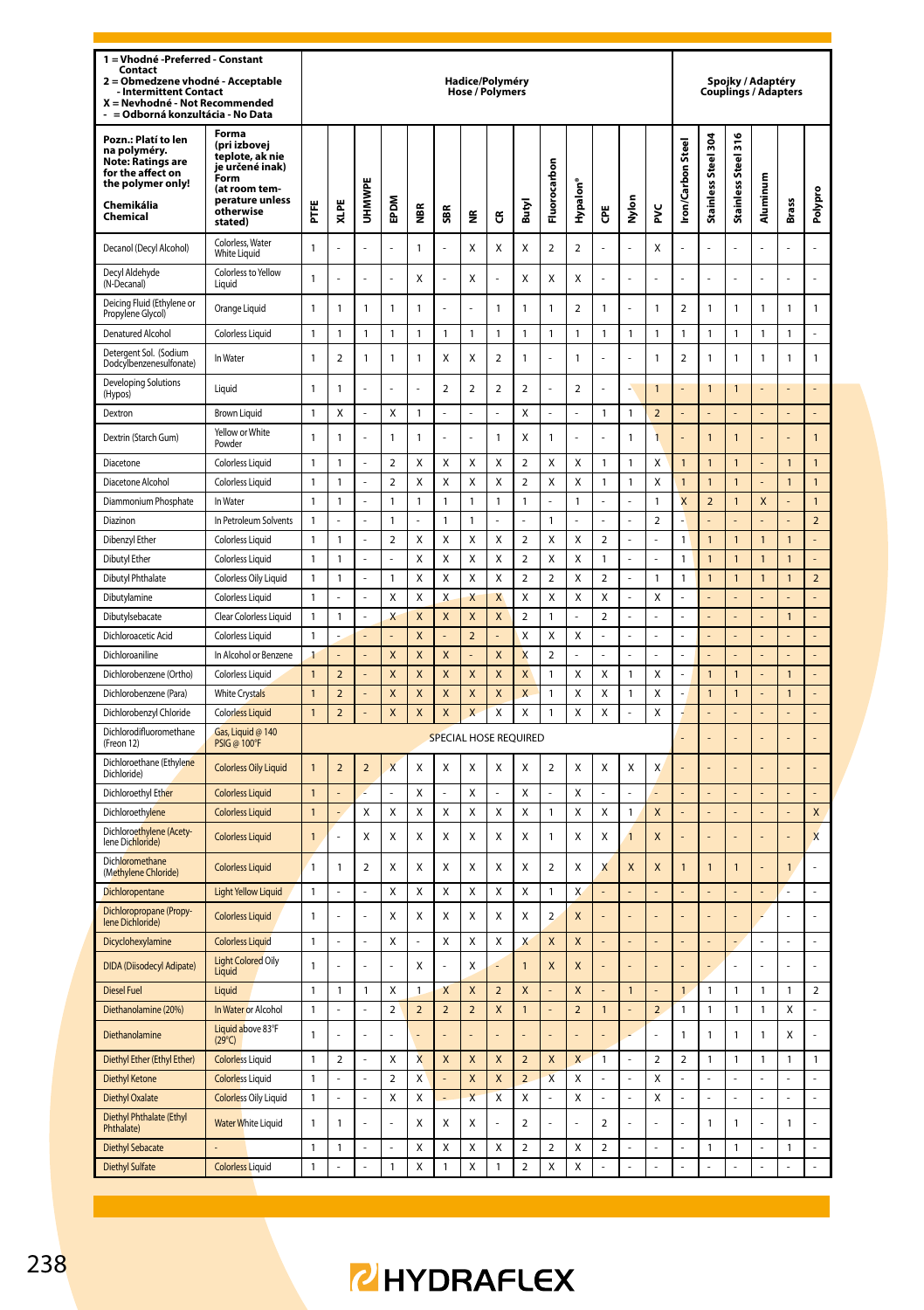| 1 = Vhodné - Preferred - Constant<br>Contact<br>Obmedzene vhodné - Acceptable<br>$\overline{ }$<br><b>Intermittent Contact</b><br>X = Nevhodné - Not Recommended<br>= Odborná konzultácia - No Data |                                                                                                                                 |                |                |                          |                          |                         |                           | Hadice/Polyméry<br><b>Hose / Polymers</b> |                         |                          |                              |                         |                          |                |    |                   |                      | Spojky / Adaptéry<br><b>Couplings / Adapters</b> |                |                      |                |
|-----------------------------------------------------------------------------------------------------------------------------------------------------------------------------------------------------|---------------------------------------------------------------------------------------------------------------------------------|----------------|----------------|--------------------------|--------------------------|-------------------------|---------------------------|-------------------------------------------|-------------------------|--------------------------|------------------------------|-------------------------|--------------------------|----------------|----|-------------------|----------------------|--------------------------------------------------|----------------|----------------------|----------------|
| Pozn.: Platí to len<br>na polyméry.<br><b>Note: Ratings are</b><br>for the affect on<br>the polymer only!<br>Chemikália<br>Chemical                                                                 | Forma<br>(pri izbovej<br>teplote, ak nie<br>ie určené inak)<br>Form<br>(at room tem-<br>perature unless<br>otherwise<br>stated) | Ë              | XLPE           | <b>UHMWP</b>             | EPDM                     | ă                       | SBR                       | ž                                         | ű                       | Butyl                    | Fluorocarbon                 | Hypalon <sup>®</sup>    | Ğ                        | Nylon          | ž  | Iron/Carbon Steel | Stainless Steel 304  | Steel 316<br><b>Stainless</b>                    | Aluminum       | <b>Brass</b>         | Polypro        |
| Diethyl Sulfide (Ethyl<br>Sulfide)                                                                                                                                                                  | Colorless Oily Liquid                                                                                                           | $\mathbf{1}$   | $\mathbf{1}$   |                          |                          |                         |                           |                                           |                         |                          | $\mathbf{1}$                 |                         |                          |                |    |                   |                      |                                                  |                |                      |                |
| Diethylacetaldehyde<br>(Ethylbutyraldehyde)                                                                                                                                                         | <b>Colorless Liquid</b>                                                                                                         | $\mathbf{1}$   | $\mathbf{1}$   |                          |                          |                         |                           |                                           |                         |                          |                              |                         |                          |                |    |                   |                      |                                                  |                |                      |                |
| Diethylamine                                                                                                                                                                                        | <b>Colorless Liquid</b>                                                                                                         | ÷,             |                | $\overline{2}$           | L.                       |                         |                           |                                           |                         | ÷.                       | L.                           |                         | ä,                       | ä,             |    |                   | 1                    | 1                                                | Î,             | 1                    | 1              |
| Diethylbenzene                                                                                                                                                                                      | <b>Colorless Liquid</b>                                                                                                         | $\mathbf{1}$   | $\mathbf{1}$   | $\overline{a}$           | X                        | $\overline{a}$          | X                         | Χ                                         | L                       | X                        | $\mathbf{1}$                 | L                       | $\mathcal{L}$            | ä,             | L  | L                 | L                    | L                                                | L,             | L.                   | $\overline{a}$ |
| Diethylene Dioxide (1,4<br>Dioxane)                                                                                                                                                                 | <b>Colorless Liquid</b>                                                                                                         | $\mathbf{1}$   | $\mathbf{1}$   | l,                       | $\mathbf 2$              | Χ                       | X                         | Χ                                         | X                       | $\mathbf 2$              | X                            | Χ                       | $\boldsymbol{2}$         | $\mathbf{1}$   | Χ  | 1                 | $\mathbf{1}$         | 1                                                | $\mathbf{1}$   | $\mathbf{1}$         | $\mathbf{1}$   |
| Diethylene Ether<br>(Dioxane)                                                                                                                                                                       | <b>Colorless Liquid</b>                                                                                                         | $\mathbf{1}$   | $\mathbf{1}$   | l,                       | $\mathbf 2$              | X                       | X                         | X                                         | X                       | $\mathbf 2$              | X                            | X                       | $\boldsymbol{2}$         | $\mathbf{1}$   | X  | 1                 | $\mathbf{1}$         | 1                                                | 1              | $\mathbf{1}$         | $\mathbf{1}$   |
| Diethylene Glycol (Dihyd-<br>roxydiethyl Ether)                                                                                                                                                     | Colorless Syrupy<br>Liauid                                                                                                      | 1              | 1              | J.                       | 1                        | 1                       | 1                         | $\mathbf{1}$                              | 1                       | $\mathbf{1}$             | $\mathbf{1}$                 |                         | 1                        | $\mathbf{1}$   | 1  | 1                 | $\overline{1}$       | 1                                                | 1              | $\overline{1}$       | 1              |
| Diethylene Glycol Methyl<br>Ether (Methyl Cellosolve)                                                                                                                                               | <b>Colorless Liquid</b>                                                                                                         | $\mathbf{1}$   | 1              | ä,                       | 1                        | Î,                      | X                         | X                                         | L                       | X                        | $\mathbf{1}$                 | X                       | $\mathbf{1}$             | ÷.             | í. |                   |                      |                                                  |                |                      | Į.             |
| Diethylene Glycol<br>Monobutyl Ether                                                                                                                                                                | <b>Colorless Liquid</b>                                                                                                         | $\mathbf{1}$   | 1              | L.                       | 1                        | ä,                      | L.                        | L.                                        | l,                      | L.                       | $\mathbf{1}$                 | L                       | J.                       | ä,             | l, |                   | L.                   |                                                  |                | L.                   | l,             |
| Diethylene Glycol Mono-<br>butyl Ether Acetate                                                                                                                                                      | <b>Colorless Liquid</b>                                                                                                         | $\mathbf{1}$   | 1              | ä,                       | $\mathbf{1}$             | l,                      | L.                        | l,                                        | L                       | ÷,                       | L.                           | L                       | J.                       | ä,             | l, |                   | L.                   |                                                  |                | L.                   | l,             |
| Diethylene Glycol<br>Monoethyl Ether                                                                                                                                                                | Colorless Liquid                                                                                                                | $\mathbf{1}$   | $\mathbf{1}$   |                          | $\mathbf{1}$             |                         |                           |                                           |                         |                          | $\mathbf{1}$                 |                         |                          |                |    |                   |                      |                                                  |                |                      |                |
| Diethylene Glycol<br>Monomethyl Ether                                                                                                                                                               | <b>Colorless Liquid</b>                                                                                                         | $\mathbf{1}$   | $\mathbf{1}$   |                          | $\mathbf{1}$             |                         |                           |                                           |                         |                          | $\mathbf{1}$                 |                         |                          |                |    |                   |                      |                                                  |                |                      |                |
| Diethylene Glycol Mono-<br>methyl Ether Acetate                                                                                                                                                     | Colorless Liquid                                                                                                                | 1              | 1              |                          | $\mathbf{1}$             |                         |                           |                                           |                         |                          |                              |                         |                          |                |    |                   |                      |                                                  |                |                      |                |
| Diethylenetriamine                                                                                                                                                                                  | Yellow Liquid                                                                                                                   | 1              | 1              | $\mathbf{1}$             | 1                        |                         | $\overline{\mathsf{x}}$   | ÷.                                        | $\overline{\mathsf{x}}$ | $\overline{1}$           | X                            | X                       | J.                       | ä,             | l  | L,                |                      |                                                  |                |                      | L              |
| Dihydroxyacetone                                                                                                                                                                                    | In Water                                                                                                                        | $\mathbf{1}$   | $\mathbf{1}$   |                          | $\mathbf{1}$             |                         | ÷,                        | ä,                                        | L                       | ä,                       | ä,                           | L                       | ÷,                       | ä,             | L  | ä,                | ä,                   |                                                  | J.             | L.                   | Į.             |
| Dihydroxydiethyl ether<br>(Diethylene Glycol)                                                                                                                                                       | Colorless Syrupy<br>Liquid                                                                                                      | 1              | 1              | 1                        | $\overline{1}$           | 1                       | $\overline{1}$            | $\overline{1}$                            | $\overline{1}$          | $\overline{1}$           | $\mathbf{1}$                 |                         | 1                        | $\mathbf{1}$   | 1  | 1                 | $\overline{1}$       | 1                                                | 1              | $\overline{1}$       | 1              |
| Diisobutyl Ketone                                                                                                                                                                                   | Colorless Liquid                                                                                                                | $\overline{1}$ | $\overline{1}$ |                          | $\overline{1}$           | $\mathsf{x}$            | $\mathsf{x}$              | $\overline{\mathsf{x}}$                   | $\overline{\mathsf{x}}$ | $\overline{\phantom{0}}$ | Χ                            | X                       | $\overline{\phantom{a}}$ | $\mathbf{1}$   |    |                   | $\overline{1}$       | $\overline{1}$                                   |                | $\overline{1}$       | $\overline{1}$ |
| Diisobutyl Phenol (Octyl<br>Phenoll                                                                                                                                                                 | <b>White Flakes</b>                                                                                                             | 1              |                |                          | L                        |                         |                           | $\mathbf{1}$                              |                         | ÷,                       | ä,                           | J                       | L,                       | ä,             | L  |                   | L                    |                                                  |                |                      |                |
| Diisobutyl Phthalate                                                                                                                                                                                | Liquid                                                                                                                          | $\mathbf{1}$   | 1              |                          |                          |                         |                           |                                           |                         |                          |                              |                         |                          |                |    |                   |                      |                                                  |                |                      |                |
| Diisobutylene                                                                                                                                                                                       | <b>Colorless Liquids</b>                                                                                                        | $\overline{1}$ | $\overline{1}$ |                          | X                        | $\overline{z}$          | X                         | X                                         | X                       | $\mathsf{x}$             | $\mathbf{1}$                 | X                       | $\overline{1}$           | L              |    |                   | $\overline{1}$       | $\overline{1}$                                   | l,             | $\overline{1}$       |                |
| Diisodecyl Adipate (DIDA)                                                                                                                                                                           | <b>Light Colored Oily</b><br>Liquid                                                                                             | $\mathbf{1}$   |                |                          | L                        | X                       |                           | Χ                                         | L                       | $\mathbf{1}$             | Χ                            | X                       |                          | L,             |    |                   |                      |                                                  |                |                      |                |
| Diisooctyl Phthalate<br>(DIOP)                                                                                                                                                                      | <b>Nearly Colorless</b><br>Liquid                                                                                               | $\overline{1}$ |                | ä,                       | $\mathbf{1}$             | X                       | ä,                        | X                                         | ä,                      | $\mathbf{1}$             | X                            | X                       | J.                       | ä,             | l  |                   | L.                   |                                                  |                | L.                   | l,             |
| Diisopropanolamine                                                                                                                                                                                  | Liquid above 108°F<br>$(42^{\circ}C)$                                                                                           | $\overline{1}$ | ż              | L.                       | L.                       | $\mathcal{P}$           | ÷.                        | $\mathfrak{p}$                            | $\overline{a}$          | $\overline{1}$           | L.                           | J,                      |                          |                |    |                   | L.                   |                                                  |                |                      | L              |
| Diisopropyl Ketone                                                                                                                                                                                  | <b>Colorless Liquid</b>                                                                                                         | $\overline{1}$ | 1              |                          | 1                        | Χ                       | X                         | Χ                                         | X                       | $\mathbf 2$              | Χ                            | X                       |                          | $\mathbf{1}$   |    |                   | $\mathbf{1}$         | $\overline{1}$                                   |                | $\mathbf{1}$         |                |
| Diisopropylamine                                                                                                                                                                                    | <b>Colorless Liquid</b>                                                                                                         | $\mathbf{1}$   | $\mathbf{1}$   | ı                        | L                        | L                       | i,                        | L                                         | $\overline{a}$          |                          | i,                           | L                       |                          |                |    |                   |                      |                                                  |                |                      |                |
| Diisopropylbenzene<br>(Meta)                                                                                                                                                                        | <b>Colorless Liquid</b>                                                                                                         | $\mathbf{1}$   | $\overline{2}$ | $\overline{\phantom{a}}$ | Χ                        | í,                      | J.                        | ä,                                        |                         | J.                       | $\mathbf{1}$                 |                         |                          | ä,             |    |                   | L,                   |                                                  |                | ä,                   |                |
| Diisopropylidene Acetone<br>(Phorone)                                                                                                                                                               | <b>Yellow Liquid</b>                                                                                                            | $\mathbf{1}$   | 1              | l,                       | $\overline{\phantom{a}}$ | X                       | X                         | X                                         | X                       | $\overline{a}$           | $\mathsf{x}$                 | $\overline{\mathsf{x}}$ |                          |                |    | $\mathbf{1}$      | $\overline{1}$       | 1                                                | l,             | 1                    |                |
| <b>Dilauryl Ether</b>                                                                                                                                                                               | Liquid above 92°F<br>$(33^{\circ}C)$                                                                                            | $\mathbf{1}$   | $\mathbf{1}$   | l,                       | $\mathbf{1}$             |                         |                           |                                           |                         |                          | $\overline{\mathsf{x}}$      |                         |                          |                |    |                   |                      |                                                  |                |                      |                |
| <b>Dimethyl Acetamide</b><br>(DMAC)                                                                                                                                                                 | <b>Colorless Liquid</b>                                                                                                         | $\mathbf{1}$   | $\mathbf{1}$   | ÷,                       |                          |                         |                           |                                           |                         |                          |                              |                         |                          |                |    |                   | l,                   | l,                                               |                |                      |                |
| <b>Dimethyl Aniline</b>                                                                                                                                                                             | Yellow/Brown Oily<br>Liquid                                                                                                     | $\mathbf{1}$   | 1              | l,                       | Χ                        | X                       | $\boldsymbol{\mathsf{x}}$ | $\overline{\mathsf{x}}$                   | X                       | $\overline{2}$           | $\overline{1}$               | X                       | $\overline{2}$           |                |    |                   |                      |                                                  |                | $\mathbf{1}$         |                |
| <b>Dimethyl Ether</b>                                                                                                                                                                               | <b>Liquid under Pressure</b>                                                                                                    | $\mathbf{1}$   | $\mathbf{1}$   | $\mathbf{1}$             | $\mathbf{1}$             | $\overline{\mathbf{x}}$ | $\mathsf{x}$              | $\overline{\mathsf{x}}$                   | $\overline{\mathsf{x}}$ | $\overline{\phantom{0}}$ | $\overline{\mathsf{x}}$      | $\overline{\mathsf{x}}$ |                          | L,             |    | $\mathbf{1}$      | $\mathbf{1}$         | 1                                                | $\mathbf{1}$   | $\mathbf{1}$         |                |
| <b>Dimethyl Formamide</b>                                                                                                                                                                           | <b>Water White Liquid</b>                                                                                                       | $\mathbf{1}$   | 1              |                          | $\overline{a}$           |                         |                           |                                           |                         |                          | $\overline{\mathsf{x}}$      |                         |                          |                |    | 1                 | $\mathbf{1}$         | 1                                                |                |                      | $\mathbf{1}$   |
| <b>Dimethyl Phthalate</b>                                                                                                                                                                           | <b>Colorless Oily Liquid</b>                                                                                                    | $\mathbf{1}$   | $\mathbf{1}$   | $\overline{a}$           | $\overline{a}$           | X                       | $\overline{\mathsf{x}}$   | X                                         | $\overline{\mathsf{x}}$ | $\overline{\phantom{a}}$ | $\mathbf{1}$                 | X                       | $\mathbf{1}$             | $\overline{a}$ | l  | L                 | $\overline{a}$       | L                                                | $\overline{a}$ | $\mathbf{1}$         |                |
| <b>Dimethyl Sulfate (Methyl</b><br>Sulfate)                                                                                                                                                         | <b>Colorless Liquid</b>                                                                                                         | $\mathbf{1}$   | 1              |                          | Χ                        | X                       | Χ                         | X                                         | X                       | $\overline{a}$           | X                            | X                       |                          | $\mathbf{1}$   | 1  |                   |                      |                                                  |                |                      |                |
| <b>Dimethyl Sulfide</b>                                                                                                                                                                             | <b>Colorless Liquid</b>                                                                                                         | 1              | 1              |                          | ä,<br>$\overline{a}$     |                         |                           | L                                         |                         |                          | $\mathbf{1}$                 |                         | l,                       | L,             |    |                   | ä,<br>$\overline{a}$ |                                                  | l,             | ä,<br>$\overline{a}$ | L              |
| <b>Dimethyl Sulfoxide</b><br><b>Dimethyl Terephthalate</b>                                                                                                                                          | <b>Colorless Liquid</b><br><b>Colorless Crystals</b>                                                                            | $\mathbf{1}$   | $\mathbf{1}$   |                          | ÷                        | X                       | X                         | ÷                                         | X                       | X                        | $\mathbf{1}$<br>$\mathbf{1}$ |                         |                          |                |    |                   |                      |                                                  | ł,             |                      |                |
|                                                                                                                                                                                                     |                                                                                                                                 |                |                |                          |                          |                         |                           |                                           |                         |                          |                              |                         |                          |                |    |                   |                      |                                                  |                |                      |                |

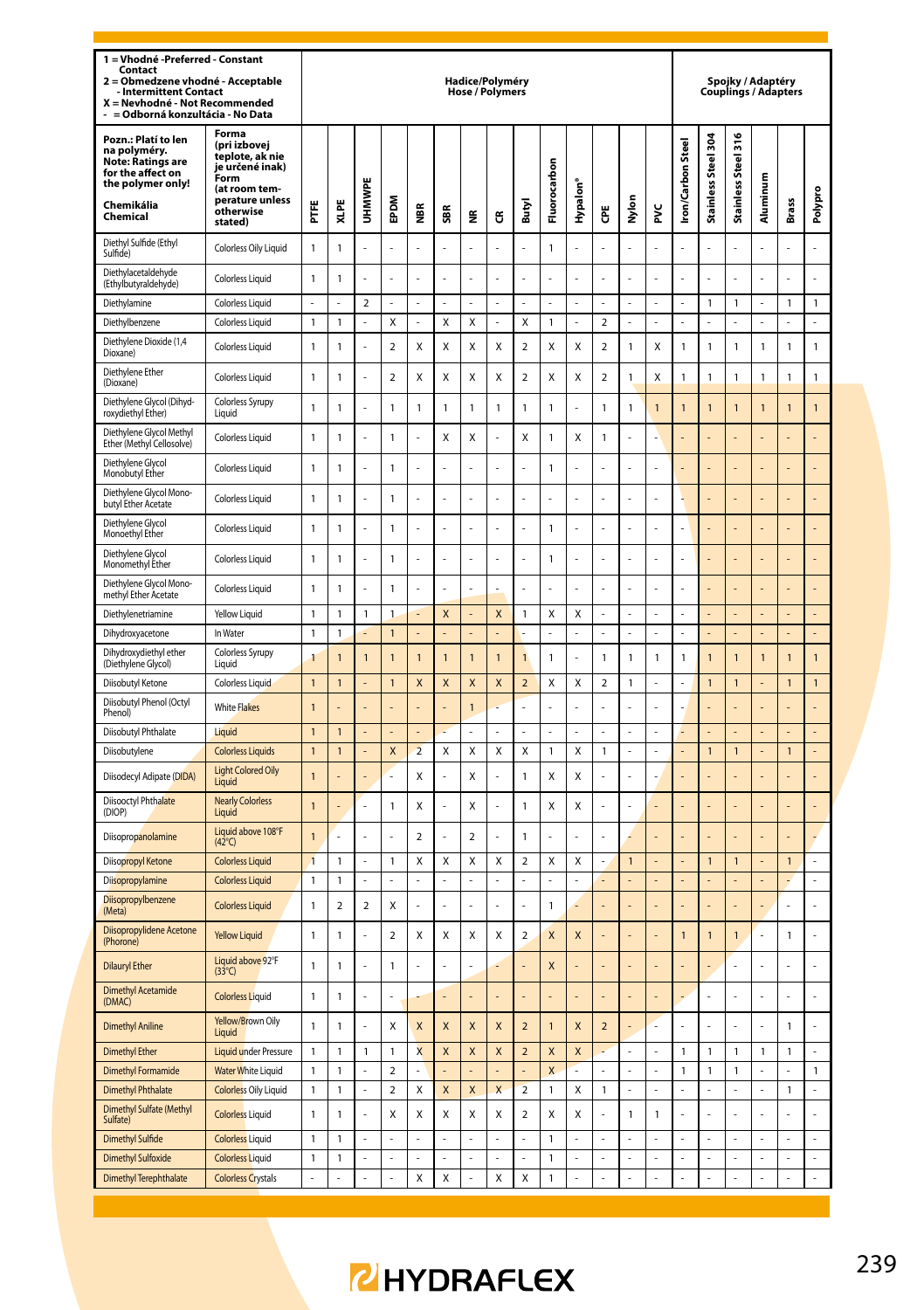| 1 = Vhodné -Preferred - Constant<br>Contact<br>Obmedzene vhodné - Acceptable<br>$\overline{2}$<br><b>Intermittent Contact</b><br>X = Nevhodné - Not Recommended<br>= Odborná konzultácia - No Data |                                                                                                                                 |                |                         |                |                         |                         |                         |                | Hadice/Polyméry<br><b>Hose / Polymers</b> |                         |                                |                  |                  |                |                         |                         |                     | Spojky / Adaptéry<br><b>Couplings / Adapters</b> |                |                |                |
|----------------------------------------------------------------------------------------------------------------------------------------------------------------------------------------------------|---------------------------------------------------------------------------------------------------------------------------------|----------------|-------------------------|----------------|-------------------------|-------------------------|-------------------------|----------------|-------------------------------------------|-------------------------|--------------------------------|------------------|------------------|----------------|-------------------------|-------------------------|---------------------|--------------------------------------------------|----------------|----------------|----------------|
| Pozn.: Platí to len<br>na polyméry.<br><b>Note: Ratings are</b><br>for the affect on<br>the polymer only!<br>Chemikália<br>Chemical                                                                | Forma<br>(pri izbovej<br>teplote, ak nie<br>je určené inak)<br>Form<br>(at room tem-<br>perature unless<br>otherwise<br>stated) | Ë              | XLPE                    | UHMWP          | EPDM                    | ₩                       | SBR                     | ž              | ජ                                         | Butyl                   | Fluorocarbon                   | Hypalon'         | Ğ                | Nylon          | ž                       | <b>Iron/Carbon Stee</b> | Stainless Steel 304 | ۰<br>Stainless Steel 31                          | Aluminum       | Brass          | Polypro        |
| Dimethylamine (DMA)                                                                                                                                                                                | Liquid @ 70 PSIG @<br>120°F (49°C)                                                                                              | 1              | 1                       | 1              |                         |                         |                         |                |                                           |                         |                                |                  |                  |                |                         |                         |                     | L                                                |                |                | L              |
| Dimethylaminoethanol<br>(Dimethylethanolamine)                                                                                                                                                     | Colorless Liquid                                                                                                                | 1              | 1                       | J              | $\overline{2}$          |                         |                         |                |                                           |                         |                                |                  |                  | L              | L,                      |                         | L.                  | L                                                |                |                | L.             |
| Dimethylaminomethyl<br>Phenol (DMP)                                                                                                                                                                | Dark Red Liquid                                                                                                                 | $\mathbf{1}$   | 1                       |                |                         |                         |                         |                |                                           |                         | $\mathbf{1}$                   |                  |                  |                |                         |                         |                     |                                                  |                |                | Ļ              |
| Dimethylbenzene (DMB)                                                                                                                                                                              | <b>Colorless Liquid</b>                                                                                                         | $\mathbf{1}$   | $\mathbf{x}$            | $\mathbf x$    | X                       | X                       | $\mathbf{x}$            | X              | X                                         | $\mathbf{x}$            | $\overline{1}$                 | X                | $\mathbf{x}$     | X              | X                       | $\overline{a}$          | $\overline{a}$      | L                                                | $\overline{a}$ | L.             | L              |
| Dimethylcarbinol<br>(Isopropyl Alcohol)                                                                                                                                                            | Colorless Liquid                                                                                                                | 1              | 1                       | 1              | 1                       | 1                       | $\overline{\mathbf{2}}$ | $\mathbf 2$    | $\mathbf 2$                               | $\mathbf{1}$            | $\mathbf{1}$                   | $\boldsymbol{2}$ | $\mathbbm{1}$    | 1              | $\boldsymbol{2}$        | 1                       | 1                   | 1                                                | 1              | $\mathbf 2$    | 1              |
| Dimethylcyclohexylamine                                                                                                                                                                            | Water White Liquid                                                                                                              | 1              | 1                       | L              | ä,                      |                         | ä,                      | L              | ä,                                        | ä,                      | ä,                             | ä,               | ä,               |                |                         |                         |                     |                                                  |                |                |                |
| Dimethylformamide<br>(DMF)                                                                                                                                                                         | Water White Liquid                                                                                                              | 1              | $\overline{2}$          |                |                         |                         |                         |                |                                           |                         | X                              |                  |                  |                |                         | $\mathbf{1}$            | $\mathbf{1}$        | 1                                                |                |                | $\mathbf{1}$   |
| Dimethylketone<br>(Acetone)                                                                                                                                                                        | <b>Colorless Liquid</b>                                                                                                         | $\mathbf{1}$   | 1                       | X              | $\overline{\mathbf{c}}$ | Χ                       | X                       | X              | X                                         | $\overline{2}$          | X                              | X                | $\mathbf{1}$     | 1              | $\overline{\mathsf{x}}$ | $\overline{1}$          | 1                   | 1                                                | $\overline{1}$ | 1              | $\overline{a}$ |
| Dimethylphenol (Xylenol)                                                                                                                                                                           | White Solid, Liquid @<br>68°F (20°C)                                                                                            | 1              | 1                       |                |                         |                         |                         |                |                                           |                         | $\mathbf{1}$                   |                  |                  |                |                         |                         |                     |                                                  |                |                |                |
| Dinitrobenzene (Soluble<br>in Chloroform)                                                                                                                                                          | In Chloroform                                                                                                                   | 1              | $\overline{2}$          |                | Χ                       |                         |                         |                |                                           |                         | $\mathbf{1}$                   |                  |                  |                |                         |                         |                     |                                                  |                |                |                |
| Dinitrogen Tetroxide<br>(Nitrogen Dioxide)                                                                                                                                                         | Liquid @ 50 PSIG @<br>120°F (49°C)                                                                                              | $\mathbf{1}$   |                         | l              |                         |                         | l,                      |                |                                           |                         | $\overline{1}$                 |                  |                  |                |                         |                         |                     |                                                  |                |                |                |
| Dinitrotoluene, Solid                                                                                                                                                                              | In Alcohol or Ether                                                                                                             | $\mathbf{1}$   | $\mathbf{1}$            | $\mathbf{1}$   | $\mathbf{1}$            | L.                      | L.                      | L.             | L.                                        | L.                      | X                              | L,               | J.               | ä,             | l,                      | L.                      | L.                  |                                                  | L.             | L.             | L              |
| Dioctyl Adipate Di<br>(2-Ethylhexyl) Adipate                                                                                                                                                       | Light Colored Oily<br>Liquid                                                                                                    | 1              | 1                       | l,             |                         |                         | l,                      | L,             |                                           | l,                      | $\mathbf{1}$                   |                  | l,               | L,             |                         | L,                      |                     |                                                  |                |                |                |
| Dioctyl Phosphite, Di-(2-<br>Ethylhexyl) Phosphite                                                                                                                                                 | <b>Colorless Liquid</b>                                                                                                         | 1              | 1                       | Ļ              | Χ                       |                         |                         |                |                                           |                         | 1                              |                  |                  | L,             | X                       |                         |                     |                                                  |                |                |                |
| Dioctyl Phthalate, Di-(2-<br>Ethylhexyl) Phthalate                                                                                                                                                 | <b>Light Colored Liquid</b>                                                                                                     | $\mathbf{1}$   | 1                       | ł,             | X                       | X                       | X                       | X              | X                                         | X                       | $\mathbf{1}$                   | Χ                | $\overline{a}$   |                |                         | $\mathbf{1}$            | $\mathbf{1}$        | 1                                                | $\overline{1}$ | $\mathbf{1}$   | X              |
| Dioctyl Sebacate, Di-(2-<br>Ethylhexyl) Sebacate                                                                                                                                                   | Pale Straw Colored<br>Liquid                                                                                                    | $\overline{1}$ | 1                       | ä,             |                         | $\overline{\mathsf{x}}$ | X                       | X              | $\overline{\mathsf{x}}$                   | $\overline{2}$          | $\mathbf{1}$                   | Χ                | X                | L              |                         |                         |                     |                                                  |                |                |                |
| Dioctylamine Di-(2-Ethyl-<br>hexyl) Amine                                                                                                                                                          | <b>Water White Liquid</b>                                                                                                       | $\mathbf{1}$   |                         |                |                         |                         |                         |                |                                           |                         |                                |                  |                  |                |                         |                         |                     |                                                  |                |                |                |
| DIOP (Diisooctyl<br>Phthalate)                                                                                                                                                                     | <b>Nearly Colorless</b><br>Liquid                                                                                               | $\mathbf{1}$   |                         | L,             | 1                       | X                       |                         | Χ              |                                           | $\mathbf{1}$            | Χ                              | Χ                |                  |                |                         |                         |                     |                                                  |                |                |                |
| Dioxane (Diethylene<br>Dioxide)                                                                                                                                                                    | <b>Colorless Liquid</b>                                                                                                         | $\overline{1}$ | 1                       | L,             | $\overline{a}$          | Χ                       | X                       | X              | X                                         | $\overline{2}$          | X                              | Χ                | $\overline{a}$   | 1              | Χ                       | $\overline{1}$          | $\overline{1}$      | $\overline{1}$                                   | $\overline{1}$ | $\overline{1}$ | $\overline{1}$ |
| Dioxane (Diethylene<br>Ether)                                                                                                                                                                      | <b>Colorless Liquid</b>                                                                                                         | $\mathbf{1}$   | 1                       |                | $\overline{\mathbf{c}}$ | Χ                       | Χ                       | Χ              | Χ                                         | $\overline{\mathbf{2}}$ | Χ                              | Χ                | $\boldsymbol{2}$ | 1              | X                       | $\overline{1}$          | $\mathbf{1}$        | $\overline{1}$                                   | $\overline{1}$ | 1              | 1              |
| Dioxolane (Ethylene<br>Glycol Formal)                                                                                                                                                              | <b>Water White Liquid</b>                                                                                                       | $\mathbf{1}$   |                         |                |                         |                         |                         |                |                                           |                         | Χ                              |                  |                  |                |                         | $\overline{1}$          | $\mathbf{1}$        | 1                                                | $\overline{1}$ | $\mathbf{1}$   |                |
| Dipentene (Cinene,<br>Limonene)                                                                                                                                                                    | <b>Colorless Liquid</b>                                                                                                         | $\mathbf{1}$   | $\overline{a}$          | L,             | Χ                       | Χ                       | X                       | X              |                                           | l,                      | $\mathbf{1}$                   |                  | ÷,               | $\overline{1}$ |                         | $\overline{1}$          | $\overline{1}$      | $\overline{1}$                                   | $\overline{1}$ | $\overline{1}$ |                |
| <b>Diphenyl Phthalate</b>                                                                                                                                                                          | <b>Yellow White Powder</b>                                                                                                      | 1              | 1                       | L.             | $\overline{a}$          |                         | L.                      | L              |                                           | L.                      | $\mathbf{1}$                   | L                | L                |                |                         |                         |                     |                                                  |                |                | L              |
| <b>Dipropyl Ketone</b>                                                                                                                                                                             | <b>Colorless Liquid</b>                                                                                                         | 1              | 1                       | $\overline{a}$ | 1                       | L.                      | $\overline{a}$          | $\overline{a}$ | L.                                        | $\overline{a}$          | Χ                              |                  | $\overline{a}$   | L              |                         |                         |                     |                                                  | i.             | L.             | L              |
| Dipropylamine                                                                                                                                                                                      | <b>Water White Liquid</b>                                                                                                       | 1<br>1         | 1                       | ÷,             | $\overline{a}$<br>1     | L.                      | ä,                      | ÷,<br>L,       | L.                                        | ä,                      | L.                             | L                | ÷,               | L.             | L                       | L,                      | L,                  | L                                                | ä,             | ÷,             | L<br>L         |
| Dipropylene Glycol<br>Dipropylene Glycol Mo-                                                                                                                                                       | <b>Colorless Liquid</b><br><b>Colorless Liquid</b>                                                                              | 1              | 1<br>1                  | 1<br>1         | 1                       | L.                      | l,                      | ä,             |                                           | l,                      | $\mathbf{1}$<br>$\overline{a}$ |                  | L.               | L              |                         |                         | L.                  | ź                                                |                | ÷,             | l,             |
| nomethyl Ether (DPM)<br>Dirco Oils                                                                                                                                                                 | Liquid                                                                                                                          | 1              | 1                       | L,             | Χ                       | 1                       |                         |                |                                           | X                       |                                |                  |                  | $\mathbf{1}$   |                         | $\mathbf{1}$            | $\mathbf{1}$        | 1                                                | 1              | 1              |                |
| <b>Disodium Phosphate</b>                                                                                                                                                                          | <b>Colorless or White</b>                                                                                                       |                |                         | L              |                         |                         |                         |                |                                           |                         |                                |                  |                  |                |                         |                         | L.                  |                                                  |                | L.             | l,             |
| (DSP soluble in H <sub>2</sub> O)<br><b>Disodium Phosphate</b>                                                                                                                                     | Powder                                                                                                                          | $\mathbf{1}$   |                         |                |                         |                         |                         | L              |                                           |                         |                                |                  |                  |                | J,                      |                         | L.                  |                                                  |                | L.             |                |
| Solution                                                                                                                                                                                           | In Water                                                                                                                        |                | 1                       | 1              | 1                       |                         |                         |                |                                           |                         | $\mathbf{1}$                   |                  |                  |                |                         |                         |                     |                                                  |                |                | ł,             |
| Distillate Fuel Oil<br>Divinylbenzene (20-25%                                                                                                                                                      | <b>Clear to Brown Liquid</b><br>Water White to Straw                                                                            | 1              | $\overline{a}$          | $\overline{a}$ | Χ                       |                         |                         |                |                                           |                         | 1                              | i.               | l,               | L,             | Ļ                       | L,                      | L,                  | L                                                |                | L,             | L,             |
| or 50-60% Grades)                                                                                                                                                                                  | Liquid                                                                                                                          | 1              | $\overline{\mathbf{c}}$ | L              | x                       | X                       | X                       | X              |                                           | X                       | $\mathbf{1}$                   |                  | J.               | J,             |                         |                         | L.                  |                                                  |                |                | ż              |
| DMA (Dimethylamine)<br><b>DMAC</b> (Dimethyl                                                                                                                                                       | Gas                                                                                                                             | 1              | 1                       | 1              | L,                      |                         | L,                      | $\overline{a}$ |                                           | L                       |                                | l,               | l,               | L,             | Ļ                       |                         | L,                  | Ļ                                                | l,             | L,             | ÷,             |
| Acetamide)                                                                                                                                                                                         | <b>Colorless Liquid</b>                                                                                                         | 1              | 1                       | ä,             | ä,                      |                         | ä,                      | ä,             |                                           | ä,                      | ä,                             | J,               | ÷.               | ä,             | J,                      |                         | ä,                  | Į.                                               | ä,             | ä,             | L              |
| DMB (Dimethylbenzene)                                                                                                                                                                              | <b>Colorless Liquid</b>                                                                                                         | $\mathbf{1}$   | X                       | X              | X                       | X                       | X                       | X              | X                                         | X                       | $\mathbf{1}$                   | X                | X                | X              | Χ                       |                         | ä,                  |                                                  |                |                |                |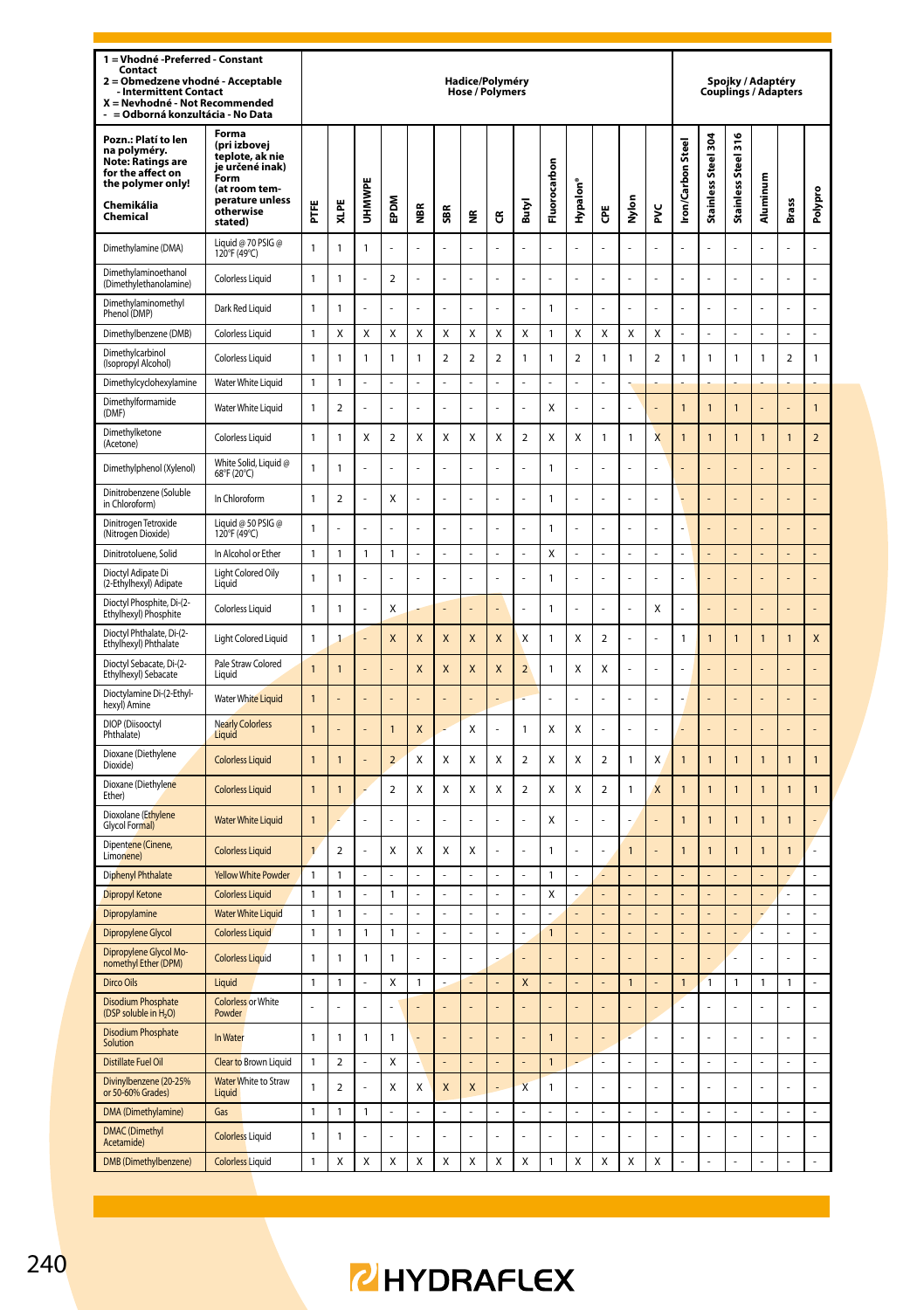| 1 = Vhodné - Preferred - Constant<br>Contact<br>Obmedzene vhodné - Acceptable<br>$\overline{a}$<br><b>Intermittent Contact</b><br>X = Nevhodné - Not Recommended<br>= Odborná konzultácia - No Data |                                                                                                                                 |                              |                          |                |                              |                         |                         | Hadice/Polyméry<br><b>Hose / Polymers</b> |                         |                         |                         |                      |                          |                     |                     |                          |                              | Spojky / Adaptéry<br><b>Couplings / Adapters</b> |                |                                  |                   |
|-----------------------------------------------------------------------------------------------------------------------------------------------------------------------------------------------------|---------------------------------------------------------------------------------------------------------------------------------|------------------------------|--------------------------|----------------|------------------------------|-------------------------|-------------------------|-------------------------------------------|-------------------------|-------------------------|-------------------------|----------------------|--------------------------|---------------------|---------------------|--------------------------|------------------------------|--------------------------------------------------|----------------|----------------------------------|-------------------|
| Pozn.: Platí to len<br>na polyméry.<br><b>Note: Ratings are</b><br>for the affect on<br>the polymer only!<br>Chemikália<br>Chemical                                                                 | Forma<br>(pri izbovej<br>teplote, ak nie<br>ie určené inak)<br>Form<br>(at room tem-<br>perature unless<br>otherwise<br>stated) | Ë                            | XLPE                     | UHMWPI         | <b>MGdE</b>                  | ă                       | SBR                     | €                                         | G                       | Butyl                   | Fluorocarbon            | Hypalon <sup>®</sup> | Ğ                        | Nylon               | ž                   | <b>Iron/Carbon Stee</b>  | Stainless Steel 304          | Stainless Steel 316                              | Aluminum       | Brass                            | Polypro           |
| DMF (Dimethylfor-<br>mamide)                                                                                                                                                                        | Water White Liquid                                                                                                              | 1                            | $\overline{\phantom{a}}$ |                | $\overline{a}$               |                         | l,                      | ä,                                        |                         |                         | $\mathsf{x}$            | Ļ                    | l,                       | L,                  | Ļ                   | 1                        | $\mathbf{1}$                 | 1                                                | l,             | $\overline{a}$                   | 1                 |
| DMP (Dimethylamino-<br>methyl Phenol)                                                                                                                                                               | Dark Red Liquid                                                                                                                 | 1                            | 1                        |                | $\overline{a}$               |                         |                         | L                                         | L                       |                         | $\mathbf{1}$            | Ļ                    |                          | L,                  | Ļ                   |                          | $\overline{a}$               | l,                                               |                |                                  | l,                |
| Dodecylbenzene<br>(Detergent Alkylate)                                                                                                                                                              | Liquid                                                                                                                          | $\mathbf{1}$                 | $\overline{\phantom{a}}$ | ä,             | X                            | Į.                      | L                       | L                                         | L                       | L                       | $\mathbf{1}$            | Ļ                    | l,                       | L,                  | Ļ                   |                          | L,                           | l,                                               |                | L                                | L                 |
| Dodecylphenol                                                                                                                                                                                       | <b>Straw Colored Liquid</b>                                                                                                     | 1                            | 1                        | L              | 1                            |                         | l,                      | L.                                        |                         | l,                      | $\mathbf{1}$            | J                    | l,                       | L                   | L                   | J                        | L                            |                                                  | L              | L                                | L.                |
| Dolomite                                                                                                                                                                                            | Gray, Pink or White<br>Powder                                                                                                   |                              |                          |                | $\overline{a}$               | $\mathbf{1}$            |                         |                                           | $\mathbf{1}$            |                         | $\mathbf{1}$            | 1                    |                          |                     |                     |                          |                              |                                                  |                |                                  | l,                |
| Dowtherm A (Bipheny<br>and Biphenyl Ether Mix.)                                                                                                                                                     | Liquid                                                                                                                          | $\mathbf{1}$                 | $\mathbf{1}$             |                | 1                            | Χ                       | X                       | X                                         | X                       | X                       | $\mathbf{1}$            | X                    | $\overline{\mathbf{c}}$  | $\overline{a}$      | X                   | $\mathbf{1}$             | $\mathbf{1}$                 | 1                                                | 1              | $\mathbf{1}$                     | l                 |
| Dowtherm SR-1 (Ethylene<br>Glycol)                                                                                                                                                                  | Liquid                                                                                                                          | $\mathbf{1}$                 | $\mathbf{1}$             | $\mathbf{1}$   | $\mathbf{1}$                 | $\mathbf{1}$            |                         |                                           | $\overline{a}$          | $\mathbf{1}$            | $\mathbf{1}$            | $\overline{a}$       | 1                        | L                   |                     | $\overline{a}$           | 1                            | 1                                                | 1              | 1                                | $\mathbf{1}$      |
| DPM (Dipropylene Glycol<br>Monomethyl Ether)                                                                                                                                                        | <b>Colorless Liquid</b>                                                                                                         | $\mathbf{1}$                 | 1                        | 1              | 1                            | ı                       |                         |                                           | l,                      |                         |                         | Ļ                    |                          |                     | Ļ                   |                          |                              |                                                  |                |                                  |                   |
| Duro Oils                                                                                                                                                                                           | Liauid                                                                                                                          | 1                            | $\mathbf{1}$             | $\overline{a}$ | X                            | 1                       | L                       | L                                         | L                       | $\mathsf{x}$            | L                       | L                    | l,                       | $\mathbf{1}$        | $\overline{a}$      | $\overline{1}$           | $\overline{1}$               | $\overline{1}$                                   | $\overline{1}$ | $\overline{1}$                   | L,                |
| E                                                                                                                                                                                                   |                                                                                                                                 |                              |                          |                |                              |                         |                         |                                           |                         |                         |                         |                      |                          |                     |                     |                          |                              |                                                  |                |                                  |                   |
| EDB (Ethylene Dibromide)                                                                                                                                                                            | Colorless Liquid                                                                                                                | $\mathbf{1}$                 |                          | L,             | L                            |                         | L                       | L                                         |                         | L                       | L                       | L                    | l,                       |                     | X                   |                          | L                            | L.                                               |                | L                                | L,                |
| EDTA (Ethylenediamine-<br>tetraacetic Acid)                                                                                                                                                         | Colorless Crystals                                                                                                              | 1                            | 1                        | L.             | 1                            |                         | L.                      | L.                                        | L                       | L.                      | $\mathbf{1}$            | J                    | L,                       | L.                  | J                   |                          | L                            |                                                  |                |                                  |                   |
| Emulsion (Oil in Water)                                                                                                                                                                             | <b>Water is Continuous</b><br>Phase                                                                                             | 1                            | 1                        | 1              | 1                            |                         | L.                      | L.                                        |                         | L.                      | $\mathbf{1}$            | J                    | L,                       | L.                  | L                   |                          | L,                           |                                                  |                | L                                | L,                |
| Enamels                                                                                                                                                                                             | Liquid                                                                                                                          | $\mathbf{1}$                 | $\mathbf{1}$             |                | Χ                            |                         |                         |                                           |                         |                         | $\mathbf{1}$            |                      |                          | $\mathbf{1}$        | $\overline{a}$      |                          |                              |                                                  |                | $\mathbf{1}$                     |                   |
| Epichlorohydrin (Chloro-<br>propylene Oxide)                                                                                                                                                        | Volatile Liquid                                                                                                                 | 1                            | $\overline{2}$           |                | X                            |                         |                         |                                           |                         |                         | X                       |                      |                          |                     | l,                  | 1                        |                              |                                                  |                | L                                | $\mathbf{1}$      |
| Epoxy Resin                                                                                                                                                                                         | Solid Pellet                                                                                                                    | L,                           |                          |                | $\mathbf{1}$                 |                         |                         |                                           | $\overline{1}$          | $\overline{2}$          | Χ                       |                      | l,                       | L                   | L,                  |                          |                              |                                                  |                |                                  |                   |
| <b>Essential Oils</b>                                                                                                                                                                               | Liquid                                                                                                                          | $\mathbf{1}$                 | $\overline{a}$           |                | X                            | $\overline{1}$          | $\overline{\mathsf{x}}$ | $\overline{\mathsf{x}}$                   | $\overline{a}$          |                         | $\mathbf{1}$            |                      |                          |                     | $\overline{a}$      | 1                        | $\mathbf{1}$                 | $\overline{1}$                                   | 1              | $\mathbf{1}$                     |                   |
| Ethanol (Ethyl Alcohol)                                                                                                                                                                             | Colorless Liquid<br><b>Colorless Viscous</b>                                                                                    | $\mathbf{1}$                 | $\mathbf{1}$             | $\mathbf{1}$   | $\mathbf{1}$                 | $\mathbf{1}$            | $\overline{1}$          | $\mathbf{1}$                              | $\overline{1}$          | $\mathbf{1}$            | $\mathbf{1}$            | 1                    | 1                        | $\mathbf{1}$        | $\overline{a}$      | 1                        | $\mathbf{1}$                 | $\mathbf{1}$                                     | $\overline{1}$ | $\overline{2}$                   | $\mathbf{1}$      |
| Ethanolamine (Amino-<br>ethanol)                                                                                                                                                                    | Liquid                                                                                                                          | $\mathbf{1}$                 | $\overline{\mathbf{c}}$  | $\overline{1}$ | $\overline{\mathbf{c}}$      | $\overline{\mathbf{c}}$ | $\overline{\mathbf{c}}$ | $\mathbf 2$                               | $\overline{\mathbf{c}}$ | $\overline{\mathbf{c}}$ | Χ                       | X                    | 1                        | $\mathbbm{1}$       | $\mathbf 2$         | 1                        | $\mathbf{1}$                 | 1                                                |                | $\overline{1}$                   | ä,                |
| Ethers                                                                                                                                                                                              | Liquids                                                                                                                         | $\mathbf{1}$                 | $\overline{1}$           | X              | $\mathbf{1}$                 | $\overline{a}$          | $\overline{\mathsf{x}}$ | X                                         | X                       | $\overline{2}$          | X                       | $\overline{a}$       | 1                        |                     | $\overline{a}$      | $\overline{1}$           | $\mathbf{1}$                 | $\mathbf{1}$                                     | 1              | $\mathbf{1}$                     | $\overline{a}$    |
| Ethyl Acetate (Acetic<br>Ether)                                                                                                                                                                     | <b>Colorless Liquid</b>                                                                                                         | $\overline{1}$               | $\overline{1}$           | 1              | $\overline{2}$               | $\mathbf{x}$            | X                       | X                                         | X                       | $\overline{a}$          | X                       | X                    | $\overline{\phantom{a}}$ | $\mathbf{1}$        | X                   | $\mathbf{1}$             | $\overline{1}$               | $\overline{1}$                                   | $\overline{1}$ | $\overline{1}$                   | $\overline{2}$    |
| Ethyl Acetoacetate                                                                                                                                                                                  | <b>Colorless Liquid</b>                                                                                                         | $\mathbf{1}$                 | $\overline{1}$           |                | 2                            | Χ                       | X                       | X                                         | Χ                       | $\overline{\mathbf{c}}$ | Χ                       | X                    | 1                        |                     |                     | $\overline{1}$           | $\mathbf{1}$                 | 1                                                | $\overline{1}$ | 1                                | X                 |
| Ethyl Acrylate                                                                                                                                                                                      | <b>Colorless Liquid</b>                                                                                                         | $\overline{1}$               | $\overline{\mathbf{c}}$  |                | 2                            | Χ                       | X                       | X                                         | Χ                       | X                       | X                       | X                    | $\overline{\mathbf{c}}$  |                     | X                   | $\overline{1}$           | $\overline{1}$               | 1                                                |                |                                  | X                 |
| Ethyl Acrylate, Inhibited<br>Ethyl Alcohol (Ethanol)                                                                                                                                                | <b>Colorless Liquid</b><br><b>Colorless Liquid</b>                                                                              | $\mathbf{1}$<br>$\mathbf{1}$ | $\overline{a}$<br>1      | 1              | $\overline{\mathbf{c}}$<br>1 | X<br>1                  | X<br>1                  | X<br>$\mathbf{1}$                         | X<br>1                  | X<br>$\overline{1}$     | X<br>$\mathbf{1}$       | X<br>1               | $\overline{2}$<br>1      | $\overline{a}$<br>1 | X<br>$\overline{a}$ | $\overline{1}$<br>1      | $\mathbf{1}$<br>$\mathbf{1}$ | $\mathbf{1}$<br>1                                | $\overline{1}$ | $\overline{a}$<br>$\overline{2}$ | X<br>$\mathbf{1}$ |
| Ethyl Aluminum Dichlori-<br>de 90°F (32°C)                                                                                                                                                          | Clear Yellow Liquid                                                                                                             | $\overline{1}$               | ź                        |                | L.                           | x                       |                         | X                                         | l,                      | X                       | $\overline{\mathbf{c}}$ | x                    |                          |                     |                     |                          |                              |                                                  |                |                                  | ÷,                |
| <b>Ethyl Bromide</b>                                                                                                                                                                                | <b>Colorless Liquid</b>                                                                                                         | 1                            | $\overline{\mathbf{c}}$  | L,             | Χ                            | Χ                       | X                       | Χ                                         | Χ                       | X                       | $\mathbf{1}$            | X                    | $\overline{\mathbf{c}}$  | $\mathbf{1}$        | X                   |                          | $\mathbf{1}$                 | 1                                                |                | 1                                | ÷,                |
| <b>Ethyl Butyl Ether (Butyl</b><br><b>Ethyl Ether)</b>                                                                                                                                              | Liquid                                                                                                                          | $\mathbf{1}$                 | ź                        |                | ÷,                           | $\overline{a}$          |                         | X                                         | L                       | X                       | L.                      | $\overline{2}$       |                          |                     |                     |                          |                              |                                                  |                | L.                               | ÷,                |
| <b>Ethyl Butyrate</b>                                                                                                                                                                               | <b>Colorless Liquid</b>                                                                                                         | 1                            | 1                        |                |                              | Χ                       | X                       | X                                         | Χ                       | $\overline{\mathbf{c}}$ |                         |                      |                          |                     |                     |                          | $\overline{1}$               | $\overline{1}$                                   | 1              |                                  |                   |
| <b>Ethyl Chloride</b>                                                                                                                                                                               | <b>Compressed Liquid</b>                                                                                                        | 1                            | $\overline{\mathbf{c}}$  | $\overline{2}$ | X                            | X                       | X                       | X                                         | X                       | X                       | $\mathbf{1}$            | X                    |                          | L,                  | X                   | $\overline{a}$           | $\overline{1}$               | $\overline{1}$                                   | 1              | $\overline{\mathbf{c}}$          | Χ                 |
| <b>Ethyl Chloroformate</b><br>(Ethyl Chlorocarbonate)                                                                                                                                               | <b>Water White Liquid</b>                                                                                                       | 1                            |                          |                | X                            | x                       |                         |                                           |                         |                         | $\overline{1}$          |                      |                          | ÷,                  |                     |                          |                              | Į,                                               |                |                                  | í,                |
| Ethyl Ether (Diethyl Ether)                                                                                                                                                                         | <b>Colorless Liquid</b>                                                                                                         | 1                            | $\overline{2}$           | X              | Χ                            | X                       | X                       | X                                         | X                       | $\overline{2}$          | X                       | X                    | $\overline{1}$           | $\overline{2}$      | X                   | $\overline{2}$           | $\mathbf{1}$                 | 1                                                | 1              | 1                                | 1                 |
| <b>Ethyl Ether Acetate</b><br>(Cellosolve Acetate)                                                                                                                                                  | <b>Colorless Liquid</b>                                                                                                         | $\mathbf{1}$                 | $\mathbf{1}$             | ä,             | $\overline{a}$               | X                       |                         | ä,                                        |                         |                         | $\overline{\mathsf{x}}$ | Į.                   | $\mathbf{1}$             | ÷,                  | 1                   | 1                        | $\mathbf{1}$                 | $\mathbf{1}$                                     | l,             | L,                               | $\mathbf{1}$      |
| <b>Ethyl Formate</b>                                                                                                                                                                                | <b>Water White Liquid</b>                                                                                                       | 1                            |                          | ä,             | $\mathbf 2$                  | X                       | L,                      |                                           |                         |                         | $\mathbf{1}$            |                      | ł.                       | L                   |                     |                          | L                            |                                                  |                | L                                | ä,                |
| <b>Ethyl Iodide</b>                                                                                                                                                                                 | <b>Colorless Liquid</b>                                                                                                         | 1                            |                          | l,             | X                            | Χ                       |                         | X                                         | X                       | X                       | $\overline{a}$          | X                    | l,                       | L                   | L,                  |                          | l,                           | L,                                               |                | l,                               | L                 |
| Ethyl Isobutyrate                                                                                                                                                                                   | <b>Colorless Liquid</b>                                                                                                         | $\mathbf{1}$                 | L                        | ä,             | X                            | X                       |                         | X                                         | X                       | X                       | ä,                      | L                    | l,                       | ä,                  | L                   |                          | ä,                           | ÷,                                               | L              | L                                | l,                |
| <b>Ethyl Mercaptan</b><br>(Ethanethiol)                                                                                                                                                             | <b>Colorless Pungent</b><br>Liquid                                                                                              | $\mathbf{1}$                 | 1                        |                | X                            | x                       | X                       | X                                         | X                       | $\mathsf{x}$            | $\mathbf{1}$            | X                    |                          | L,                  | X                   | $\overline{\phantom{a}}$ | L,                           | l,                                               |                |                                  | l                 |
| <b>Ethyl Methyl Ketone</b><br>(MEK)                                                                                                                                                                 | <b>Colorless Liquid</b>                                                                                                         | $\mathbf{1}$                 | 1                        | 1              | $\overline{\mathbf{c}}$      | X                       |                         | l,                                        | X                       |                         | X                       | X                    | $\overline{\mathbf{c}}$  | $\mathbf{1}$        | X                   |                          |                              |                                                  |                |                                  | l                 |
| <b>Ethyl Oleate</b>                                                                                                                                                                                 | Light Yellowish Liquid                                                                                                          | 1                            | Ļ                        | l,             | L,                           | L                       | l,                      | L,                                        | L                       | l,                      | L                       | L                    | l,                       | l,                  | L                   | L                        | ÷,                           | L                                                | l,             | ÷,                               | $\overline{a}$    |

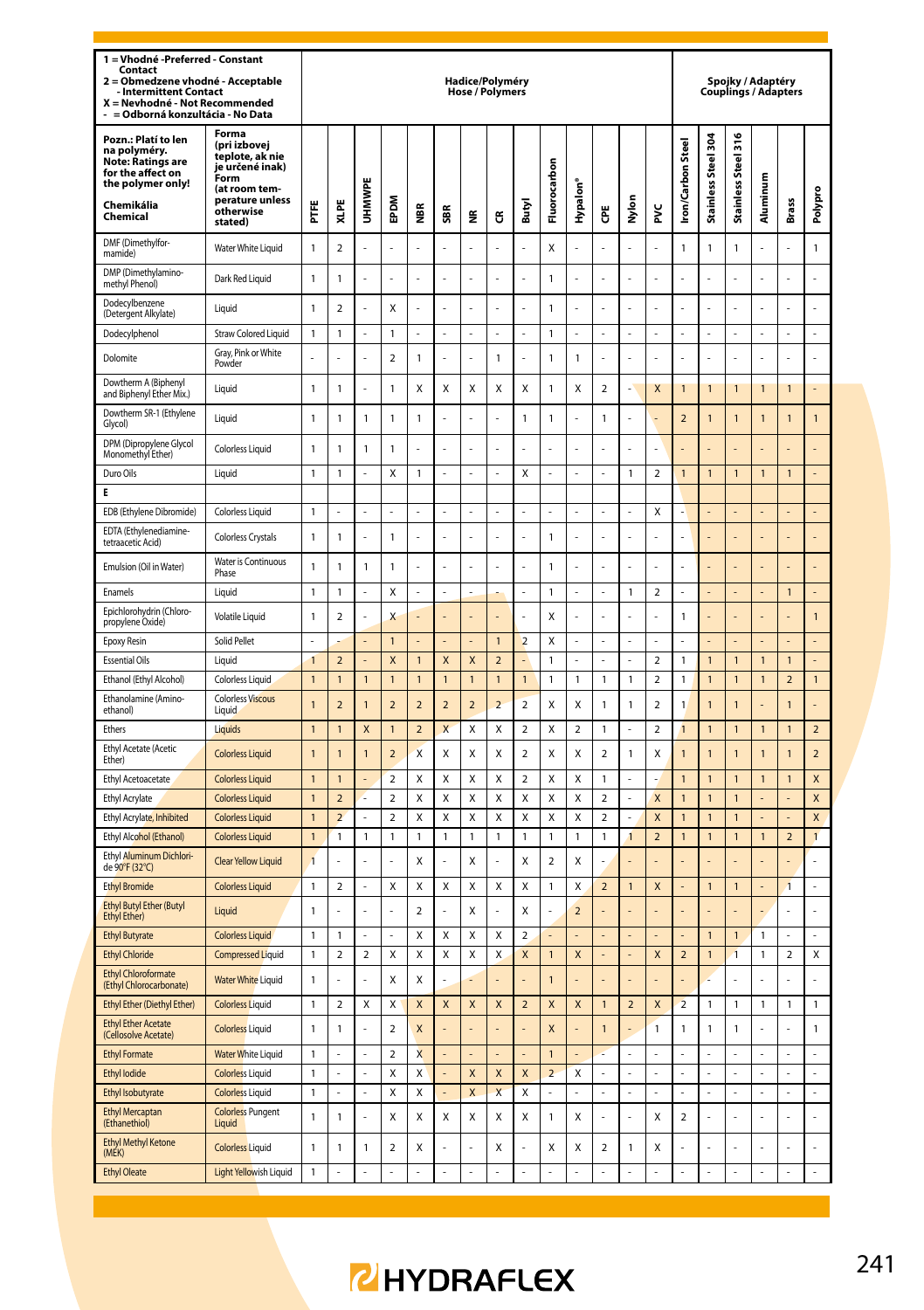| 1 = Vhodné -Preferred - Constant<br>Contact<br>2 = Obmedzene vhodné - Acceptable<br>- Intermittent Contact<br>X = Nevhodné - Not Recommended<br>- = Odborná konzultácia - No Data |                                                                                                                                 |                              |                |                    |                     |                         |                          | Hadice/Polyméry<br>Hose / Polymers |                         |                              |                    |             |                          |                                          |                           |                          |                      |                     | Spojky / Adaptéry<br><b>Couplings / Adapters</b> |                |                |
|-----------------------------------------------------------------------------------------------------------------------------------------------------------------------------------|---------------------------------------------------------------------------------------------------------------------------------|------------------------------|----------------|--------------------|---------------------|-------------------------|--------------------------|------------------------------------|-------------------------|------------------------------|--------------------|-------------|--------------------------|------------------------------------------|---------------------------|--------------------------|----------------------|---------------------|--------------------------------------------------|----------------|----------------|
| Pozn.: Platí to len<br>na polyméry.<br><b>Note: Ratings are</b><br>for the affect on<br>the polymer only!<br>Chemikália<br>Chemical                                               | Forma<br>(pri izbovej<br>teplote, ak nie<br>je určené inak)<br>Form<br>(at room tem-<br>perature unless<br>otherwise<br>stated) | FTFE                         | XLPE           | UHMWPE             | EPDM                | ã                       | SBR                      | ž                                  | ũ                       | Butyl                        | Fluorocarbon       | Hypalon'    | Ğ                        | š<br>Σ                                   | ž                         | <b>Iron/Carbon Steel</b> | Stainless Steel 304  | Stainless Steel 316 | Aluminum                                         | Brass          | Polypro        |
| <b>Ethyl Oxalate</b>                                                                                                                                                              | Colorless Liquid                                                                                                                | 1                            | 1              | ÷,                 | $\overline{2}$      | Χ                       | $\overline{\mathbf{c}}$  | $\overline{2}$                     | X                       | $\overline{\mathbf{c}}$      | $\mathbf{1}$       | ÷,          | 1                        | ÷,                                       |                           |                          |                      |                     |                                                  |                |                |
| Ethyl Pentachlorobenzene                                                                                                                                                          |                                                                                                                                 | 1                            | 1              |                    | Χ                   | Χ                       | Χ                        | Χ                                  | X                       | Χ                            | $\mathbf{1}$       | Χ           |                          | ÷,                                       | l,                        | $\overline{2}$           | 1                    | 1                   |                                                  | 1              | $\overline{a}$ |
| Ethyl Phthalate (Diethyl<br>phthalate)                                                                                                                                            | Water White Liquid                                                                                                              | $\mathbf{1}$                 | 1              | Ĭ.                 | L                   | Χ                       | Χ                        | X                                  | L                       | $\overline{2}$               | l,                 | l,          | 2                        | J.                                       | l,                        |                          | 1                    | 1                   |                                                  | $\mathbf{1}$   | L              |
| <b>Ethyl Propionate</b>                                                                                                                                                           | Water White Liquid                                                                                                              | 1                            | ł,             | ÷,                 | Χ                   | Χ                       | í,                       | Χ                                  | Χ                       | Χ                            | Ĭ.                 | l,          | į,                       | Ĭ.                                       | l,                        |                          | Ĭ.                   |                     |                                                  |                |                |
| Ethyl Propyl Ketone<br>(3-Hexanone)                                                                                                                                               | <b>Colorless Liquid</b>                                                                                                         | $\mathbf{1}$                 |                | ł,                 | ä,                  | Χ                       |                          | Χ                                  |                         | $\overline{\mathbf{c}}$      | Χ                  | Χ           |                          |                                          |                           |                          |                      |                     |                                                  |                |                |
| <b>Ethyl Silicate</b>                                                                                                                                                             | Colorless Liquid                                                                                                                | 1                            | 1              | ÷,                 | 2                   | 1                       | $\overline{2}$           | 2                                  | 1                       | í,                           | $\mathbf{1}$       |             | 1                        | ÷,                                       |                           | 1                        | 1                    | 1                   | 1                                                | 1              |                |
| Ethyl Sulfide (Diethyl<br>Sulfide)                                                                                                                                                | Colorless Oily Liquid                                                                                                           | $\mathbf{1}$                 | 1              | ł,                 |                     |                         |                          |                                    |                         |                              | $\mathbf{1}$       | í,          |                          |                                          |                           |                          |                      |                     |                                                  |                |                |
| Ethylamine                                                                                                                                                                        | Colorless Liquid<br>or Gas                                                                                                      | 1                            | 2              |                    | 1                   | х                       | Χ                        | х                                  | Χ                       | $\overline{\mathbf{c}}$      | Χ                  | Χ           | 1                        | ä,                                       |                           |                          | $\mathbf{1}$         | 1                   |                                                  | $\mathbf{1}$   |                |
| Ethylbenzene                                                                                                                                                                      | Colorless Liquid                                                                                                                | $\mathbf{1}$                 | $\overline{2}$ | ÷,                 | X                   | Χ                       | X                        | Χ                                  | X                       | X                            | $\mathbf{1}$       | Χ           | $\overline{\mathbf{c}}$  | ÷,                                       |                           | $\mathbf{1}$             | $\mathbf{1}$         | $\mathbf{1}$        |                                                  | $\mathbf{1}$   |                |
| Ethylbutanol (2-Ethylbutyl<br>Alcohol)                                                                                                                                            | <b>Colorless Liquid</b>                                                                                                         | 1                            | 1              | $\mathbf{1}$       | $\mathbf{1}$        | 1                       |                          |                                    | $\mathbf{1}$            | 1                            | 1                  | 2           | 1                        | $\mathbf{1}$                             | 1                         |                          |                      |                     |                                                  |                |                |
| Ethylbutyl Alcohol<br>(Ethylbutanol)                                                                                                                                              | <b>Colorless Liquid</b>                                                                                                         | 1                            | 1              | $\mathbf{1}$       | 1                   | 1                       |                          | ä,                                 | $\mathbf{1}$            | 1                            | 1                  | 2           | 1                        | 1                                        | 1                         |                          |                      |                     |                                                  |                |                |
| <b>Ethylbutyl Amine</b>                                                                                                                                                           | Water White Liquid                                                                                                              | $\mathbf{1}$                 | 1              |                    | ÷,                  |                         |                          | í,                                 |                         |                              | í,                 |             |                          | ÷,                                       |                           |                          | L,                   |                     |                                                  | L,             |                |
| Ethylbutyl Ketone<br>Ethylbutyraldehyde                                                                                                                                           | Clear Liquid<br><b>Colorless Liquid</b>                                                                                         | $\mathbf{1}$<br>1            | 1<br>1         | ÷,                 | 1                   |                         | í,                       | í,                                 | i,                      | ÷,                           | X                  | ÷           | ł,                       | ÷,                                       | ÷,                        |                          | L,                   | ÷,                  |                                                  | L,             | L,             |
| (Diethylacetaldehyde)                                                                                                                                                             |                                                                                                                                 |                              |                |                    |                     |                         |                          |                                    |                         |                              |                    |             |                          |                                          |                           |                          |                      |                     |                                                  |                |                |
| Ethylcellulose<br>Ethylene Chlorohydrin                                                                                                                                           | Granular Solid<br><b>Colorless Liquid</b>                                                                                       | $\mathbf{1}$<br>1            | 1<br>1         | ٠                  | ٠<br>Χ              | Χ                       | ÷                        | $\mathbf{1}$                       | X                       | ٠<br>$\overline{\mathbf{c}}$ | 1                  | ÷           | 1                        | ÷,<br>Χ                                  | ÷<br>Χ                    | 1                        | $\mathbf{1}$         | $\mathbf{1}$        |                                                  | $\mathbf{1}$   | L,             |
| Ethylene Cyanohydrin                                                                                                                                                              | <b>Straw Colored Liquid</b>                                                                                                     | 1                            |                |                    |                     |                         |                          | ä,                                 |                         |                              |                    |             |                          | L                                        |                           |                          |                      |                     |                                                  |                | L              |
| Ethylene Dibromide (EDB)                                                                                                                                                          | <b>Colorless Liquid</b>                                                                                                         | $\mathbf{1}$                 |                |                    |                     |                         |                          |                                    |                         |                              |                    |             |                          | ÷.                                       | X                         |                          |                      |                     |                                                  |                | L,             |
| <b>Ethylene Dichloride</b><br>(Chloroethane)                                                                                                                                      | Colorless Liquid                                                                                                                | $\mathbf{1}$                 | $\overline{2}$ | $\overline{2}$     | X                   | X                       | X                        | X                                  | X                       | X                            | $\overline{2}$     | Χ           | X                        | X                                        | Χ                         |                          |                      |                     |                                                  |                |                |
| Ethylene Glycol                                                                                                                                                                   | <b>Colorless Liquid</b>                                                                                                         | 1                            | 1              | $\mathbf{1}$       | 1                   | 1                       |                          | ä,                                 | $\mathbf{1}$            | $\overline{1}$               | $\mathbf{1}$       | $\mathbf 2$ | 1                        | $\overline{\phantom{a}}$                 | 1                         | $\overline{2}$           | 1                    | 1                   | 1                                                | 1              | $\mathbf{1}$   |
| Ethylene Glycol Formal<br>(Dioxolane)                                                                                                                                             | <b>Water White Liquid</b>                                                                                                       | $\mathbf{1}$                 |                |                    |                     |                         |                          |                                    |                         |                              | Χ                  |             |                          |                                          |                           | $\mathbf{1}$             | $\mathbf{1}$         | $\mathbf{1}$        | $\mathbf{1}$                                     | $\mathbf{1}$   |                |
| Ethylene Glycol Mono-<br>ethylether                                                                                                                                               | <b>Colorless Liquid</b>                                                                                                         | $\mathbf{1}$                 | $\overline{1}$ |                    | $\mathbf{1}$        | $\overline{\mathsf{x}}$ |                          |                                    |                         |                              |                    |             |                          |                                          |                           |                          |                      |                     |                                                  |                |                |
| Ethylene Glycol Mono-<br>ethylether Acetate                                                                                                                                       | <b>Colorless Liquid</b>                                                                                                         | $\mathbf{1}$                 | $\mathbf{1}$   | ä,                 | $\mathbf{1}$        | Χ                       |                          |                                    |                         |                              |                    |             |                          |                                          |                           |                          |                      |                     |                                                  |                |                |
| Ethylene Glycol Mono-<br>methyl Ether                                                                                                                                             | <b>Colorless Liquid</b>                                                                                                         | 1                            | 1              |                    | 2                   | х                       |                          |                                    |                         |                              |                    |             |                          | ä,                                       |                           |                          |                      |                     |                                                  |                |                |
| Ethylene Glycol N-Butyl<br>Ether                                                                                                                                                  | <b>Colorless Liquid</b>                                                                                                         | 1                            | 1              |                    | 1                   | χ                       |                          |                                    |                         |                              |                    |             |                          | L                                        |                           |                          |                      |                     |                                                  |                |                |
| Ethylenediamine                                                                                                                                                                   | <b>Colorless Liquid</b>                                                                                                         | $\mathbf{1}$                 | $\overline{2}$ | i,                 | $\overline{2}$      | 1                       | $\overline{\phantom{a}}$ | ÷,                                 | ÷,                      | $\overline{\mathbf{c}}$      | Χ                  | ÷,          | ÷                        | ÷                                        | ÷                         | $\mathbf{1}$             | $\mathbf{1}$         | ÷,                  | ٠                                                | $\mathbf{1}$   | $\mathbf{1}$   |
| Ethylenediaminetetraace-<br>tic Acid (EDTA)                                                                                                                                       | <b>Colorless Crystals</b>                                                                                                       | 1                            | 1              |                    | 1                   |                         |                          |                                    |                         |                              | 1                  |             |                          |                                          |                           |                          |                      |                     |                                                  |                |                |
| Ethylhexaldehyde                                                                                                                                                                  | <b>Colorless Liquid</b>                                                                                                         | $\mathbf{1}$                 | 1              | ÷,                 | ÷,                  |                         | í,                       | í,                                 |                         | ł,                           | í,                 |             | i,                       | $\overline{\phantom{a}}$                 |                           |                          | L,                   |                     |                                                  | ł,             |                |
| Ethylhexanediol<br>Ethylhexanol (2-Ethylhe-                                                                                                                                       | <b>Colorless Liquid</b><br><b>Colorless Liquid</b>                                                                              | $\mathbf{1}$<br>1            | 1<br>1         | ÷,<br>$\mathbf{1}$ | $\overline{2}$<br>1 | 1                       | í,<br>1                  | $\overline{a}$<br>1                | i,                      | ł,<br>$\mathbf{1}$           | ÷,<br>$\mathbf{1}$ | ÷,          | i,<br>1                  | $\overline{\phantom{a}}$<br>$\mathbf{1}$ | ÷,<br>$\mathbf{1}$        |                          | ÷,<br>í,             | ÷,                  |                                                  | ÷,             | ÷              |
| xyl Alcohol)                                                                                                                                                                      |                                                                                                                                 |                              |                |                    |                     |                         |                          |                                    |                         |                              |                    |             |                          |                                          |                           |                          |                      |                     |                                                  |                |                |
| <b>Ethylhexoic Acid</b><br><b>Ethylhexyl Acetate</b>                                                                                                                              | Liquid<br><b>Water White Liquid</b>                                                                                             | $\mathbf{1}$<br>$\mathbf{1}$ | 1<br>1         | 1<br>ä,            | $\overline{2}$<br>1 | X                       | ٠                        |                                    | X                       |                              | X                  | X           |                          | ÷,<br>$\mathbf{1}$                       |                           |                          | ÷,<br>$\overline{a}$ | ÷,<br>ä,            | ۰                                                | ÷,<br>Ĭ.       | ÷,<br>÷,       |
| <b>Ethylhexyl Acrylate</b>                                                                                                                                                        | Liquid                                                                                                                          | $\mathbf{1}$                 | $\overline{2}$ |                    |                     | X                       |                          |                                    |                         |                              | X                  |             |                          |                                          | $\boldsymbol{\mathsf{x}}$ |                          | $\overline{a}$       |                     |                                                  | L              | $\overline{a}$ |
| <b>Ethylhexyl Alcohol</b><br>(Ethylhexanol)                                                                                                                                       | <b>Colorless Liquid</b>                                                                                                         | $\mathbf 1$                  | 1              | $\mathbf 1$        | $\mathbf 1$         | 1                       | $\mathbf{1}$             | $\mathbf{1}$                       |                         | $\mathbf{1}$                 | $\mathbf{1}$       |             | $\mathbf{1}$             | $\mathbf 1$                              | $\mathbf{1}$              |                          |                      |                     |                                                  | l,             |                |
| F                                                                                                                                                                                 |                                                                                                                                 |                              |                |                    |                     |                         |                          |                                    |                         |                              |                    |             |                          |                                          |                           |                          |                      |                     |                                                  |                |                |
| <b>Fatty Acid</b>                                                                                                                                                                 | Solid, Semisolid or<br>Liquid                                                                                                   | $\mathbf{1}$                 | $\mathbf 2$    | $\overline{2}$     | $\overline{2}$      | $\overline{2}$          | $\mathsf{x}$             | $\overline{\mathsf{x}}$            | $\overline{\mathbf{c}}$ | $\overline{\mathbf{c}}$      | $\overline{2}$     | X           | $\overline{2}$           | J.                                       | $\sqrt{2}$                | $\boldsymbol{2}$         | $\mathbf{1}$         | $\mathbf{1}$        | $\mathbf{1}$                                     | $\overline{2}$ | $\mathbf{1}$   |
| Fatty Alcohol, Blend                                                                                                                                                              | C8-11 Liquids, >C11<br>Solids                                                                                                   | $\mathbf{1}$                 | $\mathbf{1}$   | $\mathbf{1}$       | $\mathbf 1$         | 1                       | $\mathbf{1}$             | $\mathbf{1}$                       | $\mathbf{1}$            | $\mathbf{1}$                 | $\mathbf{1}$       | Ĭ.          | 1                        | $\mathbf 1$                              | $\mathbf{1}$              | l,                       | ä,                   | l,                  |                                                  | l,             | ä,             |
| <b>Fatty Petroleum Alcohol</b>                                                                                                                                                    | C11 or Less are<br>Liquids                                                                                                      | $\mathbf{1}$                 | 1              | 1                  | 1                   | 1                       | ä,                       | ä,                                 | í,                      | $\mathbf{1}$                 | $\mathbf{1}$       | ł,          | 1                        | $\mathbf{1}$                             | ä,                        |                          | ä,                   |                     |                                                  | Î,             | ÷,             |
| <b>Ferric Bromide</b>                                                                                                                                                             | <b>Red Crystals</b>                                                                                                             |                              | ÷,             | ÷,                 | $\overline{a}$      | ÷,                      | ÷,                       | $\mathbf{1}$                       | $\overline{a}$          | $\overline{\phantom{a}}$     | ÷,                 | ÷,          | $\overline{\phantom{a}}$ | ÷,                                       | ÷,                        | ä,                       | ä,                   | ÷,                  | ÷,                                               | ä,             | ÷.             |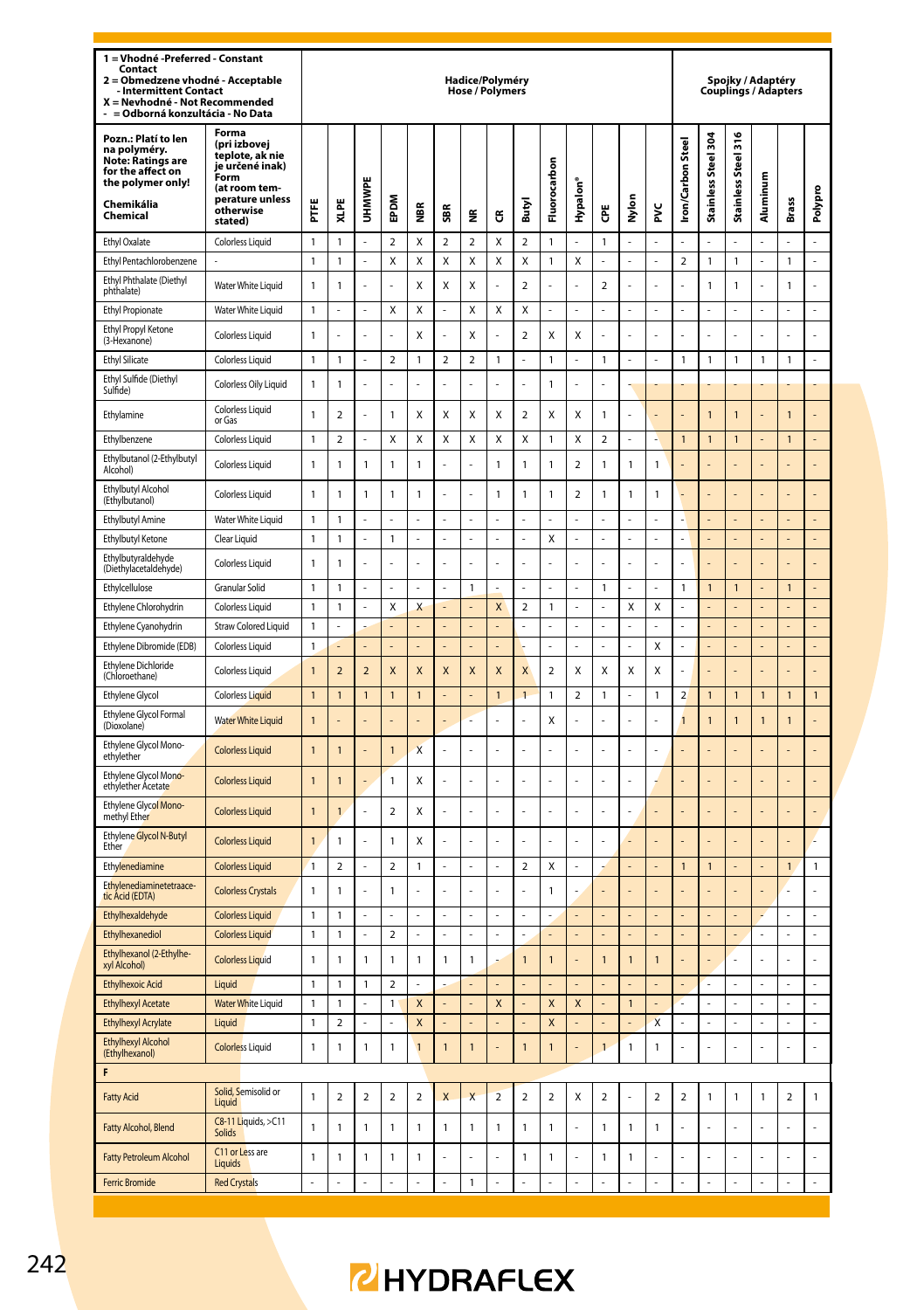| Forma<br>Pozn.: Platí to len<br>Stainless Steel 304<br>(pri izbovej<br>ron/Carbon Steel<br>듮<br>na polyméry.<br>teplote, ak nie<br><b>Stainless Steel</b><br><b>Note: Ratings are</b><br>Fluorocarbon<br>je určené inak)<br>for the affect on<br>Form<br>Aluminum<br>the polymer only!<br>UHMWPE<br>Hypalon <sup>®</sup><br>(at room tem-<br>Polypro<br>Nylon<br>perature unless<br>EPDM<br>Brass<br>XLPE<br>Chemikália<br>Ë<br>Butyl<br>₩<br>Ğ<br>ž<br>SBR<br>otherwise<br>$\tilde{\mathbf{z}}$<br>ű<br>Chemical<br>stated)<br>Ferric Chloride<br>Black-Brown Solid<br>$\mathbf{1}$<br>1<br>$\mathbf 2$<br>$\mathbf{1}$<br>$\overline{\mathbf{2}}$<br>1<br>$\mathbf{1}$<br>$\overline{2}$<br>1<br>$\mathbf{1}$<br>$\mathbf{1}$<br>X<br>Χ<br>X<br>Χ<br>Χ<br>$\mathbf{1}$<br>$\overline{a}$<br>$\mathbf{1}$<br>$\mathbf 2$<br>$\overline{2}$<br>$\mathbf{1}$<br>X<br>X<br>Χ<br>X<br>$\mathbf{1}$<br>Ferric Chloride solution<br>Liquid<br>$\mathbf{1}$<br>$\mathbf{1}$<br>1<br>$\mathbf{1}$<br>$\overline{2}$<br>1<br>$\mathbf{1}$<br>X<br>$\mathbf{1}$<br>$\boldsymbol{2}$<br>$\overline{\mathbf{c}}$<br>$\overline{\mathbf{c}}$<br>$\overline{\mathbf{c}}$<br>$\boldsymbol{2}$<br>X<br>1<br><b>Ferric Nitrate</b><br><b>Violet Crystals</b><br>1<br>$\overline{2}$<br>2<br>$\mathbf{1}$<br>1<br>1<br>$\mathbf{1}$<br>l,<br>ä,<br>ä,<br>ä,<br>ä,<br>$\mathbf{1}$<br>$\mathbf 1$<br>$\mathbf{1}$<br>Ferric Nitrate Solution<br>Liquid<br>$\overline{a}$<br>L<br>$\mathbf{1}$<br>$\overline{a}$<br>$\mathbf{1}$<br>$\mathbf{1}$<br>$\mathbf{1}$<br>$\mathbf{1}$<br>L<br>$\mathbf{1}$<br>$\overline{a}$<br>X<br>1<br>$\mathbf{1}$<br>$\overline{a}$<br>L<br>1<br>Yellow Crystals or<br>Χ<br>Χ<br>Χ<br>$\mathbf{1}$<br>Ferric Sulfate<br>1<br>1<br>$\mathbf{1}$<br><b>Gray Powder</b><br>Ferric Sulfate Solution<br>Liquid<br>$\mathbf{1}$<br>1<br>1<br>$\overline{\mathbf{2}}$<br>2<br>$\overline{\mathbf{c}}$<br>$\overline{\mathbf{c}}$<br>$\overline{\mathbf{c}}$<br>$\mathbf{1}$<br>2<br>1<br>1<br>Χ<br>1<br>$\mathbf{1}$<br>χ<br>χ<br>1<br>ä,<br>÷,<br>Liquid in H <sub>2</sub> O or<br>Ferrous Acetate Solution<br>$\mathbf{1}$<br>1<br>$\mathbf{1}$<br>Alcohol<br>Greenish-White<br>Ferrous Chloride<br>$\mathbf{1}$<br>X<br>1<br>$\overline{\mathbf{c}}$<br>$\overline{\mathbf{c}}$<br>1<br>L.<br>L.<br>L<br>L<br>L<br>Crystals<br>$\mathbf{1}$<br>$\overline{a}$<br>1<br>$\overline{1}$<br>X<br>$\mathbf{1}$<br>$\overline{2}$<br>$\overline{2}$<br>$\mathbf{1}$<br>Ferrous Chloride, Solution<br>Liquid<br>$\mathbf{1}$<br>l,<br>l,<br>$\mathbf{1}$<br>$\mathbf{1}$<br>Ĭ.<br>L,<br>$\mathfrak{p}$<br>$\mathfrak{p}$<br>$\overline{\phantom{a}}$<br>$\mathfrak{p}$<br><b>Ferrous Nitrate</b><br>$\mathbf{1}$<br>$\overline{2}$<br>$\mathfrak{p}$<br>$\mathfrak{p}$<br>X<br>$\overline{1}$<br>1<br>1<br>1<br>1<br>1<br>$\overline{a}$<br>$\overline{a}$<br>$\overline{a}$<br>$\overline{a}$<br>$\overline{a}$<br>$\overline{2}$<br>X<br>$\overline{1}$<br>$\overline{\mathsf{x}}$<br>$\overline{1}$<br>$\mathbf{1}$<br>$\mathbf{1}$<br>1<br>$\mathbf{1}$<br>1<br>J.<br>$\mathbf{1}$<br>$\overline{1}$<br>$\mathsf{x}$<br>Ferrous Sulfate Solution<br>Liquid<br>L<br>$\mathbf{1}$<br>$\overline{a}$<br>Fertilizer (Liquid Manure)<br>$\mathbf{1}$<br>$\mathbf{1}$<br>1<br>Liquid<br>$\mathbf{1}$<br>1<br>$\mathbf{1}$<br>1<br>1<br>$\mathbf{1}$<br>1<br>$\mathbf{1}$<br>1<br>1<br>$\mathbf{1}$<br>1<br>1<br>$\mathbf{1}$<br>L<br>$\mathbf{1}$<br>1<br>Finishing Oil<br>Liquid<br>Fire-Resistance Hydra-<br>$\mathbf{1}$<br>1<br>X<br>1<br>X<br>1<br>$\mathbf{1}$<br>Liquid<br>l<br>Ĭ.<br>÷,<br>l,<br>L<br>J.<br>ä,<br>1<br>1<br>$\overline{1}$<br>L,<br>Fluid (Texaco)<br>Firtec 290. MF<br>$\mathbf{1}$<br>I iguid<br>1<br>ä,<br>ä,<br>$\mathbf{1}$<br>X<br>$\mathbf{1}$<br>$\overline{2}$<br>Fish Oil<br>1<br>$\mathbf{1}$<br>L,<br>Ļ<br>$\overline{a}$<br>Liquid<br>L<br>L,<br>Fixing Solution (Photo)<br>$\mathbf{1}$<br>$\overline{2}$<br>$\overline{a}$<br>$\overline{2}$<br>$\overline{a}$<br>$\overline{a}$<br>$\mathbf{1}$<br>$\mathbf{1}$<br>$\mathbf{1}$<br>Liquid<br>$\mathbf{1}$<br>1<br>$\mathbf{1}$<br>Flint<br>$\overline{a}$<br>$\overline{a}$<br>$\overline{1}$<br>L<br>L,<br>$\overline{a}$<br>Gray, Brownish, Black<br>Floor Wax (Temperature<br>Varies<br>$\mathbf{1}$<br>1<br>L<br>L<br>L<br>l,<br>L.<br>L,<br>ä,<br>J<br>÷,<br>Dependent)<br>Fluoboric Acid (48%<br>$\overline{2}$<br>$\overline{2}$<br>$\overline{2}$<br>X<br>$\overline{1}$<br><b>Colorless Liquid</b><br>$\mathbf{1}$<br>$\overline{1}$<br>1<br>$\overline{2}$<br>$\overline{2}$<br>ł<br>1<br>Ļ<br>1<br>$\overline{1}$<br>÷,<br>Ĭ.<br>Purity)<br>Fluoboric Acid (Up<br>$\overline{\phantom{a}}$<br>$\overline{2}$<br>$\overline{2}$<br>$\mathbf{1}$<br>$\mathfrak{p}$<br>X<br>$\mathbf{1}$<br><b>Colorless Liquid</b><br>$\mathbf{1}$<br>$\mathbf{1}$<br>1<br>1<br>J.<br>1<br>1<br>to 48%)<br>Fluorine<br>Pale Yellow Gas<br>X<br>X<br>X<br>$\mathbf{1}$<br>Χ<br>$\mathbf{1}$<br>L<br>L<br>Fluorine (Liquid)<br><b>Yellow Liquid</b><br>NO HOSE AVAILABLE<br>l,<br>÷,<br>L.<br>Fluosilicic Acid (50%)<br><b>Colorless Liquid</b><br>X<br>$\mathbf{1}$<br>$\mathbf{1}$<br>1<br>1<br>$\overline{2}$<br>$\overline{\mathbf{2}}$<br>X<br>$\mathbf 2$<br>1<br>Χ<br>Χ<br>$\overline{1}$<br>1<br>1<br>$\mathbf{1}$<br>$\mathbf{1}$<br>X<br>$\overline{2}$<br>$\overline{2}$<br>Formaldehyde<br>Gas<br>$\overline{a}$<br>L.<br>ä,<br>L.<br>L.<br>L<br>ä,<br>$\overline{1}$<br>$\mathbf{1}$<br>÷,<br>Formaldehyde Solution<br>$\overline{2}$<br>X<br>$\overline{2}$<br>$\overline{a}$<br>$\overline{\phantom{0}}$<br>$\mathbf{1}$<br>X<br>$\overline{1}$<br>$\mathfrak{p}$<br>$\mathbf{1}$<br>$\overline{1}$<br>$\mathsf{x}$<br>$\overline{\phantom{0}}$<br>$\overline{\phantom{0}}$<br>Liquid<br>$\overline{1}$<br>1<br>$\mathbf{1}$<br>$\overline{1}$<br>$\overline{1}$<br>(Up to 50%)<br>Formalin (37-50% HCHO<br>$\overline{2}$<br>X<br>$\overline{2}$<br>$\overline{a}$<br>$\overline{a}$<br>$\overline{1}$<br>$\mathbf{1}$<br>$\overline{1}$<br>Liquid<br>1<br>X<br>1<br>$\mathbf{1}$<br>$\overline{1}$<br>with 15% MeOH)<br>$\overline{1}$<br>$\mathbf{1}$<br>$\mathsf{x}$<br>Formamide<br><b>Colorless Oily Liquid</b><br>X<br>X<br>L<br>ı<br><b>Colorless Liquid (bp</b><br>$\overline{a}$<br><b>Formic Acid</b><br>$\mathbf{1}$<br>1<br>1<br>$\overline{2}$<br>X<br>Χ<br>1<br>$\overline{\mathbf{c}}$<br>X<br>X<br>X<br>X<br>$\overline{a}$<br>$\mathbf{1}$<br>$\overline{2}$<br>1<br>$\overline{1}$<br>$100^{\circ}$ C)<br>FR Fluid D<br>Liquid<br>$\mathbf{1}$<br>1<br>x<br>1<br>X<br>l<br>l,<br>L<br>í,<br>L<br>í,<br>ż<br>ä,<br>$\mathbf{1}$<br>$\mathbf{1}$<br>$\mathbf{1}$<br>L,<br>FR Hydraulic Fluid<br><b>Brown Liquid</b><br>L<br>ä,<br>l,<br>÷,<br>ċ<br>L.<br>ä,<br>L<br>l,<br>ä,<br>L.<br>ä,<br>ä,<br>L,<br>Freon 12 (Dichlorodifluo-<br>SPECIAL HOSE REQUIRED<br>Gas or Liquid<br>$\overline{a}$<br>romethane)<br><b>SPECIAL HOSE REQUIRED</b><br>Freon 13<br><b>Gas or Liquid</b><br>l,<br>$\overline{a}$<br>SPECIAL HOSE REQUIRED<br>l,<br>L<br>$\overline{a}$<br>$\overline{a}$<br>L<br>Freon 134a (HFC 134a)<br><b>Gas or Liquid</b><br>Freon 22 (Chlorodifluoro-<br><b>Gas or Liquid</b><br>SPECIAL HOSE REQUIRED<br>l,<br>methane)<br><b>SPECIAL HOSE REQUIRED</b><br>Freon 23<br><b>Clear Liquid</b><br>L<br>L,<br>L<br><b>Fruit Juices</b><br>1<br>l,<br>Liquid<br>Water White to Brown<br>Fuel Oil (ASTM 1-6)<br>$\mathbf{1}$<br>$\mathbf 2$<br>1<br>X<br>$\mathbf{1}$<br>X<br>X<br>$\overline{2}$<br>X<br>$\mathbf{1}$<br>X<br>1<br>$\mathbf{1}$<br>Χ<br>$\boldsymbol{2}$<br>$\overline{\mathbf{c}}$<br>$\mathbf 2$<br>$\mathbf{1}$<br>$\mathbf{1}$<br>l,<br>Liquids<br>$\overline{2}$<br><b>Colorless Crystals</b><br>$\mathbf{1}$<br>$\mathbf{1}$<br>$\overline{2}$<br>$\overline{2}$<br>$\mathbf{1}$<br>X<br>1<br>$\mathbf{1}$<br><b>Fumaric Acid</b><br>$\mathbf{1}$<br>÷,<br>÷<br>i,<br><b>Fumaric Acid Solution</b><br>Liquid<br>$\mathbf{1}$<br>1<br>$\overline{2}$<br>$\mathbf{1}$<br>$\overline{\mathbf{c}}$<br>$\overline{2}$<br>$\mathbf{1}$<br>X<br>1<br>1<br>(Allomalaic Acid)<br><b>Colorless to Brown</b><br>Furan (Furfuran)<br>$\mathbf{1}$<br>1<br>1<br>X<br>x<br>X<br>X<br>X<br>X<br>l,<br>1<br>J.<br>X<br>1<br>1<br>$\mathbf{1}$<br>$\mathbf{1}$<br>1<br>L.<br>Liquid | 1 = Vhodné -Preferred - Constant<br>Contact<br>2 = Obmedzene vhodné - Acceptable<br>Intermittent Contact<br>X = Nevhodné - Not Recommended<br>= Odborná konzultácia - No Data |  |  |  |  |  |  | Hadice/Polyméry<br><b>Hose / Polymers</b> |  |  |  |  |  |  |  |  |  | Spojky / Adaptéry<br><b>Couplings / Adapters</b> |  |
|-----------------------------------------------------------------------------------------------------------------------------------------------------------------------------------------------------------------------------------------------------------------------------------------------------------------------------------------------------------------------------------------------------------------------------------------------------------------------------------------------------------------------------------------------------------------------------------------------------------------------------------------------------------------------------------------------------------------------------------------------------------------------------------------------------------------------------------------------------------------------------------------------------------------------------------------------------------------------------------------------------------------------------------------------------------------------------------------------------------------------------------------------------------------------------------------------------------------------------------------------------------------------------------------------------------------------------------------------------------------------------------------------------------------------------------------------------------------------------------------------------------------------------------------------------------------------------------------------------------------------------------------------------------------------------------------------------------------------------------------------------------------------------------------------------------------------------------------------------------------------------------------------------------------------------------------------------------------------------------------------------------------------------------------------------------------------------------------------------------------------------------------------------------------------------------------------------------------------------------------------------------------------------------------------------------------------------------------------------------------------------------------------------------------------------------------------------------------------------------------------------------------------------------------------------------------------------------------------------------------------------------------------------------------------------------------------------------------------------------------------------------------------------------------------------------------------------------------------------------------------------------------------------------------------------------------------------------------------------------------------------------------------------------------------------------------------------------------------------------------------------------------------------------------------------------------------------------------------------------------------------------------------------------------------------------------------------------------------------------------------------------------------------------------------------------------------------------------------------------------------------------------------------------------------------------------------------------------------------------------------------------------------------------------------------------------------------------------------------------------------------------------------------------------------------------------------------------------------------------------------------------------------------------------------------------------------------------------------------------------------------------------------------------------------------------------------------------------------------------------------------------------------------------------------------------------------------------------------------------------------------------------------------------------------------------------------------------------------------------------------------------------------------------------------------------------------------------------------------------------------------------------------------------------------------------------------------------------------------------------------------------------------------------------------------------------------------------------------------------------------------------------------------------------------------------------------------------------------------------------------------------------------------------------------------------------------------------------------------------------------------------------------------------------------------------------------------------------------------------------------------------------------------------------------------------------------------------------------------------------------------------------------------------------------------------------------------------------------------------------------------------------------------------------------------------------------------------------------------------------------------------------------------------------------------------------------------------------------------------------------------------------------------------------------------------------------------------------------------------------------------------------------------------------------------------------------------------------------------------------------------------------------------------------------------------------------------------------------------------------------------------------------------------------------------------------------------------------------------------------------------------------------------------------------------------------------------------------------------------------------------------------------------------------------------------------------------------------------------------------------------------------------------------------------------------------------------------------------------------------------------------------------------------------------------------------------------------------------------------------------------------------------------------------------------------------------------------------------------------------------------------------------------------------------------------------------------------------------------------------------------------------------------------------------------------------------------------------------------------------------------------------------------------------------------------------------------------------------------------------------------------------------------------------------------------------------------------------------------------------------------------------------------------------------------------------------------------------------------------------------------------------------------------------------------------------------------------------------------------------------------------------------------------------------------------------------------------------------------------------------------------------------------------------------------------------------------------------------------------------------------------------------------------------------------------------------------------------------------------------------------------------------------------------------------------------------------------------------------------------------------------------------------------------------------------------------------------------------------------------------------------------------------------------------------------------------------------------------------------------------------------------------------------------------------------------|-------------------------------------------------------------------------------------------------------------------------------------------------------------------------------|--|--|--|--|--|--|-------------------------------------------|--|--|--|--|--|--|--|--|--|--------------------------------------------------|--|
|                                                                                                                                                                                                                                                                                                                                                                                                                                                                                                                                                                                                                                                                                                                                                                                                                                                                                                                                                                                                                                                                                                                                                                                                                                                                                                                                                                                                                                                                                                                                                                                                                                                                                                                                                                                                                                                                                                                                                                                                                                                                                                                                                                                                                                                                                                                                                                                                                                                                                                                                                                                                                                                                                                                                                                                                                                                                                                                                                                                                                                                                                                                                                                                                                                                                                                                                                                                                                                                                                                                                                                                                                                                                                                                                                                                                                                                                                                                                                                                                                                                                                                                                                                                                                                                                                                                                                                                                                                                                                                                                                                                                                                                                                                                                                                                                                                                                                                                                                                                                                                                                                                                                                                                                                                                                                                                                                                                                                                                                                                                                                                                                                                                                                                                                                                                                                                                                                                                                                                                                                                                                                                                                                                                                                                                                                                                                                                                                                                                                                                                                                                                                                                                                                                                                                                                                                                                                                                                                                                                                                                                                                                                                                                                                                                                                                                                                                                                                                                                                                                                                                                                                                                                                                                                                                                                                                                                                                                                                                                                                                                                                                                                                                                                                                                                                                                                 |                                                                                                                                                                               |  |  |  |  |  |  |                                           |  |  |  |  |  |  |  |  |  |                                                  |  |
|                                                                                                                                                                                                                                                                                                                                                                                                                                                                                                                                                                                                                                                                                                                                                                                                                                                                                                                                                                                                                                                                                                                                                                                                                                                                                                                                                                                                                                                                                                                                                                                                                                                                                                                                                                                                                                                                                                                                                                                                                                                                                                                                                                                                                                                                                                                                                                                                                                                                                                                                                                                                                                                                                                                                                                                                                                                                                                                                                                                                                                                                                                                                                                                                                                                                                                                                                                                                                                                                                                                                                                                                                                                                                                                                                                                                                                                                                                                                                                                                                                                                                                                                                                                                                                                                                                                                                                                                                                                                                                                                                                                                                                                                                                                                                                                                                                                                                                                                                                                                                                                                                                                                                                                                                                                                                                                                                                                                                                                                                                                                                                                                                                                                                                                                                                                                                                                                                                                                                                                                                                                                                                                                                                                                                                                                                                                                                                                                                                                                                                                                                                                                                                                                                                                                                                                                                                                                                                                                                                                                                                                                                                                                                                                                                                                                                                                                                                                                                                                                                                                                                                                                                                                                                                                                                                                                                                                                                                                                                                                                                                                                                                                                                                                                                                                                                                                 |                                                                                                                                                                               |  |  |  |  |  |  |                                           |  |  |  |  |  |  |  |  |  |                                                  |  |
|                                                                                                                                                                                                                                                                                                                                                                                                                                                                                                                                                                                                                                                                                                                                                                                                                                                                                                                                                                                                                                                                                                                                                                                                                                                                                                                                                                                                                                                                                                                                                                                                                                                                                                                                                                                                                                                                                                                                                                                                                                                                                                                                                                                                                                                                                                                                                                                                                                                                                                                                                                                                                                                                                                                                                                                                                                                                                                                                                                                                                                                                                                                                                                                                                                                                                                                                                                                                                                                                                                                                                                                                                                                                                                                                                                                                                                                                                                                                                                                                                                                                                                                                                                                                                                                                                                                                                                                                                                                                                                                                                                                                                                                                                                                                                                                                                                                                                                                                                                                                                                                                                                                                                                                                                                                                                                                                                                                                                                                                                                                                                                                                                                                                                                                                                                                                                                                                                                                                                                                                                                                                                                                                                                                                                                                                                                                                                                                                                                                                                                                                                                                                                                                                                                                                                                                                                                                                                                                                                                                                                                                                                                                                                                                                                                                                                                                                                                                                                                                                                                                                                                                                                                                                                                                                                                                                                                                                                                                                                                                                                                                                                                                                                                                                                                                                                                                 |                                                                                                                                                                               |  |  |  |  |  |  |                                           |  |  |  |  |  |  |  |  |  |                                                  |  |
|                                                                                                                                                                                                                                                                                                                                                                                                                                                                                                                                                                                                                                                                                                                                                                                                                                                                                                                                                                                                                                                                                                                                                                                                                                                                                                                                                                                                                                                                                                                                                                                                                                                                                                                                                                                                                                                                                                                                                                                                                                                                                                                                                                                                                                                                                                                                                                                                                                                                                                                                                                                                                                                                                                                                                                                                                                                                                                                                                                                                                                                                                                                                                                                                                                                                                                                                                                                                                                                                                                                                                                                                                                                                                                                                                                                                                                                                                                                                                                                                                                                                                                                                                                                                                                                                                                                                                                                                                                                                                                                                                                                                                                                                                                                                                                                                                                                                                                                                                                                                                                                                                                                                                                                                                                                                                                                                                                                                                                                                                                                                                                                                                                                                                                                                                                                                                                                                                                                                                                                                                                                                                                                                                                                                                                                                                                                                                                                                                                                                                                                                                                                                                                                                                                                                                                                                                                                                                                                                                                                                                                                                                                                                                                                                                                                                                                                                                                                                                                                                                                                                                                                                                                                                                                                                                                                                                                                                                                                                                                                                                                                                                                                                                                                                                                                                                                                 |                                                                                                                                                                               |  |  |  |  |  |  |                                           |  |  |  |  |  |  |  |  |  |                                                  |  |
|                                                                                                                                                                                                                                                                                                                                                                                                                                                                                                                                                                                                                                                                                                                                                                                                                                                                                                                                                                                                                                                                                                                                                                                                                                                                                                                                                                                                                                                                                                                                                                                                                                                                                                                                                                                                                                                                                                                                                                                                                                                                                                                                                                                                                                                                                                                                                                                                                                                                                                                                                                                                                                                                                                                                                                                                                                                                                                                                                                                                                                                                                                                                                                                                                                                                                                                                                                                                                                                                                                                                                                                                                                                                                                                                                                                                                                                                                                                                                                                                                                                                                                                                                                                                                                                                                                                                                                                                                                                                                                                                                                                                                                                                                                                                                                                                                                                                                                                                                                                                                                                                                                                                                                                                                                                                                                                                                                                                                                                                                                                                                                                                                                                                                                                                                                                                                                                                                                                                                                                                                                                                                                                                                                                                                                                                                                                                                                                                                                                                                                                                                                                                                                                                                                                                                                                                                                                                                                                                                                                                                                                                                                                                                                                                                                                                                                                                                                                                                                                                                                                                                                                                                                                                                                                                                                                                                                                                                                                                                                                                                                                                                                                                                                                                                                                                                                                 |                                                                                                                                                                               |  |  |  |  |  |  |                                           |  |  |  |  |  |  |  |  |  |                                                  |  |
|                                                                                                                                                                                                                                                                                                                                                                                                                                                                                                                                                                                                                                                                                                                                                                                                                                                                                                                                                                                                                                                                                                                                                                                                                                                                                                                                                                                                                                                                                                                                                                                                                                                                                                                                                                                                                                                                                                                                                                                                                                                                                                                                                                                                                                                                                                                                                                                                                                                                                                                                                                                                                                                                                                                                                                                                                                                                                                                                                                                                                                                                                                                                                                                                                                                                                                                                                                                                                                                                                                                                                                                                                                                                                                                                                                                                                                                                                                                                                                                                                                                                                                                                                                                                                                                                                                                                                                                                                                                                                                                                                                                                                                                                                                                                                                                                                                                                                                                                                                                                                                                                                                                                                                                                                                                                                                                                                                                                                                                                                                                                                                                                                                                                                                                                                                                                                                                                                                                                                                                                                                                                                                                                                                                                                                                                                                                                                                                                                                                                                                                                                                                                                                                                                                                                                                                                                                                                                                                                                                                                                                                                                                                                                                                                                                                                                                                                                                                                                                                                                                                                                                                                                                                                                                                                                                                                                                                                                                                                                                                                                                                                                                                                                                                                                                                                                                                 |                                                                                                                                                                               |  |  |  |  |  |  |                                           |  |  |  |  |  |  |  |  |  |                                                  |  |
|                                                                                                                                                                                                                                                                                                                                                                                                                                                                                                                                                                                                                                                                                                                                                                                                                                                                                                                                                                                                                                                                                                                                                                                                                                                                                                                                                                                                                                                                                                                                                                                                                                                                                                                                                                                                                                                                                                                                                                                                                                                                                                                                                                                                                                                                                                                                                                                                                                                                                                                                                                                                                                                                                                                                                                                                                                                                                                                                                                                                                                                                                                                                                                                                                                                                                                                                                                                                                                                                                                                                                                                                                                                                                                                                                                                                                                                                                                                                                                                                                                                                                                                                                                                                                                                                                                                                                                                                                                                                                                                                                                                                                                                                                                                                                                                                                                                                                                                                                                                                                                                                                                                                                                                                                                                                                                                                                                                                                                                                                                                                                                                                                                                                                                                                                                                                                                                                                                                                                                                                                                                                                                                                                                                                                                                                                                                                                                                                                                                                                                                                                                                                                                                                                                                                                                                                                                                                                                                                                                                                                                                                                                                                                                                                                                                                                                                                                                                                                                                                                                                                                                                                                                                                                                                                                                                                                                                                                                                                                                                                                                                                                                                                                                                                                                                                                                                 |                                                                                                                                                                               |  |  |  |  |  |  |                                           |  |  |  |  |  |  |  |  |  |                                                  |  |
|                                                                                                                                                                                                                                                                                                                                                                                                                                                                                                                                                                                                                                                                                                                                                                                                                                                                                                                                                                                                                                                                                                                                                                                                                                                                                                                                                                                                                                                                                                                                                                                                                                                                                                                                                                                                                                                                                                                                                                                                                                                                                                                                                                                                                                                                                                                                                                                                                                                                                                                                                                                                                                                                                                                                                                                                                                                                                                                                                                                                                                                                                                                                                                                                                                                                                                                                                                                                                                                                                                                                                                                                                                                                                                                                                                                                                                                                                                                                                                                                                                                                                                                                                                                                                                                                                                                                                                                                                                                                                                                                                                                                                                                                                                                                                                                                                                                                                                                                                                                                                                                                                                                                                                                                                                                                                                                                                                                                                                                                                                                                                                                                                                                                                                                                                                                                                                                                                                                                                                                                                                                                                                                                                                                                                                                                                                                                                                                                                                                                                                                                                                                                                                                                                                                                                                                                                                                                                                                                                                                                                                                                                                                                                                                                                                                                                                                                                                                                                                                                                                                                                                                                                                                                                                                                                                                                                                                                                                                                                                                                                                                                                                                                                                                                                                                                                                                 |                                                                                                                                                                               |  |  |  |  |  |  |                                           |  |  |  |  |  |  |  |  |  |                                                  |  |
|                                                                                                                                                                                                                                                                                                                                                                                                                                                                                                                                                                                                                                                                                                                                                                                                                                                                                                                                                                                                                                                                                                                                                                                                                                                                                                                                                                                                                                                                                                                                                                                                                                                                                                                                                                                                                                                                                                                                                                                                                                                                                                                                                                                                                                                                                                                                                                                                                                                                                                                                                                                                                                                                                                                                                                                                                                                                                                                                                                                                                                                                                                                                                                                                                                                                                                                                                                                                                                                                                                                                                                                                                                                                                                                                                                                                                                                                                                                                                                                                                                                                                                                                                                                                                                                                                                                                                                                                                                                                                                                                                                                                                                                                                                                                                                                                                                                                                                                                                                                                                                                                                                                                                                                                                                                                                                                                                                                                                                                                                                                                                                                                                                                                                                                                                                                                                                                                                                                                                                                                                                                                                                                                                                                                                                                                                                                                                                                                                                                                                                                                                                                                                                                                                                                                                                                                                                                                                                                                                                                                                                                                                                                                                                                                                                                                                                                                                                                                                                                                                                                                                                                                                                                                                                                                                                                                                                                                                                                                                                                                                                                                                                                                                                                                                                                                                                                 |                                                                                                                                                                               |  |  |  |  |  |  |                                           |  |  |  |  |  |  |  |  |  |                                                  |  |
|                                                                                                                                                                                                                                                                                                                                                                                                                                                                                                                                                                                                                                                                                                                                                                                                                                                                                                                                                                                                                                                                                                                                                                                                                                                                                                                                                                                                                                                                                                                                                                                                                                                                                                                                                                                                                                                                                                                                                                                                                                                                                                                                                                                                                                                                                                                                                                                                                                                                                                                                                                                                                                                                                                                                                                                                                                                                                                                                                                                                                                                                                                                                                                                                                                                                                                                                                                                                                                                                                                                                                                                                                                                                                                                                                                                                                                                                                                                                                                                                                                                                                                                                                                                                                                                                                                                                                                                                                                                                                                                                                                                                                                                                                                                                                                                                                                                                                                                                                                                                                                                                                                                                                                                                                                                                                                                                                                                                                                                                                                                                                                                                                                                                                                                                                                                                                                                                                                                                                                                                                                                                                                                                                                                                                                                                                                                                                                                                                                                                                                                                                                                                                                                                                                                                                                                                                                                                                                                                                                                                                                                                                                                                                                                                                                                                                                                                                                                                                                                                                                                                                                                                                                                                                                                                                                                                                                                                                                                                                                                                                                                                                                                                                                                                                                                                                                                 |                                                                                                                                                                               |  |  |  |  |  |  |                                           |  |  |  |  |  |  |  |  |  |                                                  |  |
|                                                                                                                                                                                                                                                                                                                                                                                                                                                                                                                                                                                                                                                                                                                                                                                                                                                                                                                                                                                                                                                                                                                                                                                                                                                                                                                                                                                                                                                                                                                                                                                                                                                                                                                                                                                                                                                                                                                                                                                                                                                                                                                                                                                                                                                                                                                                                                                                                                                                                                                                                                                                                                                                                                                                                                                                                                                                                                                                                                                                                                                                                                                                                                                                                                                                                                                                                                                                                                                                                                                                                                                                                                                                                                                                                                                                                                                                                                                                                                                                                                                                                                                                                                                                                                                                                                                                                                                                                                                                                                                                                                                                                                                                                                                                                                                                                                                                                                                                                                                                                                                                                                                                                                                                                                                                                                                                                                                                                                                                                                                                                                                                                                                                                                                                                                                                                                                                                                                                                                                                                                                                                                                                                                                                                                                                                                                                                                                                                                                                                                                                                                                                                                                                                                                                                                                                                                                                                                                                                                                                                                                                                                                                                                                                                                                                                                                                                                                                                                                                                                                                                                                                                                                                                                                                                                                                                                                                                                                                                                                                                                                                                                                                                                                                                                                                                                                 |                                                                                                                                                                               |  |  |  |  |  |  |                                           |  |  |  |  |  |  |  |  |  |                                                  |  |
|                                                                                                                                                                                                                                                                                                                                                                                                                                                                                                                                                                                                                                                                                                                                                                                                                                                                                                                                                                                                                                                                                                                                                                                                                                                                                                                                                                                                                                                                                                                                                                                                                                                                                                                                                                                                                                                                                                                                                                                                                                                                                                                                                                                                                                                                                                                                                                                                                                                                                                                                                                                                                                                                                                                                                                                                                                                                                                                                                                                                                                                                                                                                                                                                                                                                                                                                                                                                                                                                                                                                                                                                                                                                                                                                                                                                                                                                                                                                                                                                                                                                                                                                                                                                                                                                                                                                                                                                                                                                                                                                                                                                                                                                                                                                                                                                                                                                                                                                                                                                                                                                                                                                                                                                                                                                                                                                                                                                                                                                                                                                                                                                                                                                                                                                                                                                                                                                                                                                                                                                                                                                                                                                                                                                                                                                                                                                                                                                                                                                                                                                                                                                                                                                                                                                                                                                                                                                                                                                                                                                                                                                                                                                                                                                                                                                                                                                                                                                                                                                                                                                                                                                                                                                                                                                                                                                                                                                                                                                                                                                                                                                                                                                                                                                                                                                                                                 |                                                                                                                                                                               |  |  |  |  |  |  |                                           |  |  |  |  |  |  |  |  |  |                                                  |  |
|                                                                                                                                                                                                                                                                                                                                                                                                                                                                                                                                                                                                                                                                                                                                                                                                                                                                                                                                                                                                                                                                                                                                                                                                                                                                                                                                                                                                                                                                                                                                                                                                                                                                                                                                                                                                                                                                                                                                                                                                                                                                                                                                                                                                                                                                                                                                                                                                                                                                                                                                                                                                                                                                                                                                                                                                                                                                                                                                                                                                                                                                                                                                                                                                                                                                                                                                                                                                                                                                                                                                                                                                                                                                                                                                                                                                                                                                                                                                                                                                                                                                                                                                                                                                                                                                                                                                                                                                                                                                                                                                                                                                                                                                                                                                                                                                                                                                                                                                                                                                                                                                                                                                                                                                                                                                                                                                                                                                                                                                                                                                                                                                                                                                                                                                                                                                                                                                                                                                                                                                                                                                                                                                                                                                                                                                                                                                                                                                                                                                                                                                                                                                                                                                                                                                                                                                                                                                                                                                                                                                                                                                                                                                                                                                                                                                                                                                                                                                                                                                                                                                                                                                                                                                                                                                                                                                                                                                                                                                                                                                                                                                                                                                                                                                                                                                                                                 |                                                                                                                                                                               |  |  |  |  |  |  |                                           |  |  |  |  |  |  |  |  |  |                                                  |  |
|                                                                                                                                                                                                                                                                                                                                                                                                                                                                                                                                                                                                                                                                                                                                                                                                                                                                                                                                                                                                                                                                                                                                                                                                                                                                                                                                                                                                                                                                                                                                                                                                                                                                                                                                                                                                                                                                                                                                                                                                                                                                                                                                                                                                                                                                                                                                                                                                                                                                                                                                                                                                                                                                                                                                                                                                                                                                                                                                                                                                                                                                                                                                                                                                                                                                                                                                                                                                                                                                                                                                                                                                                                                                                                                                                                                                                                                                                                                                                                                                                                                                                                                                                                                                                                                                                                                                                                                                                                                                                                                                                                                                                                                                                                                                                                                                                                                                                                                                                                                                                                                                                                                                                                                                                                                                                                                                                                                                                                                                                                                                                                                                                                                                                                                                                                                                                                                                                                                                                                                                                                                                                                                                                                                                                                                                                                                                                                                                                                                                                                                                                                                                                                                                                                                                                                                                                                                                                                                                                                                                                                                                                                                                                                                                                                                                                                                                                                                                                                                                                                                                                                                                                                                                                                                                                                                                                                                                                                                                                                                                                                                                                                                                                                                                                                                                                                                 |                                                                                                                                                                               |  |  |  |  |  |  |                                           |  |  |  |  |  |  |  |  |  |                                                  |  |
|                                                                                                                                                                                                                                                                                                                                                                                                                                                                                                                                                                                                                                                                                                                                                                                                                                                                                                                                                                                                                                                                                                                                                                                                                                                                                                                                                                                                                                                                                                                                                                                                                                                                                                                                                                                                                                                                                                                                                                                                                                                                                                                                                                                                                                                                                                                                                                                                                                                                                                                                                                                                                                                                                                                                                                                                                                                                                                                                                                                                                                                                                                                                                                                                                                                                                                                                                                                                                                                                                                                                                                                                                                                                                                                                                                                                                                                                                                                                                                                                                                                                                                                                                                                                                                                                                                                                                                                                                                                                                                                                                                                                                                                                                                                                                                                                                                                                                                                                                                                                                                                                                                                                                                                                                                                                                                                                                                                                                                                                                                                                                                                                                                                                                                                                                                                                                                                                                                                                                                                                                                                                                                                                                                                                                                                                                                                                                                                                                                                                                                                                                                                                                                                                                                                                                                                                                                                                                                                                                                                                                                                                                                                                                                                                                                                                                                                                                                                                                                                                                                                                                                                                                                                                                                                                                                                                                                                                                                                                                                                                                                                                                                                                                                                                                                                                                                                 |                                                                                                                                                                               |  |  |  |  |  |  |                                           |  |  |  |  |  |  |  |  |  |                                                  |  |
|                                                                                                                                                                                                                                                                                                                                                                                                                                                                                                                                                                                                                                                                                                                                                                                                                                                                                                                                                                                                                                                                                                                                                                                                                                                                                                                                                                                                                                                                                                                                                                                                                                                                                                                                                                                                                                                                                                                                                                                                                                                                                                                                                                                                                                                                                                                                                                                                                                                                                                                                                                                                                                                                                                                                                                                                                                                                                                                                                                                                                                                                                                                                                                                                                                                                                                                                                                                                                                                                                                                                                                                                                                                                                                                                                                                                                                                                                                                                                                                                                                                                                                                                                                                                                                                                                                                                                                                                                                                                                                                                                                                                                                                                                                                                                                                                                                                                                                                                                                                                                                                                                                                                                                                                                                                                                                                                                                                                                                                                                                                                                                                                                                                                                                                                                                                                                                                                                                                                                                                                                                                                                                                                                                                                                                                                                                                                                                                                                                                                                                                                                                                                                                                                                                                                                                                                                                                                                                                                                                                                                                                                                                                                                                                                                                                                                                                                                                                                                                                                                                                                                                                                                                                                                                                                                                                                                                                                                                                                                                                                                                                                                                                                                                                                                                                                                                                 |                                                                                                                                                                               |  |  |  |  |  |  |                                           |  |  |  |  |  |  |  |  |  |                                                  |  |
|                                                                                                                                                                                                                                                                                                                                                                                                                                                                                                                                                                                                                                                                                                                                                                                                                                                                                                                                                                                                                                                                                                                                                                                                                                                                                                                                                                                                                                                                                                                                                                                                                                                                                                                                                                                                                                                                                                                                                                                                                                                                                                                                                                                                                                                                                                                                                                                                                                                                                                                                                                                                                                                                                                                                                                                                                                                                                                                                                                                                                                                                                                                                                                                                                                                                                                                                                                                                                                                                                                                                                                                                                                                                                                                                                                                                                                                                                                                                                                                                                                                                                                                                                                                                                                                                                                                                                                                                                                                                                                                                                                                                                                                                                                                                                                                                                                                                                                                                                                                                                                                                                                                                                                                                                                                                                                                                                                                                                                                                                                                                                                                                                                                                                                                                                                                                                                                                                                                                                                                                                                                                                                                                                                                                                                                                                                                                                                                                                                                                                                                                                                                                                                                                                                                                                                                                                                                                                                                                                                                                                                                                                                                                                                                                                                                                                                                                                                                                                                                                                                                                                                                                                                                                                                                                                                                                                                                                                                                                                                                                                                                                                                                                                                                                                                                                                                                 |                                                                                                                                                                               |  |  |  |  |  |  |                                           |  |  |  |  |  |  |  |  |  |                                                  |  |
|                                                                                                                                                                                                                                                                                                                                                                                                                                                                                                                                                                                                                                                                                                                                                                                                                                                                                                                                                                                                                                                                                                                                                                                                                                                                                                                                                                                                                                                                                                                                                                                                                                                                                                                                                                                                                                                                                                                                                                                                                                                                                                                                                                                                                                                                                                                                                                                                                                                                                                                                                                                                                                                                                                                                                                                                                                                                                                                                                                                                                                                                                                                                                                                                                                                                                                                                                                                                                                                                                                                                                                                                                                                                                                                                                                                                                                                                                                                                                                                                                                                                                                                                                                                                                                                                                                                                                                                                                                                                                                                                                                                                                                                                                                                                                                                                                                                                                                                                                                                                                                                                                                                                                                                                                                                                                                                                                                                                                                                                                                                                                                                                                                                                                                                                                                                                                                                                                                                                                                                                                                                                                                                                                                                                                                                                                                                                                                                                                                                                                                                                                                                                                                                                                                                                                                                                                                                                                                                                                                                                                                                                                                                                                                                                                                                                                                                                                                                                                                                                                                                                                                                                                                                                                                                                                                                                                                                                                                                                                                                                                                                                                                                                                                                                                                                                                                                 |                                                                                                                                                                               |  |  |  |  |  |  |                                           |  |  |  |  |  |  |  |  |  |                                                  |  |
|                                                                                                                                                                                                                                                                                                                                                                                                                                                                                                                                                                                                                                                                                                                                                                                                                                                                                                                                                                                                                                                                                                                                                                                                                                                                                                                                                                                                                                                                                                                                                                                                                                                                                                                                                                                                                                                                                                                                                                                                                                                                                                                                                                                                                                                                                                                                                                                                                                                                                                                                                                                                                                                                                                                                                                                                                                                                                                                                                                                                                                                                                                                                                                                                                                                                                                                                                                                                                                                                                                                                                                                                                                                                                                                                                                                                                                                                                                                                                                                                                                                                                                                                                                                                                                                                                                                                                                                                                                                                                                                                                                                                                                                                                                                                                                                                                                                                                                                                                                                                                                                                                                                                                                                                                                                                                                                                                                                                                                                                                                                                                                                                                                                                                                                                                                                                                                                                                                                                                                                                                                                                                                                                                                                                                                                                                                                                                                                                                                                                                                                                                                                                                                                                                                                                                                                                                                                                                                                                                                                                                                                                                                                                                                                                                                                                                                                                                                                                                                                                                                                                                                                                                                                                                                                                                                                                                                                                                                                                                                                                                                                                                                                                                                                                                                                                                                                 |                                                                                                                                                                               |  |  |  |  |  |  |                                           |  |  |  |  |  |  |  |  |  |                                                  |  |
|                                                                                                                                                                                                                                                                                                                                                                                                                                                                                                                                                                                                                                                                                                                                                                                                                                                                                                                                                                                                                                                                                                                                                                                                                                                                                                                                                                                                                                                                                                                                                                                                                                                                                                                                                                                                                                                                                                                                                                                                                                                                                                                                                                                                                                                                                                                                                                                                                                                                                                                                                                                                                                                                                                                                                                                                                                                                                                                                                                                                                                                                                                                                                                                                                                                                                                                                                                                                                                                                                                                                                                                                                                                                                                                                                                                                                                                                                                                                                                                                                                                                                                                                                                                                                                                                                                                                                                                                                                                                                                                                                                                                                                                                                                                                                                                                                                                                                                                                                                                                                                                                                                                                                                                                                                                                                                                                                                                                                                                                                                                                                                                                                                                                                                                                                                                                                                                                                                                                                                                                                                                                                                                                                                                                                                                                                                                                                                                                                                                                                                                                                                                                                                                                                                                                                                                                                                                                                                                                                                                                                                                                                                                                                                                                                                                                                                                                                                                                                                                                                                                                                                                                                                                                                                                                                                                                                                                                                                                                                                                                                                                                                                                                                                                                                                                                                                                 |                                                                                                                                                                               |  |  |  |  |  |  |                                           |  |  |  |  |  |  |  |  |  |                                                  |  |
|                                                                                                                                                                                                                                                                                                                                                                                                                                                                                                                                                                                                                                                                                                                                                                                                                                                                                                                                                                                                                                                                                                                                                                                                                                                                                                                                                                                                                                                                                                                                                                                                                                                                                                                                                                                                                                                                                                                                                                                                                                                                                                                                                                                                                                                                                                                                                                                                                                                                                                                                                                                                                                                                                                                                                                                                                                                                                                                                                                                                                                                                                                                                                                                                                                                                                                                                                                                                                                                                                                                                                                                                                                                                                                                                                                                                                                                                                                                                                                                                                                                                                                                                                                                                                                                                                                                                                                                                                                                                                                                                                                                                                                                                                                                                                                                                                                                                                                                                                                                                                                                                                                                                                                                                                                                                                                                                                                                                                                                                                                                                                                                                                                                                                                                                                                                                                                                                                                                                                                                                                                                                                                                                                                                                                                                                                                                                                                                                                                                                                                                                                                                                                                                                                                                                                                                                                                                                                                                                                                                                                                                                                                                                                                                                                                                                                                                                                                                                                                                                                                                                                                                                                                                                                                                                                                                                                                                                                                                                                                                                                                                                                                                                                                                                                                                                                                                 |                                                                                                                                                                               |  |  |  |  |  |  |                                           |  |  |  |  |  |  |  |  |  |                                                  |  |
|                                                                                                                                                                                                                                                                                                                                                                                                                                                                                                                                                                                                                                                                                                                                                                                                                                                                                                                                                                                                                                                                                                                                                                                                                                                                                                                                                                                                                                                                                                                                                                                                                                                                                                                                                                                                                                                                                                                                                                                                                                                                                                                                                                                                                                                                                                                                                                                                                                                                                                                                                                                                                                                                                                                                                                                                                                                                                                                                                                                                                                                                                                                                                                                                                                                                                                                                                                                                                                                                                                                                                                                                                                                                                                                                                                                                                                                                                                                                                                                                                                                                                                                                                                                                                                                                                                                                                                                                                                                                                                                                                                                                                                                                                                                                                                                                                                                                                                                                                                                                                                                                                                                                                                                                                                                                                                                                                                                                                                                                                                                                                                                                                                                                                                                                                                                                                                                                                                                                                                                                                                                                                                                                                                                                                                                                                                                                                                                                                                                                                                                                                                                                                                                                                                                                                                                                                                                                                                                                                                                                                                                                                                                                                                                                                                                                                                                                                                                                                                                                                                                                                                                                                                                                                                                                                                                                                                                                                                                                                                                                                                                                                                                                                                                                                                                                                                                 |                                                                                                                                                                               |  |  |  |  |  |  |                                           |  |  |  |  |  |  |  |  |  |                                                  |  |
|                                                                                                                                                                                                                                                                                                                                                                                                                                                                                                                                                                                                                                                                                                                                                                                                                                                                                                                                                                                                                                                                                                                                                                                                                                                                                                                                                                                                                                                                                                                                                                                                                                                                                                                                                                                                                                                                                                                                                                                                                                                                                                                                                                                                                                                                                                                                                                                                                                                                                                                                                                                                                                                                                                                                                                                                                                                                                                                                                                                                                                                                                                                                                                                                                                                                                                                                                                                                                                                                                                                                                                                                                                                                                                                                                                                                                                                                                                                                                                                                                                                                                                                                                                                                                                                                                                                                                                                                                                                                                                                                                                                                                                                                                                                                                                                                                                                                                                                                                                                                                                                                                                                                                                                                                                                                                                                                                                                                                                                                                                                                                                                                                                                                                                                                                                                                                                                                                                                                                                                                                                                                                                                                                                                                                                                                                                                                                                                                                                                                                                                                                                                                                                                                                                                                                                                                                                                                                                                                                                                                                                                                                                                                                                                                                                                                                                                                                                                                                                                                                                                                                                                                                                                                                                                                                                                                                                                                                                                                                                                                                                                                                                                                                                                                                                                                                                                 |                                                                                                                                                                               |  |  |  |  |  |  |                                           |  |  |  |  |  |  |  |  |  |                                                  |  |
|                                                                                                                                                                                                                                                                                                                                                                                                                                                                                                                                                                                                                                                                                                                                                                                                                                                                                                                                                                                                                                                                                                                                                                                                                                                                                                                                                                                                                                                                                                                                                                                                                                                                                                                                                                                                                                                                                                                                                                                                                                                                                                                                                                                                                                                                                                                                                                                                                                                                                                                                                                                                                                                                                                                                                                                                                                                                                                                                                                                                                                                                                                                                                                                                                                                                                                                                                                                                                                                                                                                                                                                                                                                                                                                                                                                                                                                                                                                                                                                                                                                                                                                                                                                                                                                                                                                                                                                                                                                                                                                                                                                                                                                                                                                                                                                                                                                                                                                                                                                                                                                                                                                                                                                                                                                                                                                                                                                                                                                                                                                                                                                                                                                                                                                                                                                                                                                                                                                                                                                                                                                                                                                                                                                                                                                                                                                                                                                                                                                                                                                                                                                                                                                                                                                                                                                                                                                                                                                                                                                                                                                                                                                                                                                                                                                                                                                                                                                                                                                                                                                                                                                                                                                                                                                                                                                                                                                                                                                                                                                                                                                                                                                                                                                                                                                                                                                 |                                                                                                                                                                               |  |  |  |  |  |  |                                           |  |  |  |  |  |  |  |  |  |                                                  |  |
|                                                                                                                                                                                                                                                                                                                                                                                                                                                                                                                                                                                                                                                                                                                                                                                                                                                                                                                                                                                                                                                                                                                                                                                                                                                                                                                                                                                                                                                                                                                                                                                                                                                                                                                                                                                                                                                                                                                                                                                                                                                                                                                                                                                                                                                                                                                                                                                                                                                                                                                                                                                                                                                                                                                                                                                                                                                                                                                                                                                                                                                                                                                                                                                                                                                                                                                                                                                                                                                                                                                                                                                                                                                                                                                                                                                                                                                                                                                                                                                                                                                                                                                                                                                                                                                                                                                                                                                                                                                                                                                                                                                                                                                                                                                                                                                                                                                                                                                                                                                                                                                                                                                                                                                                                                                                                                                                                                                                                                                                                                                                                                                                                                                                                                                                                                                                                                                                                                                                                                                                                                                                                                                                                                                                                                                                                                                                                                                                                                                                                                                                                                                                                                                                                                                                                                                                                                                                                                                                                                                                                                                                                                                                                                                                                                                                                                                                                                                                                                                                                                                                                                                                                                                                                                                                                                                                                                                                                                                                                                                                                                                                                                                                                                                                                                                                                                                 |                                                                                                                                                                               |  |  |  |  |  |  |                                           |  |  |  |  |  |  |  |  |  |                                                  |  |
|                                                                                                                                                                                                                                                                                                                                                                                                                                                                                                                                                                                                                                                                                                                                                                                                                                                                                                                                                                                                                                                                                                                                                                                                                                                                                                                                                                                                                                                                                                                                                                                                                                                                                                                                                                                                                                                                                                                                                                                                                                                                                                                                                                                                                                                                                                                                                                                                                                                                                                                                                                                                                                                                                                                                                                                                                                                                                                                                                                                                                                                                                                                                                                                                                                                                                                                                                                                                                                                                                                                                                                                                                                                                                                                                                                                                                                                                                                                                                                                                                                                                                                                                                                                                                                                                                                                                                                                                                                                                                                                                                                                                                                                                                                                                                                                                                                                                                                                                                                                                                                                                                                                                                                                                                                                                                                                                                                                                                                                                                                                                                                                                                                                                                                                                                                                                                                                                                                                                                                                                                                                                                                                                                                                                                                                                                                                                                                                                                                                                                                                                                                                                                                                                                                                                                                                                                                                                                                                                                                                                                                                                                                                                                                                                                                                                                                                                                                                                                                                                                                                                                                                                                                                                                                                                                                                                                                                                                                                                                                                                                                                                                                                                                                                                                                                                                                                 |                                                                                                                                                                               |  |  |  |  |  |  |                                           |  |  |  |  |  |  |  |  |  |                                                  |  |
|                                                                                                                                                                                                                                                                                                                                                                                                                                                                                                                                                                                                                                                                                                                                                                                                                                                                                                                                                                                                                                                                                                                                                                                                                                                                                                                                                                                                                                                                                                                                                                                                                                                                                                                                                                                                                                                                                                                                                                                                                                                                                                                                                                                                                                                                                                                                                                                                                                                                                                                                                                                                                                                                                                                                                                                                                                                                                                                                                                                                                                                                                                                                                                                                                                                                                                                                                                                                                                                                                                                                                                                                                                                                                                                                                                                                                                                                                                                                                                                                                                                                                                                                                                                                                                                                                                                                                                                                                                                                                                                                                                                                                                                                                                                                                                                                                                                                                                                                                                                                                                                                                                                                                                                                                                                                                                                                                                                                                                                                                                                                                                                                                                                                                                                                                                                                                                                                                                                                                                                                                                                                                                                                                                                                                                                                                                                                                                                                                                                                                                                                                                                                                                                                                                                                                                                                                                                                                                                                                                                                                                                                                                                                                                                                                                                                                                                                                                                                                                                                                                                                                                                                                                                                                                                                                                                                                                                                                                                                                                                                                                                                                                                                                                                                                                                                                                                 |                                                                                                                                                                               |  |  |  |  |  |  |                                           |  |  |  |  |  |  |  |  |  |                                                  |  |
|                                                                                                                                                                                                                                                                                                                                                                                                                                                                                                                                                                                                                                                                                                                                                                                                                                                                                                                                                                                                                                                                                                                                                                                                                                                                                                                                                                                                                                                                                                                                                                                                                                                                                                                                                                                                                                                                                                                                                                                                                                                                                                                                                                                                                                                                                                                                                                                                                                                                                                                                                                                                                                                                                                                                                                                                                                                                                                                                                                                                                                                                                                                                                                                                                                                                                                                                                                                                                                                                                                                                                                                                                                                                                                                                                                                                                                                                                                                                                                                                                                                                                                                                                                                                                                                                                                                                                                                                                                                                                                                                                                                                                                                                                                                                                                                                                                                                                                                                                                                                                                                                                                                                                                                                                                                                                                                                                                                                                                                                                                                                                                                                                                                                                                                                                                                                                                                                                                                                                                                                                                                                                                                                                                                                                                                                                                                                                                                                                                                                                                                                                                                                                                                                                                                                                                                                                                                                                                                                                                                                                                                                                                                                                                                                                                                                                                                                                                                                                                                                                                                                                                                                                                                                                                                                                                                                                                                                                                                                                                                                                                                                                                                                                                                                                                                                                                                 |                                                                                                                                                                               |  |  |  |  |  |  |                                           |  |  |  |  |  |  |  |  |  |                                                  |  |
|                                                                                                                                                                                                                                                                                                                                                                                                                                                                                                                                                                                                                                                                                                                                                                                                                                                                                                                                                                                                                                                                                                                                                                                                                                                                                                                                                                                                                                                                                                                                                                                                                                                                                                                                                                                                                                                                                                                                                                                                                                                                                                                                                                                                                                                                                                                                                                                                                                                                                                                                                                                                                                                                                                                                                                                                                                                                                                                                                                                                                                                                                                                                                                                                                                                                                                                                                                                                                                                                                                                                                                                                                                                                                                                                                                                                                                                                                                                                                                                                                                                                                                                                                                                                                                                                                                                                                                                                                                                                                                                                                                                                                                                                                                                                                                                                                                                                                                                                                                                                                                                                                                                                                                                                                                                                                                                                                                                                                                                                                                                                                                                                                                                                                                                                                                                                                                                                                                                                                                                                                                                                                                                                                                                                                                                                                                                                                                                                                                                                                                                                                                                                                                                                                                                                                                                                                                                                                                                                                                                                                                                                                                                                                                                                                                                                                                                                                                                                                                                                                                                                                                                                                                                                                                                                                                                                                                                                                                                                                                                                                                                                                                                                                                                                                                                                                                                 |                                                                                                                                                                               |  |  |  |  |  |  |                                           |  |  |  |  |  |  |  |  |  |                                                  |  |
|                                                                                                                                                                                                                                                                                                                                                                                                                                                                                                                                                                                                                                                                                                                                                                                                                                                                                                                                                                                                                                                                                                                                                                                                                                                                                                                                                                                                                                                                                                                                                                                                                                                                                                                                                                                                                                                                                                                                                                                                                                                                                                                                                                                                                                                                                                                                                                                                                                                                                                                                                                                                                                                                                                                                                                                                                                                                                                                                                                                                                                                                                                                                                                                                                                                                                                                                                                                                                                                                                                                                                                                                                                                                                                                                                                                                                                                                                                                                                                                                                                                                                                                                                                                                                                                                                                                                                                                                                                                                                                                                                                                                                                                                                                                                                                                                                                                                                                                                                                                                                                                                                                                                                                                                                                                                                                                                                                                                                                                                                                                                                                                                                                                                                                                                                                                                                                                                                                                                                                                                                                                                                                                                                                                                                                                                                                                                                                                                                                                                                                                                                                                                                                                                                                                                                                                                                                                                                                                                                                                                                                                                                                                                                                                                                                                                                                                                                                                                                                                                                                                                                                                                                                                                                                                                                                                                                                                                                                                                                                                                                                                                                                                                                                                                                                                                                                                 |                                                                                                                                                                               |  |  |  |  |  |  |                                           |  |  |  |  |  |  |  |  |  |                                                  |  |
|                                                                                                                                                                                                                                                                                                                                                                                                                                                                                                                                                                                                                                                                                                                                                                                                                                                                                                                                                                                                                                                                                                                                                                                                                                                                                                                                                                                                                                                                                                                                                                                                                                                                                                                                                                                                                                                                                                                                                                                                                                                                                                                                                                                                                                                                                                                                                                                                                                                                                                                                                                                                                                                                                                                                                                                                                                                                                                                                                                                                                                                                                                                                                                                                                                                                                                                                                                                                                                                                                                                                                                                                                                                                                                                                                                                                                                                                                                                                                                                                                                                                                                                                                                                                                                                                                                                                                                                                                                                                                                                                                                                                                                                                                                                                                                                                                                                                                                                                                                                                                                                                                                                                                                                                                                                                                                                                                                                                                                                                                                                                                                                                                                                                                                                                                                                                                                                                                                                                                                                                                                                                                                                                                                                                                                                                                                                                                                                                                                                                                                                                                                                                                                                                                                                                                                                                                                                                                                                                                                                                                                                                                                                                                                                                                                                                                                                                                                                                                                                                                                                                                                                                                                                                                                                                                                                                                                                                                                                                                                                                                                                                                                                                                                                                                                                                                                                 |                                                                                                                                                                               |  |  |  |  |  |  |                                           |  |  |  |  |  |  |  |  |  |                                                  |  |
|                                                                                                                                                                                                                                                                                                                                                                                                                                                                                                                                                                                                                                                                                                                                                                                                                                                                                                                                                                                                                                                                                                                                                                                                                                                                                                                                                                                                                                                                                                                                                                                                                                                                                                                                                                                                                                                                                                                                                                                                                                                                                                                                                                                                                                                                                                                                                                                                                                                                                                                                                                                                                                                                                                                                                                                                                                                                                                                                                                                                                                                                                                                                                                                                                                                                                                                                                                                                                                                                                                                                                                                                                                                                                                                                                                                                                                                                                                                                                                                                                                                                                                                                                                                                                                                                                                                                                                                                                                                                                                                                                                                                                                                                                                                                                                                                                                                                                                                                                                                                                                                                                                                                                                                                                                                                                                                                                                                                                                                                                                                                                                                                                                                                                                                                                                                                                                                                                                                                                                                                                                                                                                                                                                                                                                                                                                                                                                                                                                                                                                                                                                                                                                                                                                                                                                                                                                                                                                                                                                                                                                                                                                                                                                                                                                                                                                                                                                                                                                                                                                                                                                                                                                                                                                                                                                                                                                                                                                                                                                                                                                                                                                                                                                                                                                                                                                                 |                                                                                                                                                                               |  |  |  |  |  |  |                                           |  |  |  |  |  |  |  |  |  |                                                  |  |
|                                                                                                                                                                                                                                                                                                                                                                                                                                                                                                                                                                                                                                                                                                                                                                                                                                                                                                                                                                                                                                                                                                                                                                                                                                                                                                                                                                                                                                                                                                                                                                                                                                                                                                                                                                                                                                                                                                                                                                                                                                                                                                                                                                                                                                                                                                                                                                                                                                                                                                                                                                                                                                                                                                                                                                                                                                                                                                                                                                                                                                                                                                                                                                                                                                                                                                                                                                                                                                                                                                                                                                                                                                                                                                                                                                                                                                                                                                                                                                                                                                                                                                                                                                                                                                                                                                                                                                                                                                                                                                                                                                                                                                                                                                                                                                                                                                                                                                                                                                                                                                                                                                                                                                                                                                                                                                                                                                                                                                                                                                                                                                                                                                                                                                                                                                                                                                                                                                                                                                                                                                                                                                                                                                                                                                                                                                                                                                                                                                                                                                                                                                                                                                                                                                                                                                                                                                                                                                                                                                                                                                                                                                                                                                                                                                                                                                                                                                                                                                                                                                                                                                                                                                                                                                                                                                                                                                                                                                                                                                                                                                                                                                                                                                                                                                                                                                                 |                                                                                                                                                                               |  |  |  |  |  |  |                                           |  |  |  |  |  |  |  |  |  |                                                  |  |
|                                                                                                                                                                                                                                                                                                                                                                                                                                                                                                                                                                                                                                                                                                                                                                                                                                                                                                                                                                                                                                                                                                                                                                                                                                                                                                                                                                                                                                                                                                                                                                                                                                                                                                                                                                                                                                                                                                                                                                                                                                                                                                                                                                                                                                                                                                                                                                                                                                                                                                                                                                                                                                                                                                                                                                                                                                                                                                                                                                                                                                                                                                                                                                                                                                                                                                                                                                                                                                                                                                                                                                                                                                                                                                                                                                                                                                                                                                                                                                                                                                                                                                                                                                                                                                                                                                                                                                                                                                                                                                                                                                                                                                                                                                                                                                                                                                                                                                                                                                                                                                                                                                                                                                                                                                                                                                                                                                                                                                                                                                                                                                                                                                                                                                                                                                                                                                                                                                                                                                                                                                                                                                                                                                                                                                                                                                                                                                                                                                                                                                                                                                                                                                                                                                                                                                                                                                                                                                                                                                                                                                                                                                                                                                                                                                                                                                                                                                                                                                                                                                                                                                                                                                                                                                                                                                                                                                                                                                                                                                                                                                                                                                                                                                                                                                                                                                                 |                                                                                                                                                                               |  |  |  |  |  |  |                                           |  |  |  |  |  |  |  |  |  |                                                  |  |
|                                                                                                                                                                                                                                                                                                                                                                                                                                                                                                                                                                                                                                                                                                                                                                                                                                                                                                                                                                                                                                                                                                                                                                                                                                                                                                                                                                                                                                                                                                                                                                                                                                                                                                                                                                                                                                                                                                                                                                                                                                                                                                                                                                                                                                                                                                                                                                                                                                                                                                                                                                                                                                                                                                                                                                                                                                                                                                                                                                                                                                                                                                                                                                                                                                                                                                                                                                                                                                                                                                                                                                                                                                                                                                                                                                                                                                                                                                                                                                                                                                                                                                                                                                                                                                                                                                                                                                                                                                                                                                                                                                                                                                                                                                                                                                                                                                                                                                                                                                                                                                                                                                                                                                                                                                                                                                                                                                                                                                                                                                                                                                                                                                                                                                                                                                                                                                                                                                                                                                                                                                                                                                                                                                                                                                                                                                                                                                                                                                                                                                                                                                                                                                                                                                                                                                                                                                                                                                                                                                                                                                                                                                                                                                                                                                                                                                                                                                                                                                                                                                                                                                                                                                                                                                                                                                                                                                                                                                                                                                                                                                                                                                                                                                                                                                                                                                                 |                                                                                                                                                                               |  |  |  |  |  |  |                                           |  |  |  |  |  |  |  |  |  |                                                  |  |
|                                                                                                                                                                                                                                                                                                                                                                                                                                                                                                                                                                                                                                                                                                                                                                                                                                                                                                                                                                                                                                                                                                                                                                                                                                                                                                                                                                                                                                                                                                                                                                                                                                                                                                                                                                                                                                                                                                                                                                                                                                                                                                                                                                                                                                                                                                                                                                                                                                                                                                                                                                                                                                                                                                                                                                                                                                                                                                                                                                                                                                                                                                                                                                                                                                                                                                                                                                                                                                                                                                                                                                                                                                                                                                                                                                                                                                                                                                                                                                                                                                                                                                                                                                                                                                                                                                                                                                                                                                                                                                                                                                                                                                                                                                                                                                                                                                                                                                                                                                                                                                                                                                                                                                                                                                                                                                                                                                                                                                                                                                                                                                                                                                                                                                                                                                                                                                                                                                                                                                                                                                                                                                                                                                                                                                                                                                                                                                                                                                                                                                                                                                                                                                                                                                                                                                                                                                                                                                                                                                                                                                                                                                                                                                                                                                                                                                                                                                                                                                                                                                                                                                                                                                                                                                                                                                                                                                                                                                                                                                                                                                                                                                                                                                                                                                                                                                                 |                                                                                                                                                                               |  |  |  |  |  |  |                                           |  |  |  |  |  |  |  |  |  |                                                  |  |
|                                                                                                                                                                                                                                                                                                                                                                                                                                                                                                                                                                                                                                                                                                                                                                                                                                                                                                                                                                                                                                                                                                                                                                                                                                                                                                                                                                                                                                                                                                                                                                                                                                                                                                                                                                                                                                                                                                                                                                                                                                                                                                                                                                                                                                                                                                                                                                                                                                                                                                                                                                                                                                                                                                                                                                                                                                                                                                                                                                                                                                                                                                                                                                                                                                                                                                                                                                                                                                                                                                                                                                                                                                                                                                                                                                                                                                                                                                                                                                                                                                                                                                                                                                                                                                                                                                                                                                                                                                                                                                                                                                                                                                                                                                                                                                                                                                                                                                                                                                                                                                                                                                                                                                                                                                                                                                                                                                                                                                                                                                                                                                                                                                                                                                                                                                                                                                                                                                                                                                                                                                                                                                                                                                                                                                                                                                                                                                                                                                                                                                                                                                                                                                                                                                                                                                                                                                                                                                                                                                                                                                                                                                                                                                                                                                                                                                                                                                                                                                                                                                                                                                                                                                                                                                                                                                                                                                                                                                                                                                                                                                                                                                                                                                                                                                                                                                                 |                                                                                                                                                                               |  |  |  |  |  |  |                                           |  |  |  |  |  |  |  |  |  |                                                  |  |
|                                                                                                                                                                                                                                                                                                                                                                                                                                                                                                                                                                                                                                                                                                                                                                                                                                                                                                                                                                                                                                                                                                                                                                                                                                                                                                                                                                                                                                                                                                                                                                                                                                                                                                                                                                                                                                                                                                                                                                                                                                                                                                                                                                                                                                                                                                                                                                                                                                                                                                                                                                                                                                                                                                                                                                                                                                                                                                                                                                                                                                                                                                                                                                                                                                                                                                                                                                                                                                                                                                                                                                                                                                                                                                                                                                                                                                                                                                                                                                                                                                                                                                                                                                                                                                                                                                                                                                                                                                                                                                                                                                                                                                                                                                                                                                                                                                                                                                                                                                                                                                                                                                                                                                                                                                                                                                                                                                                                                                                                                                                                                                                                                                                                                                                                                                                                                                                                                                                                                                                                                                                                                                                                                                                                                                                                                                                                                                                                                                                                                                                                                                                                                                                                                                                                                                                                                                                                                                                                                                                                                                                                                                                                                                                                                                                                                                                                                                                                                                                                                                                                                                                                                                                                                                                                                                                                                                                                                                                                                                                                                                                                                                                                                                                                                                                                                                                 |                                                                                                                                                                               |  |  |  |  |  |  |                                           |  |  |  |  |  |  |  |  |  |                                                  |  |
|                                                                                                                                                                                                                                                                                                                                                                                                                                                                                                                                                                                                                                                                                                                                                                                                                                                                                                                                                                                                                                                                                                                                                                                                                                                                                                                                                                                                                                                                                                                                                                                                                                                                                                                                                                                                                                                                                                                                                                                                                                                                                                                                                                                                                                                                                                                                                                                                                                                                                                                                                                                                                                                                                                                                                                                                                                                                                                                                                                                                                                                                                                                                                                                                                                                                                                                                                                                                                                                                                                                                                                                                                                                                                                                                                                                                                                                                                                                                                                                                                                                                                                                                                                                                                                                                                                                                                                                                                                                                                                                                                                                                                                                                                                                                                                                                                                                                                                                                                                                                                                                                                                                                                                                                                                                                                                                                                                                                                                                                                                                                                                                                                                                                                                                                                                                                                                                                                                                                                                                                                                                                                                                                                                                                                                                                                                                                                                                                                                                                                                                                                                                                                                                                                                                                                                                                                                                                                                                                                                                                                                                                                                                                                                                                                                                                                                                                                                                                                                                                                                                                                                                                                                                                                                                                                                                                                                                                                                                                                                                                                                                                                                                                                                                                                                                                                                                 |                                                                                                                                                                               |  |  |  |  |  |  |                                           |  |  |  |  |  |  |  |  |  |                                                  |  |
|                                                                                                                                                                                                                                                                                                                                                                                                                                                                                                                                                                                                                                                                                                                                                                                                                                                                                                                                                                                                                                                                                                                                                                                                                                                                                                                                                                                                                                                                                                                                                                                                                                                                                                                                                                                                                                                                                                                                                                                                                                                                                                                                                                                                                                                                                                                                                                                                                                                                                                                                                                                                                                                                                                                                                                                                                                                                                                                                                                                                                                                                                                                                                                                                                                                                                                                                                                                                                                                                                                                                                                                                                                                                                                                                                                                                                                                                                                                                                                                                                                                                                                                                                                                                                                                                                                                                                                                                                                                                                                                                                                                                                                                                                                                                                                                                                                                                                                                                                                                                                                                                                                                                                                                                                                                                                                                                                                                                                                                                                                                                                                                                                                                                                                                                                                                                                                                                                                                                                                                                                                                                                                                                                                                                                                                                                                                                                                                                                                                                                                                                                                                                                                                                                                                                                                                                                                                                                                                                                                                                                                                                                                                                                                                                                                                                                                                                                                                                                                                                                                                                                                                                                                                                                                                                                                                                                                                                                                                                                                                                                                                                                                                                                                                                                                                                                                                 |                                                                                                                                                                               |  |  |  |  |  |  |                                           |  |  |  |  |  |  |  |  |  |                                                  |  |
|                                                                                                                                                                                                                                                                                                                                                                                                                                                                                                                                                                                                                                                                                                                                                                                                                                                                                                                                                                                                                                                                                                                                                                                                                                                                                                                                                                                                                                                                                                                                                                                                                                                                                                                                                                                                                                                                                                                                                                                                                                                                                                                                                                                                                                                                                                                                                                                                                                                                                                                                                                                                                                                                                                                                                                                                                                                                                                                                                                                                                                                                                                                                                                                                                                                                                                                                                                                                                                                                                                                                                                                                                                                                                                                                                                                                                                                                                                                                                                                                                                                                                                                                                                                                                                                                                                                                                                                                                                                                                                                                                                                                                                                                                                                                                                                                                                                                                                                                                                                                                                                                                                                                                                                                                                                                                                                                                                                                                                                                                                                                                                                                                                                                                                                                                                                                                                                                                                                                                                                                                                                                                                                                                                                                                                                                                                                                                                                                                                                                                                                                                                                                                                                                                                                                                                                                                                                                                                                                                                                                                                                                                                                                                                                                                                                                                                                                                                                                                                                                                                                                                                                                                                                                                                                                                                                                                                                                                                                                                                                                                                                                                                                                                                                                                                                                                                                 |                                                                                                                                                                               |  |  |  |  |  |  |                                           |  |  |  |  |  |  |  |  |  |                                                  |  |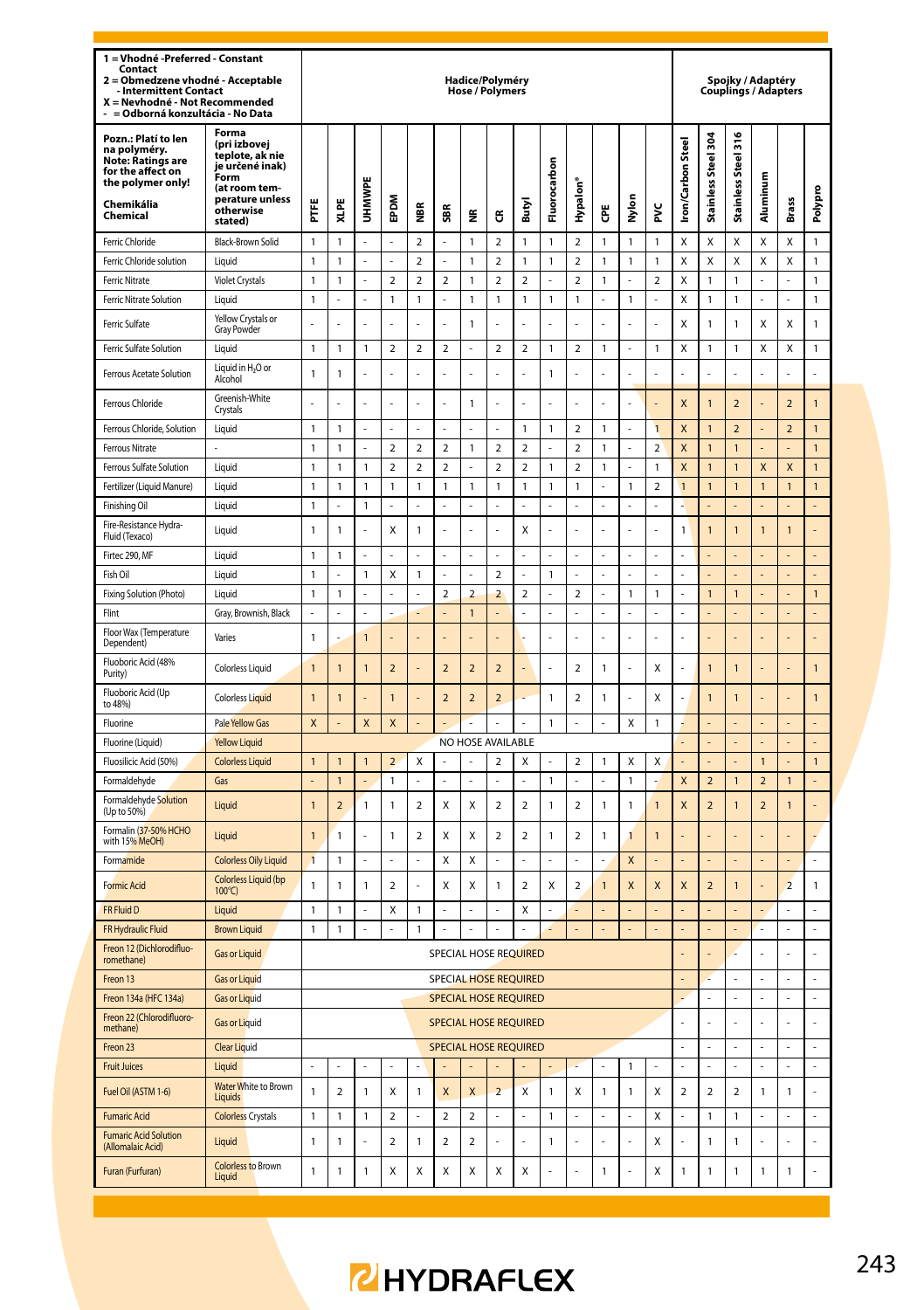| 1 = Vhodné -Preferred - Constant<br>Contact<br>$\overline{ }$<br>Obmedzene vhodné - Acceptable<br>- Intermittent Contact<br>X = Nevhodné - Not Recommended<br>= Odborná konzultácia - No Data |                                                                                                                                 |                |                         |                         |                |                         |                | Hadice/Polyméry<br><b>Hose / Polymers</b> |                         |                |                |                |                  |                         |                |                         |                             | Spojky / Adaptéry<br><b>Couplings / Adapters</b> |                |                         |                |
|-----------------------------------------------------------------------------------------------------------------------------------------------------------------------------------------------|---------------------------------------------------------------------------------------------------------------------------------|----------------|-------------------------|-------------------------|----------------|-------------------------|----------------|-------------------------------------------|-------------------------|----------------|----------------|----------------|------------------|-------------------------|----------------|-------------------------|-----------------------------|--------------------------------------------------|----------------|-------------------------|----------------|
| Pozn.: Platí to len<br>na polyméry.<br>Note: Ratings are<br>for the affect on<br>the polymer only!<br>Chemikália<br>Chemical                                                                  | Forma<br>(pri izbovej<br>teplote, ak nie<br>je určené inak)<br>Form<br>(at room tem-<br>perature unless<br>otherwise<br>stated) | Ë              | XLPE                    | UHMWPI                  | <b>MGdE</b>    | €                       | SBR            | €                                         | G                       | Butyl          | Fluorocarbon   | Hypalon        | ĕ                | Nylon                   | ž              | <b>Iron/Carbon Stee</b> | ğ<br><b>Stainless Steel</b> | 516<br>Stainless Steel                           | Aluminum       | Brass                   | Polypro        |
| Furfural (Ant Oil)                                                                                                                                                                            | Colorless to Reddish<br><b>Brown Liquid</b>                                                                                     | $\mathbf{1}$   | 1                       | L.                      | X              | X                       | X              | X                                         | $\overline{a}$          | X              | $\overline{2}$ | $\overline{2}$ | $\mathbf{1}$     | ä,                      | X              | $\overline{2}$          | $\mathbf{1}$                | $\mathbf{1}$                                     | 1              | $\mathbf{1}$            | $\mathbf 2$    |
| <b>Furfural Alcohol</b>                                                                                                                                                                       | Colorless to Brown<br>Liquid                                                                                                    | $\mathbf{1}$   | 1                       | $\mathcal{P}$           | x              | x                       | X              | X                                         | $\mathfrak{p}$          | X              | $\mathbf{1}$   | $\mathcal{P}$  | 1                | $\mathbf{1}$            | x              | $\mathfrak{p}$          | $\mathbf{1}$                | 1                                                | 1              | 1                       | 2              |
| Furfuran (Furan)                                                                                                                                                                              | Colorless to Brown<br>Liquid                                                                                                    | $\mathbf{1}$   | 1                       | 1                       | x              | x                       | X              | X                                         | X                       | X              | ä,             | į,             | 1                | L,                      | X              | 1                       | $\mathbf{1}$                | 1                                                | 1              | 1                       | l,             |
| Furfuryl Alcohol                                                                                                                                                                              | Colorless to Reddish<br><b>Brown Liquid</b>                                                                                     | 1              | 1                       |                         | L              |                         |                | l,                                        | l,                      |                | $\mathbf{1}$   | Ļ              |                  | $\mathbf{1}$            | į,             |                         | L                           | l,                                               |                |                         | l              |
| Fusel Oil (Amyl Alcohol,<br>Grain Oil)                                                                                                                                                        | Colorless Liquid                                                                                                                | $\mathbf{1}$   | 1                       | $\mathbf{1}$            | $\overline{a}$ | $\overline{a}$          | $\overline{2}$ | $\overline{2}$                            | $\overline{2}$          | $\overline{2}$ | $\mathbf{1}$   | $\overline{a}$ | $\mathbf{1}$     | $\mathbf{1}$            | 1              | 1                       | $\mathbf{1}$                | $\mathbf{1}$                                     | 1              | $\mathbf{1}$            |                |
| Fyrguard 150, 200                                                                                                                                                                             | ä,                                                                                                                              | 1              | 1                       |                         | 1              | 1                       |                |                                           |                         | $\mathbf{1}$   |                |                |                  |                         |                | $\overline{1}$          | $\mathbf{1}$                | 1                                                | 1              | $\mathbf{1}$            |                |
| Fyrquel 15R&O, 220R&O,<br>550R&O                                                                                                                                                              |                                                                                                                                 | $\mathbf{1}$   | 1                       |                         | $\mathbf{1}$   | X                       |                |                                           |                         | $\overline{1}$ |                |                |                  |                         |                | $\overline{1}$          |                             |                                                  | 1              |                         |                |
| Fyrquel 90, 150, 220, 300,<br>550, 1000                                                                                                                                                       |                                                                                                                                 | $\mathbf{1}$   | $\mathbf{1}$            |                         | $\mathbf{1}$   | Χ                       |                |                                           |                         | $\mathbf{1}$   |                |                |                  |                         |                | $\mathbf{1}$            |                             |                                                  | $\mathbf{1}$   | $\overline{a}$          | $\overline{a}$ |
| G                                                                                                                                                                                             |                                                                                                                                 |                |                         |                         |                |                         |                |                                           |                         |                |                |                |                  |                         |                |                         |                             |                                                  |                |                         |                |
| Gallic Acid (3,4,5 Trihydro-<br>xybenzoic Acid)                                                                                                                                               | In Alcohol or Glycerol                                                                                                          | $\mathbf{1}$   | $\mathbf{1}$            | $\mathbf{1}$            | $\mathbf{1}$   | X                       | $\overline{a}$ | $\overline{a}$                            | X                       | $\overline{a}$ | $\mathbf{1}$   |                | 1                | X                       | X              | $\overline{\mathsf{x}}$ | $\overline{1}$              | $\overline{1}$                                   |                |                         | $\overline{1}$ |
| Gallic Acid Solution                                                                                                                                                                          | In Alcohol Solution                                                                                                             | 1              | 1                       | ä,                      | ä,             | Χ                       | $\mathbf 2$    | $\overline{\mathbf{2}}$                   | Χ                       | $\mathbf 2$    | $\mathbf{1}$   | ä,             | $\mathbf{1}$     | X                       | X              | X                       | $\mathbf{1}$                | 1                                                |                | L,                      | $\mathbf{1}$   |
| Gasohol (Gasoline<br>blended with Ethanol)                                                                                                                                                    | <b>Colorless Liquid</b>                                                                                                         | $\mathbf{1}$   | $\overline{\mathbf{c}}$ | $\mathbf{1}$            | X              | $\overline{\mathbf{c}}$ | X              | X                                         | $\overline{a}$          | X              | $\mathbf{1}$   | X              |                  | $\mathbf{1}$            | Χ              | $\overline{a}$          | $\overline{1}$              | $\mathbf{1}$                                     | 1              | $\mathbf{1}$            | X              |
| Gasoline (Oxygenated<br>Blended With MTBE)                                                                                                                                                    | Colorless Liquid                                                                                                                | $\mathbf{1}$   | $\overline{a}$          | $\mathbf{1}$            | X              | $\overline{\mathbf{c}}$ | X              | X                                         | $\overline{a}$          | X              | $\mathbf{1}$   | X              |                  | $\mathbf{1}$            | X              | $\overline{a}$          | $\overline{1}$              | $\mathbf{1}$                                     | 1              | $\mathbf{1}$            | X              |
| Gasoline (Unleaded Up to<br>50% Aromatics)                                                                                                                                                    | Colorless Liquid                                                                                                                | $\mathbf{1}$   | $\overline{2}$          | $\mathbf{1}$            | X              | $\overline{a}$          | X              | $\overline{\mathsf{x}}$                   | $\overline{a}$          | X              | $\mathbf{1}$   | X              | $\mathbf{1}$     | $\mathbf{1}$            | X              | $\overline{a}$          | $\overline{1}$              | $\overline{1}$                                   | 1              | $\overline{1}$          |                |
| Gasoline (White)                                                                                                                                                                              | <b>Colorless Liquid</b>                                                                                                         | 1              | $\overline{2}$          |                         | X              | $\overline{a}$          | X              | $\overline{\mathsf{x}}$                   | $\overline{2}$          | X              | $\mathbf{1}$   | X              |                  | $\mathbf{1}$            | X              | $\overline{a}$          | $\overline{1}$              | $\mathbf{1}$                                     | $\overline{1}$ | $\overline{1}$          | $\overline{a}$ |
| Gelatin                                                                                                                                                                                       | Flakes or Powder                                                                                                                |                |                         |                         |                |                         | $\overline{a}$ | $\mathbf{1}$                              |                         |                | L.             |                |                  | $\mathbf{1}$            | 1              |                         | L,                          |                                                  |                | L,                      | L,             |
| <b>Glacial Acetic Acid</b>                                                                                                                                                                    | Clear Colorless Liquid                                                                                                          | 1              | $\overline{1}$          | $\mathbf{1}$            | $\mathbf 2$    | ı.                      | L              |                                           | X                       | X              | Χ              | $\overline{a}$ | Χ                | X                       | X              | L                       | $\overline{a}$              | L.                                               |                | $\overline{a}$          | $\overline{a}$ |
| Glacial Methacrylic Acid<br>(GMAA)                                                                                                                                                            | <b>White Crystals</b>                                                                                                           | $\overline{1}$ |                         |                         |                |                         |                |                                           |                         |                |                |                |                  |                         |                |                         |                             |                                                  |                |                         |                |
| Glauber's Salt (Sodium<br>Sulfate Decahydrate)                                                                                                                                                | <b>Crystals or Powder</b>                                                                                                       | $\overline{1}$ |                         |                         | $\overline{1}$ |                         | $\overline{1}$ | $\mathbf{1}$                              | L                       |                |                | ì,             |                  | ÷,                      | Ļ              |                         |                             |                                                  |                | ÷                       | L,             |
| Gluconic Acid (Commer-<br>cial 50% Aqueous)                                                                                                                                                   | <b>Aqueous Solution</b>                                                                                                         | $\overline{1}$ |                         |                         | ÷.             | Χ                       | l,             | X                                         | L                       | X              | ä,             | $\overline{a}$ | í,               | ä,                      | L              |                         |                             |                                                  |                | ä,                      | L,             |
| Glucose                                                                                                                                                                                       | <b>Crystals to White</b><br>Powder                                                                                              |                |                         |                         |                |                         |                | $\mathbf{1}$                              |                         |                |                |                |                  |                         |                | $\overline{1}$          | $\overline{1}$              | 1                                                | $\overline{1}$ | $\overline{1}$          |                |
| <b>Glucose Solution</b>                                                                                                                                                                       | Liquid                                                                                                                          | $\overline{1}$ | $\overline{1}$          | ä,                      | 1              | 1                       | $\mathbf{1}$   | $\mathbf{1}$                              | $\mathbf{1}$            | $\mathbf{1}$   | $\mathbf{1}$   | 1              | J.               | ä,                      | $\overline{1}$ | $\mathbf{1}$            | $\mathbf{1}$                | $\overline{1}$                                   | $\overline{1}$ | $\overline{1}$          | ä,             |
| Glue                                                                                                                                                                                          | Varies                                                                                                                          | $\mathbf{1}$   | 1                       |                         | Χ              | $\overline{\mathbf{c}}$ | X              | X                                         | $\overline{\mathbf{c}}$ | X              | $\mathbf{1}$   | 1              |                  | $\overline{\mathbf{2}}$ | $\mathbf{1}$   | $\overline{a}$          | $\overline{1}$              | $\mathbf{1}$                                     | $\overline{1}$ | $\overline{\mathsf{x}}$ | $\overline{a}$ |
| Glycerine (Glycerol)                                                                                                                                                                          | <b>Clear Viscous Liquid</b>                                                                                                     | $\mathbf{1}$   | 1                       | ä,                      | 1              | 1                       | $\mathbf{1}$   | $\mathbf{1}$                              | $\mathbf{1}$            | $\mathbf{1}$   | $\mathbf{1}$   | $\mathbf{1}$   | $\mathbf{1}$     | L,                      | $\mathbf{1}$   | $\overline{\mathbf{c}}$ | $\mathbf{1}$                | $\mathbf{1}$                                     | 1              | $\mathbf{1}$            | L              |
| Glycerol (Glycerine)                                                                                                                                                                          | <b>Clear Viscous Liquid</b>                                                                                                     | $\mathbf{1}$   | 1                       | $\overline{a}$          | $\mathbf{1}$   | 1                       | $\mathbf{1}$   | $\mathbf{1}$                              | $\mathbf{1}$            | $\mathbf{1}$   | $\mathbf{1}$   | 1              | 1                | $\overline{a}$          | $\mathbf{1}$   | $\overline{\mathbf{c}}$ | $\mathbf{1}$                | $\mathbf{1}$                                     | 1              | $\mathbf{1}$            | $\overline{a}$ |
| <b>Glycerol Monolaurate</b>                                                                                                                                                                   | Liquid above 80°F<br>$(27^{\circ}C)$                                                                                            | $\mathbf{1}$   | $\mathbf{1}$            | $\mathbf{1}$            | $\mathbf{1}$   |                         |                |                                           |                         | $\mathbf{1}$   | $\mathbf{1}$   |                |                  |                         |                |                         |                             |                                                  |                |                         | l,             |
| <b>Glycol FR Fluids</b>                                                                                                                                                                       | Liquid                                                                                                                          | $\mathbf{1}$   |                         | L.                      | $\mathbf{1}$   | 1                       | ÷,             | ä,                                        | l,                      | $\mathbf{1}$   | ä,             | L              | l,               | ÷,                      | L              |                         | ä,                          | L.                                               | ż              | ä,                      | ÷,             |
| <b>Glycol Slurry</b>                                                                                                                                                                          | <b>Watery Suspension</b>                                                                                                        | $\mathbf{1}$   |                         | $\overline{a}$          |                |                         |                |                                           |                         |                |                |                |                  |                         |                |                         |                             |                                                  |                |                         | L              |
| Glycols (ie Ethylene<br>Glycol)                                                                                                                                                               | <b>Clear Colorless Liquid</b>                                                                                                   | $\mathbf{1}$   | 1                       | 1                       | $\mathbf{1}$   | $\mathbf{1}$            | $\mathbf{1}$   | $\mathbf{1}$                              | $\mathbf{1}$            | $\mathbf{1}$   | $\overline{1}$ | $\mathbf{1}$   | $\mathbf{1}$     | $\overline{1}$          | í.             | $\mathbf{1}$            | $\overline{1}$              | $\mathbf{1}$                                     | $\mathbf{1}$   | $\mathbf{1}$            | Ļ              |
| <b>GMAA</b> (Glacial Methac-<br>rylic Acid)                                                                                                                                                   | <b>White Crystals</b>                                                                                                           | $\mathbf{1}$   |                         |                         | L              |                         |                |                                           |                         |                |                |                |                  |                         |                |                         |                             | í,                                               |                |                         | L              |
| Graphite                                                                                                                                                                                      | Powdered, Flake,<br>Crystals                                                                                                    | $\mathbf{1}$   |                         | $\mathbf{1}$            | L              |                         |                | $\overline{1}$                            |                         |                | L.             | Į.             |                  | ÷,                      | į,             |                         | L,                          | l,                                               |                | L                       | L              |
| Grease                                                                                                                                                                                        | Semi-Solid                                                                                                                      | 1              | 1                       | $\overline{\mathbf{c}}$ | Χ              | 1                       | X              | X                                         | $\mathbf 2$             | X              | $\mathbf{1}$   | $\mathbf 2$    |                  | ä,                      | 1              | 1                       | $\mathbf{1}$                | 1                                                | 1              | 1                       | ÷,             |
| Grease, Silicone Base                                                                                                                                                                         |                                                                                                                                 | $\mathbf{1}$   | L                       | 1                       | L              | L.                      |                |                                           |                         |                |                |                | l,               | $\mathbbm{1}$           | L.             | 1                       | $\mathbf{1}$                | 1                                                | 1              | $\mathbf{1}$            | L              |
| <b>Green Liquor (Effluent</b><br>Alkaline Pulping)                                                                                                                                            | Liquid                                                                                                                          | $\mathbf{1}$   | $\mathbf{1}$            | 1                       | L              |                         |                |                                           |                         |                |                |                |                  |                         | $\mathbf{1}$   |                         |                             |                                                  |                |                         | l,             |
| Green Sulfate Liquor                                                                                                                                                                          | Liquid                                                                                                                          | $\mathbf{1}$   | 1                       | 1                       | 1              | 2                       | $\mathbf{1}$   | $\mathbf{1}$                              | $\mathbf{1}$            | $\mathbf{1}$   | ä,             | 1              | $\boldsymbol{2}$ | L.                      |                | 1                       | 1                           | 1                                                |                | L                       | ä,             |
| H                                                                                                                                                                                             |                                                                                                                                 |                |                         |                         |                |                         |                |                                           |                         |                |                |                |                  |                         |                |                         |                             |                                                  |                |                         |                |
| Halowax (Chlorinated<br>Hydrocarbons)                                                                                                                                                         | Oils to Waxy Solid                                                                                                              | 1              | 1                       | 1                       | Χ              | X                       | Х              | X                                         | Χ                       | Х              | $\mathbf{1}$   | X              |                  |                         |                |                         |                             |                                                  |                |                         |                |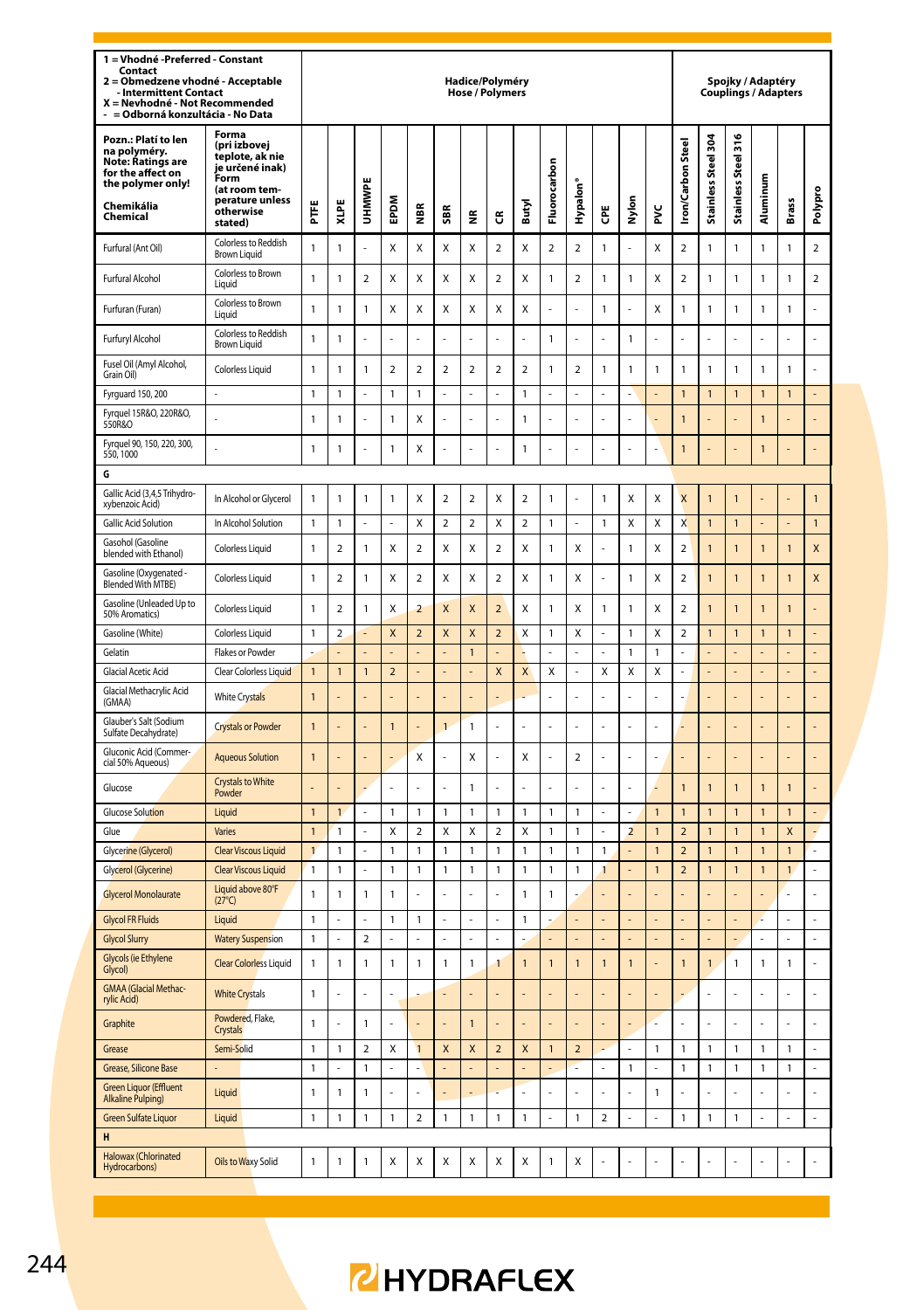| 1 = Vhodné - Preferred - Constant<br>Contact<br>= Obmedzene vhodné - Acceptable<br>$\overline{\mathbf{z}}$<br>- Intermittent Contact<br>X = Nevhodné - Not Recommended<br>= Odborná konzultácia - No Data |                                                                                                                                 |                              |                |                |                |                              |                           | Hadice/Polyméry<br><b>Hose / Polymers</b> |                         |                          |                              |                      |                |                |                |                  |                                |                     | Spojky / Adaptéry       | <b>Couplings / Adapters</b> |                |
|-----------------------------------------------------------------------------------------------------------------------------------------------------------------------------------------------------------|---------------------------------------------------------------------------------------------------------------------------------|------------------------------|----------------|----------------|----------------|------------------------------|---------------------------|-------------------------------------------|-------------------------|--------------------------|------------------------------|----------------------|----------------|----------------|----------------|------------------|--------------------------------|---------------------|-------------------------|-----------------------------|----------------|
| Pozn.: Platí to len<br>na polyméry.<br><b>Note: Ratings are</b><br>for the affect on<br>the polymer only!<br>Chemikália<br>Chemical                                                                       | Forma<br>(pri izbovej<br>teplote, ak nie<br>je určené inak)<br>Form<br>(at room tem-<br>perature unless<br>otherwise<br>stated) | Ë                            | XLPE           | UHMWPE         | EPDM           | ă                            | <b>SBR</b>                | š                                         | ű                       | Butyl                    | Fluorocarbon                 | Hypalon <sup>®</sup> | Ğ              | Nylon          | š              | ron/Carbon Steel | Stainless Steel 304            | Stainless Steel 316 | Aluminum                | <b>Brass</b>                | Polypro        |
| HEA (2-Hydroxyethyl<br>Acrylate)                                                                                                                                                                          | Liquid                                                                                                                          | $\mathbf{1}$                 | $\mathbf{1}$   | 1              | Χ              | Ļ                            |                           | i,                                        |                         |                          | $\mathbf{1}$                 |                      | 1              | L              |                |                  | Ļ                              |                     |                         |                             | $\overline{a}$ |
| HEA Acid (2-Hydroxyethyl<br>Acrylate)                                                                                                                                                                     | Liquid                                                                                                                          | $\mathbf{1}$                 | $\mathbf{1}$   | 1              | Χ              | Ļ                            |                           | l,                                        | l,                      |                          | $\mathbf{1}$                 |                      | 1              | ÷,             | l,             |                  | l,                             | l,                  |                         |                             | $\overline{a}$ |
| Hematite (Iron Ore)                                                                                                                                                                                       | <b>Black to Brick Red</b>                                                                                                       | $\mathbf{1}$                 |                |                |                |                              |                           | $\mathbf{1}$                              |                         |                          |                              |                      |                |                |                |                  |                                |                     |                         |                             |                |
| HEP (2-Hydroxypropyl<br>Acrylate                                                                                                                                                                          | Liquid                                                                                                                          | $\mathbf{1}$                 | 1              | 1              | Χ              | L                            |                           |                                           | L                       |                          | $\mathbf{1}$                 | L,                   | 1              | L,             | L,             |                  | L.                             | L.                  |                         | J.                          | $\overline{a}$ |
| Heptachlor (In Xylene)                                                                                                                                                                                    | Liquid                                                                                                                          | $\mathbf{1}$                 | $\overline{a}$ | L              | X              | $\overline{a}$               | $\mathsf{x}$              | X                                         | X                       | $\mathsf{x}$             | $\mathbf{1}$                 | l,                   |                | 1              | X              |                  | l,                             | $\overline{a}$      |                         |                             | $\overline{a}$ |
| Heptanal (Heptaldehyde)                                                                                                                                                                                   | Colorless Oily Liquid                                                                                                           | $\mathbf{1}$                 |                |                |                |                              |                           |                                           |                         |                          |                              |                      |                |                |                |                  | í,                             | L                   |                         |                             | L,             |
| Heptane                                                                                                                                                                                                   | <b>Colorless Liquid</b>                                                                                                         | $\mathbf{1}$                 | $\overline{2}$ | $\mathbf{1}$   | Χ              | $\mathbf{1}$                 | X                         | X                                         | $\mathbf 2$             | X                        | $\mathbf{1}$                 | X                    | $\mathbf{1}$   | $\mathbf{1}$   | $\overline{2}$ | $\overline{1}$   | $\mathbf{1}$                   | $\mathbf{1}$        | $\overline{1}$          | $\mathbf{1}$                | $\overline{a}$ |
| Heptanedicarboxylic Acid<br>(Azelaic Acid)                                                                                                                                                                | Yellowish to White<br>Powder                                                                                                    | $\mathbf{1}$                 |                |                | L.             | L                            |                           | $\mathbf{1}$                              | L                       |                          | L.                           | L.                   |                | ÷,             | į,             |                  |                                |                     |                         |                             |                |
| Heptanoic Acid                                                                                                                                                                                            | Clear Oily Liquid                                                                                                               | $\mathbf{1}$                 | 1              | 1              |                |                              |                           |                                           |                         |                          | $\mathbf{1}$                 |                      |                |                |                |                  |                                |                     |                         |                             |                |
| Heptanol                                                                                                                                                                                                  | Colorless Liquid                                                                                                                | $\overline{1}$               | 1              | 1              | $\mathbf{1}$   | $\mathbf{1}$                 | $\overline{1}$            | $\mathbf{1}$                              | $\overline{1}$          | $\mathbf{1}$             | $\mathbf{1}$                 | $\mathbf{1}$         | $\mathbf{1}$   | 1              | $\mathbf{1}$   |                  | $\overline{a}$                 | $\overline{a}$      |                         | L                           | L,             |
| Hexachlorocyclohexane                                                                                                                                                                                     | White to Yellowish<br>Flakes                                                                                                    | J.                           | l,             | ı              |                | L                            | L                         | $\mathbf{1}$                              | L                       |                          | L.                           | L.                   |                | L.             | L.             |                  |                                |                     |                         |                             |                |
| Hexachlorocyclopen-<br>tadiene                                                                                                                                                                            | Yellow Liquid                                                                                                                   | $\mathbf{1}$                 | L              | ÷,             | X              | L                            | X                         | X                                         | ÷,                      | X                        | $\mathbf{1}$                 | ä,                   | ä,             | ÷,             | ä,             | l,               | í,                             |                     |                         | í,                          | L              |
| Hexadecanoic Acid<br>(Palmitic Acid)                                                                                                                                                                      | <b>White Crystals</b>                                                                                                           | L.                           | L              | J.             | L.             | L                            | ÷,                        | $\mathbf{1}$                              | l,                      | L.                       | L.                           | í,                   | L.             | ÷,             | ä,             | l,               | L,                             |                     |                         | L                           | L.             |
| Hexahydrophthalic<br>Anhydride                                                                                                                                                                            | <b>Clear Colorless</b><br><b>Viscous Liquid</b>                                                                                 | $\mathbf{1}$                 | L              | l,             | L.             | L                            | ÷,                        | L.                                        | l,                      | L.                       | L.                           | í,                   | L,             | ÷,             | ä,             | J                | L,                             |                     |                         | L                           | L              |
| Hexaldehyde                                                                                                                                                                                               | Colorless Liquid                                                                                                                | $\mathbf{1}$                 | 1              | $\mathbf{1}$   | $\mathbf 1$    | $\overline{a}$               |                           |                                           |                         |                          | l,                           | L,                   |                | ÷,             | L,             | $\mathbf{1}$     | $\mathbf{1}$                   | $\mathbf{1}$        | 1                       | $\mathbf{1}$                |                |
| Hexamethylenediamine,<br>Solution                                                                                                                                                                         | Colorless Flat Solid<br>Leaflets                                                                                                | L.                           | í.             |                |                | L.                           | l,                        | $\overline{1}$                            | L.                      |                          | ÷,                           | ł                    | í.             | ÷,             | Ĭ.             | í.               | l,                             |                     |                         | l,                          | ÷              |
| Hexamethyleneimine                                                                                                                                                                                        | Clear Colorless Liquid                                                                                                          | $\mathbf{1}$                 | $\overline{a}$ | l,             | $\overline{a}$ |                              |                           |                                           | L,                      |                          | ÷,                           | ÷,                   |                | l,             | l,             |                  | L,                             | $\overline{a}$      |                         | $\overline{a}$              | L,             |
| Hexane                                                                                                                                                                                                    | <b>Colorless Liquid</b>                                                                                                         | $\overline{1}$               | X              | 1              | X              | $\mathbf{1}$                 | X                         | X                                         |                         | X                        | $\mathbf{1}$                 |                      | 1              | 1              | Χ              | 1                | $\mathbf{1}$                   | $\mathbf{1}$        |                         | 1                           |                |
| Hexanol (Hexyl Alcohol)                                                                                                                                                                                   | Colorless Liquid                                                                                                                | $\mathbf{1}$                 | $\overline{1}$ |                | X              | $\overline{1}$               |                           |                                           | $\overline{\mathbf{2}}$ |                          | $\mathbf{1}$                 | X                    | $\mathbf{1}$   | l,             | L,             | $\mathbf{1}$     | $\mathbf{1}$                   | $\mathbf{1}$        | $\overline{1}$          | $\overline{\mathbf{c}}$     | $\overline{a}$ |
| Hexanone (Ethyl Propyl<br>Ketone)                                                                                                                                                                         | <b>Colorless Liquid</b>                                                                                                         | $\overline{1}$               | l,             |                | ÷.             | $\mathsf{x}$                 |                           | $\mathbf{x}$                              | l,                      | $\overline{\phantom{a}}$ | X                            | X                    | J,             | ÷,             | ä,             |                  | L,                             |                     |                         | L                           |                |
| Hexene                                                                                                                                                                                                    | <b>Colorless Liquid</b>                                                                                                         | $\mathbf{1}$                 |                |                | X              | $\overline{\mathbf{c}}$      | $\boldsymbol{\mathsf{x}}$ | Χ                                         | ÷,                      | X                        | $\mathbf{1}$                 | L.                   | $\mathbf{1}$   | ÷,             | ÷,             | $\mathbf{1}$     | $\mathbf{1}$                   | $\mathbf{1}$        |                         | $\mathbf{1}$                | ä,             |
| Hexyl "Cellosolve" (EG<br>Monohexyl Ether)                                                                                                                                                                | <b>Water White Liquid</b>                                                                                                       | $\overline{1}$               | $\overline{1}$ | 1              |                | L                            |                           |                                           | L                       |                          | $\overline{1}$               | l,                   |                | L              | Ĭ.             |                  |                                |                     |                         |                             |                |
| Hexyl Alcohol (Hexanol)                                                                                                                                                                                   | <b>Colorless Liquid</b>                                                                                                         | $\overline{1}$               | $\overline{1}$ | L,             | Χ              | $\mathbf{1}$                 | l,                        | l,                                        | $\mathbf 2$             | L                        | $\mathbf{1}$                 | X                    | $\mathbf{1}$   | ÷,             | Z              | $\overline{1}$   | $\mathbf{1}$                   | $\mathbf{1}$        | $\overline{1}$          | $\overline{a}$              | L,             |
| Hexyl Methacrylate                                                                                                                                                                                        | Liquid                                                                                                                          | $\mathbf{1}$                 |                | L.             |                |                              |                           |                                           |                         |                          |                              |                      | L              |                |                |                  |                                |                     |                         |                             | L              |
| Hexylamine<br>Hexylene (1-Hexene)                                                                                                                                                                         | <b>Water White Liquid</b><br><b>Colorless Liquid</b>                                                                            | $\mathbf{1}$<br>$\mathbf{1}$ |                | ä,             | ÷,<br>Χ        | Χ<br>$\overline{\mathbf{c}}$ | l,<br>X                   | X<br>X                                    | ä,<br>L                 | $\overline{a}$           | Χ                            | Χ<br>L,              | 1              | ÷,             | ÷,             | $\overline{1}$   | ÷,                             | L.<br>$\mathbf{1}$  |                         | L,<br>$\overline{1}$        | ä,<br>L        |
| <b>Hexylene Glycol</b>                                                                                                                                                                                    | <b>Colorless Liquid</b>                                                                                                         | $\overline{1}$               | $\mathbf{1}$   | 1              | $\mathbf{1}$   | l,                           | L                         | l,                                        | l,                      | X<br>L                   | $\mathbf{1}$<br>$\mathbf{1}$ | l,                   |                | $\overline{a}$ |                |                  | $\mathbf{1}$<br>$\overline{a}$ |                     |                         |                             | ÷,             |
| Honey                                                                                                                                                                                                     | <b>Yellow Liquid</b>                                                                                                            | $\mathbf{1}$                 |                |                | $\mathbf{1}$   | $\mathbf{1}$                 |                           | $\mathbf{1}$                              | $\mathbf{1}$            |                          | $\mathbf{1}$                 |                      |                |                | $\mathbf{1}$   |                  |                                |                     |                         |                             | l,             |
| Houghto-Safe 1055, 1110,<br>1115, 1120, 1130                                                                                                                                                              | Liquid                                                                                                                          | $\mathbf{1}$                 | 1              | J.             | $\mathbf{1}$   | Χ                            | į,                        | ÷,                                        | í,                      | $\mathbf{1}$             | ä,                           |                      |                | L,             | ä,             | $\mathbf{1}$     | $\overline{1}$                 | $\mathbf{1}$        | $\overline{1}$          | $\mathbf{1}$                | L,             |
| Houghto-Safe 271, 416,<br>520 & 616, 620                                                                                                                                                                  | Liquid                                                                                                                          | $\mathbf{1}$                 | 1              | l,             | $\mathbf{1}$   | 1                            | l,                        | L.                                        | l,                      | 1                        | L.                           | í,                   |                | L              | ä,             | $\mathbf{1}$     | $\overline{1}$                 | $\mathbf{1}$        | 1                       | $\mathbf{1}$                | $\overline{a}$ |
| Houghto-Safe 5046                                                                                                                                                                                         | Liquid                                                                                                                          | $\mathbf{1}$                 | 1              | ÷,             | Χ              | 1                            | l,                        | ÷,                                        |                         | X                        | ÷,                           | L.                   | L              | L,             | L,             | $\overline{1}$   | $\mathbf{1}$                   | 1                   | 1                       | 1                           | ä,             |
| Houghto-Safe 625, 640 &<br>525 Under 100°F (38°C)                                                                                                                                                         | Liquid                                                                                                                          | $\mathbf{1}$                 | $\mathbf{1}$   |                | $\mathbf{1}$   | $\mathbf{1}$                 |                           |                                           |                         | $\overline{1}$           |                              |                      |                |                |                | $\mathbf{1}$     | $\mathbf{1}$                   | $\mathbf{1}$        | 1                       | $\mathbf{1}$                |                |
| HPA Acid (2-Hydroxypro-<br>pyl Acrylate)                                                                                                                                                                  | Liquid                                                                                                                          | $\mathbf{1}$                 | $\mathbf{1}$   | $\mathbf{1}$   | Χ              |                              |                           |                                           |                         |                          | $\overline{1}$               |                      | $\overline{1}$ |                |                |                  |                                |                     |                         |                             |                |
| HPO (Sodium Thiosulfate)                                                                                                                                                                                  | <b>White Powder</b>                                                                                                             | $\mathbf{1}$                 | 1              | $\overline{a}$ | L.             | $\mathbf{1}$                 | 1                         | $\mathbf{1}$                              | $\mathbf{1}$            | $\overline{1}$           | $\overline{a}$               | $\mathbf{1}$         | $\mathbf{1}$   | $\mathbf{1}$   | $\mathbf{1}$   | X                | 1                              | $\mathbf{1}$        | $\overline{\mathbf{c}}$ | X                           | $\overline{a}$ |
| Hy-Chock Oil                                                                                                                                                                                              | Liquid                                                                                                                          | $\mathbf{1}$                 | 1              | ÷,             | ÷,             | 1                            | L,                        | L,                                        | ä,                      | ÷,                       | $\mathbf{1}$                 |                      | í,             | $\mathbbm{1}$  | ä,             | 1                | 1                              | $\mathbf{1}$        |                         | ä,                          | ÷,             |
| Hydrocyanic Acid (up<br>to 98%)                                                                                                                                                                           | <b>Water White Liquid</b>                                                                                                       | $\mathbf{1}$                 | 1              |                |                |                              |                           |                                           |                         |                          | $\mathbf{1}$                 |                      |                |                |                | X                | $\mathbf{1}$                   | $\mathbf{1}$        | 1                       | Χ                           |                |
| Hydrafluid 760 (Texaco<br>and Houghton)                                                                                                                                                                   | Liquid                                                                                                                          | $\mathbf{1}$                 | 1              |                | Χ              | 1                            |                           |                                           |                         | X                        | $\mathbf{1}$                 |                      |                | 1              |                | 1                | 1                              | 1                   | 1                       | 1                           |                |
| Hydrafluid AZR&O, A,<br>B, AA, C                                                                                                                                                                          | Liquid                                                                                                                          | $\mathbf{1}$                 | 1              | J.             | Χ              | 1                            | L.                        | ÷,                                        | l,                      | X                        | $\mathbf{1}$                 | l,                   | l,             | 1              | L,             | 1                | 1                              | 1                   | 1                       | L                           | L.             |
| Hydrasol A (Textile Dying)                                                                                                                                                                                |                                                                                                                                 | $\mathbf{1}$                 | 1              | L,             | X              | $\mathbf{1}$                 | $\overline{a}$            | L                                         | L                       | X                        | $\mathbf{1}$                 |                      | L              | 1              |                | 1                | $\mathbf{1}$                   | $\mathbf{1}$        | 1                       |                             |                |

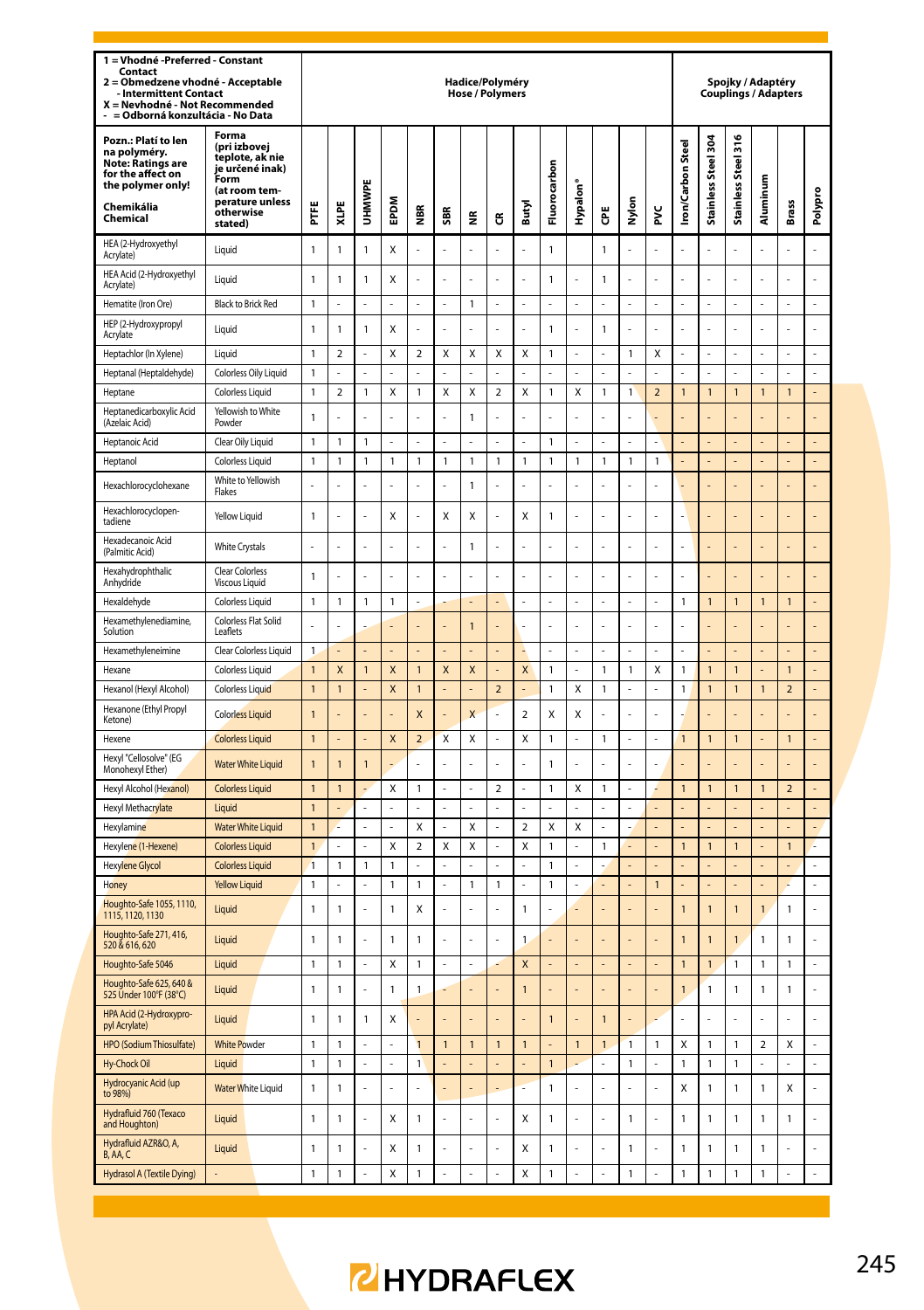| 1 = Vhodné - Preferred - Constant<br>Contact<br>= Obmedzene vhodné - Acceptable<br>2<br><b>Intermittent Contact</b><br>X = Nevhodné - Not Recommended<br>-   = Odborná konzultácia - No Data |                                                                                                                                 |                |                |                |                |                         |                         | Hadice/Polyméry<br><b>Hose / Polymers</b> |                |                          |                |                         |                |                |                         |                  |                     |                     | Spojky / Adaptéry<br><b>Couplings / Adapters</b> |                |         |
|----------------------------------------------------------------------------------------------------------------------------------------------------------------------------------------------|---------------------------------------------------------------------------------------------------------------------------------|----------------|----------------|----------------|----------------|-------------------------|-------------------------|-------------------------------------------|----------------|--------------------------|----------------|-------------------------|----------------|----------------|-------------------------|------------------|---------------------|---------------------|--------------------------------------------------|----------------|---------|
| Pozn.: Platí to len<br>na polyméry.<br>Note: Ratings are<br>for the affect on<br>the polymer only!<br>Chemikália<br>Chemical                                                                 | Forma<br>(pri izbovej<br>teplote, ak nie<br>je určené inak)<br>Form<br>(at room tem-<br>perature unless<br>otherwise<br>stated) | Ë              | XLPE           | UHMWPE         | <b>MGdE</b>    | NBR<br>2                | <b>SBR</b>              | ž                                         | ű              | Butyl                    | Fluorocarbon   | Hypalon <sup>®</sup>    | Ğ              | Nylon          | ž                       | ron/Carbon Steel | Stainless Steel 304 | Stainless Steel 316 | luminum<br>₹                                     | Brass          | Polypro |
| Hydraulic Fluid (Phospha-<br>te Ester Base)                                                                                                                                                  | Liquid                                                                                                                          | 1              | 1              | $\mathbf{1}$   | 1              | Χ                       | Χ                       | Χ                                         | Χ              |                          |                | Χ                       |                | $\sqrt{2}$     |                         | $\overline{1}$   | $\mathbf{1}$        | 1                   |                                                  |                |         |
| Hydraulic Fluid (Polyal-<br>phaolifin)                                                                                                                                                       | Liquid                                                                                                                          | $\mathbf{1}$   |                |                |                |                         |                         |                                           |                |                          | $\mathbf{1}$   |                         |                |                |                         | $\mathbf{1}$     | $\mathbf{1}$        | $\mathbf{1}$        | $\mathbf{1}$                                     | $\mathbf{1}$   |         |
| Hydraulic Fluid (Std.<br>Petroleum Oils)                                                                                                                                                     | Liquid                                                                                                                          | 1              | 1              |                | Χ              | 1                       | X                       | Χ                                         | $\mathbf 2$    | Χ                        | $\mathbf{1}$   | $\overline{\mathbf{c}}$ | 1              | 1              | 1                       | $\mathbf{1}$     | 1                   | 1                   | $\mathbf{1}$                                     | 1              |         |
| Hydraulic Fluid (Water<br>Glycol Base)                                                                                                                                                       | Liquid                                                                                                                          | $\mathbf{1}$   | $\mathbf{1}$   |                |                | $\mathbf{1}$            | $\overline{2}$          | $\overline{a}$                            | $\mathbf{1}$   | $\mathbf{1}$             | $\mathbf{1}$   |                         |                | 1              | $\mathbf{1}$            | $\mathbf{1}$     | $\mathbf{1}$        | $\mathbf{1}$        | $\mathbf{1}$                                     | $\mathbf{1}$   |         |
| Hydraulic Fluid HF-18,<br>HF-20                                                                                                                                                              | Liquid                                                                                                                          | $\mathbf{1}$   | 1              |                | $\mathbf{1}$   | $\mathbf{1}$            |                         |                                           | l,             | $\mathbf{1}$             | $\mathbf{1}$   | l,                      |                | $\mathbf{1}$   | $\mathcal{P}$           | $\mathbf{1}$     | $\mathbf{1}$        | $\mathbf{1}$        | $\mathbf{1}$                                     | 1              |         |
| Hydraulic Fluid HF-31                                                                                                                                                                        | Liquid                                                                                                                          | $\mathbf 1$    | $\mathbf{1}$   | ÷,             | Χ              | $\overline{a}$          | ÷,                      | l,                                        | $\overline{a}$ | X                        | $\overline{a}$ | L                       | $\overline{a}$ | $\mathbf{1}$   |                         | $\overline{1}$   | $\mathbf{1}$        | $\mathbf{1}$        | 1                                                | $\mathbf{1}$   | L,      |
| Hydrazine                                                                                                                                                                                    | <b>Colorless Fuming</b><br>Liquid                                                                                               | $\mathbf{1}$   | 1              | J.             | $\mathcal{P}$  | X                       | X                       | X                                         | Χ              | $\mathcal{P}$            | X              | X                       | í.             |                | X                       |                  |                     |                     |                                                  |                |         |
| Hydrazine Hydrate                                                                                                                                                                            | <b>Colorless Fuming</b><br>Liquid                                                                                               | $\mathbf{1}$   | 1              |                | $\overline{2}$ | X                       | X                       | X                                         | X              | $\overline{a}$           | X              | X                       |                | í.             | X                       |                  | L.                  |                     |                                                  | í.             | l,      |
| Hydrazine Solution                                                                                                                                                                           | Liquid                                                                                                                          | 1              | $\mathbf{1}$   | l,             | 2              | Χ                       | X                       | X                                         | X              | $\overline{\mathbf{c}}$  | Χ              | X                       | L,             | ÷,             | X                       |                  | $\overline{a}$      | $\overline{a}$      |                                                  | L,             | L,      |
| Hydro-Drive Oil<br>(Houghton)                                                                                                                                                                | Liquid                                                                                                                          | 1              |                | J.             | X              | 1                       | į,                      | ÷,                                        | ä,             | X                        | ä,             | ÷.                      | í.             | ä,             | $\overline{\mathbf{2}}$ | ч                | ä,                  | ä,                  |                                                  | ä,             | ÷,      |
| Hydrobromic Acid (62%<br>and less)                                                                                                                                                           | Colorless to Yellow<br>I iguid                                                                                                  | 1              | 1              | $\mathbf{1}$   | Χ              | Χ                       | $\overline{\mathbf{2}}$ | $\mathbf 2$                               | Χ              | $\overline{\mathbf{c}}$  | $\mathbf{1}$   | $\boldsymbol{2}$        | 1              | Χ              | Χ                       | í,               | L,                  | L                   | X                                                | l,             | L       |
| Hydrobromic Acid<br>(to 48%)                                                                                                                                                                 | Colorless to Yellow<br>Liauid                                                                                                   | 1              | 1              | 1              | 1              | Χ                       | 2                       | $\overline{\mathbf{c}}$                   | X              | $\overline{\mathbf{c}}$  | $\mathbf{1}$   | $\overline{\mathbf{c}}$ | 1              | X              | Χ                       |                  | į,                  |                     | X                                                |                |         |
| Hydrochloric Acid (15%)                                                                                                                                                                      | Colorless to Yellow<br>Liauid                                                                                                   | 1              | 1              | 1              | 2              | Χ                       | $\overline{\mathbf{c}}$ | $\overline{\phantom{a}}$                  | X              | $\overline{\mathbf{c}}$  | $\mathbf{1}$   | $\mathbf 2$             | $\mathbf{1}$   | X              | Χ                       | X                | X                   | X                   | X                                                | X              |         |
| Hydrochloric Acid (37%)                                                                                                                                                                      | Colorless to Yellow<br>Liquid                                                                                                   | 1              | 1              | 1              | X              | X                       | $\overline{\mathbf{c}}$ | $\overline{a}$                            | X              | 2                        | $\mathbf{1}$   | $\overline{a}$          | 1              | X              | X                       | X                | X                   | X                   | X                                                | X              |         |
| Hydrochloric Acid.<br>anhydrous                                                                                                                                                              | Colorless Fuming Gas                                                                                                            | $\mathbf{1}$   |                |                |                |                         |                         |                                           |                |                          | $\mathbf{1}$   |                         |                |                |                         | X                | X                   | X                   | X                                                | X              |         |
| Hydrocyanic Acid (10%<br>Solution with water)                                                                                                                                                | Water White Liquid                                                                                                              | $\overline{1}$ | 1              | $\overline{1}$ |                | X                       | $\overline{a}$          | $\overline{2}$                            | X              |                          | $\mathbf{1}$   | $\overline{a}$          | į,             |                | X                       | X                | $\overline{1}$      | $\mathbf{1}$        | 1                                                | X              |         |
| Hydrocyanic Acid (98%<br>or less)                                                                                                                                                            | <b>Water White Liquid</b><br>below 77°F/25°C                                                                                    | $\mathbf{1}$   |                |                |                |                         |                         |                                           |                |                          | $\mathbf{1}$   |                         |                |                | Χ                       |                  |                     |                     |                                                  |                |         |
| Hydrocyanic Acid (up<br>to 20%)                                                                                                                                                              | <b>Water White Liquid</b>                                                                                                       | $\overline{1}$ | 1              | l,             | $\overline{1}$ | $\overline{a}$          | $\overline{a}$          | $\overline{a}$                            | $\mathbf 2$    | L                        | $\mathbf{1}$   | $\mathbf{1}$            | Ļ              | L              | $\mathbf 2$             |                  | L                   | L                   |                                                  | L              |         |
| Hydrofluoric Acid (38%<br>or less)                                                                                                                                                           | <b>Colorless Liquid</b>                                                                                                         | $\overline{1}$ | 1              | $\overline{1}$ | $\overline{2}$ | Χ                       | X                       | X                                         | $\overline{2}$ | $\mathcal{P}$            | $\mathbf{1}$   | 1                       | 1              | x              | X                       | X                | X                   | X                   | X                                                | X              |         |
| Hydrofluoric Acid (47%<br>or less)                                                                                                                                                           | <b>Colorless Liquid</b>                                                                                                         | $\overline{1}$ | $\overline{1}$ | $\mathbf{1}$   | $\overline{a}$ | X                       | X                       | X                                         | $\mathfrak{p}$ | $\overline{\phantom{a}}$ | $\mathbf{1}$   | $\mathfrak{p}$          | 1              | x              | $\mathbf{x}$            | X                | X                   | $\mathsf{x}$        | X                                                | X              |         |
| Hydrofluoric Acid (53<br>% or less)                                                                                                                                                          | <b>Colorless Liquid</b>                                                                                                         | $\overline{1}$ | 1              | x              | ä,             | X                       | X                       | X                                         | $\overline{2}$ | X                        | $\mathbf{1}$   | $\overline{2}$          | 1              | X              | X                       | X                | X                   | X                   | X                                                | X              |         |
| Hydrofluoric Acid (70%)                                                                                                                                                                      | <b>Colorless Liquid</b>                                                                                                         | $\overline{1}$ | 1              | Χ              | Χ              | Χ                       | X                       | X                                         | Χ              |                          | $\mathbf{1}$   | $\boldsymbol{2}$        |                | X              | X                       | X                | X                   | X                   | X                                                | X              | L       |
| <b>Hydrofluoric Acid</b><br>(Concentrated)                                                                                                                                                   | <b>Colorless Liquid</b>                                                                                                         | 1              | 1              | X              | X              | X                       | X                       | X                                         | X              | X                        | $\overline{a}$ | $\boldsymbol{2}$        | $\overline{1}$ | $\mathbf{x}$   | X                       | X                | X                   | X                   | X                                                | X              | L       |
| <b>Hydrofluosilicic Acid</b>                                                                                                                                                                 | In Water                                                                                                                        | $\mathbf{1}$   | $\mathbf{1}$   | $\mathbf{1}$   | $\overline{2}$ | Χ                       | X                       | X                                         | X              | X                        | $\mathbf{1}$   | $\mathbf{1}$            | X              | $\pmb{\chi}$   | $\mathsf{x}$            | X                | X                   | X                   |                                                  | $\mathbf{1}$   | L,      |
| Hydrogen (Gas)                                                                                                                                                                               | Gas                                                                                                                             |                |                |                |                |                         |                         | PLEASE CONTACT GATES                      |                |                          |                |                         |                |                |                         |                  | l,                  | $\overline{a}$      |                                                  | $\overline{a}$ | L       |
| <b>Hydrogen Bromide</b><br>Liquified (Anhydrous)                                                                                                                                             | Liquid                                                                                                                          | 1              |                |                | 1              | Χ                       | X                       | X                                         |                | $\overline{\mathsf{x}}$  | 1              |                         |                |                |                         |                  | l,                  |                     |                                                  | l,             | L       |
| Hydrogen Bromide Solu-<br>tion (Hydrobromic Acid)                                                                                                                                            | Liquid                                                                                                                          | 1              |                | l,             |                |                         |                         |                                           |                |                          |                |                         |                |                |                         |                  | L                   | L                   |                                                  | $\overline{a}$ | Ļ       |
| Hydrogen Bromide,<br>Anhydride                                                                                                                                                               | <b>Colorless Gas</b>                                                                                                            | 1              |                |                |                |                         | ł,                      | ä,                                        | ä,             |                          | ÷              |                         |                | L,             |                         |                  | ł                   |                     |                                                  | $\overline{a}$ | L       |
| <b>Hydrogen Chloride</b>                                                                                                                                                                     | <b>Colorless Fuming Gas</b>                                                                                                     | 1              |                | ÷              |                |                         |                         |                                           |                |                          | $\mathbf{1}$   |                         | $\mathbf{1}$   | ż              |                         |                  | L.                  | L.                  |                                                  | L.             | L.      |
| <b>Hydrogen Dioxide</b><br>(Hydrogen Peroxide)                                                                                                                                               | Liquid                                                                                                                          | $\mathbf{1}$   |                |                | $\overline{2}$ | $\overline{\mathsf{x}}$ |                         |                                           | $\overline{a}$ |                          | $\overline{1}$ | $\overline{1}$          |                |                |                         |                  | L                   |                     |                                                  | l              | L       |
| Hydrogen Fluoride                                                                                                                                                                            | <b>Colorless Gas or</b><br>Liquid                                                                                               | $\mathbf{1}$   |                |                | $\mathbf{1}$   | X                       | $\overline{\mathsf{x}}$ | $\mathsf{x}$                              |                | $\overline{a}$           | Χ              |                         |                |                |                         | $\mathbf{1}$     | $\mathbf{1}$        | $\mathbf{1}$        |                                                  |                |         |
| Hydrogen Peroxide (35%<br>or less)                                                                                                                                                           | Liquid                                                                                                                          | 1              | 1              | 1              | 1              | $\mathfrak{p}$          | X                       | X                                         | $\mathbf{1}$   | X                        | $\mathbf{1}$   | $\mathbf{1}$            | 1              | $\mathbf{1}$   | $\mathbf{1}$            | X                | $\mathcal{P}$       | $\mathbf{1}$        | 1                                                | X              |         |
| Hydrogen Peroxide (50%<br>or less)                                                                                                                                                           | Liquid                                                                                                                          | 1              | $\overline{2}$ | 1              | 1              | $\overline{2}$          | X                       | X                                         | $\mathbf{1}$   | X                        | $\mathbf{1}$   | $\mathbf{1}$            | 1              | $\overline{2}$ | $\overline{2}$          | X                | $\overline{2}$      | $\mathbf{1}$        | $\mathbf{1}$                                     | X              | l,      |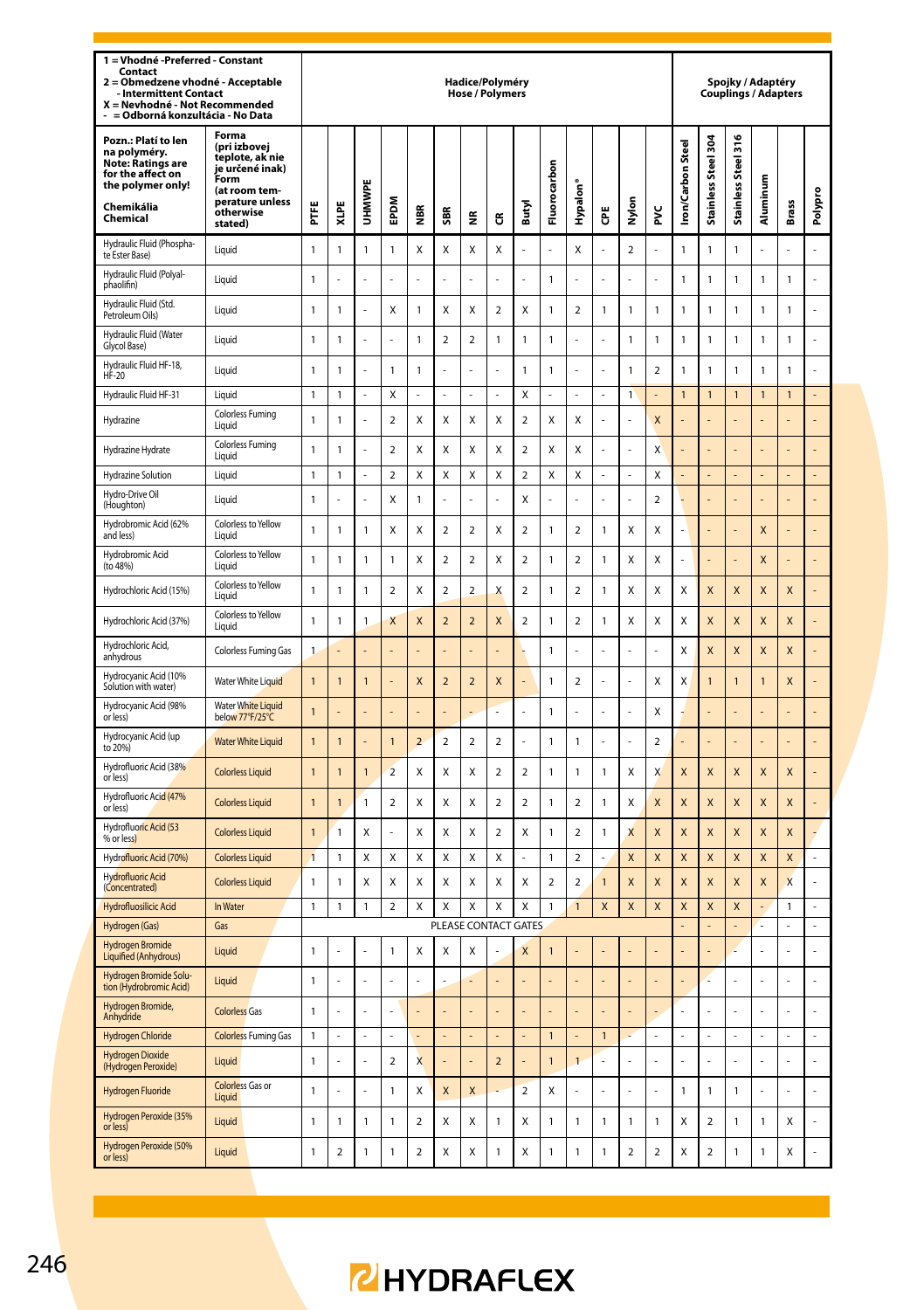| 1 = Vhodné - Preferred - Constant<br>Contact<br>Obmedzene vhodné - Acceptable<br>$\overline{2}$<br><b>Intermittent Contact</b><br>X = Nevhodné - Not Recommended<br>= Odborná konzultácia - No Data |                                                                                                                                 |                |                |                |                         |                          |                         | Hadice/Polyméry<br>Hose / Polymers |                         |                |                |                         |                |              |                          |                          | <b>Couplings / Adapters</b> | Spojky / Adaptéry   |                |                |                |
|-----------------------------------------------------------------------------------------------------------------------------------------------------------------------------------------------------|---------------------------------------------------------------------------------------------------------------------------------|----------------|----------------|----------------|-------------------------|--------------------------|-------------------------|------------------------------------|-------------------------|----------------|----------------|-------------------------|----------------|--------------|--------------------------|--------------------------|-----------------------------|---------------------|----------------|----------------|----------------|
| Pozn.: Platí to len<br>na polyméry.<br>Note: Ratings are<br>for the affect on<br>the polymer only!<br>Chemikália<br>Chemical                                                                        | Forma<br>(pri izbovej<br>teplote, ak nie<br>je určené inak)<br>Form<br>(at room tem-<br>perature unless<br>otherwise<br>stated) | Ë              | XLPE           | UHMWPE         | EPDM                    | $\sim$<br>ē              | SBR                     | ž                                  | ű                       | Butyl          | Fluorocarbon   | Hypalon'                | Ğ              | å<br>Σ       | š                        | <b>Iron/Carbon Steel</b> | Stainless Steel 304         | Stainless Steel 316 | Aluminum       | Brass          | Polypro        |
| Hydrogen Peroxide (70%<br>or less)                                                                                                                                                                  | Liquid                                                                                                                          | 1              | $\overline{a}$ | $\mathbf{1}$   | $\mathfrak{p}$          | X                        | X                       | X                                  | $\overline{2}$          | ÷,             | $\mathbf{1}$   | $\mathbf{1}$            | $\mathbf{1}$   | X            | $\overline{a}$           | X                        | $\mathfrak{p}$              | 1                   | 1              | X              | l,             |
| Hydrogen Peroxide (90%<br>or less)                                                                                                                                                                  | Liquid                                                                                                                          | $\mathbf{1}$   |                | $\mathbf{1}$   | $\mathfrak{p}$          | x                        | X                       | X                                  | $\mathfrak{p}$          | ÷,             | $\mathbf{1}$   | $\mathbf{1}$            | í,             | X            | X                        | X                        | $\overline{\phantom{a}}$    | 1                   | 1              | X              | L              |
| Hydrogen Sulfide                                                                                                                                                                                    | <b>Colorless Gas</b>                                                                                                            |                |                |                |                         |                          |                         | NO HOSE AVAILABLE                  |                         |                |                |                         |                |              |                          |                          | ä,                          | L.                  | L              | L              | L.             |
| Hydrogen Sulfide,<br>Liquified                                                                                                                                                                      | Liquid @ 410 PSI,<br>120°F (49°C)                                                                                               | $\mathbf{1}$   |                |                | $\mathbf{1}$            | X                        | X                       |                                    | $\overline{a}$          | X              | X              |                         |                |              |                          |                          |                             |                     |                |                | l,             |
| Hydrolube (Water Glycol)                                                                                                                                                                            | Liquid                                                                                                                          | $\mathbf{1}$   | L              | $\mathbf{1}$   | 1                       | 1                        | L.                      | L.                                 | $\overline{\mathbf{c}}$ | $\mathbf 2$    | $\mathbf{1}$   |                         | L.             |              | $\mathbf{1}$             | L.                       | L                           | L.                  | L              | L              | L,             |
| Hydrolubric Oil<br>(Houghton)                                                                                                                                                                       | Liquid                                                                                                                          | 1              | 1              |                | Χ                       | $\mathbf 2$              |                         |                                    |                         | X              |                |                         |                | $\mathbf{1}$ | $\overline{\mathbf{c}}$  |                          |                             |                     |                |                |                |
| Hydroquinone                                                                                                                                                                                        | <b>White Crystals</b>                                                                                                           | 1              | 1              | ä,             | X                       | í,                       | X                       | X                                  | X                       | X              | $\overline{2}$ | X                       | ä,             | ÷.           |                          |                          | $\mathbf{1}$                | $\overline{1}$      |                | ä,             | ä,             |
| Hydroquinone Solution                                                                                                                                                                               | Liquid                                                                                                                          | $\mathbf{1}$   |                | Î,             | ä,                      | X                        | $\mathsf{x}$            | ä,                                 | $\mathsf{x}$            | $\mathsf{x}$   | $\mathbf{1}$   |                         | í,             | ä,           | $\overline{\phantom{a}}$ |                          | $\overline{1}$              | $\overline{1}$      |                |                | ä,             |
| Hydroxyacetic Acid                                                                                                                                                                                  | <b>Colorless Crystals</b>                                                                                                       | ä,             |                | Î,             | ä,                      |                          | ä,                      | $\mathbf{1}$                       |                         | ä,             | ÷,             |                         | Ē,             | ÷            | Ē,                       |                          |                             |                     |                |                |                |
| Hydroxyacetic Acid<br>Solution                                                                                                                                                                      | Liquid                                                                                                                          | 1              | 1              | $\mathbf{1}$   | $\overline{\mathbf{c}}$ |                          |                         |                                    |                         |                | l,             |                         |                | l,           | $\overline{a}$           |                          |                             |                     |                |                |                |
| Hydroxyethyl Acrylate<br>(HEA)                                                                                                                                                                      | Liquid                                                                                                                          | 1              | 1              | $\mathbf{1}$   | Χ                       | J.                       |                         | L.                                 | L                       |                | $\mathbf{1}$   | L.                      | 1              | L.           | l,                       |                          |                             |                     |                | L              | l,             |
| Hydroxyethyl Acrylate<br>Acid (HEA Acid)                                                                                                                                                            | Liquid                                                                                                                          | 1              | 1              | $\mathbf{1}$   | Χ                       |                          |                         | ł.                                 |                         |                | $\mathbf{1}$   |                         | 1              | ÷            |                          |                          |                             |                     |                |                | l,             |
| Hydroxyethyl Methac-<br>rylate                                                                                                                                                                      | Clear Liquid                                                                                                                    | 1              |                |                |                         |                          |                         |                                    |                         |                | $\mathbf{1}$   |                         |                |              |                          |                          |                             |                     |                |                |                |
| Hydroxyethyl Methacryla-<br>te Solution in Xylene                                                                                                                                                   | Clear Liquid                                                                                                                    | 1              | $\overline{2}$ | Î,             | ä,                      | Î,                       | ä,                      | ä,                                 |                         | ä,             | $\mathbf{1}$   | í,                      | ä,             | ä,           | į,                       | ä,                       | ä,                          | í,                  |                | ä,             | í,             |
| Hydroxypropyl Acrylate<br>Acid (HPA Acid)                                                                                                                                                           | Liquid                                                                                                                          | 1              | 1              | $\mathbf{1}$   | X                       |                          |                         | ä,                                 |                         | J.             | $\mathbf{1}$   | L                       | $\mathbf{1}$   | ä,           | Ļ                        |                          | ä,                          | í,                  |                | ä,             | í,             |
| Hylene (Toluene<br>Diisocyanate)                                                                                                                                                                    | Yellow Liquid                                                                                                                   | $\mathbf{1}$   |                |                | $\overline{2}$          | X                        | $\overline{\mathsf{x}}$ | $\mathsf{x}$                       | $\overline{\mathsf{x}}$ | $\overline{2}$ | X              | Χ                       |                | ä,           | į,                       |                          |                             |                     |                |                | í,             |
| Hypochlorous Acid (Only<br>in dilute solutions)                                                                                                                                                     | Greenish-Yellow<br>Aqueous Sol.                                                                                                 | $\mathbf{1}$   | 1              | $\mathbf{1}$   | $\overline{\mathbf{c}}$ | X                        | X                       | X                                  | X                       | X              | $\mathbf{1}$   | $\mathbf 2$             |                | ÷,           |                          | l,                       | $\overline{a}$              | į,                  | į,             | $\overline{a}$ | L,             |
| т                                                                                                                                                                                                   |                                                                                                                                 |                |                |                |                         |                          |                         |                                    |                         |                |                |                         |                |              |                          |                          |                             |                     |                |                |                |
| Ink (Printers)                                                                                                                                                                                      | Liquid                                                                                                                          | $\overline{1}$ | 1              |                | X                       | $\overline{\phantom{0}}$ | $\mathsf{x}$            | $\overline{\mathsf{x}}$            | l,                      | X              | X              | J,                      |                | $\mathbf{1}$ | í.                       | $\overline{\mathbf{z}}$  | $\overline{2}$              | 1                   |                | $\overline{2}$ |                |
| Ink Oil<br>Insulating Oil (Trans-                                                                                                                                                                   | Liquid                                                                                                                          | $\mathbf{1}$   | $\overline{2}$ | ä,             | L.                      | $\overline{2}$           | ÷,                      | ä,                                 | ä,                      | ä,             | ä,             | í,                      | ÷,             | ä,           | í,                       | $\mathbf{1}$             | $\mathbf{1}$                | $\mathbf{1}$        | í,             | $\mathbf{1}$   | ä,             |
| former)                                                                                                                                                                                             | Liquid<br><b>Grayish Black</b>                                                                                                  | $\overline{1}$ | 1              |                | X                       | 1                        | X                       | X                                  | $\overline{\mathbf{c}}$ | X              | $\mathbf{1}$   | X                       |                |              | $\overline{a}$           | $\overline{1}$           | $\overline{1}$              | 1                   |                | 1              |                |
| lodine                                                                                                                                                                                              | Granules                                                                                                                        | $\overline{1}$ |                |                | L                       |                          |                         | $\mathbf{1}$                       | X                       |                |                |                         |                | L,           | X                        | X                        | X                           | X                   |                |                |                |
| <b>Indine Solution</b>                                                                                                                                                                              | <b>Liquid</b>                                                                                                                   | $\overline{1}$ | 1              | $\overline{1}$ | $\mathbf{1}$            | l,                       |                         | L                                  | l,                      | J.             | $\mathbf{1}$   | L                       | l,             | L,           |                          |                          | $\overline{a}$              |                     |                | L,             | L,             |
| Iodine, In Alcohol<br>Iron Acetate Liquor (Black                                                                                                                                                    | Liquid                                                                                                                          | $\mathbf{1}$   | 1              | $\mathbf{1}$   | $\mathbf{1}$            | í.                       | X                       | X                                  | $\overline{a}$          |                | $\mathbf{1}$   | í,                      | 1              |              | $\overline{1}$           |                          |                             |                     |                | ٠              |                |
| Liquor)                                                                                                                                                                                             | <b>Black Liquid</b>                                                                                                             | $\overline{1}$ | 1              | $\mathbf{1}$   | $\overline{2}$          | $\sqrt{2}$               | X                       | Χ                                  | $\overline{\mathbf{c}}$ | $\overline{2}$ | $\mathbf{1}$   | $\boldsymbol{2}$        | $\overline{2}$ | ä,           | $\overline{1}$           | $\overline{1}$           | $\overline{1}$              | $\overline{1}$      |                | ä,             | $\mathbf{1}$   |
| Iron Hydroxide                                                                                                                                                                                      | <b>Brown Precipitate</b>                                                                                                        | 1<br>L,        |                | l,             | 1<br>$\overline{a}$     | 1                        |                         | Χ                                  | $\mathbf{1}$            | $\mathbf{1}$   | $\mathbf{1}$   | 1                       |                |              |                          |                          |                             |                     |                |                | L,             |
| Iron Ore (Hematite)<br>Iron Oxide (Black, Brown,                                                                                                                                                    | <b>Black to Brick Red</b><br>Solid                                                                                              | L              |                | L.             | L.                      | ź                        | ÷.                      | $\mathbf{1}$<br>$\overline{1}$     | ż                       | ÷.             |                |                         |                | ÷.           | l,                       |                          | L.                          | l,                  | ż              | L.             | L              |
| Red or Yellow)<br>Iron Oxide Slurry                                                                                                                                                                 | Slurry                                                                                                                          | L,             | L              | l,             | $\overline{a}$          | l,                       | L,                      | $\mathbf{1}$                       |                         |                |                |                         |                |              | L                        |                          | l,                          | L                   | l,             | l,             | ÷,             |
| <b>Iron Salts</b>                                                                                                                                                                                   |                                                                                                                                 | 1              |                |                | 1                       | 1                        |                         | 1                                  | $\overline{1}$          | 1              | $\mathbf{1}$   | $\overline{1}$          |                | $\mathbf{1}$ | $\overline{1}$           |                          |                             |                     |                |                |                |
| <b>Iron Sulfate Solution</b><br>(Ferric Sulfate)                                                                                                                                                    | Liquid                                                                                                                          | 1              | 1              | $\mathbf{1}$   | 2                       | $\overline{2}$           | $\overline{2}$          | L.                                 | $\overline{2}$          | $\mathbf 2$    | $\mathbf{1}$   | $\overline{2}$          | $\mathbf{1}$   | L,           | $\mathbf{1}$             | X                        | $\mathbf{1}$                | 1                   | X              | X              | $\mathbf{1}$   |
| Iron Sulfide Solution<br>(Ferrous Sulfide)                                                                                                                                                          | Liquid                                                                                                                          | $\mathbf{1}$   | 1              | l,             | L                       |                          |                         | ä,                                 |                         |                | $\overline{1}$ |                         |                |              | Ļ                        |                          |                             | Į,                  |                |                | l,             |
| <b>Isoamyl Acetate</b>                                                                                                                                                                              | <b>Colorless Liquid</b>                                                                                                         | 1              |                | ä,             | 2                       | X                        | ÷,                      | X                                  | X                       | X              | X              | X                       | u              | ä,           |                          |                          | ä,                          |                     | í,             | ä,             | ä,             |
| Isoamyl Alcohol (Isobutyl<br>Carbinol)                                                                                                                                                              | <b>Colorless Liquid</b>                                                                                                         | 1              |                |                | $\overline{\mathbf{c}}$ | $\overline{2}$           |                         | $\overline{2}$                     | $\overline{a}$          | $\overline{a}$ | $\overline{2}$ | $\overline{\mathbf{c}}$ |                |              |                          |                          |                             |                     |                |                |                |
| <b>Isoamyl Bromide</b>                                                                                                                                                                              |                                                                                                                                 | $\mathbf{1}$   | ä,             | L,             | Χ                       | X                        | L,                      | Χ                                  | $\mathsf{x}$            | X              | $\mathbf 2$    | X                       | L.             | ä,           | l,                       | L,                       | ä,                          | L.                  | L              | ä,             | L,             |
| <b>Isoamyl Butyrate</b>                                                                                                                                                                             | <b>Water White Liquid</b>                                                                                                       | 1              | $\overline{a}$ | ÷,             | L,                      | Χ                        | ÷,                      | Χ                                  | $\overline{a}$          | X              | Χ              | Χ                       | $\overline{a}$ | ÷,           | L                        | L,                       | l,                          | L.                  | $\overline{a}$ | L.             | L,             |
| <b>Isoamyl Chloride</b>                                                                                                                                                                             | <b>Colorless</b> to Yellow<br>Liquid                                                                                            | $\mathbf{1}$   | $\overline{2}$ |                |                         |                          |                         |                                    |                         |                | $\mathbf{1}$   |                         |                |              |                          |                          |                             |                     |                |                |                |
| Isoamyl Ether                                                                                                                                                                                       | <b>Colorless Liquid</b>                                                                                                         | $\mathbf{1}$   | L,             | L,             | L                       | X                        | L.                      | X                                  | L.                      | X              | X              | Χ                       | ä,             | L,           | J                        | l,                       | L                           | $\overline{a}$      | L,             | L              | $\overline{a}$ |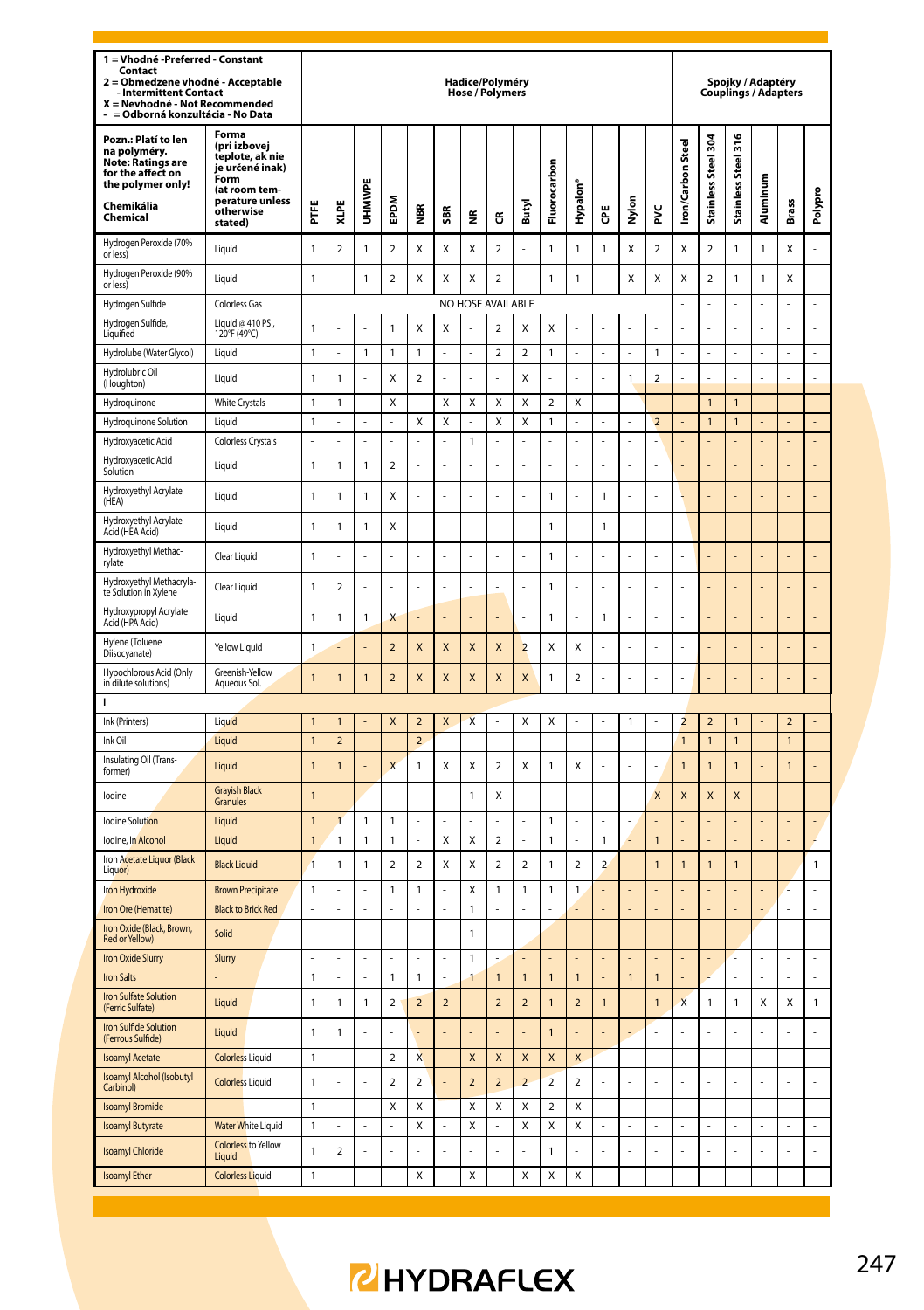| 1 = Vhodné - Preferred - Constant<br>Contact<br>2 = Obmedzene vhodné - Acceptable<br>Intermittent Contact<br>X = Nevhodné - Not Recommended<br>= Odborná konzultácia - No Data |                                                                                                                                      |                                |                                  |                |                         |                         |                          |                                  | Hadice/Polyméry<br><b>Hose / Polymers</b> |                |                              |                      |                          |                     |                |                          |                     | Spojky / Adaptéry<br>Couplings / Adapters |                          |                |                |
|--------------------------------------------------------------------------------------------------------------------------------------------------------------------------------|--------------------------------------------------------------------------------------------------------------------------------------|--------------------------------|----------------------------------|----------------|-------------------------|-------------------------|--------------------------|----------------------------------|-------------------------------------------|----------------|------------------------------|----------------------|--------------------------|---------------------|----------------|--------------------------|---------------------|-------------------------------------------|--------------------------|----------------|----------------|
| Pozn.: Platí to len<br>na polyméry.<br>Note: Ratings are<br>for the affect on<br>the polymer only!<br>Chemikália<br>Chemical                                                   | Forma<br>(pri izbovei<br>teplote, ak nie<br>je určené inak)<br>.<br>Form<br>(at room tem-<br>perature unless<br>otherwise<br>stated) | Ë                              | XLPE                             | <b>UHMN</b>    | EPDM                    | ă                       | SBR                      | $\tilde{\mathbf{z}}$             | G                                         | Butyl          | Fluorocarbon                 | Hypalon <sup>®</sup> | Ğ                        | Nylon               | ž              | ron/Carbon Stee          | Stainless Steel 304 | Steel 316<br>Stainless                    | Aluminum                 | <b>Brass</b>   | Polypro        |
| Isoamyl Phthalate                                                                                                                                                              | <b>Colorless Liquid</b>                                                                                                              | $\mathbf{1}$                   |                                  |                |                         | X                       |                          | X                                |                                           | $\overline{a}$ | X                            | X                    |                          |                     |                |                          |                     |                                           |                          |                |                |
| Isobutane                                                                                                                                                                      | <b>Colorless Gas</b>                                                                                                                 |                                |                                  |                |                         |                         |                          |                                  | USE LPG HOSE ONLY                         |                |                              |                      |                          |                     |                | L                        | ä,                  | l,                                        | ÷,                       | L.             | L              |
| Isobutane Liquid                                                                                                                                                               | Liquid @ 98 PSIG,<br>120°F (49°C)                                                                                                    | $\mathbf{1}$                   |                                  |                |                         |                         |                          |                                  |                                           |                | $\mathbf{1}$                 |                      |                          |                     |                |                          |                     |                                           |                          |                |                |
| Isobutanol (Isobutyl<br>Alcohol)                                                                                                                                               | <b>Colorless Liquid</b>                                                                                                              | $\mathbf{1}$                   | $\mathbf{1}$                     | $\mathbf{1}$   | $\mathbf{1}$            | $\overline{a}$          | $\overline{a}$           | $\overline{a}$                   | $\overline{a}$                            | $\overline{2}$ | $\mathbf{1}$                 | $\mathbf{1}$         | $\mathbf{1}$             | $\mathbf{1}$        | $\overline{a}$ | 1                        | $\mathbf{1}$        | $\mathbf{1}$                              | $\mathbf{1}$             | $\overline{a}$ |                |
| Isobutene (Isobutylene)                                                                                                                                                        | Gas                                                                                                                                  | $\mathbf{1}$                   |                                  | L.             | X                       | 1                       | X                        | X                                |                                           |                | $\mathbf 2$                  | Χ                    |                          | L                   |                |                          | L.                  |                                           | ÷                        |                | ÷              |
| Isobutyl Acetate                                                                                                                                                               | Colorless Liquid                                                                                                                     | $\mathbf{1}$                   |                                  | ä,             | Χ                       | X                       | ÷,                       | X                                | X                                         | X              | X                            | X                    | l,                       | L                   | l,             | L                        | L                   |                                           | L                        | $\overline{a}$ | L              |
| Isobutyl Alcohol<br>(Isobutanol)                                                                                                                                               | Colorless Liquid                                                                                                                     | $\mathbf{1}$                   | $\mathbf{1}$                     | 1              | 1                       | $\overline{a}$          | $\overline{\phantom{a}}$ | $\overline{a}$                   | $\overline{a}$                            | $\overline{a}$ | $\mathbf{1}$                 | $\mathbf{1}$         | $\mathbf{1}$             | $\mathbf{1}$        | $\overline{2}$ | $\mathbf{1}$             | 1                   | $\mathbf{1}$                              | 1                        | $\overline{2}$ |                |
| Isobutyl Aldehyde<br>(Isobutyraldehyde)                                                                                                                                        | <b>Colorless Liquid</b>                                                                                                              | $\mathbf{1}$                   |                                  |                | $\overline{a}$          | X                       |                          | X                                | X                                         | X              | X                            | X                    |                          |                     |                |                          |                     |                                           |                          |                |                |
| Isobutyl Carbinol (Primary<br>Isoamyl Alcohol)                                                                                                                                 | <b>Colorless Liquid</b>                                                                                                              | $\mathbf{1}$                   |                                  |                | $\overline{a}$          | $\overline{a}$          |                          | $\overline{a}$                   | $\overline{2}$                            | $\overline{2}$ | $\overline{a}$               | $\mathbf 2$          |                          |                     |                |                          |                     |                                           |                          |                |                |
| Isobutylamine                                                                                                                                                                  | Colorless Liquid                                                                                                                     | $\mathbf{1}$                   |                                  | $\overline{a}$ |                         | Χ                       |                          | X                                |                                           | $\overline{a}$ | Χ                            | Χ                    | ł.                       | L                   |                |                          |                     |                                           |                          |                |                |
| Isobutylene (Isobutene)                                                                                                                                                        | Gas                                                                                                                                  | $\mathbbm{1}$                  |                                  | $\overline{a}$ | Χ                       | 1                       | Χ                        | Χ                                |                                           | L              | $\mathbf 2$                  | Χ                    | L.                       | $\overline{a}$      | L,             | L,                       | L,                  |                                           | L,                       | $\overline{a}$ |                |
| Isobutylene Liquid<br>(Isobutene Liquid)                                                                                                                                       | Liquid @ 88 PSIG,<br>120°F (49°C)                                                                                                    | $\mathbf{1}$                   |                                  |                |                         |                         |                          |                                  |                                           |                | $\mathbf{1}$                 |                      |                          |                     |                |                          |                     |                                           |                          |                |                |
| Isobutyraldehyde<br>(Isobutyl Aldehyde)                                                                                                                                        | <b>Colorless Liquid</b>                                                                                                              | $\mathbf{1}$                   |                                  |                | $\overline{2}$          | X                       |                          | Χ                                | X                                         | X              | Χ                            | X                    |                          |                     |                | L                        |                     |                                           |                          |                | ä,             |
| Isocyanate (Toluene<br>Diisocyanate)                                                                                                                                           | Water White to Yellow<br>Liquid                                                                                                      | $\mathbf{1}$                   | $\overline{2}$                   |                | Χ                       | X                       | Χ                        | X                                | X                                         | X              | $\mathbf{1}$                 |                      |                          |                     |                | 1                        | $\overline{1}$      | $\overline{1}$                            |                          |                |                |
| Isooctane                                                                                                                                                                      | <b>Colorless Liquid</b>                                                                                                              | $\mathbf 1$                    | $\overline{\mathbf{c}}$          | $\overline{a}$ | Χ                       | $\mathbf{1}$            | Χ                        | X                                | $\mathbf{1}$                              | Χ              | $\mathbf{1}$                 | $\mathbf{1}$         | $\overline{\mathbf{c}}$  | 1                   | X              | 1                        | $\mathbf{1}$        | $\mathbf{1}$                              | $\overline{\mathbf{c}}$  | 1              | $\overline{a}$ |
| <b>Isooctyl Adipate</b>                                                                                                                                                        | <b>Viscous Liquid</b>                                                                                                                | $\mathbbm{1}$                  | $\mathbf{1}$                     | L              | İ.                      | L                       | L                        | $\overline{a}$                   | L.                                        | l,             | $\mathbf{1}$                 | L.                   | l,                       | L<br>$\overline{a}$ | L.             | L                        | L.                  |                                           | L                        | $\overline{a}$ | L              |
| Isooctyl Alcohol                                                                                                                                                               | Clear Liquid                                                                                                                         | $\mathbbm{1}$                  | $\mathbf{1}$                     | $\overline{1}$ | $\mathbf{1}$            |                         | ¢                        | $\overline{a}$<br>$\overline{a}$ |                                           |                | $\mathbf{1}$                 |                      | L                        |                     |                | L                        | $\overline{a}$      |                                           |                          |                |                |
| Isooctyl Thioglycolate                                                                                                                                                         | Water White Liquid<br><b>Colorless Liquid</b>                                                                                        | $\overline{1}$<br>$\mathbf{1}$ | $\overline{1}$<br>$\overline{2}$ | $\overline{a}$ | $\overline{\mathbf{c}}$ |                         |                          |                                  |                                           | L              | $\mathbf{1}$<br>$\mathbf{1}$ |                      | ł.                       | L,<br>L,            | l,             |                          |                     |                                           | $\overline{a}$           |                |                |
| Isopentane<br>Isophorone                                                                                                                                                       | <b>Water White Liquid</b>                                                                                                            | $\mathbf{1}$                   |                                  |                |                         |                         |                          |                                  |                                           |                |                              |                      |                          |                     |                |                          |                     |                                           |                          |                |                |
|                                                                                                                                                                                | Liquid above 106°F                                                                                                                   |                                |                                  |                |                         |                         |                          |                                  |                                           |                |                              |                      |                          |                     |                |                          |                     |                                           |                          |                |                |
| Isophthaloyl Chloride<br>Isopropanol (Isopropyl                                                                                                                                | $(41^{\circ}C)$                                                                                                                      | 1                              |                                  |                |                         |                         |                          | L,                               |                                           | í,             | 1                            | ż                    | ä,                       |                     | ä,             |                          |                     |                                           |                          |                |                |
| Alcohol)                                                                                                                                                                       | <b>Colorless Liquid</b>                                                                                                              | $\mathbf{1}$                   | $\mathbf{1}$                     | $\mathbf{1}$   | 1                       | 1                       | $\overline{2}$           | $\overline{2}$                   | $\overline{2}$                            | $\mathbf{1}$   | $\mathbf{1}$                 | $\overline{2}$       | $\mathbf{1}$             | 1                   | $\overline{2}$ | $\mathbf{1}$             | 1                   | $\mathbf{1}$                              | 1                        | $\overline{2}$ | $\overline{1}$ |
| Isopropanolamine (MIPA)                                                                                                                                                        | Liquid                                                                                                                               | $\overline{1}$                 | $\overline{2}$                   |                |                         | $\overline{\mathbf{c}}$ |                          | $\overline{\mathbf{c}}$          |                                           | $\overline{1}$ | X                            | X                    |                          |                     |                |                          |                     |                                           |                          |                |                |
| Isopropyl Acetate                                                                                                                                                              | <b>Colorless Liquid</b>                                                                                                              | $\mathbf{1}$                   | $\overline{1}$                   | 1              | $\overline{2}$          | X                       | X                        | X                                | X                                         | $\overline{a}$ |                              | Χ                    |                          | 1                   | X              | $\mathbf{1}$             | 1                   | $\mathbf{1}$                              | $\mathbf{1}$             | 1              |                |
| <b>Isopropyl Alcohol</b><br>(Isopropanol)                                                                                                                                      | <b>Colorless Liquid</b>                                                                                                              | $\overline{1}$                 | $\mathbf{1}$                     | 1              | 1                       | 1                       | $\overline{2}$           | 2                                | 2                                         | $\mathbf{1}$   | 1                            | 2                    | $\mathbf{1}$             | 1                   | $\overline{2}$ | $\overline{1}$           | 1                   | $\overline{1}$                            | 1                        | $\mathbf 2$    | 1              |
| <b>Isopropyl Benzene</b><br>(Cumene)                                                                                                                                           | <b>Colorless Liquid</b>                                                                                                              | $\overline{1}$                 | $\overline{2}$                   |                |                         | Į,                      | í,                       |                                  | í,                                        |                | $\mathbf{1}$                 | í,                   | $\overline{\phantom{a}}$ |                     |                |                          |                     |                                           |                          |                | Ĭ.             |
| <b>Isopropyl Chloride</b>                                                                                                                                                      | <b>Colorless Liquid</b>                                                                                                              | $\mathbf{1}$                   |                                  |                |                         |                         |                          |                                  |                                           |                | $\overline{1}$               |                      |                          |                     |                |                          |                     |                                           |                          |                |                |
| <b>Isopropyl Ether</b><br>Isopropylamine                                                                                                                                       | <b>Colorless Liquid</b><br><b>Colorless Liquid</b>                                                                                   | 1<br>$\mathbf{1}$              | $\mathbf{1}$<br>$\mathbf{1}$     | 1              | Χ                       | X                       | X                        | Χ                                | X                                         | $\overline{a}$ | Χ                            | X                    |                          | $\mathbf{1}$        | X              | $\mathbf{1}$             | $\mathbf{1}$        | $\mathbf{1}$                              | $\mathbf{1}$             | 1              | L,             |
| Isopropylbenzene<br>(Cumene)                                                                                                                                                   | <b>Colorless Liquid</b>                                                                                                              | $\mathbf{1}$                   | $\overline{\mathbf{c}}$          |                |                         |                         | ż                        |                                  |                                           |                | $\overline{1}$               |                      | $\overline{2}$           |                     |                |                          |                     |                                           |                          |                | ż              |
| Isopropyltoluene<br>(Cymene)                                                                                                                                                   | <b>Colorless Liquid</b>                                                                                                              | $\mathbf{1}$                   | 2                                |                | X                       | Χ                       | X                        | X                                | X                                         | X              | $\overline{2}$               | X                    | $\overline{2}$           | 1                   | X              | $\overline{1}$           | 1                   | 1                                         | 1                        | 1              | L              |
| J                                                                                                                                                                              |                                                                                                                                      |                                |                                  |                |                         |                         |                          |                                  |                                           |                |                              |                      |                          |                     |                |                          |                     |                                           |                          |                |                |
| Jet Fuel A and A1                                                                                                                                                              | Liquid                                                                                                                               | $\mathbf{1}$                   |                                  |                |                         | $\mathbf{1}$            |                          |                                  |                                           |                | $\mathbf{1}$                 |                      |                          |                     |                |                          |                     |                                           |                          |                |                |
| Jet Fuel JP1                                                                                                                                                                   | Liquid                                                                                                                               | $\mathbf{1}$                   | $\mathbf{1}$                     | l,             | Χ                       | $\mathbf{1}$            | X                        | $\pmb{\mathsf{X}}$               | $\overline{2}$                            | X              | $\mathbf{1}$                 | $\pmb{\mathsf{X}}$   |                          | $\overline{1}$      | X              |                          |                     |                                           |                          |                | l,             |
| Jet Fuel JP10 (Tetrahydro-<br>xydicyclopentadiene)                                                                                                                             | Liquid                                                                                                                               | $\mathbf{1}$                   | J.                               | L              | χ                       | X                       | X                        | X                                | X                                         | X              | $\mathbf{1}$                 | X                    | ä,                       | 1                   | Χ              | L                        | ä,                  | J.                                        | ÷,                       | ä,             | ä,             |
| Jet Fuel JP4                                                                                                                                                                   | Liquid                                                                                                                               | $\mathbf{1}$                   | 1                                |                | X                       | 1                       | X                        | X                                | $\overline{2}$                            | X              | $\mathbf{1}$                 | Χ                    |                          | 1                   | X              | $\overline{\mathbf{c}}$  | 1                   | $\mathbf{1}$                              | $\overline{2}$           | 1              |                |
| Jet Fuel JP5                                                                                                                                                                   | Liquid                                                                                                                               | $\overline{1}$                 | 1                                |                | x                       | 1                       | $\overline{\mathsf{x}}$  | $\mathsf{x}$                     | $\mathsf{x}$                              | $\mathsf{x}$   | $\mathbf{1}$                 | $\mathsf{x}$         |                          | 1                   | X              | $\overline{\phantom{a}}$ | 1                   | $\mathbf{1}$                              | $\overline{\phantom{a}}$ | 1              | $\overline{a}$ |
| let Fuel JP8<br>K                                                                                                                                                              | Liquid                                                                                                                               | $\mathbbm{1}$                  | 1                                | l,             | Χ                       | 1                       | Χ                        | X                                | $\mathsf{x}$                              | Χ              | 1                            | $\mathsf{x}$         |                          | 1                   | X              | 2                        | 1                   | $\mathbf{1}$                              | $\overline{\mathbf{c}}$  | 1              | $\overline{a}$ |
| Kaolin Clay                                                                                                                                                                    | White to Yellowish<br>Powder                                                                                                         | $\mathbf{1}$                   |                                  | 1              |                         |                         |                          | $\overline{1}$                   |                                           |                |                              |                      |                          |                     |                |                          |                     |                                           |                          |                |                |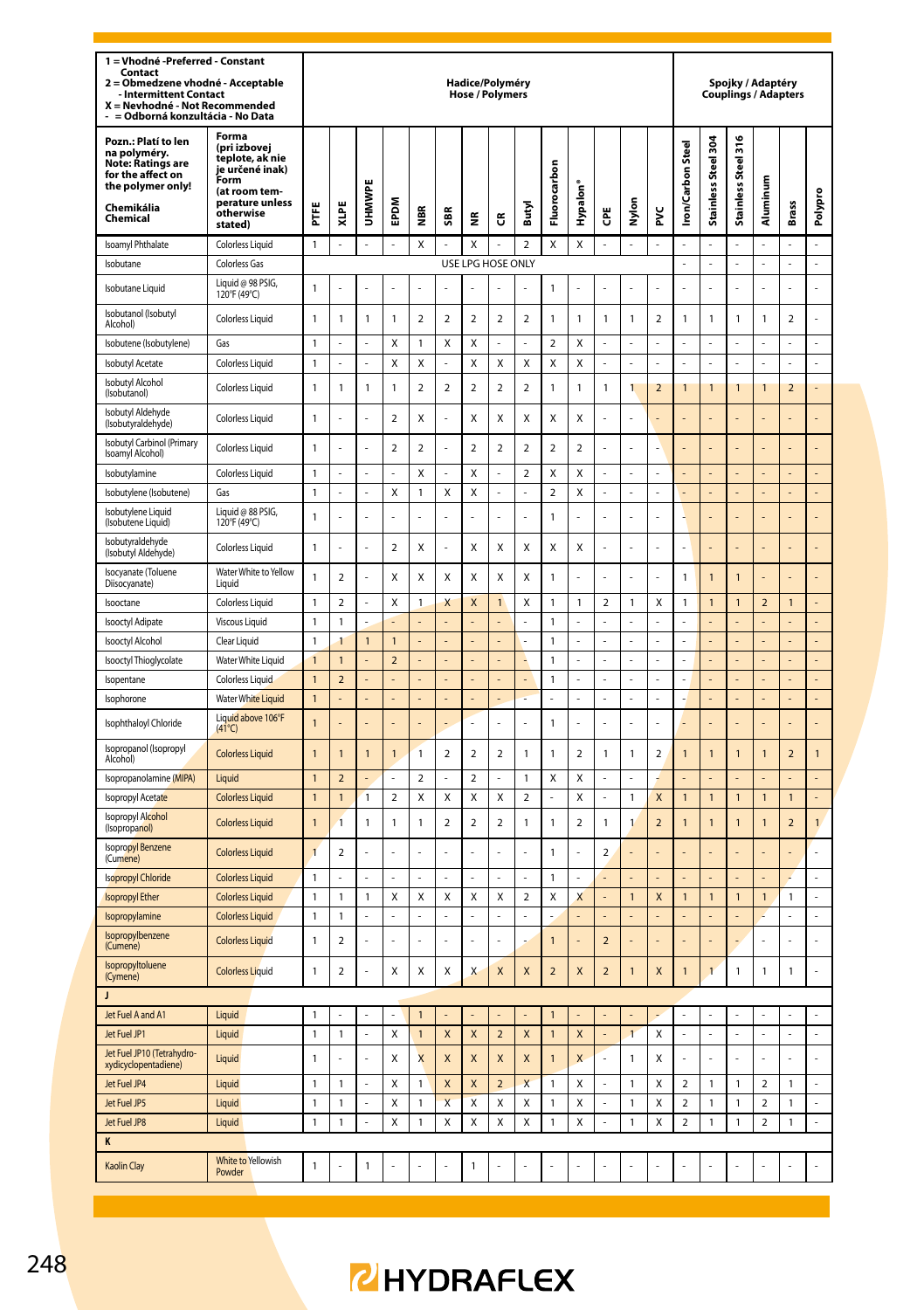| 1 = Vhodné - Preferred - Constant<br>Contact<br>Obmedzene vhodné - Acceptable<br>$\overline{a}$<br><b>Intermittent Contact</b><br>X = Nevhodné - Not Recommended<br>- = Odborná konzultácia - No Data |                                                                                                                                 |                                |                |              |                         |                         |                           |                           | Hadice/Polyméry<br><b>Hose / Polymers</b> |                          |                    |                      |    |                |                |                         |                          |                         | Spojky / Adaptéry<br><b>Couplings / Adapters</b> |                          |                |
|-------------------------------------------------------------------------------------------------------------------------------------------------------------------------------------------------------|---------------------------------------------------------------------------------------------------------------------------------|--------------------------------|----------------|--------------|-------------------------|-------------------------|---------------------------|---------------------------|-------------------------------------------|--------------------------|--------------------|----------------------|----|----------------|----------------|-------------------------|--------------------------|-------------------------|--------------------------------------------------|--------------------------|----------------|
| Pozn.: Platí to len<br>na polyméry.<br><b>Note: Ratings are</b><br>for the affect on<br>the polymer only!<br>Chemikália<br>Chemical                                                                   | Forma<br>(pri izbovej<br>teplote, ak nie<br>je určené inak)<br>Form<br>(at room tem-<br>perature unless<br>otherwise<br>stated) | Ë                              | XLPE           | <b>UHMWP</b> | EPDM                    | €                       | \$BR                      | š                         | G                                         | Butyl                    | Fluorocarbon       | Hypalon <sup>®</sup> | Ğ  | Nylon          | ž              | ron/Carbon Steel        | Stainless Steel 304      | Stainless Steel 316     | Aluminum                                         | <b>Brass</b>             | Polypro        |
| Karo Syrup                                                                                                                                                                                            | Yellow Liquid                                                                                                                   | ä,                             | í,             | ä,           | L.                      | ä,                      | J.                        | ÷.                        | ż                                         | ż                        | ä,                 | ä,                   | J, | 1              | $\mathbf{1}$   |                         | 1                        | $\mathbf{1}$            |                                                  | ä,                       | L.             |
| Kerosene                                                                                                                                                                                              | Water White Oily<br>Liquid                                                                                                      | $\mathbf{1}$                   | 1              |              | X                       | 1                       | X                         | X                         | X                                         | X                        | $\mathbf{1}$       | X                    | 1  | 1              | $\overline{2}$ | $\mathbf{1}$            | 1                        | $\mathbf{1}$            | 1                                                | 1                        | L              |
| Ketchup                                                                                                                                                                                               | <b>Red Liquid</b>                                                                                                               | ä,                             |                | Î,           | ä,                      | 1                       | ä,                        | ÷,                        | $\mathbf{1}$                              | í,                       | ä,                 | ä,                   | í. | 1              | ÷,             | Í.                      | 1                        | $\mathbf{1}$            |                                                  | ä,                       | l,             |
| Ketoglutaric Acid                                                                                                                                                                                     | In Water or Alcohol                                                                                                             | $\mathbf{1}$                   | 1              | 1            | 2                       | L                       | l,                        | ä,                        | ä,                                        | í,                       | J.                 | ä,                   | ä, | ÷,             | ÷,             | J.                      | L                        | L                       |                                                  | ä,                       | L.             |
| Ketones (ie Acetone, MEK,<br>Cyclohexanone)                                                                                                                                                           | <b>Generally Liquids</b>                                                                                                        | 1                              | 1              | 1            | $\mathbf 2$             | Χ                       | Χ                         | X                         | Χ                                         | $\overline{\mathbf{c}}$  | Χ                  | X                    |    | 1              | X              | $\mathbf{1}$            | 1                        | 1                       | $\mathbf{1}$                                     | 1                        | Ļ              |
| Koch Acid                                                                                                                                                                                             | <b>White Solid</b>                                                                                                              | $\overline{a}$                 |                | l,           | $\overline{a}$          |                         |                           | $\mathbf{1}$              |                                           |                          | L                  | L                    |    | L              | L              |                         | $\overline{a}$           | $\overline{a}$          |                                                  | $\overline{a}$           | L,             |
| L                                                                                                                                                                                                     |                                                                                                                                 |                                |                |              |                         |                         |                           |                           |                                           |                          |                    |                      |    |                |                |                         |                          |                         |                                                  |                          |                |
| Lacquer - Alcohol or<br>Acetate as Solvent                                                                                                                                                            | Solution                                                                                                                        | 1                              | 1              | $\mathbf{1}$ | 2                       | J                       | J.                        | L.                        | L                                         | L                        | Χ                  | L,                   | J  | L,             |                | X                       | X                        | $\mathbf{1}$            | 1                                                | $\overline{1}$           |                |
| Lacquer - Toluene or<br>Xylene as Solvent                                                                                                                                                             | Solution                                                                                                                        | $\mathbf{1}$                   |                |              |                         | Χ                       | Χ                         | X                         | Χ                                         | X                        | $\mathbf{1}$       | X                    |    | 1              | X              | X                       | X                        | $\overline{1}$          | 1                                                | $\overline{1}$           |                |
| Lactic Acid (90% or less)                                                                                                                                                                             | Colorless-Yellow<br>Liquid                                                                                                      | $\mathbf{1}$                   | 1              | $\mathbf{1}$ | $\overline{2}$          | X                       | $\overline{2}$            | $\mathfrak{p}$            | $\mathbf{1}$                              | Ē,                       | $\mathbf{1}$       | 1                    | Į, | í,             | X              | X                       | $\overline{\phantom{a}}$ | $\overline{1}$          | X                                                | $\overline{\phantom{0}}$ | Į.             |
| Lactic Acid, Food Grade<br>$-50 - 80%$                                                                                                                                                                | Colorless to Yellow<br>Liquid                                                                                                   | $\mathbf{1}$                   | 1              | 1            | $\mathfrak{p}$          | í,                      | X                         | X                         | í,                                        | X                        | $\mathbf{1}$       | $\mathbf{1}$         | Į, | í,             | J.             | X                       | $\overline{\phantom{0}}$ | $\mathbf{1}$            | X                                                | $\overline{\phantom{0}}$ | Į.             |
| Lactic Acid, Plastic Grade<br>50-80% or less                                                                                                                                                          | Colorless to Yellow<br>Liquid                                                                                                   | $\overline{1}$                 | 1              | $\mathbf{1}$ | $\overline{\mathbf{c}}$ | 1                       | l,                        | ÷,                        | $\mathbf{1}$                              | l,                       | $\mathbf{1}$       | $\mathbf{1}$         | Į, | X              | $\mathbf{1}$   | X                       | $\overline{\phantom{0}}$ | $\overline{1}$          | X                                                | $\overline{\phantom{0}}$ | L              |
| Lactic Acid, USP 85-90%<br>or less                                                                                                                                                                    | Colorless to Yellow<br>Syrupy Liquid                                                                                            | $\overline{a}$                 |                |              |                         |                         |                           | L                         | l,                                        |                          | L                  | l,                   |    |                | l,             | X                       | $\overline{\mathbf{c}}$  | $\mathbf{1}$            | X                                                | $\overline{\mathbf{c}}$  |                |
| Lactol                                                                                                                                                                                                |                                                                                                                                 | $\mathbf{1}$                   | 1              | ÷            | ä,                      | $\mathfrak{p}$          | ÷                         | ä,                        | $\overline{2}$                            | Î,                       | ä,                 | ä,                   | í. | Ē,             | ÷              | $\mathbf{1}$            | $\mathbf{1}$             | $\mathbf{1}$            |                                                  | $\mathbf{1}$             |                |
| Lard (Fat of the Hog)                                                                                                                                                                                 | Liquid above 108°F<br>$(42^{\circ}C)$                                                                                           | 1                              | 1              | 1            | X                       | $\mathbf{1}$            | X                         | X                         | $\overline{2}$                            | X                        | $\mathbf{1}$       | X                    | 1  | 1              |                | $\mathbf{1}$            | $\overline{1}$           | $\mathbf{1}$            | 1                                                | X                        |                |
| Lard Oil                                                                                                                                                                                              | Colorless to Yellow<br>I iauid                                                                                                  | $\mathbf{1}$                   | 1              |              |                         | L                       |                           |                           | $\mathbf 2$                               |                          | Χ                  | L.                   | J  | L.             | ż,             | $\mathbf{1}$            | $\overline{1}$           | $\overline{1}$          | $\mathbf{1}$                                     | X                        | $\overline{a}$ |
| Lasso (Alachlor)                                                                                                                                                                                      | Colorless Crystals                                                                                                              | $\overline{1}$                 | 1              |              |                         |                         |                           | $\overline{1}$            |                                           |                          | Ĭ.                 |                      |    |                |                |                         | $\overline{1}$           | $\overline{1}$          |                                                  |                          |                |
| Latex Paint                                                                                                                                                                                           | Liquid                                                                                                                          | $\overline{1}$                 | 1              | 1            | $\mathbf{1}$            | $\mathbf{1}$            | $\overline{2}$            | $\overline{a}$            |                                           | $\overline{2}$           | $\mathbf{1}$       |                      |    | 1              | 1              | 1                       | $\mathbf{1}$             | $\mathbf{1}$            | 1                                                | $\overline{1}$           | ÷,             |
| Lauryl Peroxide                                                                                                                                                                                       | <b>White Powder</b>                                                                                                             |                                |                |              |                         |                         |                           | $\overline{1}$            | L,                                        |                          | L                  | L,                   |    |                | L              |                         |                          | $\overline{a}$          |                                                  | L                        | L,             |
| Lauryl Alcohol                                                                                                                                                                                        | Liquid above 75°F<br>$(24^{\circ}C)$                                                                                            | 1                              |                |              | L,                      |                         | l,                        | $\overline{a}$            | Ĭ.                                        | L                        | $\mathbf{1}$       | ÷,                   | J  | Ĭ.             | ÷,             |                         | L,                       | L,                      |                                                  | L,                       | L,             |
| <b>Lead Acetate</b>                                                                                                                                                                                   | <b>White Crystals</b>                                                                                                           |                                |                |              |                         |                         |                           | $\mathbf{1}$              |                                           |                          |                    |                      |    |                |                | $\overline{a}$          | $\overline{1}$           | $\mathbf{1}$            |                                                  | $\mathbf{1}$             |                |
| Lead Acetate Solution                                                                                                                                                                                 | Solution                                                                                                                        | $\mathbf{1}$                   | $\mathbf{1}$   | $\mathbf{1}$ | $\mathbf{1}$            | $\overline{\mathbf{c}}$ | $\overline{\mathbf{2}}$   | $\mathbf 2$               | L,                                        | $\overline{\mathbf{c}}$  | $\mathbf{1}$       | l,                   | 1  | ÷,             | $\mathbf{1}$   | $\overline{\mathbf{c}}$ | 1                        | $\mathbf{1}$            |                                                  | 1                        | L,             |
| Lead Arsenate<br><b>Lead Arsenate Solution</b>                                                                                                                                                        | <b>White Crystals</b><br>Solution                                                                                               | $\mathbf{1}$<br>$\overline{1}$ | $\overline{1}$ |              |                         | ÷                       | ÷                         | $\mathbf{1}$              | L,                                        | i,                       | Ĭ.<br>$\mathbf{1}$ | $\overline{2}$       | i, | Ĭ.             |                | $\overline{1}$          | $\overline{1}$           | $\mathbf{1}$            |                                                  | ÷,<br>í,                 | L,<br>L        |
| (In Nitric Acid)<br>Lead Nitrate Solution (In                                                                                                                                                         | Solution                                                                                                                        | $\overline{1}$                 | 1              | $\mathbf{1}$ | 1                       | 1                       | $\overline{\phantom{a}}$  | $\mathfrak{p}$            | $\mathfrak{p}$                            | $\overline{\phantom{a}}$ | $\mathbf{1}$       | ä,                   | 1  |                | $\overline{1}$ | $\mathbf{1}$            | $\mathbf{1}$             | $\overline{1}$          |                                                  | í,                       | Ļ              |
| Water or Alcohol)                                                                                                                                                                                     |                                                                                                                                 |                                |                |              |                         |                         |                           |                           |                                           |                          |                    |                      |    |                |                |                         |                          |                         |                                                  |                          |                |
| <b>Lead Silicate (Basic)</b>                                                                                                                                                                          | <b>White Powder</b>                                                                                                             | L                              | L              | ä,           | L                       | L                       | J.                        | $\mathbf{1}$              | ä,                                        | L                        | ä,                 | ä,                   |    | ÷,             | ÷,             |                         | L                        | L                       |                                                  | ÷,                       | ÷,             |
| Lead Sulphate (Basic, Blue<br>Basic, Tribasic)                                                                                                                                                        | <b>White to Blue Powder</b>                                                                                                     |                                |                |              |                         |                         |                           | $\mathbf{1}$              |                                           |                          |                    |                      |    |                |                | $\overline{1}$          | $\overline{1}$           | $\overline{1}$          |                                                  | l,                       |                |
| Lead, Tetraethyl (Tetra-<br>ethyl Lead)                                                                                                                                                               | <b>Colorless Oily Liquid</b>                                                                                                    | 1                              | $\overline{2}$ |              | Χ                       | $\overline{2}$          | X                         | X                         | X                                         | X                        | $\mathbf{1}$       | X                    |    | $\overline{a}$ | $\overline{1}$ |                         |                          |                         |                                                  |                          |                |
| Lead, Tetramethyl<br>(Tetramethyl Lead)                                                                                                                                                               | <b>Colorless Liquid</b>                                                                                                         | 1                              |                |              | Χ                       | $\overline{\mathbf{c}}$ | X                         | X                         | X                                         | X                        | $\mathbf{1}$       | X                    |    |                |                |                         |                          |                         |                                                  |                          |                |
| Lecithin                                                                                                                                                                                              | <b>Light Brown Viscous</b><br>Liquid-Solid                                                                                      | $\mathbf{1}$                   | 1              |              | L.                      | Χ                       |                           |                           | $\mathbf 2$                               |                          |                    |                      |    |                |                |                         | 1                        | 1                       |                                                  | L                        | L              |
| Ligroin                                                                                                                                                                                               | <b>Clear Liquid</b>                                                                                                             | $\mathbf{1}$                   | $\overline{2}$ | l,           | Χ                       | $\overline{1}$          | $\boldsymbol{\mathsf{x}}$ | $\boldsymbol{\mathsf{x}}$ | $\mathsf{x}$                              | X                        | $\mathbf{1}$       | X                    |    | $\mathbf{1}$   | $\pmb{\chi}$   | $\overline{a}$          | $\mathbf{1}$             | $\mathbf{1}$            |                                                  | L,                       | L,             |
| Lime (Calcium Oxide)                                                                                                                                                                                  | White to Gray Lumpy<br>Solid                                                                                                    | ä,                             |                |              | ä,                      | ł,                      |                           | $\mathbf{1}$              | í,                                        |                          | ä,                 |                      |    |                | ÷.             |                         | í,                       | $\overline{\mathbf{c}}$ |                                                  | ä,                       | ä,             |
| <b>Lime Sulfur Solution</b>                                                                                                                                                                           | Solution                                                                                                                        | 1                              | 1              | 1            | 2                       | X                       | X                         | X                         | $\overline{1}$                            | X                        | 1                  | $\overline{2}$       |    |                | $\sqrt{2}$     | $\boldsymbol{2}$        | 1                        | 1                       | Χ                                                | Χ                        | L,             |
| Lime, Chlorinated<br>(Bleaching Solution)                                                                                                                                                             | Solution                                                                                                                        | 1                              | $\mathbf{1}$   | $\mathbf{1}$ | $\overline{2}$          | $\overline{2}$          | $\overline{2}$            | $\overline{2}$            | X                                         | $\overline{z}$           | $\mathbf{1}$       | X                    | J  | ÷,             | $\mathbf 2$    | X                       | $\overline{2}$           | $\mathbf{1}$            |                                                  | L                        | L.             |
| Lime, Chlorinated (Nor-<br>mal 35-37% Chlorine)                                                                                                                                                       | <b>White Powder</b>                                                                                                             | Ĭ.                             | í.             | ä,           | Ĭ.                      | ä,                      | l,                        | $\mathbf{1}$              | š                                         | Ē,                       | í,                 | ä,                   | í. | ł,             | J.             |                         | ł,                       | $\overline{2}$          |                                                  | Ĭ.                       | l,             |
| Lime, Hydraulic (Calcined<br>Limestone)                                                                                                                                                               | Powder                                                                                                                          | l,                             |                |              |                         |                         |                           | $\mathbf{1}$              |                                           |                          |                    |                      |    |                |                |                         | l,                       |                         |                                                  | l,                       | L              |
| Lime, Slaked (Calcium<br>Hydroxide)                                                                                                                                                                   | <b>White Crystalline</b><br>Powder                                                                                              |                                |                |              |                         |                         |                           | $\mathbf{1}$              |                                           |                          |                    |                      |    |                |                |                         | L                        |                         |                                                  | l,                       |                |

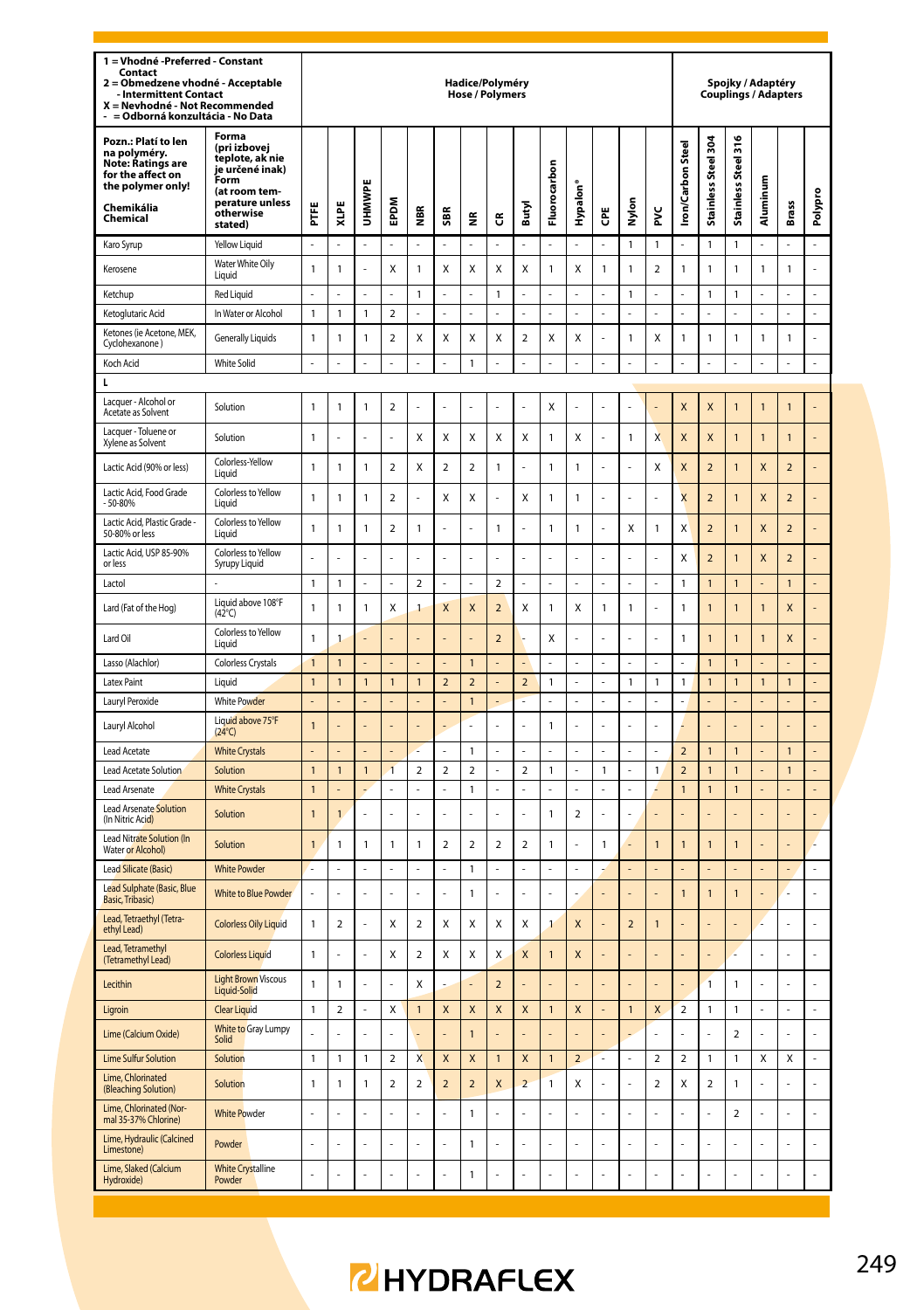| 1 = Vhodné -Preferred - Constant<br>Contact<br>Obmedzene vhodné - Acceptable<br>2<br><b>Intermittent Contact</b><br>X = Nevhodné - Not Recommended<br>= Odborná konzultácia - No Data |                                                                                                                                 |                              |                |                |                |                         |                |                          | Hadice/Polyméry<br>Hose / Polymers |                |                      |                |                |              |                         |                          |                              | Spojky / Adaptéry<br>Couplings / Adapters |                |                |                |
|---------------------------------------------------------------------------------------------------------------------------------------------------------------------------------------|---------------------------------------------------------------------------------------------------------------------------------|------------------------------|----------------|----------------|----------------|-------------------------|----------------|--------------------------|------------------------------------|----------------|----------------------|----------------|----------------|--------------|-------------------------|--------------------------|------------------------------|-------------------------------------------|----------------|----------------|----------------|
| Pozn.: Platí to len<br>na polyméry.<br>Note: Ratings are<br>for the affect on<br>the polymer only!<br>Chemikália<br>Chemical                                                          | Forma<br>(pri izbovej<br>teplote, ak nie<br>je určené inak)<br>Form<br>(at room tem-<br>perature unless<br>otherwise<br>stated) | Ë                            | XLPE           | UHMWPE         | EPDM           | les                     | SBR            | £                        | ű                                  | Butyl          | Fluorocarbon         | Hypalon'       | ĕ              | Nylon        | š                       | <b>Iron/Carbon Steel</b> | Stainless Steel 304          | Stainless Steel 316                       | Aluminum       | Brass          | Polypro        |
| I imestone                                                                                                                                                                            | Powder or Lumps                                                                                                                 |                              |                |                |                |                         |                | $\mathbf{1}$             |                                    |                | L                    | L,             |                |              |                         |                          |                              |                                           |                |                |                |
| I imonene                                                                                                                                                                             | <b>Colorless Liquid</b>                                                                                                         | $\mathbf{1}$                 | $\mathfrak{p}$ | 1              | X              | X                       | X              | X                        | l,                                 | l,             | $\mathbf{1}$         | ä,             | J,             | $\mathbf{1}$ | ä,                      | $\mathbf{1}$             | $\mathbf{1}$                 | $\mathbf{1}$                              | 1              | 1              | $\overline{a}$ |
| Lindane (Ag Spray)                                                                                                                                                                    |                                                                                                                                 | $\mathbf{1}$                 | 1              | ä,             | L.             | L                       | $\overline{a}$ | L.                       | J.                                 | L.             | ä,                   | ä,             | L              | 1            | ä,                      | J                        | 1                            | $\mathbf{1}$                              | L              | L              | L.             |
| Linoleic Acid                                                                                                                                                                         | Colorless to Straw<br>Colored Liquid                                                                                            | $\mathbf{1}$                 | $\mathbf{1}$   | 1              | Χ              | $\overline{\mathbf{c}}$ | $\overline{a}$ | ÷,                       | X                                  | X              | $\mathbf 1$          | l,             |                | l,           | $\mathbbm{1}$           |                          | Ļ                            | $\overline{a}$                            |                | L              | l,             |
| Linseed Oil                                                                                                                                                                           | Yellow Amber to<br><b>Brown Liquid</b>                                                                                          | $\mathbf{1}$                 | 1              | X              | $\overline{2}$ | $\overline{\mathbf{c}}$ | X              | X                        | $\mathbf 2$                        |                | $\mathbf{1}$         | 1              | $\mathbf{1}$   | 1            | 1                       | $\overline{a}$           | 1                            | 1                                         | 1              | $\overline{2}$ | l,             |
| Liquid Soap                                                                                                                                                                           | Liquid                                                                                                                          | $\mathbf{1}$                 | 1              | 1              | 2              | ż                       | $\overline{a}$ | $\overline{2}$           | ż                                  | $\overline{2}$ | ÷,                   | J.             |                | ä,           | 2                       | 1                        | 1                            | 1                                         | 1              | 1              | ä,             |
| Lithium Chloride                                                                                                                                                                      | <b>White Crystals</b>                                                                                                           | L,                           | L.             | $\mathsf{x}$   | ä,             | $\overline{a}$          | $\overline{a}$ | $\mathbf{1}$             | L.                                 | L.             | L.                   | J.             | L,             | ä,           |                         |                          | ź                            |                                           |                |                | $\overline{a}$ |
| Lithium Chloride (35-40%<br>Brine)                                                                                                                                                    | Solution                                                                                                                        | Χ                            | 1              | X              |                |                         |                |                          |                                    |                | $\mathbf{1}$         |                |                |              |                         |                          |                              |                                           |                |                |                |
| Lubricating Oil Diester<br>Under 135°F (57°C)                                                                                                                                         | Liquid                                                                                                                          | $\mathbf{1}$                 | 1              |                | Χ              | $\overline{\mathbf{c}}$ | X              | X                        |                                    | X              | $\mathbf{1}$         |                |                |              | $\overline{\mathsf{x}}$ | $\overline{1}$           | $\mathbf{1}$                 | $\mathbf{1}$                              | $\overline{1}$ | $\overline{1}$ |                |
| Lubricating Oil (SAE 10,<br>20, 30, 40, & 50)                                                                                                                                         | Liquid                                                                                                                          | $\mathbf{1}$                 |                |                |                | $\overline{\mathbf{c}}$ |                |                          | $\mathbf 2$                        |                |                      |                |                | 1            |                         | $\mathbf{1}$             | $\overline{1}$               | $\mathbf{1}$                              | $\mathbf{1}$   | $\overline{1}$ |                |
| Lubricating Oil Under<br>120°F (49°C)                                                                                                                                                 | Liquid                                                                                                                          | $\mathbf{1}$                 | 1              | ł,             | Χ              | 1                       | X              | X                        | $\mathbf 2$                        | X              | $\mathbf 1$          | $\mathbf 2$    | $\mathbf{1}$   | 1            | $\mathbf 2$             | $\mathbf{1}$             | 1                            | 1                                         | 1              | 1              |                |
| M                                                                                                                                                                                     |                                                                                                                                 |                              |                |                |                |                         |                |                          |                                    |                |                      |                |                |              |                         |                          |                              |                                           |                |                |                |
| Machine Oil Under<br>135°F (57°C)                                                                                                                                                     | Liquid                                                                                                                          | $\mathbf{1}$                 | 1              |                | Χ              | 1                       | X              | X                        | $\mathbf{1}$                       | X              | $\mathbf{1}$         | $\mathbf 2$    |                | $\mathbf{1}$ | $\overline{a}$          | $\mathbf{1}$             | 1                            | $\overline{1}$                            | 1              | $\overline{1}$ |                |
| Magnesite                                                                                                                                                                             | White to Brown<br>Crystalline Solid                                                                                             |                              |                |                |                |                         |                | $\mathbf{1}$             |                                    |                |                      |                |                |              |                         |                          |                              |                                           |                |                |                |
| Magnesium                                                                                                                                                                             | Powder                                                                                                                          | ä,                           | L              | ÷,             | ä,             | L                       |                | $\overline{1}$           | L.                                 | l,             | ä,                   | ä,             | L,             | ÷,           | L,                      | J                        | L                            |                                           |                | L              | L              |
| Magnesium Acetate                                                                                                                                                                     | Colorless Crystalline<br>Aggregate                                                                                              | l,                           |                |                |                |                         |                | $\mathbf{1}$             | ł,                                 |                |                      | l,             |                | l,           | l,                      |                          |                              |                                           |                |                |                |
| Magnesium Acetate<br>Solution                                                                                                                                                         | In Water or Alcohol                                                                                                             | $\mathbf{1}$                 | $\mathbf{1}$   | $\mathbf{1}$   | $\mathbf{1}$   | $\overline{1}$          | $\overline{1}$ | $\mathbf{1}$             |                                    | $\mathbf{1}$   | $\mathbf{1}$         | $\mathbf{1}$   | $\mathbf{1}$   | $\mathbf{1}$ | $\mathbf{1}$            |                          | ł,                           |                                           |                | i,             |                |
| Magnesium Carbonate                                                                                                                                                                   | <b>White Powder</b>                                                                                                             |                              |                |                |                |                         |                | $\overline{1}$           |                                    |                | ä,                   |                |                | ä,           |                         | 1                        | $\mathbf{1}$                 | 1                                         |                |                |                |
| Magnesium Carbonate<br>Solution (in Acid)                                                                                                                                             | <b>Liquid Solution</b>                                                                                                          | $\overline{1}$               | $\overline{1}$ | $\overline{1}$ |                |                         |                |                          |                                    |                | $\mathbf{1}$         |                |                |              |                         | $\mathbf{1}$             | $\overline{1}$               | $\overline{1}$                            |                |                |                |
| Magnesium Chloride                                                                                                                                                                    | <b>Colorless to White</b><br>Crystals                                                                                           | $\overline{1}$               |                | 1              |                |                         |                | $\mathbf{1}$             | l,                                 |                |                      | l,             |                | L,           |                         | X                        | $\overline{a}$               | 1                                         | X              | $\overline{a}$ |                |
| Magnesium Chloride<br>Brine                                                                                                                                                           | Solution                                                                                                                        | $\mathbf{1}$                 | $\overline{1}$ | 1              | $\overline{1}$ | $\mathbf{1}$            |                | $\mathbf{1}$             |                                    |                | $\mathbf{1}$         | l,             |                | l,           | l,                      |                          |                              |                                           |                |                |                |
| Magnesium Chloride,<br>Hydrated (in H <sub>2</sub> O or<br>Alcohol)                                                                                                                   | Solution                                                                                                                        | $\mathbf{1}$                 | 1              | 1              | $\mathbf{1}$   |                         |                | $\mathbf{1}$             |                                    |                | $\mathbf{1}$         |                |                |              |                         |                          |                              |                                           |                |                |                |
| Magnesium Hydroxide                                                                                                                                                                   | <b>White Powder</b>                                                                                                             |                              |                |                |                |                         |                | $\mathbf{1}$             |                                    |                |                      |                |                |              |                         | $\mathbf{1}$             | $\mathbf{1}$                 | 1                                         | X              |                |                |
| Magnesium Hydroxide<br>Solution (in Dilute Acid)                                                                                                                                      | <b>Liquid Solution</b>                                                                                                          | $\overline{1}$               | $\mathbf{1}$   | $\mathbf{1}$   | l,             | Ļ                       |                | i,                       | l,                                 | l,             | $\overline{1}$       | l,             |                |              |                         | $\overline{1}$           | $\overline{1}$               | 1                                         | X              |                | l,             |
| <b>Magnesium Nitrate</b>                                                                                                                                                              | <b>White Crystals</b>                                                                                                           | $\overline{a}$               |                | l,             | ÷.             | L                       | $\overline{a}$ | $\mathbf{1}$             | l,                                 | $\overline{a}$ | $\overline{a}$       | L              |                | L.           | ÷.                      | $\mathbf{1}$             | $\overline{1}$               | $\overline{1}$                            | $\mathsf{x}$   | $\overline{1}$ | $\overline{a}$ |
| Magnesium Nitrate Solu-<br>tion (in H <sub>2</sub> O or Alcohol)                                                                                                                      | <b>Liquid Solution</b>                                                                                                          | $\mathbf{1}$                 | $\mathbf{1}$   | 1              | $\mathbf{1}$   | $\mathbf{1}$            |                |                          |                                    |                | $\mathbf{1}$         |                |                |              |                         | 1                        | $\overline{1}$               | 1                                         | X              | $\mathbf{1}$   | $\overline{a}$ |
| Magnesium Oxide, Dry                                                                                                                                                                  | <b>White Powder</b>                                                                                                             | ÷                            | ä,             | ÷,             | ÷              | ä,                      | ä,             | $\overline{1}$           | Î,                                 | ä,             |                      |                |                | ÷,           |                         |                          | ä,                           |                                           | í.             | ä,             | ä,             |
| Magnesium Oxide, Slurry                                                                                                                                                               |                                                                                                                                 | $\mathbf{1}$                 | $\mathbf{1}$   | J.             | $\mathbf{1}$   | $\overline{a}$          | l,             | $\overline{\phantom{a}}$ | $\overline{1}$                     |                | $\overline{1}$       | L.             |                | L            | L.                      |                          | L                            | ż                                         | L              | L              | L,             |
| Magnesium Sulfate<br>Solution                                                                                                                                                         | <b>Liquid Solution</b>                                                                                                          | $\mathbf{1}$                 | $\mathbf{1}$   | 1              | $\mathbf{1}$   | $\mathbf{1}$            | 1              | $\overline{1}$           | $\overline{\mathbf{c}}$            | $\overline{1}$ | $\overline{1}$       | $\mathbf{1}$   | $\overline{1}$ |              | $\mathbf{1}$            | $\overline{a}$           | $\overline{1}$               | $\mathbf{1}$                              | $\overline{a}$ | $\mathbf{1}$   | ÷,             |
| <b>Malathion (Ag Spray</b><br><b>Dilute</b>                                                                                                                                           | <b>Clear to Amber Liquid</b>                                                                                                    | $\mathbf{1}$                 | $\mathbf{1}$   | 1              | $\mathbf 2$    |                         | X              | X                        |                                    | $\overline{1}$ | $\overline{1}$       |                |                | $\mathbf{1}$ | $\mathbf{1}$            | $\overline{1}$           | 1                            | 1                                         |                | $\mathbf{1}$   | L,             |
| Malathion (Ag Spray)                                                                                                                                                                  | Clear to Amber Liquid                                                                                                           | $\mathbf{1}$                 | 1              | ä,             | $\mathbf 2$    |                         |                |                          |                                    | $\mathbf{1}$   |                      |                |                | $\mathbf{1}$ | ä,                      | $\mathbf{1}$             | 1                            | $\mathbf{1}$                              | ż              | 1              | ä,             |
| <b>Maleic Acid</b>                                                                                                                                                                    | Liquid                                                                                                                          |                              |                |                |                |                         |                |                          | <b>NO HOSE AVAILABLE</b>           |                |                      |                |                | L            |                         | $\overline{2}$           | $\overline{\phantom{0}}$     | $\mathbf{1}$                              | L.<br>L.       | L<br>L         | L,<br>L,       |
| <b>Maleic Acid Solution</b><br>Maleic Anhydride                                                                                                                                       | Solution<br><b>Colorless Needles</b>                                                                                            | $\mathbf{1}$<br>$\mathbf{1}$ | 1              | 1<br>L.        | $\mathbf{1}$   | $\overline{a}$          | $\mathbf 2$    | $\mathbf 2$              | X                                  |                | $\overline{7}$<br>L. | $\overline{a}$ | L              | L.           | X<br>$\overline{a}$     | $\boldsymbol{2}$         | $\overline{\mathbf{c}}$<br>L | 1<br>$\overline{a}$                       | L              | L              | L.             |
| Maleic Anhydride (Heated<br>Liauid)                                                                                                                                                   | Liquid above 124°F<br>$(53^{\circ}C)$                                                                                           | $\mathbf{1}$                 | l,             | X              | L              | L                       | l,             | l.                       | l,                                 | l,             | L,                   | l,             | Ļ              | L            | l,                      |                          | L                            | L,                                        |                | L              | L              |
| Malic Acid (DL form)                                                                                                                                                                  | <b>Colorless Crystals</b>                                                                                                       | ä,                           |                | L.             | L.             |                         | l,             | $\mathbf{1}$             | L                                  | l,             | ä,                   | L.             | L.             | ä,           | ä,                      | J                        | ä,                           |                                           | L              | L              |                |
| Malic Acid Solution (in<br>H <sub>2</sub> O or Alcohol)                                                                                                                               | Solution                                                                                                                        | $\mathbf{1}$                 | $\mathbf{1}$   | $\mathbf{1}$   | $\overline{a}$ |                         |                |                          |                                    |                | $\mathbf{1}$         |                |                |              |                         |                          | l,                           |                                           |                |                |                |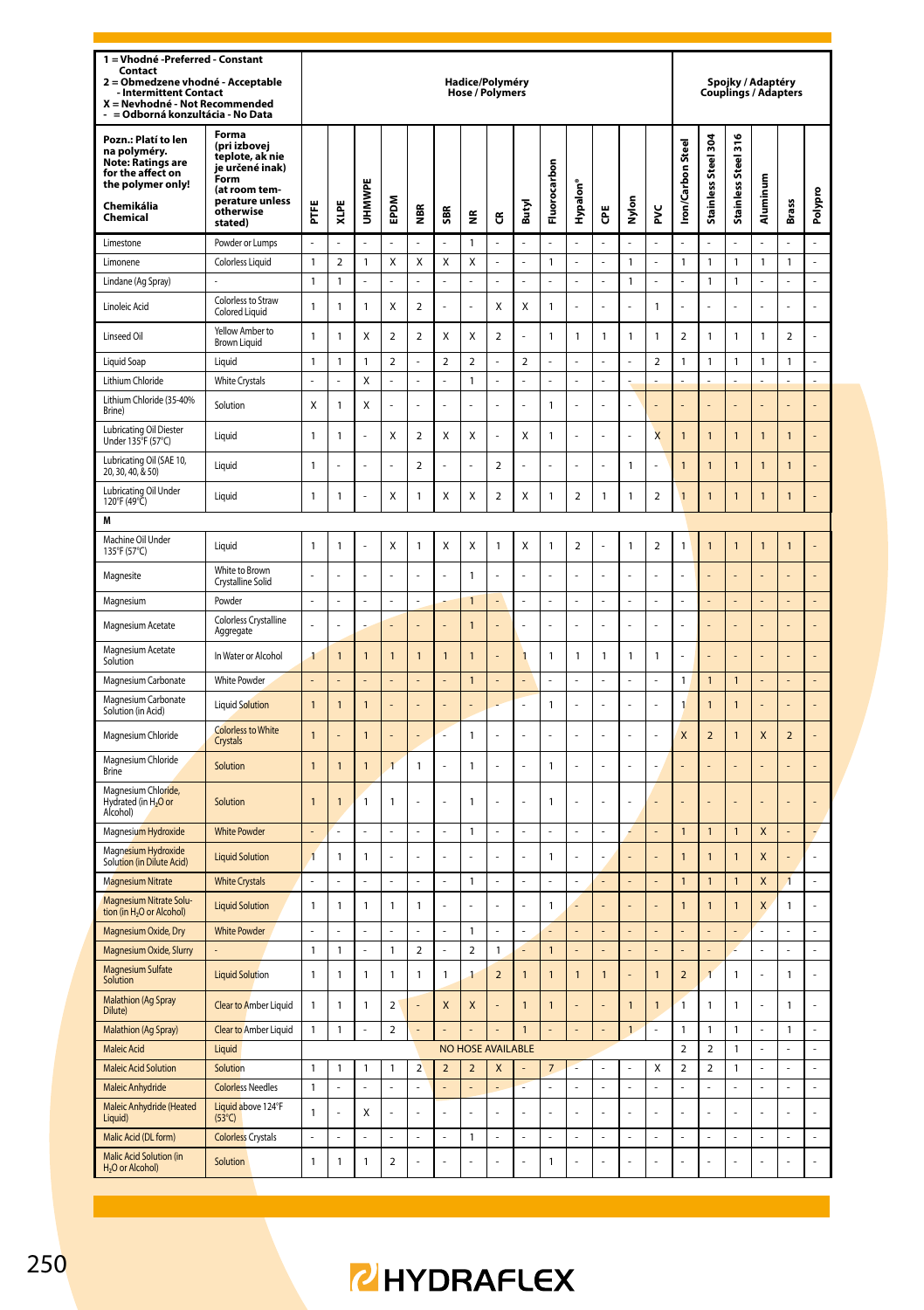| 1 = Vhodné -Preferred - Constant<br>Contact<br>2 = Obmedzene vhodné - Acceptable<br>Intermittent Contact<br>X = Nevhodné - Not Recommended<br>- = Odborná konzultácia - No Data |                                                                                                                                      |                                              |                         |                |                          |                         |                          | Hadice/Polyméry<br><b>Hose / Polymers</b> |                |                         |                         |                         |                         |              |                          |                          |                     |                               | Spojky / Adaptéry<br>Couplings / Adapters |                |         |
|---------------------------------------------------------------------------------------------------------------------------------------------------------------------------------|--------------------------------------------------------------------------------------------------------------------------------------|----------------------------------------------|-------------------------|----------------|--------------------------|-------------------------|--------------------------|-------------------------------------------|----------------|-------------------------|-------------------------|-------------------------|-------------------------|--------------|--------------------------|--------------------------|---------------------|-------------------------------|-------------------------------------------|----------------|---------|
| Pozn.: Platí to len<br>na polyméry.<br><b>Note: Ratings are</b><br>for the affect on<br>the polymer only!<br>Chemikália<br>Chemical                                             | Forma<br>(pri izbovei<br>teplote, ak nie<br>je určené inak)<br>.<br>Form<br>(at room tem-<br>perature unless<br>otherwise<br>stated) | FTE                                          | XLPE                    | UHMWPE         | EPDM                     | €                       | SBR                      | ž                                         | G              | Butyl                   | Fluorocarbon            | Hypalon'                | Ğ                       | Nylon        | ž                        | <b>Iron/Carbon Steel</b> | Stainless Steel 304 | Steel 316<br><b>Stainless</b> | Aluminum                                  | <b>Brass</b>   | Polypro |
| Malt Extract (Maltine)                                                                                                                                                          | Light Brown Viscous<br>Liquid                                                                                                        | $\mathbf{1}$                                 | 1                       | 1              | 1                        | L.                      | L.                       | $\overline{a}$                            | L.             | L.                      | $\mathbf{1}$            | L.                      | L.                      | L            | L                        |                          | L.                  | L                             | L.                                        |                | l,      |
| Malt, Dry                                                                                                                                                                       | Yellow to Amber<br>Grain                                                                                                             |                                              |                         |                |                          |                         |                          | 1                                         |                |                         |                         |                         |                         |              |                          |                          |                     |                               |                                           |                |         |
| Maltine (Malt Extract)                                                                                                                                                          | <b>Light Brown Viscous</b><br>Liquid                                                                                                 | 1                                            | 1                       | 1              | 1                        | ÷                       | L.                       | $\overline{a}$                            | L.             | L.                      | $\mathbf{1}$            | L,                      | L.                      | L            | l,                       | L,                       | ÷,                  | L                             | ÷                                         | L.             | l,      |
| Manganese Salts                                                                                                                                                                 |                                                                                                                                      | 1                                            | 1                       |                | L                        | 1                       | Χ                        | X                                         |                |                         | $\mathbf{1}$            | 1                       |                         | ÷,           | 1                        |                          | $\overline{a}$      |                               |                                           |                |         |
| Manganese Sulfate<br>(Manganous Sulfate)                                                                                                                                        | Pale Red Solid                                                                                                                       |                                              |                         |                |                          |                         |                          | $\mathbf{1}$                              |                |                         |                         |                         |                         |              |                          |                          |                     |                               |                                           |                |         |
| Manganese Sulfate<br>Solution                                                                                                                                                   | Solution in Water                                                                                                                    | 1                                            | 1                       | l,             | L                        | 1                       | $\overline{\mathbf{2}}$  | $\overline{\mathbf{2}}$                   | L.             | l,                      | $\mathbf{1}$            | 1                       | $\mathbf{1}$            | L            | í                        |                          | L                   |                               |                                           |                |         |
| Manganese Sulfide<br>(Manganous Sulfide)                                                                                                                                        | Green Crystals                                                                                                                       |                                              |                         | l,             |                          |                         |                          | 1                                         |                |                         |                         |                         |                         |              |                          |                          |                     |                               |                                           |                |         |
| Manganese Sulfite<br>(Manganous Sulfite)                                                                                                                                        | <b>Black to Brownish</b><br><b>Red Powder</b>                                                                                        | L                                            |                         | l,             |                          |                         | l,                       | $\overline{1}$                            |                |                         | L                       |                         | l,                      | L            |                          |                          |                     |                               |                                           |                |         |
| MAPP Gas (Methylacetyle-<br>ne Propadiene)                                                                                                                                      | Liquid                                                                                                                               |                                              | USE 20B-HB HOSE ONLY    |                |                          |                         |                          |                                           |                |                         |                         |                         |                         |              |                          |                          |                     |                               |                                           |                |         |
| Maxmul (Penzoil<br>Hydraulic Fluid)                                                                                                                                             | Liquid                                                                                                                               | 1<br>$\mathbf{1}$<br>$\overline{\mathbf{c}}$ |                         |                |                          |                         |                          |                                           |                |                         |                         |                         |                         |              |                          | 1                        |                     | $\overline{1}$                |                                           |                |         |
| Mayonnaise                                                                                                                                                                      | Semi-Liquid                                                                                                                          | 1                                            | 1                       | ä,             | ź                        |                         | L.                       | L                                         |                | L.                      | L                       | J,                      | L.                      | L.           | 1                        |                          | L.                  |                               |                                           |                | L       |
| MBK (Methyl Butyl<br>Ketone)                                                                                                                                                    | <b>Colorless Liquid</b>                                                                                                              | 1                                            | 1                       | l,             | $\overline{\mathbf{c}}$  | X                       | X                        | X                                         | Χ              | $\overline{\mathbf{c}}$ | X                       | Χ                       | $\overline{\mathbf{c}}$ | ÷,           | Χ                        | 1                        | $\mathbf{1}$        | 1                             | $\mathbf{1}$                              | $\mathbf{1}$   |         |
| MEA (Ethanolamine)                                                                                                                                                              | <b>Colorless Viscous</b><br>Liquid                                                                                                   | $\mathbf{1}$                                 | $\overline{1}$          | $\overline{1}$ | $\overline{a}$           | $\overline{a}$          | $\mathfrak{p}$           | $\overline{2}$                            | $\overline{a}$ | $\mathbf{1}$            | X                       | X                       | $\mathbf{1}$            | L            | $\overline{\phantom{a}}$ |                          | ä,                  |                               |                                           |                |         |
| MEK (Ethyl Methyl<br>Ketone)                                                                                                                                                    | <b>Colorless Liquid</b>                                                                                                              | 1                                            | $\overline{2}$          | $\mathbf{1}$   | $\overline{\mathbf{2}}$  | X                       | X                        | X                                         | X              | $\overline{\mathbf{c}}$ | X                       | Χ                       | $\overline{\mathbf{c}}$ | $\mathbf{1}$ | Χ                        | 1                        | $\mathbf{1}$        | 1                             | $\mathbf{1}$                              | $\mathbf{1}$   |         |
| Mercuric Chloride                                                                                                                                                               | White Powder                                                                                                                         | L                                            |                         | L              |                          |                         |                          | 1                                         |                |                         | L                       | L                       | L.                      | L            | L                        | X                        | $\mathbf{1}$        | 1                             | X                                         | X              |         |
| Mercuric Chloride Solu-<br>tion (in H <sub>2</sub> O, or Alcohol)                                                                                                               | Solution                                                                                                                             | $\overline{1}$                               | 1                       |                | $\overline{2}$           | $\overline{2}$          | $\overline{\phantom{a}}$ | $\overline{1}$                            | $\overline{1}$ | $\overline{2}$          | L                       | 1                       | $\overline{1}$          | L            | $\overline{a}$           | X                        | $\overline{1}$      | $\overline{1}$                | $\mathsf{x}$                              | $\mathsf{x}$   |         |
| Mercuric Cyanide                                                                                                                                                                | <b>Colorless Transparent</b><br>Prisms                                                                                               |                                              |                         |                |                          |                         |                          | $\overline{1}$                            |                |                         |                         |                         |                         |              |                          |                          |                     |                               | X                                         |                |         |
| Mercuric Cyanide Solu-<br>tion (in H <sub>2</sub> Ó or Alcohol)                                                                                                                 | Solution                                                                                                                             | $\overline{1}$                               | 1                       |                | $\overline{\phantom{0}}$ | $\overline{\mathbf{c}}$ | $\overline{\phantom{a}}$ | $\mathfrak{p}$                            | $\mathbf{1}$   | $\mathfrak{p}$          | $\overline{a}$          | 1                       | L,                      | L            | í,                       |                          | L                   |                               | X                                         | L.             | l,      |
| Mercurous Nitrate<br>Solution                                                                                                                                                   | Solution                                                                                                                             | $\overline{1}$                               | 1                       | $\mathbf{1}$   | $\mathcal{P}$            |                         |                          |                                           |                |                         | $\mathbf{1}$            |                         |                         |              |                          | $\mathbf{1}$             | $\overline{1}$      | 1                             | X                                         |                |         |
| Mercury                                                                                                                                                                         | <b>Silver Liquid</b>                                                                                                                 | $\overline{1}$                               | $\mathbf{1}$            | $\mathbf{1}$   | L,                       | $\mathbf 2$             | $\mathbf 2$              | $\overline{\mathbf{c}}$                   | $\mathbf{1}$   | $\mathbf 2$             |                         | 1                       | $\mathbf{1}$            | L            | 1                        | $\overline{1}$           | $\overline{1}$      | $\overline{1}$                | X                                         | X              |         |
| Mercury Vapor                                                                                                                                                                   | Gas                                                                                                                                  |                                              |                         |                |                          |                         |                          | NO HOSE AVAILABLE                         |                |                         |                         |                         |                         |              |                          | $\mathbf{1}$             | $\mathbf{1}$        | $\mathbf{1}$                  |                                           |                |         |
| Mesityl Oxide (Methyl<br><b>Isobutenvl Ketonel</b>                                                                                                                              | <b>Colorless Oily Liquid</b>                                                                                                         | 1                                            | 1                       | 1              | $\overline{\mathbf{c}}$  | Χ                       | X                        | Χ                                         | Χ              | $\overline{\mathbf{2}}$ | Χ                       | Χ                       | $\boldsymbol{2}$        |              | X                        | $\mathbf{1}$             | $\mathbf{1}$        | 1                             | 1                                         | $\mathbf{1}$   |         |
| Mesitylene (Trimethyl-<br>benzene)                                                                                                                                              | Liquid                                                                                                                               | $\mathbf{1}$                                 |                         | Ĭ.             | Χ                        | Χ                       | X                        | Χ                                         | Χ              | X                       | $\mathbf{1}$            |                         | J.                      | $\mathbf{1}$ | X                        |                          | ÷.                  |                               |                                           |                |         |
| Metallic Soaps (Alumi-<br>nium, Calcium, Zinc)                                                                                                                                  | Solids @ Room<br>Temperature                                                                                                         | 1                                            | 1                       | 1              | Χ                        | 1                       | X                        | Χ                                         | l,             | X                       | $\mathbf{1}$            | 2                       | $\mathbf{1}$            | L,           | L                        | $\mathbf{1}$             | 1                   | 1                             | 1                                         | $\mathbf{1}$   | l,      |
| Methallyl Alcohol<br>(Methylallyl Alcohol)                                                                                                                                      | <b>Colorless Liquid</b>                                                                                                              | $\mathbf{1}$                                 |                         | ł              | L                        | 1                       | ł                        | $\overline{\mathbf{c}}$                   |                | $\overline{\mathbf{c}}$ | $\overline{\mathbf{c}}$ | $\overline{\mathbf{c}}$ |                         |              |                          |                          |                     |                               |                                           |                |         |
| Methane                                                                                                                                                                         | Gas                                                                                                                                  | $\mathbf{1}$                                 |                         | ä,             |                          | 1                       | ÷                        | L,                                        |                |                         | $\overline{1}$          |                         |                         |              |                          |                          |                     |                               |                                           |                |         |
| Methanol (Methyl<br>Alcohol)                                                                                                                                                    | <b>Colorless Liquid</b>                                                                                                              | 1                                            | 1                       | $\mathbf{1}$   | 1                        | 1                       | $\mathbf{1}$             | $\mathbf{1}$                              | 1              | $\overline{1}$          | X                       | $\overline{1}$          | $\mathbf{1}$            | $\mathbf{1}$ | $\overline{2}$           | $\overline{1}$           | $\mathbf{1}$        | 1                             | 1                                         | $\overline{a}$ | Ļ       |
| Methionine                                                                                                                                                                      | <b>White Crystalline</b><br>Powder                                                                                                   | L                                            |                         |                |                          |                         |                          | $\overline{1}$                            |                |                         |                         |                         |                         |              |                          |                          |                     | L                             |                                           |                | Ļ       |
| Methoxychlor Solution<br>(in Alcohol)                                                                                                                                           | Solution                                                                                                                             | 1                                            | 1                       |                |                          |                         |                          |                                           |                |                         |                         |                         |                         | $\mathbf{1}$ |                          | $\mathbf{1}$             | 1                   | 1                             |                                           |                | Ļ       |
| Methyamine (Mono-<br>methylamine)                                                                                                                                               | Liquid                                                                                                                               | $\mathbf{1}$                                 |                         |                |                          |                         |                          |                                           |                |                         |                         |                         |                         | 1            | Χ                        | $\mathbf{1}$             | 1                   | 1                             |                                           |                |         |
| <b>Methyl Acetate</b>                                                                                                                                                           | <b>Colorless Liquid</b>                                                                                                              | 1                                            | $\overline{\mathbf{c}}$ | $\overline{a}$ | $\overline{a}$           | Χ                       | X                        | X                                         | X              | $\overline{a}$          | Χ                       | Χ                       | $\mathbf{1}$            | $\mathbf{1}$ | Χ                        | $\mathbf{1}$             | 1                   | 1                             | 1                                         | 1              | L       |
| Methyl Acetoacetate                                                                                                                                                             | <b>Colorless Liquid</b>                                                                                                              | 1                                            | L.                      | ä,             | 2                        | Χ                       |                          | Χ                                         | Χ              | $\overline{\mathbf{2}}$ | Χ                       | Χ                       | L.                      | L.           | L                        | L                        | ÷,                  | L                             | ä,                                        | ÷,             | L       |
| <b>Methyl Acetone</b>                                                                                                                                                           | <b>Water White Liquid</b>                                                                                                            | 1                                            |                         |                | 1                        | X                       |                          | Χ                                         |                | $\overline{\mathbf{c}}$ | Χ                       | Χ                       |                         | L            | 1                        |                          |                     |                               |                                           |                | L       |
| <b>Methyl Acrylate</b><br>(Inhibited)                                                                                                                                           | <b>Colorless Liquid</b>                                                                                                              | 1                                            | $\overline{2}$          | l,             | $\overline{\phantom{a}}$ | X                       | X                        | Χ                                         | $\mathsf{x}$   | X                       | Χ                       | X                       |                         | L            | L                        | 1                        | 1                   | 1                             | 1                                         | 1              |         |

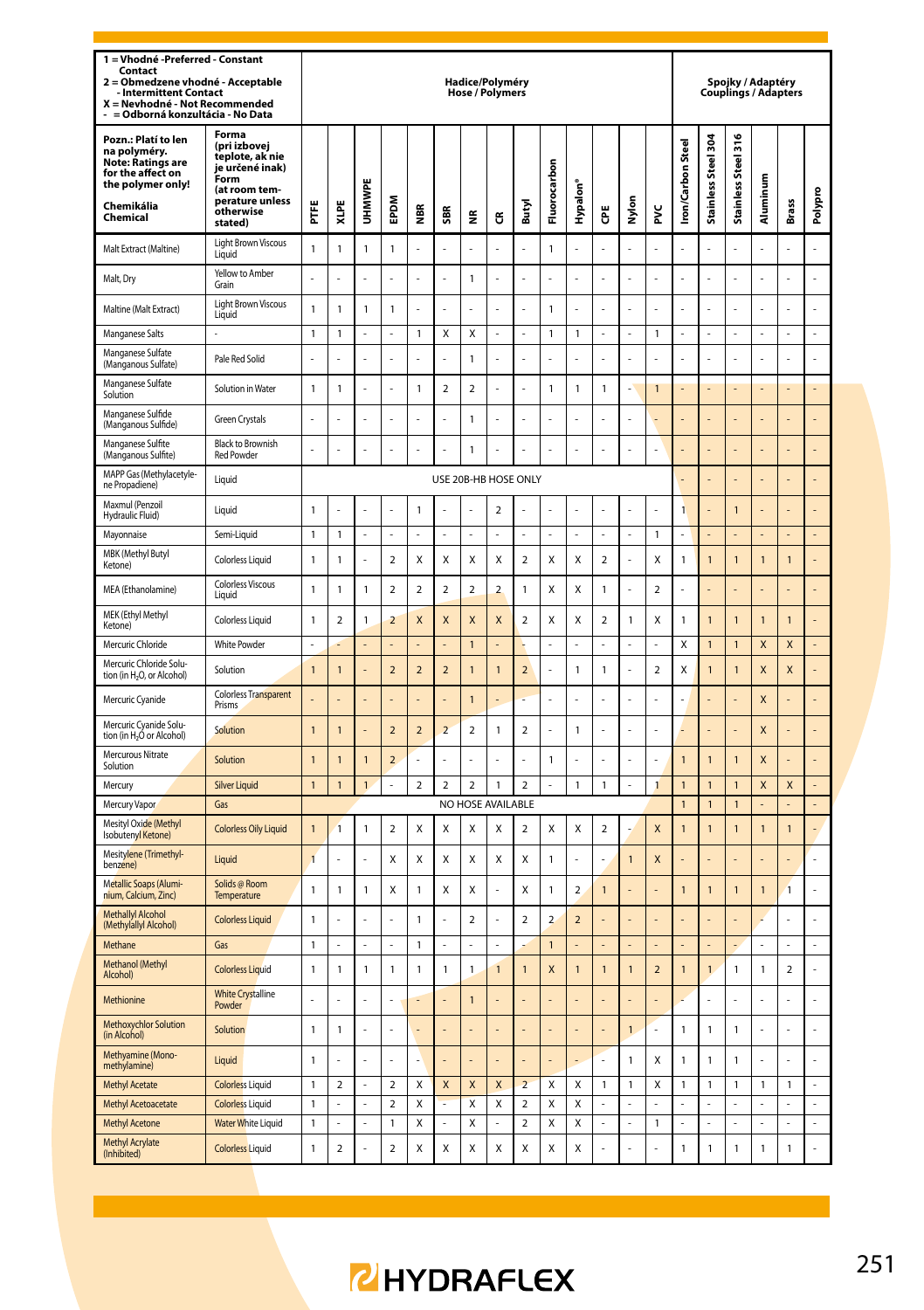| 1 = Vhodné - Preferred - Constant<br>Contact<br>= Obmedzene vhodné - Acceptable<br>$\overline{\mathbf{z}}$<br><b>Intermittent Contact</b><br>X = Nevhodné - Not Recommended<br>= Odborná konzultácia - No Data |                                                                                                                                 |                |                         |                |                |                         |                         | Hadice/Polyméry<br>Hose / Polymers |                           |                          |                         |                         |                          |                |                         |                  |                      | Spoiky / Adaptéry<br>Couplings / Adapters |                |                |                |
|----------------------------------------------------------------------------------------------------------------------------------------------------------------------------------------------------------------|---------------------------------------------------------------------------------------------------------------------------------|----------------|-------------------------|----------------|----------------|-------------------------|-------------------------|------------------------------------|---------------------------|--------------------------|-------------------------|-------------------------|--------------------------|----------------|-------------------------|------------------|----------------------|-------------------------------------------|----------------|----------------|----------------|
| Pozn.: Platí to len<br>na polyméry.<br><b>Note: Ratings are</b><br>for the affect on<br>the polymer only!<br>Chemikália<br>Chemical                                                                            | Forma<br>(pri izbovej<br>teplote, ak nie<br>je určené inak)<br>Form<br>(at room tem-<br>perature unless<br>otherwise<br>stated) | Ë              | XLPE                    | UHMWPE         | EPDM           | mer                     | SBR                     | 띂                                  | წ                         | Butyl                    | Fluorocarbon            | Hypalon <sup>®</sup>    | Ğ                        | Nylon          | ž                       | ron/Carbon Steel | Stainless Steel 304  | Stainless Steel 316                       | Aluminum       | <b>Brass</b>   | Polypro        |
| Methyl Acrylate Acid(-<br>Methylacrylic Acid)                                                                                                                                                                  | <b>White Solid</b>                                                                                                              | 1              | 1                       | 1              | $\overline{2}$ | $\overline{\mathbf{c}}$ | X                       | Χ                                  |                           | $\mathbf{1}$             | $\mathbf{1}$            |                         | $\mathbf{1}$             | X              |                         |                  |                      |                                           |                |                |                |
| Methyl Alcohol (100%)<br>(Methanol)                                                                                                                                                                            | <b>Colorless Liquid</b>                                                                                                         | $\mathbf{1}$   | $\mathbf{1}$            | $\mathbf{1}$   | $\mathbf{1}$   | $\mathbf{1}$            | $\mathbf{1}$            | $\mathbf{1}$                       | $\mathbf{1}$              | $\mathbf{1}$             | X                       | 1                       | 1                        | $\mathbf{1}$   | $\overline{a}$          | 1                | $\mathbf{1}$         | $\mathbf{1}$                              | $\mathbf{1}$   | $\overline{a}$ |                |
| <b>Methyl Bromide</b>                                                                                                                                                                                          | Liquid @ 55 PSIG @<br>120°F (49°C)                                                                                              | $\mathbf{1}$   | 1                       |                | X              | Χ                       | X                       | $\mathsf{x}$                       | X                         | X                        | $\mathbf{1}$            | X                       |                          | $\mathbf{1}$   | X                       | $\mathbf{1}$     | $\mathbf{1}$         | 1                                         |                | 1              | l,             |
| Methyl Bromoacetate                                                                                                                                                                                            | Colorless to Straw<br>Colored Liquid                                                                                            | 1              | 1                       | $\mathbf{1}$   |                |                         |                         |                                    |                           |                          |                         |                         |                          |                |                         |                  |                      |                                           |                |                | l,             |
| Methyl Butanathiol (Butyl<br>Mercaptan)                                                                                                                                                                        | Liquid                                                                                                                          | 1              | 1                       |                | X              |                         | X                       | Χ                                  |                           | X                        | $\mathbf{1}$            |                         |                          |                | X                       |                  | 1                    | 1                                         |                |                |                |
| Methyl Butanol (2-Methyl-<br>1-Butanol)                                                                                                                                                                        | <b>Colorless Liquid</b>                                                                                                         | $\mathbf{1}$   | 1                       | 1              | 1              | 1                       |                         |                                    | L                         | $\mathbf{1}$             | $\mathbf{1}$            | l                       | 1                        | $\mathbf{1}$   | $\overline{1}$          |                  |                      |                                           |                |                |                |
| Methyl Butyl Ketone<br>(MBK)                                                                                                                                                                                   | <b>Colorless Liquid</b>                                                                                                         | 1              | 1                       |                | $\overline{2}$ | Χ                       | X                       | X                                  | X                         | $\overline{\mathbf{c}}$  | X                       | X                       | $\overline{\mathbf{c}}$  |                | X                       | $\overline{1}$   | 1                    | 1                                         | $\overline{1}$ | 1              |                |
| Methyl Carbitol (Diethyle-<br>ne Glycol Methyl Ether)                                                                                                                                                          | <b>Colorless Liquid</b>                                                                                                         | 1              | 1                       |                | 1              |                         | X                       | Χ                                  |                           | X                        | $\mathbf{1}$            | X                       | 1                        |                |                         |                  |                      |                                           |                |                |                |
| Methyl Cellosolve<br>(Diethylene Glycol Methyl<br>Ether)                                                                                                                                                       | <b>Colorless Liquid</b>                                                                                                         | 1              | 1                       |                | 1              |                         | X                       | x                                  |                           | X                        | $\mathbf{1}$            | x                       | 1                        |                |                         |                  |                      |                                           |                |                |                |
| Methyl Chloride                                                                                                                                                                                                | Liquid @ 160 PSIG @<br>120°F (49°C)                                                                                             | 1              | $\overline{\mathbf{c}}$ |                | Χ              | Χ                       | X                       | Χ                                  | Χ                         | X                        | $\mathbf{1}$            | X                       | X                        | ÷,             | X                       | 1                | 1                    | 1                                         |                | $\overline{1}$ |                |
| Methyl Chloroform (1,1,1<br>Trichloroethane)                                                                                                                                                                   | Colorless Liquid                                                                                                                | 1              | $\overline{\mathbf{c}}$ | ä,             | Χ              | Χ                       | X                       | Χ                                  | Χ                         | X                        | $\mathbf{1}$            | Χ                       | X                        | X              | Χ                       | L                | L,                   |                                           |                | L              |                |
| Methyl Chloroformate                                                                                                                                                                                           | <b>Colorless Liquid</b>                                                                                                         | 1              |                         |                | X              | X                       | $\mathsf{x}$            | X                                  | X                         | $\mathsf{x}$             | 1                       | X                       |                          |                |                         |                  |                      |                                           |                |                |                |
| Methyl Cyanide<br>(Acetonitrile)                                                                                                                                                                               | Colorless Liquid                                                                                                                | 1              | 1                       | $\overline{2}$ | $\overline{a}$ | Χ                       | $\overline{2}$          | $\overline{2}$                     | X                         | X                        | X                       | X                       | 1                        | L.             | 1                       | 1                | $\mathbf{1}$         | $\mathbf{1}$                              |                | L              | l,             |
| Methyl Cyclohexane                                                                                                                                                                                             | Colorless Liquid                                                                                                                | 1              |                         |                | X              | $\overline{1}$          | $\overline{\mathsf{x}}$ | $\mathsf{x}$                       |                           | $\mathsf{x}$             | $\mathbf{1}$            | X                       | $\overline{\phantom{a}}$ | $\mathbf{1}$   | l,                      |                  |                      |                                           |                | L              | L.             |
| Methyl Ethyl Ketone<br>(MEK)                                                                                                                                                                                   | Colorless Liquid                                                                                                                | 1              | $\overline{2}$          | 1              | $\overline{a}$ | X                       | X                       | X                                  | X                         | $\overline{\mathbf{c}}$  | X                       | X                       | 2                        | $\mathbf{1}$   | X                       | 1                | 1                    | 1                                         | 1              | 1              |                |
| Methyl Formate                                                                                                                                                                                                 | <b>Colorless Liquid</b>                                                                                                         | $\mathbf{1}$   | 1                       |                | $\overline{2}$ | X                       | X                       | $\overline{\mathsf{x}}$            | $\overline{2}$            | $\overline{2}$           | X                       | x                       |                          | ×,             | Ē,                      | 1                | $\mathbf{1}$         | $\mathbf{1}$                              | $\mathbf{1}$   | $\mathbf{1}$   |                |
| Methyl Hexanol                                                                                                                                                                                                 |                                                                                                                                 | $\mathbf{1}$   |                         |                |                | 1                       |                         | $\overline{1}$                     |                           | $\overline{1}$           | 2                       | 1                       |                          |                |                         |                  |                      |                                           |                |                |                |
| Methyl Hexanone (Methyl<br>Isoamyl Ketone)                                                                                                                                                                     | <b>Colorless Liquid</b>                                                                                                         | $\mathbf{1}$   |                         |                | ÷,             | X                       |                         | X                                  |                           | $\overline{a}$           | X                       | Χ                       |                          |                |                         |                  |                      |                                           |                |                | ÷              |
| Methyl Hexyl Ketone                                                                                                                                                                                            | <b>Colorless Liquid</b>                                                                                                         | 1              |                         |                |                | Χ                       | L.                      | X                                  |                           | $\overline{a}$           | X                       | X                       | J.                       | ÷.             |                         |                  |                      |                                           |                |                |                |
| Methyl Isoamyl Ketone<br>(Methyl Hexanone)                                                                                                                                                                     | <b>Colorless Liquid</b>                                                                                                         | $\overline{1}$ |                         |                |                | X                       |                         | X                                  |                           | $\overline{a}$           | X                       | Χ                       |                          |                |                         |                  |                      |                                           |                |                |                |
| Methyl Isobutenyl Ketone<br>(Mesityl Oxide)                                                                                                                                                                    | <b>Colorless Oily Liquid</b>                                                                                                    | 1              | $\overline{1}$          | 1              | $\mathbf 2$    | Χ                       | X                       | Χ                                  | X                         | $\overline{\mathbf{c}}$  | Χ                       | X                       | $\boldsymbol{2}$         |                | X                       | $\overline{1}$   | $\mathbf{1}$         | 1                                         | $\overline{1}$ | $\mathbf{1}$   |                |
| Methyl Isobutyl Ketone<br>(MIBK)                                                                                                                                                                               | <b>Colorless Liquid</b>                                                                                                         | $\mathbf{1}$   | $\overline{2}$          |                |                | Χ                       | X                       | Χ                                  | Χ                         | $\overline{a}$           | Χ                       | X                       | $\overline{\mathbf{c}}$  | $\overline{1}$ | X                       |                  |                      |                                           |                |                |                |
| Methyl Isopropyl Ketone                                                                                                                                                                                        | <b>Colorless Liquid</b>                                                                                                         | 1              | $\overline{2}$          |                | 2              | Χ                       | X                       | X                                  | Χ                         | $\overline{a}$           | X                       | X                       | $\overline{a}$           | $\mathbf{1}$   | X                       | $\overline{1}$   | $\overline{1}$       | $\mathbf{1}$                              | $\overline{1}$ | $\overline{1}$ |                |
| <b>Methyl Methacrylate</b>                                                                                                                                                                                     | <b>Colorless Liquid</b>                                                                                                         | 1              | $\overline{\mathbf{c}}$ | ä,             | $\mathbf 2$    | Χ                       | X                       | Χ                                  | Χ                         | X                        | X                       | 2                       | $\overline{\mathbf{c}}$  | L,             | $\mathbf{1}$            | $\mathbf{1}$     | 1                    | $\mathbf{1}$                              |                |                | ä,             |
| <b>Methyl Methacrylate</b><br>Monomer, Inhibited                                                                                                                                                               | <b>Colorless Liquid</b>                                                                                                         | 1              |                         |                | Χ              | X                       | X                       | X                                  | X                         | X                        | X                       | X                       |                          | X              | X                       |                  |                      |                                           |                |                |                |
| Methyl Phenol (Cresol)                                                                                                                                                                                         | Liquid above 95°F<br>$(35^{\circ}C)$                                                                                            | 1              | $\overline{2}$          |                | $\overline{a}$ | Χ                       | X                       | X                                  | X                         | $\overline{a}$           | $\overline{1}$          | X                       | $\mathbf{1}$             | X              |                         | $\overline{2}$   | $\mathbf{1}$         | $\overline{1}$                            | $\mathbf{1}$   |                | $\overline{2}$ |
| Methyl Propyl Carbinol (2<br>Pentanol)                                                                                                                                                                         | <b>Colorless Liquid</b>                                                                                                         | $\overline{1}$ | 1                       | $\mathbf{1}$   | $\mathbf{1}$   |                         |                         |                                    |                           | $\overline{1}$           | $\overline{1}$          |                         | $\mathbf{1}$             |                |                         |                  |                      |                                           |                |                |                |
| <b>Methyl Propyl Ether</b>                                                                                                                                                                                     | <b>Colorless Liquid</b>                                                                                                         | 1              |                         | $\overline{a}$ | L.             | X                       | L.                      | X                                  |                           | X                        |                         | $\mathbf 2$             |                          |                |                         |                  | L,                   | $\overline{a}$                            |                | $\overline{a}$ | L              |
| <b>Methyl Propyl Ketone</b><br>(Pentanone)                                                                                                                                                                     | <b>Water White Liquid</b>                                                                                                       | $\overline{1}$ | L                       | L,             | $\overline{a}$ | $\mathsf{x}$            | ä,                      | $\overline{\mathsf{x}}$            | $\mathsf{x}$              | $\overline{\phantom{0}}$ | $\overline{\mathsf{x}}$ | $\overline{\mathsf{x}}$ | l,                       | L,             | $\overline{\mathsf{x}}$ | L                | L                    | L                                         | l,             | L,             | $\overline{a}$ |
| <b>Methyl Salicylate</b>                                                                                                                                                                                       | Yellow to Red Liquid                                                                                                            | 1              | 1                       | ä,             | $\overline{2}$ | $\overline{a}$          | L,                      | ÷,                                 | $\overline{2}$            | $\overline{2}$           | L,                      |                         | l,                       | ÷,             | 1                       | 1                | 1                    | 1                                         | 1              | 1              | L              |
| <b>Methyl Stearate</b>                                                                                                                                                                                         | Liquid above 99°F<br>$(38^{\circ}C)$                                                                                            | 1              | 1                       |                | L              |                         |                         |                                    |                           |                          | ä,                      |                         |                          | L              | l,                      |                  |                      |                                           |                |                | l              |
| Methyl Sulfate (Dimethyl<br>Sulfate)                                                                                                                                                                           | <b>Colorless Liquid</b>                                                                                                         | $\mathbf{1}$   | $\mathbf{1}$            |                | Χ              | Χ                       | $\overline{\mathsf{x}}$ | $\overline{\mathsf{x}}$            | $\boldsymbol{\mathsf{x}}$ | $\overline{a}$           | X                       | X                       |                          | $\mathbf{1}$   | 1                       |                  |                      |                                           |                |                | l,             |
| Methyl-2-Pyrrolidone                                                                                                                                                                                           | <b>Colorless Liquid</b>                                                                                                         | $\overline{a}$ | $\overline{\mathbf{c}}$ | L.             | L.             |                         | L.                      | L.                                 |                           | L.                       | L.                      |                         | L                        | L.             |                         | L                | L.                   | L.                                        | L              | $\overline{a}$ | $\overline{a}$ |
| Methyl-n-Amyl Carbinol<br>Methyl-n-Amylketone                                                                                                                                                                  | <b>Colorless Liquid</b><br><b>Water White Liquid</b>                                                                            | 1<br>1         | 1<br>1                  |                | L,             |                         | L                       | l,<br>÷,                           |                           |                          | l,                      | Ļ                       | 1                        | l,<br>÷,       | $\overline{a}$          |                  | L,<br>$\overline{a}$ |                                           |                | L,<br>L,       | L,             |
|                                                                                                                                                                                                                |                                                                                                                                 |                |                         |                |                |                         |                         |                                    |                           |                          |                         |                         |                          |                |                         |                  |                      |                                           |                |                |                |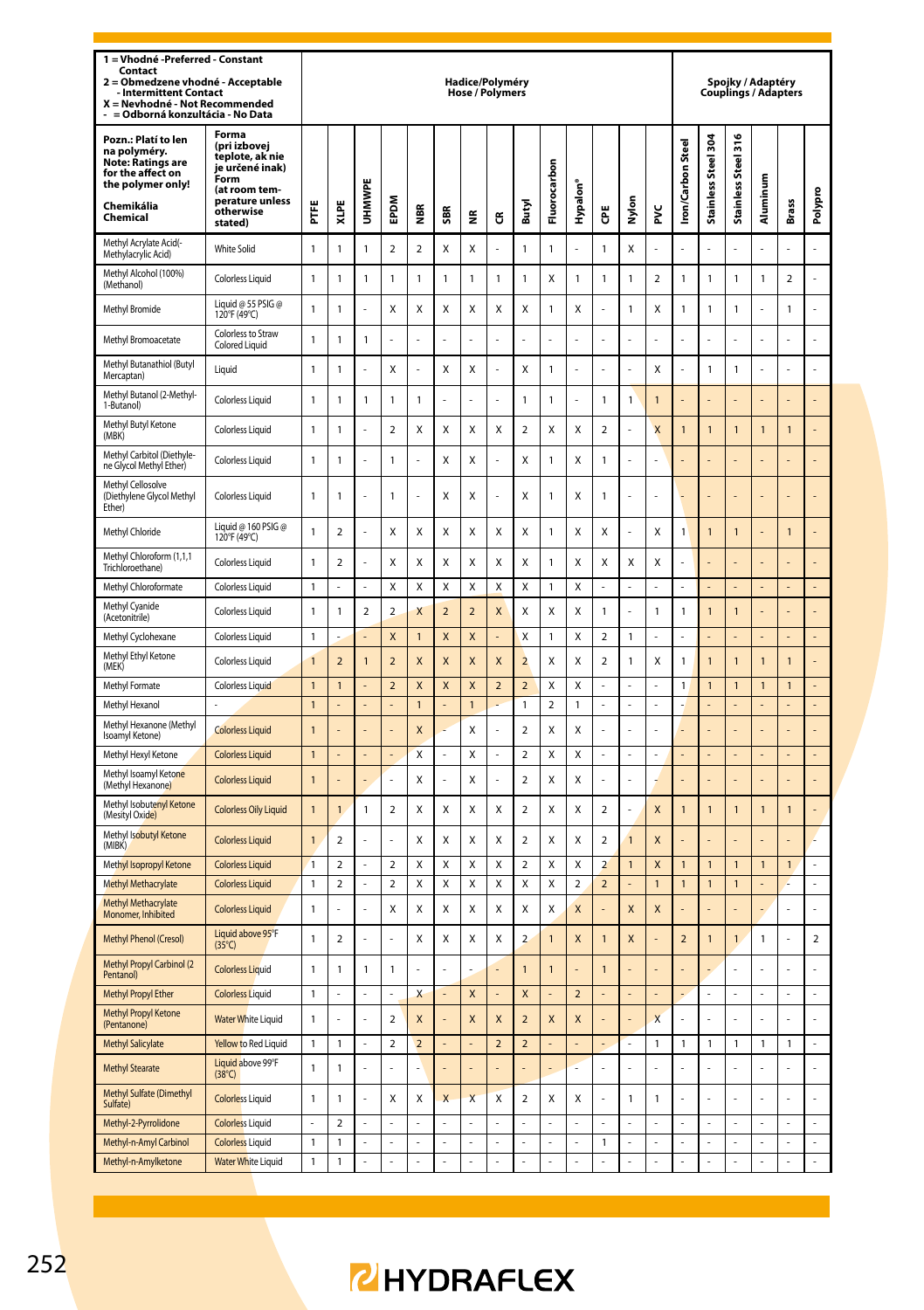| 1 = Vhodné -Preferred - Constant<br>Contact<br>Obmedzene vhodné - Acceptable<br>2<br><b>Intermittent Contact</b><br>X = Nevhodné - Not Recommended<br>= Odborná konzultácia - No Data |                                                                                                                                 |                                  |                               |                |                  |                   |                                         | Hadice/Polyméry<br>Hose / Polymers |                                         |                                |                         |                   |                         |                                             |                              |                                  |                                           |                                | Spojky / Adaptéry<br>Couplings / Adapters |                              |                      |
|---------------------------------------------------------------------------------------------------------------------------------------------------------------------------------------|---------------------------------------------------------------------------------------------------------------------------------|----------------------------------|-------------------------------|----------------|------------------|-------------------|-----------------------------------------|------------------------------------|-----------------------------------------|--------------------------------|-------------------------|-------------------|-------------------------|---------------------------------------------|------------------------------|----------------------------------|-------------------------------------------|--------------------------------|-------------------------------------------|------------------------------|----------------------|
| Pozn.: Platí to len<br>na polyméry.<br>Note: Ratings are<br>for the affect on<br>the polymer only!<br>Chemikália<br>Chemical                                                          | Forma<br>(pri izbovej<br>teplote, ak nie<br>je určené inak)<br>Form<br>(at room tem-<br>perature unless<br>otherwise<br>stated) | E                                | XLPE                          | UHMWPE         | EPDM             | NBR<br>M          | SBR                                     | ž                                  | ű                                       | Butyl                          | uorocarbor<br>됴         | Hypalon'          | Ğ                       | Nylon                                       | ž                            | <b>Iron/Carbon Steel</b>         | $\frac{304}{5}$<br><b>Stainless Steel</b> | Stainless Steel 316            | luminum<br>ਟ                              | Brass                        | Polypro              |
| Methylacetylene Propa-<br>diene (MAPP Gas)                                                                                                                                            | Liquid @ 107 PSIG<br>@ 20°C                                                                                                     | $\mathbf{1}$                     |                               |                |                  |                   |                                         |                                    |                                         |                                | $\overline{1}$          |                   |                         |                                             |                              |                                  |                                           |                                |                                           |                              |                      |
| Methylacrylic Acid<br>(Crotonic Acid)                                                                                                                                                 | White Crystalline<br>Solid                                                                                                      | $\mathbf{1}$                     | $\mathbf{1}$                  | 1              | $\overline{2}$   | $\mathbf 2$       | Χ                                       | Χ                                  | l,                                      | 1                              | $\overline{1}$          | l,                | 1                       | Χ                                           |                              |                                  | L,                                        | $\overline{a}$                 |                                           | l,                           | $\overline{a}$       |
| Methylal                                                                                                                                                                              | Colorless Liquid                                                                                                                | $\overline{1}$                   | L                             | L              | $\overline{a}$   | L                 | $\overline{a}$                          |                                    | $\overline{a}$                          | L                              | L.                      | L                 | $\mathbf{1}$            | $\overline{a}$                              | $\overline{a}$               | l                                | $\overline{a}$                            | $\overline{a}$                 | l,                                        | $\overline{a}$               | $\overline{a}$       |
| Methylallyl Alcohol<br>(Methally) Alcohol)                                                                                                                                            | Colorless Liquid                                                                                                                | $\mathbf{1}$                     |                               |                |                  | 1                 |                                         | $\mathbf 2$                        | Ĭ.                                      | $\mathbf 2$                    | $\mathbf 2$             | $\mathbf 2$       |                         |                                             | L,                           |                                  |                                           | L,                             |                                           |                              | L,                   |
| Methylallyl Chloride                                                                                                                                                                  | Colorless to Straw<br>Colored Liquid                                                                                            | $\mathbf{1}$                     | l,                            | l,             | ä,               | l,                | ÷,                                      | ÷,                                 | l,                                      | J.                             | $\mathbf{1}$            | í,                | l,                      | ÷,                                          | $\overline{a}$               | J                                | ä,                                        | L                              | l,                                        | ÷,                           | $\overline{a}$       |
| Methylamine (30-40%<br>in H <sub>2</sub> O)                                                                                                                                           | <b>Colorless Liquid</b>                                                                                                         | $\mathbf{1}$                     | 1                             | l,             | $\overline{2}$   | Χ                 | Í,                                      | ÷,                                 | l,                                      | J.                             |                         | í,                | ł,                      | J.                                          | X                            |                                  | L                                         |                                |                                           | ÷,                           |                      |
| Methylamine (Anhydrous)                                                                                                                                                               | Liquid @ 120 PSIG<br>@ 49°C                                                                                                     | $\mathbf{1}$                     |                               | L.             |                  | L                 | L                                       |                                    | l,                                      | L                              |                         | l,                | l,                      | L,                                          | X                            |                                  |                                           |                                |                                           |                              |                      |
| Methylamyl Acetate                                                                                                                                                                    | <b>Colorless Liquid</b>                                                                                                         | $\mathbf{1}$                     |                               |                |                  |                   |                                         |                                    |                                         |                                |                         |                   |                         |                                             |                              |                                  |                                           |                                |                                           |                              |                      |
| Methylamyl Alcohol                                                                                                                                                                    | Colorless Liquid                                                                                                                | $\overline{1}$                   | $\mathbf{1}$                  |                |                  |                   | l,                                      | L                                  |                                         |                                | $\overline{1}$          | l,                |                         |                                             | L                            |                                  | l,                                        |                                |                                           | l,                           | $\overline{a}$       |
| Methylaniline                                                                                                                                                                         | Colorless to Brown<br>Liquid                                                                                                    | $\mathbf{1}$                     | 1                             | 1              | $\overline{2}$   | Χ                 | l,                                      | ÷,                                 | Χ                                       | L                              | $\mathbf{1}$            | $\mathbf 2$       | Ļ                       | Χ                                           | X                            | l,                               | ÷,                                        |                                |                                           | ł,                           | L,                   |
| Methyldiethanolamine                                                                                                                                                                  | Colorless Liquid                                                                                                                | $\mathbf{1}$                     | 1                             |                |                  |                   |                                         |                                    |                                         |                                |                         |                   |                         |                                             |                              |                                  |                                           |                                |                                           |                              |                      |
| Methylene Bromide                                                                                                                                                                     | Clear Liquid                                                                                                                    | $\mathbf{1}$                     | L                             | L.             | ä,               | $\overline{2}$    | L.                                      | L.                                 | L.                                      | L                              | $\overline{1}$          | L,                | J                       | ÷,                                          | X                            |                                  | L                                         |                                |                                           | L                            | L                    |
| Methylene Chloride<br>(Dichloromethane)                                                                                                                                               | Colorless Liquid                                                                                                                | $\mathbf{1}$                     | 1                             | $\overline{2}$ | X                | Χ                 | X                                       | Χ                                  | Χ                                       | X                              | $\overline{\mathbf{c}}$ | Χ                 | X                       | Χ                                           | Χ                            | 1                                | 1                                         | $\mathbf{1}$                   |                                           | $\overline{1}$               |                      |
| Methylene Dichloride                                                                                                                                                                  | Colorless Liquid                                                                                                                | $\mathbf{1}$                     | 1                             | $\overline{2}$ | X                | χ                 | X                                       | X                                  | X                                       | X                              | $\overline{\mathbf{c}}$ | X                 | X                       | X                                           | X                            | 1                                | $\mathbf{1}$                              | $\mathbf{1}$                   |                                           | $\mathbf{1}$                 | ä,                   |
| Methylene Dichloride<br>(Methylene Chloride)                                                                                                                                          | Colorless Liquid                                                                                                                | $\mathbf{1}$                     | 1                             | $\overline{2}$ | X                | X                 | X                                       | X                                  | X                                       | X                              | $\overline{\mathbf{c}}$ | Χ                 | X                       | Χ                                           | Χ                            | 1                                | $\overline{1}$                            | $\overline{1}$                 |                                           | $\overline{1}$               |                      |
| Methylene Diphenyl<br>Diisocyanate, MDI                                                                                                                                               | Liquid above 37°C                                                                                                               |                                  | 1                             |                |                  |                   |                                         |                                    |                                         |                                |                         |                   |                         |                                             |                              |                                  |                                           |                                |                                           |                              |                      |
| Methylstyrene                                                                                                                                                                         | <b>Colorless Liquid</b>                                                                                                         | $\mathbf{1}$                     |                               | í,             | ä,               |                   | ä,                                      | ÷,                                 |                                         | L                              | $\overline{1}$          | l,                | L                       | J.                                          | L                            |                                  | ä,                                        | ä,                             |                                           | ä,                           | $\overline{a}$       |
| MIBK (Methyl Isobutyl<br>Ketone)                                                                                                                                                      | Colorless Liquid                                                                                                                | $\mathbf{1}$                     | $\overline{\mathbf{c}}$       |                | L,               | X                 | X                                       | $\mathsf{x}$                       | X                                       | $\overline{\mathbf{c}}$        | X                       | Χ                 | $\overline{\mathbf{c}}$ | $\mathbf 1$                                 | Χ                            |                                  | $\overline{a}$                            | $\overline{a}$                 |                                           | l,                           | $\overline{a}$       |
| Milk                                                                                                                                                                                  | White Liquid                                                                                                                    |                                  |                               |                |                  |                   |                                         | <b>USE FDA HOSE ONLY</b>           |                                         |                                |                         |                   |                         |                                             |                              |                                  |                                           |                                |                                           |                              |                      |
| Mineral Oil                                                                                                                                                                           | <b>Colorless Liquid</b>                                                                                                         | $\mathbf{1}$                     | $\mathbf{1}$                  | $\mathbf{1}$   | X                | $\mathbf{1}$      | X                                       | Χ                                  | $\mathbf{1}$                            | X                              | $\mathbf{1}$            | 1                 | 1                       | $\mathbf{1}$                                | 1                            | $\overline{1}$                   | $\mathbf{1}$                              | $\mathbf{1}$                   | $\overline{2}$                            | $\mathbf{1}$                 | L                    |
| Mineral Spirits (VM&P<br>Naphtha)                                                                                                                                                     | <b>Colorless Liquid</b>                                                                                                         | $\overline{1}$                   | $\overline{1}$                |                | X                | $\overline{1}$    | X                                       | X                                  |                                         | X                              | $\mathbf{1}$            | Χ                 |                         | $\mathbf{1}$                                |                              | 1                                | $\overline{1}$                            | $\mathbf{1}$                   | $\overline{a}$                            | $\overline{1}$               |                      |
| MIPA (Isopropanolamine)<br>Mobile Therm 603                                                                                                                                           | Liquid<br>Liquid                                                                                                                | $\overline{1}$<br>$\overline{1}$ | $\mathbf{1}$                  | ä,             | ä,               | 2<br>$\mathbf{1}$ | ä,                                      | $\overline{\mathbf{2}}$            |                                         | 1                              | Χ<br>$\overline{1}$     | Χ                 | í,                      | ÷,                                          |                              | $\overline{1}$                   | í,<br>$\overline{1}$                      | $\mathbf{1}$                   | 1                                         | $\overline{1}$               | $\overline{a}$       |
| Molasses                                                                                                                                                                              | <b>Brown Liquid</b>                                                                                                             | $\overline{1}$                   | $\mathbf{1}$                  | ä,             | 1                | $\mathbf 2$       | 2                                       | $\overline{\mathbf{2}}$            | 2                                       | 1                              | $\mathbf{1}$            | 1                 | í,                      | ÷,                                          | $\mathbf 2$                  | $\overline{\mathbf{c}}$          | 1                                         | 1                              | $\overline{\mathbf{c}}$                   | X                            | ÷,                   |
| Monochloroacetic Acid                                                                                                                                                                 | <b>Colorless to Light</b>                                                                                                       | $\mathbf{1}$                     | $\mathbf{1}$                  | X              |                  |                   | X                                       |                                    |                                         |                                |                         |                   |                         |                                             |                              |                                  |                                           |                                |                                           |                              |                      |
| Monochloroacetic Acid                                                                                                                                                                 | <b>Brown Crystals</b>                                                                                                           |                                  |                               |                |                  |                   |                                         |                                    |                                         |                                |                         |                   |                         |                                             |                              |                                  |                                           |                                |                                           |                              |                      |
| Solution (in H <sub>2</sub> O or<br><b>Alcoholl</b>                                                                                                                                   | <b>Liquid Solution</b>                                                                                                          | $\mathbf{1}$                     | $\mathbf{1}$                  | X              | $\mathbf 2$      |                   |                                         |                                    |                                         |                                |                         |                   |                         | $\overline{\mathsf{x}}$                     |                              | X                                | X                                         | X                              |                                           | $\overline{2}$               | 1                    |
| Monochlorobenzene                                                                                                                                                                     | <b>Clear Liquid</b>                                                                                                             | $\overline{1}$                   | $\overline{\phantom{a}}$      | ä,             | X<br>$\mathbf 2$ | X<br>$\mathbf 2$  | $\mathsf{x}$<br>$\overline{\mathbf{c}}$ | X                                  | $\mathsf{x}$<br>$\overline{\mathbf{c}}$ | $\mathsf{x}$<br>$\overline{2}$ | $\overline{1}$          | $\mathbf{x}$<br>X | X<br>$\overline{1}$     | $\boldsymbol{\mathsf{x}}$<br>$\overline{1}$ | X<br>$\overline{\mathbf{c}}$ | $\overline{1}$<br>$\overline{1}$ | $\overline{1}$<br>$\overline{1}$          | $\overline{1}$<br>$\mathbf{1}$ | í,<br>L                                   | $\mathbf{1}$                 | L.<br>$\overline{a}$ |
| Monoethanolamine<br>Monoethylamine                                                                                                                                                    | <b>Colorless Liquid</b><br>Liquid @ 15 PSIG @                                                                                   | $\mathbf{1}$<br>$\mathbf{1}$     | $\mathbf 2$<br>$\overline{2}$ | 1              | $\mathbf{1}$     | Χ                 | X                                       | $\mathbf 2$<br>X                   | X                                       | $\overline{2}$                 | X<br>$\mathsf{x}$       | X                 | $\overline{1}$          | ÷                                           |                              |                                  | $\overline{1}$                            | $\overline{1}$                 |                                           | $\mathbf{1}$<br>$\mathbf{1}$ | $\overline{a}$       |
| Monoethylamine Solution                                                                                                                                                               | 120°F (49°C)<br><b>Liquid Solution</b>                                                                                          | $\mathbf{1}$                     | $\mathbf{1}$                  |                |                  |                   |                                         |                                    |                                         |                                |                         |                   |                         |                                             |                              |                                  |                                           |                                |                                           |                              | l,                   |
| (70% or less)<br>Monoglycerides                                                                                                                                                       | <b>Liquid to Solid</b>                                                                                                          | $\mathbf{1}$                     | $\mathbf{1}$                  | ÷,             | ä,               | l,                | ÷,                                      | ÷,                                 | L,                                      | L,                             | ÷,                      | ÷,                | l,                      | ÷,                                          | L                            | J,                               | ä,                                        | ä,                             | ÷,                                        | ä,                           | ä,                   |
| Monomethylamine<br>(Methyamine)                                                                                                                                                       | Liquid @ 120 PSIG @<br>120°F (49°C)                                                                                             | $\mathbf{1}$                     |                               |                |                  |                   |                                         |                                    |                                         |                                |                         |                   |                         |                                             | X                            | 1                                | 1                                         | 1                              |                                           |                              |                      |
| Monopentaerythritol<br>(Pentaerythritol)                                                                                                                                              | <b>White Powder</b>                                                                                                             |                                  |                               |                |                  |                   |                                         | $\mathbf{1}$                       |                                         |                                |                         |                   |                         |                                             |                              |                                  |                                           |                                |                                           |                              |                      |
| Monopentaerythritol<br>Solution                                                                                                                                                       | <b>Liquid Solution</b>                                                                                                          | $\mathbf{1}$                     | 1                             | 1              | $\mathbf{1}$     |                   |                                         |                                    |                                         |                                | $\mathbf{1}$            |                   |                         |                                             |                              |                                  |                                           |                                |                                           |                              |                      |
| Monosodium Phosphate<br>(Monobasic)                                                                                                                                                   | <b>White Powder</b>                                                                                                             | $\mathbf{1}$                     | 1                             |                | $\overline{a}$   |                   | $\overline{a}$                          | $\overline{a}$                     | X                                       | $\overline{a}$                 |                         |                   | 1                       | $\overline{1}$                              | 1                            |                                  | $\mathbf{1}$                              | $\mathbf{1}$                   | X                                         | X                            | l,                   |
| Morpholine                                                                                                                                                                            | <b>Colorless Liquid</b>                                                                                                         | $\mathbf{1}$                     |                               | ä,             | ä,               | í,                | ä,                                      | ä,                                 |                                         | ä,                             | ÷,                      | í,                | í,                      | J.                                          | ä,                           | í,                               | ä,                                        | L                              | í,                                        | ÷,                           | $\overline{a}$       |
| Mortar, Inorganic                                                                                                                                                                     | Powder                                                                                                                          | ÷,                               |                               | ä,             | ä,               |                   | l,                                      | $\mathbf{1}$                       |                                         | l,                             | ÷,                      |                   | í,                      | ä,                                          |                              | í,                               | ä,                                        | L.                             | L                                         | ä,                           |                      |

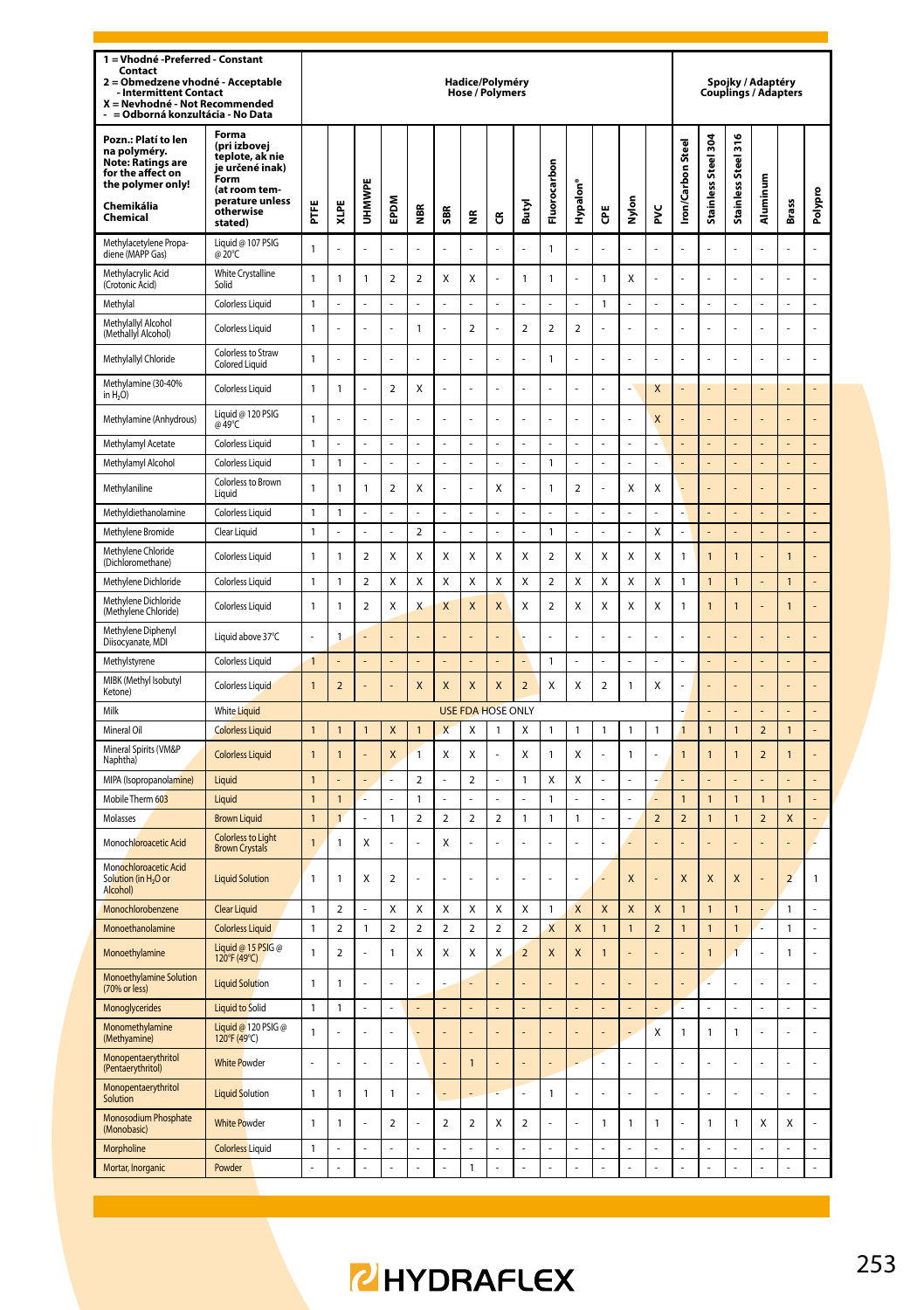| 1 = Vhodné - Preferred - Constant<br>Contact<br>Obmedzene vhodné - Acceptable<br>$\overline{\mathbf{2}}$<br><b>Intermittent Contact</b><br>X = Nevhodné - Not Recommended<br>= Odborná konzultácia - No Data |                                                                                                                                 |                |                         |                |                          |                         |                | Hadice/Polyméry<br><b>Hose / Polymers</b> |                         |                          |                |                         |                |                |                         |                          |                          | Spojky / Adaptéry<br><b>Couplings / Adapters</b> |                |                |                |
|--------------------------------------------------------------------------------------------------------------------------------------------------------------------------------------------------------------|---------------------------------------------------------------------------------------------------------------------------------|----------------|-------------------------|----------------|--------------------------|-------------------------|----------------|-------------------------------------------|-------------------------|--------------------------|----------------|-------------------------|----------------|----------------|-------------------------|--------------------------|--------------------------|--------------------------------------------------|----------------|----------------|----------------|
| Pozn.: Platí to len<br>na polyméry.<br><b>Note: Ratings are</b><br>for the affect on<br>the polymer only!<br>Chemikália<br>Chemical                                                                          | Forma<br>(pri izbovej<br>teplote, ak nie<br>je určené inak)<br>Form<br>(at room tem-<br>perature unless<br>otherwise<br>stated) | Ë              | XLPE                    | UHMWPE         | EPDM                     | ã                       | 5BR            | ۴                                         | ű                       | Butyl                    | Fluorocarbon   | Hypalon                 | ĕ              | <u>ទ</u><br>Σ  | ž                       | <b>Iron/Carbon Steel</b> | Stainless Steel 30       | Stainless Steel 316                              | Aluminum       | Brass          | Polypro        |
| Motor Oil                                                                                                                                                                                                    | Liquid                                                                                                                          | 1              | 1                       |                | x                        | 1                       | X              | X                                         | $\overline{2}$          | X                        | $\mathbf{1}$   | $\mathcal{P}$           | $\mathbf{1}$   | $\mathbf{1}$   | $\mathfrak{p}$          | 1                        | $\mathbf{1}$             | $\mathbf{1}$                                     | 1              | 1              |                |
| Mould Oil                                                                                                                                                                                                    | Liquid                                                                                                                          | $\overline{1}$ | 1                       | ä,             | L.                       | L.                      | L.             | L.                                        | L.                      | L.                       | ÷.             | L.                      | L.             | L.             | L.                      | $\mathbf{1}$             | $\mathbf{1}$             | $\mathbf{1}$                                     | L              | ä,             | L.             |
| Mouth Wash                                                                                                                                                                                                   | Liquid                                                                                                                          | $\mathbf{1}$   | L                       | 1              | ÷,                       | L.                      | l,             | ä,                                        | L.                      | L.                       | ä,             | L.                      | L.             | ä,             | ä,                      | 1                        | $\mathbf{1}$             | $\mathbbm{1}$                                    | 1              | 1              | L              |
| MTBE (Methyl Tertiary<br><b>Butyl Ether)</b>                                                                                                                                                                 | <b>Colorless Liquid</b>                                                                                                         | l,             | $\overline{\mathbf{c}}$ |                | L.                       | L                       |                | $\overline{a}$                            | L                       | L                        | X              | l,                      |                | L              | L.                      |                          | L,                       | L,                                               |                |                |                |
| Muriatic Acid (Hydro-<br>chloric)                                                                                                                                                                            | Colorless to Yellow<br>Liauid                                                                                                   | $\mathbf{1}$   | 1                       | 1              | X                        | χ                       | $\sqrt{2}$     | $\mathbf 2$                               | Χ                       | $\overline{\mathbf{c}}$  | $\mathbf{1}$   | $\overline{\mathbf{c}}$ | 1              | X              | X                       | Χ                        | X                        | Χ                                                | Χ              | X              | L              |
| Mustard                                                                                                                                                                                                      | Liquid                                                                                                                          | $\overline{1}$ | l,                      |                | ä,                       | l,                      | 1              | $\mathbf{1}$                              | $\mathbf{1}$            | $\mathbf{1}$             | ÷,             | $\mathbf{1}$            | l,             | l,             |                         | X                        | $\mathbf{1}$             | $\overline{1}$                                   |                | l,             | l,             |
| N                                                                                                                                                                                                            |                                                                                                                                 |                |                         |                |                          |                         |                |                                           |                         |                          |                |                         |                |                |                         |                          |                          |                                                  |                |                |                |
| N-Hexaldehyde                                                                                                                                                                                                | <b>Colorless Liquid</b>                                                                                                         | $\mathbf{1}$   | 1                       |                | $\overline{2}$           | Χ                       | X              | X                                         | $\overline{a}$          | 1                        | ä,             | L                       |                | ä,             |                         |                          |                          |                                                  |                |                |                |
| N-Methyl-2-Pyrrolidone                                                                                                                                                                                       | <b>Colorless Liquid</b>                                                                                                         |                | $\overline{\mathbf{c}}$ |                |                          |                         |                |                                           |                         |                          |                | l,                      |                |                |                         |                          |                          |                                                  |                |                |                |
| N-Octane                                                                                                                                                                                                     | Colorless Liquid                                                                                                                | $\overline{1}$ | $\overline{a}$          | $\mathbf{1}$   | X                        | $\mathbf{1}$            | $\mathsf{x}$   | X                                         | $\overline{a}$          | X                        | $\mathbf{1}$   | X                       | $\mathbf{1}$   | $\mathbf{1}$   | $\overline{\mathsf{x}}$ |                          | L,                       | L,                                               |                | $\overline{a}$ | $\overline{a}$ |
| Naphtha (Low Aromatic<br>Content)                                                                                                                                                                            | Liquid                                                                                                                          | $\mathbf{1}$   | $\mathbf{1}$            |                | Χ                        | $\overline{\mathbf{c}}$ | Χ              | X                                         | Χ                       | X                        | $\mathbf{1}$   | Χ                       | $\mathbf{1}$   | Ļ              | X                       | $\overline{\mathbf{c}}$  | $\mathbf{1}$             | $\mathbf{1}$                                     |                | $\overline{1}$ |                |
| Naphthalene                                                                                                                                                                                                  | White Crystalline<br>Flakes                                                                                                     | l,             |                         |                |                          | Ļ                       |                | $\mathbf{1}$                              | ł                       |                          |                | ł                       |                | l,             |                         | $\mathbf{1}$             | $\mathbf{1}$             | $\mathbf{1}$                                     | $\overline{1}$ | 1              |                |
| Naphthenic Acid                                                                                                                                                                                              | Commercial Grade is<br>Dark Fluid                                                                                               | $\overline{1}$ | 1                       | l,             | L,                       | $\mathfrak{p}$          | l,             | L,                                        | l,                      | l,                       | $\mathbf{1}$   | l,                      | l,             | L              | $\overline{1}$          |                          | l,                       |                                                  |                | L              |                |
| Neohexane                                                                                                                                                                                                    | <b>Colorless Liquid</b>                                                                                                         | $\mathbf{1}$   |                         |                | Χ                        | 1                       |                |                                           | $\overline{\mathbf{c}}$ |                          | $\mathbf{1}$   |                         |                | $\mathbbm{1}$  |                         |                          |                          |                                                  |                |                |                |
| Neutral Oil                                                                                                                                                                                                  | Liquid                                                                                                                          | $\mathbf{1}$   | 1                       | 1              | Χ                        | $\overline{\mathbf{c}}$ | X              | X                                         | $\mathbf 2$             | Χ                        | $\mathbf{1}$   |                         |                | 1              |                         | 1                        | $\mathbf{1}$             | $\mathbf{1}$                                     |                | 1              |                |
| Nickel Acetate                                                                                                                                                                                               | <b>Green Crystals</b>                                                                                                           | L              |                         | L              |                          | L                       |                | $\overline{1}$                            |                         |                          | $\overline{a}$ | l,                      | L              | L              | $\overline{a}$          | $\mathbf{1}$             | $\mathbf{1}$             | $\overline{1}$                                   | $\overline{1}$ | $\overline{1}$ | $\overline{a}$ |
| Nickel Acetate Solution<br>(In Water or Alcohol)                                                                                                                                                             | Solution                                                                                                                        | $\mathbf{1}$   | $\mathbf{1}$            | $\mathbf{1}$   | $\overline{2}$           |                         | $\overline{2}$ | $\overline{2}$                            | ł,                      | $\mathbf{1}$             | L.             | í,                      | į,             | L,             | ä,                      | 1                        | $\overline{1}$           | $\mathbf{1}$                                     | $\mathbf{1}$   | $\mathbf{1}$   | ä,             |
| Nickel Carbonate                                                                                                                                                                                             | Green to Brown<br>Crystals/Powder                                                                                               | L,             |                         |                |                          |                         |                | $\overline{1}$                            |                         |                          | L,             | l,                      |                | l,             | l,                      |                          |                          |                                                  |                | Į.             |                |
| Nickel Chloride                                                                                                                                                                                              | <b>Brown Deliquescent</b><br>Scales                                                                                             | L.             |                         |                |                          | L,                      |                | $\overline{1}$                            | Í.                      | l,                       | L.             | l,                      | ż              | ÷,             | ż                       | X                        | $\overline{\phantom{0}}$ | $\overline{2}$                                   | X              | X              |                |
| Nickel Chloride Solution<br>(In Water or Alcohol)                                                                                                                                                            | Solution                                                                                                                        | $\mathbf{1}$   | $\overline{1}$          |                | $\overline{2}$           | $\overline{a}$          | $\overline{a}$ | $\overline{2}$                            | $\overline{a}$          | $\overline{a}$           | $\mathbf{1}$   | $\overline{\mathbf{c}}$ | $\mathbf{1}$   | $\overline{a}$ | $\mathbf{1}$            | X                        | $\overline{2}$           | $\overline{2}$                                   | X              | X              |                |
| Nickel Nitrate                                                                                                                                                                                               | <b>Green Deliquescent</b><br>Crystals                                                                                           | L.             |                         |                |                          | l,                      |                | $\mathbf{1}$                              | l,                      | L                        | L.             | L                       | L              | ÷.             | L,                      |                          |                          | $\overline{2}$                                   | X              | L              |                |
| Nickel Nitrate Solution (In<br>Water or Alcohol)                                                                                                                                                             | Solution                                                                                                                        | $\mathbf{1}$   | $\overline{1}$          |                | $\overline{a}$           | $\overline{\mathbf{c}}$ | $\overline{2}$ | $\overline{\mathbf{c}}$                   | $\mathbf 2$             | $\overline{a}$           | $\mathbf{1}$   | $\mathbf 2$             | $\mathbf{1}$   |                | $\overline{a}$          |                          |                          | $\overline{2}$                                   | X              |                |                |
| <b>Nickel Plating Solution</b>                                                                                                                                                                               | Liquid                                                                                                                          | $\mathbf{1}$   | $\mathbf{1}$            | $\overline{a}$ | $\overline{a}$           | $\overline{2}$          | $\overline{2}$ | $\overline{\mathbf{c}}$                   | $\overline{a}$          | L.                       | $\overline{a}$ | $\overline{\mathbf{c}}$ | L.             | $\overline{a}$ | $\mathsf{x}$            |                          | $\mathbf{1}$             | $\mathbf{1}$                                     |                | $\overline{a}$ | L,             |
| Nickel Salts                                                                                                                                                                                                 |                                                                                                                                 | $\mathbf{1}$   | $\mathbf{1}$            |                | $\mathbf{1}$             | 1                       | 1              | $\mathbf{1}$                              | $\mathbf{1}$            | $\mathbf{1}$             | $\mathbf{1}$   | $\mathbf{1}$            |                | 1              | $\overline{2}$          |                          | L,                       |                                                  |                | L,             | L,             |
| Nickel Sulfate                                                                                                                                                                                               | Yellow Green to Blue<br>Crystals                                                                                                |                | l,                      | l,             | ä,                       | l,                      | l,             | $\mathbf{1}$                              | l,                      | L                        | ÷,             | l,                      | L              | L              |                         |                          | $\overline{2}$           | $\mathbf{1}$                                     | X              | X              |                |
| <b>Nickel Sulfate Solution</b>                                                                                                                                                                               | Solution                                                                                                                        | $\overline{1}$ | 1                       | L              | $\mathbf 2$              | $\overline{2}$          | $\overline{2}$ | $\overline{\mathbf{c}}$                   | $\mathbf 2$             | $\overline{a}$           | $\mathbf{1}$   | $\overline{\mathbf{2}}$ | $\mathbf{1}$   |                | $\overline{1}$          |                          | $\overline{2}$           | $\overline{1}$                                   | X              | X              | L.             |
| Nicotine Salts (ie Nicotine<br>Hydrochloride)                                                                                                                                                                | <b>Colorless Oil</b>                                                                                                            | $\mathbf{1}$   | $\mathbf{1}$            |                |                          |                         |                |                                           | l,                      |                          |                | l,                      |                |                | $\overline{1}$          | $\mathbf{1}$             | $\mathsf{x}$             | $\overline{2}$                                   |                |                |                |
| Niter Cake (Sodium<br><b>Bisulfate)</b>                                                                                                                                                                      | <b>Colorless Crystals to</b><br><b>White Lumps</b>                                                                              | $\mathbf{1}$   | $\mathbf{1}$            |                | $\mathbf{1}$             | $\mathbf{1}$            | $\mathbf{1}$   | $\mathbf{1}$                              | $\mathbf{1}$            | $\mathbf{1}$             | $\mathbf{1}$   | $\overline{1}$          | $\overline{1}$ | $\mathbf{1}$   | $\overline{1}$          | $\overline{\mathsf{x}}$  | $\mathbf{1}$             | $\overline{1}$                                   | $\mathsf{x}$   | X              | L              |
| <b>Niter Cake Solution</b>                                                                                                                                                                                   | Solution                                                                                                                        | $\mathbf{1}$   | 1                       | 1              | $\mathbf 2$              |                         | Χ              | X                                         |                         | $\overline{\mathbf{c}}$  | 1              | $\overline{1}$          | $\overline{1}$ |                |                         |                          |                          |                                                  |                |                |                |
| Nitric Acid (25% or less)                                                                                                                                                                                    | <b>Colorless Liquid</b>                                                                                                         | $\mathbf{1}$   | $\mathbf{1}$            | 1              | $\overline{\phantom{a}}$ | Χ                       | X              | X                                         | $\overline{\mathsf{x}}$ | $\overline{\phantom{0}}$ | $\overline{1}$ | $\overline{2}$          | $\overline{1}$ | $\mathsf{x}$   | $\overline{\mathsf{x}}$ | X                        | $\overline{2}$           | $\overline{a}$                                   | L              | Χ              | L.             |
| Nitric Acid (10%)                                                                                                                                                                                            | Transparent or<br><b>Yellowish Liquid</b>                                                                                       | $\mathbf{1}$   | 1                       | 1              | $\mathbf{1}$             | Χ                       | X              | $\boldsymbol{X}$                          | X                       | $\overline{a}$           | $\mathbf{1}$   | $\overline{2}$          | $\overline{1}$ | X              | X                       | X                        | $\overline{2}$           | $\overline{\mathbf{c}}$                          |                | Χ              |                |
| Nitric Acid (25%)                                                                                                                                                                                            | <b>Transparent or</b><br>Yellowish Liquid                                                                                       | $\mathbf{1}$   | 1                       | 1              | $\overline{2}$           | X                       | X              | X                                         | X                       | $\overline{a}$           | $\mathbf{1}$   | $\overline{2}$          | $\overline{1}$ | X              | X                       | X                        | $\overline{\mathbf{c}}$  | $\overline{\mathbf{c}}$                          |                | Χ              |                |
| Nitric Acid (35% or less, 26<br>Degrees Baume)                                                                                                                                                               | <b>Colorless Liquid</b>                                                                                                         | $\mathbf{1}$   | 1                       | 1              | $\overline{\phantom{a}}$ | X                       | X              | $\mathbf{x}$                              | $\mathsf{x}$            | $\overline{\phantom{0}}$ | $\overline{1}$ | $\mathbf{1}$            | X              | X              | X                       | X                        | $\mathfrak{p}$           | $\overline{\mathbf{c}}$                          |                | x              | $\overline{a}$ |
| Nitric Acid (52% or less, 36<br>Degrees Baume)                                                                                                                                                               | <b>Colorless to Yellow</b><br>Liquid                                                                                            | 1              | $\overline{2}$          | X              | X                        | X                       | X              | X                                         | X                       | X                        | $\overline{1}$ | $\overline{2}$          | X              | X              | Χ                       | Х                        | $\overline{2}$           | 2                                                |                | X              |                |
| Nitric Acid (61% or less, 40<br>Degrees Baume)                                                                                                                                                               | <b>Colorless to Yellow</b><br><b>Liquid</b>                                                                                     | 1              | $\overline{2}$          | X              | X                        | X                       | $\overline{X}$ | X                                         | Χ                       | X                        | $\mathbf{1}$   | $\overline{2}$          | X              | X              | X                       | Х                        | $\overline{2}$           | $\overline{2}$                                   |                | X              |                |
| Nitric Acid (63.5% or less)                                                                                                                                                                                  | Transparent or<br>Yellowish Liquid                                                                                              | $\mathbf{1}$   | X                       | X              | X                        | X                       | X              | X                                         | X                       | Χ                        | 1              | X                       | X              | X              | X                       | X                        | $\overline{a}$           | $\overline{a}$                                   |                | Χ              |                |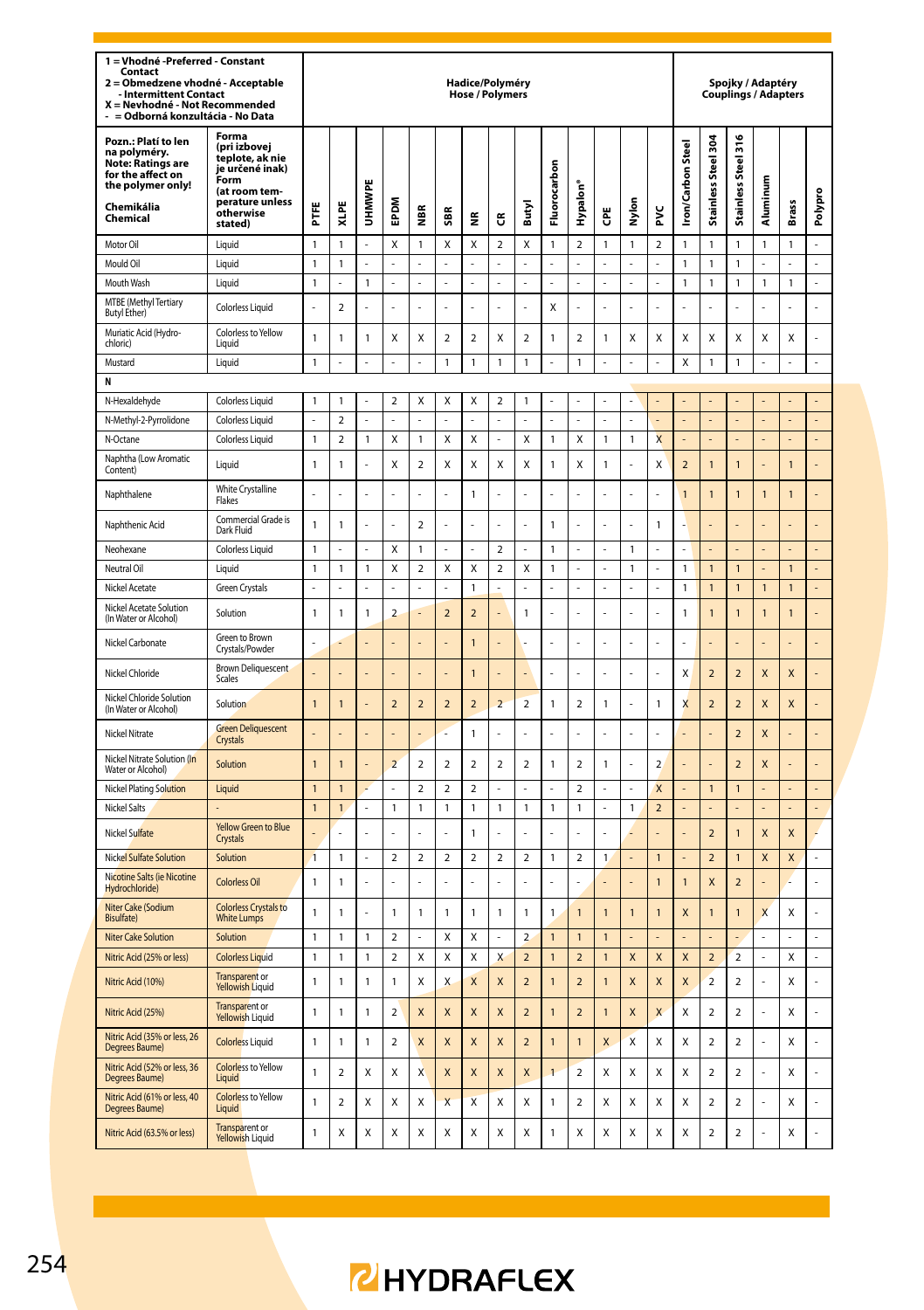| 1 = Vhodné -Preferred - Constant<br>Contact<br>2 = Obmedzene vhodné - Acceptable<br>- Intermittent Contact<br>X = Nevhodné - Not Recommended<br>= Odborná konzultácia - No Data |                                                                                                                                 |                              |                    |                         |                |                     |                                | Hadice/Polyméry<br><b>Hose / Polymers</b> |                         |                         |                         |                |                |                         |                         |                          |                        |                               | Spojky / Adaptéry<br><b>Couplings / Adapters</b> |                         |                     |
|---------------------------------------------------------------------------------------------------------------------------------------------------------------------------------|---------------------------------------------------------------------------------------------------------------------------------|------------------------------|--------------------|-------------------------|----------------|---------------------|--------------------------------|-------------------------------------------|-------------------------|-------------------------|-------------------------|----------------|----------------|-------------------------|-------------------------|--------------------------|------------------------|-------------------------------|--------------------------------------------------|-------------------------|---------------------|
| Pozn.: Platí to len<br>na polyméry.<br>Note: Ratings are<br>for the affect on<br>the polymer only!<br>Chemikália<br>Chemical                                                    | Forma<br>(pri izbovei<br>teplote, ak nie<br>je určené inak)<br>Form<br>(at room tem-<br>perature unless<br>otherwise<br>stated) | E                            | XLPE               | <b>UHMWPE</b>           | EPDM           | €                   | SBR                            | £                                         | ű                       | Butyl                   | Fluorocarbon            | Hypalon'       | Ğ              | Nylon                   | ž                       | <b>Iron/Carbon Steel</b> | 304<br>Stainless Steel | 316<br><b>Stainless Steel</b> | Aluminum                                         | Brass                   | Polypro             |
| Nitric Acid (67% or less, 42<br>Degrees Baume)                                                                                                                                  | Colorless to Yellow<br>Liquid                                                                                                   | $\mathbf{1}$                 | Χ                  | Χ                       | X              | Χ                   | Χ                              | X                                         | Χ                       | Χ                       | $\mathbf{1}$            | Χ              | X              | X                       | Χ                       | X                        | $\overline{2}$         | $\overline{2}$                |                                                  | X                       |                     |
| Nitric Acid (95% or less,<br>48.5 Degrees Baume)                                                                                                                                | Yellow Liquid                                                                                                                   | $\mathbf{1}$                 | X                  | X                       | X              | X                   | X                              | X                                         | X                       | Χ                       | $\mathbf{1}$            | X              | X              | x                       | X                       | X                        | $\overline{2}$         | $\overline{2}$                |                                                  | X                       | ź                   |
| Nitric Acid (Red Fuming)                                                                                                                                                        | <b>Red Liquid</b>                                                                                                               | $\mathbf{1}$                 | Χ                  | X                       | X              | Χ                   | X                              | X                                         | X                       | X                       | $\mathbf{1}$            | X              | X              | Χ                       | X                       |                          | L                      | $\overline{a}$                |                                                  | L                       | $\overline{a}$      |
| Nitrobenzene                                                                                                                                                                    | Yellow Liquid @<br>43°F (6°C)                                                                                                   | 1                            | $\mathbf 2$        |                         | $\mathbf 2$    | Χ                   | X                              | Χ                                         | X                       | Χ                       | $\overline{\mathbf{c}}$ | Χ              | X              | $\overline{\mathbf{c}}$ | Χ                       | $\mathbf{1}$             | 1                      | 1                             | 1                                                | 1                       | $\overline{a}$      |
| Nitroethane                                                                                                                                                                     | Colorless Liquid                                                                                                                | $\mathbf{1}$                 | $\mathbf{1}$       |                         | $\overline{2}$ | Χ                   | $\overline{\mathbf{c}}$        | $\overline{a}$                            | X                       | $\overline{\mathbf{c}}$ | L                       | $\overline{2}$ | $\overline{1}$ | L                       | L                       |                          | $\mathbf{1}$           | $\mathbf{1}$                  |                                                  | 1                       | $\overline{a}$      |
| Nitrogen (Cryogenic<br>Liquid)                                                                                                                                                  | Liquid                                                                                                                          |                              |                    |                         |                |                     |                                | NO HOSE AVAILABLE                         |                         |                         |                         |                |                |                         |                         | 1                        | 1                      | $\mathbf{1}$                  | Í                                                | 1                       |                     |
| Nitrogen (Gas)                                                                                                                                                                  | <b>Colorless Gas</b>                                                                                                            | $\mathbf{1}$                 | $\mathbf{1}$       | 1                       | $\mathbf{1}$   | $\mathbf{1}$        | $\mathbf{1}$                   | $\mathbf{1}$                              | $\mathbf{1}$            | $\mathbf{1}$            | $\mathbf{1}$            | $\mathbf{1}$   | $\mathbf{1}$   | $\mathbf{1}$            | $\mathbf{1}$            | $\overline{1}$           | $\mathbf{1}$           | $\overline{1}$                | 1                                                | $\mathbf{1}$            | L.                  |
| Nitrogen Dioxide<br>(Nitrogen Tetroxide)                                                                                                                                        | Liquid @ 50 PSIG @<br>120°F (49°C)                                                                                              | 1                            |                    |                         |                |                     |                                |                                           |                         |                         | $\mathbf{1}$            |                |                |                         | L                       |                          |                        |                               |                                                  |                         |                     |
| Nitrogen Fertilizer<br>(Ammonia, Urea)                                                                                                                                          | Solutions in Water                                                                                                              | $\mathbf{1}$                 | $\mathbf{1}$       | L                       | L              | L,                  | l,                             | L                                         | L,                      | l,                      | L                       | L,             | l,             | L                       | L                       |                          | $\overline{a}$         | L                             |                                                  | L                       | L                   |
| Nitrogen Oxide (Nitrous<br>Oxide)                                                                                                                                               | Gas                                                                                                                             | $\mathbf{1}$                 | $\mathbf{1}$       | l,                      | $\overline{2}$ | Χ                   | X                              | X                                         | X                       | $\mathbf{1}$            | $\mathbf{1}$            | 1              | $\mathbf{1}$   | Χ                       | Χ                       | $\overline{1}$           | $\overline{1}$         | $\mathbf{1}$                  |                                                  | X                       | L                   |
| Nitrogen Tetroxide<br>(Nitrogen Dioxide)                                                                                                                                        | Liquid @ 50 PSIG @<br>120°F (49°C)                                                                                              | $\mathbf{1}$                 | l,                 |                         | L,             | l,                  |                                | l,                                        | L,                      |                         | $\mathbf{1}$            | L,             |                | L                       | l,                      |                          | L                      | l,                            |                                                  | l,                      | L                   |
| Nitromethane                                                                                                                                                                    | Colorless Liquid                                                                                                                | $\mathbf{1}$                 | L.                 | L                       | $\overline{2}$ | Χ                   | L.                             | $\overline{a}$                            | X                       | $\overline{a}$          | Χ                       | Χ              | L,             | $\mathbf{1}$            | Χ                       |                          | $\mathbf{1}$           | $\mathbf{1}$                  |                                                  | $\mathbf{1}$            |                     |
| Nitropropane                                                                                                                                                                    | Colorless Liquid                                                                                                                | $\mathbf{1}$                 | $\mathbf{1}$       |                         | $\overline{2}$ | Χ                   | Χ                              | X                                         | Χ                       | $\mathbf 2$             | X                       | $\overline{a}$ |                | $\mathbf{1}$            | ÷,                      |                          | $\mathbf{1}$           | $\mathbf{1}$                  |                                                  | $\mathbf{1}$            |                     |
| Nitrosyl Chloride                                                                                                                                                               | Yellow-Red Liquid<br>or Gas                                                                                                     | $\mathbf{1}$                 | $\mathbf{1}$       |                         | ż              |                     |                                |                                           |                         |                         |                         |                |                |                         |                         |                          | $\overline{1}$         | $\overline{1}$                |                                                  |                         |                     |
| Nitrous Acid (Up to 10%)                                                                                                                                                        | Light Blue Liquid                                                                                                               | $\mathbf{1}$                 | $\mathbf{1}$       | 1                       | L,             | L.                  |                                | L,                                        | $\overline{1}$          | L                       | L                       | $\mathbf{1}$   | L,             | $\mathbf{1}$            | $\mathbf{1}$            | X                        | $\overline{1}$         | $\overline{1}$                | $\mathsf{x}$                                     | $\overline{\mathsf{x}}$ | $\overline{a}$      |
| Nitrous Oxide (Nitrogen<br>Oxide)                                                                                                                                               | Gas                                                                                                                             | 1                            | $\mathbf{1}$       |                         | $\overline{2}$ | X                   | X                              | X                                         | X                       | 1                       | $\mathbf{1}$            | 1              | $\mathbf{1}$   | Χ                       | Χ                       | $\mathbf{1}$             | $\overline{1}$         | $\mathbf{1}$                  | X                                                | L,                      | L,                  |
| Nitrous Oxide, Compres-<br>sed Liquid                                                                                                                                           | Liquid @ 800 PSIG @<br>68°F (20°C)                                                                                              | 1                            |                    |                         | L              |                     |                                | L,                                        |                         |                         | l,                      | L,             |                | í,                      | í,                      |                          | l,                     | L                             |                                                  | l,                      | L                   |
| Nonene (1-nonylene)                                                                                                                                                             | Colorless Liquid                                                                                                                | $\overline{1}$               |                    |                         |                |                     |                                |                                           |                         |                         | $\mathbf{1}$            |                |                | í,                      | í,                      |                          |                        |                               |                                                  |                         |                     |
| Nonyl Alcohol (Octyl<br>Carbinol)                                                                                                                                               | <b>Colorless Liquid</b>                                                                                                         | $\mathbf{1}$                 | $\overline{1}$     | $\overline{1}$          | L,             | $\overline{1}$      |                                | i.                                        |                         |                         | $\mathbf{1}$            | L              |                | l,                      | L                       |                          |                        |                               |                                                  |                         |                     |
| Nonylene (Nonene)                                                                                                                                                               | <b>Colorless Liquid</b>                                                                                                         | $\mathbf{1}$                 | L,                 | L                       | L.             | L.                  | L                              | L.                                        | L,                      | L.                      | $\mathbf{1}$            | L,             | J.             | L.                      | L,                      |                          | L,                     | $\overline{a}$                | L                                                | L,                      | $\overline{a}$      |
| 0                                                                                                                                                                               |                                                                                                                                 |                              |                    |                         |                |                     |                                |                                           |                         |                         |                         |                |                |                         |                         |                          |                        |                               |                                                  |                         |                     |
| Octadecanoic Acid<br>(Stearic Acid)                                                                                                                                             | <b>Colorless Waxy Solid</b>                                                                                                     | $\overline{1}$               | $\mathbf{1}$       | $\mathbf{1}$            | $\overline{2}$ | $\overline{a}$      | $\overline{a}$                 | $\overline{a}$                            | $\overline{a}$          | $\overline{a}$          | $\mathbf{1}$            | $\overline{a}$ | $\mathbf{1}$   | $\mathbf{1}$            | 1                       | X                        | $\overline{2}$         | 1                             | X                                                | $\mathsf{x}$            |                     |
| Octanoic Acid (Caprylic<br>Acid)                                                                                                                                                | <b>Colorless Oily Liquid</b>                                                                                                    | 1                            |                    |                         | L.             |                     |                                |                                           |                         |                         | l,                      |                | $\mathbf{1}$   | L,                      |                         |                          |                        |                               |                                                  |                         |                     |
| Octanol (Octyl Alcohol)                                                                                                                                                         | <b>Colorless Liquid</b>                                                                                                         | $\mathbf{1}$                 | $\mathbf{1}$       |                         |                | $\overline{2}$      | $\overline{a}$                 | $\overline{a}$                            | $\overline{a}$          |                         | $\mathbf{1}$            |                | $\mathbf{1}$   | $\overline{1}$          | $\overline{a}$          | $\overline{1}$           | $\mathbf{1}$           | $\mathbf{1}$                  | 1                                                | $\overline{a}$          |                     |
| Octene                                                                                                                                                                          | <b>Colorless Liquid</b>                                                                                                         | $\overline{1}$               |                    |                         | ÷,             | L                   |                                |                                           |                         |                         | $\mathbf{1}$            | L,             |                | $\overline{a}$          |                         |                          | L,                     | $\overline{a}$                |                                                  |                         | L,                  |
| <b>Octyl Acetate</b>                                                                                                                                                            | <b>Colorless Liquid</b>                                                                                                         | $\mathbf{1}$                 |                    |                         | ÷,             | Χ                   |                                | Χ                                         |                         | X                       | X                       | 1              |                |                         |                         |                          |                        |                               |                                                  |                         | ÷,                  |
| Octyl Alcohol (Octanol)                                                                                                                                                         | <b>Colorless Liquid</b>                                                                                                         | $\mathbf{1}$<br>$\mathbf{1}$ | $\mathbf{1}$<br>L. | ż<br>L                  | l,<br>ä,       | $\mathfrak{p}$<br>Χ | $\overline{\phantom{a}}$<br>L. | $\overline{\phantom{a}}$<br>X             | $\overline{a}$<br>L     | X                       | $\mathbf{1}$<br>X       | ż              | $\overline{1}$ | $\overline{1}$<br>÷     | $\overline{a}$          | $\overline{1}$           | $\overline{1}$<br>÷    | $\overline{1}$<br>l,          | $\overline{1}$                                   | $\mathfrak{p}$<br>L.    | L<br>$\overline{a}$ |
| <b>Octyl Aldehyde</b><br>Octyl Carbinol (Nonyl                                                                                                                                  | <b>Colorless Liquid</b><br><b>Colorless Liquid</b>                                                                              | $\mathbf{1}$                 | $\mathbf{1}$       | 1                       | ł,             | $\mathbf{1}$        |                                |                                           |                         |                         | $\mathbf{1}$            | X              |                |                         |                         |                          | L,                     |                               |                                                  | Ļ                       | L,                  |
| Alcohol)<br><b>Octyl Phenol (Diisobutyl</b><br>Phenol)                                                                                                                          | <b>White Flakes</b>                                                                                                             | $\mathbf{1}$                 |                    |                         |                |                     |                                | $\mathbf{1}$                              |                         |                         |                         |                |                |                         |                         |                          |                        |                               |                                                  |                         |                     |
| Octylamine                                                                                                                                                                      | <b>Water White Liquid</b>                                                                                                       | $\mathbf{1}$                 | $\overline{a}$     | L                       | $\overline{a}$ | Χ                   |                                | $\mathsf{x}$                              | $\overline{a}$          | $\overline{\mathbf{c}}$ | X                       | X              |                | ٠                       | L                       |                          | $\overline{a}$         | $\overline{a}$                |                                                  | $\overline{a}$          | L                   |
| Oil (SAE Motor Oils)                                                                                                                                                            | Liquid                                                                                                                          | $\mathbf{1}$                 | $\mathbf{1}$       | L.                      | X              | $\mathbf{1}$        | X                              | $\pmb{\mathsf{X}}$                        | $\overline{2}$          | X                       | $\mathbf{1}$            | $\overline{2}$ | $\mathbf{1}$   | $\mathbf{1}$            | $\overline{a}$          |                          | L.                     | ÷,                            | L.                                               | L.                      | ÷,                  |
| Oil of Turpentine                                                                                                                                                               | Liquid                                                                                                                          | 1                            | $\mathbf 2$        | $\overline{\mathbf{c}}$ | Χ              | $\mathbf{1}$        | X                              | X                                         | $\overline{2}$          | X                       | $\overline{1}$          | X              |                | $\overline{1}$          | 1                       |                          | L                      | L                             |                                                  | L                       | L,                  |
| Oils, Animal (High Fatty<br><b>Acid Content)</b>                                                                                                                                | <b>Solid to Liquids</b>                                                                                                         | $\mathbf{1}$                 | $\overline{2}$     | l,                      | $\mathbf x$    | $\mathbf{1}$        | $\overline{\mathsf{x}}$        | $\mathbf{x}$                              | $\overline{2}$          | $\overline{2}$          | $\overline{1}$          | $\mathbf{x}$   | $\mathbf{1}$   | L,                      | $\overline{2}$          | $\mathbf{1}$             | $\mathbf{1}$           | $\mathbf{1}$                  | $\mathbf{1}$                                     | $\mathbf{1}$            | L                   |
| Oils, Mineral (Aliphatic or<br><b>Aromatic</b>                                                                                                                                  | Liquids                                                                                                                         | $\mathbf{1}$                 | $\overline{2}$     | ż                       | X              | $\overline{2}$      | X                              | $\mathsf{x}$                              | $\mathsf{x}$            | X                       | $\mathbf{1}$            | $\overline{2}$ | $\overline{2}$ | $\mathbf{1}$            | X                       |                          | l,                     | L                             |                                                  | L                       | $\boldsymbol{2}$    |
| Oils, Vegetable (Soybean,<br>Coconut, Corn)                                                                                                                                     | Liquids                                                                                                                         | $\mathbf{1}$                 | $\mathbf{1}$       |                         | X              | $\mathbf{1}$        | X                              | X                                         |                         | X                       | $\mathbf{1}$            | X              |                | $\mathbf{1}$            |                         |                          | ż                      |                               |                                                  | ż                       | 1                   |
| Oleic Acid (fatty acid)                                                                                                                                                         | Yellow to Red Oily<br>Liquid                                                                                                    | $\mathbf{1}$                 | $\overline{2}$     | $\overline{a}$          | $\overline{2}$ | $\overline{2}$      | X                              | X                                         | $\overline{\mathbf{c}}$ | $\overline{a}$          | $\overline{a}$          | Χ              | $\mathbf 2$    | L                       | $\overline{\mathbf{c}}$ | $\boldsymbol{2}$         | $\overline{2}$         | 1                             | 1                                                | $\overline{2}$          | $\mathbf{1}$        |

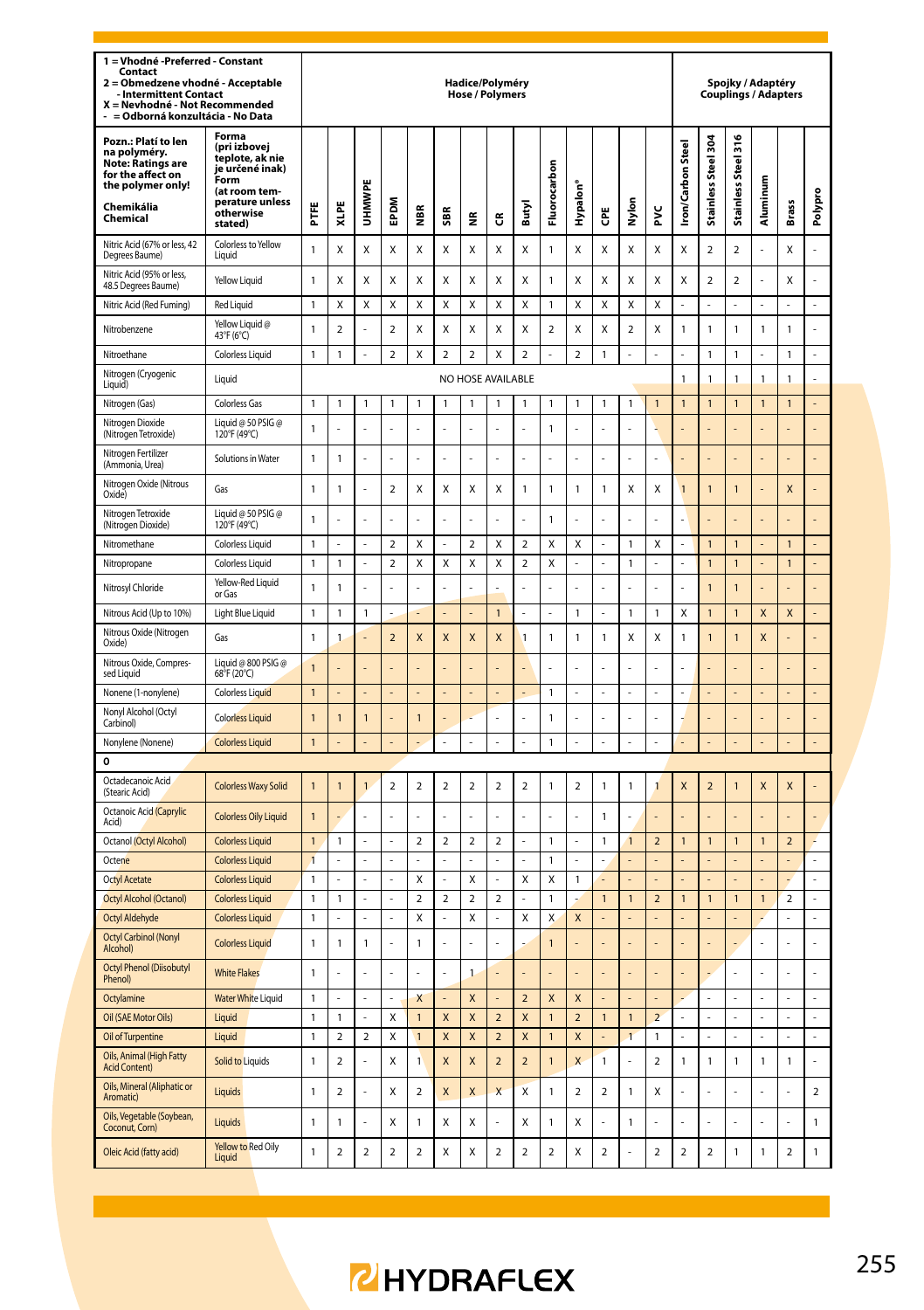| 1 = Vhodné -Preferred - Constant<br>Contact<br>Obmedzene vhodné - Acceptable<br>2<br><b>Intermittent Contact</b><br>X = Nevhodné - Not Recommended<br>= Odborná konzultácia - No Data |                                                                                                                                 |                |                         |                         |                          |                         |                          | Hadice/Polyméry<br><b>Hose / Polymers</b> |                         |                          |                         |                         |                         |                  |                         |                          |                          |                     | Spojky / Adaptéry<br>Couplings / Adapters |                         |                |
|---------------------------------------------------------------------------------------------------------------------------------------------------------------------------------------|---------------------------------------------------------------------------------------------------------------------------------|----------------|-------------------------|-------------------------|--------------------------|-------------------------|--------------------------|-------------------------------------------|-------------------------|--------------------------|-------------------------|-------------------------|-------------------------|------------------|-------------------------|--------------------------|--------------------------|---------------------|-------------------------------------------|-------------------------|----------------|
| Pozn.: Platí to len<br>na polyméry.<br><b>Note: Ratings are</b><br>for the affect on<br>the polymer only!<br>Chemikália<br>Chemical                                                   | Forma<br>(pri izbovei<br>teplote, ak nie<br>je určené inak)<br>Form<br>(at room tem-<br>perature unless<br>otherwise<br>stated) | Ë              | XLPE                    | <b>UHMWPE</b>           | EPDM                     | ₽                       | SBR <sub></sub>          | £                                         | 6                       | Butyl                    | Fluorocarbon            | Hypalon'                | Ğ                       | Nylon            | ž                       | <b>Iron/Carbon Steel</b> | Stainless Steel 304      | Stainless Steel 316 | Aluminum                                  | Brass                   | Polypro        |
| Oleum (Fuming Sulfuric,<br>30% SO3 or less)                                                                                                                                           | Clear to Off White<br><b>Fuming Liquid</b>                                                                                      | 1              | Χ                       | Χ                       | Χ                        | Χ                       | Χ                        | Χ                                         | Χ                       | Χ                        | $\mathbf{1}$            | Χ                       | X                       | X                | Χ                       |                          |                          | 1                   |                                           |                         | Χ              |
| Olive Oil                                                                                                                                                                             | Yellow to Green<br>Liauid                                                                                                       | $\mathbf{1}$   | 1                       | 1                       | $\mathbf 2$              | 2                       | X                        | Χ                                         | Χ                       | $\overline{\mathbf{c}}$  | $\mathbf{1}$            | Χ                       | $\overline{\mathbf{c}}$ | 1                | $\mathbf 2$             | $\overline{\mathbf{c}}$  | 1                        | 1                   | 1                                         | $\overline{\mathbf{c}}$ | 1              |
| Ortho-Dichlorobenzene<br>(Also Meta and Para)                                                                                                                                         | Colorless Liquid                                                                                                                | $\mathbf{1}$   | 2                       |                         | Χ                        | Χ                       | X                        | Χ                                         | Χ                       | X                        | $\mathbf{1}$            | X                       | X                       | 1                | Χ                       |                          | 1                        | 1                   |                                           | 1                       | L.             |
| Ortho-xvlene (1.2<br>Dimethylbenzene)                                                                                                                                                 | Clear Colorless Liquid                                                                                                          | $\mathbf{1}$   | Χ                       | Χ                       | Χ                        | Χ                       | X                        | Χ                                         | Χ                       | X                        | $\mathbf{1}$            | X                       | X                       | Χ                | Χ                       |                          | ł                        | L.                  |                                           | L                       | $\overline{a}$ |
| OS 45 Hydraulic Fluid<br>(Silicate Ester Base)                                                                                                                                        | Liquid                                                                                                                          | $\mathbf{1}$   |                         |                         | X                        | $\mathbf 2$             | X                        | X                                         | $\mathbf{1}$            | X                        | $\mathbf{1}$            | $\boldsymbol{2}$        |                         | ä,               |                         |                          |                          |                     |                                           |                         |                |
| Oxalic Acid                                                                                                                                                                           | <b>Transparent Crystals</b>                                                                                                     | $\mathbf{1}$   |                         | $\overline{2}$          |                          |                         |                          | $\overline{1}$                            |                         |                          |                         |                         |                         |                  |                         | $\mathsf{x}$             | $\overline{a}$           | $\overline{1}$      | $\overline{a}$                            | X                       | $\mathbf{1}$   |
| Oxalic Acid (50%)                                                                                                                                                                     | Crystals in H <sub>2</sub> O                                                                                                    | 1              | $\overline{\mathbf{c}}$ | 1                       | $\overline{a}$           | Χ                       | X                        | X                                         | X                       | $\overline{\mathbf{c}}$  | $\mathbf{1}$            | $\overline{a}$          | 1                       | Χ                | X                       |                          |                          |                     |                                           |                         | L,             |
| Oxygen                                                                                                                                                                                | Colorless Gas                                                                                                                   | $\mathbf{1}$   | 1                       |                         | 1                        | $\overline{\mathbf{c}}$ | $\overline{\mathbf{c}}$  | $\overline{\mathbf{2}}$                   |                         | $\mathbf{1}$             | $\mathbf{1}$            | 1                       | 1                       |                  | L                       |                          |                          |                     |                                           |                         |                |
| Oxygen, Refrigerated<br>Liquid                                                                                                                                                        | Liquid @ 200 PSIG<br>@-146°C                                                                                                    |                |                         |                         |                          |                         |                          | NO HOSE AVAILABLE                         |                         |                          |                         |                         |                         |                  |                         |                          | l,                       |                     |                                           | l,                      | ÷              |
| Ozone                                                                                                                                                                                 | Gas                                                                                                                             | $\mathbf{1}$   | $\mathbf 2$             | $\overline{\mathbf{c}}$ | 1                        | Χ                       | Χ                        | Χ                                         | $\overline{\mathbf{2}}$ | $\overline{\mathbf{c}}$  | $\overline{\mathbf{2}}$ | $\overline{a}$          | 1                       | $\boldsymbol{2}$ | 1                       | $\overline{1}$           | $\overline{1}$           | $\overline{1}$      | 1                                         | $\overline{1}$          | $\mathbf{1}$   |
| p                                                                                                                                                                                     |                                                                                                                                 |                |                         |                         |                          |                         |                          |                                           |                         |                          |                         |                         |                         |                  |                         |                          |                          |                     |                                           |                         |                |
| Paint (Emulsion or Latex)                                                                                                                                                             | Liquid                                                                                                                          | $\mathbf{1}$   | 1                       | $\mathbf{1}$            | $\overline{\mathbf{c}}$  | 2                       |                          |                                           |                         |                          | $\mathbf{1}$            |                         |                         | 1                | 1                       |                          |                          |                     |                                           |                         |                |
| Paint (Inorganic)                                                                                                                                                                     | Liquid                                                                                                                          | 1              | $\overline{a}$          | 1                       |                          | L                       |                          | L                                         | $\overline{a}$          |                          |                         |                         |                         |                  |                         |                          | $\overline{1}$           | 1                   | 1                                         | $\overline{1}$          |                |
| Paint (Oil or Solvent<br>Based)                                                                                                                                                       | <b>Liquid or Paste</b>                                                                                                          | $\mathbf{1}$   | $\mathbf{1}$            |                         | X                        | $\overline{2}$          | X                        | X                                         | í,                      | Χ                        | $\mathbf{1}$            | X                       |                         | 1                | ä,                      |                          | í,                       |                     |                                           |                         |                |
| Paint Remover                                                                                                                                                                         | <b>Liquid or Paste</b>                                                                                                          | 1              | $\overline{\mathbf{c}}$ |                         | X                        | Χ                       | X                        | X                                         | X                       | X                        | $\mathbf{1}$            | X                       |                         | Χ                | ä,                      |                          | L,                       | L,                  |                                           | L,                      | L,             |
| Paint Resin                                                                                                                                                                           |                                                                                                                                 | $\mathbf{1}$   |                         |                         |                          |                         |                          |                                           |                         |                          |                         |                         |                         |                  |                         |                          |                          |                     |                                           |                         |                |
| Palm Oil                                                                                                                                                                              | Yellow to Brown Solid                                                                                                           | 1              | 1                       |                         |                          | 1                       | X                        | X                                         | $\mathbf 2$             | $\overline{\mathbf{c}}$  | l,                      | $\boldsymbol{2}$        |                         |                  |                         | 1                        | $\mathbf{1}$             | 1                   | 1                                         | $\mathbf{1}$            |                |
| Palmitic Acid (Hexadeca-<br>noic Acid)                                                                                                                                                | Crystals in Hot<br>Alcohols                                                                                                     | 1              | $\mathbf{1}$            | $\mathbf{1}$            | $\overline{2}$           | $\overline{2}$          | X                        | X                                         | $\overline{2}$          | $\overline{2}$           | $\mathbf{1}$            | X                       | 1                       | ä,               | ä,                      | 1                        | $\overline{a}$           | $\mathbf{1}$        | $\mathbf{1}$                              | X                       | $\mathbf{1}$   |
| Papermakers Alum<br>(Aluminum Ammonium<br>Sulfate)                                                                                                                                    | In Water                                                                                                                        | 1              | 1                       |                         |                          |                         |                          |                                           |                         |                          |                         |                         |                         |                  |                         |                          |                          |                     |                                           |                         |                |
| Paraffin (Aliphatic<br>Hydrocarbon)                                                                                                                                                   | Varies from Gas to<br><b>Waxy Solid</b>                                                                                         | $\mathbf{1}$   | $\overline{1}$          | 1                       | X                        | $\overline{1}$          | $\overline{\mathsf{x}}$  | $\mathbf{x}$                              | $\overline{2}$          | X                        | $\mathbf{1}$            | X                       | 1                       |                  |                         | $\overline{a}$           | $\mathbf{1}$             | $\mathbf{1}$        |                                           | $\overline{1}$          |                |
| Paraformaldehyde                                                                                                                                                                      | White Solid - Flakes<br>or Powder                                                                                               | $\overline{1}$ |                         |                         | L,                       | $\overline{a}$          |                          | $\mathbf{1}$                              | $\overline{2}$          |                          | Ĭ.                      | ä,                      |                         | Ĭ.               | $\mathbf{1}$            |                          | 1                        | 1                   | 1                                         |                         |                |
| Paraldehyde                                                                                                                                                                           | <b>Colorless Liquid</b>                                                                                                         | $\overline{1}$ |                         |                         |                          |                         |                          |                                           |                         |                          |                         |                         |                         |                  |                         |                          |                          |                     |                                           |                         |                |
| Paranox (Detergent,<br>Disperser; Exxon)                                                                                                                                              |                                                                                                                                 | $\mathbf{1}$   |                         | 1                       | ä,                       | L                       | L                        | $\overline{a}$                            | L.                      |                          | L.                      | ä,                      | J                       | L,               |                         |                          | L                        |                     |                                           | L                       | L              |
| Parapol (Liquid Polyisobu-<br>tylene; Exxon)                                                                                                                                          | Liquid                                                                                                                          | $\mathbf{1}$   | l,                      |                         | L.                       | l,                      |                          | L.                                        | L                       |                          | $\mathbf{1}$            | L,                      |                         |                  |                         |                          | L                        |                     |                                           | L                       |                |
| Peanut Oil                                                                                                                                                                            | <b>Yellow to Green</b><br>Liquid                                                                                                | $\overline{1}$ | 1                       |                         | L.                       | 1                       |                          | L.                                        | $\mathbf 2$             | Χ                        | L.                      |                         |                         |                  | $\overline{2}$          | $\overline{1}$           | $\overline{1}$           | $\overline{1}$      | $\overline{1}$                            | $\overline{1}$          | $\mathbf{1}$   |
| <b>Pelargonic Acid</b>                                                                                                                                                                | Colorless to Yellow Oil                                                                                                         | $\mathbf{1}$   |                         |                         |                          |                         |                          |                                           |                         |                          |                         |                         |                         |                  |                         |                          |                          |                     |                                           |                         |                |
| Pentachloroethane                                                                                                                                                                     | <b>Colorless Liquid</b>                                                                                                         | 1              |                         |                         |                          |                         |                          |                                           |                         |                          | $\mathbf{1}$            |                         |                         |                  |                         |                          |                          |                     |                                           |                         |                |
| Pentachlorophenol In Oil                                                                                                                                                              | In Oil (Wood<br>Preservativel                                                                                                   | $\mathbf{1}$   | 1                       | 1                       | X                        | Χ                       | X                        | X                                         | Χ                       | $\mathbf{1}$             | $\overline{1}$          |                         |                         | L,               | X                       |                          | L                        |                     | L                                         | ż                       | ä,             |
| Pentaerythritol (Mono-<br>pentaerythritol)                                                                                                                                            | <b>White Powder</b>                                                                                                             | ä,             | ż                       | ż                       | ä,                       | l,                      | l,                       | $\mathbf{1}$                              |                         |                          | L                       |                         |                         | L,               |                         |                          | Į.                       | ä,                  | l,                                        | J,                      | ä,             |
| Pentane                                                                                                                                                                               | <b>Colorless Liquid</b>                                                                                                         | $\mathbf{1}$   | Χ                       | X                       | Χ                        | L,                      |                          |                                           | L,                      |                          | $\mathbf{1}$            |                         | $\overline{1}$          | L,               |                         |                          | L,                       | L,                  |                                           | L,                      | ÷,             |
| Pentanol (Methyl Propyl<br>Carbinol)                                                                                                                                                  | <b>Colorless</b> Liquid                                                                                                         | 1              | 1                       | 1                       | 1                        | ä,                      |                          | ä,                                        | ł,                      | $\mathbf{1}$             | $\mathbf{1}$            |                         | $\mathbf{1}$            | i,               |                         |                          | Î,                       |                     |                                           | J,                      |                |
| Pentanone (Methyl Propyl<br>Ketone)                                                                                                                                                   | <b>Water White Liquid</b>                                                                                                       | $\mathbf{1}$   |                         |                         | $\overline{\phantom{a}}$ | X                       |                          | X                                         | $\mathsf{x}$            | $\overline{\phantom{0}}$ | X                       | X                       |                         | ä,               | X                       |                          |                          |                     |                                           |                         |                |
| Pentasol (Amyl Alcohols,<br>Primary and Secondary)                                                                                                                                    | Liquid                                                                                                                          | $\mathbf{1}$   | $\overline{2}$          | $\overline{2}$          | $\overline{2}$           | $\overline{2}$          | $\overline{a}$           | $\overline{2}$                            | $\overline{2}$          | $\overline{a}$           | $\overline{1}$          | $\overline{\mathbf{c}}$ | 1                       | $\mathbf{1}$     | $\overline{\mathbf{c}}$ | 1                        | 1                        | 1                   | 1                                         | 1                       |                |
| Perchloric Acid (70%)                                                                                                                                                                 | 70% or Less with H <sub>2</sub> O                                                                                               | $\mathbf{1}$   | 2                       | $\mathbf{1}$            | L,                       | $\overline{a}$          | $\overline{\phantom{a}}$ | $\overline{z}$                            | $\overline{\mathbf{c}}$ | $\overline{\phantom{a}}$ | $\mathbf{1}$            | $\boldsymbol{2}$        | L                       | $\mathbf x$      | X                       |                          | $\overline{\phantom{0}}$ | $\mathbf{1}$        | L                                         | L.                      | $\overline{1}$ |
| Perchloroethylene                                                                                                                                                                     | <b>Colorless Liquid</b>                                                                                                         | 1              | $\overline{\mathbf{c}}$ | L                       | Χ                        | Χ                       | Χ                        | X                                         | Χ                       | Χ                        | $\mathbf{1}$            | X                       | $\boldsymbol{2}$        | $\overline{2}$   | X                       | 1                        | 1                        | 1                   |                                           | X                       | L              |
| Petroleum Coke                                                                                                                                                                        | <b>Solid Pellets</b>                                                                                                            | L              |                         |                         |                          |                         |                          | $\mathbf{1}$                              |                         |                          | ł.                      |                         |                         |                  |                         |                          |                          | J                   |                                           |                         | $\overline{a}$ |
| Petroleum Distillate                                                                                                                                                                  | Liquid                                                                                                                          | $\mathbf{1}$   | ä,                      | ä,                      | ä,                       | ä,                      |                          | l,                                        | ä,                      |                          | $\mathbf{1}$            | ä,                      |                         | ä,               | ä,                      |                          | ä,                       | ä,                  | ä,                                        | L                       | ÷              |
| Petroleum Ether (Naptha)                                                                                                                                                              | Liquid                                                                                                                          | $\mathbf{1}$   | 1                       | $\overline{a}$          | Χ                        | $\mathbf 2$             | Χ                        | Χ                                         | Χ                       | Χ                        | $\mathbf{1}$            | X                       | $\mathbf{1}$            | l,               | X                       | $\overline{\mathbf{c}}$  | 1                        | 1                   | L                                         | 1                       | L              |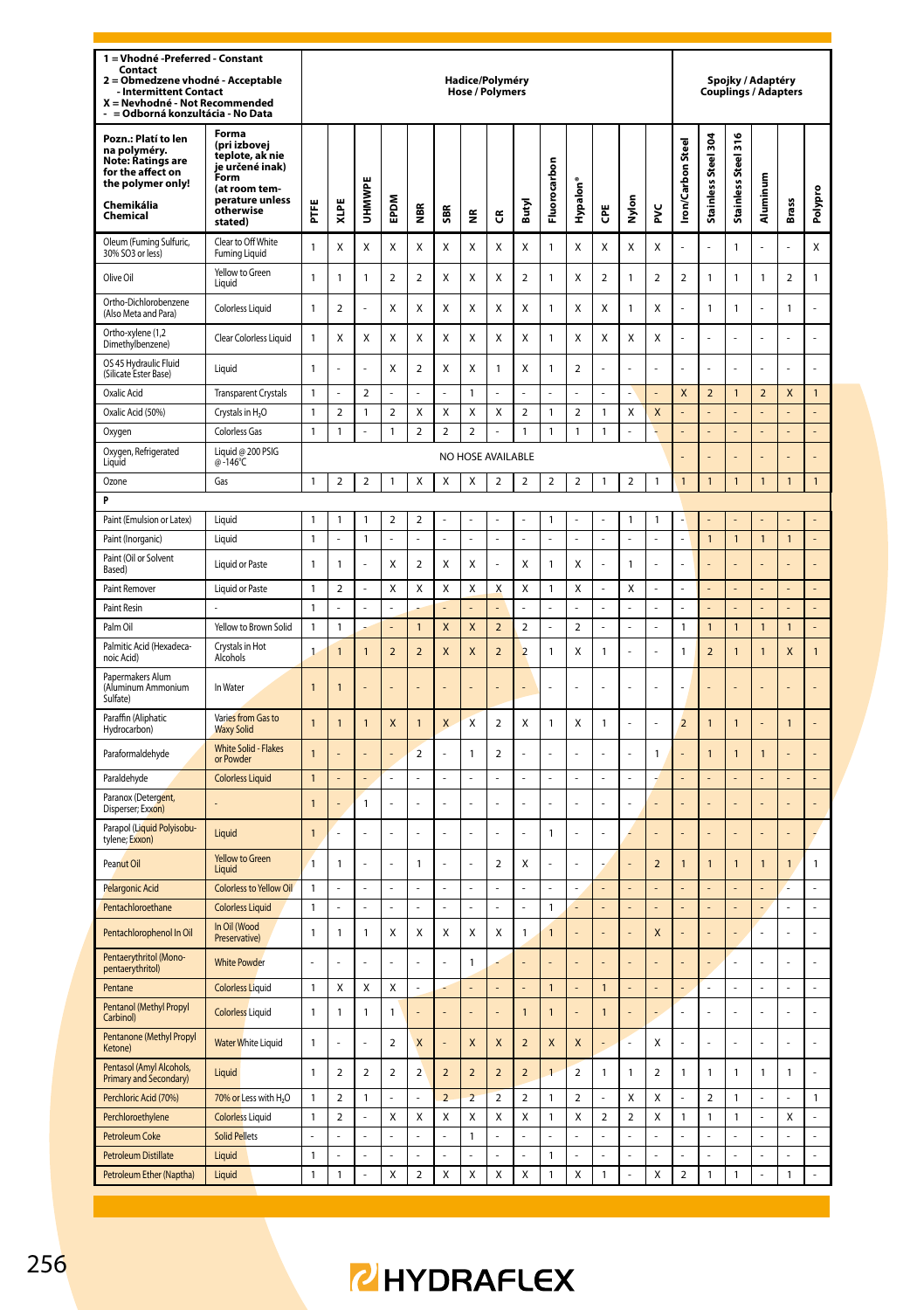| 1 = Vhodné - Preferred - Constant<br>Contact<br>Obmedzene vhodné - Acceptable<br>$\overline{a}$<br><b>Intermittent Contact</b><br>X = Nevhodné - Not Recommended<br>= Odborná konzultácia - No Data |                                                                                                                                 |                                  |                                         |                |                         |                         |                         | Hadice/Polyméry<br>Hose / Polymers |                         |                          |                                  |                |                          |                |                         |                         |                          |                          | Spojky / Adaptéry<br><b>Couplings / Adapters</b> |                         |                |
|-----------------------------------------------------------------------------------------------------------------------------------------------------------------------------------------------------|---------------------------------------------------------------------------------------------------------------------------------|----------------------------------|-----------------------------------------|----------------|-------------------------|-------------------------|-------------------------|------------------------------------|-------------------------|--------------------------|----------------------------------|----------------|--------------------------|----------------|-------------------------|-------------------------|--------------------------|--------------------------|--------------------------------------------------|-------------------------|----------------|
| Pozn.: Platí to len<br>na polyméry.<br>Note: Ratings are<br>for the affect on<br>the polymer only!<br>Chemikália<br>Chemical                                                                        | Forma<br>(pri izbovej<br>teplote, ak nie<br>je určené inak)<br>Form<br>(at room tem-<br>perature unless<br>otherwise<br>stated) | Ë                                | XLPE                                    | UHMWPE         | <b>MGdE</b>             | $\sim$<br>€             | SBR                     | €                                  | G                       | Butyl                    | Fluorocarbon                     | Hypalon        | Ğ                        | Nylon          | ž                       | Iron/Carbon Steel       | Stainless Steel 304      | Stainless Steel 316      | Aluminum                                         | <b>Brass</b>            | Polypro        |
| Petroleum Naphtha<br>(Toluene/Cyclohexane/<br>Xylene)                                                                                                                                               | Liquid                                                                                                                          | 1                                | Χ                                       | X              | X                       | Χ                       | X                       | X                                  | Χ                       | X                        | $\mathbf{1}$                     | X              | X                        | X              | X                       |                         |                          |                          |                                                  |                         |                |
| Petroleum Naphtha Flash<br>Point Over 200 Degrees                                                                                                                                                   | Liquid                                                                                                                          | 1                                |                                         |                |                         |                         |                         |                                    |                         |                          | $\mathbf{1}$                     |                |                          |                |                         |                         |                          |                          |                                                  |                         |                |
| Petroleum Oils (Refined)                                                                                                                                                                            | Liquid                                                                                                                          | $\mathbf{1}$                     | $\mathbf{1}$                            | $\mathbf{1}$   | $\mathbf x$             | $\mathbf{1}$            | $\mathbf{x}$            | $\mathbf{x}$                       | $\overline{2}$          | $\mathbf{x}$             | $\mathbf{1}$                     | $\mathcal{D}$  | J.                       | $\mathbf{1}$   | $\mathbf{1}$            | L,                      | ä,                       | ä,                       | L.                                               | ä,                      | L.             |
| Petroleum Oils (Sour)                                                                                                                                                                               | Liquid                                                                                                                          | $\mathbf{1}$                     | $\mathbf{1}$                            | 1              | X                       | $\mathbf{1}$            | X                       | X                                  | $\overline{a}$          | X                        | $\mathbf{1}$                     | X              | ÷                        | ÷              | $\overline{a}$          |                         | ÷,                       | Ĭ.                       | ł,                                               | ÷,                      | ÷,             |
| Petroleum Paraffin Wax                                                                                                                                                                              | Solid with Low Melt<br>Points                                                                                                   | 1                                | $\overline{2}$                          | $\overline{2}$ | X                       | L                       |                         | L.                                 | L                       |                          | $\mathbf{1}$                     | J              |                          | L.             | J                       |                         | L.                       | l,                       |                                                  | L.                      | L,             |
| Phenol (Carbolic Acid)                                                                                                                                                                              | White or Pink Crystals                                                                                                          | 1                                | $\overline{a}$                          | $\overline{a}$ | $\overline{\mathbf{c}}$ | X                       | X                       | X                                  | X                       | $\overline{2}$           | $\mathbf{1}$                     | X              | 1                        | X              | X                       | X                       | $\mathbf{1}$             | $\mathbf{1}$             | $\overline{2}$                                   | X                       |                |
| <b>Phenol Acid</b>                                                                                                                                                                                  | 95% or less with H <sub>2</sub> O                                                                                               | $\mathbf{1}$                     | $\overline{\phantom{a}}$                | $\mathfrak{p}$ | $\mathfrak{p}$          | X                       | X                       | X                                  | X                       | $\overline{\phantom{a}}$ | $\overline{1}$                   | X              | 1                        | X              | X                       | X                       | 1                        | $\overline{1}$           |                                                  | $\overline{\mathsf{x}}$ |                |
| Phenolates                                                                                                                                                                                          |                                                                                                                                 | 1                                |                                         |                | $\overline{a}$          | X                       |                         |                                    | X                       |                          | $\mathfrak{p}$                   | $\mathsf{x}$   |                          | $\mathfrak{p}$ |                         |                         |                          |                          |                                                  |                         |                |
| Phenolsulfonic Acid                                                                                                                                                                                 | Yellow to Brown<br>I iguid                                                                                                      | 1                                | l,                                      | L.             | ÷,                      | L                       | ÷,                      | ä,                                 | l,                      | L.                       | $\mathbf{1}$                     | L              | í,                       | ä,             | ä,                      | $\overline{a}$          | L                        | l,                       | L                                                | L                       | L,             |
| Phenothiazine                                                                                                                                                                                       | Greenish Powder<br>or Flakes                                                                                                    | ÷,                               |                                         |                | ÷,                      | L                       | L.                      | $\mathbf{1}$                       | L                       | L.                       | ä,                               | Ļ              | L,                       | ä,             | J                       |                         | L                        |                          |                                                  | L                       | L              |
| Phenyl Acetate                                                                                                                                                                                      | Water White Liquid                                                                                                              | $\mathbf{1}$                     |                                         |                |                         |                         |                         |                                    |                         |                          |                                  |                |                          |                |                         |                         |                          |                          |                                                  |                         |                |
| Phenyl Chloride (Chloro-<br>benzene)                                                                                                                                                                | Clear Volatile Liquid                                                                                                           | 1                                | $\overline{2}$                          |                | X                       | X                       | X                       | Χ                                  | Χ                       | X                        | $\mathbf{1}$                     | X              | X                        | X              | X                       | 1                       | $\mathbf{1}$             | $\overline{1}$           | $\overline{1}$                                   | $\overline{1}$          | $\mathsf{x}$   |
| Phenylenediamine<br>(Ortho)                                                                                                                                                                         | Colorless to Red Solid<br>Needles                                                                                               | ÷,                               | J,                                      | ÷              | ÷,                      | ż                       | L.                      | $\mathbf{1}$                       | l,                      | L.                       | L.                               | L              | J.                       | ä,             | L                       | J,                      | L                        | l,                       |                                                  | L.                      | l,             |
| Phorone (Diisopropylide-<br>ne Acetone)                                                                                                                                                             | Yellow Liquid                                                                                                                   | 1                                | $\mathbf{1}$                            |                | $\overline{a}$          | X                       | X                       | X                                  | X                       | $\overline{2}$           | X                                | X              |                          |                | Ļ                       | 1                       | $\overline{1}$           | $\overline{1}$           |                                                  | $\overline{1}$          | í,             |
| Phosgene (Carbonyl<br>Chloride)                                                                                                                                                                     | Gas, Liquid 60 PSI @<br>120°F (49°C)                                                                                            | $\mathbf{1}$                     | X                                       | X              | X                       | X                       | X                       | $\overline{\mathsf{x}}$            | X                       | $\overline{a}$           | $\mathbf{1}$                     | Χ              |                          | $\overline{a}$ | į,                      |                         |                          |                          |                                                  |                         | Ĭ.             |
| Phosphate Ester Hydraulic<br>Fluid                                                                                                                                                                  | Liquid                                                                                                                          | $\mathbf{1}$                     | 1                                       | 1              | $\mathbf{1}$            | X                       | $\mathsf{x}$            | X                                  | X                       |                          |                                  | X              |                          | $\overline{a}$ |                         | 1                       | $\mathbf{1}$             | $\mathbf{1}$             |                                                  |                         | L,             |
| Phosphate Rock                                                                                                                                                                                      | Solid                                                                                                                           |                                  |                                         |                |                         |                         |                         | $\overline{1}$                     |                         |                          | ÷.                               |                | J,                       | L.             |                         |                         |                          |                          |                                                  |                         |                |
| Phosphate, Trisodium                                                                                                                                                                                | In Water                                                                                                                        | $\overline{1}$                   | $\overline{1}$                          | $\overline{1}$ |                         |                         | L.                      | ÷.                                 | L                       | L.                       | $\mathbf{1}$                     | L              | L,                       | ä,             | L                       | L                       | L.                       | L,                       |                                                  | L                       | L.             |
| Phosphoric Acid (100%)                                                                                                                                                                              | Crystals                                                                                                                        | $\mathbf{1}$                     | $\overline{2}$                          | X              | $\overline{2}$          |                         | ä,                      | ÷,                                 | Ē,                      | ä,                       | $\mathbf{1}$                     | í,             | ä,                       | ÷,             | í,                      |                         | ä,                       | ä,                       |                                                  | ä,                      | ÷,             |
| Phosphoric Acid (35%<br>or less)                                                                                                                                                                    | <b>Colorless Liquid</b>                                                                                                         | $\mathbf{1}$                     | 1                                       | 1              | $\mathbf{1}$            | $\overline{a}$          | $\overline{2}$          | $\overline{\mathbf{c}}$            | $\overline{\mathbf{c}}$ | $\overline{a}$           | $\mathbf{1}$                     | 1              | 1                        | L.             | J                       | X                       | $\overline{1}$           | $\overline{1}$           | X                                                | $\overline{a}$          | $\mathbf{1}$   |
| Phosphoric Acid (50%)                                                                                                                                                                               | Colorless Liquid                                                                                                                | $\overline{1}$                   | $\overline{1}$                          | $\overline{1}$ | $\mathbf{1}$            | $\overline{a}$          | $\overline{a}$          | $\overline{2}$                     | $\overline{2}$          | $\overline{2}$           | $\overline{1}$                   | $\mathbf{1}$   | 1                        | X              | X                       | X                       | $\mathbf{1}$             | $\overline{1}$           | X                                                | $\overline{2}$          | $\mathbf{1}$   |
| Phosphoric Acid (75%)                                                                                                                                                                               | <b>Colorless Liquid</b>                                                                                                         | $\overline{1}$                   | $\overline{\phantom{a}}$                | 1              | $\mathfrak{p}$          |                         |                         |                                    |                         |                          | $\mathbf{1}$                     | $\mathbf{1}$   | 1                        | X              | X                       | X                       | $\overline{\phantom{0}}$ | $\overline{\phantom{a}}$ | $\overline{\mathsf{x}}$                          | X                       | $\overline{1}$ |
| Phosphoric Acid (85%)                                                                                                                                                                               | <b>Syrupy Liquid</b>                                                                                                            | $\overline{1}$                   | $\overline{\phantom{a}}$                | $\overline{1}$ | $\mathfrak{p}$          | X                       | $\mathsf{x}$            | X                                  | X                       | $\mathsf{x}$             | $\overline{1}$                   | $\mathbf{1}$   | $\mathbf{1}$             | X              | $\overline{\mathsf{x}}$ | $\overline{\mathsf{x}}$ | $\overline{2}$           | $\overline{2}$           | $\overline{\mathsf{x}}$                          | $\mathsf{x}$            | $\mathbf{1}$   |
| Phosphoric Acid (90%)                                                                                                                                                                               | <b>Syrupy Liquid</b>                                                                                                            | $\overline{1}$<br>$\overline{1}$ | $\overline{\mathbf{c}}$<br>$\mathbf{1}$ | 1              | $\overline{a}$          |                         | $\overline{a}$          | $\overline{a}$                     |                         |                          | $\overline{1}$<br>$\overline{1}$ | l              |                          | ÷,             |                         |                         |                          |                          |                                                  |                         | ¥              |
| Phosphoric Acid, Spent<br>Photographic, Developers                                                                                                                                                  | Liquid                                                                                                                          | $\overline{1}$                   |                                         |                | $\mathbf{1}$            |                         |                         |                                    |                         |                          |                                  |                |                          |                |                         |                         |                          |                          |                                                  |                         |                |
| Photographic, Emulsions                                                                                                                                                                             | Liquid                                                                                                                          | $\mathbf{1}$                     | L                                       | L              | L                       | L                       | l.                      | L,                                 | L                       | L                        | L                                | L              | é                        | L,             | L                       |                         | $\overline{a}$           | L,                       | L                                                | ä,                      | $\overline{a}$ |
| Photographic, Fixing<br>Solutions                                                                                                                                                                   | Liquid                                                                                                                          | 1                                |                                         |                | L.                      |                         |                         |                                    |                         |                          |                                  |                |                          |                | $\overline{1}$          |                         |                          |                          |                                                  | L.                      | L              |
| <b>Phthalic Acid</b>                                                                                                                                                                                | <b>Colorless Crystals</b>                                                                                                       |                                  |                                         |                | ÷                       |                         |                         | $\mathbf{1}$                       |                         |                          |                                  |                |                          |                |                         |                         |                          |                          |                                                  |                         |                |
| Phthalic Acid (50%)                                                                                                                                                                                 | <b>Colorless Liquid</b>                                                                                                         | $\mathbf{1}$                     |                                         | $\mathbf{1}$   | L                       |                         | L                       | L                                  |                         |                          | L.                               |                |                          | L,             |                         |                         | $\overline{a}$           | L                        |                                                  | L,                      | $\overline{a}$ |
| Phthalic Anhydride,<br>Molten                                                                                                                                                                       | <b>White Crystalline</b><br>Solid                                                                                               | ÷,                               | L                                       | Χ              | ÷,                      | L                       | l,                      | ä,                                 |                         |                          | ä,                               | l,             |                          | ä,             | l,                      |                         | ä,                       | L                        | l,                                               | ä,                      |                |
| <b>Picric Acid (Solution)</b>                                                                                                                                                                       | In Water                                                                                                                        | $\mathbf{1}$                     | $\overline{\mathbf{c}}$                 | $\overline{2}$ | $\overline{2}$          |                         |                         | ÷,                                 |                         |                          | $\mathbf{1}$                     |                |                          |                |                         | $\overline{\mathsf{x}}$ | $\mathbf{1}$             | $\mathbf{1}$             | X                                                | Χ                       | $\mathbf{1}$   |
| Picric Acid (Trinitro-<br>phenol)                                                                                                                                                                   | <b>Yellow Crystals</b>                                                                                                          | 1                                | $\overline{2}$                          | $\overline{2}$ | $\overline{2}$          | $\overline{2}$          | $\overline{2}$          | $\overline{a}$                     | $\overline{a}$          | $\overline{2}$           | $\overline{1}$                   | $\overline{2}$ |                          | X              | $\overline{1}$          | X                       | $\mathbf{1}$             | 1                        | X                                                | X                       | $\mathbf{1}$   |
| Pine Oil                                                                                                                                                                                            | <b>Colorless</b> to Amber<br>Liquid                                                                                             | $\mathbf{1}$                     | 1                                       | ä,             | X                       | $\overline{2}$          | $\overline{\mathsf{x}}$ | $\mathsf{x}$                       | l,                      | $\overline{\mathsf{x}}$  | $\overline{\phantom{a}}$         | $\mathbf{x}$   | $\overline{\phantom{a}}$ | ÷,             | í,                      |                         | ä,                       | J,                       | í,                                               | ä,                      | $\overline{a}$ |
| Pine Tar                                                                                                                                                                                            | <b>Viscous Brown to</b><br><b>Black Liquid</b>                                                                                  | 1                                | $\overline{\phantom{a}}$                |                | l,                      |                         |                         |                                    |                         |                          | $\overline{1}$                   | Ļ              |                          |                | Ļ                       |                         | ä,                       | l,                       |                                                  |                         | L              |
| Pinene                                                                                                                                                                                              | <b>Colorless Transparent</b><br>Liquid                                                                                          | 1                                | $\mathbf{1}$                            |                | X                       | $\overline{\mathbf{c}}$ | X                       | X                                  | X                       | X                        | $\mathbf{1}$                     | ì,             | $\overline{a}$           | $\mathbf{1}$   | X                       | 1                       | $\mathbf{1}$             | 1                        |                                                  |                         | ł              |
| Piperazine Hydrochloride<br>Solution (34%)                                                                                                                                                          | In Water                                                                                                                        | 1                                | 1                                       |                | l,                      | $\overline{\mathbf{c}}$ |                         | L,                                 |                         |                          |                                  | $\overline{a}$ |                          | l,             | l,                      |                         | l,                       | Ļ                        | L                                                | l,                      | ÷,             |
| Pitch                                                                                                                                                                                               | In Aromatic Hydro-<br>carbons                                                                                                   | 1                                | $\overline{2}$                          | Χ              | X                       | $\overline{2}$          | X                       | Χ                                  | Χ                       | Χ                        | $\mathbf{1}$                     | Χ              | Ĭ.                       | 1              | X                       | L                       | L                        | L                        | Ĭ.                                               | $\overline{a}$          |                |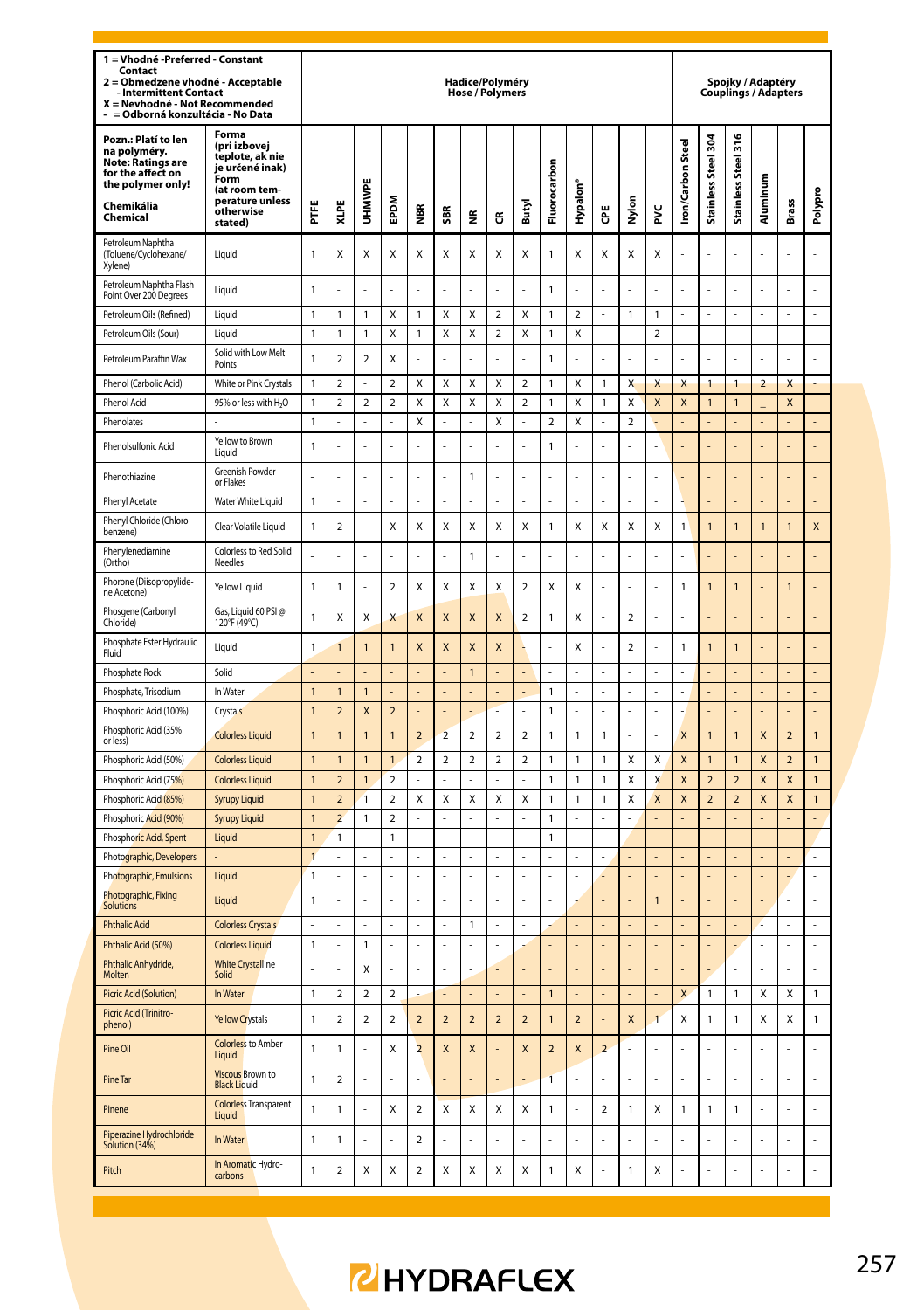| 1 = Vhodné -Preferred - Constant<br>Contact<br>Obmedzene vhodné - Acceptable<br>$\overline{a}$<br><b>Intermittent Contact</b><br>X = Nevhodné - Not Recommended<br>= Odborná konzultácia - No Data |                                                                                                                                 |                |                |              |                          |                          |                | Hadice/Polyméry<br><b>Hose / Polymers</b> |                          |                          |                          |                          |                |                          |                         |                          |                      | Spojky / Adaptéry<br><b>Couplings / Adapters</b> |          |                                  |                |
|----------------------------------------------------------------------------------------------------------------------------------------------------------------------------------------------------|---------------------------------------------------------------------------------------------------------------------------------|----------------|----------------|--------------|--------------------------|--------------------------|----------------|-------------------------------------------|--------------------------|--------------------------|--------------------------|--------------------------|----------------|--------------------------|-------------------------|--------------------------|----------------------|--------------------------------------------------|----------|----------------------------------|----------------|
| Pozn.: Platí to len<br>na polyméry.<br>Note: Ratings are<br>for the affect on<br>the polymer only!<br>Chemikália<br>Chemical                                                                       | Forma<br>(pri izbovej<br>teplote, ak nie<br>je určené inak)<br>Form<br>(at room tem-<br>perature unless<br>otherwise<br>stated) | FTFE           | XLPE           | UHMWPE       | EPDM                     | 9aw                      | SBR            | ž                                         | ű                        | Butyl                    | Fluorocarbon             | Hypalon <sup>®</sup>     | Ğ              | 5<br>Σ                   | š                       | <b>Iron/Carbon Steel</b> | Stainless Steel 304  | Stainless Steel 316                              | Aluminum | Brass                            | Polypro        |
| Plating Solution Chrome<br>Under 120°F (49°C)                                                                                                                                                      | Liquid                                                                                                                          | $\mathbf{1}$   | $\mathbf{1}$   | L.           | $\overline{\phantom{a}}$ | L                        | L.             | L.                                        | l,                       | $\overline{\phantom{a}}$ | $\overline{\phantom{a}}$ | L                        | J.             | X                        | X                       | L,                       | X                    | X                                                | L.       | L.                               | $\mathbf{1}$   |
| Pluronic (Block Polymer<br>with Hydroxyl by BASF)                                                                                                                                                  | Liquid                                                                                                                          | $\mathbf{1}$   | 1              | $\mathbf{1}$ | $\mathbf{1}$             | ż                        | L.             | ä,                                        | l,                       | L.                       | $\mathbf{1}$             | J,                       | J.             | ä,                       | L                       | J.                       | L                    | ż                                                | J.       | L                                | l,             |
| Polyester Plastic                                                                                                                                                                                  |                                                                                                                                 | 1              | 1              |              |                          |                          |                |                                           |                          |                          | $\overline{\mathbf{c}}$  |                          |                | $\boldsymbol{2}$         |                         |                          | L,                   |                                                  |          | $\overline{a}$                   | Ļ              |
| Polyethylene Glycol                                                                                                                                                                                | Colorless Liquid to<br><b>Glassy Solid</b>                                                                                      | $\mathbf{1}$   | ż              | J.           | $\mathbf{1}$             | $\overline{2}$           |                | $\mathbf{1}$                              | 1                        | $\mathbf{1}$             | $\mathbf{1}$             | 1                        |                | $\overline{\mathbf{c}}$  | $\overline{\mathbf{c}}$ |                          | L.                   | l                                                |          | L.                               | ä,             |
| Polyethylene Plastic                                                                                                                                                                               | Solid Beads                                                                                                                     |                |                |              |                          |                          |                | $\mathbf{1}$                              |                          |                          |                          |                          |                |                          |                         |                          |                      |                                                  |          |                                  |                |
| Polypropylene Glycol                                                                                                                                                                               | Liquid                                                                                                                          | $\mathbf{1}$   | 1              | ÷,           | 1                        | 1                        | ÷,             | $\mathbf{1}$                              | 1                        | $\mathbf{1}$             | $\mathbf{1}$             | 1                        | t,             | ÷,                       | L,                      | l,                       | L,                   | L,                                               | l,       | L,                               | ÷,             |
| Polypropylene Plastic                                                                                                                                                                              | Solid Beads                                                                                                                     | L,             |                |              |                          |                          |                | $\mathbf{1}$                              |                          |                          |                          |                          |                |                          |                         |                          |                      |                                                  |          |                                  |                |
| Polystyrene Plastic                                                                                                                                                                                | Solid Beads                                                                                                                     | $\overline{a}$ | $\overline{a}$ | L,           | L                        | L                        | L,             | $\mathbf{1}$                              | $\overline{a}$           | L,                       | L                        | L                        | J.             | L,                       | L                       | l,                       | $\overline{a}$       | L                                                | L,       | $\overline{a}$                   | $\overline{a}$ |
| Polyurethane Foam<br>Under 125°F (52°C)                                                                                                                                                            |                                                                                                                                 | $\mathbf{1}$   | 1              | L.           | $\mathbf 2$              | L                        | L.             | L.                                        | L                        | $\mathbf 2$              | $\mathbf 2$              | J                        | J.             | L.                       | ı                       |                          |                      |                                                  |          | L                                | l,             |
| Polyvinyl Acetate -<br>Emulsions                                                                                                                                                                   | Emulsion                                                                                                                        | $\mathbf{1}$   | L              | ÷,           | $\mathbf{1}$             | 1                        | ÷,             | $\mathbf{1}$                              | $\overline{\mathbf{2}}$  | $\mathbf{1}$             | L,                       | 1                        | J.             | ä,                       | L                       |                          | L                    | l                                                | l,       | L                                | $\overline{a}$ |
| Potash (Potassium<br>Carbonate) Aqueous<br>Solution                                                                                                                                                | Liauid                                                                                                                          | 1              | 1              |              | 1                        |                          | $\mathbf{1}$   | $\mathbf{1}$                              | 1                        | $\mathbf{1}$             | $\mathbf{1}$             | 1                        |                | $\mathbf{1}$             | 1                       | $\overline{2}$           | $\overline{1}$       | 1                                                |          | X                                | 1              |
| Potassium Acetate                                                                                                                                                                                  | <b>White Powder</b>                                                                                                             | $\mathbf{1}$   | $\mathbf{1}$   |              | $\overline{2}$           | $\overline{2}$           | $\overline{a}$ | $\overline{2}$                            | $\overline{2}$           | $\overline{a}$           | X                        | $\overline{2}$           | $\mathbf{1}$   | ÷,                       | 1                       |                          | $\mathbf{1}$         | $\overline{1}$                                   |          |                                  | $\mathbf{1}$   |
| Potassium Bicarbonate                                                                                                                                                                              | Colorless Crystal or<br>White Powder                                                                                            | 1              | 1              |              | 1                        | 1                        | 1              | $\mathbf{1}$                              | 1                        | $\mathbf{1}$             | $\mathbf{1}$             | 1                        |                | $\mathbf{1}$             | 1                       |                          |                      |                                                  |          |                                  |                |
| Potassium Bisulfate                                                                                                                                                                                | Colorless Crystal                                                                                                               | $\mathbf{1}$   | $\mathbf{1}$   |              | $\mathbf{1}$             | $\mathbf{1}$             | $\mathbf{1}$   | $\mathbf{1}$                              | $\mathbf{1}$             | $\mathbf{1}$             | $\mathbf{1}$             | 1                        | $\mathbf{1}$   | ÷,                       | 1                       |                          |                      |                                                  |          |                                  |                |
| Potassium Bromate                                                                                                                                                                                  | White Crystal or<br>Powder                                                                                                      | $\mathbf{1}$   |                |              |                          |                          |                |                                           |                          |                          |                          |                          |                |                          | 1                       |                          |                      |                                                  |          |                                  | 1              |
| Potassium Bromide                                                                                                                                                                                  | White Crystals or<br>Powder                                                                                                     | $\mathbf{1}$   | 1              | ÷.           | $\overline{1}$           | $\overline{1}$           | $\overline{1}$ | $\overline{1}$                            | 1                        | $\overline{1}$           | $\mathbf{1}$             | $\mathbf{1}$             | J.             | $\mathbf{1}$             | $\mathbf{1}$            | ÷.                       | ÷                    | J                                                |          | ÷                                | l,             |
| Potassium Carbonate                                                                                                                                                                                | <b>White Granular</b><br>Powder                                                                                                 | $\overline{1}$ | $\overline{1}$ | ÷,           | $\overline{1}$           | $\overline{1}$           | $\overline{1}$ | $\overline{1}$                            | $\overline{1}$           | $\overline{1}$           | $\mathbf{1}$             | 1                        | $\mathbf{1}$   | $\mathbf{1}$             | 1                       | $\overline{\phantom{a}}$ | $\overline{1}$       | $\overline{1}$                                   |          | X                                | $\mathbf{1}$   |
| Potassium Carbonate,<br>Liquid                                                                                                                                                                     | Colorless to Cloudy<br>Liquid                                                                                                   | $\overline{1}$ | $\overline{1}$ | ÷,           | $\mathbf{1}$             | $\overline{1}$           | $\overline{1}$ | $\overline{1}$                            | 1                        | $\overline{1}$           | $\mathbf{1}$             | 1                        | J.             | $\mathbf{1}$             | 1                       | $\overline{\phantom{a}}$ | $\overline{1}$       | $\overline{1}$                                   |          | X                                | 1              |
| Potassium Chlorate                                                                                                                                                                                 | <b>Colorless to White</b><br>Powder                                                                                             | $\overline{1}$ |                |              |                          |                          |                | ä,                                        | į,                       | ä,                       | í,                       |                          | J.             | $\mathfrak{p}$           | 1                       |                          |                      |                                                  |          |                                  |                |
| Potassium Chloride                                                                                                                                                                                 | <b>Colorless to White</b><br>Solid                                                                                              | $\overline{1}$ |                | ÷,           | ä,                       | í,                       | L,             | l,                                        |                          | L,                       | l,                       |                          | $\mathbf{1}$   | $\mathbf{1}$             | 1                       |                          |                      |                                                  |          |                                  |                |
| Potassium Chloride, Dry                                                                                                                                                                            | <b>White Solid</b>                                                                                                              | $\mathbf{1}$   | $\overline{1}$ | ÷,           | 1                        | 1                        | $\mathbf{1}$   | $\mathbf{1}$                              | 1                        | $\mathbf{1}$             | $\mathbf{1}$             | 1                        | J.             | $\mathbf{1}$             | 1                       |                          | L,                   | L                                                | ÷,       | L,                               | l,             |
| Potassium Chromate                                                                                                                                                                                 | <b>Yellow Crystal</b>                                                                                                           | $\mathbf{1}$   | $\overline{a}$ | L.           | $\overline{\mathbf{c}}$  | X                        | X              | Χ                                         | $\overline{\mathbf{2}}$  | $\overline{\mathbf{c}}$  | $\mathbf{1}$             | 2                        | $\mathbbm{1}$  | $\boldsymbol{2}$         | 1                       |                          |                      |                                                  |          |                                  | $\mathbf{1}$   |
| Potassium Cuprocyanide                                                                                                                                                                             | <b>White Crystalline</b><br>Solid                                                                                               | $\overline{1}$ |                | l,           | $\mathbf{1}$             | 1                        | $\overline{1}$ | $\mathbf{1}$                              | $\mathbf{1}$             | $\overline{1}$           | $\mathbf{1}$             | 1                        | J.             | $\overline{a}$           | $\overline{1}$          |                          | ä,                   |                                                  |          | L                                | $\mathbf{1}$   |
| Potassium Cyanide                                                                                                                                                                                  | <b>White Crystal</b>                                                                                                            | $\mathbf{1}$   |                | L.           |                          |                          | L.             | L.                                        |                          | L.                       |                          |                          | $\mathbf{1}$   |                          |                         |                          |                      |                                                  |          |                                  | L              |
| Potassium Dichromate                                                                                                                                                                               | <b>White Crystalline</b><br>Powder                                                                                              | $\mathbf{1}$   |                | Î,           |                          |                          | J.             | ä,                                        |                          | J.                       |                          |                          | $\mathbf{1}$   | $\overline{\phantom{0}}$ | 1                       |                          |                      |                                                  |          | L                                | l,             |
| Potassium Ferrocyanide                                                                                                                                                                             | Yellow Crystal or<br>Powder                                                                                                     | $\mathbf{1}$   | í,             | ł,           | L                        | Î,                       | ä,             | l,                                        | Í,                       | ä,                       | ä,                       |                          |                | ä,                       | $\mathbf{1}$            |                          | ä,                   |                                                  | ÷,       | L                                | $\mathbf{1}$   |
| Potassium Fluoride                                                                                                                                                                                 | <b>White Crystalline</b><br>Powder                                                                                              | $\mathbf{1}$   |                | J.           | ż                        |                          | J.             | L.                                        | l,                       |                          |                          |                          |                | L.                       | $\mathbf{1}$            |                          | L.                   |                                                  | J.       | $\overline{a}$                   | $\mathbf{1}$   |
| Potassium Hydrate                                                                                                                                                                                  | <b>White Solid</b>                                                                                                              | $\mathbf{1}$   | L,             | ÷,           | $\mathbf 2$              | $\overline{a}$           | $\mathbf 2$    | $\overline{\mathbf{c}}$                   | $\overline{\mathbf{c}}$  | $\mathbf{1}$             | X                        | $\overline{1}$           | l,             | $\mathbf 2$              | $\overline{\mathbf{c}}$ |                          | $\overline{a}$       |                                                  | ÷,       | ÷,                               | ÷,             |
| Potassium Hydroxide<br>(45% Caustic Potash)                                                                                                                                                        | <b>Colorless to Cloudy</b><br>Liquid                                                                                            | $\mathbf{1}$   | $\mathbf{1}$   | $\mathbf{1}$ | $\overline{2}$           | $\overline{2}$           | $\overline{2}$ | $\overline{2}$                            | l,                       | $\overline{1}$           | $\overline{2}$           | í.                       | $\overline{1}$ | $\overline{1}$           | $\overline{1}$          |                          | $\overline{a}$       | L                                                | L.       | $\overline{a}$                   | ł              |
| Potassium Hydroxide,<br>Liquid                                                                                                                                                                     | <b>Colorless</b> to Cloudy<br>Liquid                                                                                            | $\mathbf{1}$   | 1              | l,           | $\mathbf{1}$             | $\overline{\phantom{0}}$ | $\overline{2}$ | $\overline{a}$                            | $\overline{\phantom{0}}$ | $\overline{1}$           | $\overline{\mathsf{x}}$  | $\overline{\phantom{a}}$ |                | $\mathsf{x}$             | $\overline{\mathsf{x}}$ |                          | L                    |                                                  | l,       | L                                |                |
| Potassium Iodide                                                                                                                                                                                   | <b>White Solid</b>                                                                                                              | $\mathbf{1}$   | L.             | ä,           | $\mathbf{1}$             | $\mathbf{1}$             | ÷,             | L.                                        | $\mathbf{1}$             | ÷,                       | $\mathbf{1}$             | $\mathbf{1}$             | ÷,             | t                        | 1                       | L,                       | ÷,                   | L                                                | ä,       | L.                               | $\mathbf 2$    |
| <b>Potassium Nitrate</b>                                                                                                                                                                           | <b>Colorless</b> to White<br>Solid                                                                                              | $\mathbf{1}$   |                |              |                          |                          |                |                                           |                          |                          |                          |                          | $\overline{1}$ | $\mathbf{1}$             | $\mathbf{1}$            |                          |                      |                                                  |          |                                  |                |
| Potassium Permanganate                                                                                                                                                                             | Dark Purple Crystal                                                                                                             | $\mathbf{1}$   | 1              | ä,<br>L,     | $\overline{a}$<br>L      |                          | L.<br>L,       | L.<br>L                                   |                          | L.<br>L,                 | L.<br>L                  | L<br>L                   | J.<br>J,       | Χ<br>L,                  | Χ                       |                          | L.<br>$\overline{a}$ | L<br>L                                           | L.<br>l, | $\overline{a}$<br>$\overline{a}$ | L<br>L         |
| Potassium Persulfate                                                                                                                                                                               | <b>White Crystal</b><br><b>Colorless</b> to White                                                                               | 1              |                |              |                          |                          |                |                                           |                          |                          |                          |                          |                |                          | 1                       |                          |                      |                                                  |          |                                  |                |
| Potassium Phosphate<br>Potassium Silicate, Other                                                                                                                                                   | Crystal                                                                                                                         | $\mathbf{1}$   | L              | ä,           | $\mathbf{1}$             | L                        | J.             | ä,                                        | 1                        | J.                       | $\mathbf{1}$             | 1                        | J.             | ä,                       | L                       | L,                       | L                    | l,                                               | ä,       | L                                | J.             |
| Than Dry                                                                                                                                                                                           |                                                                                                                                 | $\mathbf{1}$   | $\mathbf{1}$   | l,           | $\mathbf{1}$             | $\mathbf{1}$             | $\overline{a}$ | L                                         | $\overline{1}$           | J.                       | $\mathbf{1}$             |                          | J.             | l,                       | l,                      |                          |                      | L                                                | l,       |                                  |                |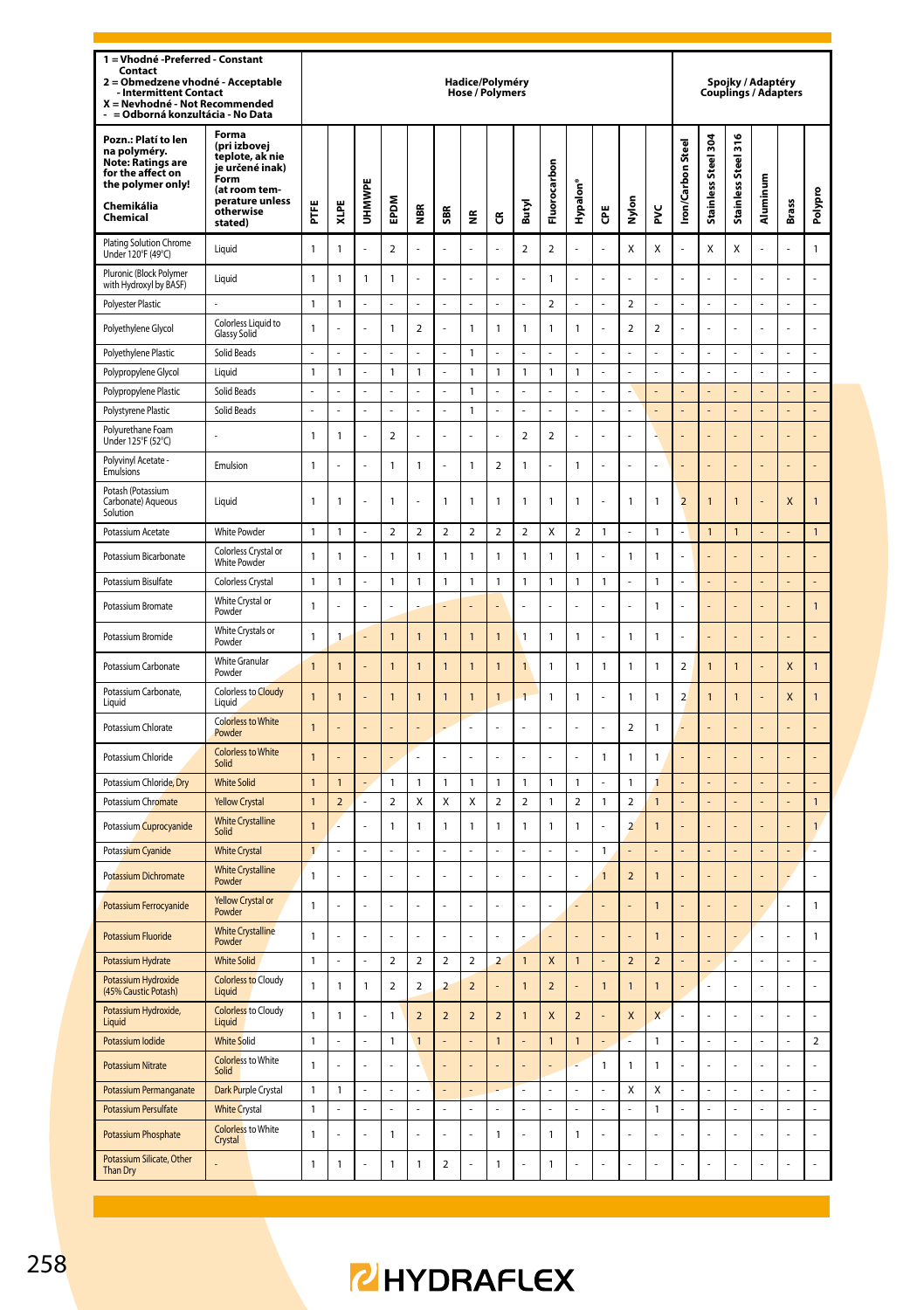| 1 = Vhodné -Preferred - Constant<br>Contact<br>Obmedzene vhodné - Acceptable<br>$\overline{ }$<br><b>Intermittent Contact</b><br>X = Nevhodné - Not Recommended<br>= Odborná konzultácia - No Data |                                                                                                                                        |                                |                   |                  |                               |                    |                | Hadice/Polyméry<br><b>Hose / Polymers</b> |                         |                               |                          |                         |                         |                                          |                          |                  |                               | Spojky / Adaptéry<br>Couplings / Adapters |                |                               |                |
|----------------------------------------------------------------------------------------------------------------------------------------------------------------------------------------------------|----------------------------------------------------------------------------------------------------------------------------------------|--------------------------------|-------------------|------------------|-------------------------------|--------------------|----------------|-------------------------------------------|-------------------------|-------------------------------|--------------------------|-------------------------|-------------------------|------------------------------------------|--------------------------|------------------|-------------------------------|-------------------------------------------|----------------|-------------------------------|----------------|
| Pozn.: Platí to len<br>na polyméry.<br><b>Note: Ratings are</b><br>for the affect on<br>the polymer only!<br>Chemikália<br>Chemical                                                                | Forma<br>(pri izbovej<br>teplote, ak nie<br>je určené inak)<br><b>Form</b><br>(at room tem-<br>perature unless<br>otherwise<br>stated) | Ë                              | XLPE              | <b>UHMWPE</b>    | <b>MGdE</b>                   | $\alpha$<br>€      | SBR            | €                                         | ű                       | Butyl                         | Fluorocarbon             | Hypalon'                | Ğ                       | Nylon                                    | ž                        | ron/Carbon Steel | Stainless Steel 304           | Stainless Steel 316                       | Aluminum       | <b>Brass</b>                  | Polypro        |
| Potassium Sulfate                                                                                                                                                                                  | White Crystal or<br>Powder                                                                                                             | $\mathbf{1}$                   |                   |                  |                               |                    |                |                                           |                         |                               |                          |                         | $\mathbf{1}$            | $\mathbf{1}$                             | $\overline{1}$           |                  |                               |                                           |                |                               |                |
| Potassium Sulfide                                                                                                                                                                                  | Red or Yellow Crystal<br>or Solid                                                                                                      | $\mathbf{1}$                   | 1                 | l,               | 1                             | $\mathbf{1}$       | l,             | ÷,                                        | $\mathbf{1}$            | 1                             | $\mathbf{1}$             | $\overline{\mathbf{2}}$ |                         | l,                                       |                          |                  | ÷,                            | L                                         |                | ÷,                            | L              |
| Potassium Sulfite                                                                                                                                                                                  | White Crystal or<br>Powder                                                                                                             | $\mathbf{1}$                   |                   |                  | L.                            |                    | L              |                                           | L                       |                               | L.                       | L                       | 1                       | L.                                       | $\overline{\mathbf{2}}$  |                  | L,                            | L                                         |                | L,                            | $\overline{a}$ |
| Potassium Thiosulfate                                                                                                                                                                              | Colorless Crystal                                                                                                                      | $\mathbf{1}$                   |                   |                  | $\mathbf{1}$                  |                    |                |                                           | 1                       |                               | $\mathbf{1}$             | $\mathbf{1}$            |                         |                                          | 1                        |                  |                               |                                           |                |                               |                |
| Primatol A, S, P (Ag Spray)                                                                                                                                                                        | I iauid                                                                                                                                | $\mathbf{1}$                   | l,                | ÷,               | L,                            | l,                 | L,             | L,                                        | L                       | L,                            | L,                       | L                       | L,                      | ÷,                                       | $\overline{a}$           | l,               | L,                            | L                                         |                | L,                            | L              |
| Propane Gas                                                                                                                                                                                        | Colorless Gas                                                                                                                          |                                |                   |                  |                               |                    |                | PLEASE CONTACT GATES                      |                         |                               |                          |                         |                         |                                          |                          |                  | ÷                             | ÷                                         |                | ÷,                            | $\overline{a}$ |
| Propanediol                                                                                                                                                                                        | Colorless Liquid                                                                                                                       | $\mathbf{1}$                   | 1                 |                  | $\mathbf{1}$                  | 1                  |                |                                           | X                       | 1                             | $\mathbf{1}$             | $\overline{a}$          |                         |                                          |                          |                  | ÷,                            |                                           |                | ÷,                            | L,             |
| Propanol (Propyl Alcohol)                                                                                                                                                                          | Colorless Liquid                                                                                                                       | $\mathbf{1}$                   | 1                 | 1                | $\mathbf{1}$                  |                    |                |                                           |                         | 1                             | $\overline{1}$           |                         | 1                       | $\mathbf{1}$                             | $\overline{\phantom{a}}$ |                  |                               |                                           |                | ä,                            | L,             |
| Propionic Acid                                                                                                                                                                                     | Colorless Oily Liquid                                                                                                                  | $\mathbf{1}$                   | 1                 | $\mathbf{1}$     | $\overline{2}$                | Χ                  | $\overline{2}$ | $\overline{2}$                            | X                       | $\overline{2}$                | $\overline{1}$           | $\overline{2}$          | L                       |                                          |                          | $\overline{1}$   | $\mathbf{1}$                  | L,                                        |                | L,                            | L,             |
| Propyl Acetate                                                                                                                                                                                     | Colorless Liquid                                                                                                                       | $\mathbf{1}$                   | 1                 | 1                |                               |                    |                |                                           |                         |                               | X                        |                         | $\overline{\mathbf{c}}$ |                                          |                          |                  |                               |                                           |                |                               |                |
| Propyl Alcohol (Propanol)                                                                                                                                                                          | <b>Colorless Liquid</b>                                                                                                                | $\overline{1}$                 | 1                 | 1                | $\mathbf{1}$                  | L                  | L              | L,                                        | $\overline{a}$          | 1                             | $\overline{1}$           | L                       | $\overline{1}$          | $\overline{1}$                           | $\overline{2}$           |                  | L,                            | L                                         |                | L,                            | L,             |
| Propyl Aldehyde                                                                                                                                                                                    | White-Water Liquid                                                                                                                     | $\mathbf{1}$                   |                   |                  |                               | Χ                  |                | Χ                                         | ÷                       | $\overline{2}$                | X                        | X                       |                         |                                          |                          |                  | ÷                             |                                           |                | ÷                             | ÷              |
| Propyl Chloride                                                                                                                                                                                    | <b>Colorless Liquid</b>                                                                                                                | $\overline{1}$                 |                   | L                | L,                            | X                  | L              | X                                         | $\overline{a}$          | X                             | $\overline{\phantom{a}}$ | $\mathsf{x}$            | L                       | L,                                       |                          |                  | L,                            |                                           |                | L,                            | $\overline{a}$ |
| Propylene                                                                                                                                                                                          | Colorless Gas                                                                                                                          | $\overline{1}$                 |                   |                  | X                             | X                  | X              | X                                         | X                       | x                             | $\mathbf{1}$             | X                       |                         | ÷,                                       |                          |                  | ÷,                            |                                           |                | ÷,                            | L,             |
| Propylene Diamine                                                                                                                                                                                  | <b>Colorless Liquid</b>                                                                                                                | $\mathbf{1}$                   |                   |                  |                               | $\overline{2}$     |                | $\overline{2}$                            |                         | $\overline{2}$                | l,                       | X                       | $\overline{a}$          | l,                                       | $\overline{a}$           |                  | L,                            |                                           |                | L,                            | L,             |
| Propylene Dichloride<br>(Dichloropropane)                                                                                                                                                          | <b>Colorless Liquid</b>                                                                                                                | $\mathbf{1}$                   |                   |                  | X                             | χ                  | Х              | X                                         | χ                       | X                             | $\overline{\mathbf{c}}$  | X                       | í,                      | ÷,                                       | l,                       | í.               | ä,                            |                                           |                | ÷,                            | L,             |
| Propylene Glycol                                                                                                                                                                                   | Liquid                                                                                                                                 | $\mathbf{1}$                   | 1                 |                  | $\mathbf 1$                   | 1                  | 1              | $\mathbf{1}$                              | 1                       | 1                             | $\mathbf{1}$             | $\mathbf{1}$            | 1                       | $\mathbf 2$                              | 1                        |                  |                               |                                           |                |                               |                |
| Propylene Oxide                                                                                                                                                                                    | Colorless Liquid                                                                                                                       | L                              | $\overline{a}$    | $\overline{a}$   |                               |                    |                |                                           |                         |                               | $\overline{1}$           | l,                      | $\overline{a}$          | l,                                       | L,                       | L                | $\overline{a}$                | $\overline{a}$                            | L              | $\overline{a}$                | L,             |
| Purina Insecticide                                                                                                                                                                                 |                                                                                                                                        | $\mathbf{1}$                   | $\mathbf{1}$      |                  | $\overline{2}$                | X                  |                |                                           | X                       | $\overline{a}$                | $\mathbf 2$              |                         |                         | $\overline{a}$                           |                          | 1                | $\mathbf{1}$                  | $\mathbf{1}$                              | $\overline{1}$ | $\overline{2}$                |                |
| Puropale RX Oils                                                                                                                                                                                   | Liquid                                                                                                                                 | $\mathbf{1}$                   | $\mathbf{1}$      |                  | X                             | 1                  | L,             | $\overline{a}$                            |                         | X                             | ÷,                       | L,                      | l,                      | $\mathbf{1}$                             | $\overline{\mathbf{c}}$  | 1                | $\mathbf{1}$                  | $\mathbf{1}$                              | $\overline{1}$ | $\mathbf{1}$                  | L,             |
| Pydraul 10E, 29E-LT, 30E,<br>60, 65E, 115SE                                                                                                                                                        | Liquid                                                                                                                                 | $\mathbf{1}$                   | $\mathbf{1}$      | ä,               | $\overline{2}$                | X                  | í,             | ä,                                        | L                       | $\overline{2}$                | ä,                       | l,                      | $\overline{2}$          | ä,                                       | X                        | 1                | $\mathbf{1}$                  | $\mathbf{1}$                              | $\overline{1}$ | $\mathbf{1}$                  | L,             |
| Pydraul 135                                                                                                                                                                                        | Liquid                                                                                                                                 | $\overline{1}$                 | $\overline{1}$    |                  |                               | X                  |                |                                           |                         | $\overline{2}$                | $\overline{1}$           |                         | $\overline{\mathbf{c}}$ | $\overline{2}$                           |                          | 1                | $\overline{1}$                | $\overline{1}$                            |                |                               |                |
| Pydraul 150                                                                                                                                                                                        | Liquid                                                                                                                                 | $\mathbf{1}$                   | $\mathbf{1}$      |                  | $\mathbf 2$                   | X                  | X              | $\pmb{\mathsf{X}}$                        | Χ                       | $\overline{\mathbf{c}}$       | $\mathbf{1}$             | Χ                       | $\overline{\mathbf{2}}$ | $\mathbf 2$                              | Χ                        | 1                | $\mathbf{1}$                  | $\mathbf{1}$                              | $\mathbf{1}$   | $\mathbf{1}$                  | $\overline{a}$ |
| Pydraul 280                                                                                                                                                                                        | Liquid                                                                                                                                 | $\mathbf{1}$                   | $\overline{1}$    |                  | $\mathbf 2$                   | X                  | X              | Χ                                         | Χ                       | 2                             | $\mathbf 2$              | Χ                       | 2                       | $\mathbf 2$                              | X                        | 1                | $\overline{1}$                | $\overline{1}$                            |                |                               |                |
| Pydraul 312                                                                                                                                                                                        | Liquid                                                                                                                                 | $\overline{1}$                 | $\overline{1}$    |                  | X                             | Χ                  | X              | X                                         | Χ                       | X                             | $\overline{1}$           | L,                      | $\overline{2}$          | $\overline{1}$                           | X                        | $\overline{1}$   | $\overline{1}$                | $\mathbf{1}$                              |                | L,                            | L,             |
| Pydraul 50E                                                                                                                                                                                        | Liquid                                                                                                                                 | $\overline{1}$                 | $\mathbf{1}$      |                  | $\mathbf 2$                   |                    |                |                                           |                         | 2                             | $\mathbf 2$              |                         | 2                       | $\mathbf{1}$                             | X                        |                  |                               |                                           |                |                               |                |
| Pydraul 540                                                                                                                                                                                        | Liquid                                                                                                                                 | $\mathbf{1}$                   | $\overline{1}$    |                  | X                             | Χ                  | X              | Χ                                         | Χ                       | X                             | $\mathbf{1}$             | X                       | $\overline{\mathbf{c}}$ | X                                        | X                        | $\overline{1}$   | $\mathbf{1}$                  | $\mathbf{1}$                              |                | L,                            | $\overline{a}$ |
| Pydraul 625                                                                                                                                                                                        | Liquid                                                                                                                                 | $\overline{1}$                 | $\overline{1}$    |                  | $\mathbf 2$                   | Χ                  | X              | X                                         | Χ                       | 2                             | $\mathbf{1}$             | Χ                       | 2                       | $\mathbf 2$                              | X                        |                  | $\overline{1}$                | $\overline{1}$                            |                |                               |                |
| Pydraul A-200                                                                                                                                                                                      | Liquid                                                                                                                                 | $\mathbf{1}$                   | $\mathbf{1}$      |                  | Χ                             | Χ                  | X              | Χ                                         | Χ                       | Χ                             | $\mathbf{1}$             | Χ                       | 2                       | $\overline{\mathbf{2}}$                  | X                        | $\overline{1}$   | $\mathbf{1}$                  | $\mathbf{1}$                              |                | L,                            | L,             |
| Pydraul F-9                                                                                                                                                                                        | Liquid                                                                                                                                 | $\overline{1}$                 | $\boldsymbol{2}$  |                  | $\mathbf 2$                   | Χ                  | X              | Χ                                         | Χ                       | $\overline{\mathbf{c}}$       | $\mathbf{1}$             | Χ                       | 2                       | $\mathbf 2$                              |                          | 1                | $\overline{1}$                | $\overline{1}$                            |                |                               | L              |
| Pyrene (Carbon Tetra-<br>chloride)                                                                                                                                                                 | <b>Colorless Liquid</b>                                                                                                                | $\mathbf{1}$                   | $\overline{2}$    | X                | X                             | X                  | X              | X                                         | X                       | X                             | $\overline{1}$           | X                       | $\overline{a}$          | $\overline{1}$                           | X                        | X                | $\overline{\phantom{0}}$      | $\overline{a}$                            | X              | $\overline{a}$                | X              |
| Pyrethrum                                                                                                                                                                                          | Liquid                                                                                                                                 | $\mathbf{1}$                   | L                 | L.               | ä,                            | L                  | L.             | ä,                                        | L.                      | L.                            | ä,                       |                         |                         | L.                                       | $\overline{2}$           |                  | L,                            |                                           |                | ä,                            | L              |
| Pyridine (50%)                                                                                                                                                                                     |                                                                                                                                        | $\mathbf{1}$                   | $\mathbf 2$       | $\overline{a}$   | ÷,                            | $\overline{a}$     | J.             | L.                                        | Χ                       | L.                            | X                        | X                       | L,                      | L.                                       | X                        |                  | $\mathbf{1}$                  | $\mathbf{1}$                              | $\mathbf{1}$   | $\mathbf{1}$                  | L.             |
| Pyrogard 160, 230, 630                                                                                                                                                                             | Liquid                                                                                                                                 | $\mathbf{1}$                   | 1                 | l,               | ÷,                            | Ļ                  | l,             | ÷,                                        | $\overline{a}$          |                               | $\overline{\mathbf{2}}$  |                         |                         | L,                                       | $\overline{a}$           | $\overline{1}$   | $\mathbf{1}$                  | $\mathbf{1}$                              |                | L,                            | ÷,             |
| Pyrogard 51, 53, 55                                                                                                                                                                                |                                                                                                                                        | $\mathbf{1}$                   | 1                 |                  | $\overline{2}$                | Χ                  | L.             | L.                                        |                         | $\overline{2}$                |                          |                         |                         |                                          |                          | 1                | $\mathbf{1}$                  | 1                                         |                |                               | L,             |
| Pyrogard C, D                                                                                                                                                                                      | Liquid<br>Liquid                                                                                                                       | $\mathbf{1}$                   | 1                 | ä,               | Χ                             | 1                  | ä,             | L,                                        | L                       | X                             | ÷.                       |                         | ÷,                      | $\mathbf{1}$                             | $\mathbf 2$              | $\mathbf{1}$     | $\mathbf{1}$                  | 1                                         | 1              | $\mathbf{1}$                  | ä,             |
| Pyronal (Transformer Oil)                                                                                                                                                                          | Liquid                                                                                                                                 | $\mathbf{1}$                   | 1                 | Ļ                | ÷,                            |                    |                |                                           |                         |                               | $\mathbf{1}$             |                         |                         |                                          |                          |                  | l,                            | L,                                        |                | l,                            | $\overline{a}$ |
|                                                                                                                                                                                                    |                                                                                                                                        |                                |                   |                  |                               |                    |                |                                           |                         |                               |                          |                         |                         |                                          |                          |                  |                               |                                           |                |                               |                |
| $\overline{0}$                                                                                                                                                                                     |                                                                                                                                        |                                | L                 | ÷,               | ä,                            |                    | L              |                                           |                         |                               | L.                       |                         | L.                      | z                                        | L.                       | L                |                               |                                           |                | L.                            | l,             |
| Quenching Oil                                                                                                                                                                                      | Liquid                                                                                                                                 | $\mathbf{1}$                   |                   |                  |                               | $\overline{a}$     |                |                                           | $\overline{\mathbf{c}}$ |                               |                          |                         |                         |                                          |                          |                  | $\mathbf{1}$                  | 1                                         | 1              |                               |                |
| Quintolubric 822                                                                                                                                                                                   | Liquid                                                                                                                                 | $\mathbf{1}$                   | $\mathbf{1}$      | t,               | $\mathbf 2$                   | $\mathbf{1}$       | l,             | L,                                        | $\overline{a}$          | X                             | $\mathbf{1}$             | L,                      | l,                      | $\mathbf{1}$                             | L,                       | 1                | $\mathbf{1}$                  | 1                                         | 1              | $\mathbf{1}$                  | ÷,             |
| R                                                                                                                                                                                                  |                                                                                                                                        |                                |                   |                  |                               |                    |                |                                           |                         |                               |                          |                         |                         |                                          |                          |                  |                               |                                           |                |                               |                |
| Ramrod (Ag Spray)                                                                                                                                                                                  |                                                                                                                                        | $\mathbf{1}$                   | 1                 | ä,               | ÷,                            | $\overline{a}$     |                |                                           |                         |                               | ÷,                       | l,                      | J.                      | $\mathbf{1}$                             | L                        | 1                | $\mathbf{1}$                  | 1                                         | 1              | 1                             | L              |
| Rando Oils<br>Rape Seed Oil                                                                                                                                                                        | Liquid<br><b>Brownish</b> to Yellow                                                                                                    | $\mathbf{1}$<br>$\overline{1}$ | 1<br>$\mathbf{1}$ |                  | Χ<br>$\overline{\phantom{a}}$ | $\mathbf{1}$<br>l, |                | ä,                                        | l,                      | X<br>$\overline{\phantom{a}}$ | L,                       | $\mathsf{x}$            | Í,                      | $\mathbf{1}$<br>$\overline{\phantom{a}}$ | L                        | 1<br>1           | $\mathbbm{1}$<br>$\mathbf{1}$ | 1<br>1                                    | 1<br>1         | $\mathbbm{1}$<br>$\mathbf{1}$ | L,<br>L        |
| Red Oil (Commercial Oleic<br>Acid) (MIL-5606)                                                                                                                                                      | Liquid<br>Liquid                                                                                                                       | $\mathbf{1}$                   | $\mathbf 2$       | $\boldsymbol{2}$ | $\mathbf 2$                   | $\mathbf 2$        | Χ              | Χ                                         | 2                       | $\mathbf 2$                   | $\mathbf 2$              | Χ                       | $\overline{\mathbf{2}}$ | $\mathbf{1}$                             | $\overline{\mathbf{c}}$  | 2                | $\overline{a}$                | 1                                         | 1              | $\overline{a}$                | 1              |
|                                                                                                                                                                                                    |                                                                                                                                        |                                |                   |                  |                               |                    |                |                                           |                         |                               |                          |                         |                         |                                          |                          |                  |                               |                                           |                |                               |                |

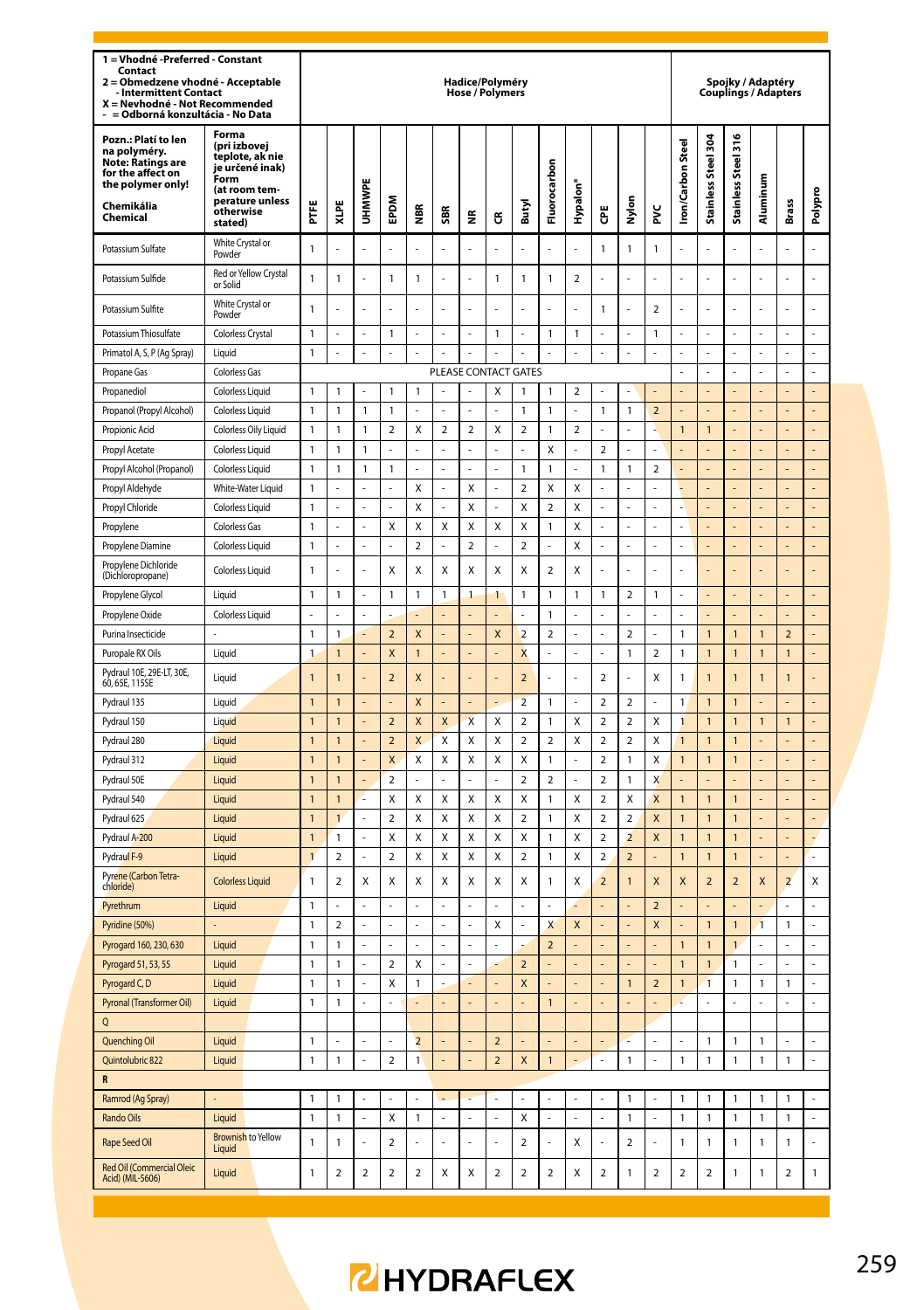| 1 = Vhodné - Preferred - Constant<br>Contact<br>2 = Obmedzene vhodné - Acceptable<br><b>Intermittent Contact</b><br>X = Nevhodné - Not Recommended<br>= Odborná konzultácia - No Data |                                                                                                                                 |                |                         |                          |                  |                  |                          | Hadice/Polyméry<br><b>Hose / Polymers</b> |                |                          |                         |                         |                         |                          |                         |                          |                     | Spojky / Adaptéry<br>Couplings / Adapters |                |                          |                |
|---------------------------------------------------------------------------------------------------------------------------------------------------------------------------------------|---------------------------------------------------------------------------------------------------------------------------------|----------------|-------------------------|--------------------------|------------------|------------------|--------------------------|-------------------------------------------|----------------|--------------------------|-------------------------|-------------------------|-------------------------|--------------------------|-------------------------|--------------------------|---------------------|-------------------------------------------|----------------|--------------------------|----------------|
| Pozn.: Platí to len<br>na polyméry.<br>Note: Ratings are<br>for the affect on<br>the polymer only!<br>Chemikália<br>Chemical                                                          | Forma<br>(pri izbovej<br>teplote, ak nie<br>je určené inak)<br>Form<br>(at room tem-<br>perature unless<br>otherwise<br>stated) | E              | XLPE                    | UHMWPE                   | EPDM             | NBR<br>M         | SBR                      | €                                         | Ĝ              | Butyl                    | Fluorocarbon            | Hypalon <sup>®</sup>    | Ğ                       | Nylon                    | ž                       | Iron/Carbon Steel        | Stainless Steel 304 | Stainless Steel 316                       | Aluminum       | <b>Brass</b>             | Polypro        |
| Refined Wax (Petroleum)                                                                                                                                                               |                                                                                                                                 | $\mathbf{1}$   | 1                       | l,                       |                  | 1                | Χ                        | X                                         | 2              | L                        | 1                       | $\overline{a}$          |                         | 1                        |                         | 1                        | $\mathbf{1}$        | $\mathbf{1}$                              |                | $\mathbf{1}$             | L.             |
| Regal Oils R&O                                                                                                                                                                        | Liquid                                                                                                                          | $\mathbf{1}$   | $\mathbf{1}$            | l,                       | X                | 1                |                          |                                           | l,             | X                        |                         | l,                      |                         | $\mathbf{1}$             | $\overline{\mathbf{c}}$ | $\overline{1}$           | $\mathbf{1}$        | $\mathbf{1}$                              | $\mathbf{1}$   | $\mathbf{1}$             | l,             |
| Richfield "A" Weed Killer                                                                                                                                                             |                                                                                                                                 | $\mathbf{1}$   | $\mathbf{1}$            |                          | X                | $\overline{a}$   | X                        | X                                         | Χ              | X                        | $\overline{2}$          | Χ                       |                         |                          | $\overline{2}$          |                          |                     |                                           |                |                          | l,             |
| Road Paving Compound                                                                                                                                                                  |                                                                                                                                 | L,             |                         | $\overline{\mathsf{x}}$  |                  |                  |                          |                                           |                |                          |                         |                         |                         | $\overline{a}$           |                         |                          | l,                  |                                           |                | Ĭ.                       | ä,             |
| Road Tar                                                                                                                                                                              |                                                                                                                                 |                |                         | $\overline{\phantom{a}}$ | ä,               |                  |                          | ÷,                                        |                |                          | ä,                      |                         |                         | ä,                       |                         |                          | ä,                  |                                           |                | í,                       | $\overline{a}$ |
| <b>Rubilene Oils</b>                                                                                                                                                                  | Liquid                                                                                                                          | $\mathbf{1}$   | $\mathbf{1}$            | L                        | X                | 1                | L                        | L                                         | $\overline{a}$ | X                        | L                       | $\overline{a}$          | L                       | $\mathbf{1}$             | $\overline{a}$          |                          | L                   | L                                         |                | L                        | L              |
| s                                                                                                                                                                                     |                                                                                                                                 |                |                         |                          |                  |                  |                          |                                           |                |                          |                         |                         |                         |                          |                         |                          |                     |                                           |                |                          |                |
| Salicylic Acid                                                                                                                                                                        | <b>White Powder</b>                                                                                                             | 1              | $\mathbf{1}$            | 1                        | 2                | X                | $\overline{2}$           | $\overline{2}$                            | L              | $\overline{2}$           | $\overline{\mathbf{c}}$ | ċ                       |                         | 1                        | $\mathbf{1}$            |                          | $\mathbf{1}$        | $\mathbf{1}$                              | $\overline{2}$ | ı                        |                |
| Salt Water (Sea Water)                                                                                                                                                                | Liquid                                                                                                                          | $\mathbf{1}$   | $\mathbf{1}$            | ł,                       | $\mathbbm{1}$    | $\boldsymbol{2}$ | $\overline{\mathbf{c}}$  | X                                         | $\mathbf 2$    | 1                        | $\mathbf{1}$            | $\mathbf 2$             | ż                       | 1                        | $\mathbf{1}$            | $\overline{\mathbf{c}}$  | $\mathbf{1}$        | $\mathbf{1}$                              |                | $\mathbf 2$              | ÷,             |
| Sauerkraut                                                                                                                                                                            |                                                                                                                                 | $\mathbf{1}$   | ı                       | L                        |                  |                  |                          |                                           |                |                          |                         | L.                      |                         |                          | $\overline{\mathbf{c}}$ |                          |                     |                                           |                |                          | L.             |
| Sea Water                                                                                                                                                                             | Colorless Liquid                                                                                                                | $\mathbf{1}$   | $\mathbf{1}$            | l,                       | $\mathbf{1}$     | $\overline{a}$   | $\overline{\mathbf{c}}$  | X                                         | $\mathbf 2$    | 1                        | $\mathbf{1}$            | $\mathbf 2$             | L                       | $\mathbf{1}$             | $\overline{\mathbf{1}}$ | $\overline{\mathbf{c}}$  | $\mathbf{1}$        | $\mathbf{1}$                              |                | $\overline{a}$           | ÷,             |
| Sevin                                                                                                                                                                                 |                                                                                                                                 | $\mathbf{1}$   | $\overline{\mathbf{2}}$ |                          | $\boldsymbol{2}$ |                  |                          |                                           |                |                          |                         |                         |                         | 1                        |                         |                          |                     |                                           |                |                          |                |
| Sewage                                                                                                                                                                                | Sludge                                                                                                                          | $\mathbf{1}$   | $\mathbf{1}$            | $\mathbf{1}$             | $\mathbf{1}$     | $\overline{a}$   | $\overline{a}$           | X                                         | $\overline{a}$ | L                        | L                       | $\overline{a}$          | $\mathbf{1}$            | $\mathbf{1}$             | $\overline{a}$          | X                        | $\mathbf{1}$        | $\mathbf{1}$                              | $\overline{a}$ | $\mathbf{1}$             | L              |
| Shampoo                                                                                                                                                                               | I iguid                                                                                                                         | $\mathbf{1}$   |                         | 1                        |                  |                  |                          |                                           |                |                          | ä,                      |                         |                         | Ĭ.                       |                         |                          |                     |                                           |                |                          | L,             |
| Shellac                                                                                                                                                                               | Orange to Colorless<br>Flake                                                                                                    | $\mathbf{1}$   | L                       | Χ                        | L.               | J                | L,                       | L.                                        | L              | ı                        | $\overline{a}$          | L                       | L                       | $\mathbf{1}$             | L.                      |                          | L                   |                                           |                | L                        | L.             |
| Shortening                                                                                                                                                                            |                                                                                                                                 | $\mathbf{1}$   | L                       | l,                       | X                | $\mathbf{1}$     | l,                       | L                                         | $\overline{a}$ | L                        | $\overline{a}$          | $\overline{a}$          | L                       | L,                       | L                       | L                        | L,                  | ä,                                        |                | L,                       | L,             |
| Silicate of Soda                                                                                                                                                                      | Brownish or Yellow<br>Liquid                                                                                                    | $\mathbf{1}$   | 1                       |                          | $\mathbf{1}$     | 1                |                          | $\mathbf{1}$                              | 1              | 1                        | 1                       | 1                       |                         |                          |                         |                          |                     |                                           |                |                          |                |
| <b>Silicone Greases</b>                                                                                                                                                               | Liquid                                                                                                                          | $\mathbf{1}$   | $\overline{2}$          | í,                       | ä,               | $\overline{a}$   | í,                       | ä,                                        | $\overline{2}$ | L                        | $\mathcal{D}$           | $\overline{2}$          | l,                      | $\mathbf{1}$             | $\overline{2}$          | 1                        | $\mathbf{1}$        | $\overline{1}$                            |                | $\overline{1}$           | L              |
| Silicone Oils                                                                                                                                                                         | Liquid                                                                                                                          | $\mathbf{1}$   | $\overline{a}$          | J,                       | ä,               | $\overline{2}$   | L.                       | ÷,                                        | $\overline{a}$ | l,                       | $\overline{2}$          | $\mathbf 2$             | l,                      | $\mathbf{1}$             | $\overline{2}$          | $\mathbf{1}$             | $\overline{1}$      | $\mathbf{1}$                              | L,             | $\overline{1}$           | ÷,             |
| Silver Cyanide                                                                                                                                                                        | White Powder                                                                                                                    | $\mathbf{1}$   | $\mathbf{1}$            |                          | L                | L                | L                        | ÷,                                        | $\mathbf{1}$   |                          | L,                      | L.                      | L                       | L,                       | $\mathbf{1}$            |                          | L,                  |                                           |                | L                        | $\mathbf{1}$   |
| <b>Silver Nitrate</b>                                                                                                                                                                 | Colorless Crystal                                                                                                               | $\mathbf{1}$   | 1                       | L                        | $\mathbf{1}$     | $\mathbf{1}$     | $\mathbf{1}$             | $\mathbf{1}$                              | $\mathbf{1}$   | $\overline{1}$           | $\mathbf{1}$            | 1                       | 1                       | $\mathbf{1}$             | $\overline{\mathbf{2}}$ | $\overline{\mathbf{c}}$  | $\mathbf{1}$        | $\mathbf{1}$                              | $\overline{1}$ | $\overline{\mathbf{c}}$  | L.             |
| Skydrol 500A & 7000                                                                                                                                                                   | Liquid                                                                                                                          | $\mathbf{1}$   | 1                       | l,                       | $\mathbf{1}$     | X                | X                        | X                                         | X              | $\overline{\mathbf{c}}$  | Χ                       | Χ                       | $\overline{\mathbf{c}}$ | $\mathbf{1}$             | Χ                       | $\overline{1}$           | $\mathbf{1}$        | $\mathbf{1}$                              | $\mathbf{1}$   | ÷,                       | ÷,             |
| Soap Oil                                                                                                                                                                              | Liquid                                                                                                                          | $\mathbf{1}$   | $\overline{1}$          | $\overline{a}$           |                  | X                |                          |                                           | X              |                          |                         | Χ                       |                         |                          |                         | $\mathbf{1}$             | $\overline{1}$      | $\mathbf{1}$                              |                |                          |                |
| Soap Solutions                                                                                                                                                                        | Liquid                                                                                                                          | $\mathbf{1}$   | $\overline{1}$          | $\mathbf{1}$             | $\mathbf{1}$     | $\mathbf{1}$     | $\mathsf{x}$             | X                                         | $\overline{2}$ | 1                        | $\mathbf{1}$            | 1                       | 1                       | $\mathbf{1}$             | $\mathbf{1}$            | $\overline{1}$           | $\mathbf{1}$        | $\mathbf{1}$                              | $\overline{1}$ | $\mathbf{1}$             | L,             |
| Soap, Liquid                                                                                                                                                                          | Liquid                                                                                                                          | $\mathbf{1}$   | $\mathbf{1}$            | $\mathbf{1}$             | $\overline{2}$   |                  | $\overline{a}$           | $\overline{\mathbf{c}}$                   |                | $\overline{2}$           |                         |                         |                         | $\overline{a}$           | $\overline{a}$          | $\overline{1}$           | $\mathbf{1}$        | $\mathbf{1}$                              | $\overline{1}$ | $\mathbf{1}$             | L,             |
| Soda Ash (Sodium<br>Carbonate)                                                                                                                                                        | <b>Grayish Powder</b>                                                                                                           | $\overline{1}$ | $\overline{1}$          |                          | $\mathbf{1}$     | $\overline{1}$   | 1                        | $\mathbf{1}$                              | 1              | 1                        | $\mathbf{1}$            | 1                       | 1                       | $\mathbf{1}$             | 1                       | $\mathbf{1}$             | $\overline{1}$      | $\overline{1}$                            | X              | $\overline{2}$           | 1              |
| Soda Water                                                                                                                                                                            | Liquid                                                                                                                          | $\mathbf{1}$   |                         | l,                       |                  | Ļ                |                          | Ĭ.                                        | l,             |                          | i,                      | l,                      |                         | $\mathbf{1}$             | $\mathbf{1}$            |                          | L,                  |                                           |                | į,                       | L,             |
| Sodium Acetate                                                                                                                                                                        | <b>Colorless Crystal</b>                                                                                                        | $\overline{1}$ | $\mathbf{1}$            |                          | $\mathfrak{p}$   | X                | $\overline{\phantom{a}}$ | $\mathfrak{p}$                            | X              | $\overline{\phantom{a}}$ | X                       | X                       | 1                       | 1                        | $\overline{1}$          | $\mathbf{1}$             | $\mathbf{1}$        | $\overline{1}$                            | $\mathbf{1}$   | $\mathbf{1}$             |                |
| Sodium Aluminate<br>Solution                                                                                                                                                          | <b>Colorless to Cloudy</b><br>Liquid                                                                                            | $\overline{1}$ | $\overline{1}$          |                          | $\mathbf{1}$     | $\mathbf{1}$     | $\overline{\mathbf{c}}$  | $\overline{\mathbf{c}}$                   | 1              | 1                        | $\mathbf{1}$            | 1                       |                         | $\overline{\mathbf{c}}$  | $\overline{\mathbf{c}}$ |                          |                     |                                           |                |                          |                |
| Sodium Benzoate                                                                                                                                                                       | <b>White Crystals or</b><br>Powder                                                                                              | $\mathbf{1}$   | L                       | L,                       |                  | L,               | L,                       |                                           | L              | L                        |                         | J                       |                         |                          | $\overline{1}$          |                          |                     |                                           |                | L.                       | 1              |
| Sodium Bicarbonate                                                                                                                                                                    | <b>White Crystal or</b><br>Powder                                                                                               | $\mathbf{1}$   | $\mathbf{1}$            |                          | $\mathbf{1}$     | 1                | $\mathbf{1}$             | $\mathbf{1}$                              | 1              | $\mathbf{1}$             | $\mathbf{1}$            | 1                       | $\overline{1}$          | $\overline{1}$           | $\overline{1}$          | $\overline{\mathbf{c}}$  | $\overline{1}$      | $\overline{1}$                            |                | $\overline{a}$           | ÷,             |
| Sodium Bichromate<br>Solution                                                                                                                                                         | <b>Red to Clear Liquid</b>                                                                                                      | $\mathbf{1}$   | $\mathbf{1}$            |                          | $\mathbf{1}$     | $\mathbf 2$      | $\boldsymbol{2}$         | $\boldsymbol{2}$                          | $\mathbf 2$    | 1                        | $\mathbf{1}$            | $\overline{\mathbf{c}}$ |                         | $\overline{\phantom{a}}$ | $\mathbf 2$             |                          |                     |                                           |                |                          | l,             |
| Sodium Bisulfate (Niter<br>Cake)                                                                                                                                                      | <b>Colorless Crystals to</b><br><b>White Lumps</b>                                                                              | $\mathbf{1}$   | $\mathbf{1}$            |                          | $\mathbf{1}$     | 1                | 1                        | $\mathbf{1}$                              | $\mathbf{1}$   | 1                        | $\overline{1}$          | $\overline{1}$          | 1                       | $\overline{1}$           | 1                       | X                        | $\mathbf{1}$        | $\mathbf{1}$                              | X              | Χ                        | ÷,             |
| Sodium Bisulfite                                                                                                                                                                      | <b>White Crystals or</b><br>Powder                                                                                              | $\mathbf{1}$   | $\mathbf{1}$            |                          | $\mathbf{1}$     | 1                | 1                        | $\mathbf{1}$                              | $\overline{1}$ | 1                        | $\overline{1}$          | $\overline{1}$          | 1                       | 1                        | $\overline{1}$          | $\overline{1}$           | $\overline{1}$      | $\mathbf{1}$                              |                |                          | ÷,             |
| Sodium Borate (Borax)                                                                                                                                                                 | <b>White Crystals</b>                                                                                                           | $\mathbf{1}$   | $\mathbf{1}$            | J.                       | $\mathbf{1}$     | 1                | $\mathbf{1}$             | $\mathbf{1}$                              | $\overline{1}$ | $\overline{1}$           | $\overline{1}$          | $\overline{1}$          | $\overline{1}$          | $\overline{1}$           | $\overline{1}$          | $\overline{\phantom{0}}$ | $\mathbf{1}$        | $\mathbf{1}$                              | l,             | $\overline{\phantom{a}}$ | $\mathbf{1}$   |
| Sodium Carbonate<br>(Soda Ash)                                                                                                                                                        | <b>Gravish Powder</b>                                                                                                           | $\mathbf{1}$   | $\mathbf{1}$            |                          | 1                | $\mathbf{1}$     | $\mathbf{1}$             | $\overline{1}$                            | $\mathbf{1}$   | $\overline{1}$           | $\overline{1}$          | $\mathbf{1}$            | $\overline{1}$          | $\overline{1}$           | $\overline{1}$          | 1                        | $\mathbf{1}$        | $\mathbf{1}$                              | Χ              | $\overline{\mathbf{c}}$  | 1              |
| Sodium Chlorate                                                                                                                                                                       | <b>Colorless Crystals</b>                                                                                                       | 1              | L,                      | ä,                       | 1                | $\mathbf{1}$     | 1                        | $\mathbf{1}$                              | $\mathbf 2$    | $\overline{\mathbf{c}}$  | 1                       | 1                       | Į.                      | 1                        | 1                       |                          | ä,                  | ä,                                        |                | ä,                       | 1              |
| Sodium Chloride                                                                                                                                                                       | <b>Colorless to White</b><br>Crystals                                                                                           | $\mathbf{1}$   | $\mathbf{1}$            | $\mathbf{1}$             | $\mathbf{1}$     | $\mathbf{1}$     | $\overline{1}$           | $\mathbf{1}$                              | $\overline{1}$ | $\overline{1}$           | $\overline{1}$          | 1                       | $\mathbf{1}$            | $\mathbf{1}$             | $\mathbf{1}$            | $\overline{2}$           | $\overline{a}$      | $\mathbf{1}$                              | X              | Χ                        |                |
| <b>Sodium Chlorite Solution</b>                                                                                                                                                       | <b>Colorless</b> to Cloudy<br>Liquid                                                                                            | $\overline{a}$ |                         |                          | X                | X                | $\overline{\phantom{0}}$ | $\overline{2}$                            | X              | $\overline{\phantom{0}}$ | X                       | $\overline{a}$          |                         | X                        | $\overline{a}$          |                          | L                   |                                           |                | l,                       | l,             |
| Sodium Chromate                                                                                                                                                                       | Yellow, Translucent<br>Crystals                                                                                                 | $\mathbf{1}$   |                         |                          |                  | 1                | $\overline{a}$           | $\overline{a}$                            | 1              | $\overline{a}$           | $\mathbf{1}$            | X                       |                         | $\overline{a}$           | $\overline{2}$          |                          |                     |                                           |                |                          |                |
| Sodium Cyanide                                                                                                                                                                        | In Water                                                                                                                        | $\mathbf{1}$   | $\mathbf{1}$            | ÷,                       | $\mathbbm{1}$    | 1                | 1                        | $\mathbbm{1}$                             | 1              | 1                        | $\mathbf{1}$            | 1                       | 1                       | $\mathbf{1}$             | $\mathbf{1}$            | $\overline{\mathbf{c}}$  | $\mathbf{1}$        | $\mathbf{1}$                              | Χ              | Χ                        | ÷,             |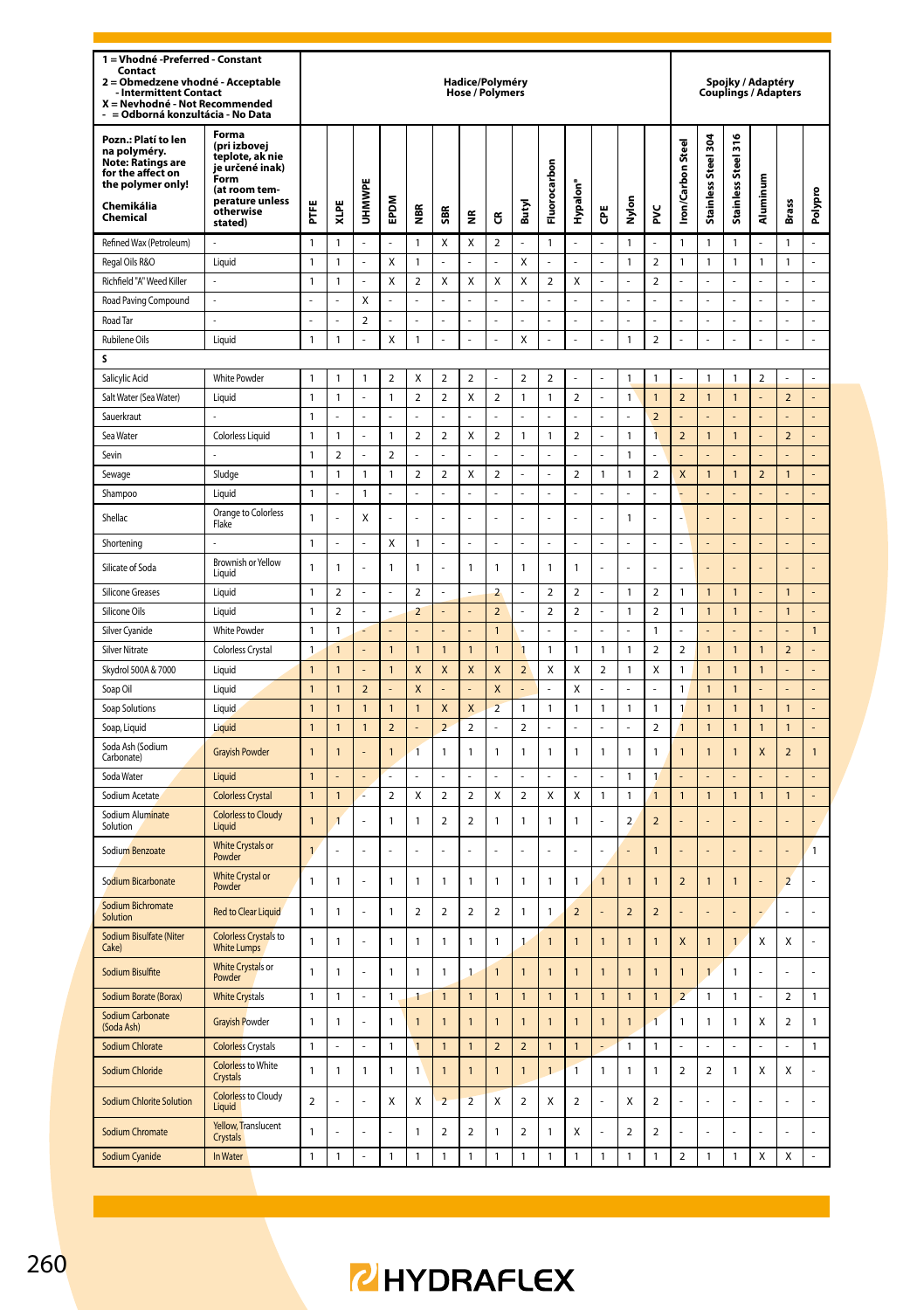| 1 = Vhodné - Preferred - Constant<br>Contact<br>Obmedzene vhodné - Acceptable<br>$\overline{\mathbf{2}}$<br><b>Intermittent Contact</b><br>X = Nevhodné - Not Recommended<br>= Odborná konzultácia - No Data |                                                                                                                                 |                |                          |                         |                          |                          |                          | Hadice/Polyméry<br>Hose / Polymers |                          |                          |                |                         |                |                         |                         |                          |                         | Spojky / Adaptéry<br>Couplings / Adapters |                         |                         |                |
|--------------------------------------------------------------------------------------------------------------------------------------------------------------------------------------------------------------|---------------------------------------------------------------------------------------------------------------------------------|----------------|--------------------------|-------------------------|--------------------------|--------------------------|--------------------------|------------------------------------|--------------------------|--------------------------|----------------|-------------------------|----------------|-------------------------|-------------------------|--------------------------|-------------------------|-------------------------------------------|-------------------------|-------------------------|----------------|
| Pozn.: Platí to len<br>na polyméry.<br>Note: Ratings are<br>for the affect on<br>the polymer only!<br>Chemikália<br>Chemical                                                                                 | Forma<br>(pri izbovej<br>teplote, ak nie<br>je určené inak)<br>Form<br>(at room tem-<br>perature unless<br>otherwise<br>stated) | Ë              | XLPE                     | UHMWPI                  | <b>MGdE</b>              | ã                        | 5BR                      | £                                  | წ                        | Butyl                    | Fluorocarbon   | Hypalon <sup>®</sup>    | ĕ              | Nylon                   | ž                       | <b>Iron/Carbon Steel</b> | Stainless Steel 304     | Stainless Steel 316                       | Aluminum                | Brass                   | Polypro        |
| Sodium Cyanide                                                                                                                                                                                               | White Crystaline<br>Powder                                                                                                      | $\mathbf{1}$   | $\overline{1}$           |                         | $\mathbf{1}$             | 1                        | 1                        | $\mathbf{1}$                       | 1                        | 1                        | $\mathbf{1}$   | 1                       | 1              | $\mathbf{1}$            | 1                       | $\overline{\mathbf{c}}$  | $\mathbf{1}$            | $\mathbf{1}$                              | X                       | Χ                       |                |
| Sodium Dichromate                                                                                                                                                                                            | Red to Red-Orange<br>Crystals                                                                                                   | $\mathbf{1}$   | L                        |                         | $\mathbf{1}$             | 1                        | $\overline{\mathbf{c}}$  | $\boldsymbol{2}$                   | $\mathbf 2$              | 1                        | $\mathbf{1}$   | $\mathbf 2$             | 1              | L.                      | 1                       |                          | L.                      | L.                                        |                         | L.                      | $\mathbf{1}$   |
| Sodium Ferricvanide                                                                                                                                                                                          | Ruby-Red Crystals                                                                                                               | $\overline{1}$ |                          | L                       |                          |                          |                          | L                                  | L                        | L                        | $\overline{a}$ | $\overline{a}$          |                | $\overline{a}$          | 1                       |                          | L                       | L                                         |                         | L                       | $\mathbf{1}$   |
| Sodium Ferrocyanide                                                                                                                                                                                          | Yellow, Transparent<br>Crystals                                                                                                 | $\mathbf{1}$   | L                        | L.                      |                          | L                        | L,                       | L.                                 | L                        | L,                       | L.             | l,                      | L              | L.                      | 1                       |                          | L.                      | L.                                        |                         |                         | $\mathbf{1}$   |
| Sodium Fluoride (70%)                                                                                                                                                                                        | White I jaujd                                                                                                                   | $\mathbf{1}$   | 1                        | $\mathbf{1}$            | $\overline{2}$           |                          | $\overline{a}$           | $\overline{a}$                     |                          | $\overline{a}$           |                |                         |                | L                       | 1                       |                          | l,                      | $\overline{2}$                            |                         | ä,                      | ä,             |
| Sodium Hydrate                                                                                                                                                                                               | <b>White Solid</b>                                                                                                              | $\mathbf{1}$   | $\overline{a}$           |                         | $\mathbf{1}$             | $\overline{a}$           | $\overline{a}$           | $\overline{a}$                     | $\overline{a}$           | $\overline{a}$           | $\overline{a}$ | $\overline{2}$          |                | $\overline{2}$          | $\overline{\mathbf{c}}$ |                          | L                       |                                           |                         | L                       | L              |
| Sodium Hydrochlorite                                                                                                                                                                                         | Pale Greenish Liquid                                                                                                            | $\mathbf{1}$   | $\overline{2}$           |                         | $\overline{2}$           | X                        | $\overline{a}$           | X                                  | Χ                        | $\overline{2}$           | $\mathbf{1}$   | $\mathbf{1}$            |                | $\overline{2}$          | $\overline{2}$          |                          |                         |                                           |                         |                         |                |
| Sodium Hydrosulfide                                                                                                                                                                                          | <b>Colorless Needles</b>                                                                                                        | $\mathbf{1}$   |                          | L                       | L                        |                          | L                        | L                                  | L                        | L                        | $\overline{a}$ | $\overline{a}$          | L              | $\overline{a}$          | $\overline{1}$          |                          | L                       | L,                                        |                         | L                       | $\overline{a}$ |
| Sodium Hydrosulfite                                                                                                                                                                                          | I emon Colored<br>Powder or Flake                                                                                               | $\mathbf{1}$   |                          |                         |                          |                          |                          |                                    |                          |                          |                |                         |                |                         | $\overline{2}$          |                          |                         |                                           |                         |                         |                |
| Sodium Hydroxide (10%)                                                                                                                                                                                       | <b>Colorless Liquid</b>                                                                                                         | $\mathbf{1}$   | 1                        | 1                       |                          |                          |                          |                                    |                          |                          | 1              |                         | 1              |                         |                         |                          |                         |                                           |                         |                         |                |
| Sodium Hydroxide (40%)                                                                                                                                                                                       | <b>Colorless Liquid</b>                                                                                                         | $\overline{1}$ | 1                        | $\mathbf{1}$            | $\mathfrak{p}$           | $\overline{\phantom{a}}$ | 1                        | $\mathbf{1}$                       | $\mathbf{1}$             | $\overline{\phantom{a}}$ | 1              | $\mathbf{1}$            | $\mathbf{1}$   | X                       | $\overline{a}$          | $\overline{\phantom{0}}$ | $\overline{1}$          | $\overline{1}$                            | X                       | $\mathsf{x}$            |                |
| Sodium Hydroxide (50%<br>Under 212°F (100°C)                                                                                                                                                                 | Colorless Liquid                                                                                                                | $\mathbf{1}$   | 1                        | $\overline{a}$          | $\overline{\mathbf{c}}$  | L                        | l,                       | ÷,                                 | $\overline{a}$           | l,                       | X              | $\overline{a}$          | ł              | ÷,                      | $\overline{a}$          |                          | l,                      | ÷,                                        |                         | L,                      | ÷,             |
| Sodium Hydroxide (50%,<br>Under 115°F (46°C)                                                                                                                                                                 | Colorless Liquid                                                                                                                | $\mathbf{1}$   | 1                        | $\overline{a}$          | $\overline{\mathbf{c}}$  | X                        | 1                        | 1                                  | $\overline{\mathbf{c}}$  | 1                        | X              | 1                       | 1              | X                       | l,                      | $\overline{2}$           | $\overline{2}$          | $\overline{2}$                            | X                       | X                       |                |
| Sodium Hydroxide (50%,<br>Under 180°F (82°C)                                                                                                                                                                 | <b>Colorless Liquid</b>                                                                                                         | 1              | 1                        | $\overline{\mathbf{c}}$ | 2                        | Χ                        | X                        | X                                  | 2                        | $\overline{\mathbf{c}}$  | X              | 2                       | 1              | X                       | J,                      | X                        | $\overline{\mathbf{c}}$ | $\overline{\mathbf{c}}$                   | X                       | X                       |                |
| Sodium Hydroxide (60%)                                                                                                                                                                                       | <b>White Liquid</b>                                                                                                             | $\mathbf{1}$   | $\overline{2}$           | 1                       | $\overline{2}$           | X                        | $\overline{2}$           | $\overline{a}$                     | $\overline{a}$           | $\overline{a}$           | X              | $\overline{\mathbf{c}}$ | 1              | X                       |                         | X                        | $\overline{a}$          | $\overline{a}$                            | X                       | X                       |                |
| Sodium Hydroxide 25%                                                                                                                                                                                         | <b>Colorless Liquid</b>                                                                                                         | $\overline{1}$ | 1                        | 1                       | $\overline{\phantom{a}}$ | $\overline{a}$           | $\ddot{\phantom{a}}$     | $\mathbf{1}$                       | $\mathbf{1}$             | $\overline{\phantom{a}}$ | 1              | $\mathbf{1}$            | X              | L                       | $\overline{a}$          | $\mathsf{x}$             | $\overline{\mathsf{x}}$ | $\overline{2}$                            | $\overline{\mathsf{x}}$ | $\overline{\mathsf{x}}$ | L.             |
| Sodium Hypochlorite<br>(20%)                                                                                                                                                                                 | White Liquid                                                                                                                    | $\mathbf{1}$   | $\overline{\mathbf{c}}$  |                         | $\mathbf{1}$             | X                        | X                        | X                                  | X                        |                          | Χ              | 1                       | 1              | $\overline{\mathbf{c}}$ | 1                       | X                        | X                       | $\mathbf 2$                               | X                       | X                       |                |
| Sodium Hypochlorite<br>(5%)                                                                                                                                                                                  | White Liquid                                                                                                                    | $\overline{1}$ | $\overline{2}$           | $\overline{1}$          | $\overline{1}$           | X                        | X                        | X                                  | l,                       | ä,                       | $\mathbf{1}$   | 1                       | 1              | 1                       | 1                       | X                        | X                       | $\overline{\mathbf{c}}$                   | X                       | X                       | ä,             |
| Sodium Hyposulfate                                                                                                                                                                                           | Large, Transparent<br>Crystals                                                                                                  | $\overline{1}$ |                          |                         |                          |                          |                          |                                    | L,                       |                          | L.             | L                       | J.             |                         | 1                       |                          |                         |                                           |                         |                         | ä,             |
| Sodium Metallic                                                                                                                                                                                              | <b>Silver Solid</b>                                                                                                             | $\overline{2}$ |                          |                         | $\mathbf{1}$             | $\overline{2}$           |                          |                                    |                          |                          |                |                         |                |                         |                         |                          |                         |                                           |                         |                         |                |
| Sodium Metaphosphate                                                                                                                                                                                         | <b>Colorless Crystals to</b><br><b>White Powder</b>                                                                             | $\overline{1}$ | $\overline{1}$           |                         | $\overline{2}$           | $\overline{2}$           | $\overline{\mathbf{c}}$  | $\overline{\mathbf{c}}$            | $\overline{\mathbf{c}}$  | $\overline{2}$           | $\overline{2}$ | $\overline{2}$          | 1              | $\mathbf{1}$            | 1                       | X                        | $\overline{1}$          | $\overline{1}$                            | $\mathbf{1}$            | $\overline{\mathsf{x}}$ | L.             |
| Sodium Nitrate                                                                                                                                                                                               | <b>Colorless Crystal</b>                                                                                                        | $\mathbf{1}$   | $\overline{1}$           |                         | $\overline{2}$           | X                        | X                        | X                                  | X                        | $\overline{\mathbf{c}}$  | ÷,             | $\overline{\mathbf{c}}$ | 1              | $\mathbf{1}$            | 1                       | $\overline{1}$           | $\overline{2}$          | $\overline{2}$                            | $\overline{a}$          | $\overline{2}$          | L,             |
| Sodium Perborate                                                                                                                                                                                             | White, Amorphous<br>Powder                                                                                                      | $\mathbf{1}$   | $\overline{1}$           |                         | $\overline{\mathbf{2}}$  | X                        | X                        | X                                  | X                        | $\overline{2}$           | ä,             | X                       | J,             | $\overline{\mathbf{c}}$ |                         | X                        | $\mathbf{1}$            | $\overline{1}$                            | $\mathbf{1}$            | X                       | L.             |
| Sodium Peroxide                                                                                                                                                                                              | Yellowish White<br>Powder                                                                                                       | $\overline{1}$ | $\overline{1}$           | $\overline{2}$          | ä,                       | í,                       | ä,                       | ä,                                 | 1                        | 1                        | $\mathbf{1}$   | 1                       | $\overline{2}$ | X                       | $\overline{1}$          | X                        | $\overline{1}$          | $\overline{1}$                            | $\mathbf{1}$            | X                       | ä,             |
| Sodium Phosphate                                                                                                                                                                                             | <b>Colorless Crystals to</b><br><b>White Powder</b>                                                                             | $\overline{1}$ | 1                        |                         | $\mathfrak{p}$           | Į,                       | $\overline{\phantom{a}}$ | $\mathfrak{p}$                     | X                        | $\mathfrak{p}$           | ä,             | Į,                      | 1              | $\mathbf{1}$            | $\mathbf{1}$            |                          | $\mathbf{1}$            | $\mathbf{1}$                              | X                       | $\overline{\mathsf{x}}$ | ä,             |
| <b>Sodium Silicate</b>                                                                                                                                                                                       | <b>Lumps of Greenish</b><br>glass                                                                                               | $\mathbf{1}$   | 1                        |                         | $\mathbf{1}$             | 1                        | 1                        | $\mathbf{1}$                       | 1                        | 1                        | $\mathbf{1}$   | 1                       | 1              | $\mathbf{1}$            | $\mathbf{1}$            |                          |                         |                                           |                         |                         | $\mathbf{1}$   |
| Sodium Sulfate                                                                                                                                                                                               | <b>White Crystals or</b><br>Powder                                                                                              | $\overline{1}$ | 1                        |                         | $\mathbf{1}$             | 1                        | $\overline{\phantom{a}}$ | $\mathfrak{p}$                     | 1                        | 1                        | 1              | $\mathbf{1}$            | 1              | $\mathbf{1}$            | $\mathbf{1}$            |                          |                         |                                           |                         |                         | $\mathbf{1}$   |
| Sodium Sulfate Decahyd-<br>rate (Glauber's Salt)                                                                                                                                                             | <b>Crystals or Powder</b>                                                                                                       | $\mathbf{1}$   |                          |                         | $\mathbf{1}$             |                          | 1                        | $\mathbf{1}$                       |                          |                          |                |                         |                |                         |                         |                          |                         |                                           |                         |                         |                |
| Sodium Sulfhydrate                                                                                                                                                                                           | <b>Colorless to Cloudy</b><br>Liquid                                                                                            | $\mathbf{1}$   | $\overline{2}$           |                         | $\mathbf{1}$             | $\overline{a}$           | X                        | $\overline{a}$                     | $\overline{2}$           | $\overline{a}$           | $\overline{2}$ | $\overline{a}$          |                | $\overline{2}$          | $\overline{a}$          |                          |                         |                                           |                         |                         |                |
| Sodium Sulfide                                                                                                                                                                                               | Yellow/Brick Red<br><b>Flakes or Crystals</b>                                                                                   | $\mathbf{1}$   | 1                        |                         | $\mathbf{1}$             | $\mathbf{1}$             | $\overline{a}$           | $\overline{a}$                     | $\mathbf{1}$             | $\mathbf{1}$             | $\mathbf{1}$   | 1                       | 1              | $\mathbf{1}$            | $\overline{1}$          |                          |                         |                                           |                         |                         | $\mathbf{1}$   |
| Sodium Sulfide Solution                                                                                                                                                                                      | <b>Colorless to Cloudy</b><br>Liquid                                                                                            | $\mathbf{1}$   | $\overline{a}$           |                         | $\mathbf{1}$             | $\overline{2}$           |                          | $\overline{a}$                     | $\overline{a}$           | $\overline{1}$           | $\overline{2}$ | $\overline{a}$          |                | $\mathsf{x}$            |                         |                          |                         |                                           |                         |                         | $\mathbf{1}$   |
| Sodium Sulfite                                                                                                                                                                                               | <b>White Crystals or</b><br>Powder                                                                                              | $\mathbf{1}$   | $\overline{1}$           |                         | $\overline{2}$           | $\overline{2}$           | $\overline{a}$           | $\overline{a}$                     | $\overline{2}$           | $\overline{a}$           |                | $\overline{a}$          | $\mathbf{1}$   | 1                       | 1                       | $\mathbf{1}$             | $\mathbf{1}$            | $\mathbf{1}$                              |                         | $\overline{a}$          | l,             |
| Sodium Sulfite Solution                                                                                                                                                                                      | <b>Colorless to Cloudy</b><br>Liquid                                                                                            | $\mathbf{1}$   | $\overline{\mathbf{c}}$  |                         | $\mathbf{1}$             | $\overline{\mathbf{c}}$  |                          | $\overline{a}$                     | $\overline{2}$           | 1                        | $\overline{2}$ | $\mathbf 2$             |                | X                       |                         | 1                        | $\mathbf{1}$            | $\mathbf{1}$                              |                         |                         | l,             |
| Sodium Sulphydrate                                                                                                                                                                                           | <b>Colorless Needles</b>                                                                                                        | $\overline{1}$ | $\overline{\phantom{a}}$ | L                       | $\overline{1}$           | $\overline{\phantom{a}}$ | L                        |                                    | $\overline{\phantom{a}}$ | $\mathbf{1}$             | $\mathfrak{p}$ | $\mathfrak{p}$          |                | $\mathfrak{p}$          | $\mathfrak{p}$          |                          | L                       | L                                         |                         | L                       | $\overline{a}$ |
| Sodium Thiocyanate<br>Solution                                                                                                                                                                               | <b>Colorless to Cloudy</b><br>Liquid                                                                                            | $\mathbf{1}$   | $\overline{1}$           | l,                      | $\mathbf{1}$             | 1                        | $\overline{\mathbf{c}}$  | ÷,                                 | 1                        | $\overline{\mathbf{c}}$  | $\mathbf{1}$   | $\overline{\mathbf{c}}$ | Ļ              | $\overline{a}$          | $\overline{a}$          | $\overline{a}$           | l,                      | ÷,                                        | $\overline{a}$          | l,                      | ÷,             |
| Sodium Thiosulfate (HPO)                                                                                                                                                                                     | <b>White Powder</b>                                                                                                             | $\mathbf{1}$   | 1                        |                         | $\overline{a}$           | 1                        | 1                        | $\mathbf{1}$                       | 1                        | 1                        | $\overline{a}$ | $\mathbf{1}$            | 1              | $\mathbf{1}$            | 1                       | X                        | $\mathbf{1}$            | $\mathbf{1}$                              | $\overline{a}$          | X                       |                |

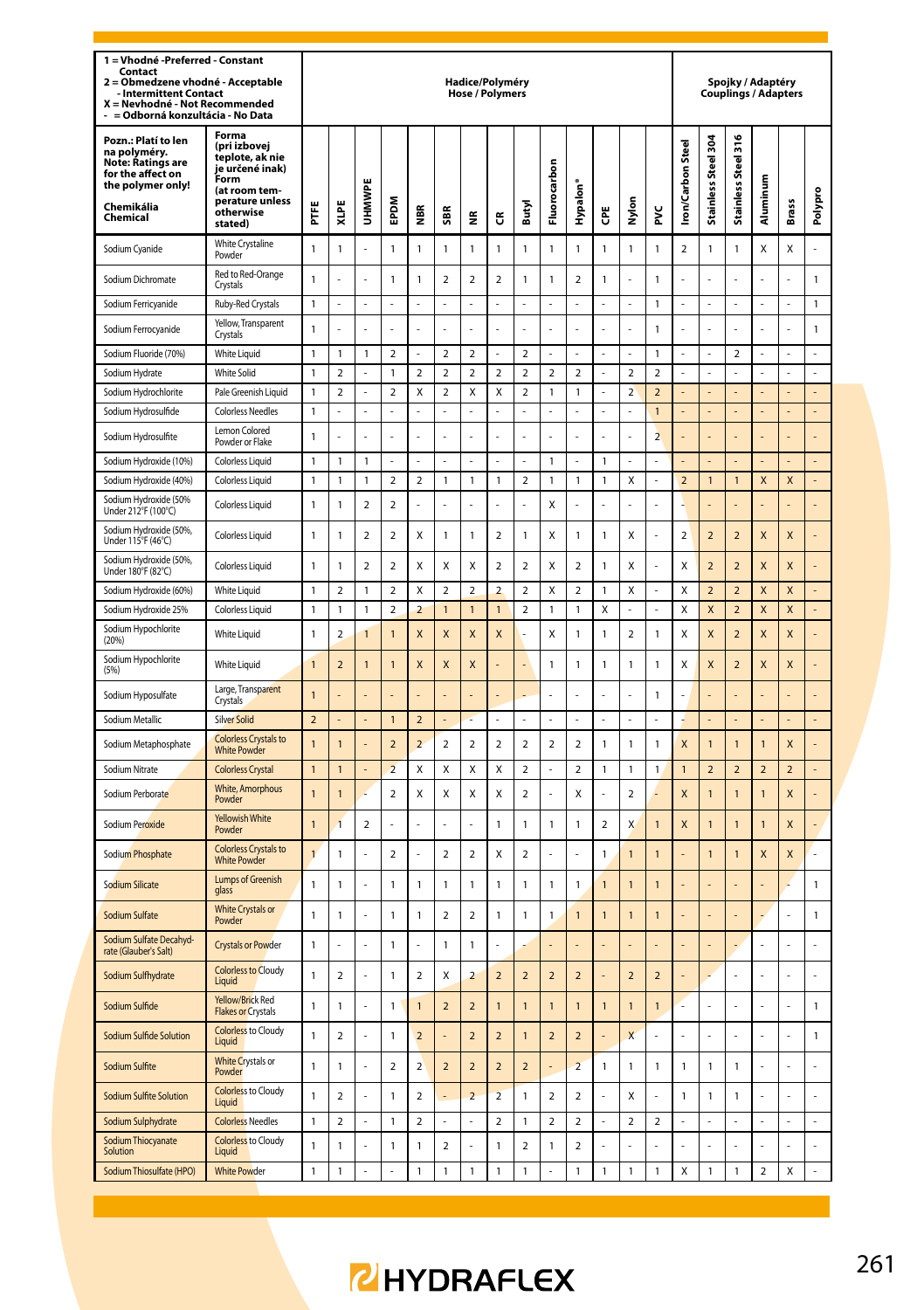| 1 = Vhodné -Preferred - Constant<br>Contact<br>Obmedzene vhodné - Acceptable<br>$\overline{\mathbf{z}}$<br><b>Intermittent Contact</b><br>X = Nevhodné - Not Recommended<br>= Odborná konzultácia - No Data |                                                                                                                                 |                                |                         |                |                         |                          |                           | Hadice/Polyméry<br><b>Hose / Polymers</b> |                         |                          |                              |                                           |                          |                |                          |                          |                     |                          | Spojky / Adaptéry<br><b>Couplings / Adapters</b> |                         |                |
|-------------------------------------------------------------------------------------------------------------------------------------------------------------------------------------------------------------|---------------------------------------------------------------------------------------------------------------------------------|--------------------------------|-------------------------|----------------|-------------------------|--------------------------|---------------------------|-------------------------------------------|-------------------------|--------------------------|------------------------------|-------------------------------------------|--------------------------|----------------|--------------------------|--------------------------|---------------------|--------------------------|--------------------------------------------------|-------------------------|----------------|
| Pozn.: Platí to len<br>na polyméry.<br><b>Note: Ratings are</b><br>for the affect on<br>the polymer only!<br>Chemikália<br>Chemical                                                                         | Forma<br>(pri izbovej<br>teplote, ak nie<br>je určené inak)<br>Form<br>(at room tem-<br>perature unless<br>otherwise<br>stated) | Ë                              | XLPE                    | UHMWPI         | EPDM                    | €                        | SBR                       | €                                         | ű                       | Butyl                    | Fluorocarbon                 | Hypalon                                   | Ğ                        | Nylon          | ž                        | Iron/Carbon Steel        | Stainless Steel 304 | Stainless Steel 316      | Aluminum                                         | <b>Brass</b>            | Polypro        |
| Sodium Tripolyphosphate<br>(STPP)                                                                                                                                                                           | <b>White Powder</b>                                                                                                             | $\mathbf{1}$                   | $\overline{2}$          | l,             |                         |                          | ÷,                        | l,                                        |                         | $\overline{a}$           | X                            | Ļ                                         |                          |                |                          |                          | $\mathbf{1}$        | 1                        | X                                                | Χ                       |                |
| Solnus Oils                                                                                                                                                                                                 | Liquid                                                                                                                          | $\mathbf{1}$                   | 1                       | ä,             | Χ                       | 1                        | ä,                        | ä,                                        | L                       | Χ                        | L.                           | L                                         | ÷,                       | $\mathbf{1}$   | 1                        | $\mathbf{1}$             | 1                   | 1                        | $\mathbf{1}$                                     | 1                       | L              |
| Sour Crude Oil                                                                                                                                                                                              | Liquid                                                                                                                          | $\overline{a}$                 |                         | ÷              | ÷                       |                          | ÷                         | $\overline{a}$                            |                         |                          | $\overline{a}$               |                                           | ÷                        | $\overline{a}$ | X                        |                          | L.                  |                          |                                                  | L.                      | L              |
| Soybean Oil                                                                                                                                                                                                 | Pale Yellow Oil                                                                                                                 | $\mathbf{1}$                   | 1                       | $\mathbf{1}$   | Χ                       | $\overline{\mathbf{c}}$  | X                         | Χ                                         | $\overline{\mathbf{2}}$ | $\overline{\mathbf{c}}$  | $\mathbf{1}$                 | 2                                         | J.                       | $\mathbf{1}$   | $\overline{\mathbf{c}}$  | $\mathbf{1}$             | 1                   | 1                        | ä,                                               | L                       | L              |
| Spent Acid                                                                                                                                                                                                  | Liquid                                                                                                                          | $\mathbf{1}$                   | 2                       | $\overline{2}$ | Χ                       | Χ                        | X                         | Χ                                         | Χ                       | Χ                        | $\mathbf{1}$                 | 2                                         | Χ                        | Χ              | Χ                        |                          | 1                   | 1                        | J.                                               | L.                      | L,             |
| Stannic Chloride                                                                                                                                                                                            | Colorless, Fuming<br>Liquid                                                                                                     | $\mathbf{1}$                   | $\mathbf{1}$            | l,             | $\overline{a}$          | $\overline{\phantom{a}}$ | $\overline{\phantom{a}}$  | $\mathfrak{p}$                            | X                       | X                        | $\mathbf{1}$                 | X                                         | $\overline{1}$           | X              | $\overline{\phantom{a}}$ | X                        | $\overline{a}$      | l,                       |                                                  | X                       | L              |
| Stannic Sulfide                                                                                                                                                                                             | Yellow to Brown<br>Powder                                                                                                       | $\mathbf{1}$                   | $\mathfrak{p}$          | l,             | $\overline{a}$          | $\mathfrak{p}$           |                           | $\overline{\phantom{a}}$                  | l,                      | $\overline{\phantom{a}}$ | L                            | $\overline{\phantom{a}}$                  |                          | ă,             |                          |                          |                     |                          |                                                  |                         |                |
| Stannous Chloride (Under<br>150°F)                                                                                                                                                                          | <b>White Mass</b>                                                                                                               | 1                              | 1                       |                | $\mathbf 2$             | 1                        | $\mathbf{1}$              | $\mathbf{1}$                              | 1                       | $\mathbf{1}$             | $\mathbf{1}$                 | 1                                         | $\mathbf{1}$             | Χ              | $\mathbf{1}$             |                          |                     |                          |                                                  |                         | 1              |
| Starch                                                                                                                                                                                                      | White Amorphous<br>Powder                                                                                                       | 1                              | 1                       | l,             | $\mathbf{1}$            | $\overline{\mathbf{c}}$  | $\mathbf{1}$              | $\mathbf{1}$                              | 2                       |                          | $\mathbf{1}$                 | 1                                         |                          | $\mathbf{1}$   | 1                        |                          |                     |                          |                                                  |                         |                |
| Starch gum (Dextrin)                                                                                                                                                                                        | Yellow or White<br>Powder                                                                                                       | $\mathbf{1}$                   | 1                       |                | $\mathbf{1}$            | 1                        |                           |                                           | 1                       | Χ                        | $\mathbf{1}$                 |                                           |                          | $\mathbf{1}$   | 1                        |                          | $\mathbf{1}$        | 1                        |                                                  |                         | $\mathbf{1}$   |
| Stauffer Jet 1                                                                                                                                                                                              | Liquid                                                                                                                          | 1                              | 1                       | ÷.             | ż                       | J,                       | ÷.                        | L.                                        | l,                      | ÷.                       | L.                           |                                           | J.                       | J.             | í.                       | $\overline{1}$           | $\overline{1}$      | 1                        | $\overline{1}$                                   | $\overline{1}$          |                |
| Stauffer Jet 2                                                                                                                                                                                              | Liquid                                                                                                                          | $\mathbf{1}$                   | 1                       | t,             | L.                      | ÷,                       | J.                        | ä,                                        | L.                      | ä,                       | ä,                           | L                                         | J.                       | ä,             | í,                       | $\mathbf{1}$             | $\overline{1}$      | 1                        | $\overline{1}$                                   | $\overline{1}$          | L              |
| Steam                                                                                                                                                                                                       | Gas                                                                                                                             |                                |                         |                |                         |                          | USE STEAM HOSE            |                                           |                         | <b>ONLY</b>              |                              |                                           |                          |                |                          | ż                        | ä,                  |                          |                                                  |                         |                |
| Stearic Acid (Octadeca-<br>noic Acid)                                                                                                                                                                       | Colorless Waxy Solid                                                                                                            | 1                              | $\mathbf{1}$            | $\mathbf{1}$   | $\overline{2}$          | $\overline{2}$           | $\overline{a}$            | $\overline{2}$                            | $\overline{2}$          | $\overline{a}$           | $\mathbf{1}$                 | $\overline{2}$                            | $\mathbf{1}$             | $\mathbf{1}$   | 1                        | X                        | $\overline{a}$      | 1                        | X                                                | X                       |                |
| Stearin                                                                                                                                                                                                     | Colorless Crystal or<br>Powder                                                                                                  | 1                              |                         | l,             | ı                       |                          | Í,                        |                                           |                         |                          | l,                           |                                           |                          | $\overline{a}$ | l                        |                          |                     |                          |                                                  |                         |                |
| <b>Stoddard Solvent</b>                                                                                                                                                                                     | Clear Petroleum<br>Distillate                                                                                                   | $\mathbf{1}$                   | $\overline{a}$          |                | X                       | $\overline{a}$           | $\mathsf{x}$              | X                                         |                         | X                        | $\mathbf{1}$                 | J                                         | $\mathbf{1}$             | $\mathbf{1}$   | $\overline{\mathbf{c}}$  | $\overline{a}$           | $\mathbf{1}$        | 1                        |                                                  | $\mathbf{1}$            |                |
| STPP (Sodium Tripoly-<br>phosphate)                                                                                                                                                                         | <b>White Powder</b>                                                                                                             | 1                              | $\overline{a}$          |                | $\overline{a}$          |                          | $\overline{2}$            | $\overline{2}$                            |                         | $\overline{2}$           | Χ                            |                                           |                          |                |                          |                          | $\overline{a}$      | 1                        | X                                                | X                       |                |
| Straight Synthetic Oils                                                                                                                                                                                     | Liquid                                                                                                                          | $\overline{1}$                 |                         |                |                         |                          |                           |                                           |                         |                          |                              |                                           |                          | $\mathbf{1}$   | $\overline{\phantom{a}}$ |                          |                     |                          |                                                  |                         | $\overline{a}$ |
| Styrene (Monomer)                                                                                                                                                                                           | <b>Colorless Oily Liquid</b>                                                                                                    | $\mathbf{1}$                   | $\overline{\mathbf{c}}$ |                | X                       | X                        | $\mathsf{x}$              | $\mathsf{x}$                              |                         | $\overline{\mathsf{x}}$  | $\mathbf 2$                  |                                           | $\overline{\phantom{a}}$ | $\mathfrak{p}$ |                          | $\overline{\phantom{0}}$ | X                   | $\overline{\phantom{0}}$ | X                                                | $\overline{\mathbf{c}}$ |                |
| Sucrose Solutions                                                                                                                                                                                           | Liquid                                                                                                                          | $\mathbf{1}$                   | $\overline{1}$          | L,             | L.                      | $\overline{1}$           | $\overline{1}$            | $\overline{1}$                            | $\mathbf{1}$            | $\mathbf{1}$             | L                            | 1                                         | l,                       | L,             |                          | 1                        | $\overline{1}$      | $\overline{1}$           | l,                                               |                         | $\overline{a}$ |
| Sugar, Liquid, Blended                                                                                                                                                                                      | Liquid                                                                                                                          | $\overline{1}$                 | $\overline{1}$          |                | $\mathbf{1}$            | 1                        | 1                         | $\mathbf{1}$                              | $\overline{1}$          | 1                        | $\mathbf{1}$                 | $\overline{\phantom{a}}$                  |                          | L.             |                          |                          |                     |                          |                                                  |                         |                |
| Sugar, Syrup                                                                                                                                                                                                | Liquid                                                                                                                          | $\overline{1}$                 | $\overline{1}$          |                | $\overline{1}$          | $\mathbf{1}$             | $\overline{1}$            | $\overline{1}$                            | $\overline{1}$          | $\overline{1}$           | $\overline{1}$               | $\mathfrak{p}$                            |                          | L              |                          |                          |                     |                          |                                                  | ä,                      |                |
| Sulfamic Acid<br>Sulfamic Acid 10% Under                                                                                                                                                                    | In Water<br><b>Colorless Liquid</b>                                                                                             | $\overline{1}$<br>$\mathbf{1}$ | $\overline{1}$<br>X     | $\overline{1}$ | $\mathfrak{p}$<br>L.    | X<br>L                   | X<br>X                    | X<br>Χ                                    | $\overline{a}$          | $\mathfrak{p}$<br>J.     | 1<br>$\overline{\mathbf{c}}$ | $\mathfrak{p}$<br>$\overline{\mathbf{c}}$ | 1<br>1                   | X<br>L.        | X                        |                          | L                   | l                        |                                                  | L                       | l,             |
| 170°F (77°C)<br>Sulfate Liquors Under                                                                                                                                                                       |                                                                                                                                 | $\mathbf{1}$                   | L                       | L.             | L.                      | L                        | L.                        | L.                                        | L                       | J.                       | L.                           | J                                         |                          | 1              | $\mathbf{1}$             |                          | L                   | l                        |                                                  | L                       | $\mathbf{1}$   |
| 150°F (66°C)                                                                                                                                                                                                |                                                                                                                                 |                                |                         |                |                         |                          |                           |                                           |                         |                          |                              | L                                         |                          |                |                          |                          |                     |                          |                                                  |                         | L              |
| Sulfur (Under 200°F (93°C)<br>Sulfur Chloride                                                                                                                                                               | <b>Yellow Crystals</b><br><b>Yellow Oily Liquid</b>                                                                             | $\mathbf{1}$                   | $\overline{2}$          |                | Χ                       | X                        | X                         | X                                         | X                       | X                        | $\mathbf{1}$                 | $\overline{2}$                            |                          | $\overline{2}$ | $\overline{\phantom{a}}$ | $\mathsf{x}$             | $\mathsf{x}$        | $\overline{\phantom{0}}$ |                                                  | $\mathsf{x}$            | L              |
| <b>Sulfur Dioxide</b>                                                                                                                                                                                       | <b>Colorless Gas or</b><br>Liquid                                                                                               | L.                             |                         |                | $\overline{\mathbf{c}}$ | Χ                        | X                         | L.                                        |                         | $\overline{\phantom{a}}$ | Χ                            |                                           |                          |                |                          |                          |                     |                          |                                                  | L.                      | l              |
| Sulfur Dioxide (Dry)                                                                                                                                                                                        |                                                                                                                                 | $\mathbf{1}$                   | $\overline{2}$          | L,             | $\overline{a}$          | X                        | X                         | X                                         | X                       | X                        | $\mathbf{1}$                 | $\overline{2}$                            | l,                       | X              | $\mathbf{1}$             | $\overline{a}$           | $\mathbf{1}$        | $\mathbf{1}$             | $\mathbf{1}$                                     | $\mathbf{1}$            | $\overline{a}$ |
| Sulfur Dioxide (Liquid)                                                                                                                                                                                     | <b>Colorless Liquid</b>                                                                                                         | $\mathbf{1}$                   |                         | 1              | 1                       | X                        | X                         | X                                         | $\mathfrak{p}$          | $\overline{\phantom{a}}$ | X                            | $\overline{\phantom{0}}$                  |                          |                | X                        |                          |                     |                          |                                                  |                         |                |
| <b>Sulfur Dioxide (Moist)</b>                                                                                                                                                                               |                                                                                                                                 | $\mathbf{1}$                   |                         | 1              | $\mathbf{1}$            | x                        | $\overline{\mathsf{x}}$   | $\mathsf{x}$                              | $\overline{2}$          | $\overline{1}$           | $\overline{\phantom{0}}$     | $\overline{\phantom{0}}$                  |                          | L,             | $\overline{\mathsf{x}}$  |                          | L,                  |                          | l,                                               | $\overline{a}$          |                |
| Sulfur Hexaflouride (Gas)                                                                                                                                                                                   | <b>Colorless Gas</b>                                                                                                            | 1                              | 1                       |                | 1                       | $\overline{a}$           | $\overline{\phantom{a}}$  | $\overline{\phantom{0}}$                  | $\overline{1}$          | 1                        | $\overline{\phantom{0}}$     | $\overline{\phantom{0}}$                  |                          | $\mathbf{1}$   | $\overline{\phantom{a}}$ |                          |                     |                          |                                                  | ä,                      |                |
| Sulfur Trioxide (Dry)                                                                                                                                                                                       | Solid                                                                                                                           | $\mathbf{1}$                   | $\mathcal{L}$           | L.             | $\mathfrak{p}$          | $\mathsf{x}$             | $\boldsymbol{\mathsf{x}}$ | $\overline{\mathsf{x}}$                   | $\overline{\mathsf{x}}$ | $\mathsf{x}$             | $\overline{1}$               | $\overline{\mathsf{x}}$                   | $\mathsf{x}$             | L.             | $\overline{1}$           | $\overline{2}$           | $\mathfrak{p}$      | $\overline{\phantom{a}}$ | $\overline{2}$                                   | $\overline{a}$          | L              |
| Sulfuric Acid (10%)                                                                                                                                                                                         | <b>Colorless Water</b><br>Solution                                                                                              | 1                              | 1                       | 1              | 1                       | $\overline{\mathbf{c}}$  | $\mathbf{1}$              | $\mathbf{1}$                              | 1                       | $\mathbf{1}$             | $\mathbf{1}$                 | $\overline{1}$                            | $\mathbf{1}$             | X              | í                        |                          | Χ                   | Χ                        | $\mathbf 2$                                      | Χ                       | X              |
| Sulfuric Acid (100%)                                                                                                                                                                                        | <b>Colorless Liquid</b>                                                                                                         | $\mathbf{1}$                   | X                       | X              | X                       | $\overline{\mathsf{x}}$  | $\overline{\mathsf{x}}$   | $\overline{\mathsf{x}}$                   | X                       | $\overline{\mathsf{x}}$  | $\overline{2}$               | X                                         | $\mathbf{x}$             | ÷.             |                          | $\mathcal{L}$            | X                   | $\overline{ }$           | X                                                | X                       |                |
| Sulfuric Acid (30%)                                                                                                                                                                                         | <b>Colorless Water</b><br>Solution                                                                                              | $\mathbf{1}$                   | $\mathbf{1}$            | $\mathbf{1}$   | $\mathbf{1}$            | $\overline{\mathbf{c}}$  | $\overline{2}$            | $\overline{a}$                            | $\overline{1}$          | $\mathbf{1}$             | $\overline{1}$               | 1                                         | $\mathbf{1}$             | Χ              | $\overline{a}$           | X                        | X                   | $\overline{\mathbf{c}}$  | Χ                                                | X                       | Ļ              |
| Sulfuric Acid (50%)                                                                                                                                                                                         | <b>Colorless Water</b><br>Solution                                                                                              | $\mathbf{1}$                   | 1                       | $\mathbf{1}$   | $\mathbf{1}$            | Χ                        | X                         | Χ                                         | $\overline{\mathbf{2}}$ | $\mathbf{1}$             | $\mathbf{1}$                 | 1                                         | $\mathbf{1}$             | X              |                          | X                        | Χ                   | $\overline{\mathbf{c}}$  | Χ                                                | Χ                       | L              |
| <b>Sulfuric Acid (60%) (48.5</b><br>Degrees Baume)                                                                                                                                                          | <b>Colorless Liquid</b>                                                                                                         | $\mathbf{1}$                   | 1                       | $\mathbf{1}$   | $\mathbf{1}$            | Χ                        | X                         | Χ                                         | X                       | $\mathbf{1}$             | $\mathbf{1}$                 | 1                                         | $\mathbf{1}$             | X              |                          | X                        | Χ                   | $\overline{a}$           | Χ                                                | Χ                       | L              |
| Sulfuric Acid (75%)                                                                                                                                                                                         | <b>Colorless</b> to Brown<br>Solution                                                                                           | $\mathbf{1}$                   | 1                       | $\mathbf{1}$   | $\overline{2}$          | Χ                        | X                         | Χ                                         | Χ                       | $\overline{2}$           | $\mathbf{1}$                 | 2                                         | $\overline{2}$           | X              |                          | X                        | Χ                   | 2                        | Χ                                                | Χ                       |                |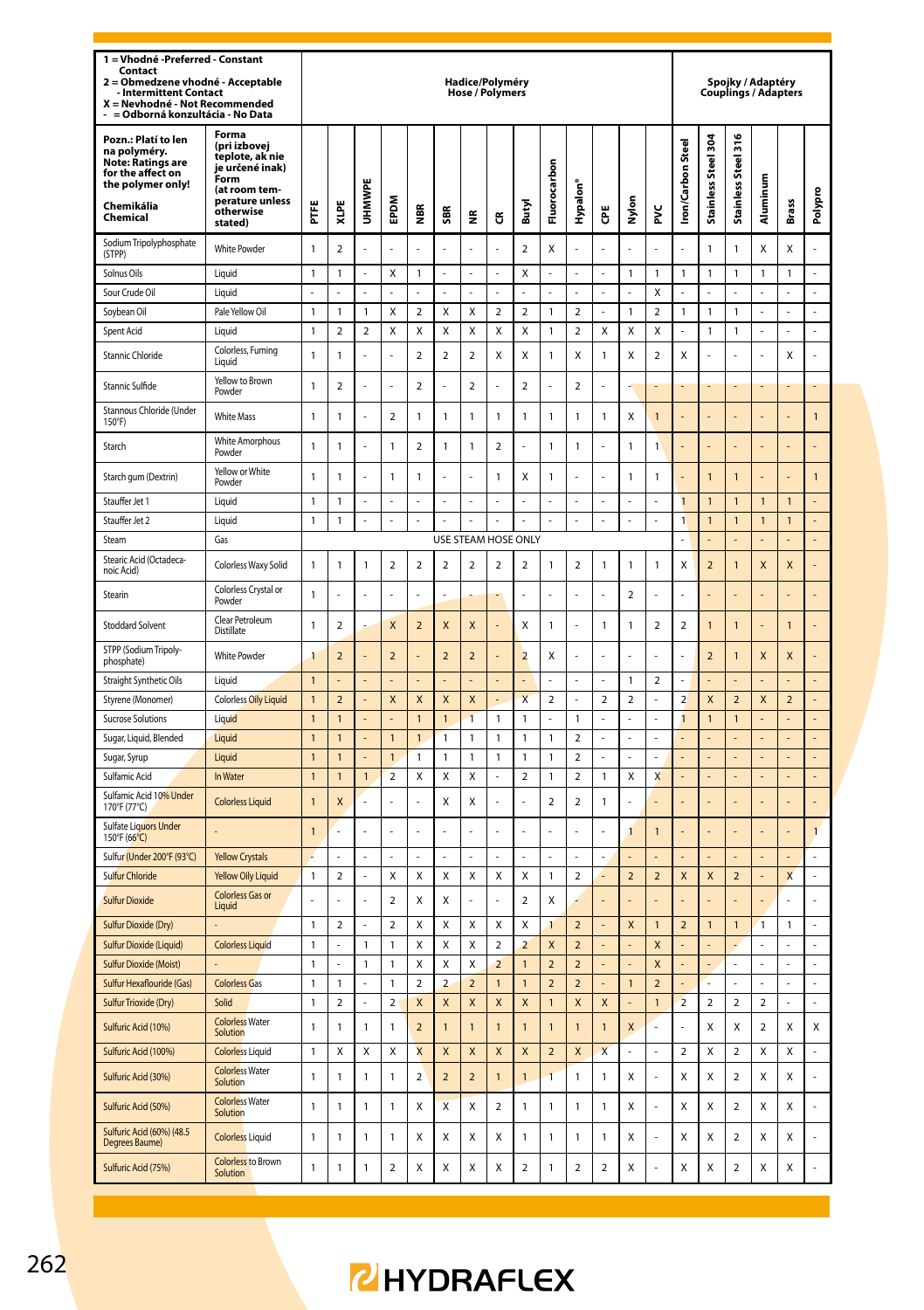| 1 = Vhodné -Preferred - Constant<br>Contact<br>= Obmedzene vhodné - Acceptable<br>$\overline{\mathbf{z}}$<br>- Intermittent Contact<br>X = Nevhodné - Not Recommended<br>= Odborná konzultácia - No Data |                                                                                                                                 |                              |                         |                |                |                          |                         | Hadice/Polyméry<br><b>Hose / Polymers</b> |                               |                         |                         |                         |                |                          |                               |                         |                                |                              | Spojky / Adaptéry       | <b>Couplings / Adapters</b> |          |
|----------------------------------------------------------------------------------------------------------------------------------------------------------------------------------------------------------|---------------------------------------------------------------------------------------------------------------------------------|------------------------------|-------------------------|----------------|----------------|--------------------------|-------------------------|-------------------------------------------|-------------------------------|-------------------------|-------------------------|-------------------------|----------------|--------------------------|-------------------------------|-------------------------|--------------------------------|------------------------------|-------------------------|-----------------------------|----------|
| Pozn.: Platí to len<br>na polyméry.<br><b>Note: Ratings are</b><br>for the affect on<br>the polymer only!<br>Chemikália<br>Chemical                                                                      | Forma<br>(pri izbovej<br>teplote, ak nie<br>je určené inak)<br>Form<br>(at room tem-<br>perature unless<br>otherwise<br>stated) | Ë                            | XLPE                    | UHMWPE         | <b>MGdE</b>    | les                      | SBR                     | ž                                         | G                             | Butyl                   | Fluorocarbon            | Hypalon <sup>®</sup>    | ĕ              | Nylon                    | ž                             | Iron/Carbon Steel       | Stainless Steel 304            | Stainless Steel 316          | Aluminum                | Brass                       | Polypro  |
| Sulfuric Acid (88%) (64.7<br>Degrees Baume)                                                                                                                                                              | Colorless Liquid                                                                                                                | 1                            | $\overline{\mathbf{c}}$ | 1              | X              | Χ                        | Χ                       | Χ                                         | Χ                             | Χ                       | $\mathbf{1}$            | Χ                       | Χ              | х                        |                               | Χ                       | Χ                              | $\overline{2}$               | Χ                       | Χ                           |          |
| Sulfuric Acid (93%)                                                                                                                                                                                      | Colorless to Brown<br>Oily Liquid                                                                                               | 1                            | х                       | 1              | Χ              | χ                        | х                       | Χ                                         | Χ                             | Χ                       | 1                       | Χ                       | Χ              | х                        |                               | Χ                       | х                              | $\overline{\mathbf{2}}$      | Χ                       | х                           |          |
| Sulfuric Acid (96%)                                                                                                                                                                                      | Colorless Liquid                                                                                                                | 1                            | Χ                       | 1              | X              | Χ                        | Χ                       | х                                         | X                             | Χ                       | $\mathbf{1}$            | Χ                       | X              | х                        | ٠                             | Χ                       | х                              | $\overline{2}$               | Χ                       | X                           | ÷.       |
| Sulfuric Acid (98%)                                                                                                                                                                                      | Colorless to Brown<br>Oily Liquid                                                                                               | 1                            | χ                       | 1              | Χ              | χ                        | Χ                       | х                                         | Χ                             | Χ                       | 1                       | Χ                       | Χ              | х                        |                               | Χ                       | χ                              | 2                            | Χ                       | χ                           |          |
| Sulfuric Acid, Fuming<br>(Oleum)                                                                                                                                                                         | Colorless to Dark<br>Brown Oily Liquid                                                                                          | $\mathbf{1}$                 | Χ                       | х              | Χ              | χ                        | Χ                       | Χ                                         | Χ                             | Χ                       | 1                       | Χ                       | Χ              | X                        | Χ                             |                         |                                | 1                            |                         |                             | Χ        |
| Sulfurous Acid (10%)                                                                                                                                                                                     | Colorless Liquid                                                                                                                | 1                            | 1                       | 1              | 1              | Χ                        | Χ                       | х                                         | ÷                             | $\overline{2}$          | $\mathbf{1}$            | 1                       | 1              | ٠                        | $\mathbf{1}$                  |                         | X                              | $\overline{2}$               | 1                       | X                           | X        |
| Sulfurous Acid (75%)                                                                                                                                                                                     | <b>Colorless Liquid</b>                                                                                                         | 1                            | 1                       | 1              | 1              | Χ                        | Χ                       | х                                         | X                             | X                       | $\mathbf{1}$            | 1                       | 1              | х                        |                               | X                       | X                              | $\overline{2}$               | X                       | X                           | ÷,       |
| Sun R&O Oils                                                                                                                                                                                             | Liquid                                                                                                                          | 1                            | 1                       |                | Χ              | 1                        |                         |                                           | í,                            | Χ                       | $\mathbf{1}$            | ÷,                      |                | 1                        | $\overline{\mathbf{c}}$       | $\mathbf{1}$            | $\mathbf{1}$                   | $\mathbf{1}$                 | $\mathbf{1}$            | 1                           |          |
| Suntac HP Oils                                                                                                                                                                                           | Liquid                                                                                                                          | 1                            | 1                       |                | Χ              | 1                        |                         | l,                                        |                               | X                       | 1                       |                         |                | 1                        | $\overline{2}$                | $\overline{1}$          | 1                              | 1                            | 1                       |                             | L        |
| Suntac WR Oils                                                                                                                                                                                           | Liquid                                                                                                                          | 1                            | 1                       |                | Χ              | 1                        |                         | L.                                        |                               | X                       | $\mathbf{1}$            |                         |                | 1                        | $\overline{\mathbf{c}}$       | $\overline{1}$          |                                | 1                            | $\mathbf{1}$            |                             | L        |
| Sunvis Oils 700, 800, 900                                                                                                                                                                                | Liquid                                                                                                                          | $\mathbf{1}$                 | $\mathbf{1}$            | l,             | X              | $\mathbf{1}$             | l,                      | $\overline{\phantom{a}}$<br>L,            | $\overline{a}$                | X                       | $\mathbf{1}$<br>L,      | ä,                      | Ļ              | $\mathbf{1}$             | $\overline{\mathbf{c}}$       | $\mathbf{1}$            | $\overline{1}$                 | $\mathbf{1}$                 |                         | ä,                          | ÷,       |
| Synthetic Oil (Citgo)                                                                                                                                                                                    | Liquid                                                                                                                          | $\mathbf{1}$<br>$\mathbf{1}$ | 1<br>1                  | l,<br>ł,       | X<br>÷,        | ä,<br>Ĭ.                 | l,<br>$\mathbf{1}$      | $\mathbf{1}$                              | ä,<br>$\overline{\mathbf{c}}$ | Χ<br>i,                 | $\mathbf{1}$            | ÷,                      | l,<br>i,       | $\mathbf{1}$<br>÷,       | $\overline{\mathbf{c}}$<br>÷, | 1                       | $\overline{1}$<br>$\mathbf{1}$ | $\mathbf{1}$<br>$\mathbf{1}$ |                         | í,<br>$\Box$                | ÷,<br>÷, |
| Syrup<br>T                                                                                                                                                                                               | Viscous Liquid                                                                                                                  |                              |                         |                |                |                          |                         |                                           |                               |                         |                         |                         |                |                          |                               |                         |                                |                              |                         |                             |          |
| Tall Oil                                                                                                                                                                                                 | <b>Black liquid</b>                                                                                                             | $\mathbf{1}$                 | $\overline{\mathbf{2}}$ | í,             | Χ              | 1                        | Χ                       | X                                         | Χ                             | X                       | $\overline{2}$          | Χ                       |                | í,                       | Χ                             |                         | X                              | $\overline{2}$               |                         |                             |          |
| Tall Oil (Under 150°F<br>$(66^{\circ}C)$                                                                                                                                                                 | Liquid                                                                                                                          | $\mathbf{1}$                 | $\mathbf{1}$            |                | X              | $\overline{\mathbf{2}}$  | Χ                       | X                                         | 2                             | Χ                       | $\mathbf{1}$            | Χ                       |                |                          |                               |                         | X                              | $\overline{2}$               |                         |                             |          |
| Tallow                                                                                                                                                                                                   | White to Clear Solid<br>or Liquid                                                                                               | 1                            | 1                       | ä,             | $\overline{2}$ | 2                        |                         | ä,                                        | $\overline{2}$                | $\overline{\mathbf{c}}$ | í,                      |                         |                | 1                        | 2                             | $\overline{\mathbf{2}}$ | $\overline{2}$                 | $\overline{2}$               | $\mathbf{1}$            | $\overline{2}$              |          |
| <b>Tannic Acid</b>                                                                                                                                                                                       | Faint Yellow Powder                                                                                                             | 1                            | 1                       | $\mathbf{1}$   | 1              | X                        | $\overline{\mathbf{c}}$ | $\overline{2}$                            | $\overline{\mathbf{c}}$       | $\mathbf{1}$            | $\mathbf{1}$            | 2                       | 1              | 1                        | 1                             | 2                       | $\mathbf{1}$                   | $\mathbf{1}$                 | $\overline{\mathbf{c}}$ | X                           |          |
| Tannic Acid (10 %)                                                                                                                                                                                       | Yellow Liquid                                                                                                                   | 1                            | $\mathbf{1}$            |                | L,             | X                        | $\overline{2}$          | $\overline{2}$                            | $\overline{2}$                | X                       | $\mathbf{1}$            | $\overline{\mathbf{c}}$ | 1              | 1                        | 1                             | $\overline{a}$          | $\mathbf{1}$                   | $\mathbf{1}$                 | $\overline{2}$          | X                           |          |
| Tar (Bituminous) Under<br>100°F (38°C)                                                                                                                                                                   |                                                                                                                                 | $\mathbf{1}$                 | $\mathbf{1}$            | $\overline{2}$ | X              | $\overline{2}$           | X                       | X                                         | $\overline{2}$                | X                       | $\mathbf{1}$            |                         | X              | í,                       | í,                            | 1                       | $\overline{1}$                 | $\mathbf{1}$                 | $\mathbf{1}$            | $\overline{a}$              |          |
| Tar Oil                                                                                                                                                                                                  | Yellow to dark brown<br>Liquid                                                                                                  | $\overline{1}$               |                         |                |                |                          |                         |                                           |                               |                         |                         |                         |                | 1                        | $\overline{\mathbf{c}}$       |                         |                                |                              |                         |                             |          |
| <b>Tartaric Acid</b>                                                                                                                                                                                     | <b>White Crystalline</b><br>Powder                                                                                              | 1                            | 1                       | 1              | 1              | $\overline{2}$           | $\overline{\mathbf{2}}$ | $\overline{\mathbf{2}}$                   | 2                             | 1                       | 1                       | 1                       | 1              |                          |                               |                         | $\overline{2}$                 | 2                            | 2                       |                             |          |
| TEA (Triethanolamine)                                                                                                                                                                                    | <b>Colorless Viscous</b><br>Liquid                                                                                              | $\mathbf{1}$                 | $\mathbf{1}$            |                | $\mathbf{1}$   | 2                        | 2                       | 2                                         | 2                             | 2                       | X                       | 2                       | 1              | ł,                       | 2                             |                         | $\mathbf{1}$                   | 1                            |                         | $\mathbf{1}$                |          |
| <b>TEL</b> (Tetraethyl Lead)                                                                                                                                                                             | <b>Colorless Oily Liquid</b>                                                                                                    | $\mathbf{1}$                 | $\overline{2}$          | r.             | X              | $\mathcal{P}$            | Χ                       | X                                         | X                             | X                       | $\mathbf{1}$            | X                       | Į,             | $\mathcal{P}$            | $\mathbf{1}$                  |                         | ÷,                             |                              |                         | í,                          |          |
| <b>Tellus Oils</b>                                                                                                                                                                                       | Liquid                                                                                                                          | $\mathbf{1}$                 | $\mathbf{1}$            | ł,             | Χ              | 1                        |                         | ÷,                                        | ÷,                            | Χ                       | $\mathbf{1}$            | ÷,                      |                | 1                        | $\overline{2}$                | $\mathbf{1}$            | $\mathbf{1}$                   | $\mathbf{1}$                 | $\mathbf{1}$            | $\mathbf{1}$                | L,       |
| <b>Tenol Oils</b>                                                                                                                                                                                        | Liquid                                                                                                                          | $\mathbf{1}$                 | 1                       | Ĭ.             | Χ              | 1                        | í,                      | ÷,                                        | $\overline{a}$                | Χ                       | 1                       | ÷,                      | Ĭ.             | 1                        | $\mathbf 2$                   | $\mathbf{1}$            | $\mathbf{1}$                   | 1                            | L,                      | ÷,                          | ä,       |
| <b>Tergitol (Ethoxylates</b><br>and Ethoxysulfates of<br>Alcohol)                                                                                                                                        |                                                                                                                                 | $\mathbf{1}$                 | 2                       |                |                |                          |                         |                                           |                               |                         |                         |                         |                | ٠                        |                               | $\overline{a}$          | $\mathbf{1}$                   | $\mathbf{1}$                 |                         | $\overline{2}$              |          |
| Terpineol                                                                                                                                                                                                | <b>Colorless Liquid or</b><br>Crystal                                                                                           | $\mathbf{1}$                 | 1                       |                |                |                          | Χ                       | Χ                                         |                               | Χ                       |                         | $\overline{2}$          | $\mathbf{1}$   | $\overline{2}$           | $\overline{2}$                |                         |                                |                              |                         |                             |          |
| <b>Tertiary Butyl Alcohol</b>                                                                                                                                                                            | <b>Colorless Liquid or</b><br>Crystal                                                                                           | 1                            | 2                       |                |                | 2                        |                         |                                           |                               |                         | $\mathbf{1}$            |                         |                | ٠                        |                               |                         | ÷                              |                              |                         |                             |          |
| Tetrachlorobenzene                                                                                                                                                                                       | <b>White Crystal</b>                                                                                                            | 1                            |                         |                | ä,             | L.                       |                         | l,                                        |                               |                         | $\overline{\mathbf{c}}$ |                         |                | ä,                       |                               |                         | ä,                             |                              |                         | ź                           | L        |
| Tetrachloroethane (Acety-<br>lene Tetrachloride)                                                                                                                                                         | <b>Colorless Liquid</b>                                                                                                         | 1                            | Χ                       | Χ              | Χ              |                          | X                       | X                                         |                               | X                       | $\mathbf{1}$            | X                       | X              | $\mathbf{1}$             | X                             |                         |                                |                              |                         |                             |          |
| Tetrachloroethylene                                                                                                                                                                                      | <b>Colorless Liquid</b>                                                                                                         | 1                            |                         |                | ä,             |                          |                         |                                           |                               |                         | $\mathbf{1}$            |                         |                | Ē,                       |                               |                         | í,                             |                              |                         | ä,                          |          |
| Tetrachloromethane                                                                                                                                                                                       | <b>Colorless Liquid</b>                                                                                                         | $\mathbf{1}$                 |                         |                |                |                          |                         |                                           |                               |                         | 1                       |                         |                |                          |                               |                         |                                |                              |                         |                             |          |
| Tetrachloronaphthalene                                                                                                                                                                                   | Oily Liquid to Crystaline Solid                                                                                                 | $\mathbf{1}$                 | ł                       |                |                |                          |                         |                                           |                               |                         | $\overline{2}$          |                         |                | Ĭ.                       | í,                            |                         | Ĭ.                             |                              |                         | Ĭ.                          |          |
| Tetradecanol                                                                                                                                                                                             | <b>White Solid</b>                                                                                                              | $\mathbf{1}$                 | ÷,                      | ÷,             | ÷,             | $\overline{\phantom{a}}$ | L.                      | ÷,                                        | L,                            | L,                      | L.                      | ÷,                      | L              | $\overline{\phantom{a}}$ | ÷,                            | L,                      | $\overline{\phantom{a}}$       | ÷,                           | L                       | $\overline{\phantom{a}}$    | ÷,       |
| Tetraethyl Lead (TEL)                                                                                                                                                                                    | <b>Colorless Oily Liquid</b>                                                                                                    | $\mathbf{1}$                 | $\mathbf 2$             | J.             | X              | $\mathbf 2$              | X                       | $\mathsf{x}$                              | $\overline{\mathsf{x}}$       | Χ                       | $\mathbf{1}$            | X                       |                | $\boldsymbol{2}$         | $\mathbbm{1}$                 |                         | ×.                             | L.                           |                         | L.                          | ä,       |
| Tetraethylene Glycol                                                                                                                                                                                     | <b>Colorless Liquid</b>                                                                                                         | $\mathbf{1}$                 | $\overline{2}$          | Ĭ.             | ÷              | $\overline{2}$           | $\overline{a}$          | $\mathbf 2$                               | $\overline{a}$                | $\mathbf{1}$            | $\mathbf 2$             | $\overline{\mathbf{c}}$ |                | ÷,                       | ÷,                            |                         | ÷,                             | ÷,                           |                         | ÷,                          | ÷        |
| Tetrahydrofuran (THF)                                                                                                                                                                                    | <b>Colorless Liquid</b>                                                                                                         | 1                            | Χ                       | ÷,             | $\mathbf 2$    | Χ                        | Χ                       | Χ                                         | Χ                             | $\overline{\mathbf{c}}$ | $\mathbf{1}$            | Χ                       | $\overline{a}$ | $\mathbf{1}$             | Χ                             | $\mathbf 2$             | $\bar{\phantom{a}}$            | ÷.                           | $\overline{a}$          | $\bar{\phantom{a}}$         | Χ        |
| Tetrahydroxydicyclopen-<br>tadiene (JP 10)                                                                                                                                                               |                                                                                                                                 |                              | l,                      |                | Χ              | Χ                        | Χ                       | X                                         | Χ                             | Χ                       | $\mathbf{1}$            | Χ                       |                | $\mathbbm{1}$            | Χ                             |                         | l,                             | ä,                           |                         | l,                          | ä,       |
| Tetralin                                                                                                                                                                                                 | <b>Colorless Liquid</b>                                                                                                         | $\mathbf{1}$                 | ÷,                      | Ĭ.             | Χ              | Χ                        | Χ                       | Χ                                         | X                             | Χ                       | $\mathbf{1}$            | Χ                       | J,             | $\overline{\mathbf{c}}$  | ÷,                            | L                       | $\overline{\phantom{a}}$       | ÷,                           | L                       | ÷,                          | X        |

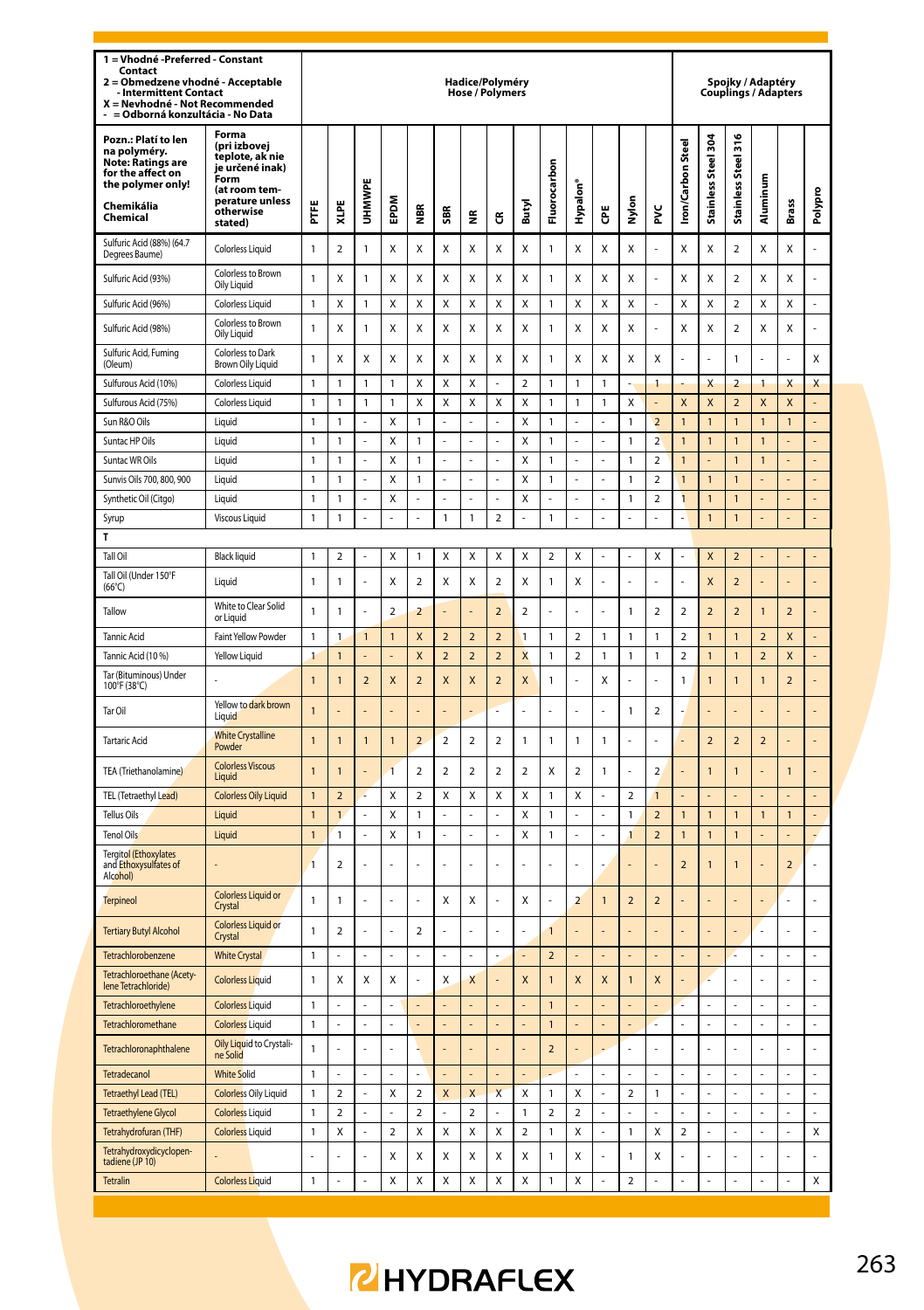| 1 = Vhodné - Preferred - Constant<br>Contact<br>2 = Obmedzene vhodné - Acceptable<br>Intermittent Contact<br>X = Nevhodné - Not Recommended<br>- = Odborná konzultácia - No Data |                                                                                                                                 | Hadice/Polyméry<br><b>Hose / Polymers</b> |                          |                          |                          |                         |                          |                          |                         |                         |                         | Spojky / Adaptéry<br><b>Couplings / Adapters</b> |                         |                         |                          |                         |                     |                         |                |                         |                |
|----------------------------------------------------------------------------------------------------------------------------------------------------------------------------------|---------------------------------------------------------------------------------------------------------------------------------|-------------------------------------------|--------------------------|--------------------------|--------------------------|-------------------------|--------------------------|--------------------------|-------------------------|-------------------------|-------------------------|--------------------------------------------------|-------------------------|-------------------------|--------------------------|-------------------------|---------------------|-------------------------|----------------|-------------------------|----------------|
| Pozn.: Platí to len<br>na polyméry.<br><b>Note: Ratings are</b><br>for the affect on<br>the polymer only!<br>Chemikália<br>Chemical                                              | Forma<br>(pri izbovej<br>teplote, ak nie<br>je určené inak)<br>Form<br>(at room tem-<br>perature unless<br>otherwise<br>stated) | FTFE                                      | XLPE                     | UHMWF                    | EPDM                     | ă                       | \$BR                     | $\tilde{\mathbf{z}}$     | ű                       | Butyl                   | Fluorocarbon            | Hypalon'                                         | Ğ                       | Nylon                   | ž                        | ron/Carbon Steel        | Stainless Steel 304 | Steel 316<br>Stainless  | Aluminum       | <b>Brass</b>            | Polypro        |
| Theobromo Oil (Cocoa<br>Butter)                                                                                                                                                  | Liquid above 95°F<br>$(35^{\circ}C)$                                                                                            | 1                                         | 1                        | $\overline{\mathbf{c}}$  |                          | $\overline{2}$          | X                        | X                        | $\overline{\mathbf{c}}$ |                         |                         |                                                  |                         |                         |                          | 1                       | 1                   | 1                       |                |                         |                |
| THF (Tetrahydrofuran)                                                                                                                                                            | Colorless Liquid                                                                                                                | 1                                         | Χ                        | ä,                       | $\overline{2}$           | Χ                       | X                        | X                        | Χ                       | 2                       | 1                       | Χ                                                |                         | 1                       | Χ                        | 2                       |                     |                         |                |                         | Χ              |
| Thiopen                                                                                                                                                                          |                                                                                                                                 | $\mathbf{1}$                              |                          | ä,                       | X                        | X                       | X                        | X                        | X                       | $\overline{\mathbf{c}}$ | 2                       |                                                  | L.                      | L                       |                          |                         | L.                  |                         | L.             | ÷,                      | L              |
| Tin Tetrachloride                                                                                                                                                                | Colorless Liquid                                                                                                                | 1                                         | L.                       | ä,                       | $\overline{a}$           | $\overline{2}$          | L.                       | $\overline{\mathbf{c}}$  | Χ                       | L.                      | L                       | $\overline{\mathbf{c}}$                          | ä,                      | L.                      | í,                       | L.                      | L.                  | L                       | L.             | ÷,                      | L              |
| Titanium Tetrachloride                                                                                                                                                           | Colorless Liquid                                                                                                                | 1                                         |                          | L.                       | Χ                        | Χ                       | L.                       | L                        | Χ                       | Χ                       | $\overline{\mathbf{c}}$ | L                                                | L.                      | L.                      | L                        | $\mathbf{1}$            | $\boldsymbol{2}$    | $\overline{\mathbf{c}}$ | X              | Χ                       | L              |
| Toluene (Toluol) (Methyl<br>Benzene)                                                                                                                                             | Colorless Liquid                                                                                                                | $\mathbf{1}$                              | $\overline{\phantom{a}}$ | $\overline{\phantom{a}}$ | X                        | X                       | X                        | Χ                        | X                       | x                       | $\mathbf{1}$            | x                                                | X                       | $\mathbf{1}$            | X                        | $\mathbf{1}$            | $\mathbf{1}$        | 1                       | 1              | $\mathbf{1}$            | l,             |
| Toluene Diisocyanate<br>(Hylene)                                                                                                                                                 | Yellow Liquid                                                                                                                   | 1                                         |                          | l,                       | $\mathcal{P}$            | x                       | x                        | X                        | X                       | $\mathcal{P}$           | X                       | X                                                |                         |                         |                          |                         |                     |                         |                |                         |                |
| Toluene Diisocyanate<br>(Isocyanate)                                                                                                                                             | Water White to Yellow<br>Liquid                                                                                                 | $\mathbf{1}$                              | $\overline{a}$           | Ļ                        | Χ                        | X                       | X                        | X                        | X                       | X                       | $\mathbf{1}$            |                                                  |                         | L,                      |                          | $\mathbf{1}$            | $\overline{1}$      | 1                       |                |                         |                |
| Toluidine                                                                                                                                                                        | Yellow Liquid or<br><b>White Crystal</b>                                                                                        | $\mathbf{1}$                              |                          | L                        | L                        | X                       | l,                       | X                        |                         | X                       | $\overline{2}$          | X                                                | í,                      | L                       |                          |                         |                     |                         |                |                         |                |
| Toluol (Toluene)                                                                                                                                                                 | <b>Colorless Liquid</b>                                                                                                         | 1                                         | $\overline{\mathbf{c}}$  | $\mathbf 2$              | Χ                        | Χ                       | Χ                        | Χ                        | X                       | Χ                       | $\mathbf{1}$            | Χ                                                | Χ                       | $\mathbf{1}$            | Χ                        | $\mathbf{1}$            | $\mathbf{1}$        | 1                       | 1              | $\mathbf{1}$            |                |
| Transformer Oil (Askarel<br>Types)                                                                                                                                               | Liquid                                                                                                                          | $\mathbf{1}$                              | $\overline{a}$           | $\overline{a}$           | Χ                        | X                       | $\mathsf{x}$             | X                        | X                       | $\mathsf{x}$            | $\mathbf{1}$            | Χ                                                | $\overline{1}$          | $\overline{1}$          | Χ                        | $\overline{1}$          | $\overline{1}$      | $\overline{1}$          |                | $\overline{1}$          | $\overline{a}$ |
| Transformer Oil (Petro-<br>leum Type)                                                                                                                                            | Liquid                                                                                                                          | $\mathbf{1}$                              | 1                        |                          | x                        | 1                       | $\mathsf{x}$             | X                        | $\overline{a}$          | $\mathsf{x}$            | $\mathbf{1}$            | X                                                | $\mathbf{1}$            | $\overline{1}$          | $\overline{a}$           | $\mathbf{1}$            | $\overline{1}$      | $\overline{1}$          | $\overline{1}$ | $\overline{1}$          | í,             |
| <b>Transmission Fluid</b><br>(Type A)                                                                                                                                            | Liquid                                                                                                                          | 1                                         | 1                        |                          | Χ                        | 1                       | Χ                        | Χ                        | $\overline{\mathbf{c}}$ | Χ                       | $\mathbf{1}$            |                                                  | $\mathbf{1}$            | $\overline{\mathbf{c}}$ |                          | 1                       | $\mathbf{1}$        | $\overline{1}$          |                | $\mathbf{1}$            |                |
| Tributoxyethyl Phosphate                                                                                                                                                         | Yellow Liquid                                                                                                                   | 1                                         | 1                        | X                        | $\overline{2}$           | X                       | $\mathsf{x}$             | $\mathsf{x}$             | L.                      | $\overline{\mathbf{c}}$ | L                       | X                                                | X                       | 2                       | L                        | $\mathbf{1}$            |                     |                         | X              |                         | L              |
| <b>Tributyl Phosphate</b>                                                                                                                                                        | <b>Colorless Liquid</b>                                                                                                         | 1                                         | 1                        | X                        | Χ                        | X                       | X                        | X                        | $\pmb{\mathsf{X}}$      | Χ                       | $\mathbf{1}$            | Χ                                                | $\overline{\mathbf{c}}$ | L                       | í,                       | $\mathbf{1}$            | L.                  | L                       | X              | L.                      | L              |
| <b>Tricalcium Aluminate</b><br>(Calcium Aluminate)                                                                                                                               | Crystals or Powder                                                                                                              | $\mathbf{1}$                              |                          |                          |                          |                         |                          | $\overline{1}$           |                         |                         |                         |                                                  |                         | L                       |                          |                         |                     |                         |                |                         |                |
| Trichlorobenzene                                                                                                                                                                 | White Crystal or<br>Colorless Liquid                                                                                            | 1                                         | $\overline{2}$           |                          |                          | X                       | X                        | X                        | X                       | X                       | $\overline{2}$          | X                                                |                         |                         |                          |                         |                     |                         |                |                         |                |
| Trichloroethane 1,1,1<br>(Methyl Chloroform)                                                                                                                                     | Colorless Liquid                                                                                                                | $\mathbf{1}$                              | X                        |                          | X                        | $\overline{\mathsf{x}}$ | $\overline{\mathsf{x}}$  | X                        | $\overline{\mathsf{x}}$ | $\overline{\mathsf{x}}$ | $\mathbf{1}$            | Χ                                                | X                       | X                       | X                        |                         |                     |                         |                |                         |                |
| Trichloroethylene                                                                                                                                                                | <b>Colorless Liquid</b>                                                                                                         | $\overline{1}$                            | 1                        | X                        | X                        | X                       | X                        | X                        | X                       | X                       | $\mathbf{1}$            | X                                                | $\overline{2}$          | $\mathbf 2$             | J,                       | $\overline{\mathsf{x}}$ |                     | $\overline{1}$          | X              | $\mathbf{1}$            | $\overline{a}$ |
| Trichloropropane                                                                                                                                                                 | <b>Colorless Liquid</b>                                                                                                         | $\mathbf{1}$                              |                          | L,                       |                          | $\overline{2}$          | z                        | X                        | $\overline{\mathbf{c}}$ | X                       | 1                       | X                                                | ä,                      | L.                      | ı                        |                         |                     |                         |                |                         |                |
| <b>Tricresyl Phosphate</b>                                                                                                                                                       | <b>Colorless Liquid</b>                                                                                                         | $\mathbf{1}$                              |                          | X                        | $\mathbf{1}$             | $\overline{\mathsf{x}}$ | X                        | X                        | X                       | $\overline{\mathbf{c}}$ | 1                       | Χ                                                | $\mathbf{1}$            | $\mathbf{1}$            | ı                        | $\mathbf{1}$            |                     | $\overline{a}$          | X              |                         | $\overline{a}$ |
| Triethanolamine (TEA)                                                                                                                                                            | <b>Colorless Viscous</b><br>Liquid                                                                                              | $\overline{1}$                            | 1                        | í,                       | 1                        | $\overline{2}$          | $\overline{2}$           | $\overline{2}$           | $\overline{2}$          | $\overline{2}$          | X                       | $\overline{2}$                                   | $\mathbf{1}$            | ä,                      | $\overline{\phantom{0}}$ |                         | $\overline{1}$      | 1                       |                | $\overline{1}$          |                |
| Triethylamine                                                                                                                                                                    | <b>Colorless Liquid</b>                                                                                                         | $\overline{1}$                            |                          | L,                       | $\overline{\mathbf{c}}$  | $\overline{2}$          | X                        | X                        | L                       | X                       | $\overline{a}$          | L                                                |                         | L,                      | L                        |                         |                     |                         |                |                         | $\overline{a}$ |
| <b>Triethylene Glycol</b>                                                                                                                                                        | <b>Colorless Liquid</b>                                                                                                         | 1                                         |                          |                          |                          | $\overline{2}$          |                          | $\overline{\mathbf{c}}$  |                         | $\overline{2}$          | 2                       | $\overline{a}$                                   |                         |                         |                          |                         |                     |                         |                |                         |                |
| Trihydroxybenzoic Acid<br>(Gallic Acid)                                                                                                                                          | In Alcohol or Glycerol                                                                                                          | $\overline{1}$                            | 1                        | $\overline{1}$           | $\mathbf{1}$             | x                       | $\mathfrak{p}$           | $\overline{2}$           | $\mathsf{x}$            | $\mathfrak{p}$          | $\mathbf{1}$            | í,                                               | $\overline{1}$          | X                       | X                        | $\mathsf{x}$            | $\overline{1}$      | 1                       |                | ä,                      | $\overline{1}$ |
| <b>Trimethyl Phosphite</b>                                                                                                                                                       | <b>Colorless Liquid</b>                                                                                                         |                                           |                          | X                        |                          |                         | l,                       |                          |                         | l,                      |                         |                                                  |                         |                         |                          |                         |                     |                         |                |                         |                |
| Trimethylbenzene<br>(Mesitylene)                                                                                                                                                 | Liquid                                                                                                                          | $\mathbf{1}$                              |                          | í.                       | X                        | X                       | X                        | X                        | X                       | X                       | $\mathbf{1}$            |                                                  |                         | $\overline{1}$          | $\mathsf{x}$             |                         | ÷                   |                         |                | L.                      | ł              |
| <b>Trinitrophenol (Picric</b><br>Acid)                                                                                                                                           | <b>Yellow Crystals</b>                                                                                                          | $\mathbf{1}$                              | $\overline{2}$           | $\overline{2}$           | $\overline{2}$           | $\overline{2}$          | $\overline{2}$           | $\overline{2}$           | $\overline{2}$          | $\overline{a}$          | 1                       | $\overline{2}$                                   |                         | X                       | $\overline{1}$           | X                       | $\overline{1}$      | $\overline{1}$          | X              | X                       | $\mathbf{1}$   |
| <b>Trioctyl Phosphate</b>                                                                                                                                                        | Liquid                                                                                                                          |                                           |                          | X                        |                          |                         |                          |                          |                         |                         |                         |                                                  |                         |                         |                          |                         |                     |                         |                |                         |                |
| <b>Triphenyl Phosphate</b>                                                                                                                                                       | <b>Colorless Powder</b>                                                                                                         | ÷,                                        | $\overline{a}$           | X                        | ÷,                       | $\overline{a}$          | ÷,                       | ÷,                       |                         | L                       |                         |                                                  |                         |                         |                          |                         |                     | L                       | L,             | ÷,                      | ÷,             |
| Tripolyphosphate (STPP),<br>(Sodium)                                                                                                                                             | <b>White Powder</b>                                                                                                             | $\mathbf{1}$                              | $\mathfrak{p}$           | L                        | $\overline{\phantom{a}}$ |                         | $\overline{\phantom{a}}$ | $\overline{\phantom{a}}$ | L                       | $\overline{\mathbf{c}}$ | X                       | L                                                | L.                      | L                       | L,                       |                         | $\mathbf 2$         | 1                       | X              | X                       | l,             |
| <b>Trisodium Phosphate</b><br>(TSP)                                                                                                                                              | <b>Colorless Crystal</b>                                                                                                        | 1                                         |                          | l,                       | 1                        | $\overline{\mathbf{c}}$ | $\overline{2}$           | $\mathsf{x}$             | $\overline{2}$          | $\overline{2}$          | $\overline{1}$          | X                                                |                         | L,                      |                          |                         | L                   | ź                       |                | ÷,                      | l,             |
| <b>Tung Oil</b>                                                                                                                                                                  | <b>Yellow Drying Oil</b>                                                                                                        | 1                                         | $\overline{\mathbf{c}}$  |                          | Χ                        | $\overline{a}$          | X                        | X                        | X                       | X                       | 1                       | $\overline{\mathbf{c}}$                          |                         |                         | $\overline{\mathbf{c}}$  | 1                       | 1                   | 1                       | 1              | 1                       | Ļ              |
| Turpentine<br>$\mathbf{u}$                                                                                                                                                       | Liquid Oil                                                                                                                      | 1                                         | X                        | $\mathbf{1}$             | Χ                        | $\overline{2}$          | X                        | X                        | X                       | X                       | 1                       | X                                                | $\overline{\mathbf{c}}$ | 1                       | 1                        | L,                      | 1                   | 1                       | 1              | $\overline{\mathbf{c}}$ | ÷,             |
| <b>Ucon Hydrolube Types</b><br>150CP <sub>200</sub> CP                                                                                                                           | Liquid                                                                                                                          | 1                                         | 1                        |                          | 1                        | 1                       |                          |                          |                         | $\mathbf{1}$            |                         |                                                  |                         | $\mathbf{1}$            | 2                        | $\mathbf{1}$            | 1                   | 1                       | 1              | 1                       |                |
| <b>Ucon Hydrolube Types</b><br>275CP, 300CP, 550CP                                                                                                                               | Liquid                                                                                                                          | 1                                         |                          | L                        |                          | 1                       | X                        | X                        |                         | X                       | $\mathbf{1}$            |                                                  | J.                      | $\overline{2}$          | $\overline{2}$           |                         |                     |                         |                |                         | ż              |
| Ucon M1                                                                                                                                                                          | Liquid                                                                                                                          | 1                                         | 1                        |                          | 1                        | 1                       |                          |                          |                         | 1                       |                         |                                                  |                         | 1                       | $\overline{\mathbf{c}}$  | 1                       | 1                   | 1                       | 1              | 1                       |                |
|                                                                                                                                                                                  |                                                                                                                                 |                                           |                          |                          |                          |                         |                          |                          |                         |                         |                         |                                                  |                         |                         |                          |                         |                     |                         |                |                         |                |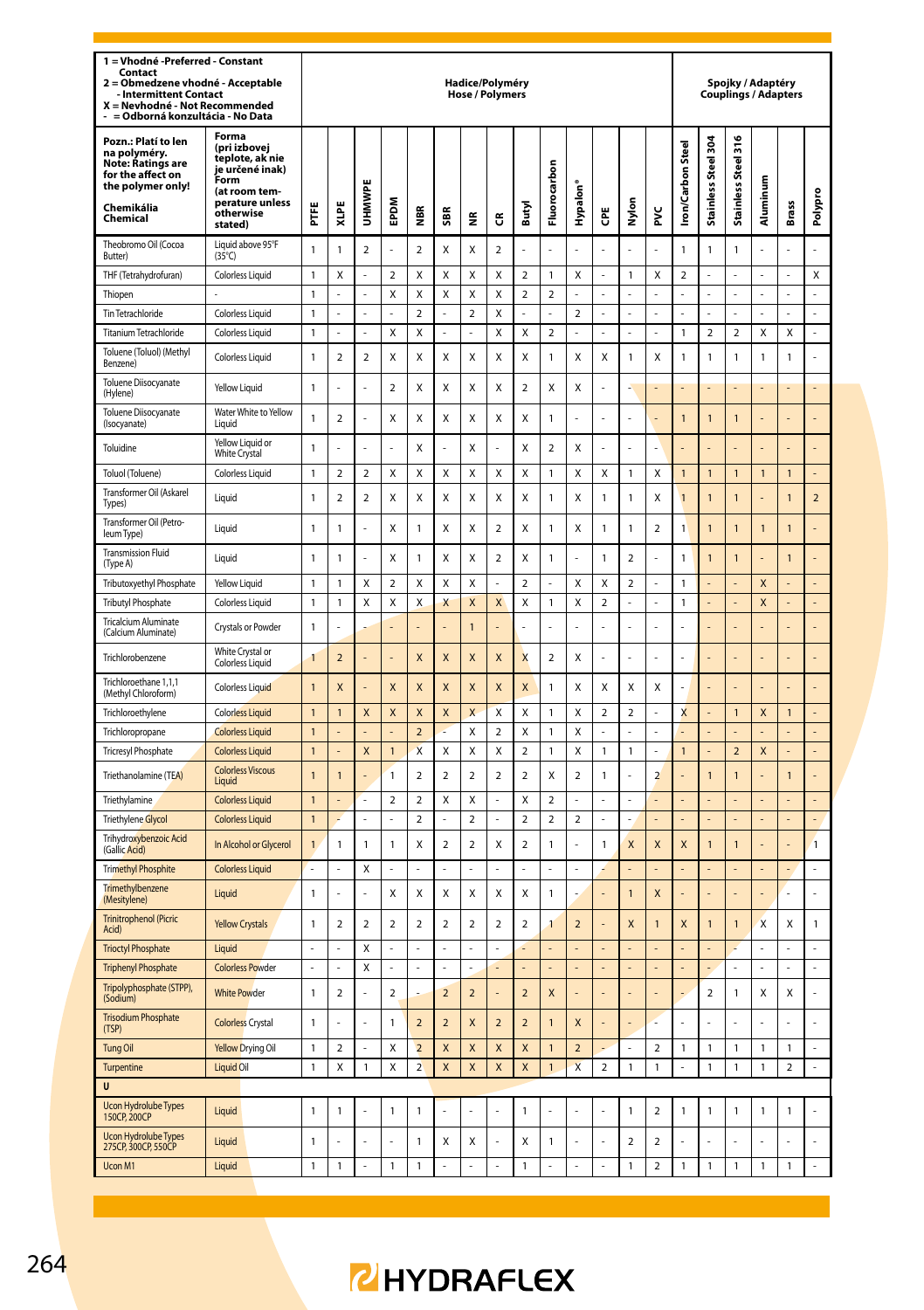| 1 = Vhodné -Preferred - Constant<br>Contact<br>2 = Obmedzene vhodné - Acceptable<br><b>Intermittent Contact</b><br>X = Nevhodné - Not Recommended            |                                                                                                                      | Hadice/Polyméry<br><b>Hose / Polymers</b> |                     |                |                               |                         |                                           |                                                    |                         |                                                    |                         |                         | Spojky / Adaptéry<br>Couplings / Adapters |                     |                              |                          |                                         |                     |                |                |                |
|--------------------------------------------------------------------------------------------------------------------------------------------------------------|----------------------------------------------------------------------------------------------------------------------|-------------------------------------------|---------------------|----------------|-------------------------------|-------------------------|-------------------------------------------|----------------------------------------------------|-------------------------|----------------------------------------------------|-------------------------|-------------------------|-------------------------------------------|---------------------|------------------------------|--------------------------|-----------------------------------------|---------------------|----------------|----------------|----------------|
| - = Odborná konzultácia - No Data<br>Pozn.: Platí to len<br>na polyméry.<br><b>Note: Ratings are</b><br>for the affect on<br>the polymer only!<br>Chemikália | Forma<br>(pri izbovej<br>teplote, ak nie<br>je určené inak)<br>Form<br>(at room tem-<br>perature unless<br>otherwise | FTFE                                      | XLPE                | <b>UHMWPE</b>  | EPDM                          | NBK<br>2                | \$BR                                      | ž                                                  |                         | Butyl                                              | Fluorocarbon            | Hypalon®                | Ğ                                         | Nylon               | š                            | <b>Iron/Carbon Steel</b> | Stainless Steel 304                     | Stainless Steel 316 | Aluminum       | <b>Brass</b>   | Polypro        |
| Chemical<br>Undecanol (Undecyl                                                                                                                               | stated)<br>Colorless Liquid                                                                                          | $\mathbf{1}$                              |                     |                |                               | $\mathbf{1}$            |                                           | $\overline{a}$                                     | ű<br>l,                 |                                                    | $\overline{a}$          | $\overline{a}$          |                                           |                     |                              |                          |                                         |                     |                |                |                |
| Alcohol<br><b>Undecyl Alcohol</b>                                                                                                                            | Colorless Liquid                                                                                                     | 1                                         |                     |                |                               | 1                       |                                           | $\overline{\mathbf{c}}$                            |                         |                                                    | $\overline{\mathbf{c}}$ | $\mathbf 2$             |                                           |                     |                              |                          |                                         |                     |                |                |                |
| (Undecanol)<br>Union Hydraulic Tractor                                                                                                                       | Brown Liquid                                                                                                         | $\mathbf{1}$                              | 1                   | L,             | X                             | $\mathbf{1}$            | L,                                        |                                                    | l,                      | X                                                  | í,                      | l,                      |                                           | $\mathbf{1}$        | $\boldsymbol{2}$             | $\mathbf{1}$             | 1                                       | $\mathbf{1}$        | $\mathbf{1}$   | $\mathbf{1}$   | L              |
| Fluid                                                                                                                                                        |                                                                                                                      | $\mathbf{1}$                              | 1                   | l,             | L                             | $\overline{2}$          |                                           |                                                    | $\mathbf{1}$            | $\overline{2}$                                     | L,                      |                         | 1                                         | $\mathbf{1}$        | $\mathbf 2$                  | $\mathbf{1}$             | $\mathbf{1}$                            | $\mathbf{1}$        | l,             | L,             | l,             |
| Urea Solution (100%)<br>V                                                                                                                                    | Liquid                                                                                                               |                                           |                     |                |                               |                         | $\mathbf{1}$                              | $\mathbf{1}$                                       |                         |                                                    |                         | $\mathbf{1}$            |                                           |                     |                              |                          |                                         |                     |                |                |                |
| Varnish                                                                                                                                                      |                                                                                                                      | $\mathbf{1}$                              | $\overline{2}$      | ÷,             | Χ                             | X                       | X                                         | Χ                                                  | X                       | Χ                                                  | $\overline{\mathbf{c}}$ | Χ                       | í,                                        | $\overline{1}$      | l,                           | $\overline{2}$           | $\mathbf{1}$                            | $\mathbf{1}$        | l,             | $\overline{a}$ | L,             |
| Vegetable Oils                                                                                                                                               | Liquids                                                                                                              | 1                                         |                     | 1              | 2                             |                         | X                                         | Х                                                  | $\overline{\mathbf{2}}$ | Χ                                                  |                         | 1                       | 1                                         | $\mathbf{1}$        | $\mathbf 2$                  | $\overline{1}$           | $\overline{1}$                          | 1                   | $\overline{1}$ |                | $\overline{a}$ |
| Versilube F-50, F-44                                                                                                                                         | Liquid                                                                                                               | $\mathbf{1}$                              | $\overline{a}$      | L,             | $\overline{a}$                | $\overline{a}$          | $\overline{a}$                            | $\overline{a}$                                     | $\overline{a}$          | $\overline{2}$                                     | $\mathbf{1}$            | $\overline{a}$          | L                                         | $\mathbf{1}$        | $\overline{2}$               | $\overline{1}$           | $\overline{1}$                          | $\mathbf{1}$        | $\overline{1}$ | $\overline{1}$ | L,             |
| Vinegar                                                                                                                                                      | <b>Brownish to Colorless</b><br>Liquid                                                                               | $\mathbf{1}$                              | $\mathbf{1}$        | Î,             | l,                            | $\overline{\mathbf{c}}$ | $\overline{a}$                            | $\overline{a}$                                     | $\overline{\mathbf{c}}$ | $\overline{\mathbf{c}}$                            | $\mathbf{1}$            | Χ                       | $\overline{\mathbf{c}}$                   | í,                  | $\mathbf{1}$                 | X                        | $\overline{\phantom{a}}$                | $\mathbf{1}$        | X              | $\mathsf{x}$   |                |
| Vinyl Acetate                                                                                                                                                | Colorless Liquid                                                                                                     | $\mathbf{1}$                              | $\mathbf{1}$        | X              | X                             | X                       | X                                         | X                                                  | X                       | $\overline{2}$                                     | X                       | X                       | $\mathbf{1}$                              | L,                  | L                            |                          | $\overline{1}$                          | $\overline{2}$      | $\overline{1}$ | $\overline{2}$ | L,             |
| Vinyl Chloride (Monomer)                                                                                                                                     |                                                                                                                      | $\mathbf{1}$                              | 2                   | L.             | Χ                             | Χ                       | Χ                                         | X                                                  | Χ                       | X                                                  | $\overline{\mathbf{2}}$ | Χ                       | X                                         | ÷,                  | X                            | $\overline{2}$           | $\mathbf{1}$                            | $\mathbf{1}$        | $\mathbf{1}$   | X              | L,             |
| Vinil Fluoride                                                                                                                                               | Colorless Gas                                                                                                        | $\mathbf{1}$                              | 1                   |                | ÷,                            |                         |                                           | í,                                                 |                         | ÷                                                  | 1                       |                         |                                           | ÷,                  |                              |                          | L,                                      |                     |                |                |                |
| Vinil Trichloride (Trichloro-<br>ethane)                                                                                                                     | Colorless Liquid                                                                                                     | $\mathbf{1}$                              |                     |                | Χ                             | Χ                       | X                                         | Χ                                                  | Χ                       | Χ                                                  | 1                       | Χ                       | X                                         | Χ                   | Χ                            |                          |                                         |                     |                |                |                |
| Vitrea Oils                                                                                                                                                  | Liquid                                                                                                               | $\mathbf{1}$                              | 1                   |                | Χ                             | $\mathbf{1}$            |                                           |                                                    |                         | X                                                  |                         |                         |                                           | $\mathbf{1}$        | $\mathbf 2$                  | $\mathbf{1}$             | $\mathbf{1}$                            | $\mathbf{1}$        |                |                | L,             |
| VM&P Naptha (Mineral<br>Spirits)                                                                                                                             | Colorless Liquid                                                                                                     | $\mathbf{1}$                              | 1                   |                | Χ                             | $\mathbf{1}$            | X                                         | Χ                                                  |                         | Χ                                                  | 1                       | Χ                       |                                           | $\mathbf{1}$        |                              | $\mathbf{1}$             | $\mathbf{1}$                            | $\mathbf{1}$        | $\overline{2}$ | $\mathbf{1}$   |                |
| W                                                                                                                                                            |                                                                                                                      |                                           |                     |                |                               |                         |                                           |                                                    |                         |                                                    |                         |                         |                                           |                     |                              |                          |                                         |                     |                |                |                |
| <b>Waste Paint</b>                                                                                                                                           | Liquid to Semi-Solid<br>Paste                                                                                        | $\mathbf{1}$                              |                     |                |                               |                         |                                           |                                                    |                         |                                                    |                         |                         |                                           |                     |                              |                          |                                         |                     |                |                |                |
| Water                                                                                                                                                        | Liquid                                                                                                               | $\mathbf{1}$                              | $\overline{1}$      | $\mathbf{1}$   | $\overline{1}$                | $\overline{1}$          | $\mathbf{1}$                              | $\mathbf{1}$                                       | $\overline{1}$          | $\mathbf{1}$                                       |                         | $\mathbf{1}$            | 1                                         | $\mathbf{1}$        | $\mathbf{1}$                 | $\overline{2}$           | $\mathbf{1}$                            | $\mathbf{1}$        | $\overline{1}$ | $\mathbf{1}$   | L,             |
| Water (Brine)                                                                                                                                                | Liquid                                                                                                               | $\mathbf{1}$                              | $\overline{1}$      |                | $\overline{1}$                | $\overline{a}$          | $\overline{1}$                            | $\mathbf{1}$                                       | $\overline{2}$          | $\mathbf{1}$                                       | $\mathbf{1}$            | $\mathbf{1}$            | J                                         | 1                   | $\mathbf{1}$                 | L                        | L                                       |                     |                | L              | $\mathbf{1}$   |
| Water (Dionized)                                                                                                                                             | Liquid                                                                                                               | $\mathbf{1}$                              | ä,                  | $\mathbf{1}$   |                               |                         |                                           | ä,                                                 |                         | L,                                                 | 1                       | ä,                      |                                           | ÷,                  | ä,                           |                          | ä,                                      | ä,                  |                |                | L.             |
| Water (Distilled)                                                                                                                                            | Liquid                                                                                                               | $\mathbf{1}$                              | $\overline{1}$      | $\mathbf{1}$   | $\overline{1}$                | $\overline{1}$          | $\overline{1}$                            | $\overline{1}$                                     | $\overline{a}$          | 1                                                  | ÷,                      | $\mathbf{1}$            | L                                         | $\mathbf{1}$        | $\mathbf{1}$                 |                          | L                                       |                     |                | L              | $\mathbf{1}$   |
| Water (Potable)                                                                                                                                              | Liquid                                                                                                               |                                           |                     |                | <b>USE AQUARIUS HOSE ONLY</b> |                         |                                           |                                                    |                         |                                                    | 1                       |                         |                                           |                     |                              |                          |                                         |                     |                |                |                |
| <b>Water Glycols</b>                                                                                                                                         | Liquid                                                                                                               | $\mathbf{1}$                              | $\overline{1}$      | $\overline{1}$ |                               |                         |                                           |                                                    | L                       | J.                                                 | L,                      | L,                      | J                                         | $\mathbf{1}$        | $\mathbf{1}$                 |                          | L                                       | L                   |                | L              | L,             |
| Water in Oil Emulsions                                                                                                                                       | Liquid                                                                                                               | $\mathbf{1}$                              | $\mathbf{1}$        | $\mathbf{1}$   |                               |                         | ä,                                        | ä,                                                 | l,                      | J.                                                 | L,                      | í,                      | ä,                                        | 1                   | 1                            |                          | L                                       |                     |                | L              | L,             |
| White & Bagley N° 2190<br>Cutting Oil                                                                                                                        | Liquid                                                                                                               | $\overline{1}$                            |                     |                | ä,                            |                         |                                           |                                                    |                         |                                                    |                         | í.                      |                                           |                     |                              |                          |                                         |                     |                |                |                |
| Wines                                                                                                                                                        | <b>Liquid</b>                                                                                                        | $\mathbf{1}$                              | $\overline{a}$      | ä,             | Χ                             | Χ                       | Χ                                         | Χ                                                  | Χ                       | Χ                                                  | $\mathbf{1}$            | Χ                       | 1                                         | $\mathbf{1}$        | ä,                           | $\overline{a}$           | $\overline{2}$                          | $\overline{2}$      | $\mathbf{1}$   | L              | L,             |
| Wood oil                                                                                                                                                     | Liquid                                                                                                               | $\mathbf{1}$                              | 1                   | ä,             | Χ                             | $\mathbf{1}$            | X                                         | X                                                  | $\overline{\mathbf{2}}$ | Χ                                                  | $\mathbf{1}$            | $\mathbf 2$             | 1                                         | $\mathbf{1}$        | $\overline{1}$               |                          | ä,                                      |                     |                | í,             | L,             |
| X                                                                                                                                                            |                                                                                                                      |                                           |                     |                |                               |                         |                                           |                                                    |                         |                                                    |                         |                         |                                           |                     |                              |                          |                                         |                     |                |                |                |
| Xylene (Dimethyl-<br>benzene)                                                                                                                                | <b>Colorless Liquid</b>                                                                                              | $\mathbf{1}$                              | $\overline{2}$      | X              | Χ                             | Χ                       | X                                         | Χ                                                  | Χ                       | Χ                                                  | 1                       | Χ                       | X                                         | X                   | X                            |                          |                                         |                     |                |                |                |
| Xylenol (Dimethylphenol)                                                                                                                                     | White Solid, Liquid @<br>68°F (20°C°)                                                                                | $\mathbf{1}$                              | 1                   |                |                               |                         |                                           |                                                    |                         |                                                    | 1                       |                         |                                           |                     |                              |                          |                                         |                     |                | l,             |                |
| Z                                                                                                                                                            |                                                                                                                      |                                           |                     |                |                               |                         |                                           |                                                    |                         |                                                    |                         |                         |                                           |                     |                              |                          |                                         |                     |                |                |                |
| Zeric                                                                                                                                                        |                                                                                                                      | $\mathbf{1}$                              | 1                   |                | X                             | $\mathbf{1}$            |                                           |                                                    |                         | X                                                  |                         |                         |                                           | $\overline{2}$      | $\overline{2}$               |                          |                                         |                     |                |                |                |
| <b>Zinc Acetate</b><br><b>Zinc Chloride Solutions</b>                                                                                                        | <b>White Crystal</b><br><b>Colorless to Cloudy</b>                                                                   | 1<br>1                                    | 1<br>1              |                | $\overline{\mathbf{2}}$       | Χ<br>1                  | $\overline{a}$<br>$\overline{\mathbf{c}}$ | $\overline{\mathbf{c}}$<br>$\overline{\mathbf{c}}$ | X<br>$\overline{1}$     | $\overline{\mathbf{c}}$<br>$\overline{\mathbf{c}}$ | X<br>$\mathbf{1}$       | X<br>$\mathbf{1}$       | 1                                         | X<br>$\overline{1}$ | $\mathbf{1}$<br>$\mathbf 2$  | $\mathbf{1}$<br>X        | $\mathbf{1}$<br>$\overline{\mathbf{c}}$ | $\mathbf{1}$<br>1   | 1<br>Χ         | 1<br>X         | L              |
|                                                                                                                                                              | Liquid                                                                                                               |                                           |                     |                |                               |                         |                                           |                                                    |                         |                                                    |                         |                         |                                           |                     |                              |                          |                                         |                     |                |                |                |
| Zinc Chromate                                                                                                                                                | <b>Yellow Solid</b>                                                                                                  | 1                                         | 1<br>$\overline{a}$ | l,             | L,                            | L                       |                                           | L,                                                 | $\overline{a}$          |                                                    | L,                      | $\mathbf{1}$<br>l,      | $\mathbf{1}$                              | ć                   |                              |                          | 1<br>l,                                 | 1<br>L.             |                | l,             | L,             |
| <b>Zinc Hydrate</b><br>Zinc Oxide                                                                                                                            | <b>White or Gray Powder</b>                                                                                          | $\mathbf{1}$<br>1                         | J.                  | ÷              | ٠                             |                         |                                           | ÷                                                  |                         | ł,                                                 | ÷                       |                         |                                           | ÷,                  | $\mathbf{1}$<br>$\mathbf{1}$ |                          | i,                                      |                     |                | i,             | í,             |
| <b>Zinc Sulfate Solutions</b>                                                                                                                                | <b>Colorless to Cloudy</b><br>Liquid                                                                                 | $\mathbf{1}$                              | 1                   |                | $\overline{a}$                | $\overline{\mathbf{c}}$ | X                                         | X                                                  | $\overline{2}$          | $\overline{2}$                                     | ä,                      | $\overline{\mathbf{c}}$ | 1                                         | $\mathbf 2$         | $\overline{\mathbf{c}}$      | Χ                        | $\overline{2}$                          | $\mathbf{1}$        | Χ              | Χ              |                |